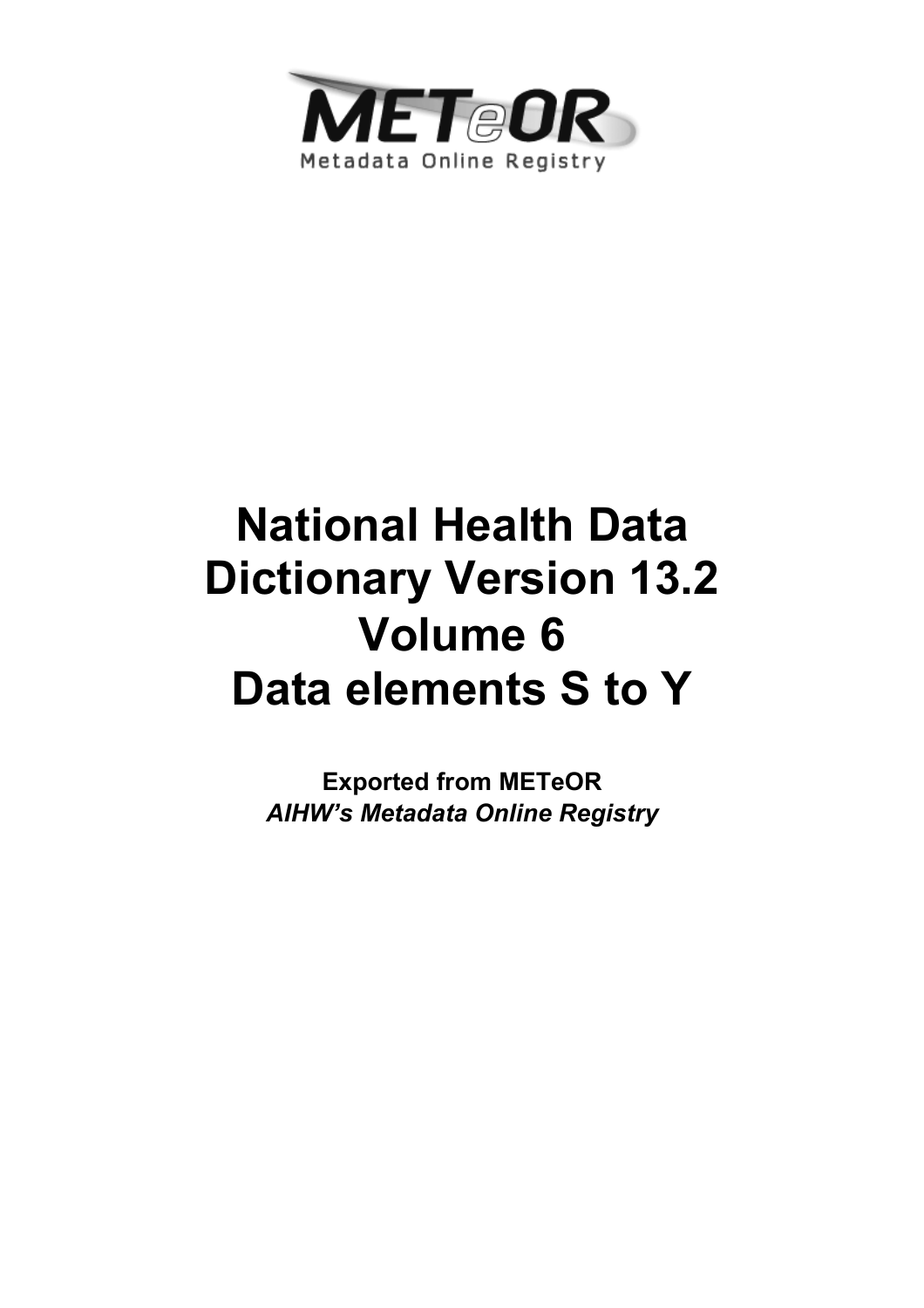#### © Australian Institute of Health and Welfare 2007

This work is copyright. Apart from any use as permitted under the *Copyright Act 1968*, no part may be reproduced without prior written permission from the Australian Institute of Health and Welfare. Requests and enquiries concerning reproduction and rights should be directed to the Head, Business Promotion and Media, Australian Institute of Health and Welfare, GPO Box 570, Canberra ACT 2601.

Any enquiries about or comments on this publication should be directed to:

National Data Development and Standards Unit Australian Institute of Health and Welfare GPO Box 570 Canberra ACT 2601 Email: datadevelopment@aihw.gov.au Phone: (02) 6244 1222 Fax: (02) 6244 1166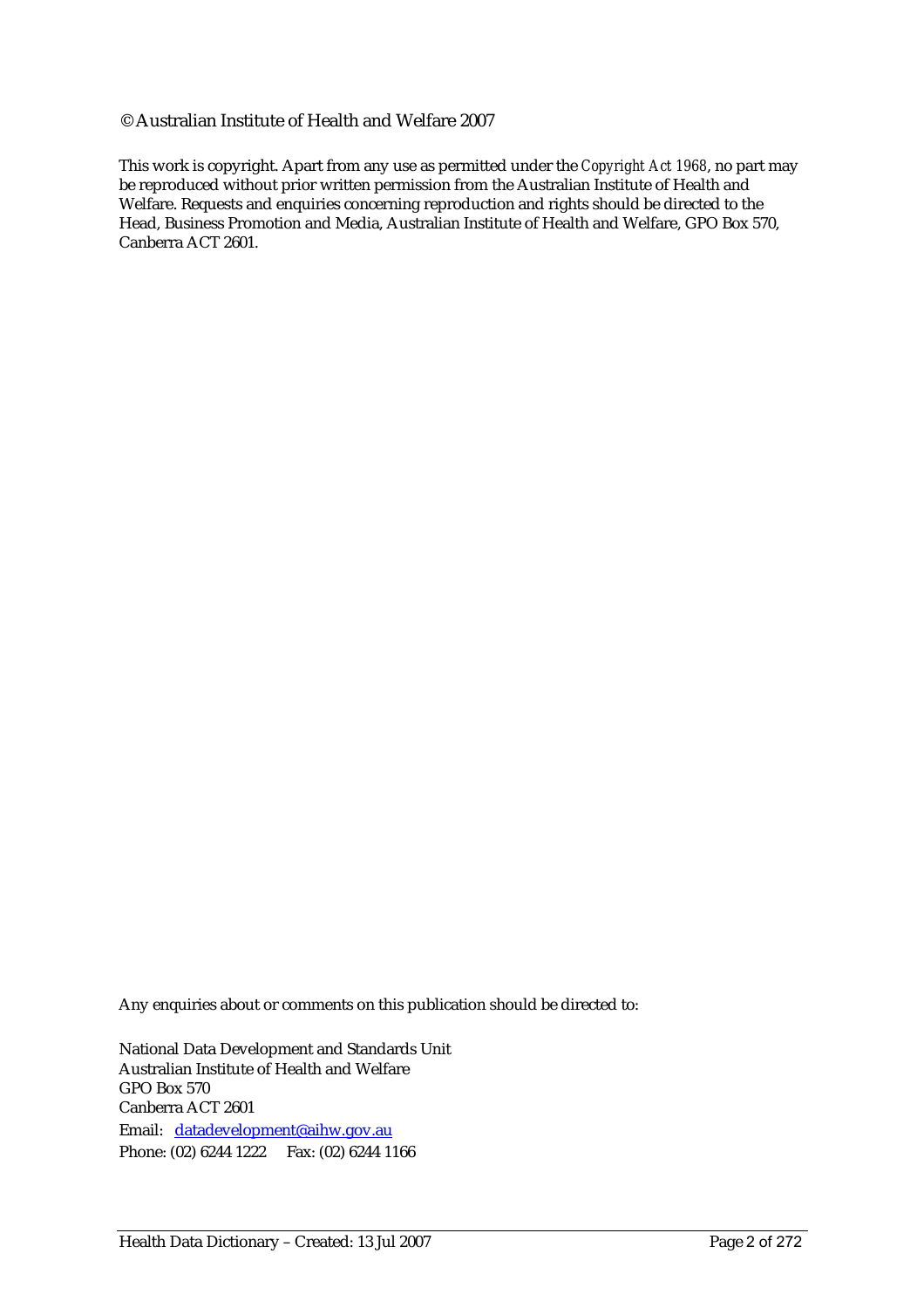# List of metadata items

| Specialised service indicators—major plastic/reconstructive surgery unit12 |  |
|----------------------------------------------------------------------------|--|
|                                                                            |  |
|                                                                            |  |
|                                                                            |  |
|                                                                            |  |
|                                                                            |  |
|                                                                            |  |
|                                                                            |  |
|                                                                            |  |
|                                                                            |  |
|                                                                            |  |
|                                                                            |  |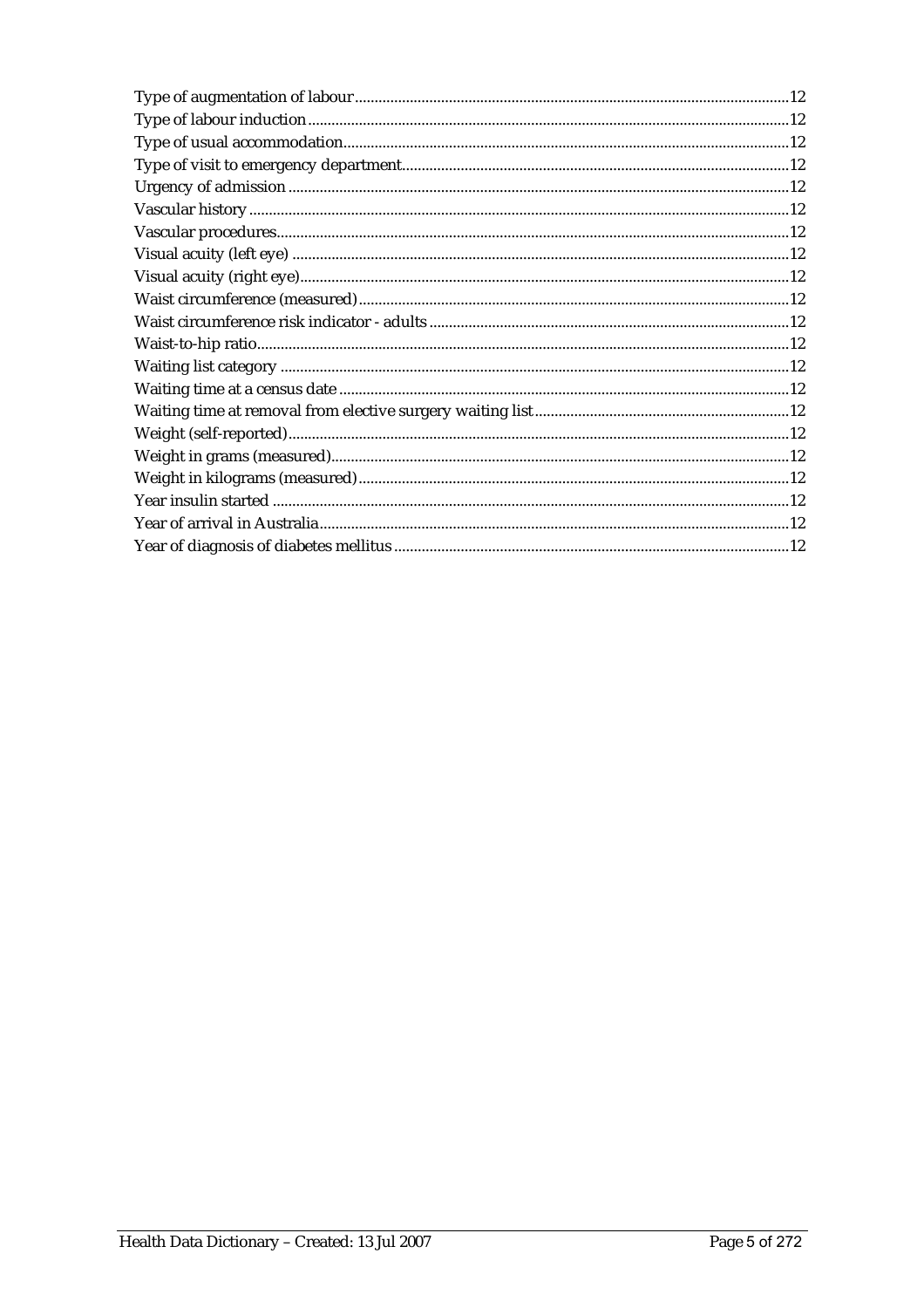## **Data Element Technical Names**

| Admitted patient care waiting list episode-scheduled admission date, DDMMYYYY 12                  |  |
|---------------------------------------------------------------------------------------------------|--|
| Admitted patient hospital stay—number of patient days (of contracted care), total N[NN]12         |  |
|                                                                                                   |  |
|                                                                                                   |  |
|                                                                                                   |  |
|                                                                                                   |  |
|                                                                                                   |  |
|                                                                                                   |  |
|                                                                                                   |  |
|                                                                                                   |  |
|                                                                                                   |  |
| Cancer treatment-surgical procedure for cancer, procedure code (ACHI 5th edn) NNNNN-NN12          |  |
| Cancer treatment—systemic therapy agent name (primary cancer), antineoplastic drug code (Self-    |  |
|                                                                                                   |  |
| Elective surgery waiting list episode—surgical specialty (of scheduled doctor), code NN 12        |  |
| Elective surgery waiting list episode—waiting time (at a census date), total days N[NNN]12        |  |
| Elective surgery waiting list episode—waiting time (at removal), total days N[NNN] 12             |  |
|                                                                                                   |  |
|                                                                                                   |  |
| Episode of admitted patient care—referral source, public psychiatric hospital code NN 12          |  |
|                                                                                                   |  |
|                                                                                                   |  |
|                                                                                                   |  |
| Episode of care-specialist private sector rehabilitation care indicator, code N12                 |  |
| Episode of treatment for alcohol and other drugs-referral source, code NN12                       |  |
| Episode of treatment for alcohol and other drugs-service delivery setting, code N 12              |  |
|                                                                                                   |  |
| Establishment-specialised service indicator (acquired immune deficiency syndrome unit), yes/no    |  |
|                                                                                                   |  |
| Establishment—specialised service indicator (acute renal dialysis unit), yes/no code N12          |  |
| Establishment-specialised service indicator (acute spinal cord injury unit), yes/no code N 12     |  |
| Establishment—specialised service indicator (alcohol and drug unit), yes/no code N12              |  |
| Establishment—specialised service indicator (bone marrow transplantation unit), yes/no code N.12  |  |
| Establishment—specialised service indicator (burns unit (level III)), yes/no code N12             |  |
| Establishment-specialised service indicator (cardiac surgery unit), yes/no code N12               |  |
| Establishment—specialised service indicator (clinical genetics unit), yes/no code N12             |  |
| Establishment—specialised service indicator (comprehensive epilepsy centre), yes/no code N12      |  |
| Establishment-specialised service indicator (coronary care unit), yes/no code N12                 |  |
| Establishment-specialised service indicator (diabetes unit), yes/no code N 12                     |  |
| Establishment—specialised service indicator (domiciliary care service), yes/no code N 12          |  |
| Establishment—specialised service indicator (geriatric assessment unit), yes/no code N 12         |  |
| Establishment-specialised service indicator (heart, lung transplantation unit), yes/no code N12   |  |
| Establishment-specialised service indicator (hospice care unit), yes/no code N 12                 |  |
| Establishment-specialised service indicator (infectious diseases unit), yes/no code N 12          |  |
| Establishment-specialised service indicator (intensive care unit (level III)), yes/no code N12    |  |
| Establishment-specialised service indicator (in-vitro fertilisation unit), yes/no code N 12       |  |
| Establishment—specialised service indicator (liver transplantation unit), yes/no code N12         |  |
| Establishment-specialised service indicator (maintenance renal dialysis centre), yes/no code N.12 |  |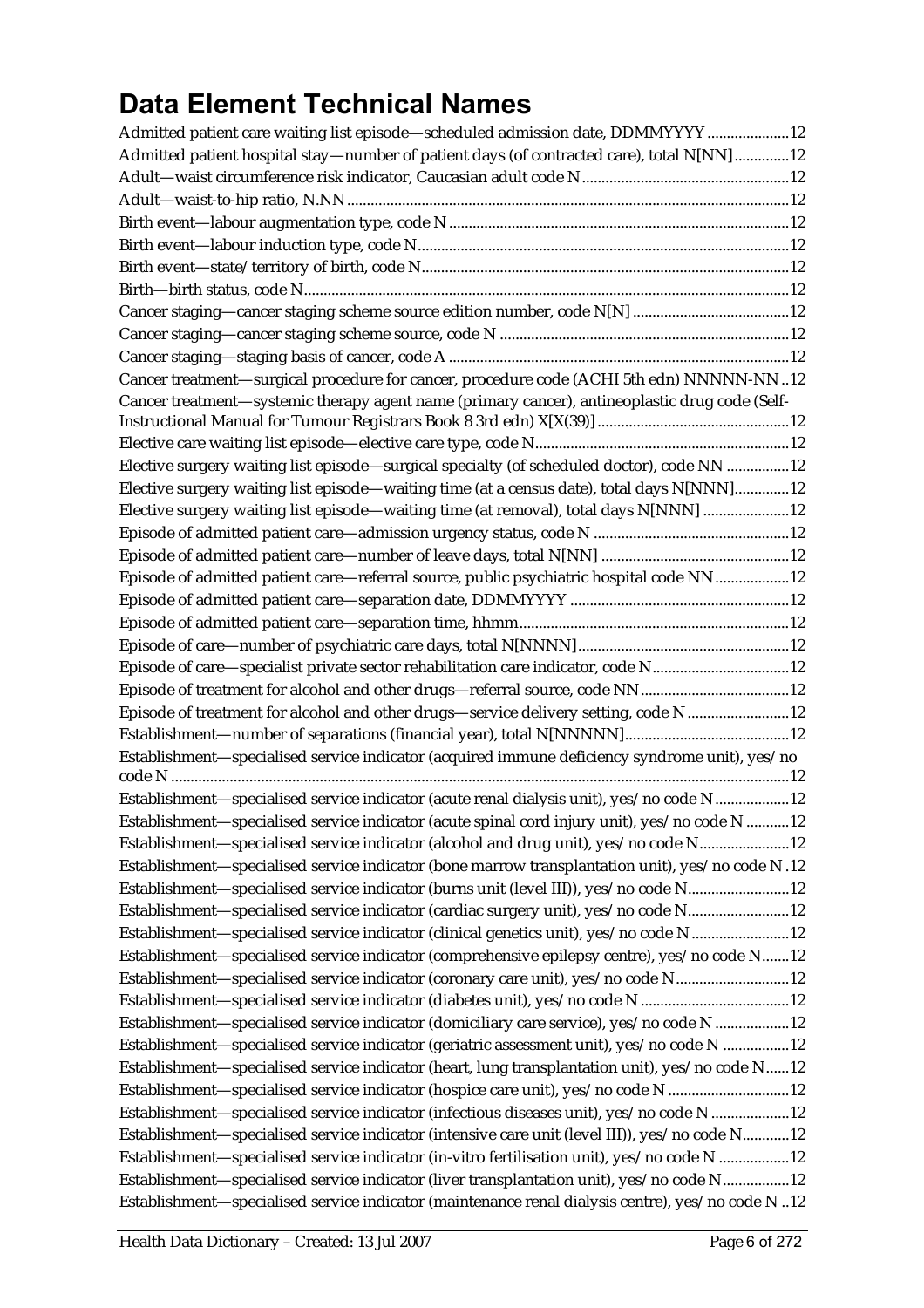| Establishment—specialised service indicator (major plastic/reconstructive surgery unit), yes/no       |     |
|-------------------------------------------------------------------------------------------------------|-----|
| Establishment-specialised service indicator (neonatal intensive care unit (level III)), yes/no code N |     |
| Establishment-specialised service indicator (neuro surgical unit), yes/no code N 12                   |     |
| Establishment-specialised service indicator (nursing home care unit), yes/no code N12                 |     |
| Establishment-specialised service indicator (obstetric/maternity), yes/no code N 12                   |     |
| Establishment-specialised service indicator (oncology unit) (cancer treatment), yes/no code N12       |     |
| Establishment—specialised service indicator (pancreas transplantation unit), yes/no code N 12         |     |
| Establishment—specialised service indicator (psychiatric unit/ward), yes/no code N12                  |     |
| Establishment-specialised service indicator (rehabilitation unit), yes/no code N 12                   |     |
| Establishment—specialised service indicator (renal transplantation unit), yes/no code N12             |     |
|                                                                                                       |     |
| Establishment-specialised service indicator (specialist paediatric), yes/no code N 12                 |     |
| Establishment—specialised service indicator (transplantation unit), yes/no code N12                   |     |
|                                                                                                       |     |
|                                                                                                       |     |
|                                                                                                       |     |
| Laboratory standard—upper limit of normal range for troponin assay, total micrograms per litre        |     |
|                                                                                                       |     |
| Non-admitted patient emergency department service episode-triage time, hhmm 12                        |     |
| Non-admitted patient emergency department service episode-type of visit to emergency                  |     |
|                                                                                                       |     |
| Non-admitted patient service event-service event type (clinical), code N[N] 12                        |     |
|                                                                                                       |     |
|                                                                                                       |     |
|                                                                                                       |     |
|                                                                                                       |     |
|                                                                                                       |     |
|                                                                                                       |     |
|                                                                                                       | .12 |
|                                                                                                       |     |
|                                                                                                       |     |
| Person with cancer-melanoma thickness (at diagnosis), total millimetres NNN.NN12                      |     |
|                                                                                                       |     |
|                                                                                                       |     |
| Person—creatine kinase myocardial band isoenzyme measured time, hhmm 12                               |     |
|                                                                                                       |     |
|                                                                                                       |     |
|                                                                                                       |     |
|                                                                                                       |     |
|                                                                                                       |     |
|                                                                                                       |     |
|                                                                                                       |     |
|                                                                                                       |     |
|                                                                                                       |     |
|                                                                                                       |     |
|                                                                                                       |     |
|                                                                                                       |     |
|                                                                                                       |     |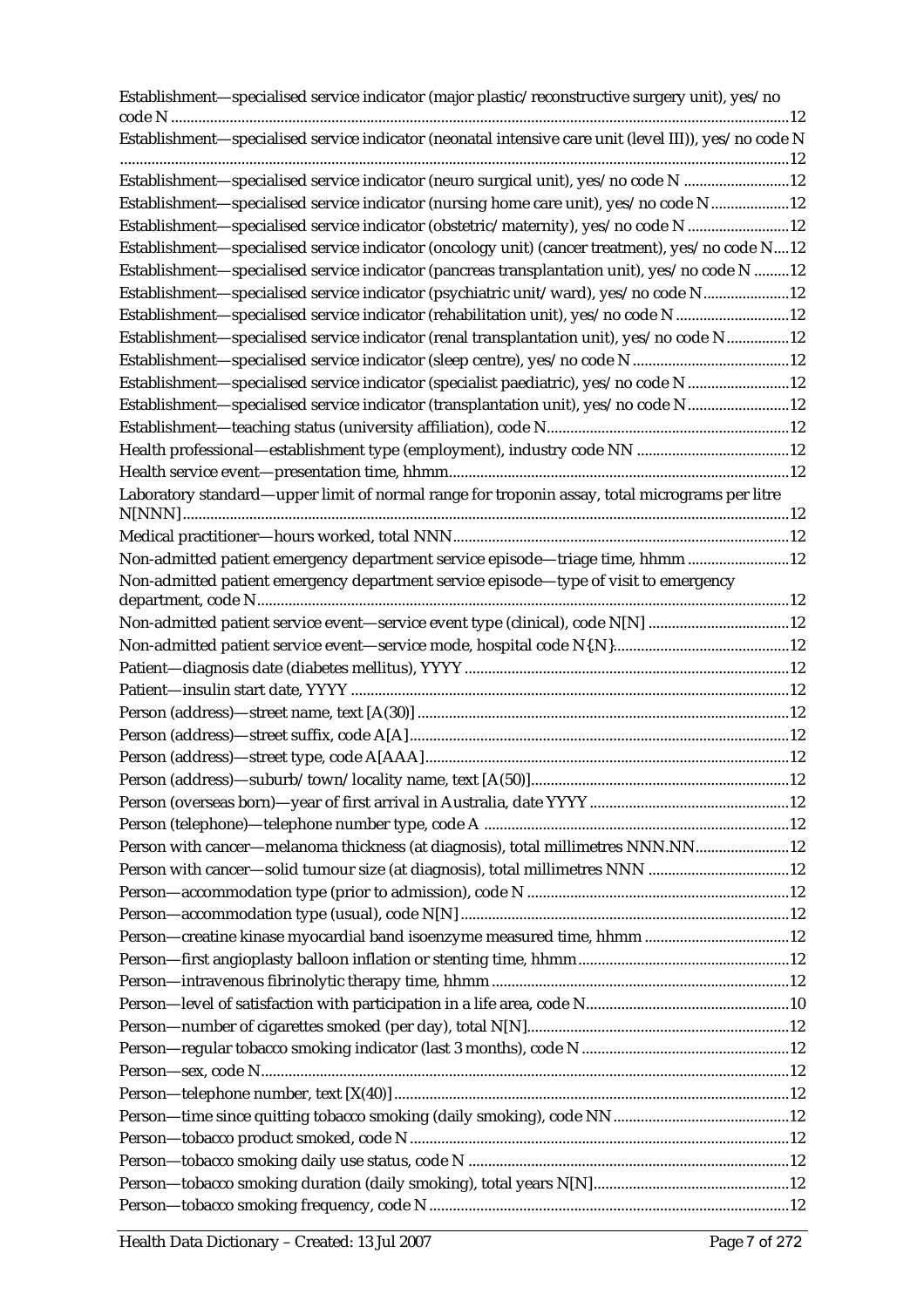| Service provider organisation (address)-suburb/town/locality name, text [A(50)]12             |
|-----------------------------------------------------------------------------------------------|
| Specialised mental health service—admitted patient care program type, code N12                |
| Specialised mental health service—number of hours staffed, average hours NN 12                |
| Specialised mental health service—number of supported public housing places, total N[N(5)] 12 |
|                                                                                               |
|                                                                                               |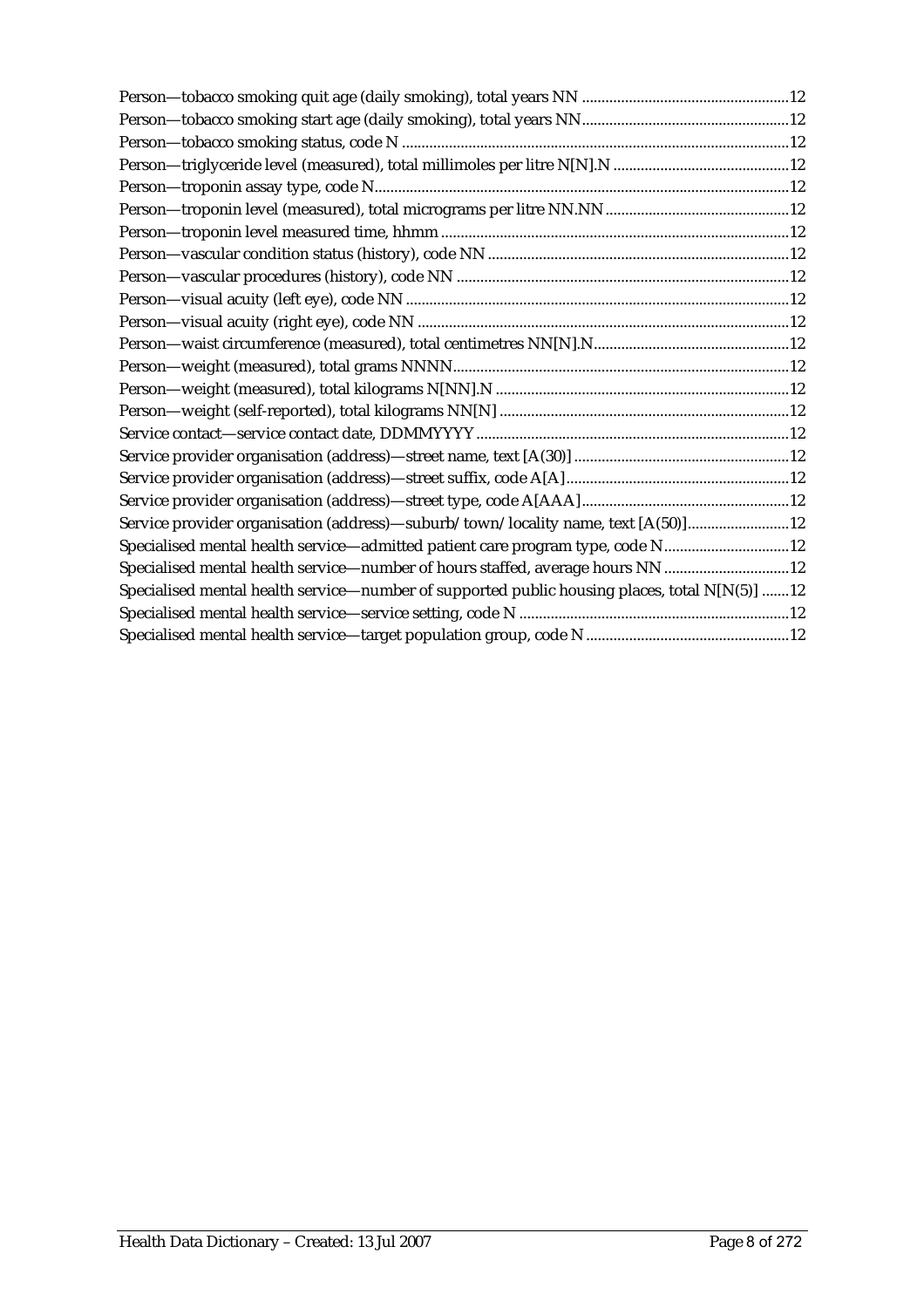## **Data Elements**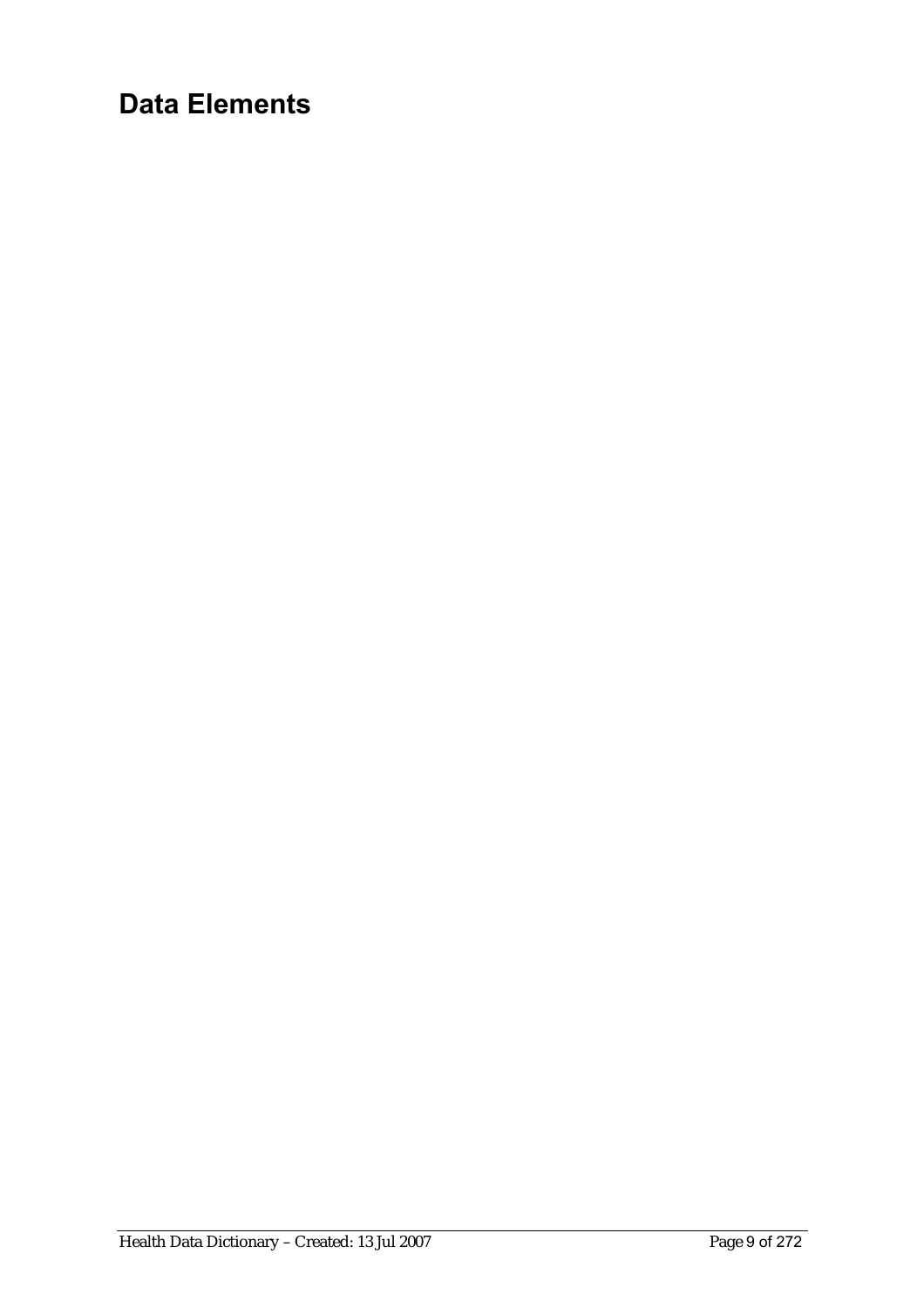### **Satisfaction with participation**

#### **Identifying and definitional attributes**

| Metadata item type:         | Data Element                                                                                                            |
|-----------------------------|-------------------------------------------------------------------------------------------------------------------------|
| Technical name:             | Person—level of satisfaction with participation in a life area,<br>code N                                               |
| <b>METeOR</b> identifier:   | 320216                                                                                                                  |
| <b>Registration status:</b> | NHIG, Standard 29/11/2006<br>NCSIMG, Standard 16/10/2006                                                                |
| Definition:                 | The degree to which a person is satisfied with their<br>involvement in a specified life area, as represented by a code. |
| Context:                    | Human functioning and disability                                                                                        |

### **Data element concept attributes**

| Data element concept: | Person-level of satisfaction with participation in a life area                                                      |
|-----------------------|---------------------------------------------------------------------------------------------------------------------|
| Definition:           | A person's level of satisfaction with their involvement in a life<br>area, in relation to their current life goals. |
| Object class:         | Person                                                                                                              |
| <b>Property:</b>      | Level of satisfaction with participation in a life area                                                             |

### **Value domain attributes**

#### **Representational attributes**

| <b>Representation class:</b> | Code   |                                                          |
|------------------------------|--------|----------------------------------------------------------|
| Data type:                   | Number |                                                          |
| Format:                      | N      |                                                          |
| Maximum character length:    | 1      |                                                          |
| Permissible values:          | Value  | Meaning                                                  |
|                              | 0      | High satisfaction with participation                     |
|                              | 1      | Moderate satisfaction with participation                 |
|                              | 2      | Neither satisfied nor dissatisfied with<br>participation |
|                              | 3      | Moderate dissatisfaction with participation              |
|                              | 4      | Extreme dissatisfaction with participation               |
|                              | 5      | Complete restriction and dissatisfaction                 |
| Supplementary values:        | 8      | Not specified                                            |
|                              | 9      | Not applicable                                           |

#### **Collection and usage attributes**

| Guide for use: | This metadata item contributes to the definition of the concept<br>'Disability' and gives an indication of the experience of<br>disability for a person.                                        |
|----------------|-------------------------------------------------------------------------------------------------------------------------------------------------------------------------------------------------|
|                | In the context of health, participation is involvement in a life<br>situation. Participation restrictions are problems an individual<br>may experience in involvement in life situations.       |
|                | This metadata item gives a rating of the person's degree of<br>satisfaction with participation in a domain of life, in relation to<br>their current life goals. Satisfaction with participation |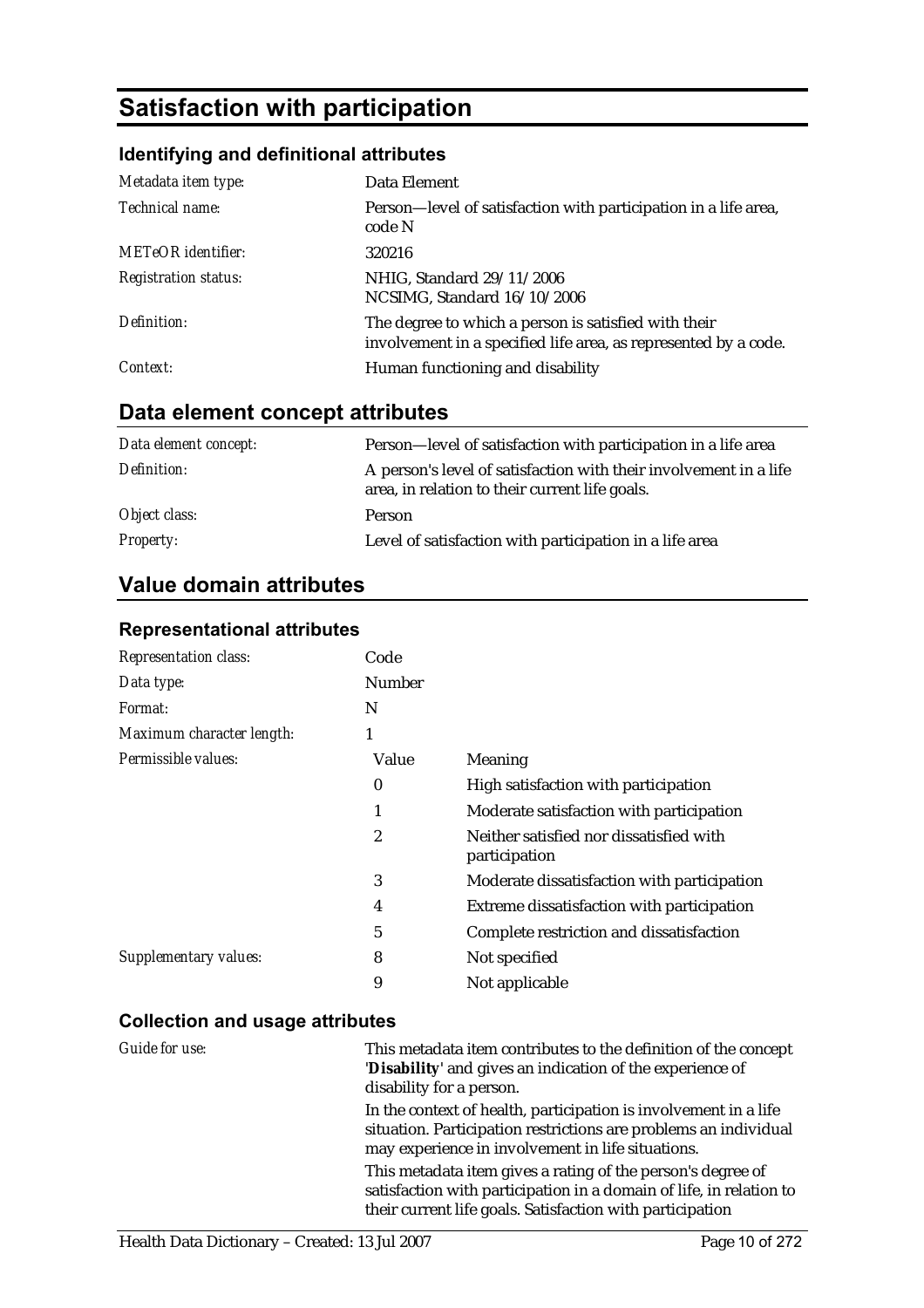corresponds to the person's own perspective on their participation, and reflects their attitude to their participation in the various life areas. It is essentially a summary measure in which are embedded the concepts of choice, opportunity and importance.

CODE 0 High satisfaction with participation Used if a person is involved in the specified life situation as he or she wishes to fulfil his or her current life goals in terms of duration, frequency, manner and outcome.

CODE 1 Moderate satisfaction with participation Used if the person is reasonably satisfied with their participation in this life situation, in terms of duration, frequency, manner and outcome. This could occur if one of the criteria (duration, frequency, manner or outcome) is not fulfilled and that criterion is not critical to the person's goals. For example, the person does not participate in the specified life situation as frequently as wished, but the other criteria are met and the frequency is not so affected that it is critical to the person's satisfaction.

CODE 2 Neither satisfied nor dissatisfied with participation Used if the person is neither satisfied nor dissatisfied with their participation in this life situation, in terms of duration, frequency, manner and outcome.

CODE 3 Moderate dissatisfaction with participation Used if two or three criteria (duration, frequency, manner or outcome) are not fulfilled, but are not so badly affected, in relation to the person's goals in that life area, that the person is extremely dissatisfied. For example, a person is able to participate in work, but is placed in supported employment rather than employment in the open labour market. This is not in line with the person's goals, so that the manner and outcome of the participation are not fulfilled.

CODE 4 Extreme dissatisfaction with participation Used when all criteria (duration, frequency, manner and outcome) are not fulfilled for the specified life situation, or where any of the criteria are so badly affected in relation to the person's goals that they consider themselves to be extremely dissatisfied with this life area. An example of the latter would arise when a person is extremely dissatisfied with participation in interpersonal activities because his/her goal in terms of duration of social visits is never fulfilled, although other criteria (frequency and manner) may be fulfilled.

CODE 5 Complete restriction and dissatisfaction Used when the person does not participate in this life situation in line with his or her own goals, i.e. in an area where they wish to participate and is completely dissatisfied with not participating in this life situation.

CODE 9 Not applicable

Used when participation in a life situation is not relevant, such as employment of an infant or where there is no participation and the person has no desire to participate in this area. For example, a personal preference not to participate in specific areas of community, social and civic life such as sport or hobbies. The area may not be applicable to the person's current life goals.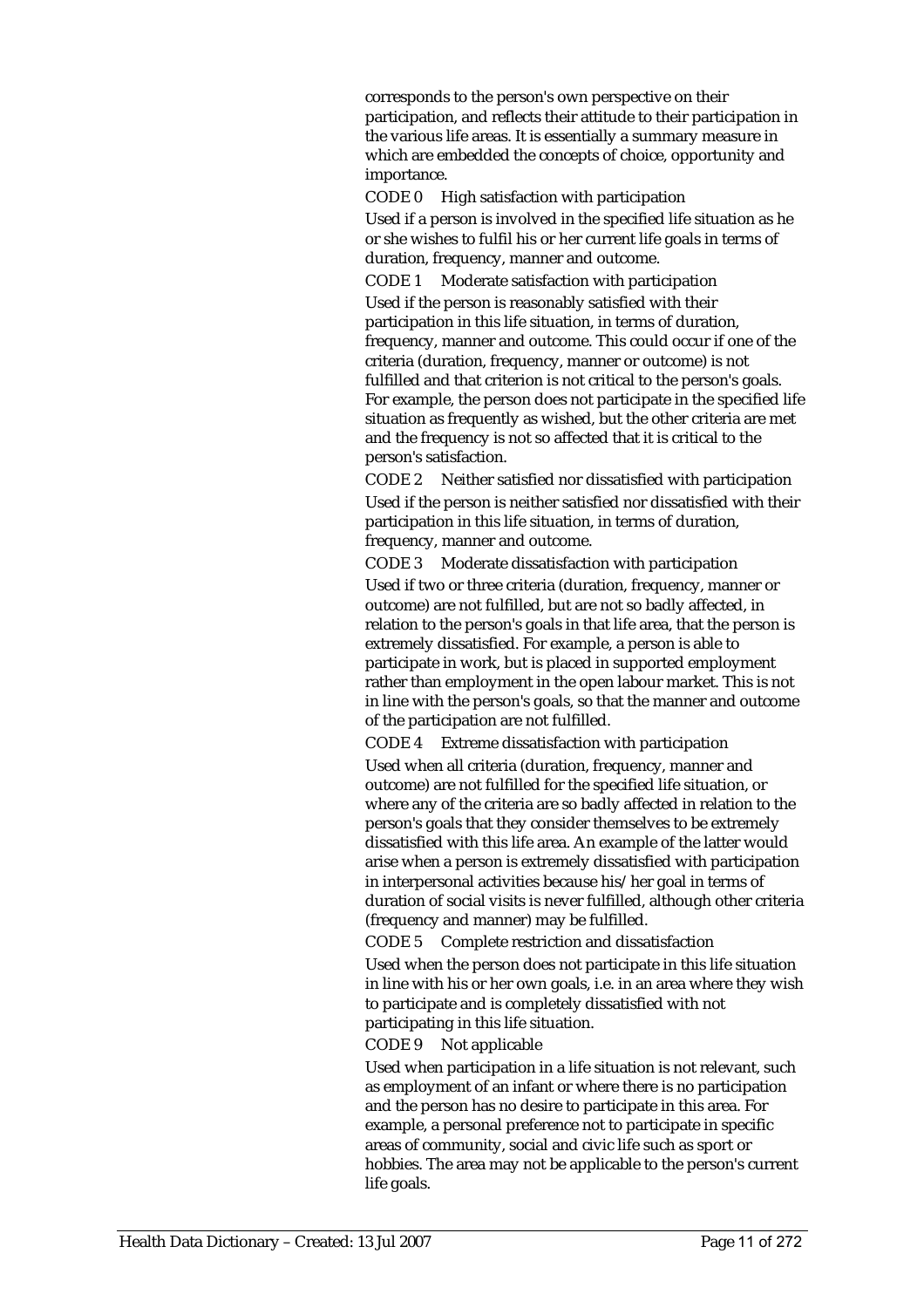#### **Source and reference attributes**

| Submitting organisation: | Australian Institute of Health and Welfare (AIHW) which is the<br>Australian Collaborating Centre for the World Health<br>Organization Family of International Classifications. |
|--------------------------|---------------------------------------------------------------------------------------------------------------------------------------------------------------------------------|
| Origin:                  | WHO 2001. ICF: International Classification of Functioning,<br>Disability and Health. Geneva: WHO                                                                               |
|                          | AIHW 2003. ICF Australian User Guide Version 1.0. Canberra:<br><b>AIHW</b>                                                                                                      |
| Reference documents:     | Further information on the ICF, including more detailed codes,<br>can be found in the ICF itself and the ICF Australian User<br>Guide (AIHW 2003), at the following websites:   |
|                          | <b>WHO ICF website</b><br>http://www.who.int/classifications/icf/en/                                                                                                            |
|                          | <b>Australian Collaborating Centre ICF website</b><br>$\bullet$<br>http://www.aihw.gov.au/disability/icf/index.html                                                             |

### **Data element attributes**

#### **Collection and usage attributes**

| <i>Guide for use:</i>                  | Satisfaction with participation should be coded from the<br>perspective of the person. This data element should be coded in<br>conjunction with the Person-activities and participation life<br>area, code (ICF 2001) AN[NNN] data element. For example, a<br>person's 'moderate satisfaction with participation in exchange<br>of information'. |
|----------------------------------------|--------------------------------------------------------------------------------------------------------------------------------------------------------------------------------------------------------------------------------------------------------------------------------------------------------------------------------------------------|
| <b>Cource and reference attributes</b> |                                                                                                                                                                                                                                                                                                                                                  |

#### **Source and reference attributes**

| Submitting organisation:     | Australian Institute of Health and Welfare (AIHW) which is the<br>Australian Collaborating Centre for the World Health<br>Organization Family of International Classifications. |
|------------------------------|---------------------------------------------------------------------------------------------------------------------------------------------------------------------------------|
| <b>Relational attributes</b> |                                                                                                                                                                                 |

| Implementation in Data Set | Activities and Participation cluster NHIG, Standard 29/11/2006 |
|----------------------------|----------------------------------------------------------------|
| Specifications:            | NCSIMG, Standard 16/10/2006                                    |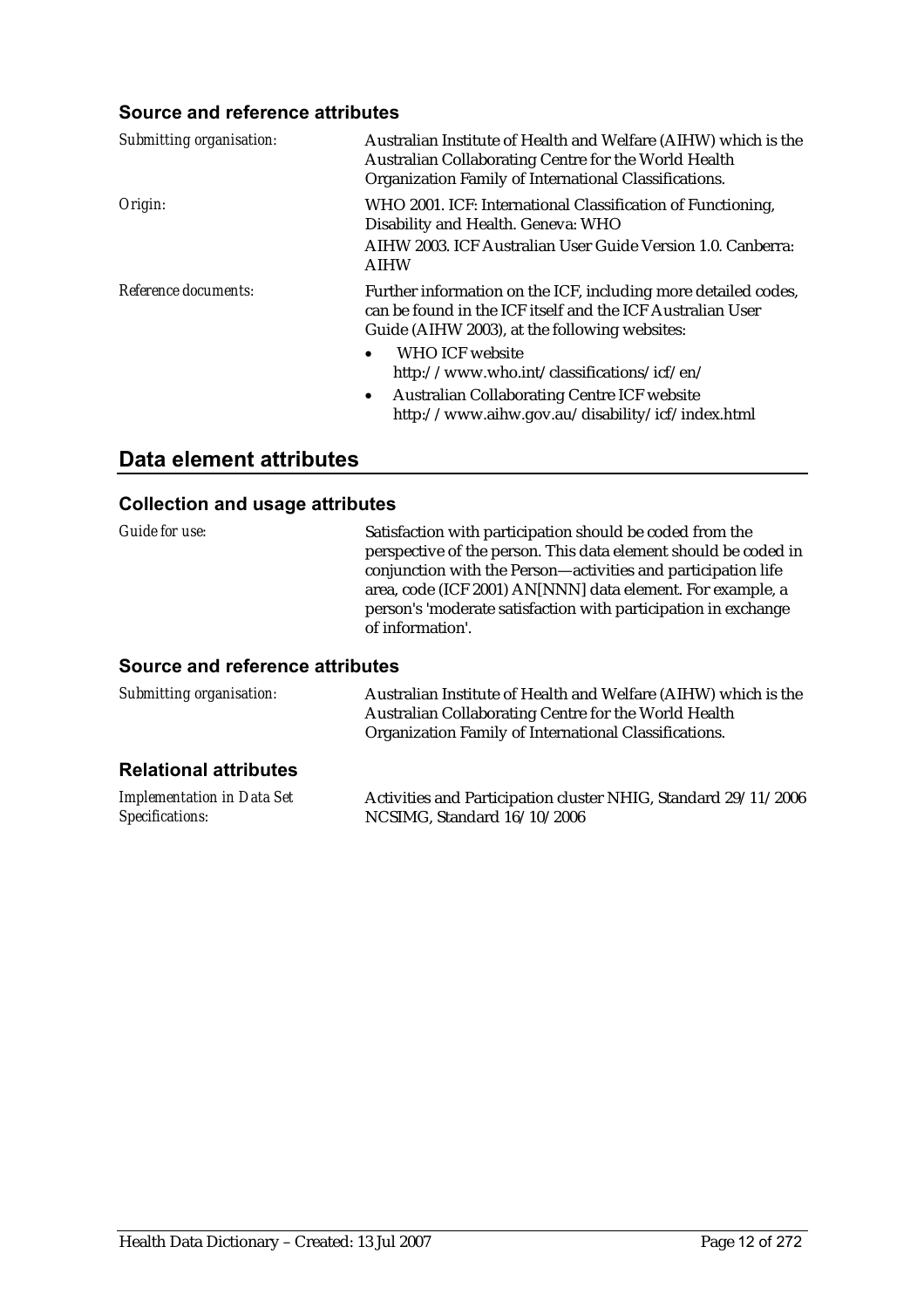### **Scheduled admission date**

#### **Identifying and definitional attributes**

| Metadata item type:         | Data Element                                                                                                    |
|-----------------------------|-----------------------------------------------------------------------------------------------------------------|
| Technical name:             | Admitted patient care waiting list episode-scheduled<br>admission date, DDMMYYYY                                |
| <b>METeOR</b> identifier:   | 269978                                                                                                          |
| <b>Registration status:</b> | NHIG, Standard 01/03/2005                                                                                       |
| Definition:                 | The date on which it is proposed that a patient on the waiting<br>list will be admitted for an episode of care. |

### **Data element concept attributes**

| Data element concept: | Admitted patient care waiting list episode—scheduled<br>admission date                                          |
|-----------------------|-----------------------------------------------------------------------------------------------------------------|
| Definition:           | The date on which it is proposed that a patient on the waiting<br>list will be admitted for an episode of care. |
| Object class:         | Admitted patient care waiting list episode                                                                      |
| <b>Property:</b>      | Scheduled admission date                                                                                        |

### **Value domain attributes**

#### **Representational attributes**

| <b>Representation class:</b> | Date            |
|------------------------------|-----------------|
| Data type:                   | Date/Time       |
| Format:                      | <b>DDMMYYYY</b> |
| Maximum character length:    | 8               |

#### **Data element attributes**

#### **Collection and usage attributes**

| <i>Comments:</i>                | If this metadata item were to be used to compare different<br>hospitals or geographical locations, it would be necessary to<br>specify when the scheduled date is to be allocated (for example,<br>on addition to the waiting list). |
|---------------------------------|--------------------------------------------------------------------------------------------------------------------------------------------------------------------------------------------------------------------------------------|
|                                 | This metadata item is required for the purposes of hospital<br>management - allocation of beds, operating theatre time and<br>other resources.                                                                                       |
| Source and reference attributes |                                                                                                                                                                                                                                      |
| Origin:                         | National Health Data Committee                                                                                                                                                                                                       |
|                                 |                                                                                                                                                                                                                                      |

#### **Relational attributes**

| Related metadata references: | Supersedes Scheduled admission date, version 2, DE, NHDD, |
|------------------------------|-----------------------------------------------------------|
|                              | NHIMG, Superseded 01/03/2005                              |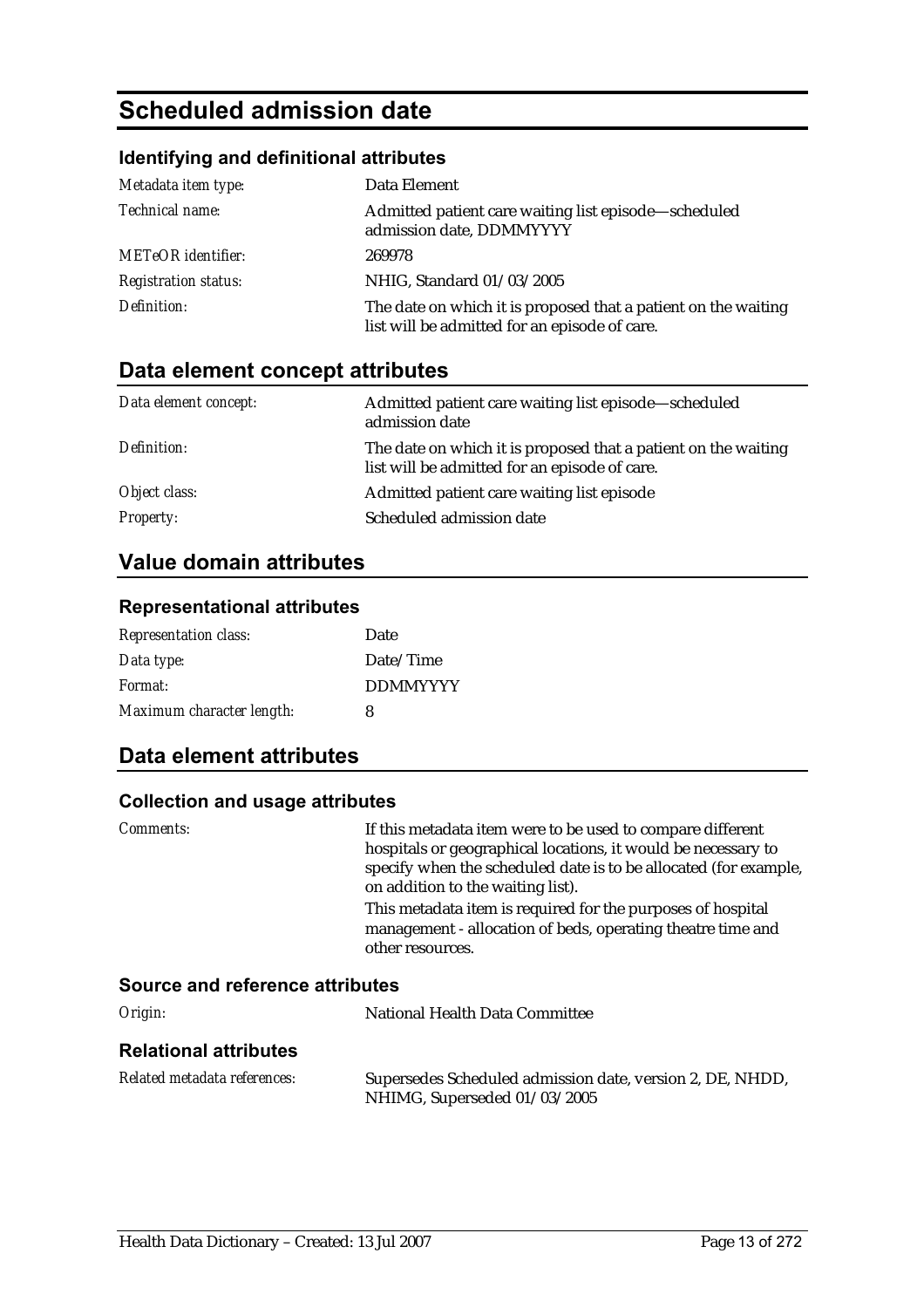### **Separation date**

#### **Identifying and definitional attributes**

| Metadata item type:         | Data Element                                                         |
|-----------------------------|----------------------------------------------------------------------|
| Technical name:             | Episode of admitted patient care—separation date,<br><b>DDMMYYYY</b> |
| <b>METeOR</b> identifier:   | 270025                                                               |
| <b>Registration status:</b> | NHIG, Standard 01/03/2005                                            |
| Definition:                 | Date on which an admitted patient completes an episode of            |
|                             | care.                                                                |

#### **Data element concept attributes**

| Data element concept: | Episode of admitted patient care—separation date                                                                                           |
|-----------------------|--------------------------------------------------------------------------------------------------------------------------------------------|
| Definition:           | Date on which an admitted patient completes an episode of<br>care.                                                                         |
| Context:              | Required to identify the period in which an admitted patient<br>hospital stay or episode occurred and for derivation of length of<br>stay. |
| Object class:         | Episode of admitted patient care                                                                                                           |
| <b>Property:</b>      | Separation date                                                                                                                            |

#### **Value domain attributes**

#### **Representational attributes**

| <b>Representation class:</b> | Date            |
|------------------------------|-----------------|
| Data type:                   | Date/Time       |
| Format:                      | <b>DDMMYYYY</b> |
| Maximum character length:    | 8               |

#### **Data element attributes**

#### **Collection and usage attributes**

*Comments:* There may be variations amongst jurisdictions with respect to the recording of separation date. This most often occurs for patients who are statistically separated after a period of leave (and who do not return for further hospital care). In this case, some jurisdictions may record the separation date as the date of statistical **separation** (and record intervening days as leave days) while other jurisdictions may retrospectively separate patients on the first day of leave. Despite the variations in recording of separation date for this group of patients, the current practices provide for the accurate recording of length of stay.

#### **Source and reference attributes**

| Origin:                      | National Health Data Committee                          |
|------------------------------|---------------------------------------------------------|
| <b>Relational attributes</b> |                                                         |
| Related metadata references: | Supersedes Separation date, version 5, DE, NHDD, NHIMG, |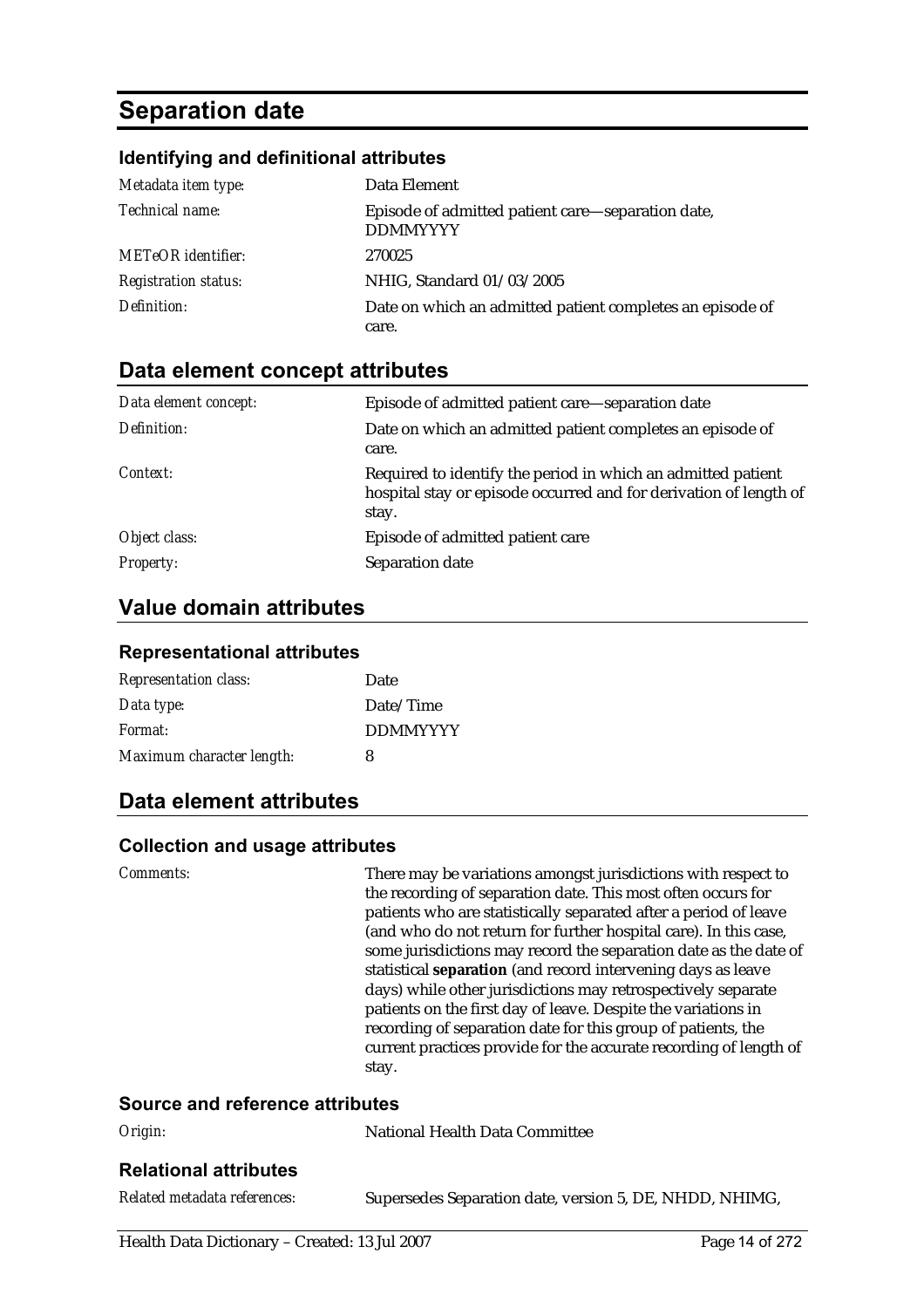Superseded 01/03/2005

Is used in the formation of Episode of admitted patient care length of stay (including leave days), total N[NN] NHIG, Standard 04/07/2007

Is used in the formation of Episode of admitted patient care length of stay (including leave days) (postnatal), total N[NN] NHIG, Standard 04/07/2007

Is used in the formation of Episode of admitted patient care length of stay (excluding leave days), total N[NN] NHIG, Standard 01/03/2005

Is used in the formation of Establishment—number of separations (financial year), total N[NNNNN] NHIG, Standard 01/03/2005

Is used in the formation of Episode of care—number of psychiatric care days, total N[NNNN] NHIG, Standard 01/03/2005

Is used in the formation of Episode of admitted patient care major diagnostic category, code (AR-DRG v5.1) NN NHIG, Standard 01/03/2005

Is used in the formation of Episode of admitted patient care length of stay (including leave days), total N[NN] NHIG, Superseded 04/07/2007

Is used in the formation of Episode of admitted patient care diagnosis related group, code (AR-DRG v5.1) ANNA NHIG, Standard 01/03/2005

Is used in the formation of Episode of admitted patient care (postnatal)—length of stay (including leave days), total N[NN] NHIG, Superseded 04/07/2007

Acute coronary syndrome (clinical) DSS NHIG, Standard 07/12/2005

Acute coronary syndrome (clinical) DSS NHIG, Superseded 07/12/2005

Admitted patient care NMDS NHIG, Superseded 07/12/2005

*Implementation start date:* 01/07/2005

*Implementation end date:* 30/06/2006

Admitted patient care NMDS 2006-2007 NHIG, Superseded 23/10/2006

*Implementation start date:* 01/07/2006

*Implementation end date:* 30/06/2007

Admitted patient care NMDS 2007-2008 NHIG, Standard 23/10/2006

*Implementation start date:* 01/07/2007

*Information specific to this data set:*

For the provision of state and territory hospital data to Commonwealth agencies this field must:

- be last day of financial year
- be first day of financial year
- be Admission date

Admitted patient mental health care NMDS NHIG, Superseded 07/12/2005

*Implementation start date:* 01/07/2005 *Implementation end date:* 30/06/2006

*Implementation in Data Set Specifications:*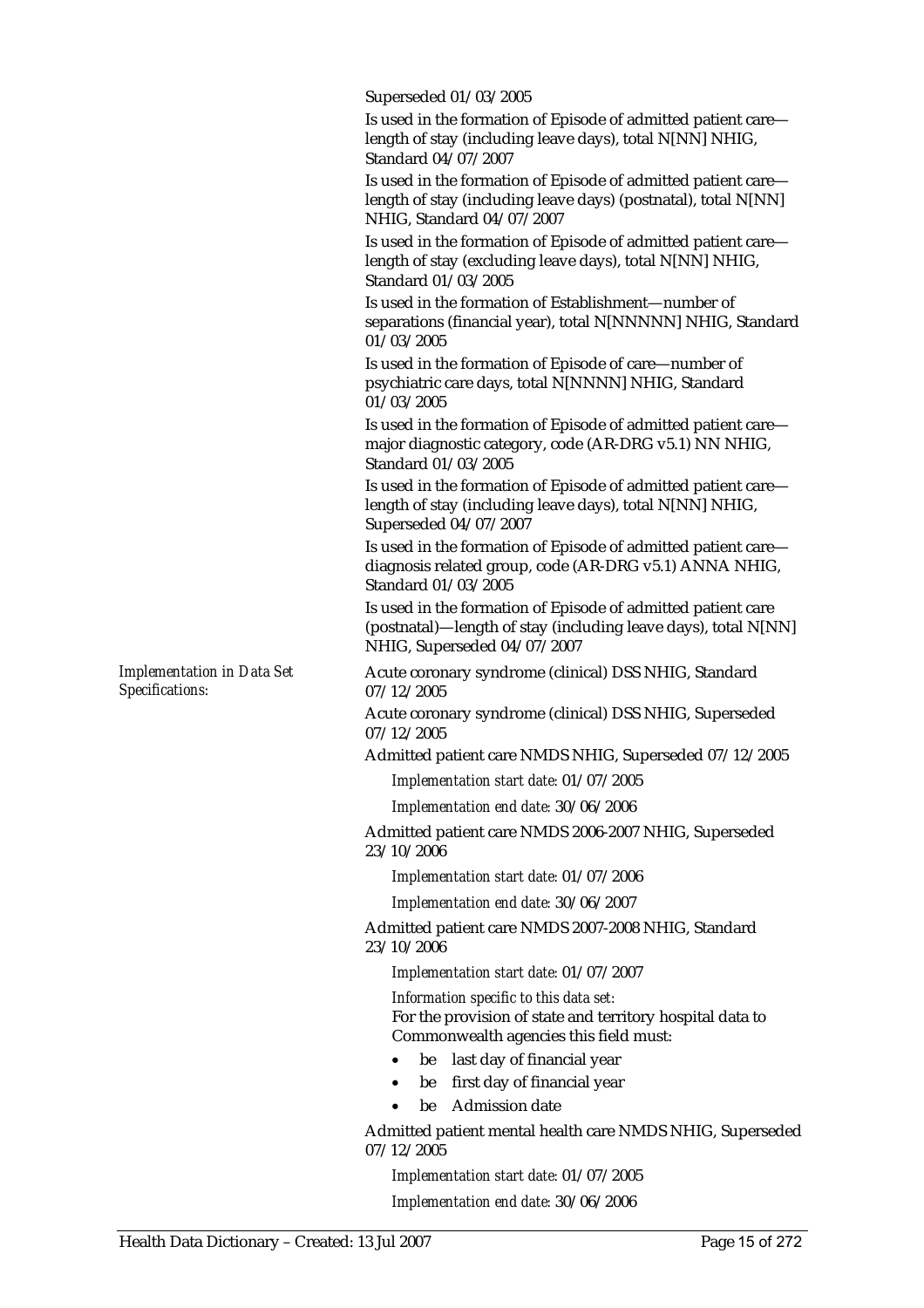Admitted patient mental health care NMDS NHIG, Superseded 23/10/2006

*Implementation start date:* 01/07/2006

*Implementation end date:* 30/06/2007

Admitted patient mental health care NMDS 2007-2008 NHIG, Standard 23/10/2006

*Implementation start date:* 01/07/2007

*Information specific to this data set:* For the provision of state and territory hospital data to Commonwealth agencies this field must:

- be last day of financial year
- be first day of financial year
- be Admission date

Admitted patient palliative care NMDS NHIG, Superseded 07/12/2005

*Implementation start date:* 01/07/2005

*Implementation end date:* 30/06/2006

Admitted patient palliative care NMDS 2006-2007 NHIG, Superseded 23/10/2006

*Implementation start date:* 01/07/2006

*Implementation end date:* 30/06/2007

Admitted patient palliative care NMDS 2007-08 NHIG, Standard 23/10/2006

*Implementation start date:* 01/07/2007

*Information specific to this data set:* For the provision of state and territory hospital data to Commonwealth agencies this field must:

- be <= last day of financial year
- be  $>$  first day of financial year
- $be \geq A$ dmission date

Perinatal NMDS NHIG, Superseded 07/12/2005

*Implementation start date:* 01/07/2005

*Implementation end date:* 30/06/2006

Perinatal NMDS NHIG, Superseded 06/09/2006

*Implementation start date:* 01/07/2006

*Implementation end date:* 30/06/2007

Perinatal NMDS 2007-2008 NHIG, Standard 06/09/2006

*Implementation start date:* 01/07/2007

*Information specific to this data set:* For the provision of state and territory hospital data to Commonwealth agencies this field must:

- $\bullet$  be  $\leq$  last day of financial year
- $be \geq f$ irst day of financial year
- $be \geq -$  Admission date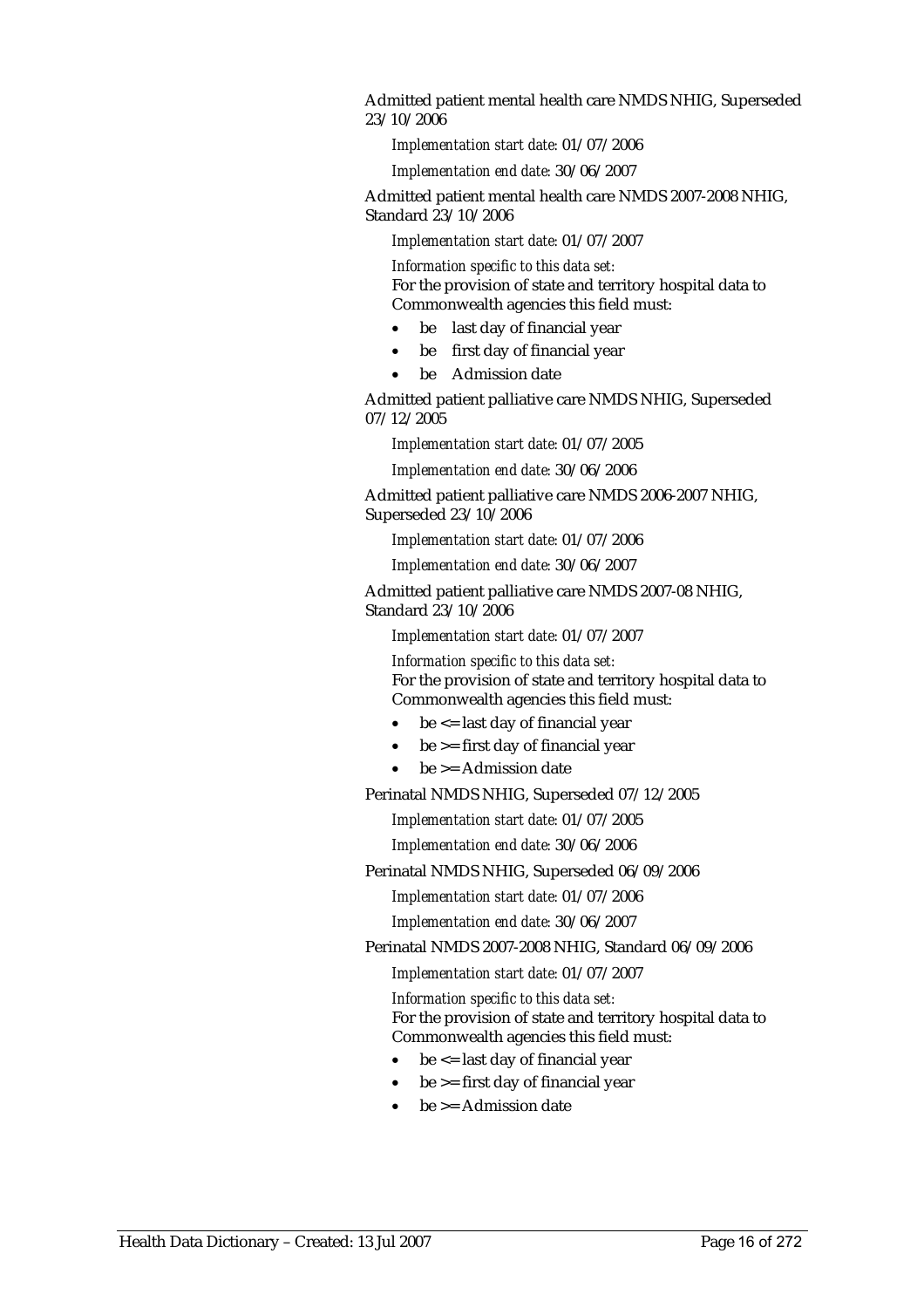### **Separation time**

### **Identifying and definitional attributes**

| Metadata item type:         | Data Element                                              |
|-----------------------------|-----------------------------------------------------------|
| <i>Technical name:</i>      | Episode of admitted patient care—separation time, hhmm    |
| <b>METeOR</b> identifier:   | 270026                                                    |
| <b>Registration status:</b> | NHIG, Standard 01/03/2005                                 |
| Definition:                 | Time at which an admitted patient completes an episode of |
|                             | care.                                                     |

### **Data element concept attributes**

| Data element concept: | Episode of admitted patient care—separation time                   |
|-----------------------|--------------------------------------------------------------------|
| Definition:           | Time at which an admitted patient completes an episode of<br>care. |
| Context:              | Admitted patient care.                                             |
| Object class:         | Episode of admitted patient care                                   |
| <b>Property:</b>      | Separation time                                                    |

#### **Value domain attributes**

#### **Representational attributes**

| <b>Representation class:</b> | Time      |
|------------------------------|-----------|
| Data type:                   | Date/Time |
| Format:                      | hhmm      |
| Maximum character length:    |           |

#### **Source and reference attributes**

| Reference documents: | ISO 8601:2000 : Data elements and interchange formats -     |
|----------------------|-------------------------------------------------------------|
|                      | Information interchange - Representation of dates and times |

#### **Data element attributes**

#### **Collection and usage attributes**

| <i>Comments:</i>             | Required to identify the time of completion of the episode or<br>hospital stay, for calculation of length of stay. |
|------------------------------|--------------------------------------------------------------------------------------------------------------------|
| <b>Relational attributes</b> |                                                                                                                    |
| Related metadata references: | Supersedes Separation time, version 1, DE, NHDD, NHIMG,<br>Superseded 01/03/2005                                   |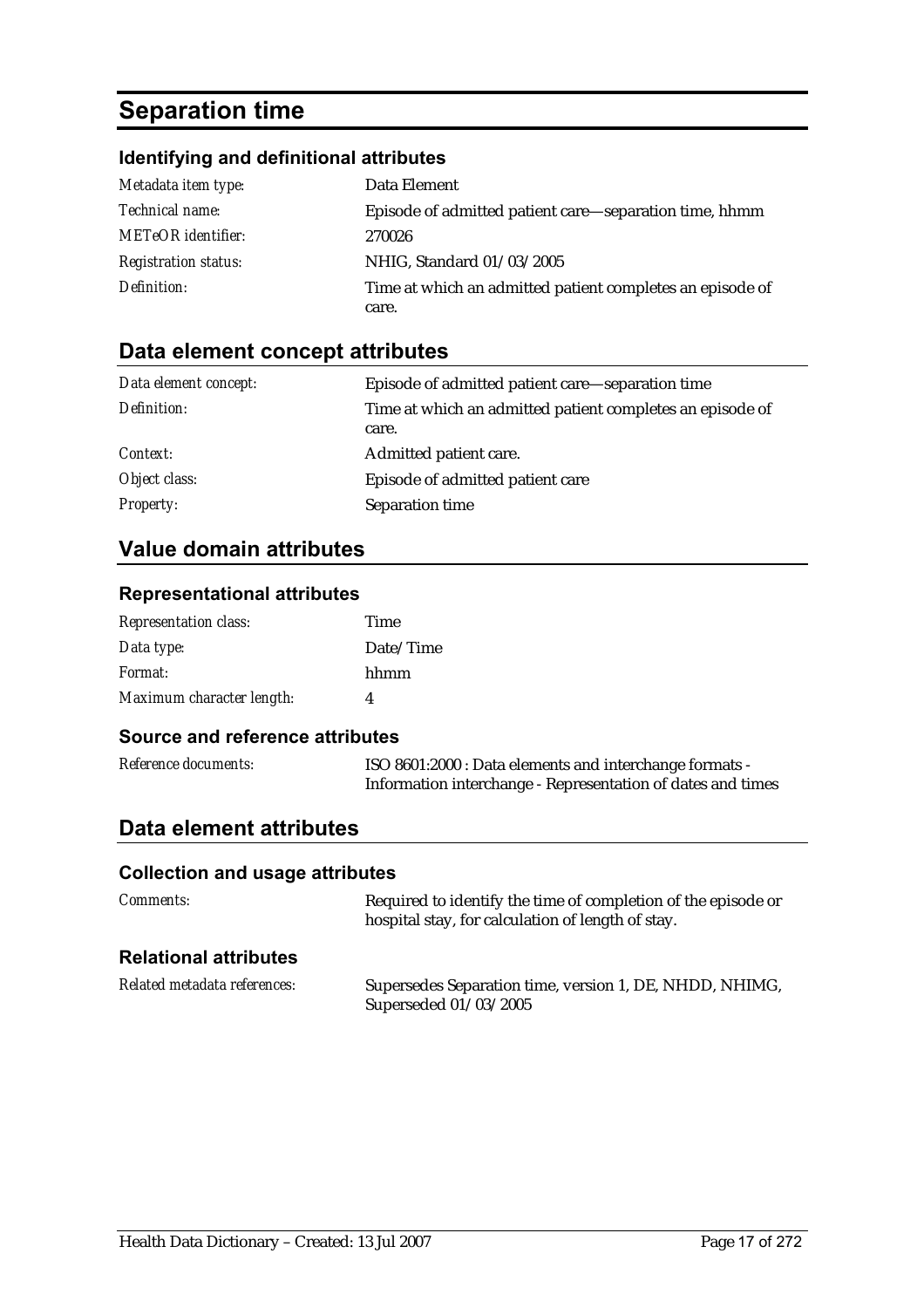### **Separations**

#### **Identifying and definitional attributes**

| Metadata item type:         | Data Element                                                                                                                            |
|-----------------------------|-----------------------------------------------------------------------------------------------------------------------------------------|
| Technical name:             | Establishment—number of separations (financial year), total<br>N[NNNNN]                                                                 |
| Synonymous names:           | <b>Discharge</b>                                                                                                                        |
| <b>METeOR</b> identifier:   | 270407                                                                                                                                  |
| <b>Registration status:</b> | NHIG, Standard 01/03/2005                                                                                                               |
| Definition:                 | The total number of <b>separations</b> occurring during the reference<br>period. This includes both formal and statistical separations. |

#### **Data element concept attributes**

| Data element concept: | Establishment-number of separations                                                                                                     |
|-----------------------|-----------------------------------------------------------------------------------------------------------------------------------------|
| Definition:           | The total number of <b>separations</b> occurring during the reference<br>period. This includes both formal and statistical separations. |
| Context:              | Admitted patient care:                                                                                                                  |
|                       | Needed as the basic count of the number of separations from<br>care for an establishment.                                               |
| Object class:         | Establishment                                                                                                                           |
| Property:             | Number of separations                                                                                                                   |

#### **Value domain attributes**

#### **Representational attributes**

| <b>Representation class:</b> | Total      |
|------------------------------|------------|
| Data type:                   | Number     |
| Format:                      | N[NNNNN]   |
| Maximum character length:    | 6          |
| Unit of measure:             | Separation |

#### **Data element attributes**

#### **Collection and usage attributes**

*Guide for use:* May be calculated at:

- individual establishment level; or
- system (ie. state/territory) level ie. the sum of the number of establishments.

The sum of the number of separations where the separation date has a value:

- $\bullet$   $>$  = the beginning of the reference period (typically a financial year); and
- <= the end of the reference period.

#### **Source and reference attributes**

*Origin:* National Health Data Committee

#### **Relational attributes**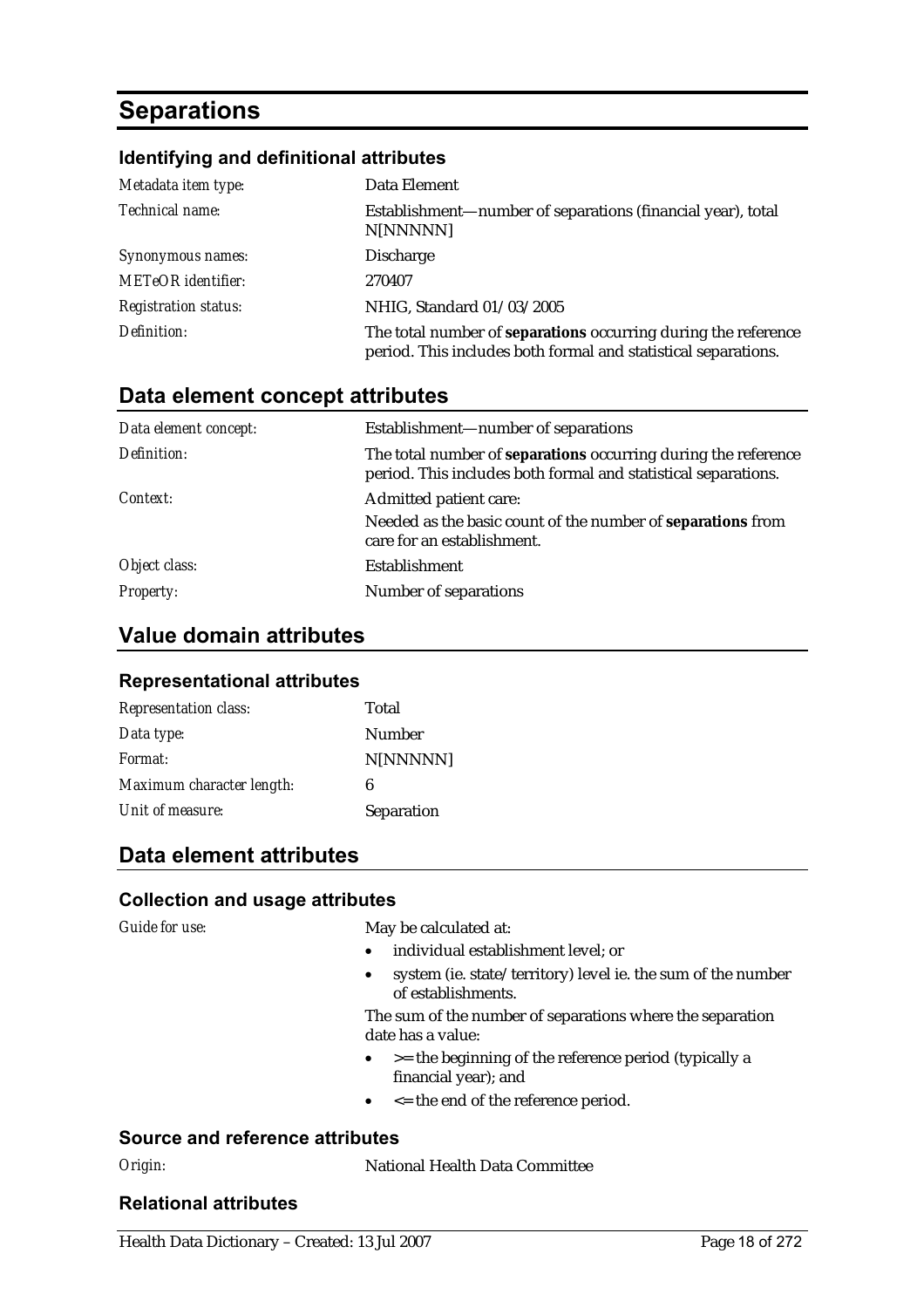*Implementation in Data Set Specifications:*

*Related metadata references:* Is formed using Episode of admitted patient care—separation date, DDMMYYYY NHIG, Standard 01/03/2005 Supersedes Separations, version 2, Derived DE, NHDD, NHIMG, Superseded 01/03/2005

> Community mental health establishments NMDS 2004-2005 NHIG, Superseded 08/12/2004

*Implementation start date:* 01/07/2004

*Implementation end date:* 30/06/2005

Mental health establishments NMDS 2005-2006 NHIG, Superseded 21/03/2006

*Implementation start date:* 01/07/2005

*Implementation end date:* 30/06/2006

Mental health establishments NMDS 2006-2007 NHIG, Superseded 23/10/2006

*Implementation start date:* 01/07/2006

*Implementation end date:* 30/06/2007

Mental health establishments NMDS 2007-2008 NHIG, Standard 23/10/2006

*Implementation start date:* 01/07/2007

*Information specific to this data set:*

For the Mental health establishments national minimum data set, separations are only to be reported for specialised mental health services provided by private hospitals that receive state or territory government funding. That is, separations from public hospitals need not be reported.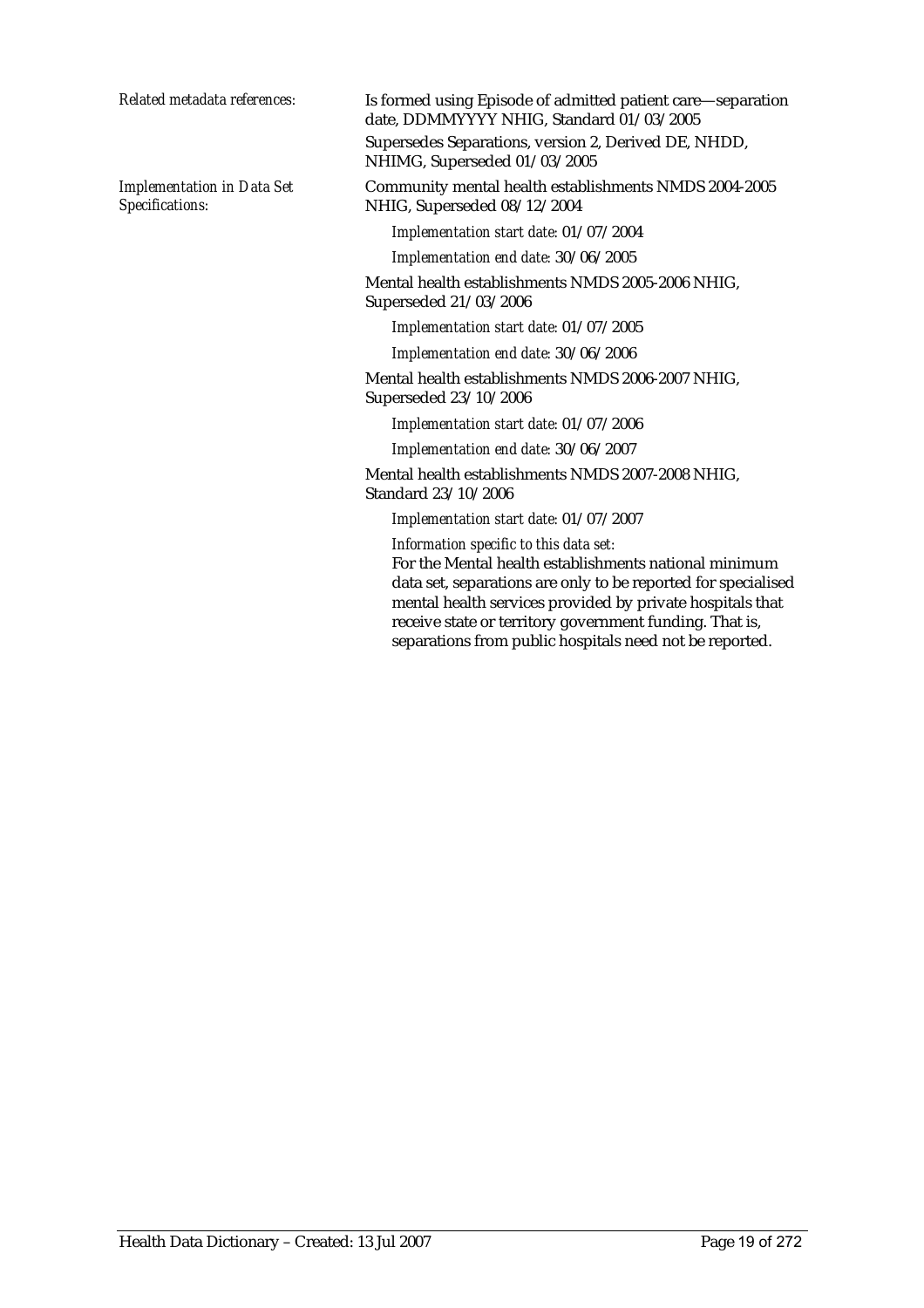### **Service contact date**

#### **Identifying and definitional attributes**

| Metadata item type:         | Data Element                                                                         |
|-----------------------------|--------------------------------------------------------------------------------------|
| Technical name:             | Service contact-service contact date, DDMMYYYY                                       |
| <b>METeOR</b> identifier:   | 270122                                                                               |
| <b>Registration status:</b> | NHIG, Standard 01/03/2005                                                            |
| Definition:                 | The date of service contact between a health service provider<br>and patient/client. |

### **Data element concept attributes**

| Data element concept: | Service contact—service contact date                                                        |
|-----------------------|---------------------------------------------------------------------------------------------|
| Definition:           | The date of each service contact between a health service<br>provider and patient/client.   |
| Context:              | Community-based mental health care and clinical settings:                                   |
|                       | The service contact is required for clinical audit and other<br>quality assurance purposes. |
| Object class:         | Service contact                                                                             |
| <b>Property:</b>      | Service contact date                                                                        |

### **Value domain attributes**

#### **Representational attributes**

| <b>Representation class:</b> | Date            |
|------------------------------|-----------------|
| Data type:                   | Date/Time       |
| Format:                      | <b>DDMMYYYY</b> |
| Maximum character length:    | 8               |

#### **Data element attributes**

#### **Collection and usage attributes**

| Guide for use:                    | Requires services to record the date of each service contact,<br>including the same date where multiple visits are made on one<br>day (except where the visits may be regarded as a continuation<br>of the one service contact). Where an individual patient/client<br>participates in a group activity, a service contact date is<br>recorded if the person's participation in the group activity<br>results in a dated entry being made in the patient's/client's<br>record. |
|-----------------------------------|--------------------------------------------------------------------------------------------------------------------------------------------------------------------------------------------------------------------------------------------------------------------------------------------------------------------------------------------------------------------------------------------------------------------------------------------------------------------------------|
| Collection methods:               | For collection from community based (ambulatory and non-<br>residential) agencies.                                                                                                                                                                                                                                                                                                                                                                                             |
| <b>Relational attributes</b>      |                                                                                                                                                                                                                                                                                                                                                                                                                                                                                |
| Related metadata references:      | Supersedes Service contact date, version 1, DE, NHDD,<br>NHIMG, Superseded 01/03/2005                                                                                                                                                                                                                                                                                                                                                                                          |
|                                   | Is used in the formation of Person—number of service contact<br>dates, total N[NN] NHIG, Standard $01/03/2005$                                                                                                                                                                                                                                                                                                                                                                 |
| <b>Implementation in Data Set</b> | Cardiovascular disease (clinical) DSS NHIG, Superseded                                                                                                                                                                                                                                                                                                                                                                                                                         |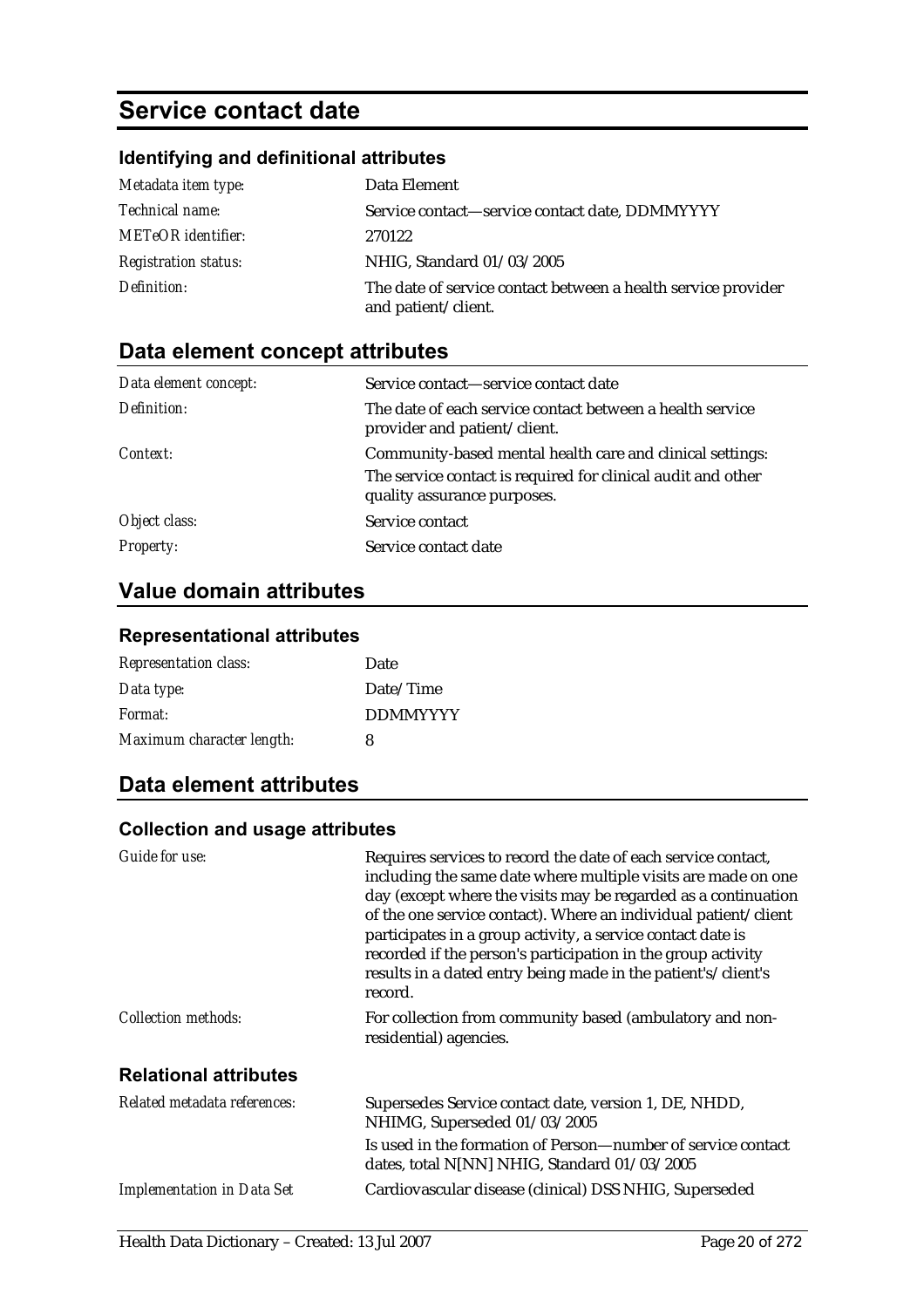Cardiovascular disease (clinical) DSS NHIG, Superseded 04/07/2007

Cardiovascular disease (clinical) DSS NHIG, Standard 04/07/2007

Community mental health care 2004-2005 NHIG, Superseded 08/12/2004

*Implementation start date:* 01/07/2004

*Implementation end date:* 30/06/2005

Diabetes (clinical) DSS NHIG, Superseded 21/09/2005 Diabetes (clinical) DSS NHIG, Standard 21/09/2005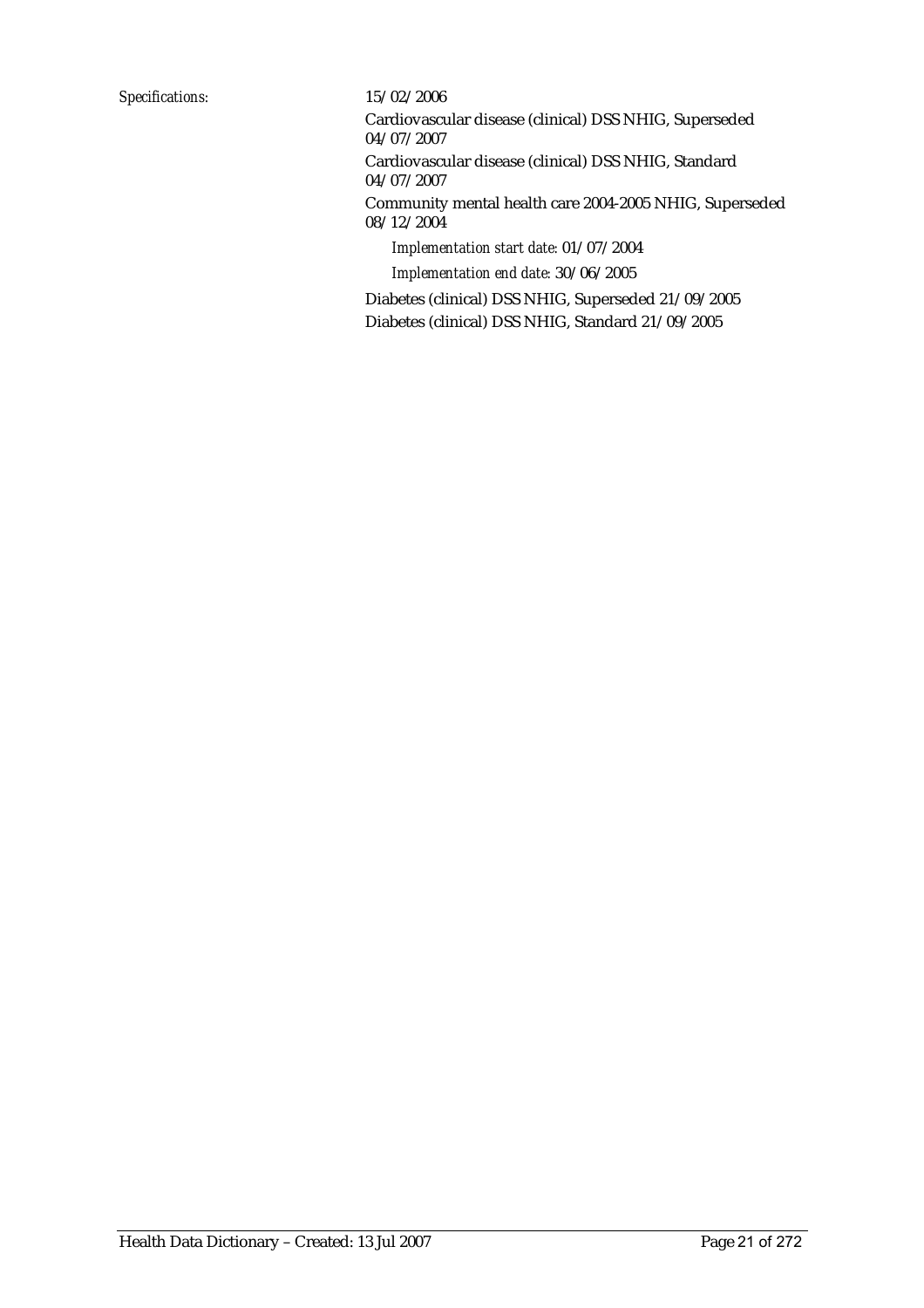### **Service mode (non-admitted patient)**

#### **Identifying and definitional attributes**

| Metadata item type:         | Data Element                                                                                                                                                         |
|-----------------------------|----------------------------------------------------------------------------------------------------------------------------------------------------------------------|
| Technical name:             | Non-admitted patient service event-service mode, hospital<br>$code N{N}$                                                                                             |
| <b>METeOR</b> identifier:   | 270096                                                                                                                                                               |
| <b>Registration status:</b> | NHIG, Standard 01/03/2005                                                                                                                                            |
| Definition:                 | Relative physical location of the patient, provider and the<br>hospital campus of the provider of a non-admitted patient<br>service event, as represented by a code. |

### **Data element concept attributes**

| Data element concept: | Non-admitted patient service event—service mode                                                                                            |
|-----------------------|--------------------------------------------------------------------------------------------------------------------------------------------|
| Definition:           | Relative physical location of the patient, provider and the<br>hospital campus of the provider of a non-admitted patient<br>service event. |
| Context:              | Hospital non-admitted patient care.                                                                                                        |
| Object class:         | Non-admitted patient service event                                                                                                         |
| <b>Property:</b>      | Service mode                                                                                                                               |

### **Value domain attributes**

#### **Representational attributes**

| <b>Representation class:</b> | Code           |                                                                                   |
|------------------------------|----------------|-----------------------------------------------------------------------------------|
| Data type:                   | <b>Number</b>  |                                                                                   |
| Format:                      | $N\{N\}$       |                                                                                   |
| Maximum character length:    | $\overline{2}$ |                                                                                   |
| Permissible values:          | Value          | <b>Meaning</b>                                                                    |
|                              | 1              | Patient and provider in the same physical<br>location                             |
|                              | 1.1            | On the hospital campus of the provider                                            |
|                              | $1.2\,$        | Not on the hospital campus of the provider                                        |
|                              | 2              | Patient and provider not in the same physical<br>location, and communicating via: |
|                              | 2.1            | Telephone                                                                         |
|                              | 2.2            | Telemedicine                                                                      |

#### **Collection and usage attributes**

| Guide for use: | CODE 1.1 On the hospital campus of the provider                                                                                     |
|----------------|-------------------------------------------------------------------------------------------------------------------------------------|
|                | Patient and provider in the same physical location refers to face<br>to face contacts. If this occurs at the hospital campus of the |
|                | provider, use code 1.1.                                                                                                             |
|                | CODE 1.2 Not on the hospital campus of the provider                                                                                 |
|                | If the service event does not occur on the hospital campus of the<br>provider (hospital-based outreach services), use code 1.2.     |
|                | Hospital-based outreach service events occur when the patient<br>is treated by hospital staff in a location that is not part of the |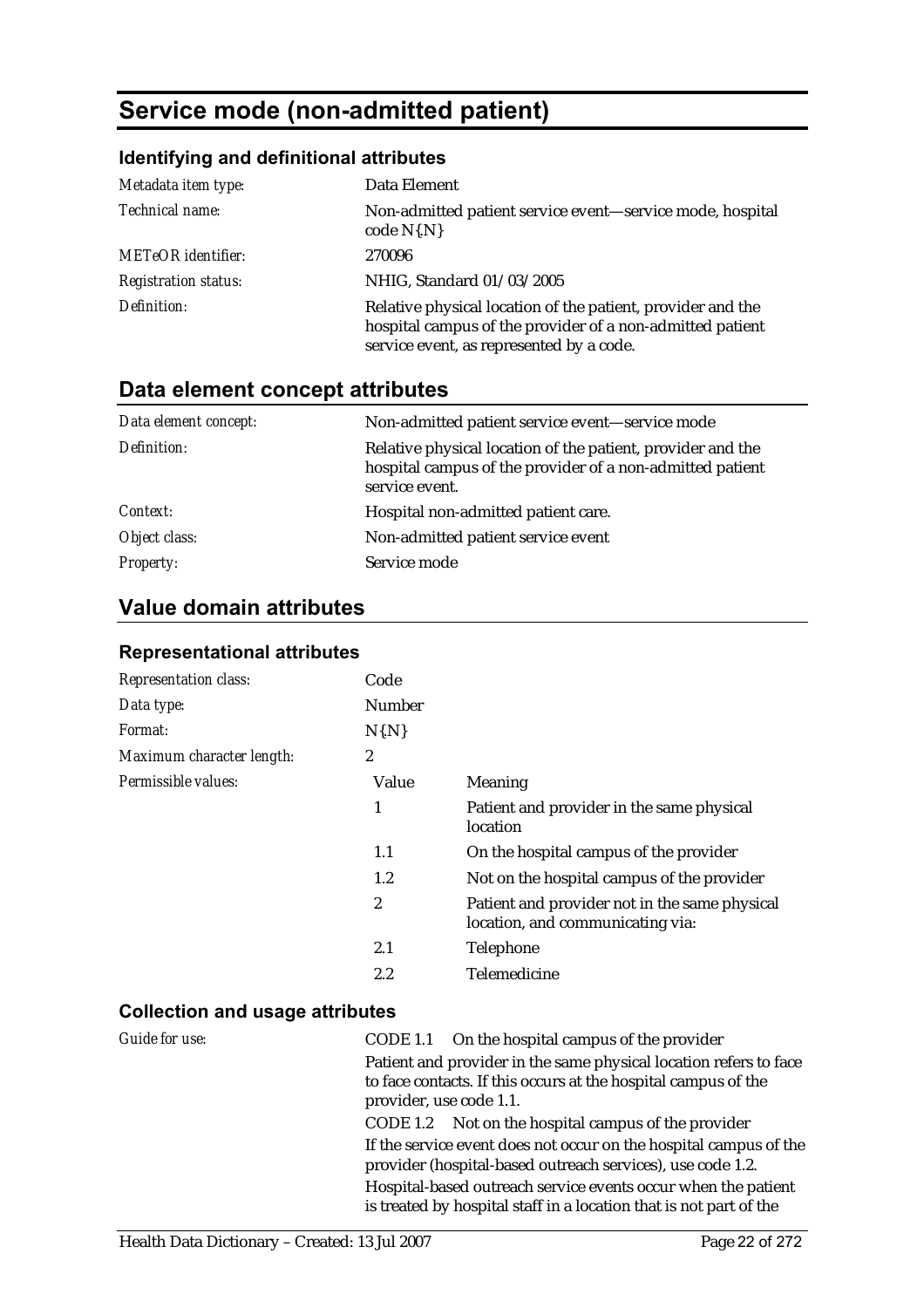hospital campus (such as in the patient's home or place of work).

Patient and provider not in the same physical location refers to service events delivered via a telephone call or video link (telemedicine). The provider may or may not be physically present on their hospital campus.

A service event delivered via a telephone call is included if

- it is a substitute for a face-to-face service event, and
- it is pre-arranged, and
- a record of the service event is included in the patient's medical record

A service event can be counted at each site participating via a video link.

#### **Data element attributes**

#### **Source and reference attributes**

*Origin:* National Health Data Committee

#### **Relational attributes**

| Related metadata references: | Supersedes Non-admitted patient service mode, version 1, DE, |
|------------------------------|--------------------------------------------------------------|
|                              | NHDD, NHIMG, Superseded 01/03/2005                           |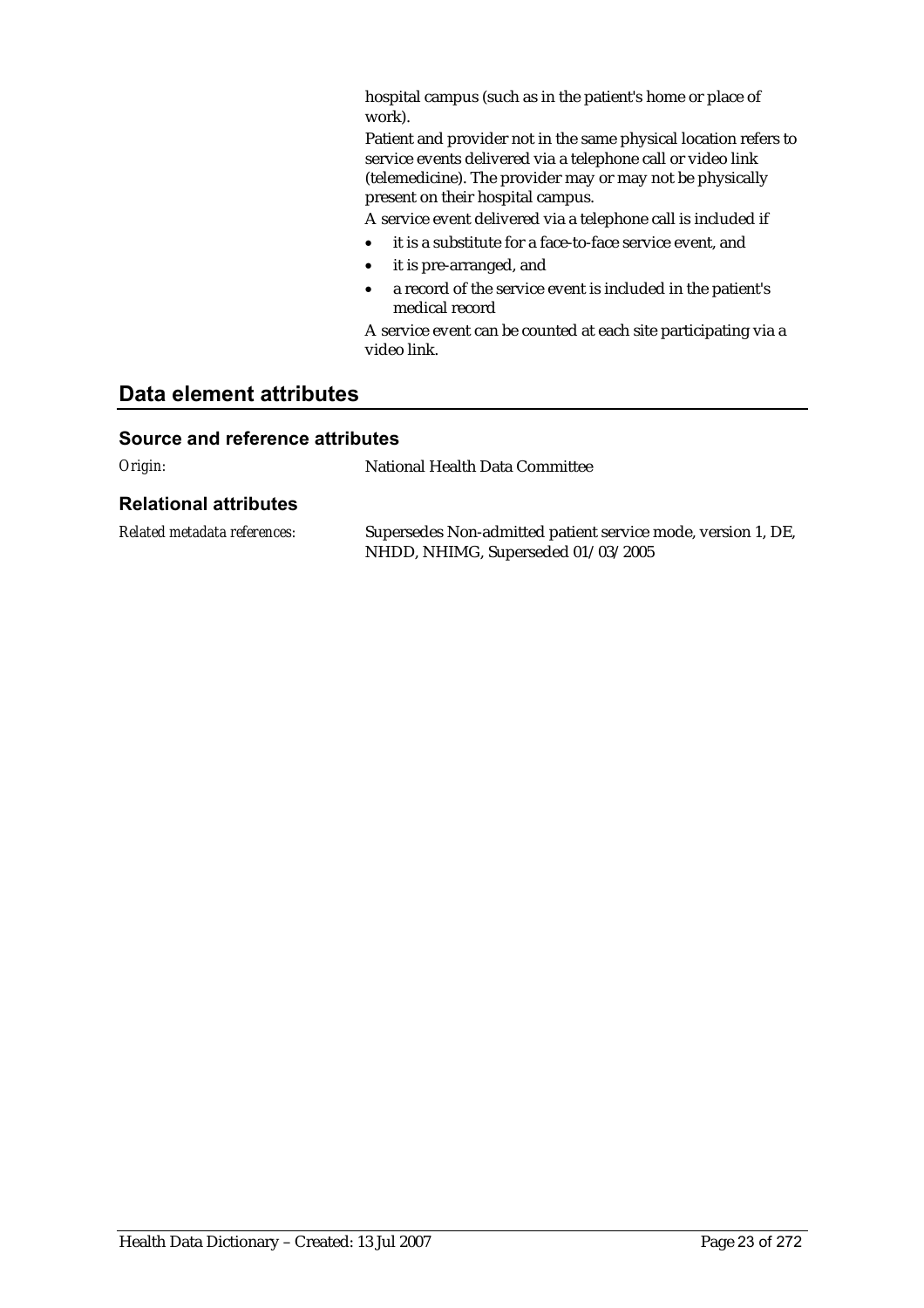### **Service type (non-admitted patient)**

#### **Identifying and definitional attributes**

| Metadata item type:         | Data Element                                                                                                                             |
|-----------------------------|------------------------------------------------------------------------------------------------------------------------------------------|
| Technical name:             | Non-admitted patient service event—service event type<br>(clinical), code $N[N]$                                                         |
| <b>METeOR</b> identifier:   | 270090                                                                                                                                   |
| <b>Registration status:</b> | NHIG, Standard 01/03/2005                                                                                                                |
| Definition:                 | The type of clinical service provided to a non-admitted patient<br>in a non-admitted patient service event, as represented by a<br>code. |

#### **Data element concept attributes**

| Data element concept: | Non-admitted patient service event-service event type<br>(clinical)                                                                                           |
|-----------------------|---------------------------------------------------------------------------------------------------------------------------------------------------------------|
| Definition:           | The type of clinical service provided to a non-admitted patient<br>in a non-admitted patient service event.                                                   |
| Context:              | Hospital non-admitted patient care:<br>This definition applies to non-admitted hospital patients and is<br>not intended to apply to community-based services. |
| Object class:         | Non-admitted patient service event                                                                                                                            |
| <i>Property:</i>      | Service event type                                                                                                                                            |

#### **Value domain attributes**

#### **Representational attributes**

| Representation class:     | Code             |                                                |
|---------------------------|------------------|------------------------------------------------|
| Data type:                | Number           |                                                |
| Format:                   | N[N]             |                                                |
| Maximum character length: | $\boldsymbol{2}$ |                                                |
| Permissible values:       | Value            | <b>Meaning</b>                                 |
|                           | 1                | Allied health and/or clinical nurse specialist |
|                           | 2                | Dental                                         |
|                           | 3                | Imaging                                        |
|                           | 4                | Medical                                        |
|                           | 5                | Obstetrics and gynaecology                     |
|                           | 6                | Paediatrics                                    |
|                           | 7                | Pathology                                      |
|                           | 8                | Pharmacy                                       |
|                           | 9                | Psychiatric                                    |
|                           | 10               | Surgical                                       |
|                           | 11               | <b>Emergency department</b>                    |

#### **Collection and usage attributes**

*Guide for use:* The following provides a guide to types of clinical services that are included in each of the categories in the data domain.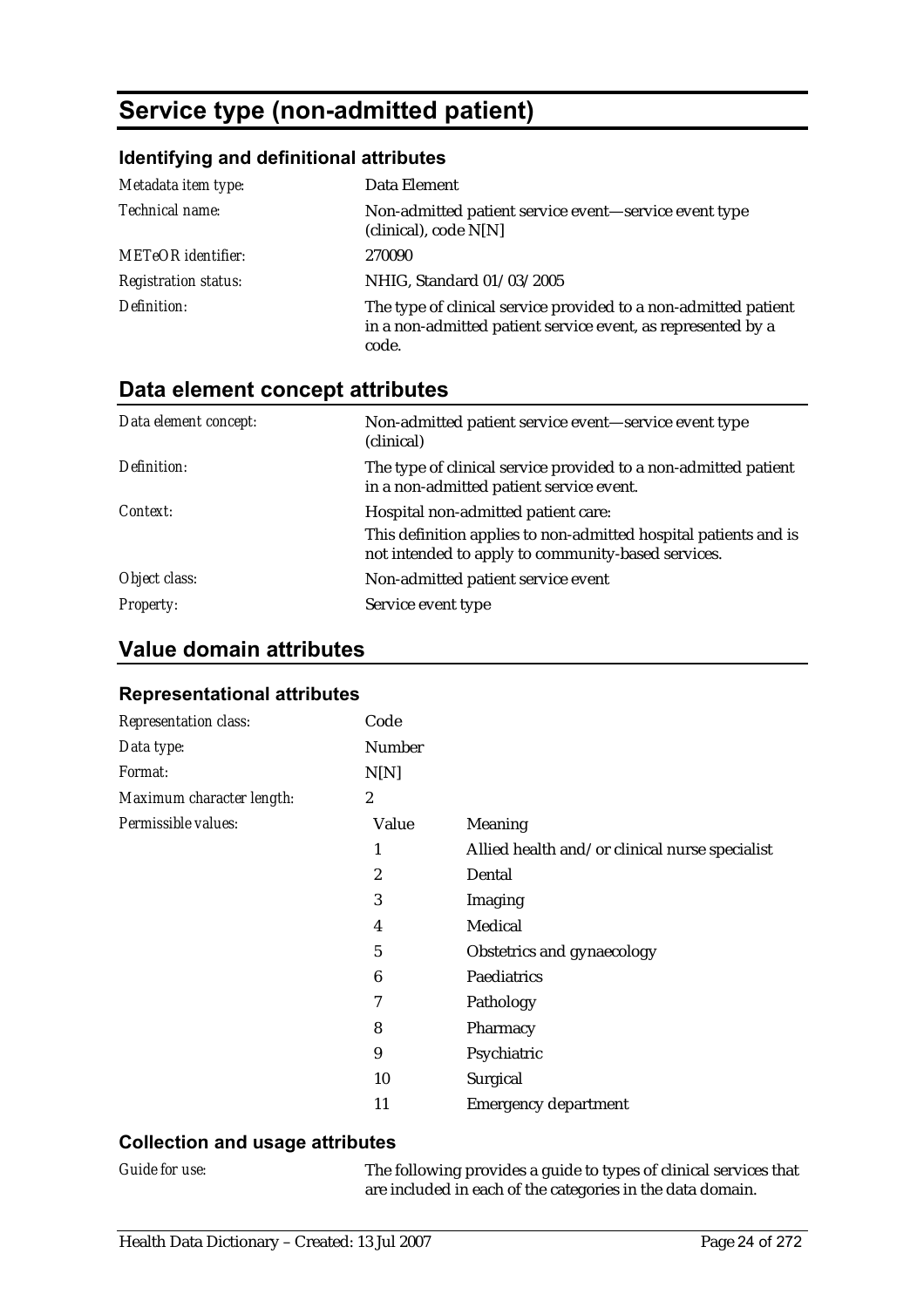for use should be classified as one of the groups in the data domain on the basis of the type of clinical professional staff involved in providing the service event.

In paediatric hospitals, the full range of service types should be used. That is, paediatric medical should be reported as medical and paediatric surgical should be reported as surgical.

| <b>Clinical service type</b>                      | <b>Clinical service</b><br>examples                                                                                                                                                                                                                                                                                                                                                                                                                                                          |
|---------------------------------------------------|----------------------------------------------------------------------------------------------------------------------------------------------------------------------------------------------------------------------------------------------------------------------------------------------------------------------------------------------------------------------------------------------------------------------------------------------------------------------------------------------|
| Allied health and/or clinical<br>nurse specialist | Audiology<br>Clinical pharmacy<br>Diabetes education<br>Neuropsychology<br>Nutrition/dietetics<br>Occupational therapy<br>Optometry<br>Orthoptics<br><b>Orthotics</b><br>Physiotherapy<br>Podiatry<br>Prosthetics<br>Psychology<br>Social work<br>Speech pathology<br>Stomal therapy<br>Wound management                                                                                                                                                                                     |
| Dental                                            | Dental                                                                                                                                                                                                                                                                                                                                                                                                                                                                                       |
| Imaging                                           | <b>Medical imaging</b>                                                                                                                                                                                                                                                                                                                                                                                                                                                                       |
| Medical                                           | Aged care<br>Alcohol and other drug<br>Allergy<br>Anti-coagulant<br>Asthma<br>Cardiology<br><b>Clinical measurement</b><br>Dermatology<br>Dementia<br>Developmental<br>disabilities<br><b>Diabetes</b><br>Endocrine<br><b>Epilepsy</b><br>Falls<br>Gastroenterology<br><b>General internal</b><br>medicine<br>Genetic<br>Haematology<br>Hepatobiliary<br>Hypertension<br>Hyperbaric medicine<br>Immunology<br><b>Infectious diseases</b><br>Medical oncology<br>Metabolic bone<br>Nephrology |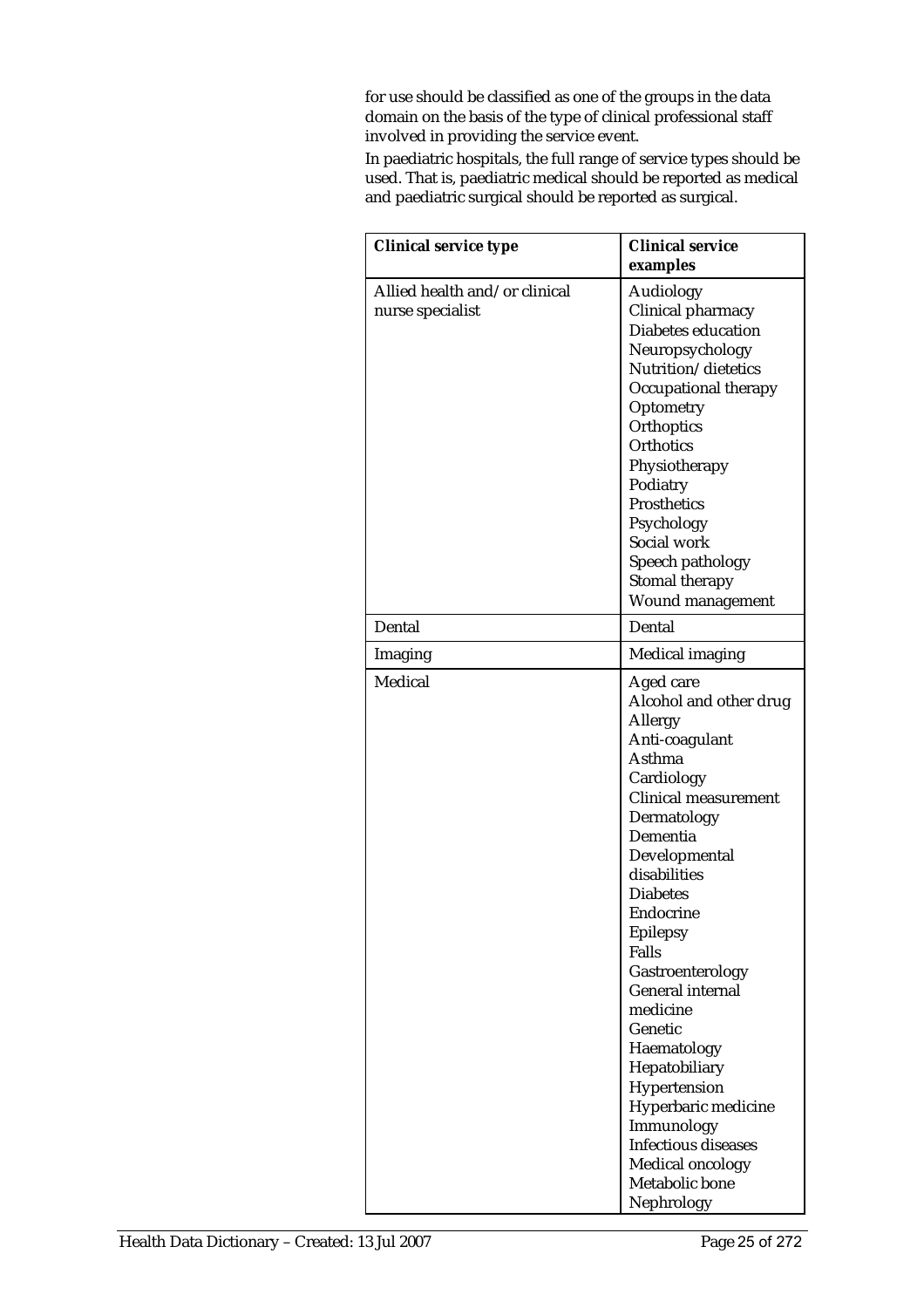|                             | Neurology<br>Occupational medicine<br>Palliative care<br>Pain management<br>Pulmonary<br>Radiation oncology<br>Rehabilitation<br>Respiratory<br>Rheumatology<br>Spinal<br>Transplants                                                                                                            |
|-----------------------------|--------------------------------------------------------------------------------------------------------------------------------------------------------------------------------------------------------------------------------------------------------------------------------------------------|
| Obstetrics and gynaecology  | <b>Family planning</b><br>Gynaecology<br>Gynaecology oncology<br>Obstetrics                                                                                                                                                                                                                      |
| Pathology                   | Pathology                                                                                                                                                                                                                                                                                        |
| Paediatrics                 | <b>Adolescent health</b><br>Neonatal<br>Paediatric medicine<br>Paediatric surgery                                                                                                                                                                                                                |
| Pharmacy                    | Dispensing pharmacy                                                                                                                                                                                                                                                                              |
| Psychiatric                 | Psychiatry                                                                                                                                                                                                                                                                                       |
| Surgical                    | <b>Breast</b><br>Burns<br>Cardiac surgery<br>Colorectal<br>Craniofacial<br>Ear, nose and throat<br>Fracture<br><b>General surgery</b><br>Neurosurgery<br>Ophthalmology<br>Orthopaedics<br>Plastic surgery<br>Pre-admission<br>Pre-anaesthesia<br>Thoracic surgery<br>Urology<br>Vascular surgery |
| <b>Emergency department</b> | <b>Emergency department</b>                                                                                                                                                                                                                                                                      |

An emergency department provides triage, assessment, care and/or treatment for patients suffering from medical condition/s and/or injury.

### **Data element attributes**

#### **Relational attributes**

*Related metadata references:* Supersedes Non-admitted patient service type, version 1, DE, NHDD, NHIMG, Superseded 01/03/2005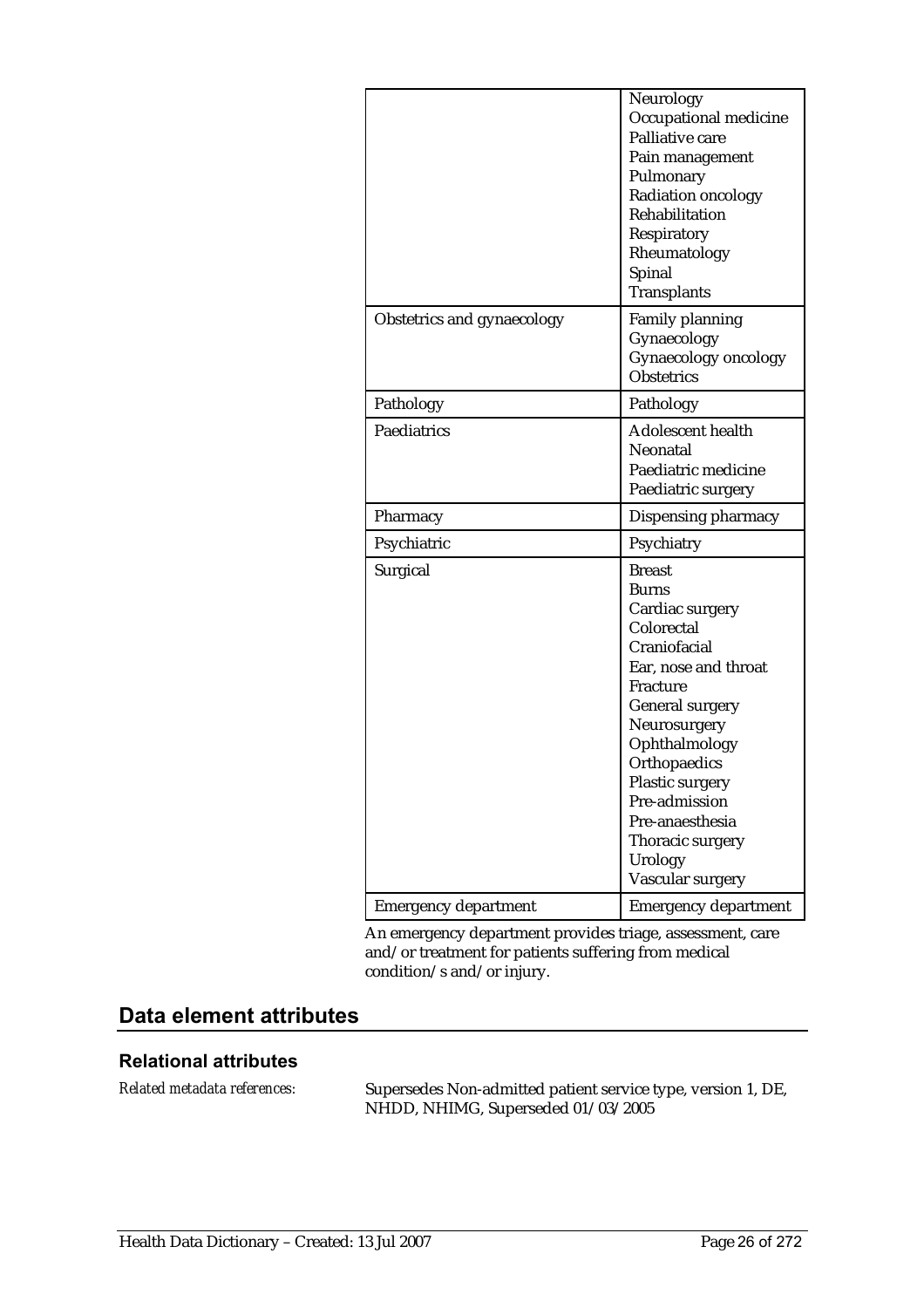### **Sex**

#### **Identifying and definitional attributes**

| Metadata item type:         | Data Element                                                                            |
|-----------------------------|-----------------------------------------------------------------------------------------|
| Technical name:             | Person—sex, code N                                                                      |
| <b>METeOR</b> identifier:   | 287316                                                                                  |
| <b>Registration status:</b> | NHIG, Standard 04/05/2005<br>NCSIMG, Standard 25/08/2005<br>NHDAMG, Standard 10/02/2006 |
| Definition:                 | The biological distinction between male and female, as<br>represented by a code.        |

#### **Data element concept attributes**

| Data element concept: | Person—sex                                                                                                                                                                                          |
|-----------------------|-----------------------------------------------------------------------------------------------------------------------------------------------------------------------------------------------------|
| Definition:           | Sex is the biological distinction between male and female.<br>Where there is an inconsistency between anatomical and<br>chromosomal characteristics, sex is based on anatomical<br>characteristics. |
| Context:              | Sex is a core metadata item in a wide range of social, labour and<br>demographic statistics.                                                                                                        |
| Object class:         | Person                                                                                                                                                                                              |
| <b>Property:</b>      | <b>Sex</b>                                                                                                                                                                                          |

#### **Value domain attributes**

#### **Representational attributes**

| <b>Representation class:</b> | Code          |                                   |
|------------------------------|---------------|-----------------------------------|
| Data type:                   | <b>Number</b> |                                   |
| Format:                      | N             |                                   |
| Maximum character length:    | 1             |                                   |
| Permissible values:          | Value         | Meaning                           |
|                              | 1             | Male                              |
|                              | 2             | Female                            |
|                              | 3             | Intersex or indeterminate         |
| Supplementary values:        | 9             | Not stated/inadequately described |

#### **Collection and usage attributes**

*Guide for use:* Diagnosis and procedure codes should be checked against the national ICD-10-AM sex edits, unless the person is undergoing, or has undergone a sex change or has a genetic condition resulting in a conflict between sex and ICD-10-AM code. CODE 3 Intersex or indeterminate Intersex or indeterminate, refers to a person, who because of a genetic condition, was born with reproductive organs or sex chromosomes that are not exclusively male or female or whose sex has not yet been determined for whatever reason. Intersex or indeterminate, should be confirmed if reported for people aged 90 days or greater.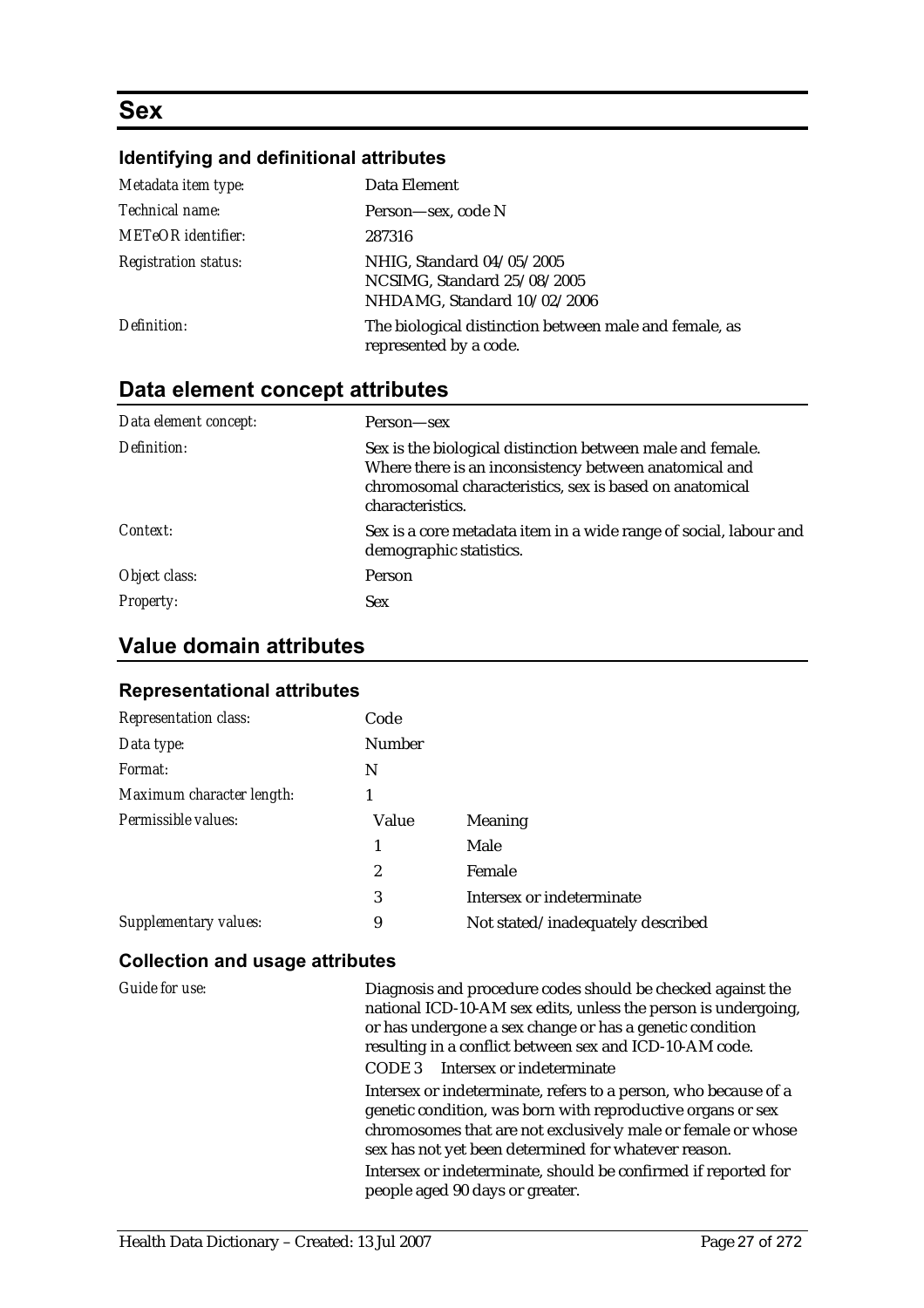*Comments:* The definition for Intersex in Guide for use is sourced from the ACT Legislation (Gay, Lesbian and Transgender) Amendment Act 2003. **Source and reference attributes**  *Origin:* Australian Capital Territory 2003. Legislation (Gay, Lesbian and Transgender) Amendment Act 2003

|                             | Transgender) Amendment Act 2000                          |
|-----------------------------|----------------------------------------------------------|
| <i>Reference documents:</i> | Legislation (Gay, Lesbian and Transgender) Amendment Act |
|                             | 2003. See http://www.legislation.act.gov.au/a/2003-      |
|                             | 14/20030328-4969/pdf/2003-14.pdf.                        |

### **Data element attributes**

#### **Collection and usage attributes**

| <b>Collection methods:</b>             | Operationally, sex is the distinction between male and female,<br>as reported by a person or as determined by an interviewer.<br>When collecting data on sex by personal interview, asking the<br>sex of the respondent is usually unnecessary and may be<br>inappropriate, or even offensive. It is usually a simple matter to<br>infer the sex of the respondent through observation, or from<br>other cues such as the relationship of the person(s)<br>accompanying the respondent, or first name. The interviewer<br>may ask whether persons not present at the interview are male<br>or female. |
|----------------------------------------|-------------------------------------------------------------------------------------------------------------------------------------------------------------------------------------------------------------------------------------------------------------------------------------------------------------------------------------------------------------------------------------------------------------------------------------------------------------------------------------------------------------------------------------------------------------------------------------------------------|
|                                        | A person's sex may change during their lifetime as a result of<br>procedures known alternatively as sex change, gender<br>reassignment, transsexual surgery, transgender reassignment or<br>sexual reassignment. Throughout this process, which may be<br>over a considerable period of time, the person's sex could be<br>recorded as either Male or Female.                                                                                                                                                                                                                                         |
|                                        | In data collections that use the ICD-10-AM classification, where<br>sex change is the reason for admission, diagnoses should<br>include the appropriate ICD-10-AM code(s) that clearly identify<br>that the person is undergoing such a process. This code(s)<br>would also be applicable after the person has completed such a<br>process, if they have a procedure involving an organ(s) specific<br>to their previous sex (e.g. where the patient has prostate or<br>ovarian cancer).                                                                                                              |
|                                        | CODE 3<br>Intersex or indeterminate                                                                                                                                                                                                                                                                                                                                                                                                                                                                                                                                                                   |
|                                        | Is normally used for babies for whom sex has not been<br>determined for whatever reason.                                                                                                                                                                                                                                                                                                                                                                                                                                                                                                              |
|                                        | Should not generally be used on data collection forms<br>completed by the respondent.                                                                                                                                                                                                                                                                                                                                                                                                                                                                                                                 |
|                                        | Should only be used if the person or respondent volunteers that<br>the person is intersex or where it otherwise becomes clear<br>during the collection process that the individual is neither male<br>nor female.                                                                                                                                                                                                                                                                                                                                                                                     |
|                                        | CODE <sub>9</sub><br>Not stated/inadequately described                                                                                                                                                                                                                                                                                                                                                                                                                                                                                                                                                |
|                                        | Is not to be used on primary collection forms. It is primarily for<br>use in administrative collections when transferring data from<br>data sets where the item has not been collected.                                                                                                                                                                                                                                                                                                                                                                                                               |
| <b>Source and reference attributes</b> |                                                                                                                                                                                                                                                                                                                                                                                                                                                                                                                                                                                                       |

*Origin:* Australian Institute of Health and Welfare (AIHW) National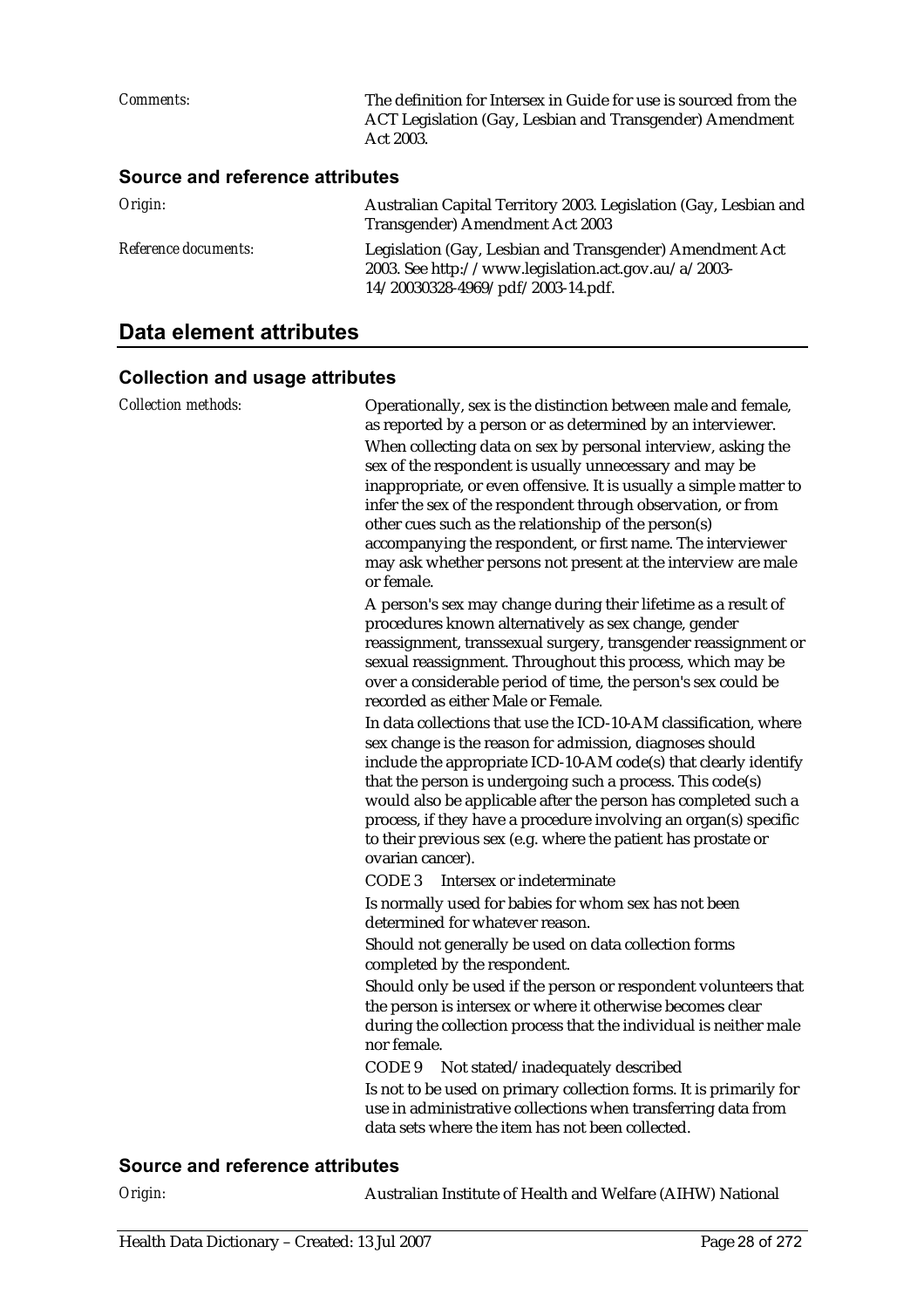|                      | Mortality Database 1997/98 AIHW 2001 National Diabetes<br>Register, Statistical Profile, December 2000 (Diabetes Series No.<br>2.) |
|----------------------|------------------------------------------------------------------------------------------------------------------------------------|
| Reference documents: | <b>Australian Bureau of Statistics</b>                                                                                             |
|                      | AS4846 Health Care Provider Identification, 2004, Sydney:<br>Standards Australia                                                   |
|                      | AS5017 Health Care Client Identification, 2002, Sydney:<br>Standards Australia                                                     |
|                      | In AS4846 and AS5017 alternative codes are presented. Refer to<br>the current standard for more details.                           |
|                      |                                                                                                                                    |

#### **Relational attributes**

| Related metadata references:                         | Supersedes Person-sex, code N NHIG, Superseded<br>04/05/2005, NCSIMG, Superseded 31/08/2005                                                    |
|------------------------------------------------------|------------------------------------------------------------------------------------------------------------------------------------------------|
|                                                      | Is used in the formation of Episode of admitted patient care-<br>major diagnostic category, code (AR-DRG v5.1) NN NHIG,<br>Standard 01/03/2005 |
|                                                      | Is used in the formation of Episode of admitted patient care-<br>diagnosis related group, code (AR-DRG v5.1) ANNA NHIG,<br>Standard 01/03/2005 |
| <b>Implementation in Data Set</b><br>Specifications: | Acute coronary syndrome (clinical) DSS NHIG, Standard<br>07/12/2005                                                                            |
|                                                      | Acute coronary syndrome (clinical) DSS NHIG, Superseded<br>07/12/2005                                                                          |
|                                                      | Admitted patient care NMDS NHIG, Superseded 07/12/2005                                                                                         |
|                                                      | Implementation start date: 01/07/2005                                                                                                          |
|                                                      | Implementation end date: 30/06/2006                                                                                                            |
|                                                      | Admitted patient care NMDS 2006-2007 NHIG, Superseded<br>23/10/2006                                                                            |
|                                                      | Implementation start date: 01/07/2006                                                                                                          |
|                                                      | Implementation end date: 30/06/2007                                                                                                            |
|                                                      | Admitted patient care NMDS 2007-2008 NHIG, Standard<br>23/10/2006                                                                              |
|                                                      | Implementation start date: 01/07/2007                                                                                                          |
|                                                      | Admitted patient mental health care NMDS NHIG, Superseded<br>07/12/2005                                                                        |
|                                                      | Implementation start date: 01/07/2005                                                                                                          |
|                                                      | Implementation end date: 30/06/2006                                                                                                            |
|                                                      | Admitted patient mental health care NMDS NHIG, Superseded<br>23/10/2006                                                                        |
|                                                      | Implementation start date: 01/07/2006                                                                                                          |
|                                                      | Implementation end date: 30/06/2007                                                                                                            |
|                                                      | Admitted patient mental health care NMDS 2007-2008 NHIG,<br>Standard 23/10/2006                                                                |
|                                                      | Implementation start date: 01/07/2007                                                                                                          |
|                                                      | Admitted patient palliative care NMDS NHIG, Superseded<br>07/12/2005                                                                           |
|                                                      | Implementation start date: 01/07/2005                                                                                                          |
|                                                      | Implementation end date: 30/06/2006                                                                                                            |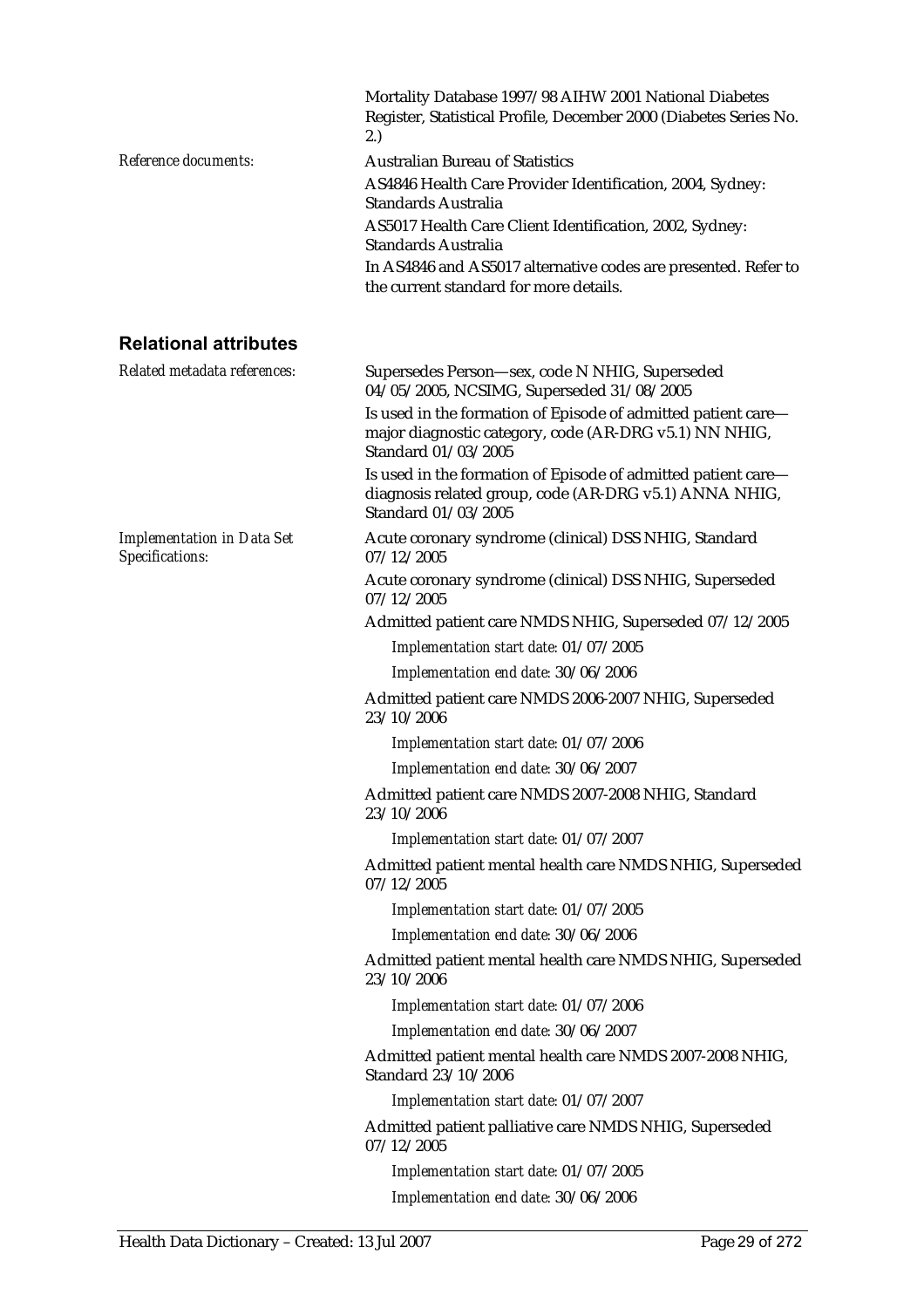Admitted patient palliative care NMDS 2006-2007 NHIG, Superseded 23/10/2006

*Implementation start date:* 01/07/2006

*Implementation end date:* 30/06/2007

Admitted patient palliative care NMDS 2007-08 NHIG, Standard 23/10/2006

*Implementation start date:* 01/07/2007

Alcohol and other drug treatment services NMDS NHIG, Superseded 21/03/2006

*Implementation start date:* 01/07/2005

*Implementation end date:* 30/06/2006

Alcohol and other drug treatment services NMDS NHIG, Superseded 23/10/2006

*Implementation start date:* 01/07/2006

*Implementation end date:* 30/06/2007

Alcohol and other drug treatment services NMDS 2007-2008 NHIG, Standard 23/10/2006

*Implementation start date:* 01/07/2007

Cancer (clinical) DSS NHIG, Superseded 07/12/2005

Cancer (clinical) DSS NHIG, Standard 07/12/2005

Cardiovascular disease (clinical) DSS NHIG, Superseded 15/02/2006

Cardiovascular disease (clinical) DSS NHIG, Superseded 04/07/2007

Cardiovascular disease (clinical) DSS NHIG, Standard 04/07/2007

Community mental health care 2004-2005 NHIG, Superseded 08/12/2004

*Implementation start date:* 01/07/2004

*Implementation end date:* 30/06/2005

Community mental health care NMDS 2005-2006 NHIG, Superseded 07/12/2005

*Implementation start date:* 01/07/2005

*Implementation end date:* 30/06/2006

Community mental health care NMDS 2006-2007 NHIG, Superseded 23/10/2006

*Implementation start date:* 01/07/2006

*Implementation end date:* 30/06/2007

Community mental health care NMDS 2007-2008 NHIG, Standard 23/10/2006

*Implementation start date:* 01/07/2007

Computer Assisted Telephone Interview demographic module DSS NHIG, Standard 04/05/2005

*Information specific to this data set:* For data collections using the Computer Assisted Telephone Interview demographic module DSS, only Codes 1 and 2 are collected.

For data collection using Computer Assisted Telephone Interviewing (CATI) it is recommended that sex be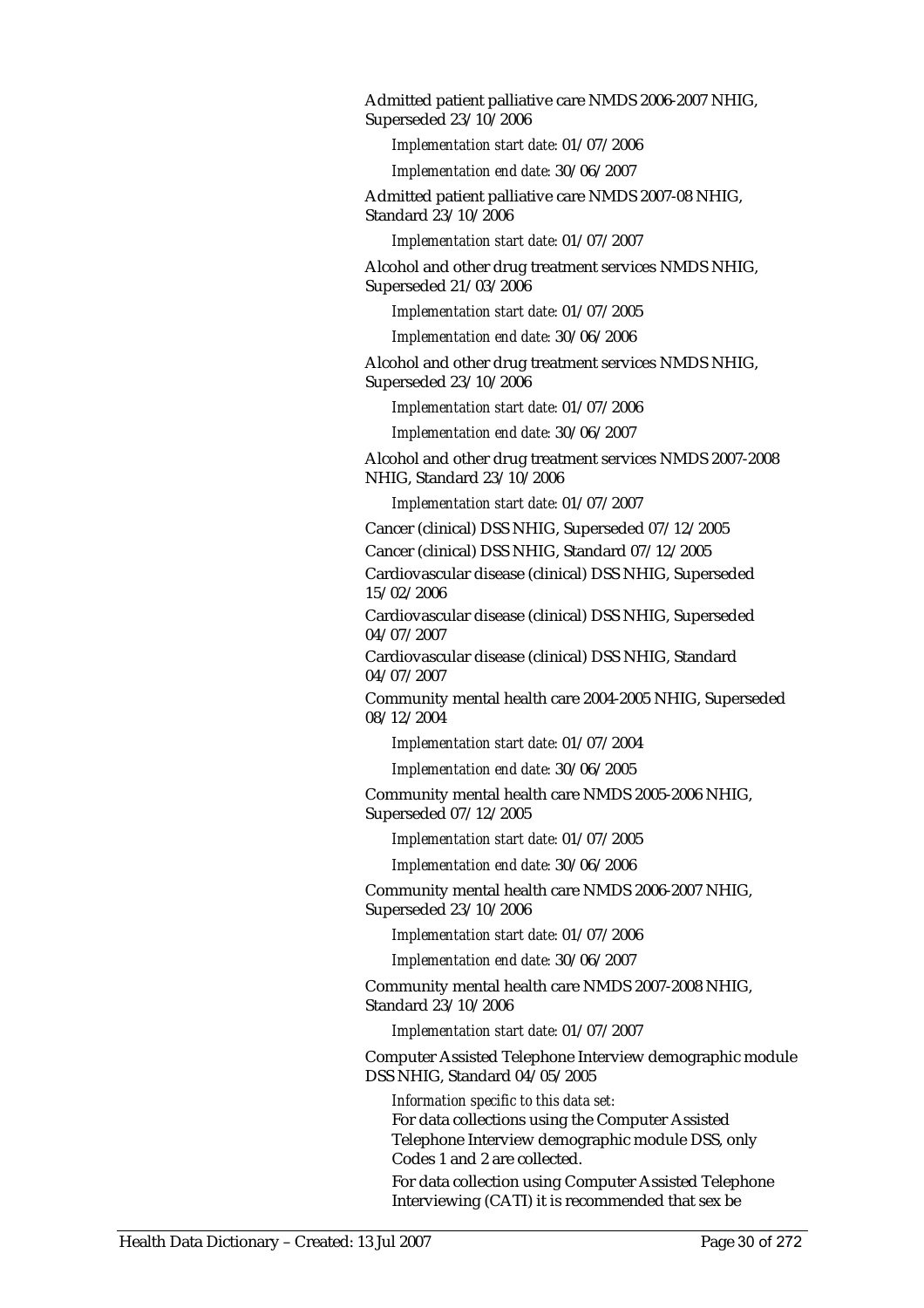ascertained by the interviewer on the basis of information already collected or other cues such as voice or name. If the interviewer is unsure of the respondent's sex the following question may be used:

As this interview is being conducted over the phone, I need to ask are you male or female?

Male

Female

(Interviewer note: If respondent provides any response that can't be categorised to male or female, terminate interview.)

Diabetes (clinical) DSS NHIG, Superseded 21/09/2005 Diabetes (clinical) DSS NHIG, Standard 21/09/2005

Health care client identification DSS NHIG, Standard 04/05/2005

Health care provider identification DSS NHIG, Superseded 04/07/2007

Health care provider identification DSS NHIG, Standard 04/07/2007

Non-admitted patient emergency department care NMDS NHIG, Superseded 07/12/2005

Non-admitted patient emergency department care NMDS NHIG, Superseded 24/03/2006

*Implementation start date:* 01/07/2005

*Implementation end date:* 30/06/2006

Non-admitted patient emergency department care NMDS NHIG, Superseded 23/10/2006

*Implementation start date:* 01/07/2006

*Implementation end date:* 30/06/2007

Non-admitted patient emergency department care NMDS 2007- 2008 NHIG, Standard 23/10/2006

*Implementation start date:* 01/07/2007

Perinatal NMDS NHIG, Superseded 07/12/2005

*Implementation start date:* 01/07/2005

*Implementation end date:* 30/06/2006

Perinatal NMDS NHIG, Superseded 06/09/2006

*Implementation start date:* 01/07/2006

*Implementation end date:* 30/06/2007

Perinatal NMDS 2007-2008 NHIG, Standard 06/09/2006

*Implementation start date:* 01/07/2007

Residential mental health care NMDS 2005-2006 NHIG, Superseded 07/12/2005

*Implementation start date:* 01/07/2005

*Implementation end date:* 30/06/2006

Residential mental health care NMDS 2006-2007 NHIG, Superseded 23/10/2006

*Implementation start date:* 01/07/2006

*Implementation end date:* 30/06/2007

Residential mental health care NMDS 2007-2008 NHIG,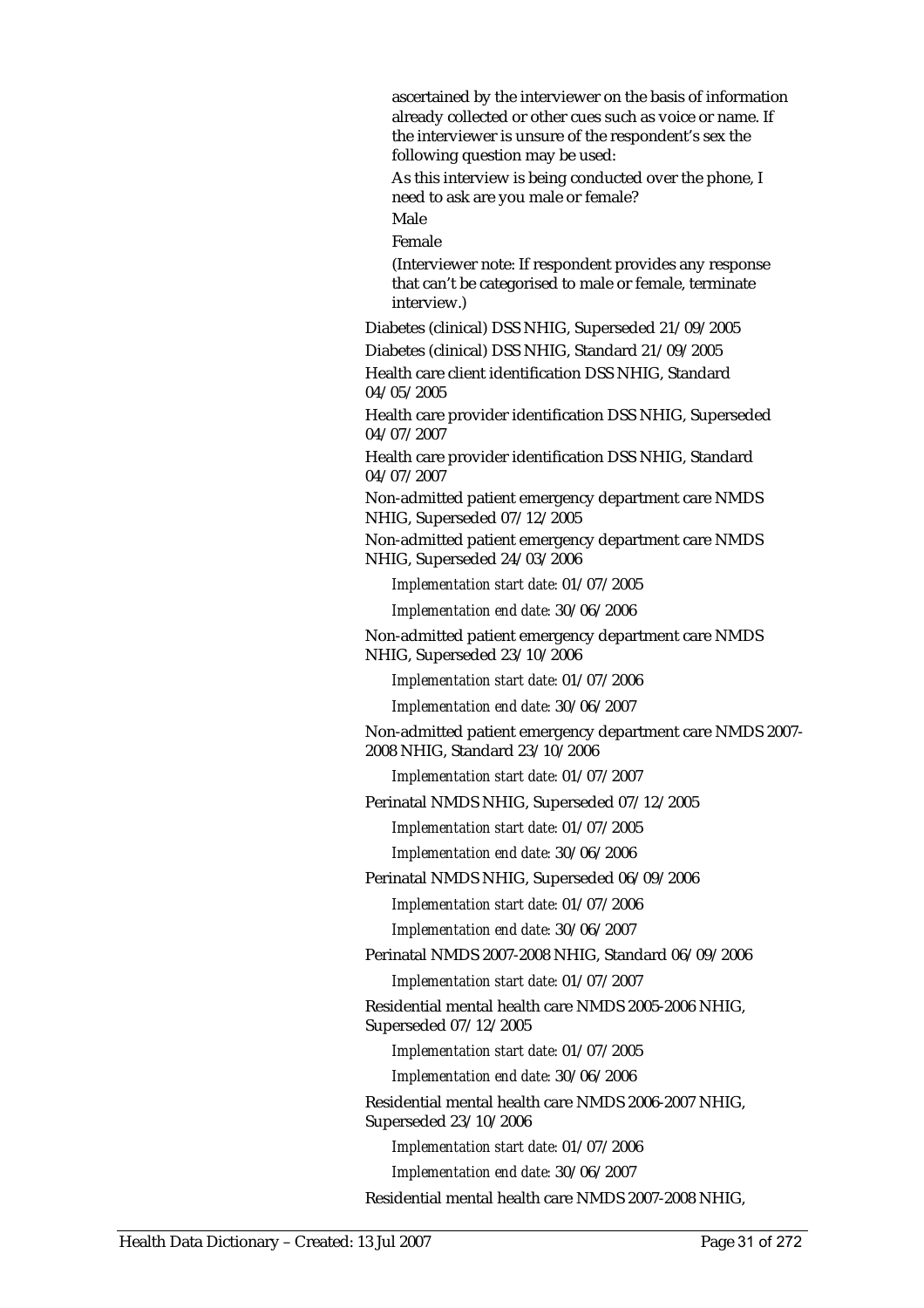Standard 23/10/2006 *Implementation start date:* 01/07/2007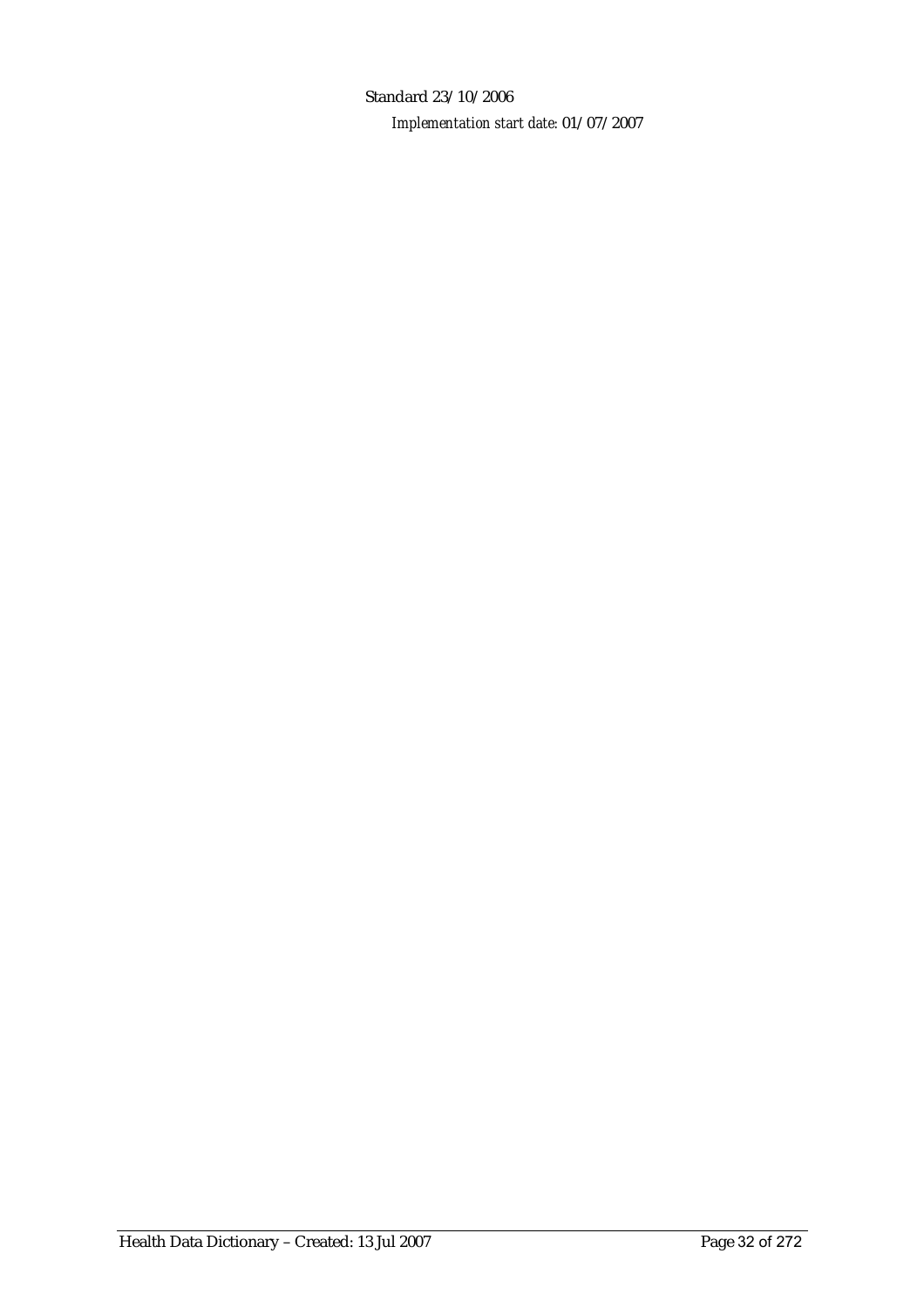### **Source of referral to alcohol and other drug treatment service**

#### **Identifying and definitional attributes**

| Metadata item type:         | Data Element                                                                                                                                  |
|-----------------------------|-----------------------------------------------------------------------------------------------------------------------------------------------|
| Technical name:             | Episode of treatment for alcohol and other drugs—referral<br>source, code NN                                                                  |
| <b>METeOR</b> identifier:   | 269946                                                                                                                                        |
| <b>Registration status:</b> | NHIG, Standard 01/03/2005                                                                                                                     |
| Definition:                 | The source from which the person was transferred or referred<br>to the alcohol and other drug treatment service, as represented<br>by a code. |

### **Data element concept attributes**

| Data element concept: | Episode of treatment for alcohol and other drugs—referral<br>source                                              |
|-----------------------|------------------------------------------------------------------------------------------------------------------|
| Definition:           | The source from which the person was transferred or referred<br>to the alcohol and other drug treatment service. |
| Context:              | Alcohol and other drug treatment services.                                                                       |
| Object class:         | Episode of treatment for alcohol and other drugs                                                                 |
| <b>Property:</b>      | Referral source                                                                                                  |

#### **Value domain attributes**

| <b>Representation class:</b> | Code             |                                          |
|------------------------------|------------------|------------------------------------------|
| Data type:                   | <b>String</b>    |                                          |
| Format:                      | <b>NN</b>        |                                          |
| Maximum character length:    | $\boldsymbol{2}$ |                                          |
| Permissible values:          | Value            | <b>Meaning</b>                           |
|                              | 01               | Self                                     |
|                              | 02               | Family member/friend                     |
|                              | 03               | <b>Medical practitioner</b>              |
|                              | 04               | Hospital                                 |
|                              | 05               | Mental health care service               |
|                              | 06               | Alcohol and other drug treatment service |
|                              | 07               | Other community/health care service      |
|                              | 08               | Correctional service                     |
|                              | 09               | Police diversion                         |
|                              | 10               | Court diversion                          |
|                              | 98               | Other                                    |
| Supplementary values:        | 99               | Not stated/inadequately described        |

#### **Representational attributes**

#### **Collection and usage attributes**

*Guide for use:* CODE 03 Medical practitioner Includes medical specialists, vocationally registered general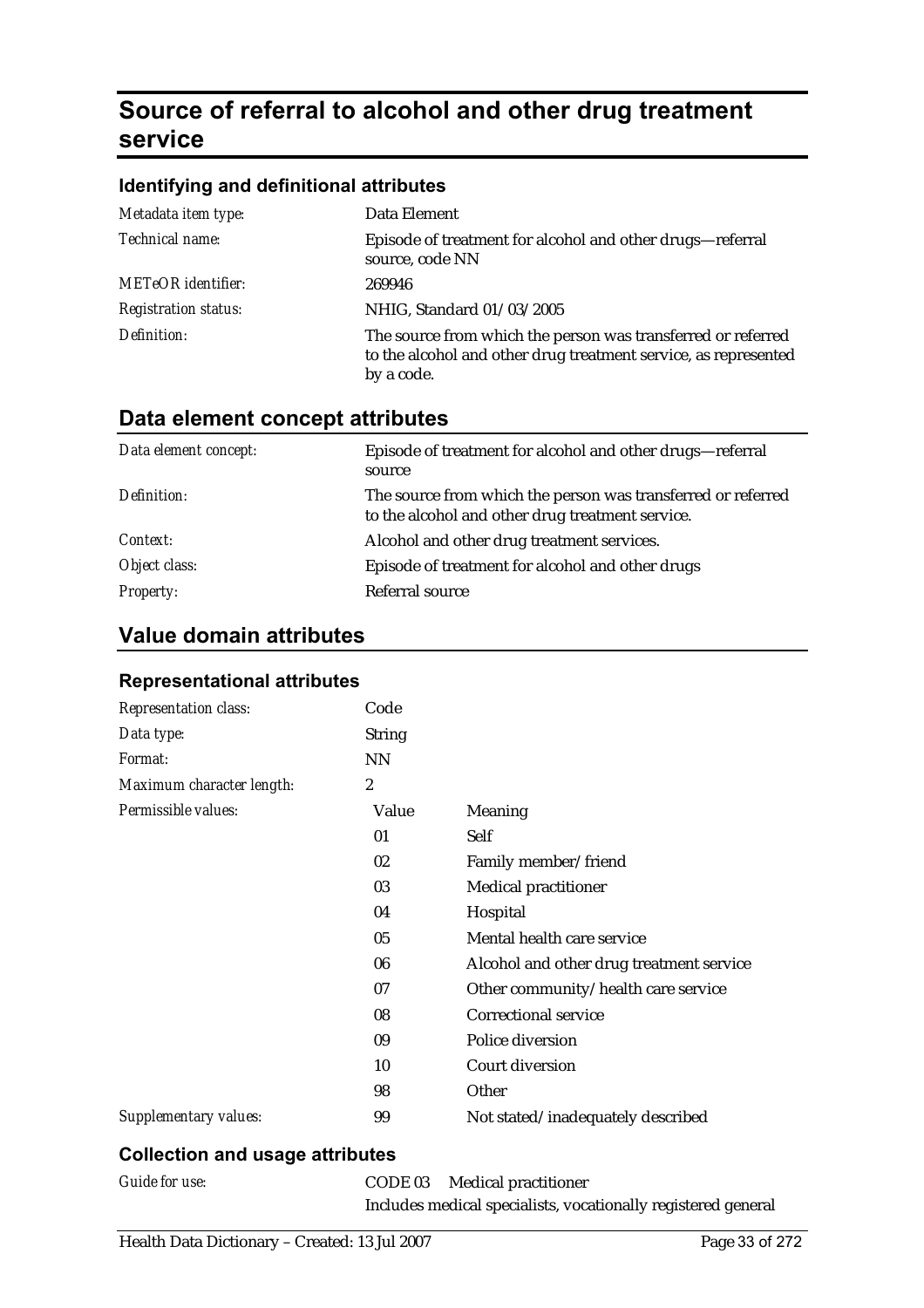practitioners, vocationally registered general practitioner trainees and other primary-care medical practitioners in private practice.

CODE 04 Hospital

Includes public and private hospitals, hospitals specialising in dental, ophthalmic aids and other specialised medical or surgical care, satellite units managed and staffed by a hospital, emergency departments of hospitals, and mothercraft hospitals. Excludes psychiatric hospitals, psychiatric units and drug and alcohol units located within or operating from hospitals, and outpatient clinics (see codes 05-07).

CODE 05 Mental health care service

Includes both residential and non-residential services. Includes psychiatric hospitals and psychiatric units within and outside of hospitals.

CODE 06 Alcohol and other drug treatment service Includes both residential and non-residential services. Includes drug and alcohol units within and outside of hospitals.

CODE 07 Other community/health care service

Includes outpatient clinics and aged care facilities.

CODE 09 Police diversion

This code should be used when a person detained for a minor drug offence is formally referred to treatment by the police in order to divert the offender from the criminal justice pathway. CODE 10 Court diversion

This code refers to the diversion of an offender into drug education, assessment and treatment at the discretion of a magistrate. This may occur at the point of bail or prior to sentencing.

CODE 98 Other

Includes persons referred under a legislative act (other than Drug *Diversion Act*) e.g. *Mental Health Act*.

#### **Data element attributes**

#### **Collection and usage attributes**

| Comments:                                            | Source of referral is important in assisting in the analyses of<br>inter-sectoral patient/client flow and for health care planning. |
|------------------------------------------------------|-------------------------------------------------------------------------------------------------------------------------------------|
| <b>Source and reference attributes</b>               |                                                                                                                                     |
| Submitting organisation:                             | Intergovernmental Committee on Drugs National Minimum<br>Data Set Working Group                                                     |
| <b>Relational attributes</b>                         |                                                                                                                                     |
| Related metadata references:                         | Supersedes Source of referral to alcohol and other drug<br>treatment service, version 3, DE, NHDD, NHIMG, Superseded<br>01/03/2005  |
| <b>Implementation in Data Set</b><br>Specifications: | Alcohol and other drug treatment services NMDS NHIG,<br>Superseded 21/03/2006                                                       |
|                                                      | Implementation start date: 01/07/2005                                                                                               |
|                                                      | Implementation end date: 30/06/2006                                                                                                 |
|                                                      | Alcohol and other drug treatment services NMDS NHIG,<br>Superseded 23/10/2006                                                       |
|                                                      |                                                                                                                                     |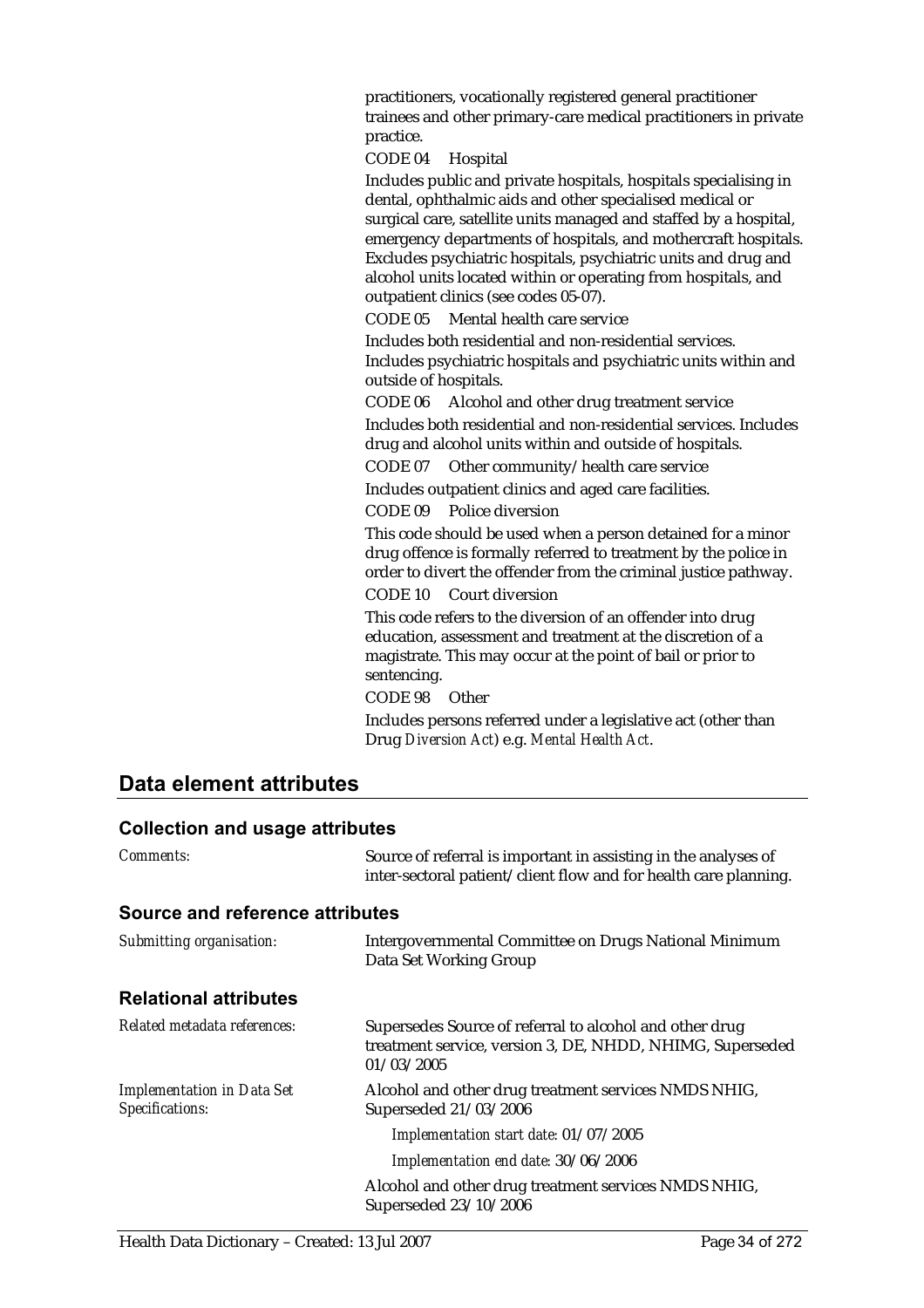*Implementation start date:* 01/07/2006

*Implementation end date:* 30/06/2007

Alcohol and other drug treatment services NMDS 2007-2008 NHIG, Standard 23/10/2006

*Implementation start date:* 01/07/2007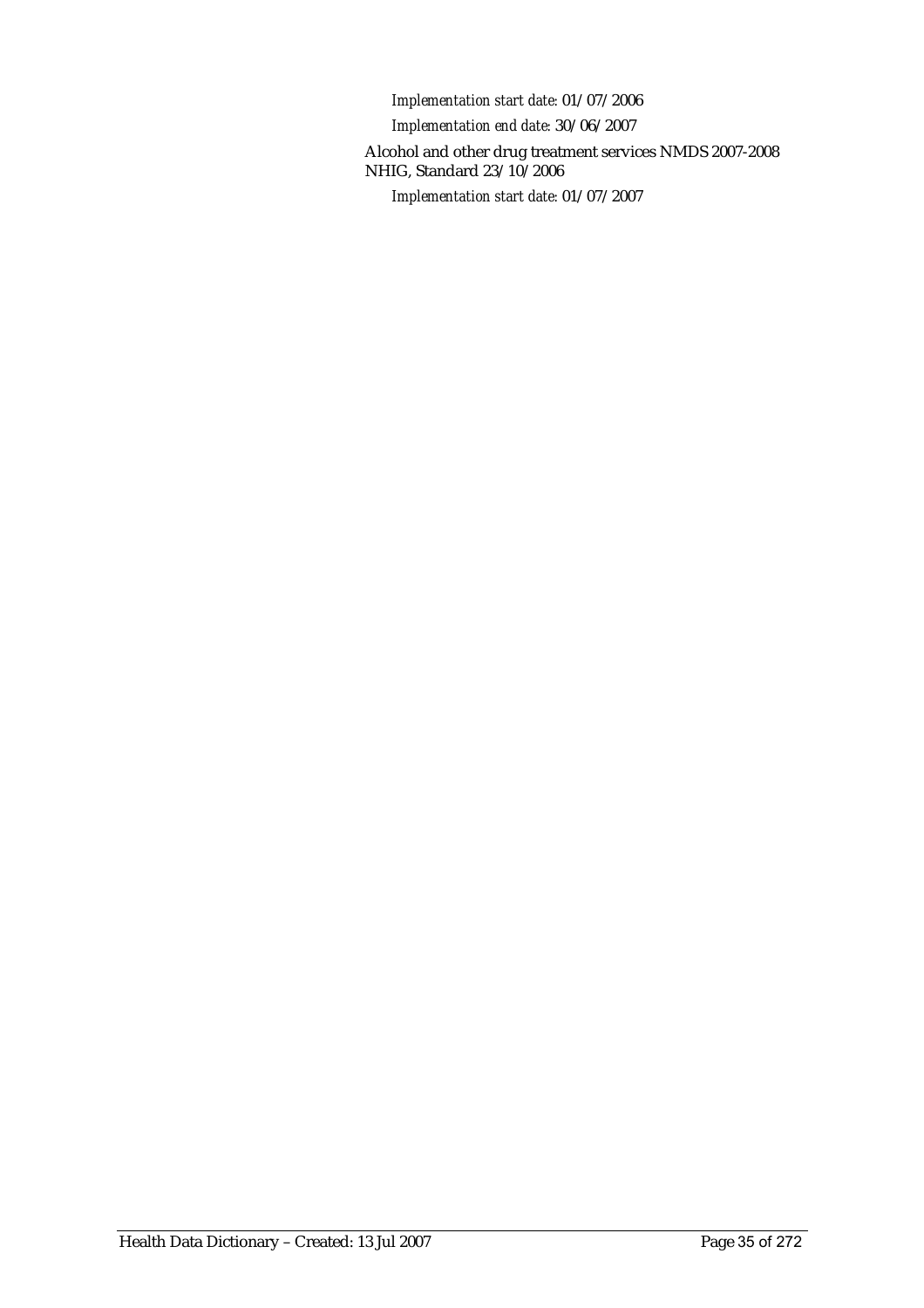### **Source of referral to public psychiatric hospital**

#### **Identifying and definitional attributes**

| Metadata item type:         | Data Element                                                                                                           |
|-----------------------------|------------------------------------------------------------------------------------------------------------------------|
| Technical name:             | Episode of admitted patient care—referral source, public<br>psychiatric hospital code NN                               |
| METeOR identifier:          | 269947                                                                                                                 |
| <b>Registration status:</b> | NHIG, Standard 01/03/2005                                                                                              |
| Definition:                 | Source from which the person was transferred/referred to the<br>public psychiatric hospital, as represented by a code. |
| Context:                    | To assist in analyses of intersectoral patient flow and health<br>care planning.                                       |

#### **Data element concept attributes**

| Data element concept: | Episode of admitted patient care—referral source                                        |
|-----------------------|-----------------------------------------------------------------------------------------|
| Definition:           | The source from which a patient is referred for an episode of<br>admitted patient care. |
| Object class:         | Episode of admitted patient care                                                        |
| <b>Property:</b>      | Referral source                                                                         |

#### **Value domain attributes**

#### **Representational attributes**

| <b>Representation class:</b> | Code             |                                   |
|------------------------------|------------------|-----------------------------------|
| Data type:                   | <b>String</b>    |                                   |
| <i>Format:</i>               | <b>NN</b>        |                                   |
| Maximum character length:    | $\boldsymbol{2}$ |                                   |
| Permissible values:          | Value            | <b>Meaning</b>                    |
|                              | 01               | Private psychiatric practice      |
|                              | 02               | Other private medical practice    |
|                              | 03               | Other public psychiatric hospital |
|                              | 04               | Other health care establishment   |
|                              | 05               | Other private hospital            |
|                              | 06               | Law enforcement agency            |
|                              | 07               | Other agency                      |
|                              | 08               | <b>Outpatient department</b>      |
|                              | 09               | Other                             |
| Supplementary values:        | 10               | Unknown                           |
|                              |                  |                                   |

#### **Data element attributes**

#### **Source and reference attributes**

| ٠σ٠<br>''<br>r |
|----------------|
|----------------|

**National Health Data Committee** 

#### **Relational attributes**

*Related metadata references:* Supersedes Source of referral to public psychiatric hospital,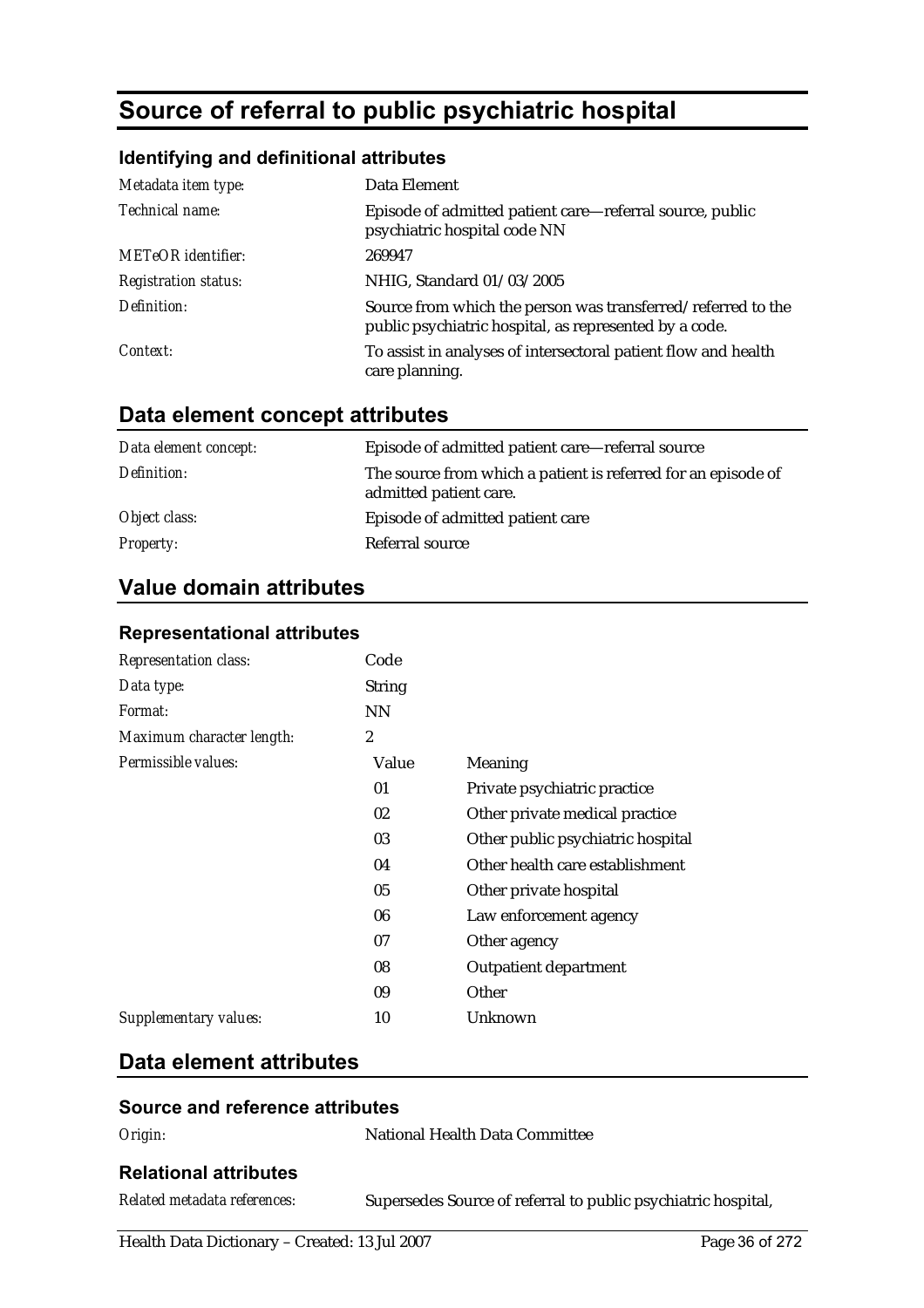*Implementation in Data Set Specifications:*

version 3, DE, NHDD, NHIMG, Superseded 01/03/2005

Admitted patient care NMDS NHIG, Superseded 07/12/2005

*Implementation start date:* 01/07/2005

*Implementation end date:* 30/06/2006

Admitted patient care NMDS 2006-2007 NHIG, Superseded

23/10/2006

*Implementation start date:* 01/07/2006

*Implementation end date:* 30/06/2007

Admitted patient care NMDS 2007-2008 NHIG, Standard 23/10/2006

*Implementation start date:* 01/07/2007

Admitted patient mental health care NMDS NHIG, Superseded 07/12/2005

*Implementation start date:* 01/07/2005

*Implementation end date:* 30/06/2006

Admitted patient mental health care NMDS NHIG, Superseded 23/10/2006

*Implementation start date:* 01/07/2006

*Implementation end date:* 30/06/2007

Admitted patient mental health care NMDS 2007-2008 NHIG, Standard 23/10/2006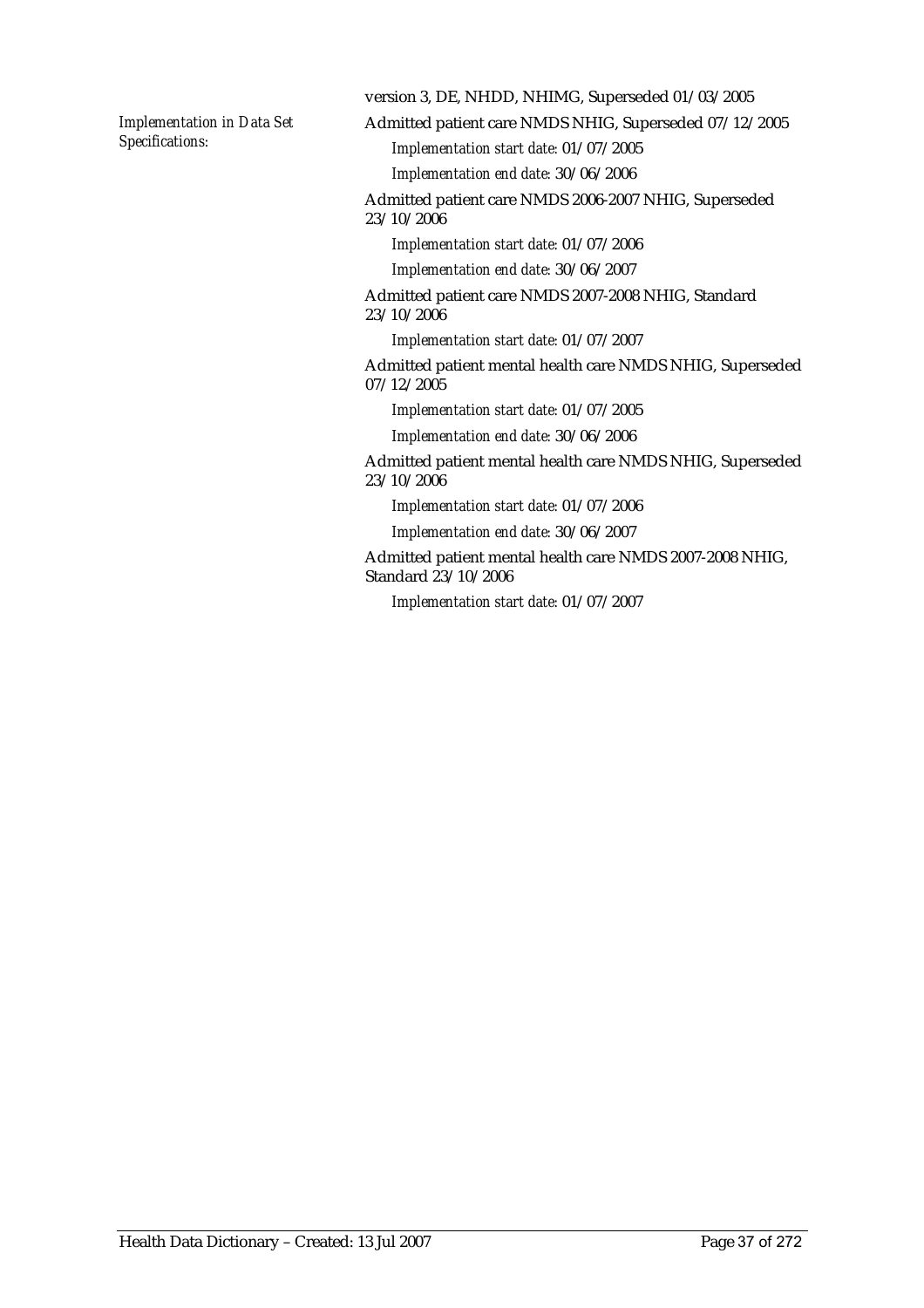# **Specialised mental health service program type**

#### **Identifying and definitional attributes**

| Metadata item type:         | Data Element                                                                                                        |
|-----------------------------|---------------------------------------------------------------------------------------------------------------------|
| Technical name:             | Specialised mental health service-admitted patient care<br>program type, code N                                     |
| <b>METeOR</b> identifier:   | 288889                                                                                                              |
| <b>Registration status:</b> | NHIG, Standard 08/12/2004                                                                                           |
| Definition:                 | Type of admitted patient care program provided by a<br>specialised mental health service, as represented by a code. |

### **Data element concept attributes**

| Data element concept: | Specialised mental health service—admitted patient care<br>program type                   |
|-----------------------|-------------------------------------------------------------------------------------------|
| Definition:           | Type of admitted patient care program provided by a<br>specialised mental health service. |
| Context:              | Specialised mental health services.                                                       |
| Object class:         | Specialised mental health service                                                         |
| <i>Property:</i>      | Admitted patient care program type                                                        |

### **Value domain attributes**

#### **Representational attributes**

| <b>Representation class:</b> | Code   |            |
|------------------------------|--------|------------|
| Data type:                   | Number |            |
| Format:                      | N      |            |
| Maximum character length:    |        |            |
| Permissible values:          | Value  | Meaning    |
|                              | 1      | Acute care |
|                              | 2      | Other      |

#### **Collection and usage attributes**

*Guide for use:* The categorisation of the admitted patient program is based on the principal purpose(s) of the program rather than the classification of the individual patients.

CODE 1 Acute care

Programs primarily providing specialist psychiatric care for people with acute episodes of mental disorder. These episodes are characterised by recent onset of severe clinical symptoms of mental disorder, that have potential for prolonged dysfunction or risk to self and/or others. The key characteristic of acute services is that this treatment effort is focused on short-term treatment. Acute services may be focused on assisting people who have had no prior contact or previous psychiatric history, or individuals with a continuing mental disorder for whom there has been an acute exacerbation of symptoms. This category applies only to services with a mental health service setting of overnight admitted patient care or residential care. CODE 2 Other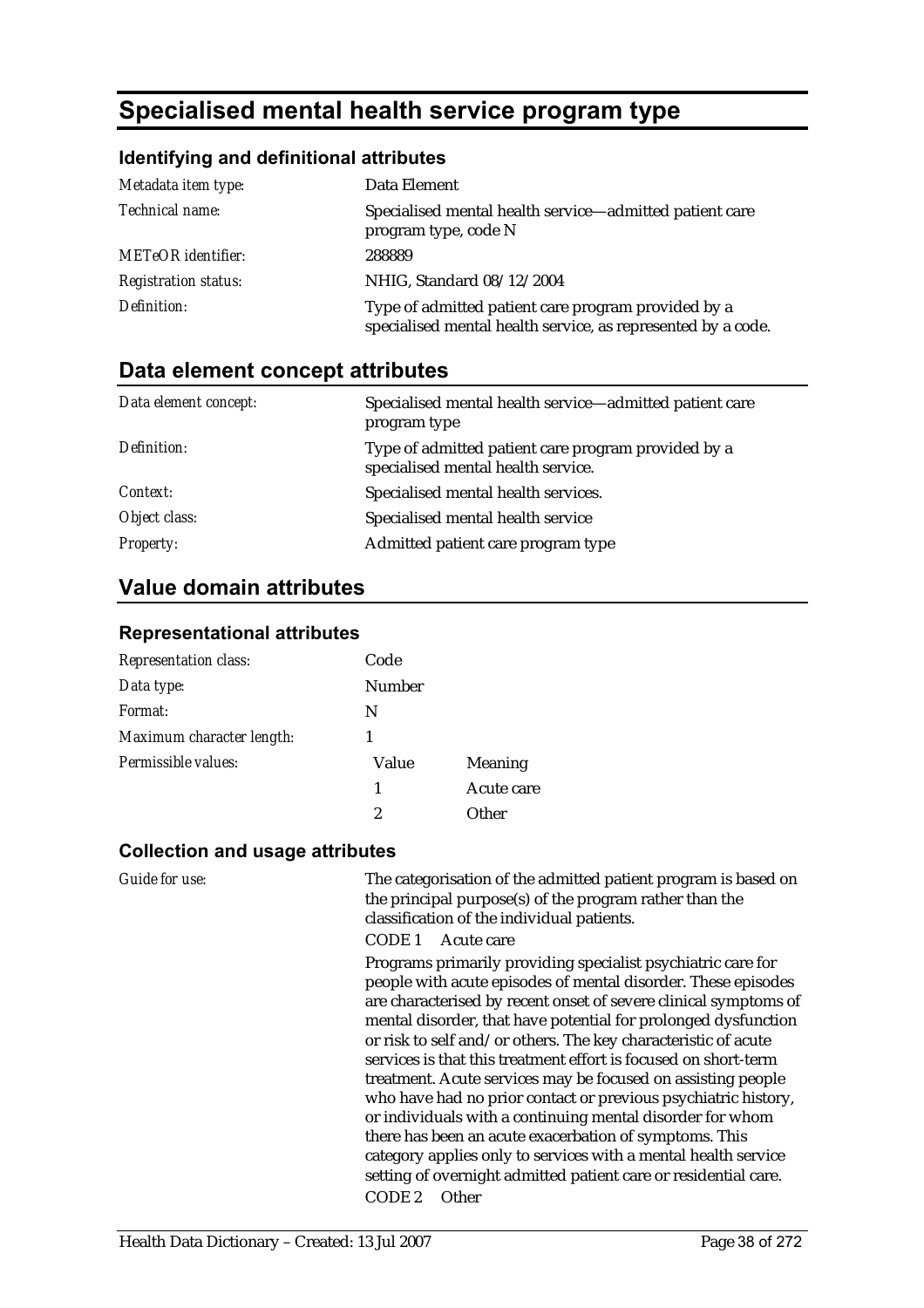Refers to all other programs primarily providing admitted patient care.

Includes programs providing rehabilitation services that have a primary focus on intervention to reduce functional impairments that limit the independence of patients. Rehabilitation services are focused on disability and the promotion of personal recovery.

They are characterised by an expectation of substantial improvement over the short to mid-term. Patients treated by rehabilitation services usually have a relatively stable pattern of clinical symptoms.

Also includes programs providing extended care services that primarily provide care over an indefinite period for patients who have a stable but severe level of functional impairment and an inability to function independently, thus requiring extensive care and support. Patients of extended care services present a stable pattern of clinical symptoms, which may include high levels of severe unremitting symptoms of mental disorder. Treatment is focused on preventing deterioration and reducing impairment; improvement is expected to occur slowly.

### **Data element attributes**

| Guide for use:                                       | This data element is used to disaggregate data on beds, activity,<br>expenditure and staffing for admitted patient settings in mental<br>health service units (see Specialised mental health service-<br>service setting, code N data element).                                                       |
|------------------------------------------------------|-------------------------------------------------------------------------------------------------------------------------------------------------------------------------------------------------------------------------------------------------------------------------------------------------------|
| <b>Relational attributes</b>                         |                                                                                                                                                                                                                                                                                                       |
| <b>Implementation in Data Set</b><br>Specifications: | Mental health establishments NMDS 2005-2006 NHIG,<br>Superseded 21/03/2006                                                                                                                                                                                                                            |
|                                                      | Implementation start date: 01/07/2005                                                                                                                                                                                                                                                                 |
|                                                      | Implementation end date: 30/06/2006                                                                                                                                                                                                                                                                   |
|                                                      | Mental health establishments NMDS 2006-2007 NHIG,<br>Superseded 23/10/2006                                                                                                                                                                                                                            |
|                                                      | Implementation start date: 01/07/2006                                                                                                                                                                                                                                                                 |
|                                                      | Implementation end date: 30/06/2007                                                                                                                                                                                                                                                                   |
|                                                      | Mental health establishments NMDS 2007-2008 NHIG,<br>Standard 23/10/2006                                                                                                                                                                                                                              |
|                                                      | Implementation start date: 01/07/2007                                                                                                                                                                                                                                                                 |
|                                                      | Information specific to this data set:<br>Obligation condition: reporting of this data element is<br>optional for non-government residential mental health<br>services and specialised mental health services provided<br>by private hospitals that receive state or territory<br>government funding. |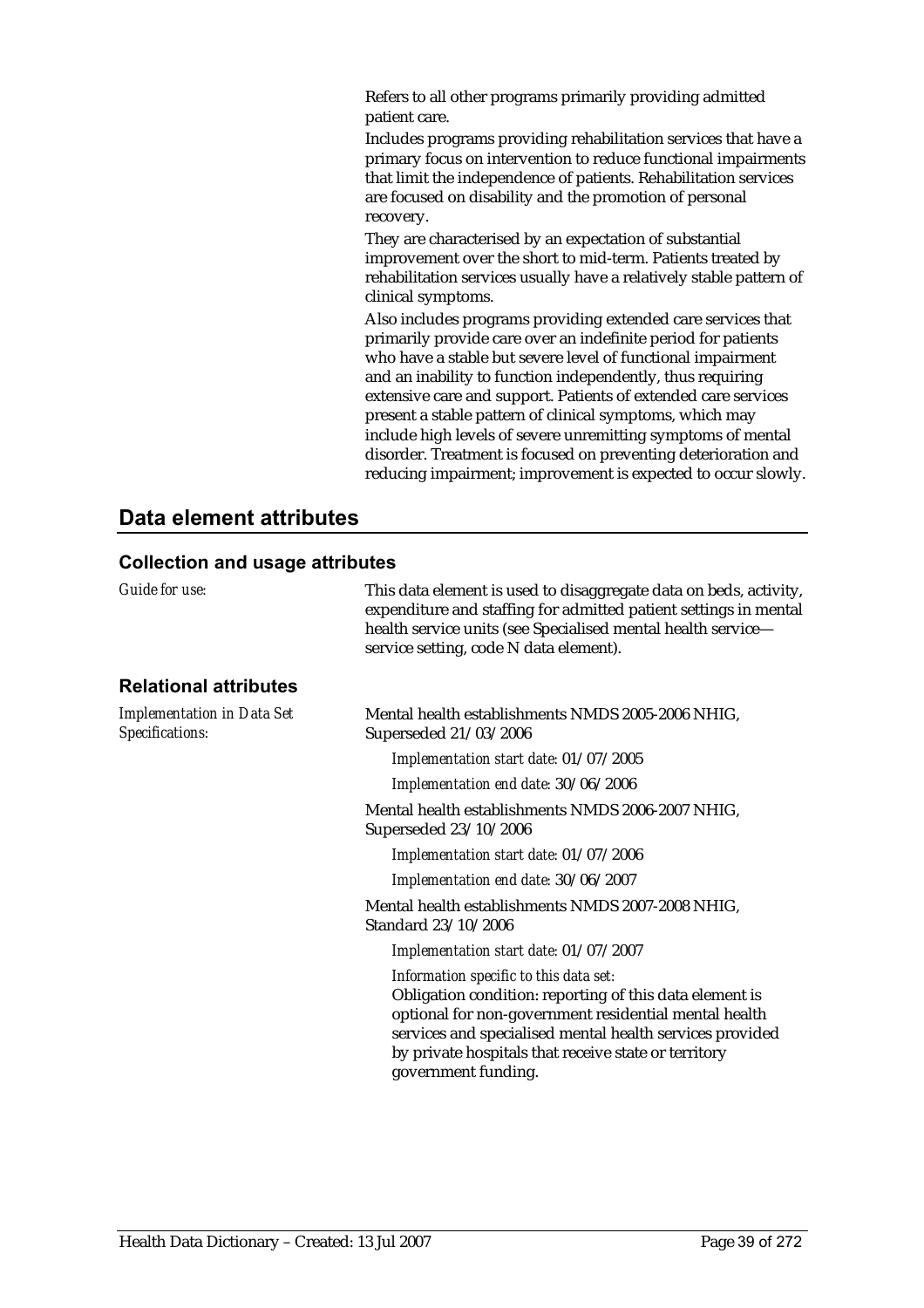# **Specialised mental health service setting**

### **Identifying and definitional attributes**

| Metadata item type:         | Data Element                                                                                       |
|-----------------------------|----------------------------------------------------------------------------------------------------|
| <i>Technical name:</i>      | Specialised mental health service—service setting, code N                                          |
| <b>METeOR</b> identifier:   | 288899                                                                                             |
| <b>Registration status:</b> | NHIG, Standard 08/12/2004                                                                          |
| Definition:                 | The setting for care provided by a specialised mental health<br>service, as represented by a code. |

### **Data element concept attributes**

| Data element concept: | Specialised mental health service—service setting                        |
|-----------------------|--------------------------------------------------------------------------|
| Definition:           | The setting for care provided by a specialised mental health<br>service. |
| Context:              | Specialised mental health services.                                      |
| Object class:         | Specialised mental health service                                        |
| <b>Property:</b>      | Service delivery setting                                                 |

### **Value domain attributes**

#### **Representational attributes**

| <b>Representation class:</b> | Code             |                                           |
|------------------------------|------------------|-------------------------------------------|
| Data type:                   | Number           |                                           |
| Format:                      | N                |                                           |
| Maximum character length:    |                  |                                           |
| Permissible values:          | Value            | <b>Meaning</b>                            |
|                              |                  | Admitted patient care setting             |
|                              | $\boldsymbol{2}$ | Residential care setting                  |
|                              | 3                | Ambulatory care setting                   |
| Supplementary values:        | 9                | Unknown/not stated/inadequately described |

| Guide for use: | Admitted patient care setting<br>CODE 1                                                                                                                                                                                                            |
|----------------|----------------------------------------------------------------------------------------------------------------------------------------------------------------------------------------------------------------------------------------------------|
|                | The component of specialised mental health services that                                                                                                                                                                                           |
|                | provides admitted patient care. These are specialised                                                                                                                                                                                              |
|                | psychiatric hospitals and specialist psychiatric units located                                                                                                                                                                                     |
|                | within hospitals that are not specialised psychiatric hospitals.                                                                                                                                                                                   |
|                | Excludes hospital outpatient clinics.                                                                                                                                                                                                              |
|                | CODE 2 Residential care setting                                                                                                                                                                                                                    |
|                | The component of specialised mental health services that                                                                                                                                                                                           |
|                | provides residential care within residential mental health                                                                                                                                                                                         |
|                | services. Excludes components that provide ambulatory care to                                                                                                                                                                                      |
|                | patients or clients who are not residents.                                                                                                                                                                                                         |
|                | CODE 3 Ambulatory care setting                                                                                                                                                                                                                     |
|                | The component of specialised mental health services that<br>provides ambulatory care (service contacts). They include<br>hospital outpatient clinics and non-hospital community mental<br>health services, such as crisis or mobile assessment and |
|                |                                                                                                                                                                                                                                                    |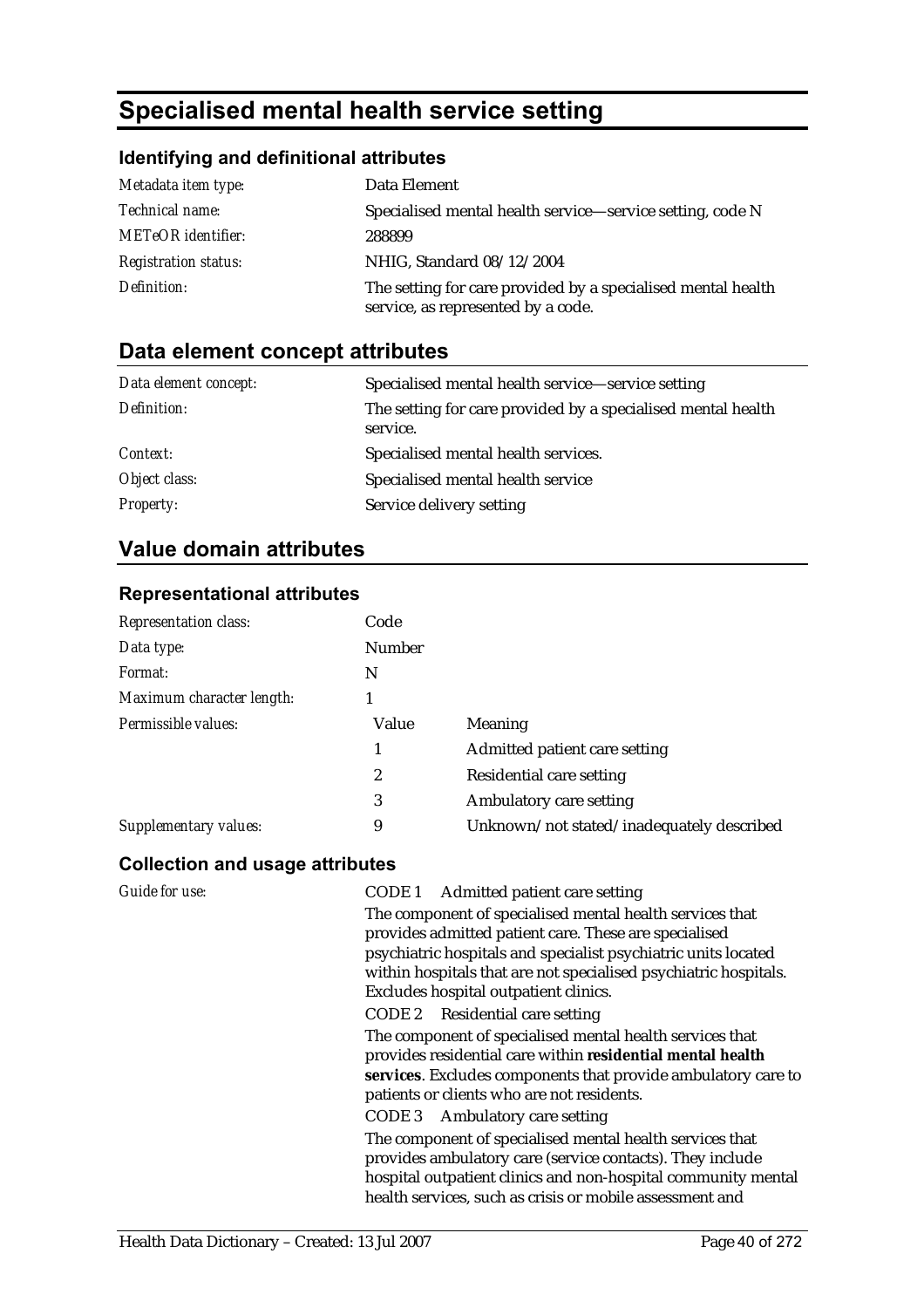### **Data element attributes**

| Guide for use:                                       | A single mental health service unit may provide care in more<br>than one setting. This data element is intended to allow staffing,<br>resource and expenditure data related to these settings to be<br>identified and reported separately. |
|------------------------------------------------------|--------------------------------------------------------------------------------------------------------------------------------------------------------------------------------------------------------------------------------------------|
| <b>Relational attributes</b>                         |                                                                                                                                                                                                                                            |
| Related metadata references:                         | Supersedes Specialised mental health service—service delivery<br>setting, code N NHIG, Superseded 08/12/2004                                                                                                                               |
| <b>Implementation in Data Set</b><br>Specifications: | Community mental health establishments NMDS 2004-2005<br>NHIG, Superseded 08/12/2004                                                                                                                                                       |
|                                                      | Implementation start date: 01/07/2004                                                                                                                                                                                                      |
|                                                      | Implementation end date: 30/06/2005                                                                                                                                                                                                        |
|                                                      | Mental health establishments NMDS 2005-2006 NHIG,<br>Superseded 21/03/2006                                                                                                                                                                 |
|                                                      | Implementation start date: 01/07/2005                                                                                                                                                                                                      |
|                                                      | Implementation end date: 30/06/2006                                                                                                                                                                                                        |
|                                                      | Mental health establishments NMDS 2006-2007 NHIG,<br>Superseded 23/10/2006                                                                                                                                                                 |
|                                                      | Implementation start date: 01/07/2006                                                                                                                                                                                                      |
|                                                      | Implementation end date: 30/06/2007                                                                                                                                                                                                        |
|                                                      | Mental health establishments NMDS 2007-2008 NHIG,<br>Standard 23/10/2006                                                                                                                                                                   |
|                                                      | Implementation start date: 01/07/2007                                                                                                                                                                                                      |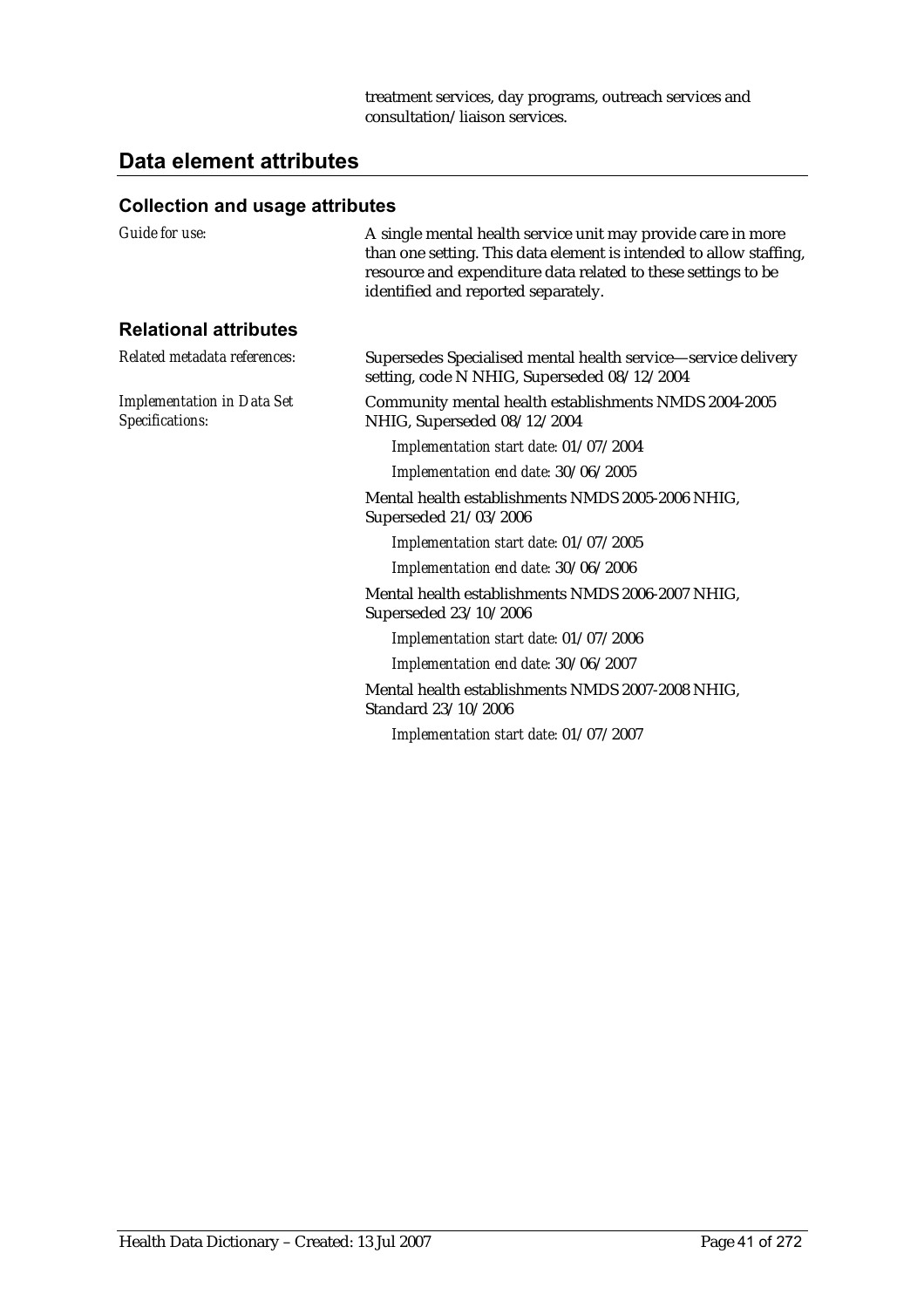# **Specialised mental health service target population**

### **Identifying and definitional attributes**

| Metadata item type:         | Data Element                                                                                                 |
|-----------------------------|--------------------------------------------------------------------------------------------------------------|
| <i>Technical name:</i>      | Specialised mental health service—target population group,<br>code N                                         |
| <b>METeOR</b> identifier:   | 288957                                                                                                       |
| <b>Registration status:</b> | NHIG, Standard 08/12/2004                                                                                    |
| Definition:                 | The population group primarily targeted by a specialised<br>mental health service, as represented by a code. |

### **Data element concept attributes**

| Data element concept: | Specialised mental health service—specialised mental health<br>service target population group |
|-----------------------|------------------------------------------------------------------------------------------------|
| Definition:           | The population group primarily targeted by a specialised<br>mental health service.             |
| Context:              | Specialised mental health services.                                                            |
| Object class:         | Specialised mental health service                                                              |
| <b>Property:</b>      | Specialised mental health service target population group                                      |

### **Value domain attributes**

#### **Representational attributes**

| <b>Representation class:</b> | Code          |                      |
|------------------------------|---------------|----------------------|
| Data type:                   | <b>String</b> |                      |
| Format:                      | N             |                      |
| Maximum character length:    |               |                      |
| Permissible values:          | Value         | <b>Meaning</b>       |
|                              | 1             | Child and adolescent |
|                              | 2             | Older person         |
|                              | 3             | <b>Forensic</b>      |
|                              | 4             | General              |

| <b>Guide for use:</b> | CODE 1 Child and adolescent<br>These services principally target children and young people<br>under the age of 18 years. The classification of a service into this<br>category requires recognition by the regional or central funding<br>authority of the special focus of the service. These services may<br>include a forensic component.<br>CODE 2 Older person                     |
|-----------------------|-----------------------------------------------------------------------------------------------------------------------------------------------------------------------------------------------------------------------------------------------------------------------------------------------------------------------------------------------------------------------------------------|
|                       | These services principally target people in the age group of 65<br>years and over. The classification of a service into this category<br>requires recognition by the regional or central funding<br>authority of the special focus of the service. These services may<br>include a forensic component.<br>CODE 3 Forensic<br>Health services that provide services primarily for people |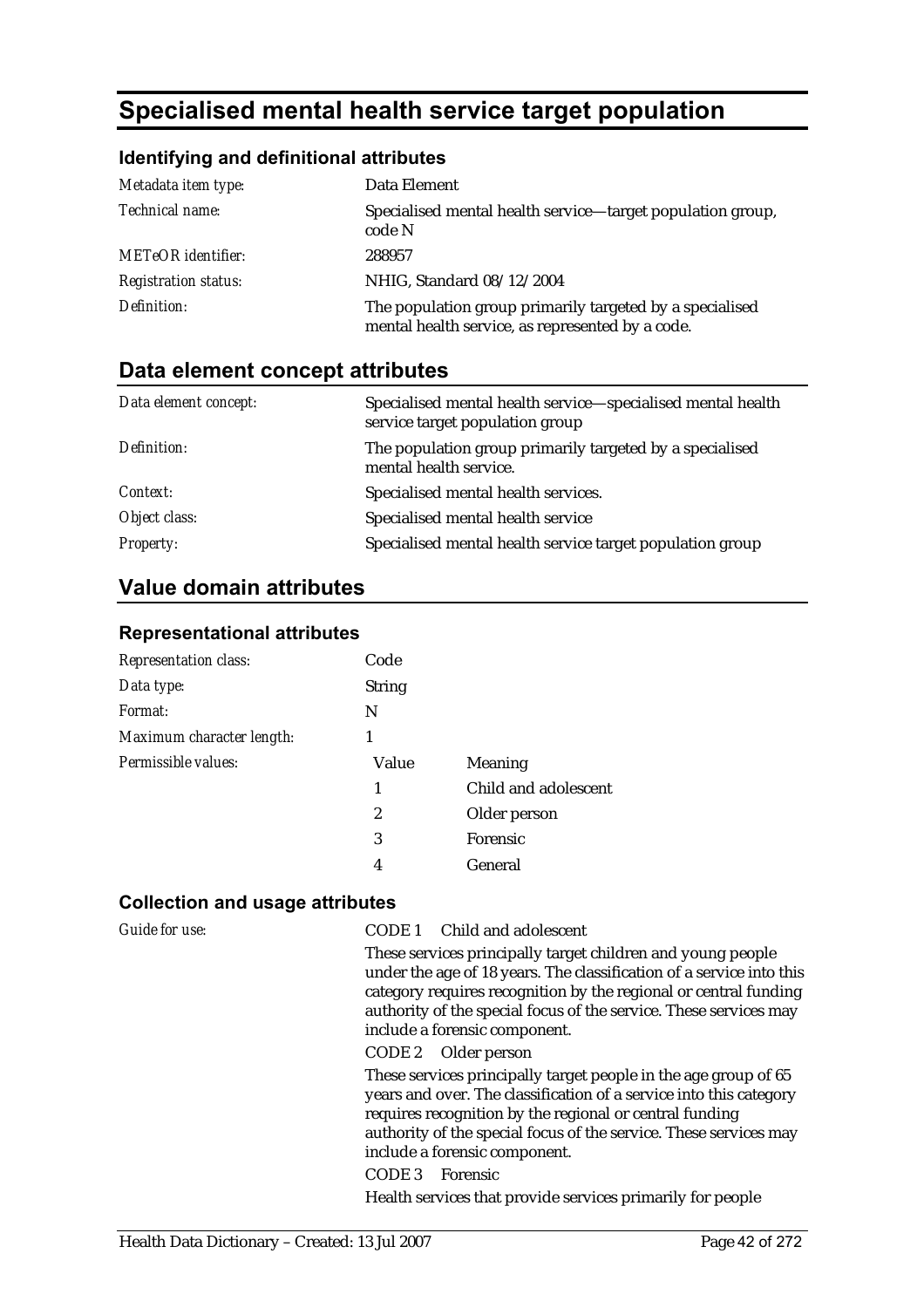whose health condition has led them to commit, or be suspected of, a criminal offence or make it likely that they will reoffend without adequate treatment or containment. This includes prison-based services, but excludes services that are primarily for children and adolescents and for older people even where they include a forensic component.

CODE 4 General

These services principally target the general adult population (aged 18–64 years) but may also provide services to children, adolescents or older people. These services are those services that cannot be described as specialist child and adolescent services or services for older people. It excludes forensic services.

### **Data element attributes**

#### **Collection and usage attributes**

*Guide for use:* This data element is used to disaggregate data on beds, activity, expenditure and staffing for admitted patient settings in mental health service units (see service setting data element).

The order of priority for coding is:

- where the forensic services are for children/adolescents or older persons these services should be coded to the category for that age group; and
- where the forensic services are for adults these services should be coded to forensic.

| Submitting organisation:                      | Australian Institute of Health and Welfare                                                                                                                                                                                                                                                            |
|-----------------------------------------------|-------------------------------------------------------------------------------------------------------------------------------------------------------------------------------------------------------------------------------------------------------------------------------------------------------|
| <b>Relational attributes</b>                  |                                                                                                                                                                                                                                                                                                       |
| Implementation in Data Set<br>Specifications: | Mental health establishments NMDS 2005-2006 NHIG,<br>Superseded 21/03/2006                                                                                                                                                                                                                            |
|                                               | Implementation start date: 01/07/2005                                                                                                                                                                                                                                                                 |
|                                               | Implementation end date: 30/06/2006                                                                                                                                                                                                                                                                   |
|                                               | Mental health establishments NMDS 2006-2007 NHIG,<br>Superseded 23/10/2006                                                                                                                                                                                                                            |
|                                               | Implementation start date: 01/07/2006                                                                                                                                                                                                                                                                 |
|                                               | Implementation end date: 30/06/2007                                                                                                                                                                                                                                                                   |
|                                               | Mental health establishments NMDS 2007-2008 NHIG,<br>Standard 23/10/2006                                                                                                                                                                                                                              |
|                                               | Implementation start date: 01/07/2007                                                                                                                                                                                                                                                                 |
|                                               | Information specific to this data set:<br>Obligation condition: reporting of this data element is<br>optional for non-government residential mental health<br>services and specialised mental health services provided<br>by private hospitals that receive state or territory<br>government funding. |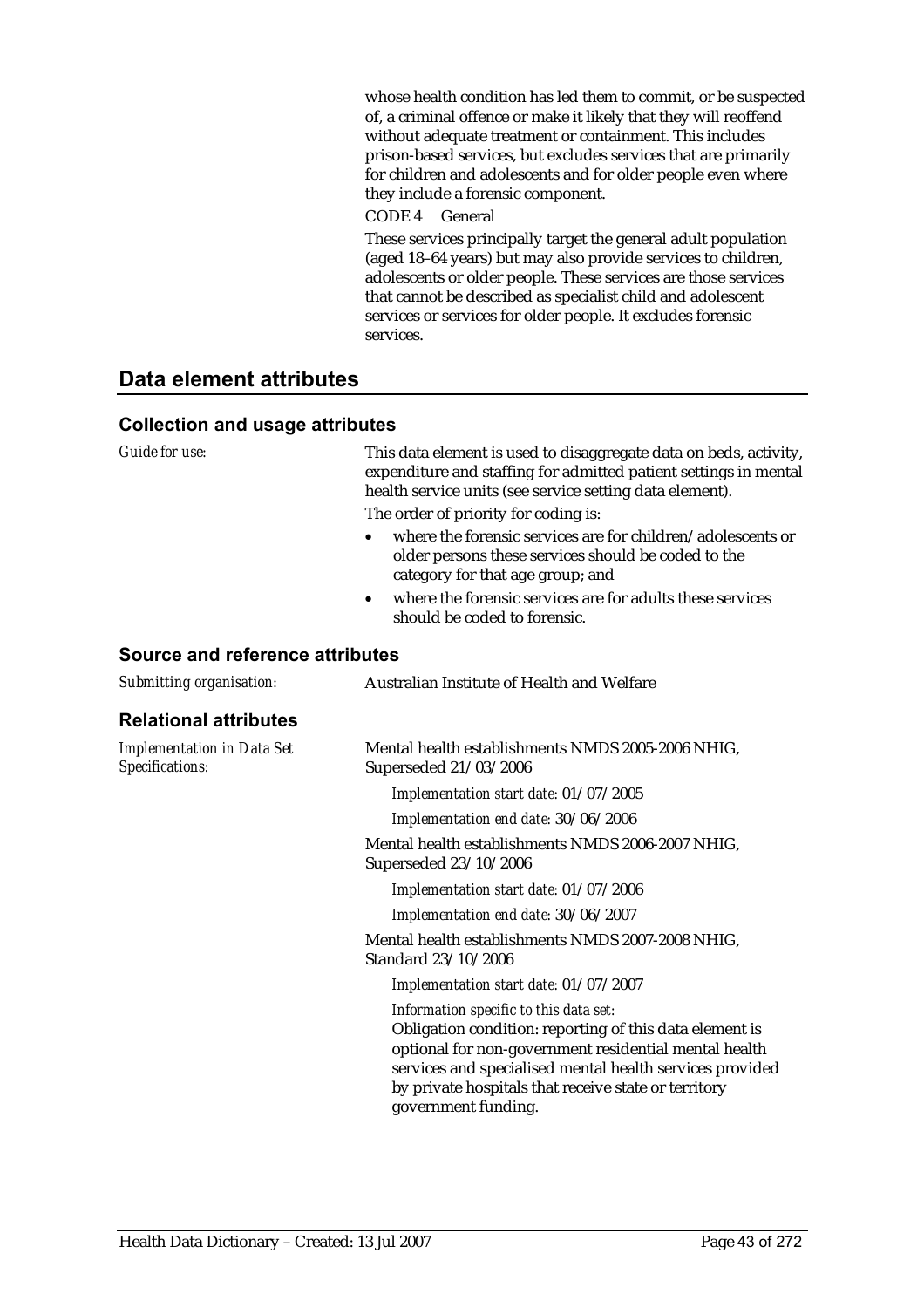# **Specialised mental health service—hours staffed**

### **Identifying and definitional attributes**

| Metadata item type:         | Data Element                                                                                                                                                                                                           |
|-----------------------------|------------------------------------------------------------------------------------------------------------------------------------------------------------------------------------------------------------------------|
| Technical name:             | Specialised mental health service—number of hours staffed,<br>average hours NN                                                                                                                                         |
| <b>METeOR</b> identifier:   | 288877                                                                                                                                                                                                                 |
| <b>Registration status:</b> | NHIG, Standard 08/12/2004                                                                                                                                                                                              |
| Definition:                 | The average number of hours per day during which a<br>residential mental health service has appropriately trained staff<br>employed on-site. Training may include formal qualifications<br>and/or on the job training. |

### **Data element concept attributes**

| Data element concept: | Specialised mental health service—number of hours staffed                                                                                                                                                              |
|-----------------------|------------------------------------------------------------------------------------------------------------------------------------------------------------------------------------------------------------------------|
| Definition:           | The average number of hours per day during which a<br>residential mental health service has appropriately trained staff<br>employed on-site. Training may include formal qualifications<br>and/or on the job training. |
| Context:              | Specialised mental health services.                                                                                                                                                                                    |
| Object class:         | Specialised mental health service                                                                                                                                                                                      |
| <b>Property:</b>      | Number of hours staffed                                                                                                                                                                                                |

### **Value domain attributes**

#### **Representational attributes**

| <b>Representation class:</b> | Average       |                                           |
|------------------------------|---------------|-------------------------------------------|
| Data type:                   | <b>Number</b> |                                           |
| Format:                      | <b>NN</b>     |                                           |
| Maximum character length:    | 2             |                                           |
| Supplementary values:        | Value         | Meaning                                   |
|                              | 99            | Unknown/not stated/inadequately described |
| Unit of measure:             | Hour (h)      |                                           |

### **Data element attributes**

| Guide for use: | Whole numbers of hours staffed (no decimals or fractions).                                                                                                                                                                                                                                                                                                                                           |
|----------------|------------------------------------------------------------------------------------------------------------------------------------------------------------------------------------------------------------------------------------------------------------------------------------------------------------------------------------------------------------------------------------------------------|
|                | Valid numbers are 1 to 24.                                                                                                                                                                                                                                                                                                                                                                           |
|                | The hours staffed provides a measure of service intensity for<br>the reporting and analysis of staff, financial and activity data.                                                                                                                                                                                                                                                                   |
|                | For residential mental health services, this refers to the number<br>of hours per day during which appropriately trained staff<br>(either with formal qualifications and/or on the job training)<br>are employed on site, as their normal place of employment,<br>within the service unit. It excludes periods where the service<br>unit is only staffed by a resident sleepover staff member or any |
|                | period where staff are present but not employed on site at the                                                                                                                                                                                                                                                                                                                                       |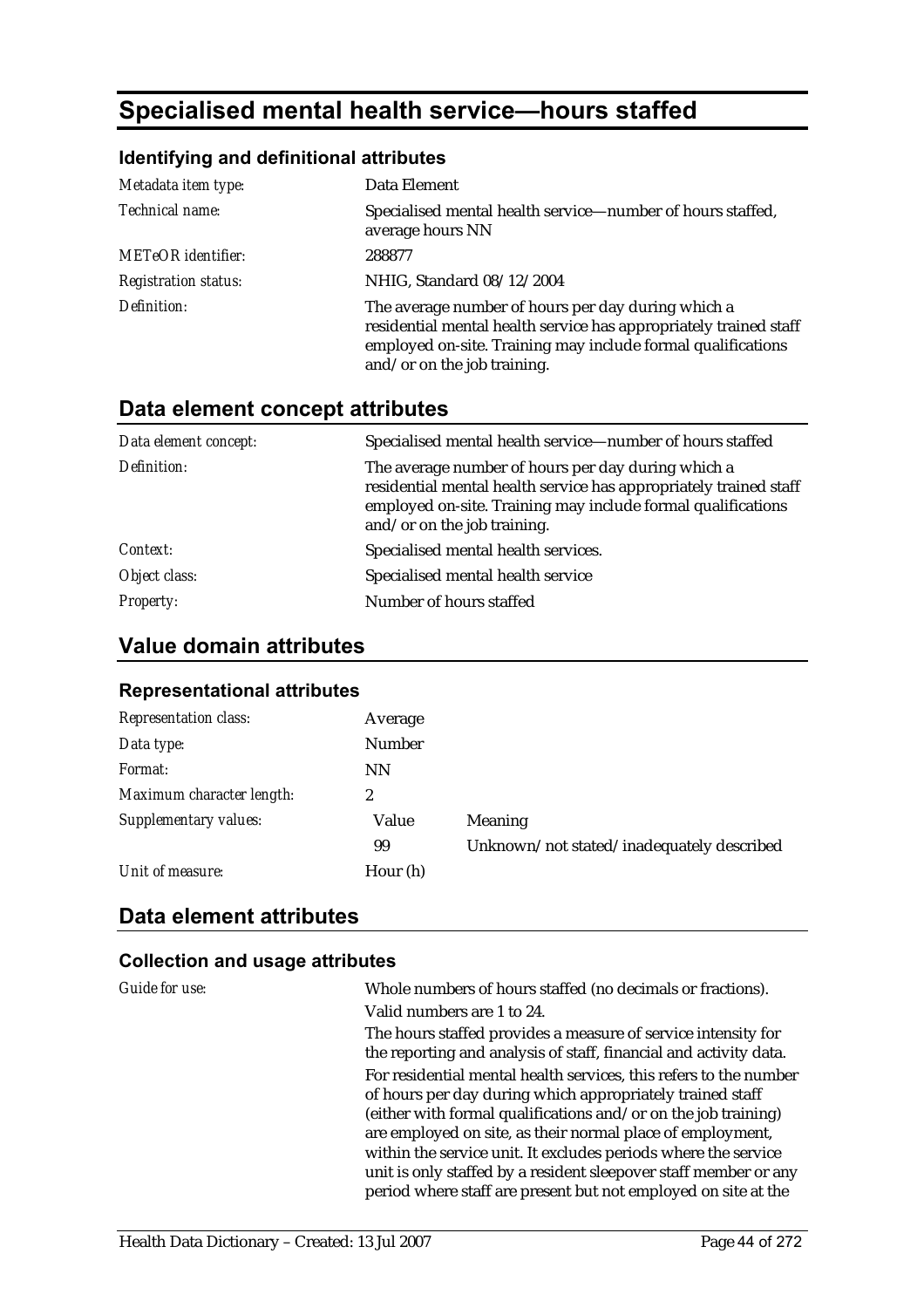service unit.

Excludes ambulatory and admitted patient services.

Round to nearest whole hour.

Where the number of hours staffed varies by day, average the number of hours staffed over a week, including the weekend.

#### **Relational attributes**

*Implementation in Data Set Specifications:*

Mental health establishments NMDS 2005-2006 NHIG, Superseded 07/12/2005

*Implementation start date:* 01/07/2005

Mental health establishments NMDS 2005-2006 NHIG, Superseded 21/03/2006

*Implementation start date:* 01/07/2005

*Implementation end date:* 30/06/2006

Mental health establishments NMDS 2006-2007 NHIG, Superseded 23/10/2006

*Implementation start date:* 01/07/2006

*Implementation end date:* 30/06/2007

Mental health establishments NMDS 2007-2008 NHIG, Standard 23/10/2006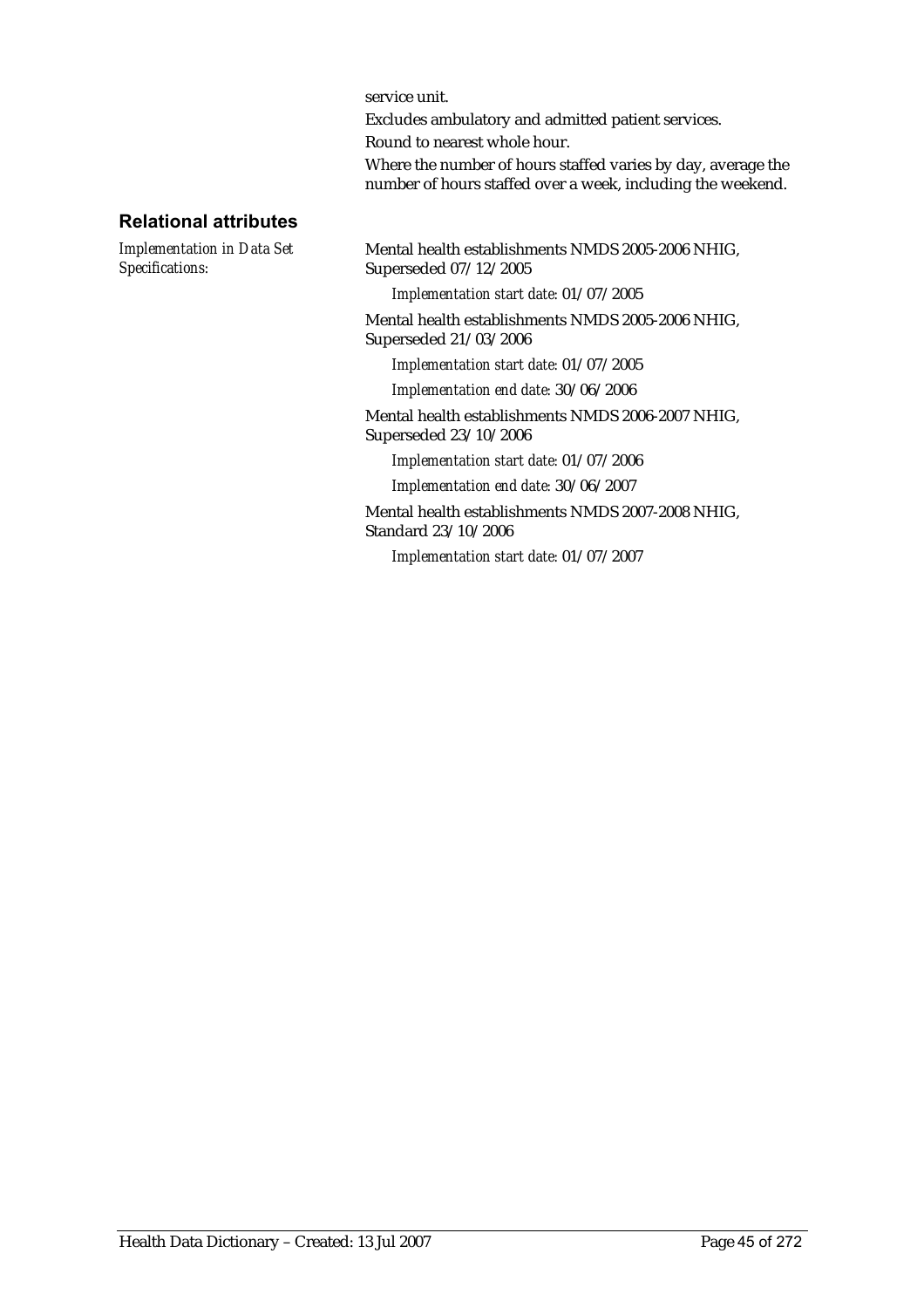# **Specialised mental health service—supported public housing places**

#### **Identifying and definitional attributes**

| Metadata item type:         | Data Element                                                                                                                                                                                                                                                                                                                                                                                                                                                                                                                                                 |
|-----------------------------|--------------------------------------------------------------------------------------------------------------------------------------------------------------------------------------------------------------------------------------------------------------------------------------------------------------------------------------------------------------------------------------------------------------------------------------------------------------------------------------------------------------------------------------------------------------|
| Technical name:             | Specialised mental health service—number of supported public<br>housing places, total $N[N(5)]$                                                                                                                                                                                                                                                                                                                                                                                                                                                              |
| <b>METeOR</b> identifier:   | 288945                                                                                                                                                                                                                                                                                                                                                                                                                                                                                                                                                       |
| <b>Registration status:</b> | NHIG, Standard 08/12/2004                                                                                                                                                                                                                                                                                                                                                                                                                                                                                                                                    |
| Definition:                 | The total number of public housing places supported by<br>specialised mental health services available at 30 June, targeted<br>to people affected by mental illness or psychiatric disability.<br>These are places provided by the public housing authority<br>under a formal partnership agreement with the relevant State or<br>Territory health authority. Such agreements commit the State or<br>Territory health authority to assist people within their homes<br>by providing ongoing clinical and disability support, including<br>outreach services. |

#### **Data element concept attributes**

| Data element concept: | Specialised mental health service—number of supported public<br>housing places                                                                                                                                                                                                                                                                                                                                                                                                                                                                               |
|-----------------------|--------------------------------------------------------------------------------------------------------------------------------------------------------------------------------------------------------------------------------------------------------------------------------------------------------------------------------------------------------------------------------------------------------------------------------------------------------------------------------------------------------------------------------------------------------------|
| Definition:           | The total number of public housing places supported by<br>specialised mental health services available at 30 June, targeted<br>to people affected by mental illness or psychiatric disability.<br>These are places provided by the public housing authority<br>under a formal partnership agreement with the relevant State or<br>Territory health authority. Such agreements commit the State or<br>Territory health authority to assist people within their homes<br>by providing ongoing clinical and disability support, including<br>outreach services. |
| Context:              | Specialised mental health services.                                                                                                                                                                                                                                                                                                                                                                                                                                                                                                                          |
| Object class:         | Specialised mental health service                                                                                                                                                                                                                                                                                                                                                                                                                                                                                                                            |
| <i>Property:</i>      | Supported public housing places                                                                                                                                                                                                                                                                                                                                                                                                                                                                                                                              |

#### **Collection and usage attributes**

| <b>Guide for use:</b> | Excludes residential mental health services defined as |
|-----------------------|--------------------------------------------------------|
|                       | specialised mental health services.                    |

### **Value domain attributes**

#### **Representational attributes**

| <b>Representation class:</b> | Total   |
|------------------------------|---------|
| Data type:                   | Number  |
| <i>Format:</i>               | N[N(5)] |
| Maximum character length:    | В       |

#### **Source and reference attributes**

*Steward:* Australian Institute of Health and Welfare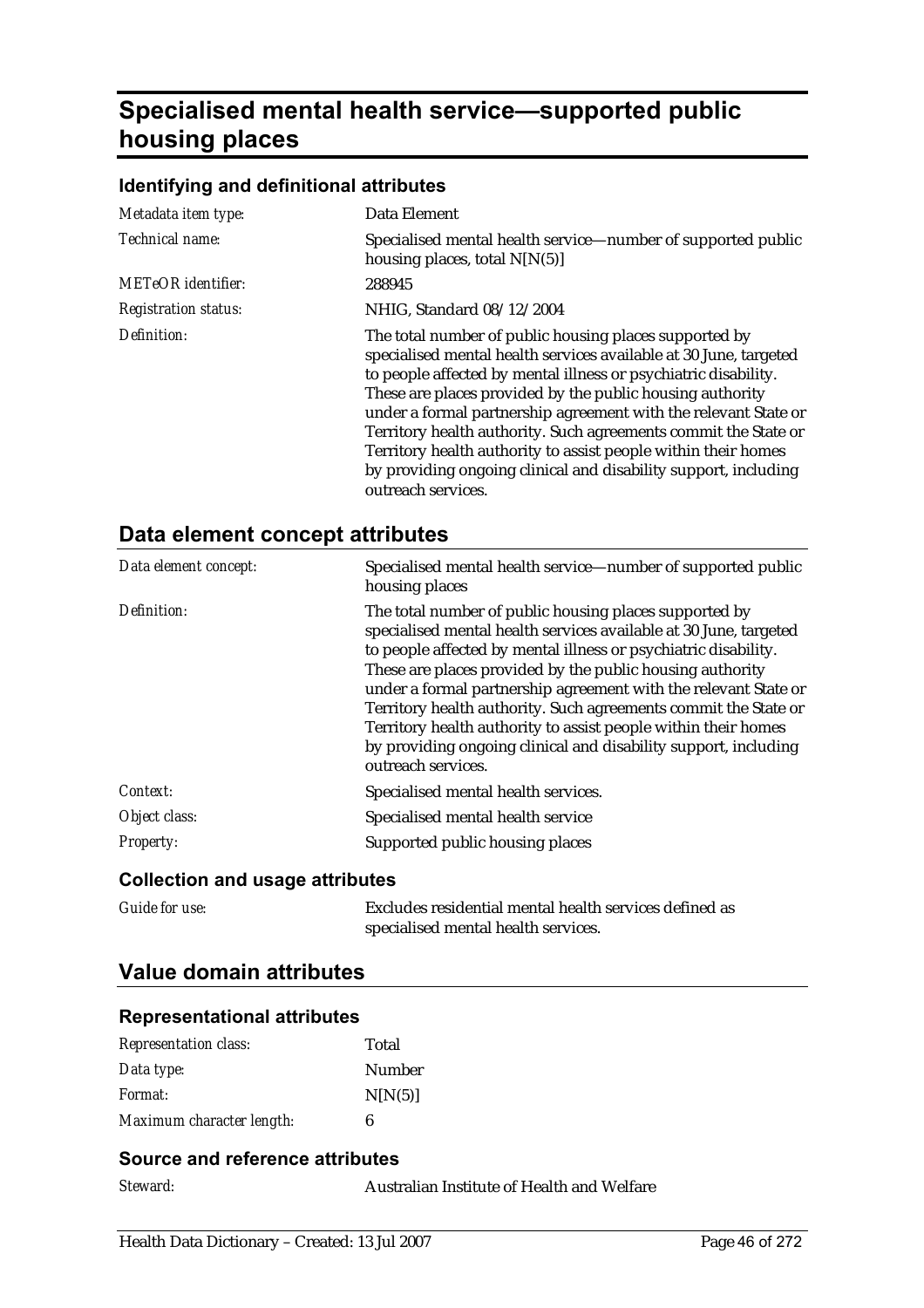### **Data element attributes**

#### **Relational attributes**

*Implementation in Data Set Specifications:*

Mental health establishments NMDS 2005-2006 NHIG, Superseded 07/12/2005

*Implementation start date:* 01/07/2005

Mental health establishments NMDS 2005-2006 NHIG, Superseded 21/03/2006

*Implementation start date:* 01/07/2005

*Implementation end date:* 30/06/2006

Mental health establishments NMDS 2006-2007 NHIG, Superseded 23/10/2006

*Implementation start date:* 01/07/2006

*Implementation end date:* 30/06/2007

Mental health establishments NMDS 2007-2008 NHIG, Standard 23/10/2006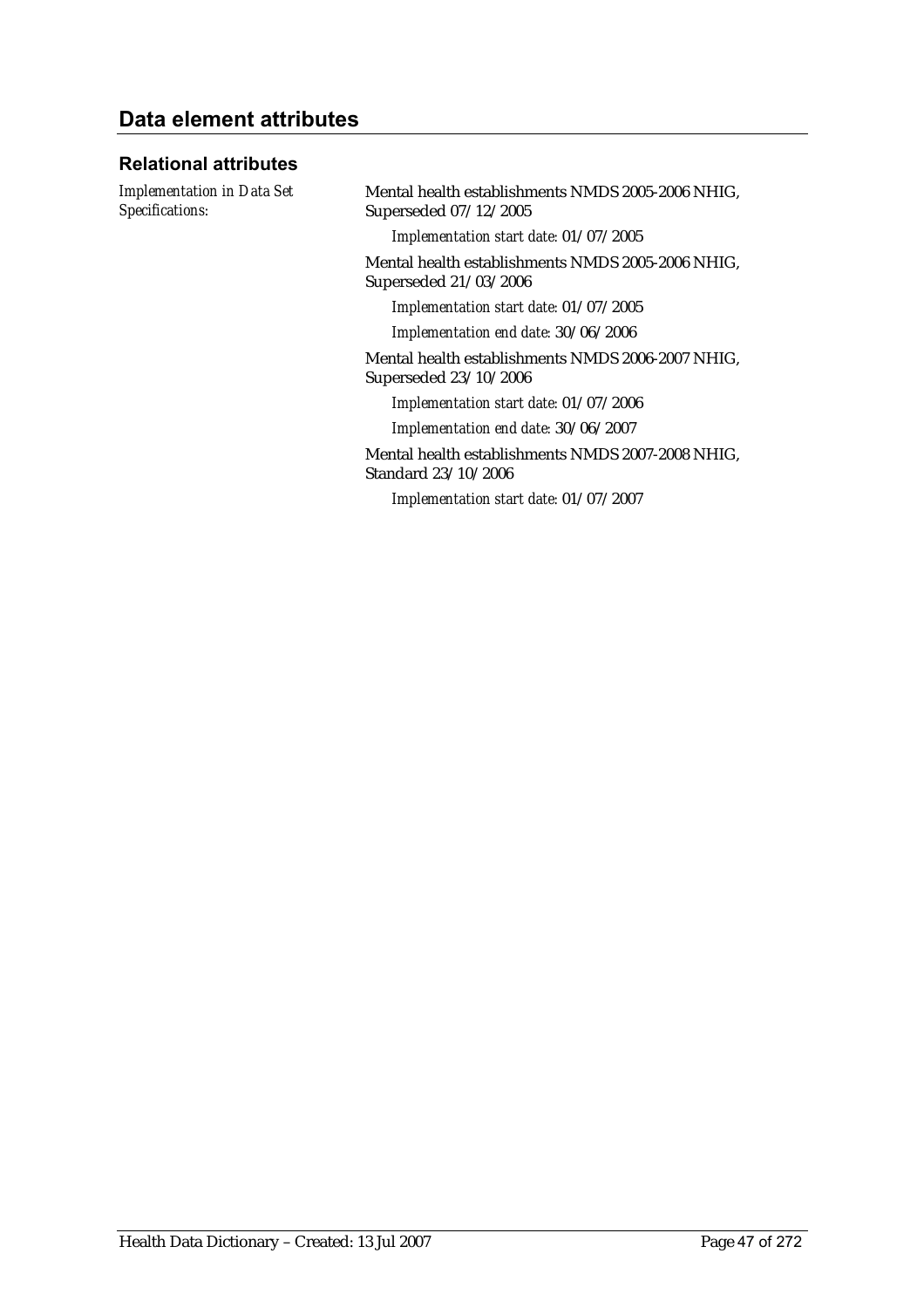# **Specialised service indicators**

#### **Identifying and definitional attributes**

| Metadata item type:         | Data Element                                                                                                                                                                 |
|-----------------------------|------------------------------------------------------------------------------------------------------------------------------------------------------------------------------|
| Technical name:             | Establishment—specialised service indicator (transplantation<br>unit), yes/no code N                                                                                         |
| <b>METeOR</b> identifier:   | 270443                                                                                                                                                                       |
| <b>Registration status:</b> | NHIG, Standard 01/03/2005                                                                                                                                                    |
| Definition:                 | Whether or not a specialised facility dedicated to organ<br>retrieval, transplantation and ongoing care of the transplant<br>recipient, is provided within an establishment. |
|                             | bone marrow<br>$\bullet$                                                                                                                                                     |
|                             | renal<br>$\bullet$                                                                                                                                                           |
|                             | heart, including heart-lung<br>$\bullet$                                                                                                                                     |
|                             | liver                                                                                                                                                                        |

pancreas.

## **Data element concept attributes**

| Data element concept: | Establishment-specialised service indicator                                                                                                                                                                    |
|-----------------------|----------------------------------------------------------------------------------------------------------------------------------------------------------------------------------------------------------------|
| Definition:           | Specialised services provided in establishments.                                                                                                                                                               |
| Context:              | Health services:                                                                                                                                                                                               |
|                       | Essential to provide a broad picture of the availability of key<br>specialised services by State and region and to assist with<br>planning if services are over supplied in one region relative to<br>another. |
| Object class:         | Establishment                                                                                                                                                                                                  |
| <i>Property:</i>      | Specialised service indicator                                                                                                                                                                                  |

### **Value domain attributes**

#### **Representational attributes**

| <b>Representation class:</b> | Code   |                |
|------------------------------|--------|----------------|
| Data type:                   | Number |                |
| Format:                      | N      |                |
| Maximum character length:    |        |                |
| Permissible values:          | Value  | <b>Meaning</b> |
|                              | 1      | <b>Yes</b>     |
|                              | 2      | No             |
|                              |        |                |

### **Data element attributes**

#### **Source and reference attributes**

| -0<br>r |
|---------|
|---------|

*Origin:* National Health Data Committee

#### **Relational attributes**

| Related metadata references: | Supersedes Specialised service indicators, version 1, DE, |
|------------------------------|-----------------------------------------------------------|
|                              | NHDD, NHIMG, Superseded 01/03/2005                        |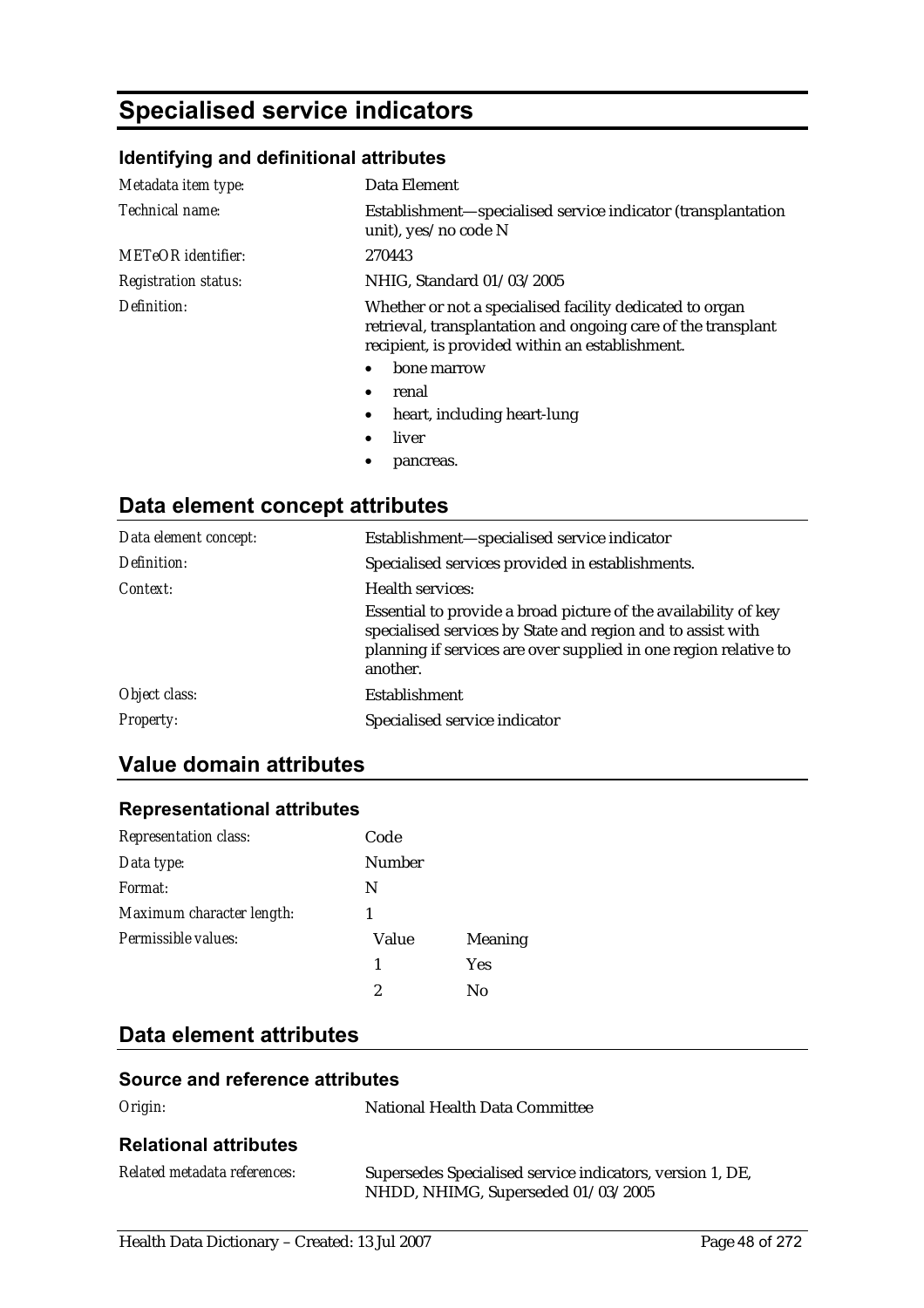# **Specialised service indicators—acquired immune deficiency syndrome unit**

| Identifying and definitional attributes |                                                                                                                                                                                             |  |
|-----------------------------------------|---------------------------------------------------------------------------------------------------------------------------------------------------------------------------------------------|--|
| Metadata item type:                     | Data Element                                                                                                                                                                                |  |
| Technical name:                         | Establishment—specialised service indicator (acquired immune<br>deficiency syndrome unit), yes/no code N                                                                                    |  |
| <b>METeOR</b> identifier:               | 270448                                                                                                                                                                                      |  |
| <b>Registration status:</b>             | NHIG, Standard 01/03/2005                                                                                                                                                                   |  |
| Definition:                             | Whether or not a specialised facility dedicated to the treatment<br>of Acquired Immune Deficiency Syndrome (AIDS) patients is<br>provided within an establishment as represented by a code. |  |

# **Data element concept attributes**

| Data element concept: | Establishment-specialised service indicator                                                                                                                                                                    |
|-----------------------|----------------------------------------------------------------------------------------------------------------------------------------------------------------------------------------------------------------|
| Definition:           | Specialised services provided in establishments.                                                                                                                                                               |
| Context:              | Health services:                                                                                                                                                                                               |
|                       | Essential to provide a broad picture of the availability of key<br>specialised services by State and region and to assist with<br>planning if services are over supplied in one region relative to<br>another. |
| Object class:         | <b>Establishment</b>                                                                                                                                                                                           |
| <b>Property:</b>      | Specialised service indicator                                                                                                                                                                                  |

### **Value domain attributes**

#### **Representational attributes**

| <b>Representation class:</b> | Code   |                |
|------------------------------|--------|----------------|
| Data type:                   | Number |                |
| Format:                      | N      |                |
| Maximum character length:    |        |                |
| Permissible values:          | Value  | <b>Meaning</b> |
|                              | 1      | Yes            |
|                              | 2      | No             |

### **Data element attributes**

| Origin:                                              | National Health Data Committee                                                                  |
|------------------------------------------------------|-------------------------------------------------------------------------------------------------|
| <b>Relational attributes</b>                         |                                                                                                 |
| Related metadata references:                         | Supersedes Specialised service indicators, version 1, DE,<br>NHDD, NHIMG, Superseded 01/03/2005 |
| <b>Implementation in Data Set</b><br>Specifications: | Public hospital establishments NMDS NHIG, Superseded<br>21/03/2006                              |
|                                                      | Implementation start date: 01/07/2005                                                           |
|                                                      | Implementation end date: 30/06/2006                                                             |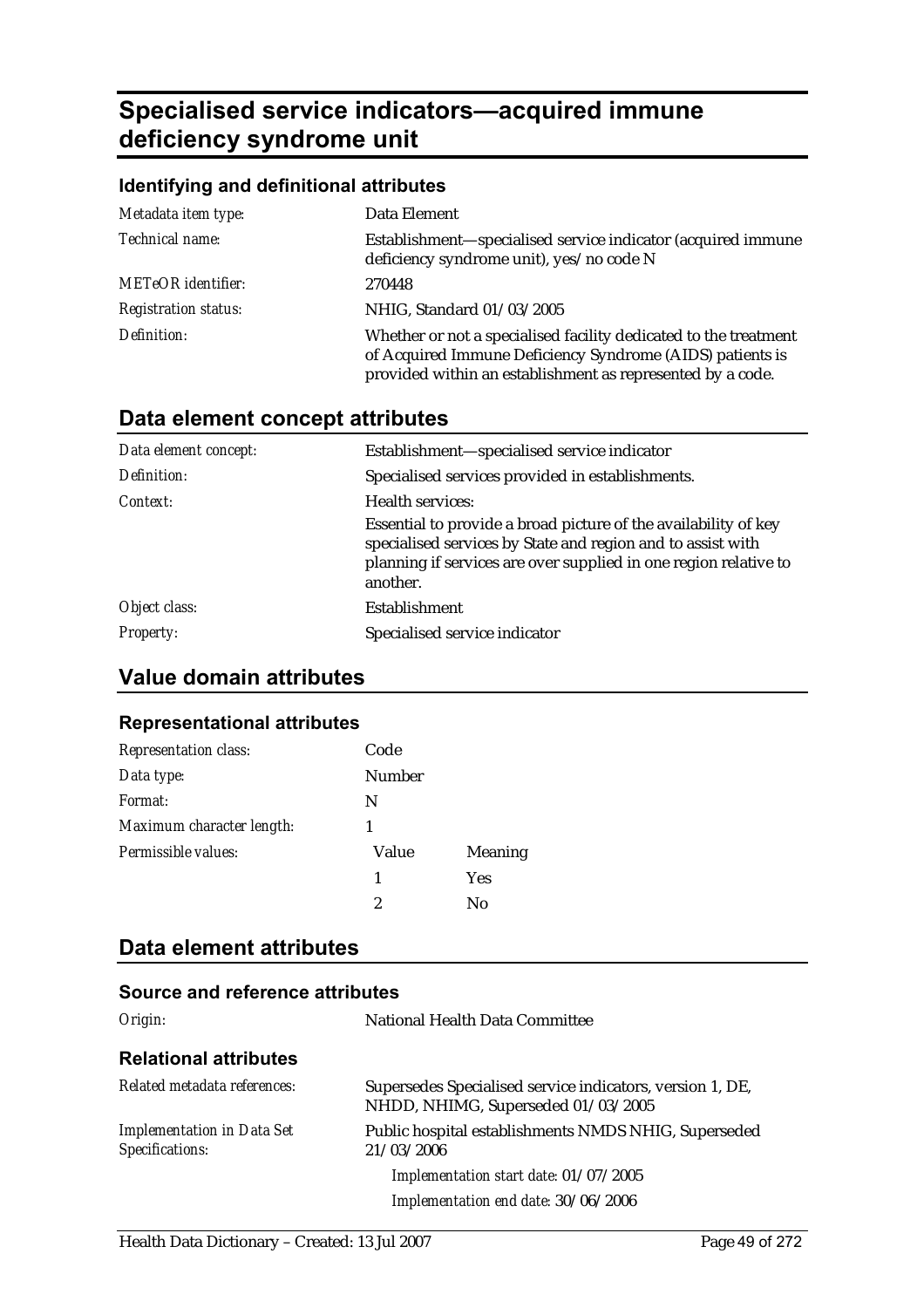Public hospital establishments NMDS NHIG, Superseded 23/10/2006

*Implementation start date:* 01/07/2006

*Implementation end date:* 30/06/2007

Public hospital establishments NMDS 2007-2008 NHIG, Standard 23/10/2006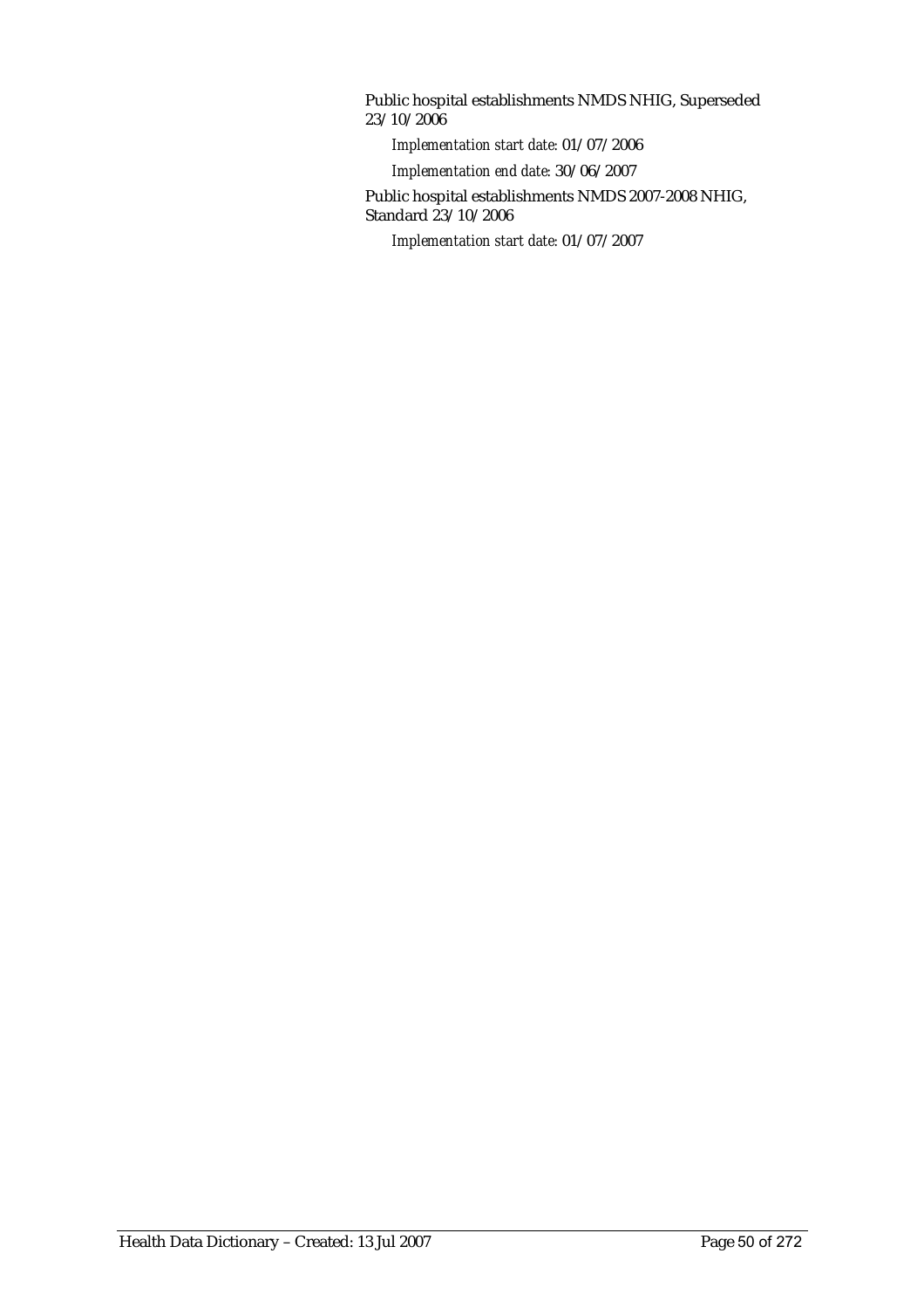# **Specialised service indicators—acute renal dialysis unit**

#### **Identifying and definitional attributes**

| Metadata item type:         | Data Element                                                                                                                                                                    |
|-----------------------------|---------------------------------------------------------------------------------------------------------------------------------------------------------------------------------|
| Technical name:             | Establishment-specialised service indicator (acute renal<br>dialysis unit), yes/no code N                                                                                       |
| <b>METeOR</b> identifier:   | 270435                                                                                                                                                                          |
| <b>Registration status:</b> | NHIG, Standard 01/03/2005                                                                                                                                                       |
| Definition:                 | Whether or not a specialised facility dedicated to dialysis of<br>renal failure patients requiring acute care is provided within an<br>establishment, as represented by a code. |

### **Data element concept attributes**

| Data element concept: | Establishment-specialised service indicator                                                                                                                                                                    |
|-----------------------|----------------------------------------------------------------------------------------------------------------------------------------------------------------------------------------------------------------|
| Definition:           | Specialised services provided in establishments.                                                                                                                                                               |
| Context:              | Health services:                                                                                                                                                                                               |
|                       | Essential to provide a broad picture of the availability of key<br>specialised services by State and region and to assist with<br>planning if services are over supplied in one region relative to<br>another. |
| Object class:         | Establishment                                                                                                                                                                                                  |
| <b>Property:</b>      | Specialised service indicator                                                                                                                                                                                  |

### **Value domain attributes**

#### **Representational attributes**

| Representation class:     | Code          |                |
|---------------------------|---------------|----------------|
| Data type:                | <b>Number</b> |                |
| Format:                   | N             |                |
| Maximum character length: |               |                |
| Permissible values:       | Value         | <b>Meaning</b> |
|                           | 1             | <b>Yes</b>     |
|                           | 2             | Nο             |

### **Data element attributes**

| Origin:                                              | National Health Data Committee                                                                  |
|------------------------------------------------------|-------------------------------------------------------------------------------------------------|
| <b>Relational attributes</b>                         |                                                                                                 |
| Related metadata references:                         | Supersedes Specialised service indicators, version 1, DE,<br>NHDD, NHIMG, Superseded 01/03/2005 |
| <b>Implementation in Data Set</b><br>Specifications: | Public hospital establishments NMDS NHIG, Superseded<br>21/03/2006                              |
|                                                      | Implementation start date: 01/07/2005                                                           |
|                                                      | Implementation end date: 30/06/2006                                                             |
|                                                      | Public hospital establishments NMDS NHIG, Superseded                                            |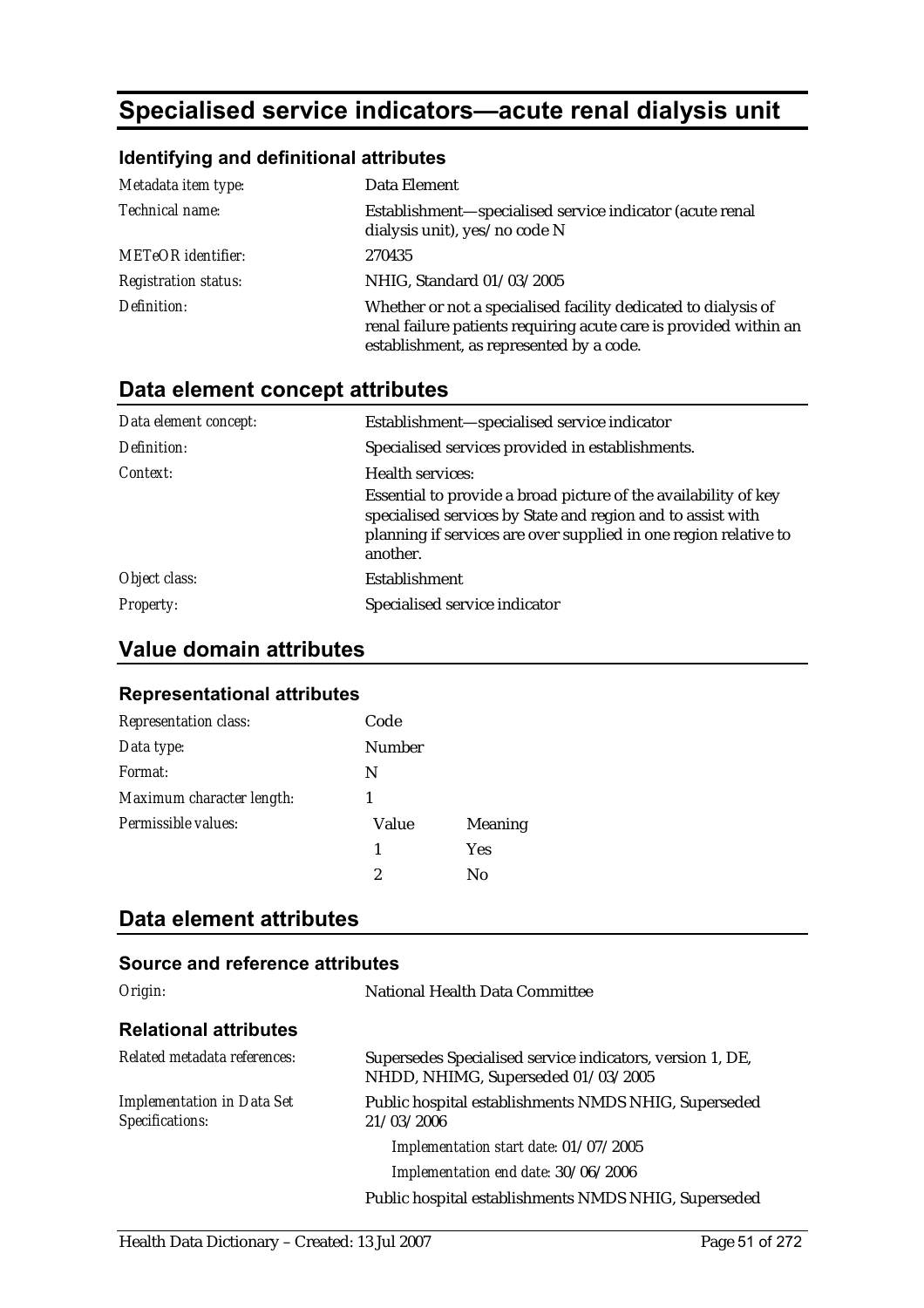#### 23/10/2006

*Implementation start date:* 01/07/2006 *Implementation end date:* 30/06/2007 Public hospital establishments NMDS 2007-2008 NHIG, Standard 23/10/2006 *Implementation start date:* 01/07/2007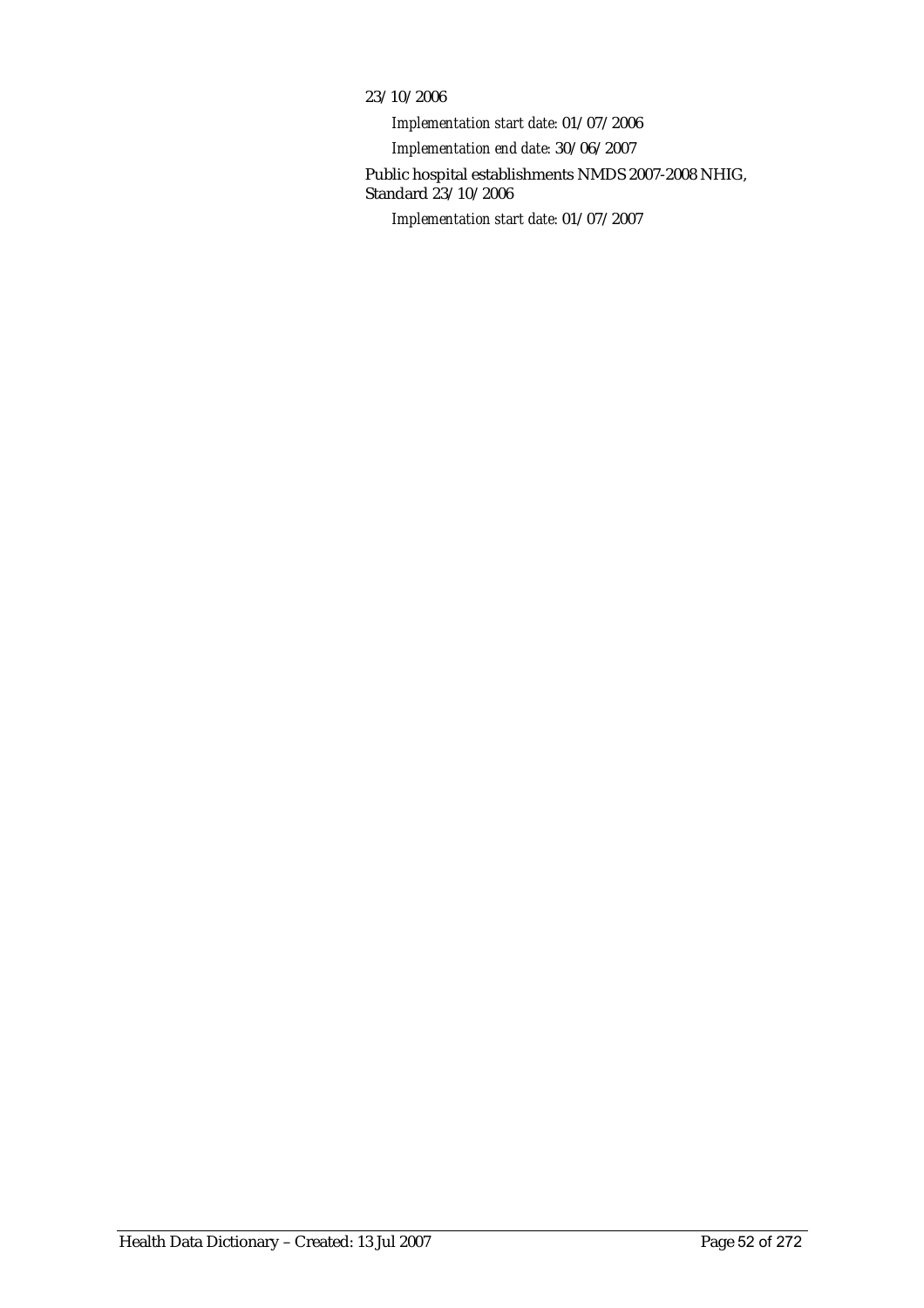# **Specialised service indicators—acute spinal cord injury unit**

#### **Identifying and definitional attributes**

| Metadata item type:         | Data Element                                                                                                                                                                                                                                                                                                                                                 |
|-----------------------------|--------------------------------------------------------------------------------------------------------------------------------------------------------------------------------------------------------------------------------------------------------------------------------------------------------------------------------------------------------------|
| Technical name:             | Establishment—specialised service indicator (acute spinal cord<br>injury unit), yes/no code N                                                                                                                                                                                                                                                                |
| <b>METeOR</b> identifier:   | 270432                                                                                                                                                                                                                                                                                                                                                       |
| <b>Registration status:</b> | NHIG, Standard 01/03/2005                                                                                                                                                                                                                                                                                                                                    |
| Definition:                 | Whether or not a specialised facility dedicated to the initial<br>treatment and subsequent ongoing management and<br>rehabilitation of patients with acute spinal cord injury, largely<br>conforming to Australian Health Minister's Advisory Council<br>guidelines for service provision, is provided within an<br>establishment, as represented by a code. |

### **Data element concept attributes**

| Data element concept: | Establishment-specialised service indicator                                                                                                                                                                    |
|-----------------------|----------------------------------------------------------------------------------------------------------------------------------------------------------------------------------------------------------------|
| Definition:           | Specialised services provided in establishments.                                                                                                                                                               |
| Context:              | Health services:                                                                                                                                                                                               |
|                       | Essential to provide a broad picture of the availability of key<br>specialised services by State and region and to assist with<br>planning if services are over supplied in one region relative to<br>another. |
| Object class:         | Establishment                                                                                                                                                                                                  |
| <i>Property:</i>      | Specialised service indicator                                                                                                                                                                                  |

### **Value domain attributes**

#### **Representational attributes**

| Representation class:     | Code   |                |
|---------------------------|--------|----------------|
| Data type:                | Number |                |
| Format:                   | N      |                |
| Maximum character length: |        |                |
| Permissible values:       | Value  | <b>Meaning</b> |
|                           | 1      | <b>Yes</b>     |
|                           | 2      | Nο             |

#### **Data element attributes**

| Origin:                           | National Health Data Committee                                                                  |
|-----------------------------------|-------------------------------------------------------------------------------------------------|
| <b>Relational attributes</b>      |                                                                                                 |
| Related metadata references:      | Supersedes Specialised service indicators, version 1, DE,<br>NHDD, NHIMG, Superseded 01/03/2005 |
| <b>Implementation in Data Set</b> | Public hospital establishments NMDS NHIG, Superseded                                            |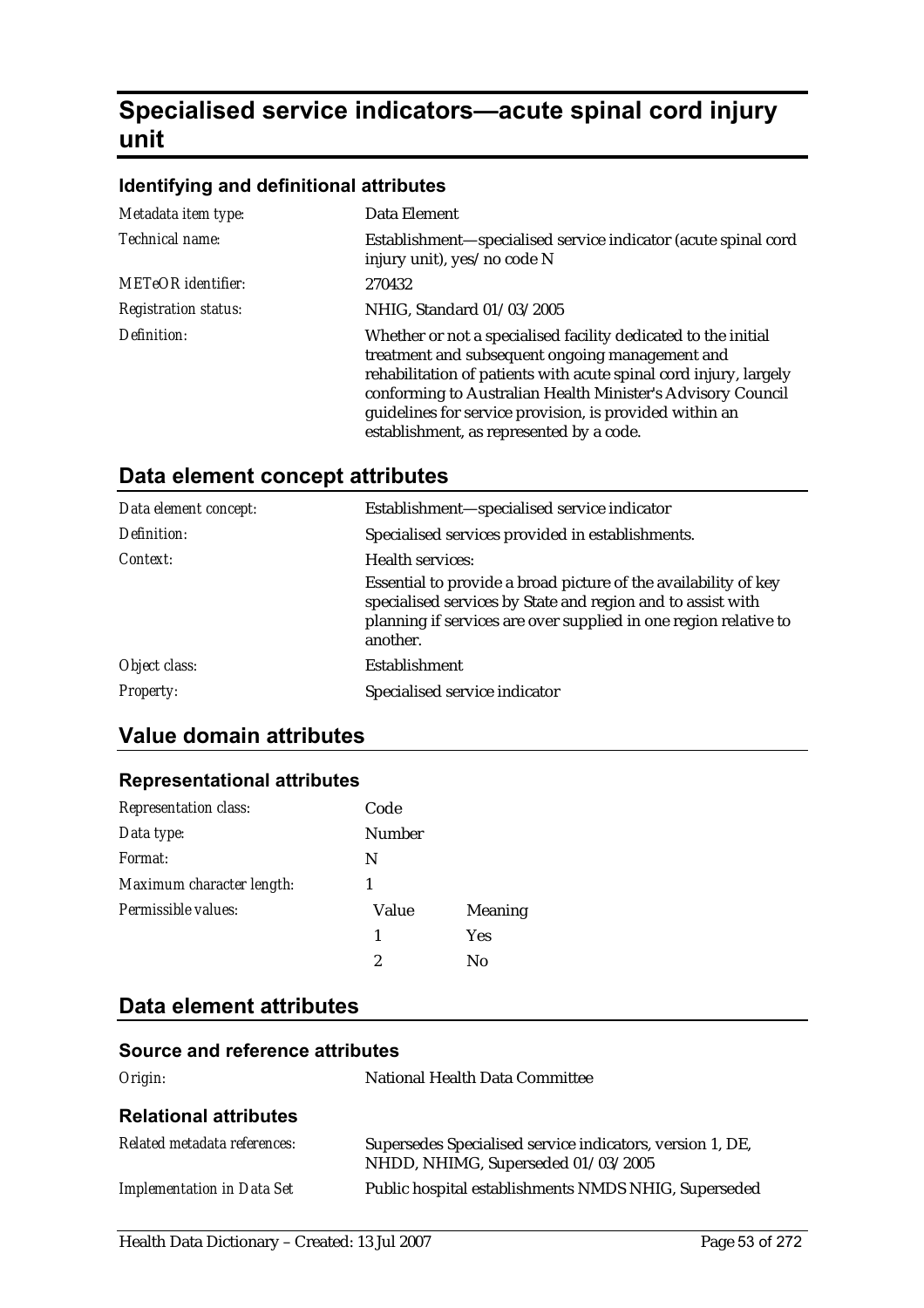*Implementation start date:* 01/07/2005

*Implementation end date:* 30/06/2006

Public hospital establishments NMDS NHIG, Superseded 23/10/2006

*Implementation start date:* 01/07/2006

*Implementation end date:* 30/06/2007

Public hospital establishments NMDS 2007-2008 NHIG, Standard 23/10/2006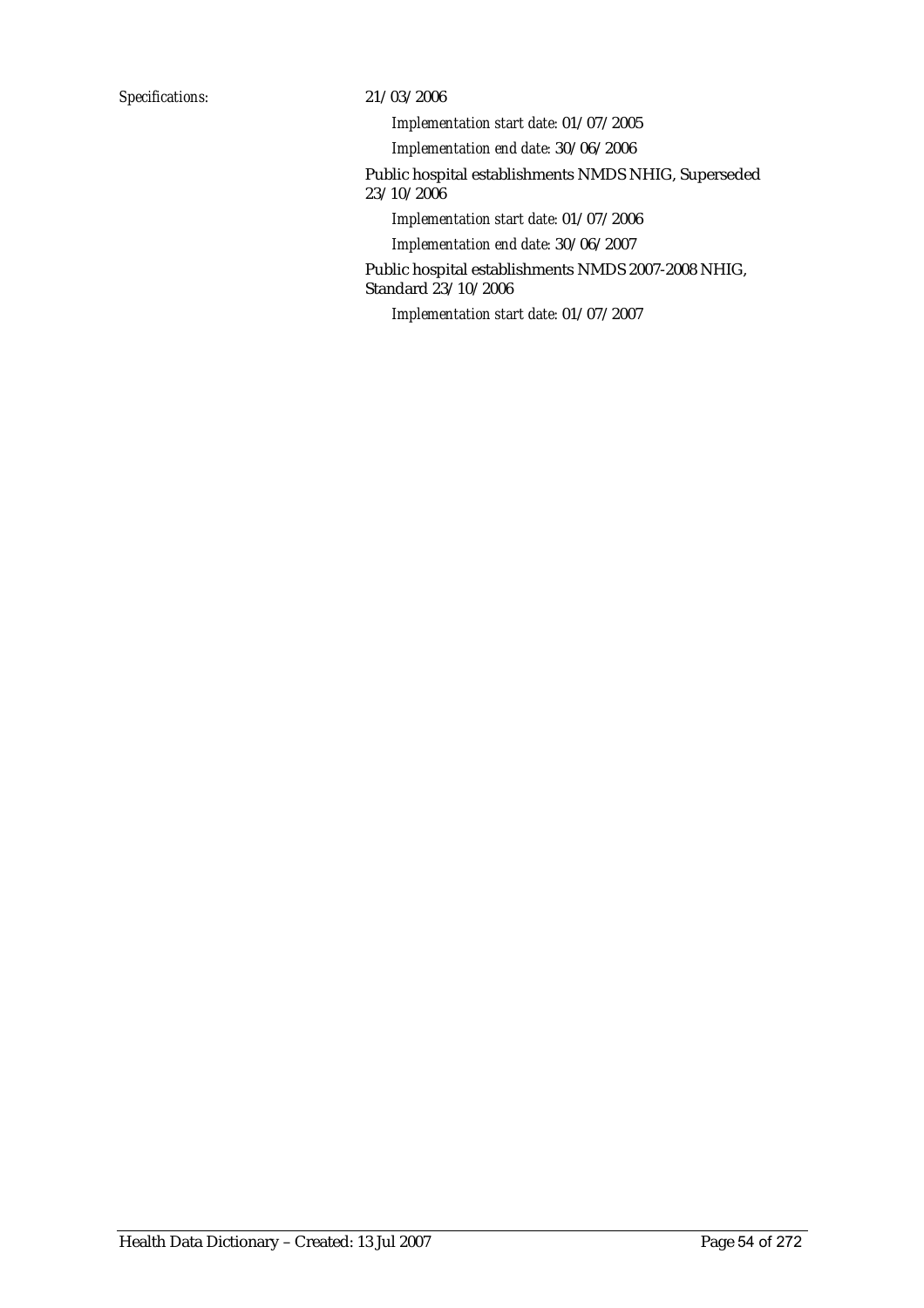# **Specialised service indicators—alcohol and drug unit**

#### **Identifying and definitional attributes**

| Metadata item type:         | Data Element                                                                                                                                                     |
|-----------------------------|------------------------------------------------------------------------------------------------------------------------------------------------------------------|
| Technical name:             | Establishment—specialised service indicator (alcohol and drug<br>unit), yes/no code N                                                                            |
| <b>METeOR</b> identifier:   | 270431                                                                                                                                                           |
| <b>Registration status:</b> | NHIG, Standard 01/03/2005                                                                                                                                        |
| Definition:                 | Whether or not a facility/service dedicated to the treatment of<br>alcohol and drug dependence is provided within an<br>establishment, as represented by a code. |

### **Data element concept attributes**

| Data element concept: | Establishment—specialised service indicator                                                                                                                                                                    |
|-----------------------|----------------------------------------------------------------------------------------------------------------------------------------------------------------------------------------------------------------|
| Definition:           | Specialised services provided in establishments.                                                                                                                                                               |
| Context:              | Health services:                                                                                                                                                                                               |
|                       | Essential to provide a broad picture of the availability of key<br>specialised services by State and region and to assist with<br>planning if services are over supplied in one region relative to<br>another. |
| Object class:         | Establishment                                                                                                                                                                                                  |
| <i>Property:</i>      | Specialised service indicator                                                                                                                                                                                  |

### **Value domain attributes**

#### **Representational attributes**

| <b>Representation class:</b> | Code          |            |
|------------------------------|---------------|------------|
| Data type:                   | <b>Number</b> |            |
| Format:                      | N             |            |
| Maximum character length:    |               |            |
| Permissible values:          | Value         | Meaning    |
|                              | 1             | <b>Yes</b> |
|                              | 2             | Nο         |

### **Data element attributes**

| Origin:                                              | National Health Data Committee                                                                  |
|------------------------------------------------------|-------------------------------------------------------------------------------------------------|
| <b>Relational attributes</b>                         |                                                                                                 |
| Related metadata references:                         | Supersedes Specialised service indicators, version 1, DE,<br>NHDD, NHIMG, Superseded 01/03/2005 |
| <b>Implementation in Data Set</b><br>Specifications: | Public hospital establishments NMDS NHIG, Superseded<br>21/03/2006                              |
|                                                      | Implementation start date: 01/07/2005                                                           |
|                                                      | Implementation end date: 30/06/2006                                                             |
|                                                      | Public hospital establishments NMDS NHIG, Superseded                                            |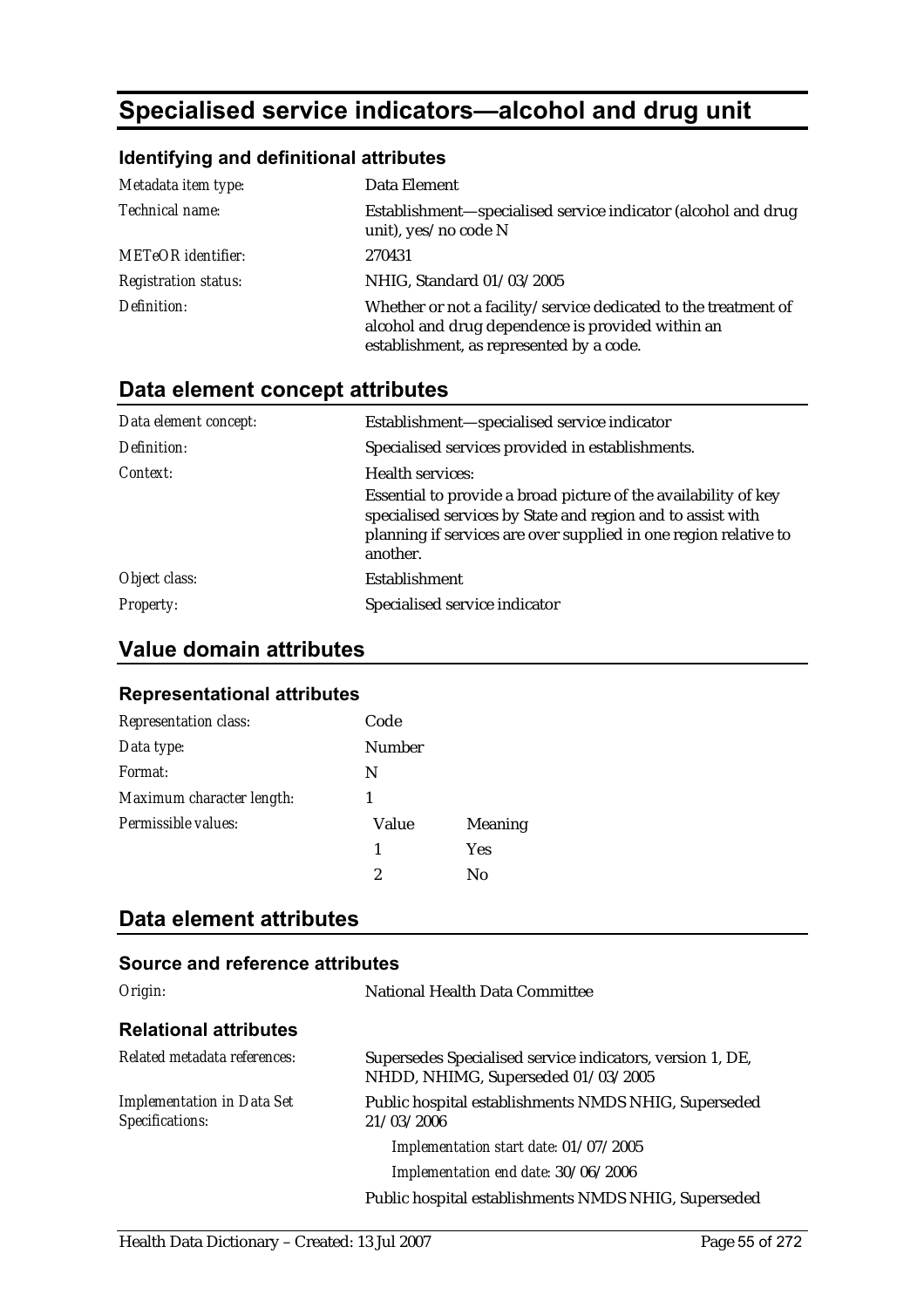#### 23/10/2006

*Implementation start date:* 01/07/2006 *Implementation end date:* 30/06/2007 Public hospital establishments NMDS 2007-2008 NHIG, Standard 23/10/2006 *Implementation start date:* 01/07/2007

Health Data Dictionary – Created: 13 Jul 2007 Page 56 of 272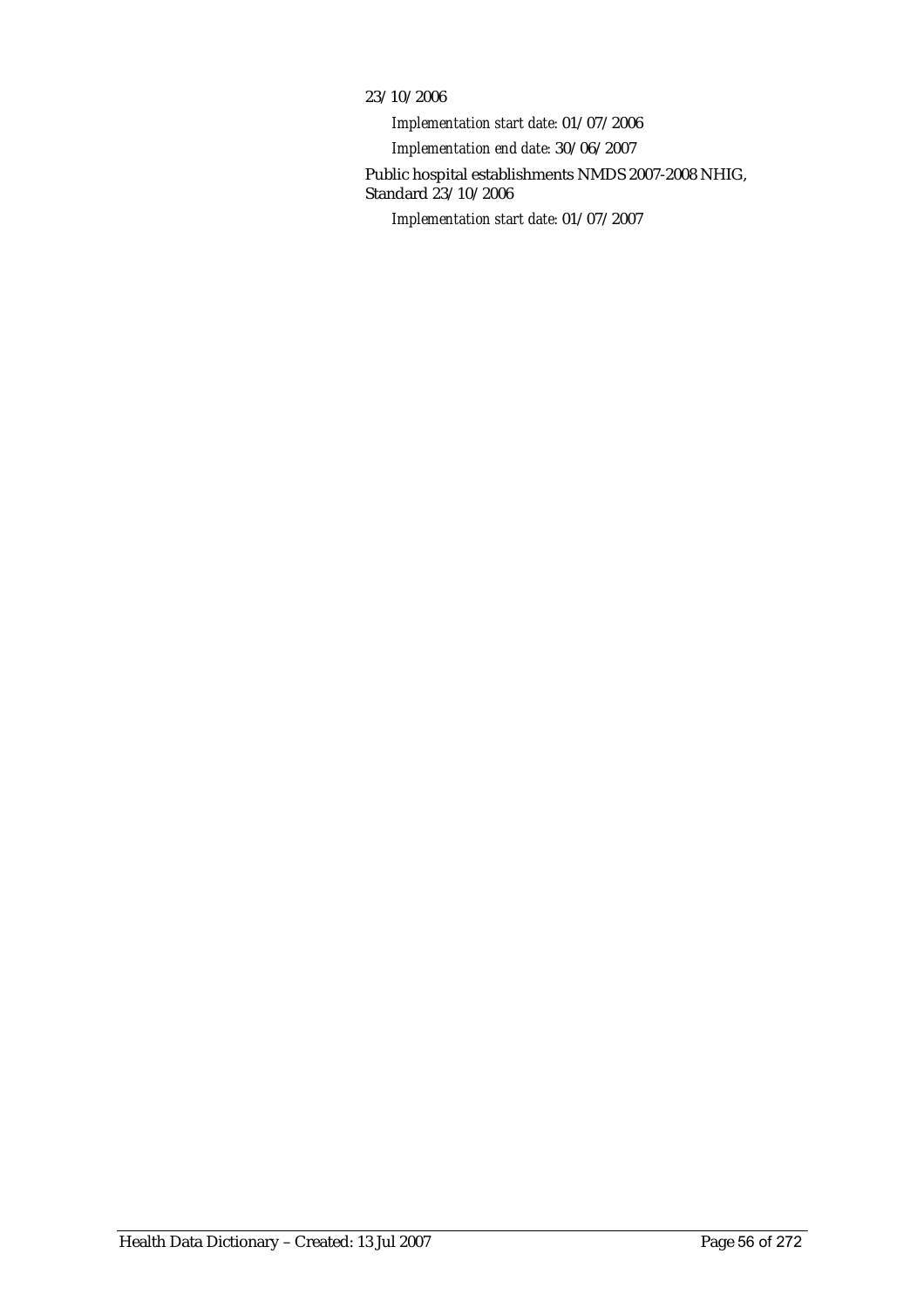# **Specialised service indicators—bone marrow transplantation unit**

#### **Identifying and definitional attributes**

| Metadata item type:         | Data Element                                                                                                                                |
|-----------------------------|---------------------------------------------------------------------------------------------------------------------------------------------|
| Technical name:             | Establishment—specialised service indicator (bone marrow<br>transplantation unit), yes/no code N                                            |
| <b>METeOR</b> identifier:   | 308862                                                                                                                                      |
| <b>Registration status:</b> | NHIG, Standard 07/09/2005                                                                                                                   |
| Definition:                 | Whether or not a specialised facility for bone<br>marrow transplantation is provided within the establishment,<br>as represented by a code. |

### **Data element concept attributes**

| Establishment-specialised service indicator                                                                                                                                                                    |
|----------------------------------------------------------------------------------------------------------------------------------------------------------------------------------------------------------------|
| Specialised services provided in establishments.                                                                                                                                                               |
| <b>Health services:</b>                                                                                                                                                                                        |
| Essential to provide a broad picture of the availability of key<br>specialised services by State and region and to assist with<br>planning if services are over supplied in one region relative to<br>another. |
| Establishment                                                                                                                                                                                                  |
| Specialised service indicator                                                                                                                                                                                  |
|                                                                                                                                                                                                                |

### **Value domain attributes**

#### **Representational attributes**

| <b>Representation class:</b> | Code   |                |
|------------------------------|--------|----------------|
| Data type:                   | Number |                |
| Format:                      | N      |                |
| Maximum character length:    |        |                |
| Permissible values:          | Value  | <b>Meaning</b> |
|                              | 1      | Yes            |
|                              | 2      | Nο             |

### **Data element attributes**

| Origin:                                              | National Health Data Committee                                                                  |
|------------------------------------------------------|-------------------------------------------------------------------------------------------------|
| <b>Relational attributes</b>                         |                                                                                                 |
| Related metadata references:                         | Supersedes Specialised service indicators, version 1, DE,<br>NHDD, NHIMG, Superseded 01/03/2005 |
| <b>Implementation in Data Set</b><br>Specifications: | Public hospital establishments NMDS NHIG, Superseded<br>21/03/2006                              |
|                                                      | Implementation start date: 01/07/2005                                                           |
|                                                      | Implementation end date: 30/06/2006                                                             |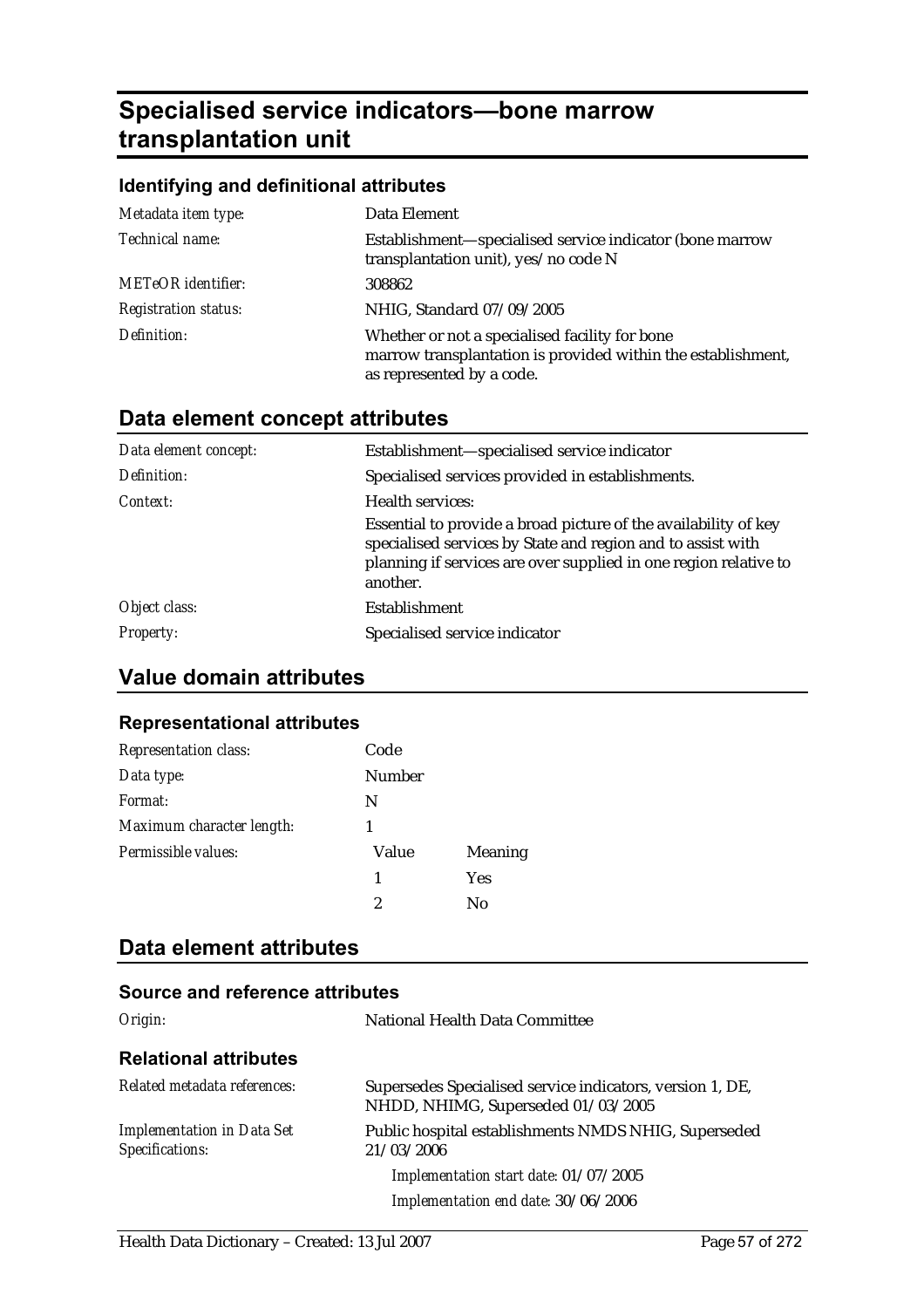Public hospital establishments NMDS NHIG, Superseded 23/10/2006

*Implementation start date:* 01/07/2006

*Implementation end date:* 30/06/2007

Public hospital establishments NMDS 2007-2008 NHIG, Standard 23/10/2006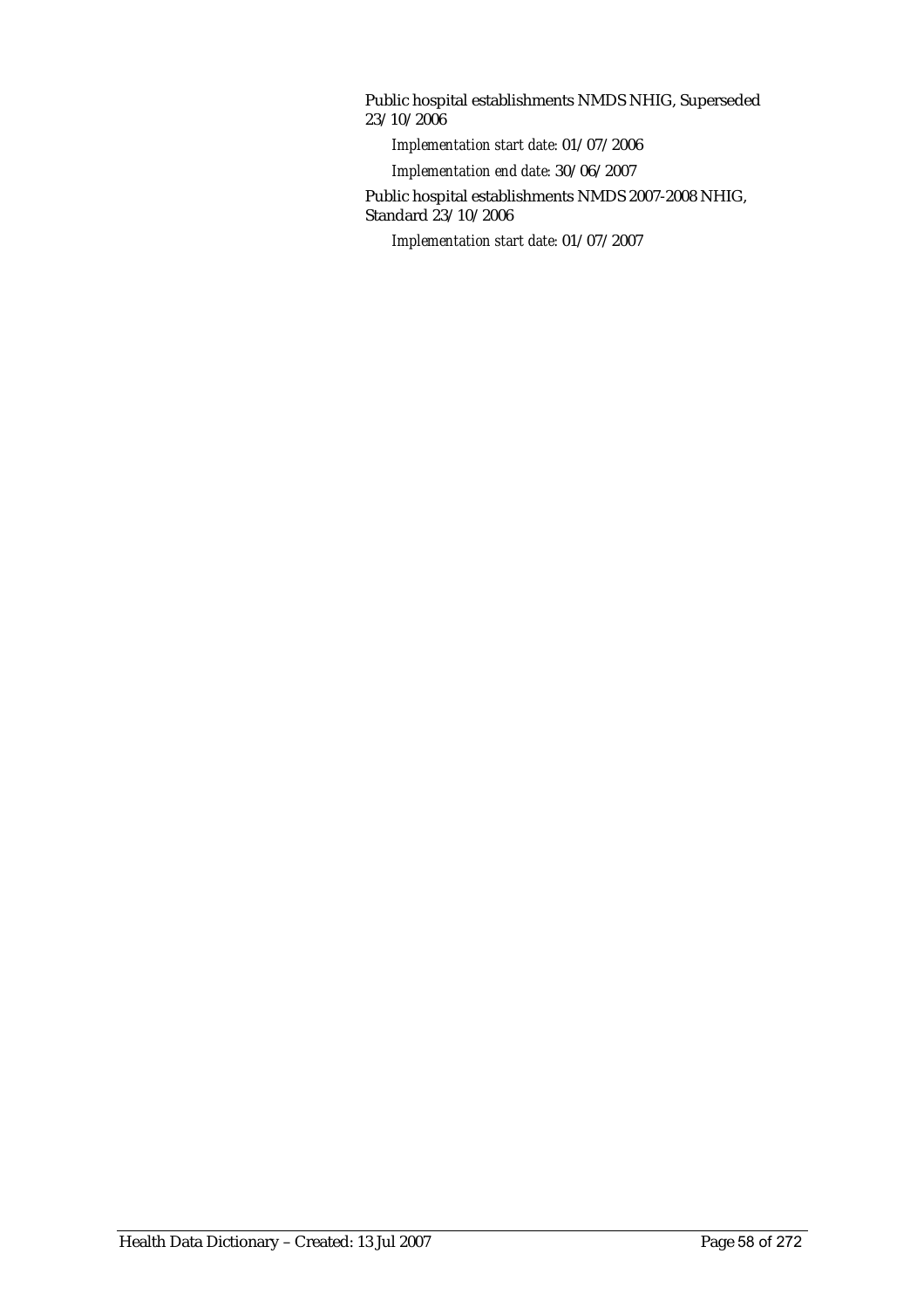# **Specialised service indicators—burns unit (level III)**

### **Identifying and definitional attributes**

| Metadata item type:         | Data Element                                                                                                                                                                                                                                                                     |
|-----------------------------|----------------------------------------------------------------------------------------------------------------------------------------------------------------------------------------------------------------------------------------------------------------------------------|
| Technical name:             | Establishment—specialised service indicator (burns unit (level<br>III)), yes/no code $N$                                                                                                                                                                                         |
| <b>METeOR</b> identifier:   | 270438                                                                                                                                                                                                                                                                           |
| <b>Registration status:</b> | NHIG, Standard 01/03/2005                                                                                                                                                                                                                                                        |
| Definition:                 | Whether or not a specialised facility dedicated to the initial<br>treatment and subsequent rehabilitation of the severely injured<br>burns patient (usually >10 per cent of patients body surface<br>affected) is provided within an establishment, as represented by<br>a code. |

### **Data element concept attributes**

| Data element concept: | Establishment—specialised service indicator                                                                                                                                                                    |
|-----------------------|----------------------------------------------------------------------------------------------------------------------------------------------------------------------------------------------------------------|
| Definition:           | Specialised services provided in establishments.                                                                                                                                                               |
| Context:              | <b>Health services:</b>                                                                                                                                                                                        |
|                       | Essential to provide a broad picture of the availability of key<br>specialised services by State and region and to assist with<br>planning if services are over supplied in one region relative to<br>another. |
| Object class:         | <b>Establishment</b>                                                                                                                                                                                           |
| <i>Property:</i>      | Specialised service indicator                                                                                                                                                                                  |

### **Value domain attributes**

#### **Representational attributes**

| <b>Representation class:</b> | Code   |                |
|------------------------------|--------|----------------|
| Data type:                   | Number |                |
| Format:                      | N      |                |
| Maximum character length:    |        |                |
| Permissible values:          | Value  | <b>Meaning</b> |
|                              | 1      | <b>Yes</b>     |
|                              | 2      | No             |

### **Data element attributes**

| Origin:                                              | <b>National Health Data Committee</b>                                                           |
|------------------------------------------------------|-------------------------------------------------------------------------------------------------|
| <b>Relational attributes</b>                         |                                                                                                 |
| Related metadata references:                         | Supersedes Specialised service indicators, version 1, DE,<br>NHDD, NHIMG, Superseded 01/03/2005 |
| <b>Implementation in Data Set</b><br>Specifications: | Public hospital establishments NMDS NHIG, Superseded<br>21/03/2006                              |
|                                                      | Implementation start date: 01/07/2005                                                           |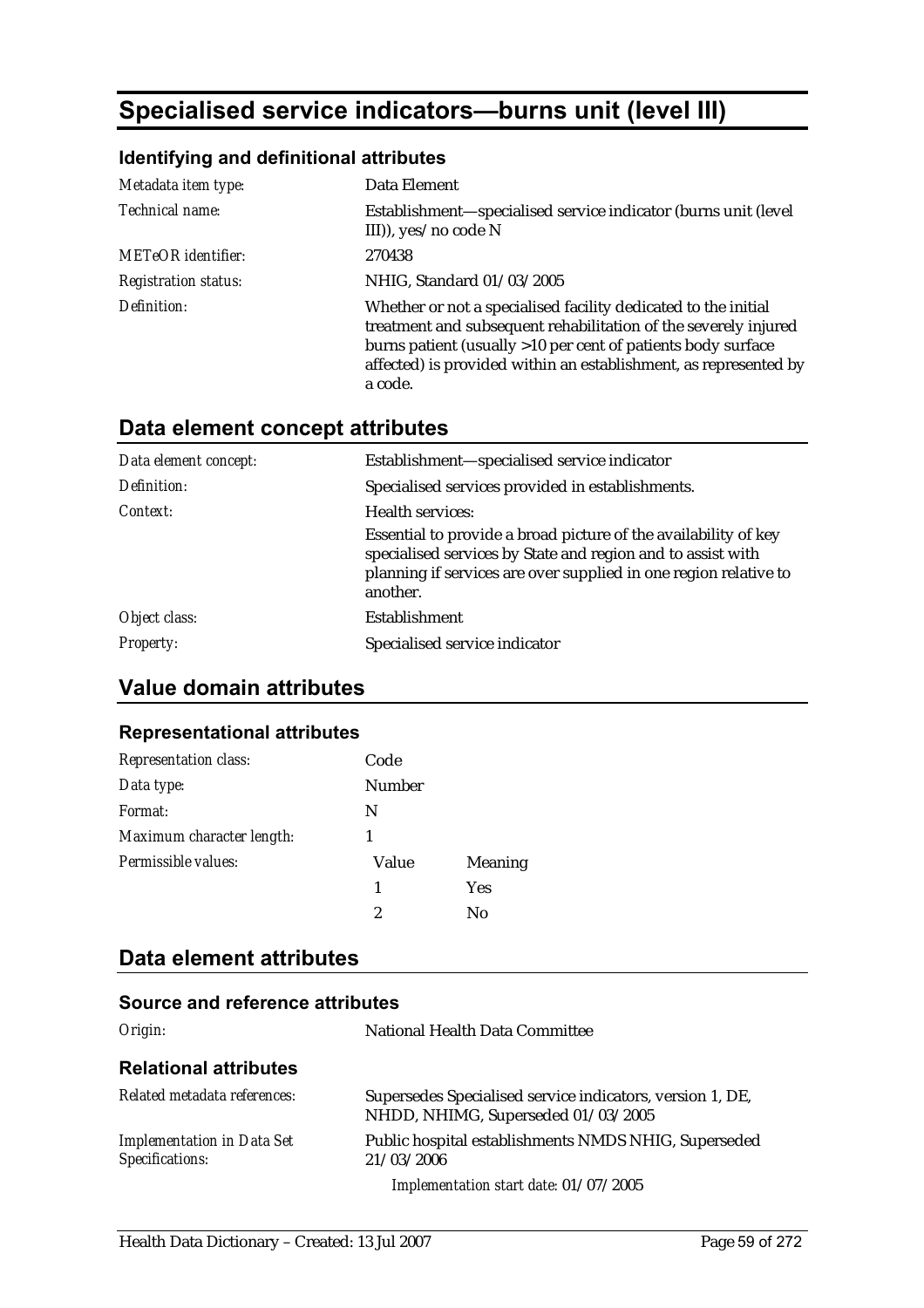*Implementation end date:* 30/06/2006

Public hospital establishments NMDS NHIG, Superseded 23/10/2006

*Implementation start date:* 01/07/2006

*Implementation end date:* 30/06/2007

Public hospital establishments NMDS 2007-2008 NHIG, Standard 23/10/2006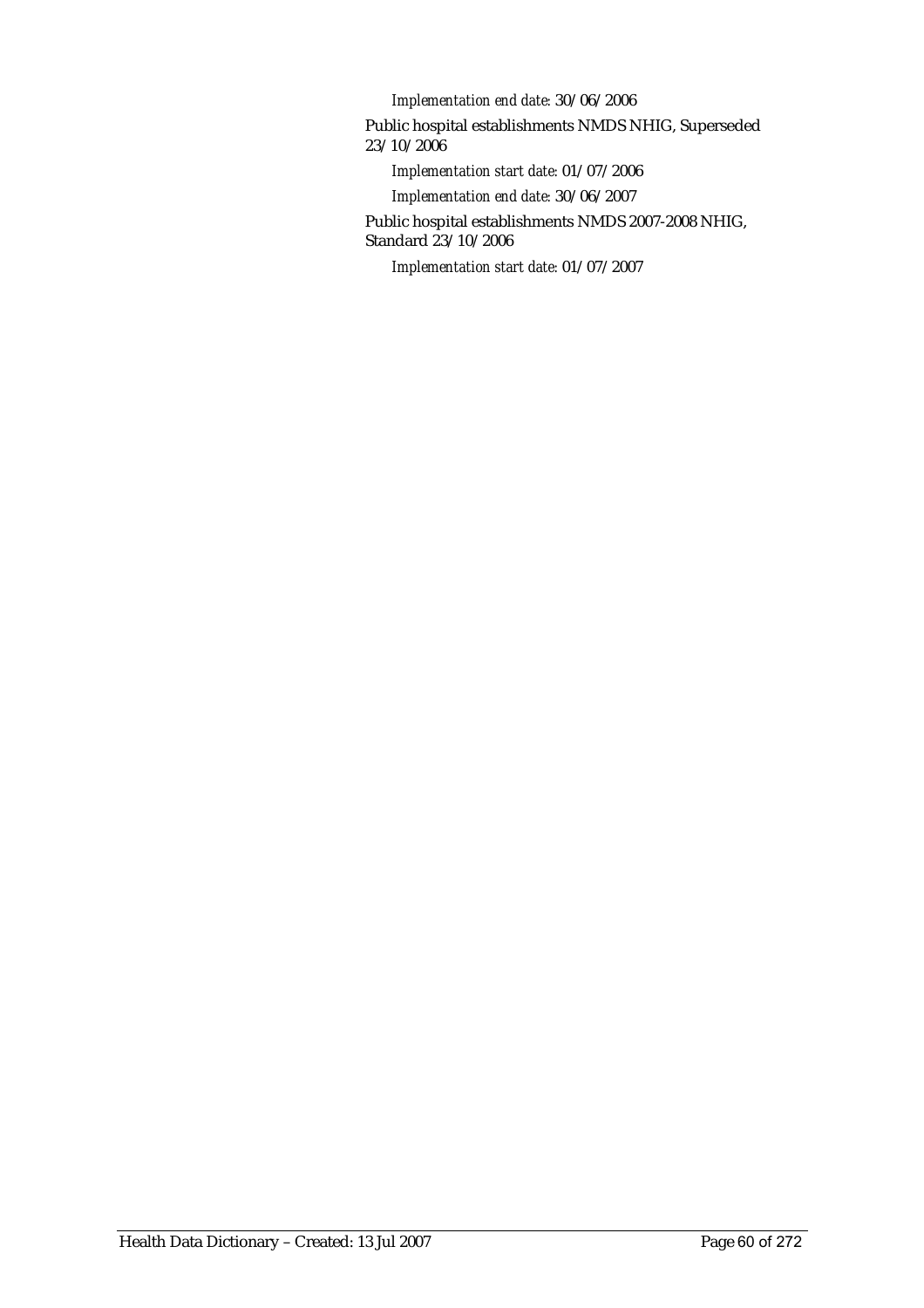# **Specialised service indicators—cardiac surgery unit**

#### **Identifying and definitional attributes**

| Metadata item type:         | Data Element                                                                                                                                                                               |
|-----------------------------|--------------------------------------------------------------------------------------------------------------------------------------------------------------------------------------------|
| Technical name:             | Establishment—specialised service indicator (cardiac surgery<br>unit), yes/no code N                                                                                                       |
| <b>METeOR</b> identifier:   | 270434                                                                                                                                                                                     |
| <b>Registration status:</b> | NHIG, Standard 01/03/2005                                                                                                                                                                  |
| Definition:                 | Whether or not a specialised facility dedicated to operative and<br>peri-operative care of patients with cardiac disease is provided<br>within an establishment, as represented by a code. |

### **Data element concept attributes**

| Data element concept: | Establishment-specialised service indicator                                                                                                                                                                    |
|-----------------------|----------------------------------------------------------------------------------------------------------------------------------------------------------------------------------------------------------------|
| Definition:           | Specialised services provided in establishments.                                                                                                                                                               |
| Context:              | Health services:                                                                                                                                                                                               |
|                       | Essential to provide a broad picture of the availability of key<br>specialised services by State and region and to assist with<br>planning if services are over supplied in one region relative to<br>another. |
| Object class:         | Establishment                                                                                                                                                                                                  |
| <i>Property:</i>      | Specialised service indicator                                                                                                                                                                                  |

### **Value domain attributes**

#### **Representational attributes**

| <b>Representation class:</b> | Code   |            |
|------------------------------|--------|------------|
| Data type:                   | Number |            |
| Format:                      | N      |            |
| Maximum character length:    |        |            |
| Permissible values:          | Value  | Meaning    |
|                              | 1      | <b>Yes</b> |
|                              | 2      | No         |

### **Data element attributes**

| Origin:                                              | National Health Data Committee                                                                  |
|------------------------------------------------------|-------------------------------------------------------------------------------------------------|
| <b>Relational attributes</b>                         |                                                                                                 |
| Related metadata references:                         | Supersedes Specialised service indicators, version 1, DE,<br>NHDD, NHIMG, Superseded 01/03/2005 |
| <b>Implementation in Data Set</b><br>Specifications: | Public hospital establishments NMDS NHIG, Superseded<br>21/03/2006                              |
|                                                      | Implementation start date: 01/07/2005                                                           |
|                                                      | Implementation end date: 30/06/2006                                                             |
|                                                      | Public hospital establishments NMDS NHIG, Superseded                                            |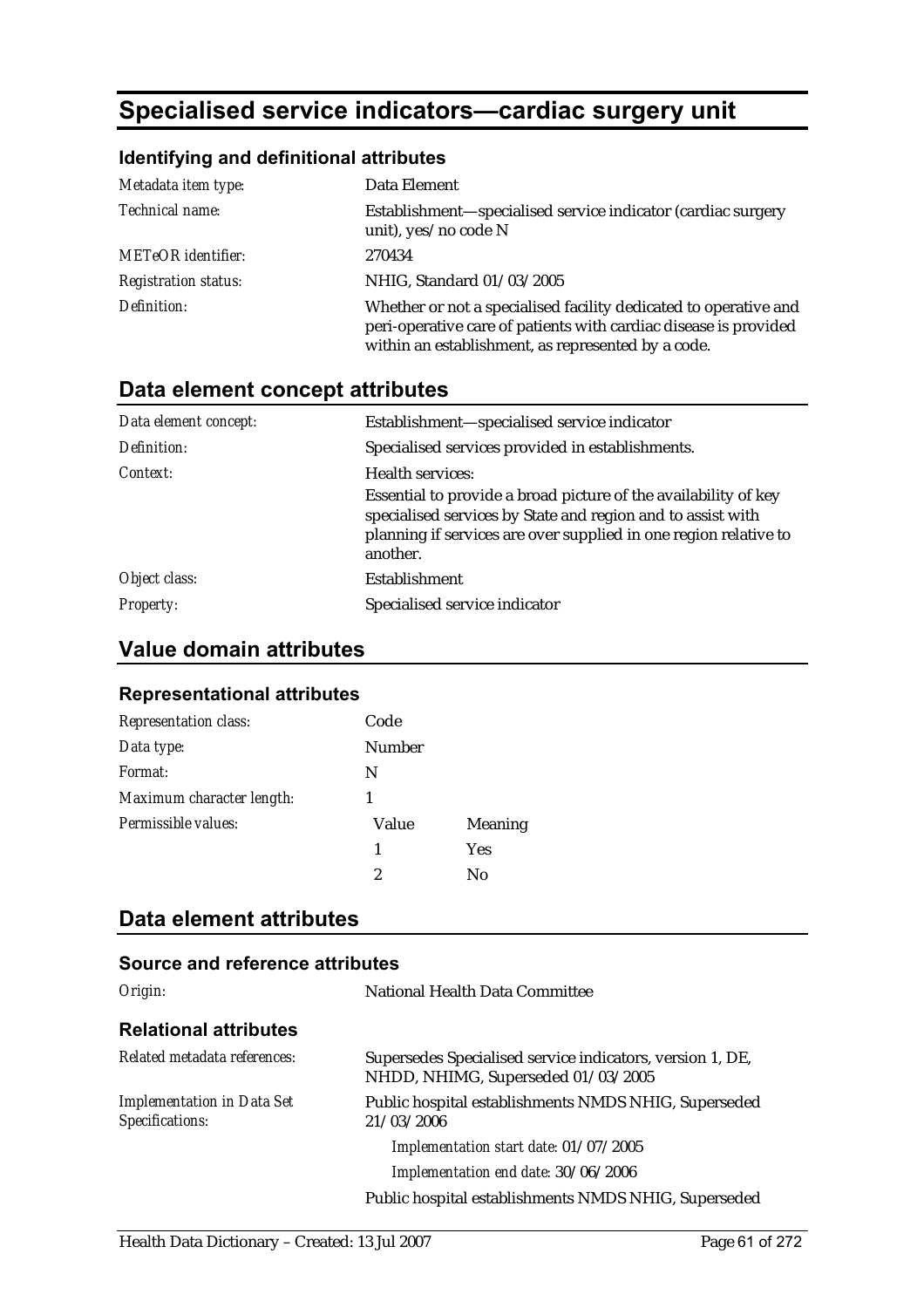#### 23/10/2006

*Implementation start date:* 01/07/2006 *Implementation end date:* 30/06/2007 Public hospital establishments NMDS 2007-2008 NHIG, Standard 23/10/2006 *Implementation start date:* 01/07/2007

Health Data Dictionary – Created: 13 Jul 2007 Page 62 of 272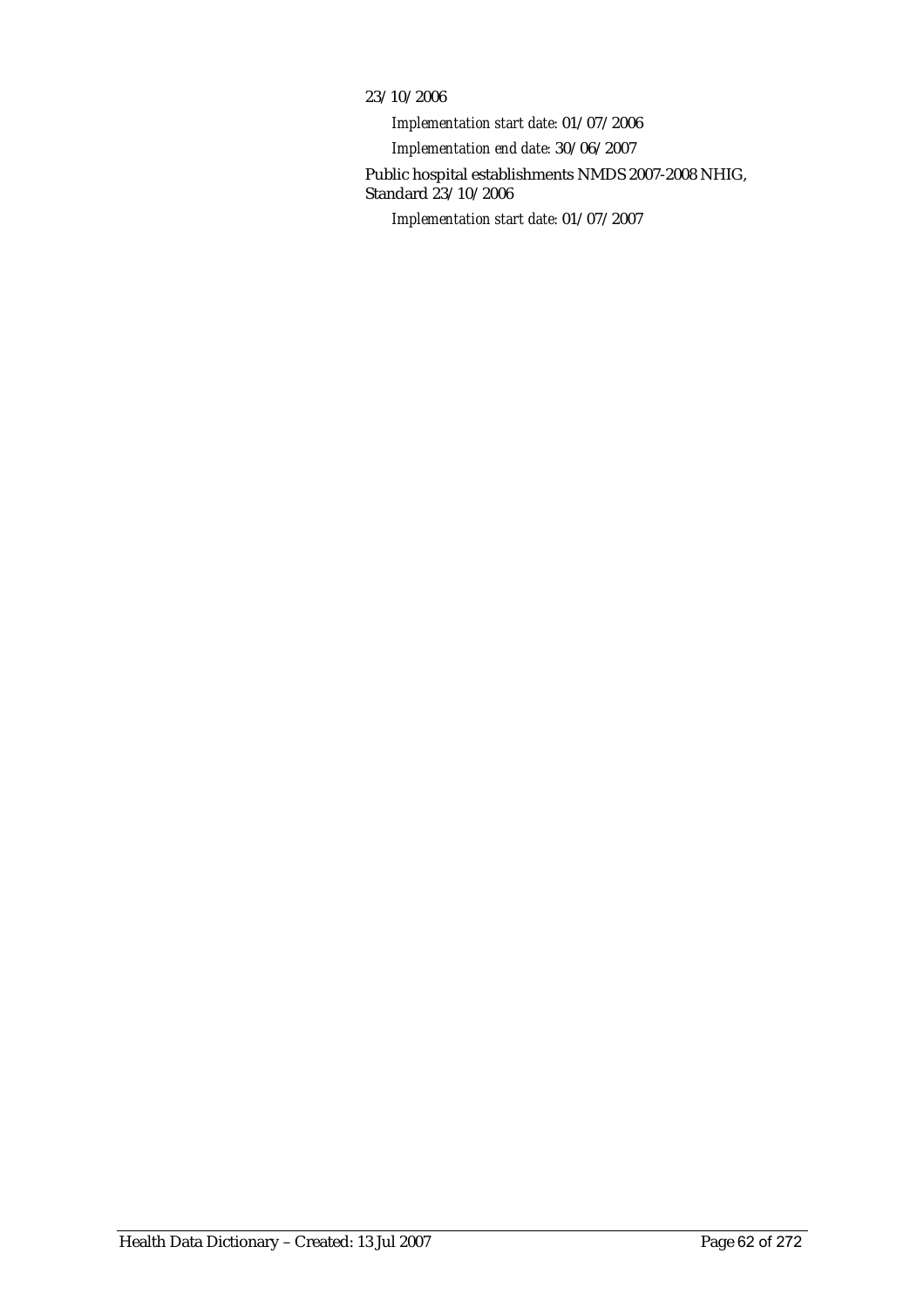# **Specialised service indicators—clinical genetics unit**

#### **Identifying and definitional attributes**

| Metadata item type:         | Data Element                                                                                                                                                                                                                                    |
|-----------------------------|-------------------------------------------------------------------------------------------------------------------------------------------------------------------------------------------------------------------------------------------------|
| Technical name:             | Establishment-specialised service indicator (clinical genetics<br>unit), yes/no code N                                                                                                                                                          |
| <b>METeOR</b> identifier:   | 270444                                                                                                                                                                                                                                          |
| <b>Registration status:</b> | NHIG, Standard 01/03/2005                                                                                                                                                                                                                       |
| Definition:                 | Whether or not a specialised facility dedicated to diagnostic and<br>counselling services for clients who are affected by, at risk of, or<br>anxious about genetic disorders, is provided within an<br>establishment, as represented by a code. |

### **Data element concept attributes**

| Data element concept: | Establishment—specialised service indicator                                                                                                                                                                    |
|-----------------------|----------------------------------------------------------------------------------------------------------------------------------------------------------------------------------------------------------------|
| Definition:           | Specialised services provided in establishments.                                                                                                                                                               |
| Context:              | Health services:                                                                                                                                                                                               |
|                       | Essential to provide a broad picture of the availability of key<br>specialised services by State and region and to assist with<br>planning if services are over supplied in one region relative to<br>another. |
| Object class:         | Establishment                                                                                                                                                                                                  |
| <b>Property:</b>      | Specialised service indicator                                                                                                                                                                                  |

### **Value domain attributes**

#### **Representational attributes**

| <b>Representation class:</b> | Code   |                |
|------------------------------|--------|----------------|
| Data type:                   | Number |                |
| Format:                      | N      |                |
| Maximum character length:    |        |                |
| Permissible values:          | Value  | <b>Meaning</b> |
|                              | 1      | Yes            |
|                              | 2      | Nο             |

### **Data element attributes**

| Origin:                                              | National Health Data Committee                                                                  |
|------------------------------------------------------|-------------------------------------------------------------------------------------------------|
| <b>Relational attributes</b>                         |                                                                                                 |
| Related metadata references:                         | Supersedes Specialised service indicators, version 1, DE,<br>NHDD, NHIMG, Superseded 01/03/2005 |
| <b>Implementation in Data Set</b><br>Specifications: | Public hospital establishments NMDS NHIG, Superseded<br>21/03/2006                              |
|                                                      | Implementation start date: 01/07/2005                                                           |
|                                                      | Implementation end date: 30/06/2006                                                             |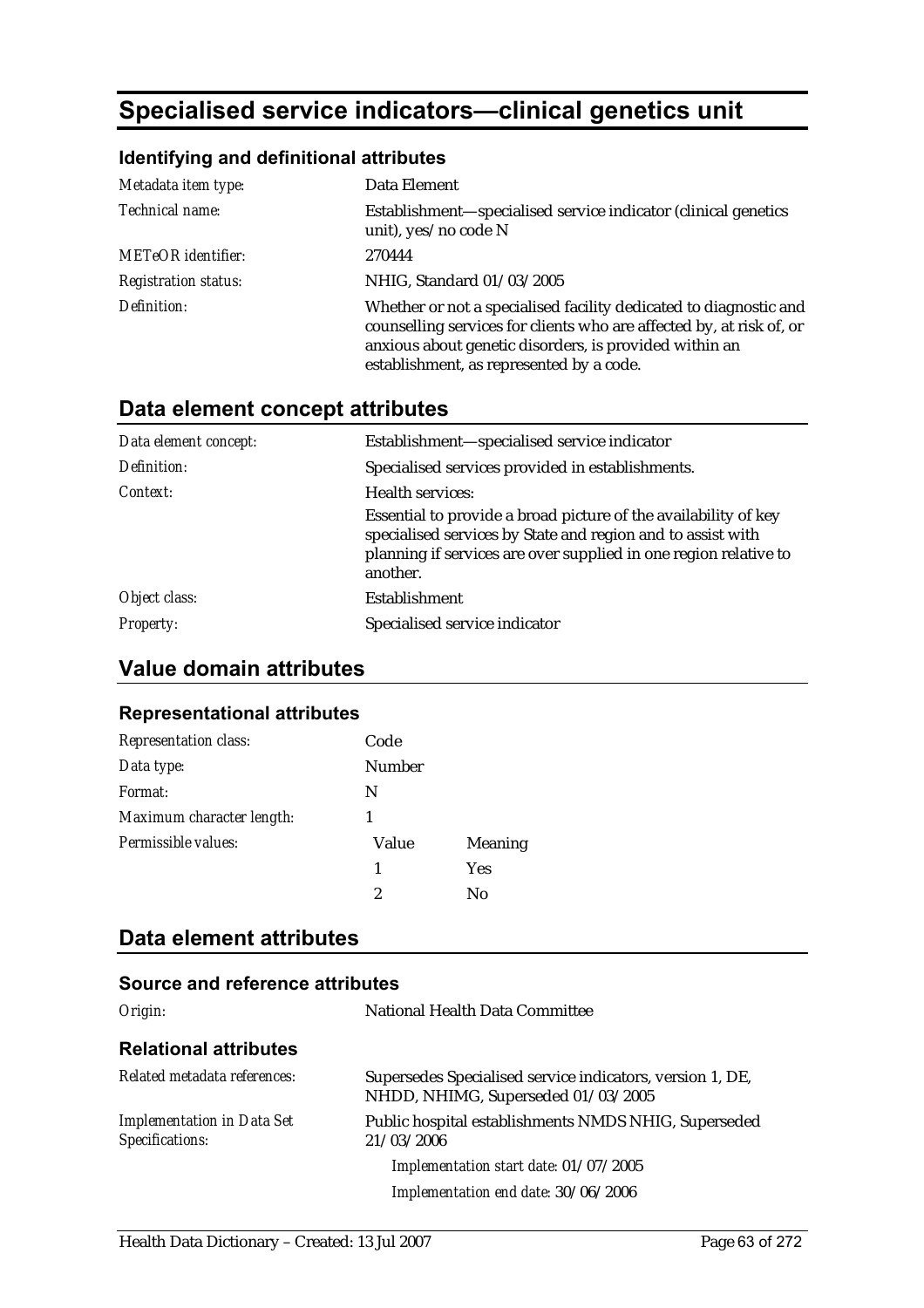Public hospital establishments NMDS NHIG, Superseded 23/10/2006

*Implementation start date:* 01/07/2006

*Implementation end date:* 30/06/2007

Public hospital establishments NMDS 2007-2008 NHIG, Standard 23/10/2006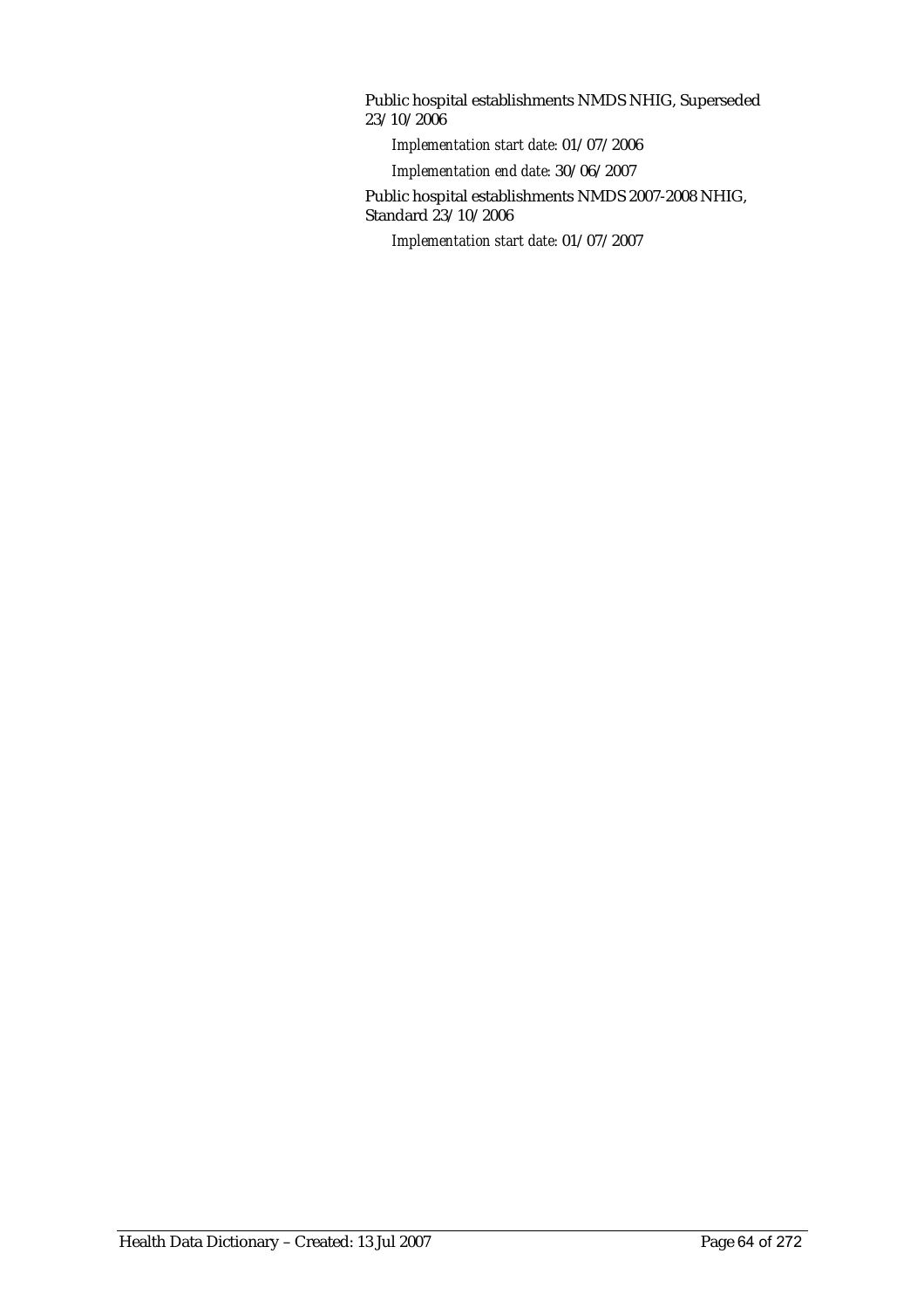# **Specialised service indicators—comprehensive epilepsy centre**

#### **Identifying and definitional attributes**

| Metadata item type:         | Data Element                                                                                                                                                                                                                                                                   |
|-----------------------------|--------------------------------------------------------------------------------------------------------------------------------------------------------------------------------------------------------------------------------------------------------------------------------|
| Technical name:             | Establishment—specialised service indicator (comprehensive<br>epilepsy centre), yes/no code N                                                                                                                                                                                  |
| <b>METeOR</b> identifier:   | 270442                                                                                                                                                                                                                                                                         |
| <b>Registration status:</b> | NHIG, Standard 01/03/2005                                                                                                                                                                                                                                                      |
| Definition:                 | Whether or not a specialised facility dedicated to seizure<br>characterisation, evaluation of therapeutic regimes, pre-surgical<br>evaluation and epilepsy surgery for patients with refractory<br>epilepsy, is provided within an establishment, as represented<br>by a code. |

### **Data element concept attributes**

| Data element concept: | Establishment-specialised service indicator                                                                                                                                                                    |
|-----------------------|----------------------------------------------------------------------------------------------------------------------------------------------------------------------------------------------------------------|
| Definition:           | Specialised services provided in establishments.                                                                                                                                                               |
| Context:              | Health services:                                                                                                                                                                                               |
|                       | Essential to provide a broad picture of the availability of key<br>specialised services by State and region and to assist with<br>planning if services are over supplied in one region relative to<br>another. |
| Object class:         | Establishment                                                                                                                                                                                                  |
| <b>Property:</b>      | Specialised service indicator                                                                                                                                                                                  |

### **Value domain attributes**

#### **Representational attributes**

| <b>Representation class:</b> | Code   |                |
|------------------------------|--------|----------------|
| Data type:                   | Number |                |
| Format:                      | N      |                |
| Maximum character length:    |        |                |
| Permissible values:          | Value  | <b>Meaning</b> |
|                              | 1      | <b>Yes</b>     |
|                              | 2      | No             |

### **Data element attributes**

| Origin:                                              | National Health Data Committee                                                                  |
|------------------------------------------------------|-------------------------------------------------------------------------------------------------|
| <b>Relational attributes</b>                         |                                                                                                 |
| Related metadata references:                         | Supersedes Specialised service indicators, version 1, DE,<br>NHDD, NHIMG, Superseded 01/03/2005 |
| <b>Implementation in Data Set</b><br>Specifications: | Public hospital establishments NMDS NHIG, Superseded<br>21/03/2006                              |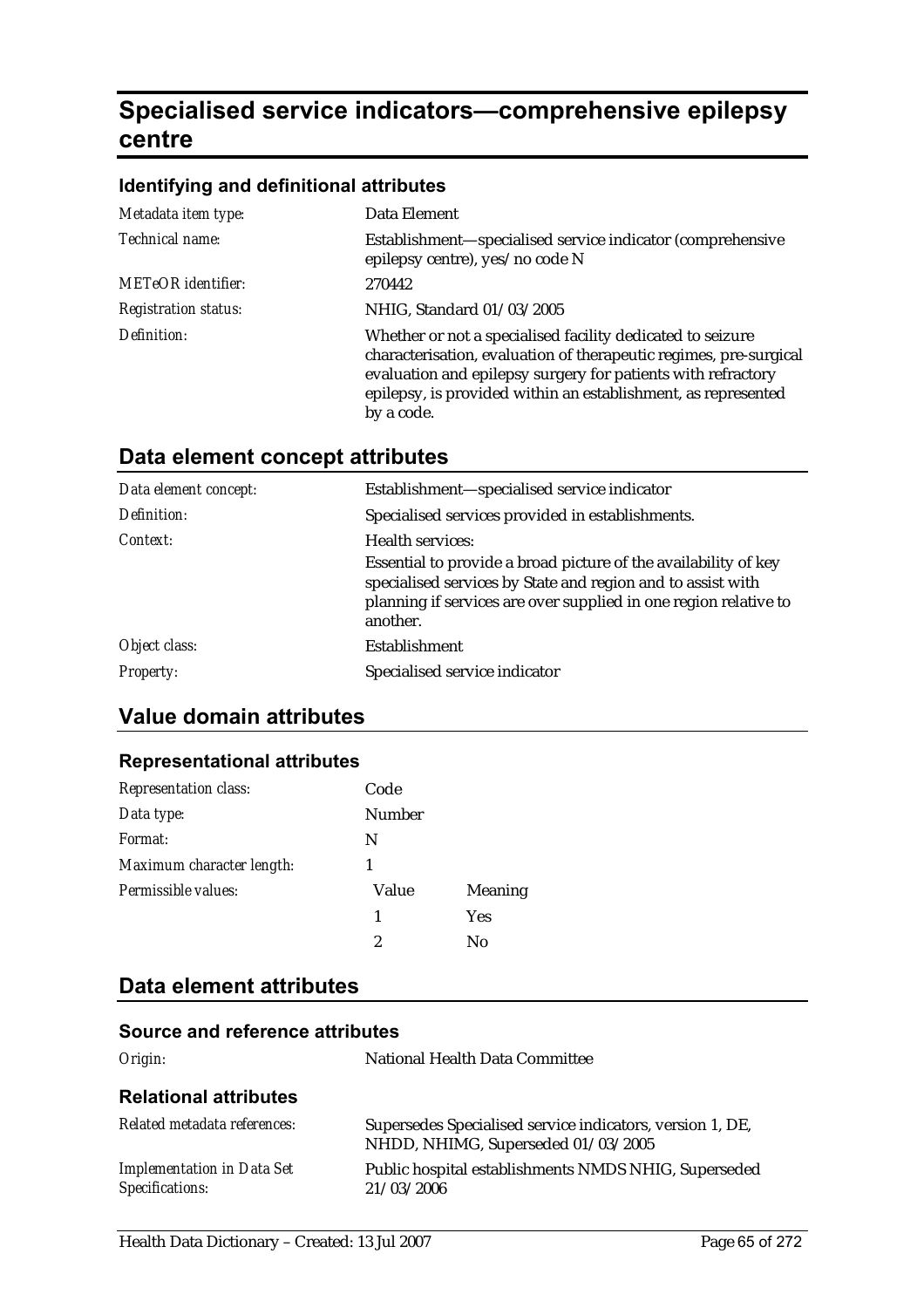*Implementation start date:* 01/07/2005

*Implementation end date:* 30/06/2006

Public hospital establishments NMDS NHIG, Superseded 23/10/2006

*Implementation start date:* 01/07/2006

*Implementation end date:* 30/06/2007

Public hospital establishments NMDS 2007-2008 NHIG, Standard 23/10/2006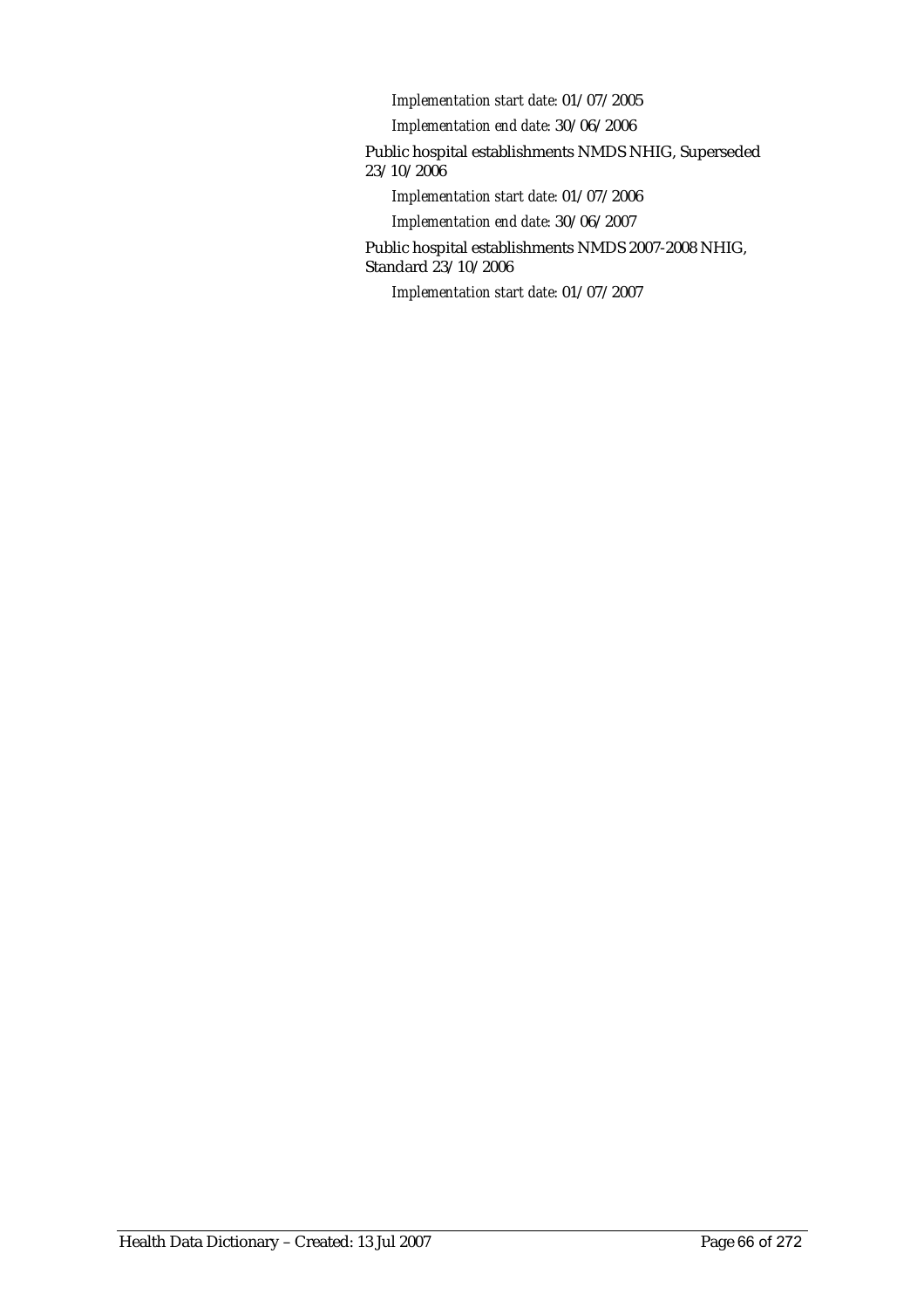# **Specialised service indicators—coronary care unit**

#### **Identifying and definitional attributes**

| Metadata item type:         | Data Element                                                                                                                                                                   |
|-----------------------------|--------------------------------------------------------------------------------------------------------------------------------------------------------------------------------|
| Technical name:             | Establishment—specialised service indicator (coronary care<br>unit), yes/no code N                                                                                             |
| <b>METeOR</b> identifier:   | 270433                                                                                                                                                                         |
| <b>Registration status:</b> | NHIG, Standard 01/03/2005                                                                                                                                                      |
| Definition:                 | Whether or not a specialised facility dedicated to acute care<br>services for patients with cardiac diseases is provided within an<br>establishment, as represented by a code. |

### **Data element concept attributes**

| Data element concept: | Establishment-specialised service indicator                                                                                                                                                                    |
|-----------------------|----------------------------------------------------------------------------------------------------------------------------------------------------------------------------------------------------------------|
| Definition:           | Specialised services provided in establishments.                                                                                                                                                               |
| Context:              | Health services:                                                                                                                                                                                               |
|                       | Essential to provide a broad picture of the availability of key<br>specialised services by State and region and to assist with<br>planning if services are over supplied in one region relative to<br>another. |
| Object class:         | Establishment                                                                                                                                                                                                  |
| <b>Property:</b>      | Specialised service indicator                                                                                                                                                                                  |

### **Value domain attributes**

#### **Representational attributes**

| <b>Representation class:</b> | Code          |            |
|------------------------------|---------------|------------|
| Data type:                   | <b>Number</b> |            |
| Format:                      | N             |            |
| Maximum character length:    |               |            |
| Permissible values:          | Value         | Meaning    |
|                              | 1             | <b>Yes</b> |
|                              | 2             | Nο         |

### **Data element attributes**

| Origin:                                              | National Health Data Committee                                                                  |
|------------------------------------------------------|-------------------------------------------------------------------------------------------------|
| <b>Relational attributes</b>                         |                                                                                                 |
| Related metadata references:                         | Supersedes Specialised service indicators, version 1, DE,<br>NHDD, NHIMG, Superseded 01/03/2005 |
| <b>Implementation in Data Set</b><br>Specifications: | Public hospital establishments NMDS NHIG, Superseded<br>21/03/2006                              |
|                                                      | Implementation start date: 01/07/2005                                                           |
|                                                      | Implementation end date: 30/06/2006                                                             |
|                                                      | Public hospital establishments NMDS NHIG, Superseded                                            |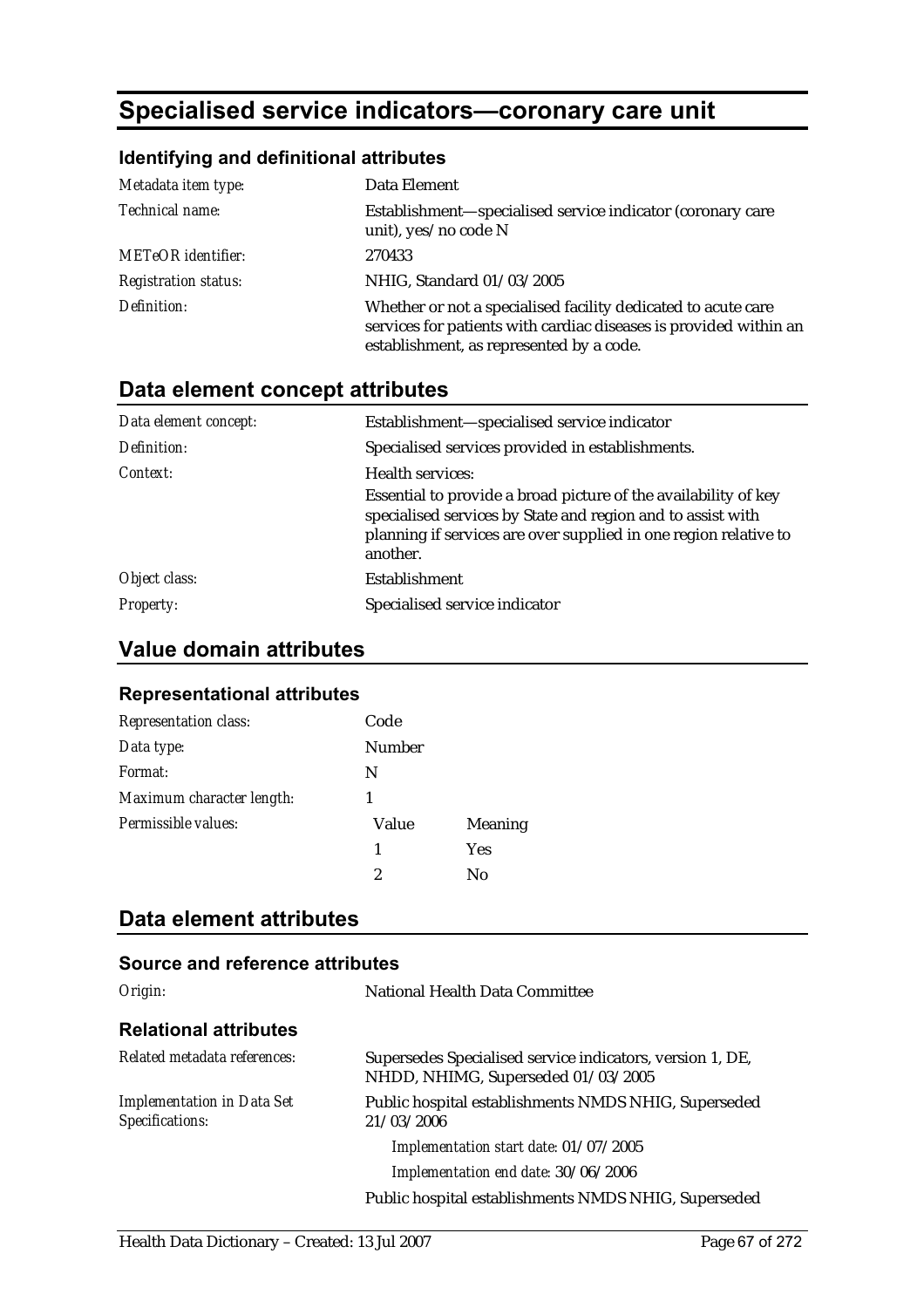#### 23/10/2006

*Implementation start date:* 01/07/2006 *Implementation end date:* 30/06/2007 Public hospital establishments NMDS 2007-2008 NHIG, Standard 23/10/2006 *Implementation start date:* 01/07/2007

Health Data Dictionary – Created: 13 Jul 2007 Page 68 of 272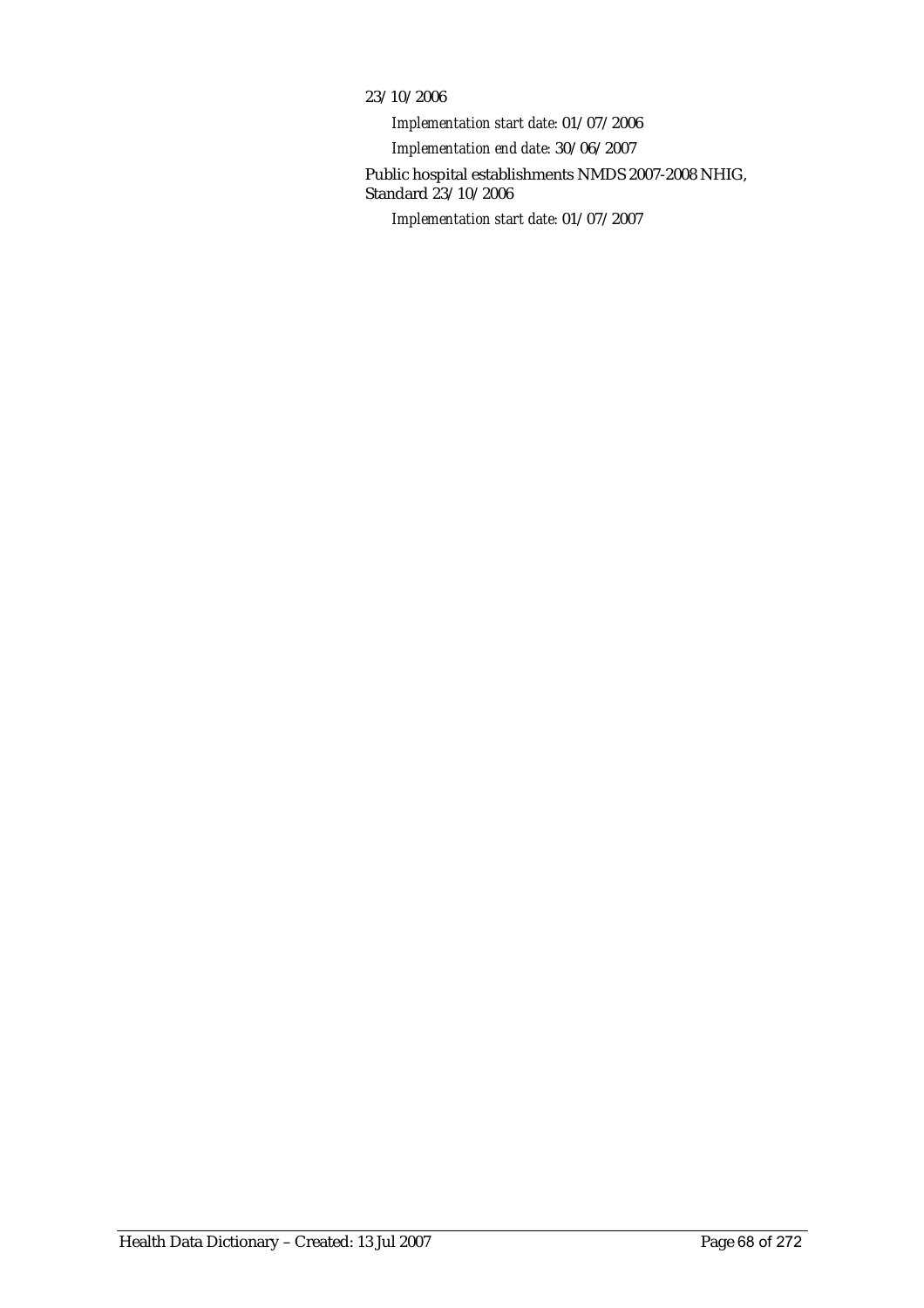# **Specialised service indicators—diabetes unit**

### **Identifying and definitional attributes**

| Metadata item type:         | Data Element                                                                                                                                       |
|-----------------------------|----------------------------------------------------------------------------------------------------------------------------------------------------|
| Technical name:             | Establishment—specialised service indicator (diabetes unit),<br>yes/no code N                                                                      |
| <b>METeOR</b> identifier:   | 270449                                                                                                                                             |
| <b>Registration status:</b> | NHIG, Standard 01/03/2005                                                                                                                          |
| Definition:                 | Whether or not a specialised facility dedicated to the treatment<br>of diabetics is provided within an establishment, as represented<br>by a code. |

### **Data element concept attributes**

| Data element concept: | Establishment-specialised service indicator                                                                                                                                                                    |
|-----------------------|----------------------------------------------------------------------------------------------------------------------------------------------------------------------------------------------------------------|
| Definition:           | Specialised services provided in establishments.                                                                                                                                                               |
| Context:              | Health services:                                                                                                                                                                                               |
|                       | Essential to provide a broad picture of the availability of key<br>specialised services by State and region and to assist with<br>planning if services are over supplied in one region relative to<br>another. |
| Object class:         | Establishment                                                                                                                                                                                                  |
| <b>Property:</b>      | Specialised service indicator                                                                                                                                                                                  |

### **Value domain attributes**

#### **Representational attributes**

| <b>Representation class:</b> | Code          |            |
|------------------------------|---------------|------------|
| Data type:                   | <b>Number</b> |            |
| Format:                      | N             |            |
| Maximum character length:    |               |            |
| Permissible values:          | Value         | Meaning    |
|                              | 1             | <b>Yes</b> |
|                              | 2             | Nο         |

### **Data element attributes**

| Origin:                                              | National Health Data Committee                                                                  |
|------------------------------------------------------|-------------------------------------------------------------------------------------------------|
| <b>Relational attributes</b>                         |                                                                                                 |
| Related metadata references:                         | Supersedes Specialised service indicators, version 1, DE,<br>NHDD, NHIMG, Superseded 01/03/2005 |
| <b>Implementation in Data Set</b><br>Specifications: | Public hospital establishments NMDS NHIG, Superseded<br>21/03/2006                              |
|                                                      | Implementation start date: 01/07/2005                                                           |
|                                                      | Implementation end date: 30/06/2006                                                             |
|                                                      | Public hospital establishments NMDS NHIG, Superseded                                            |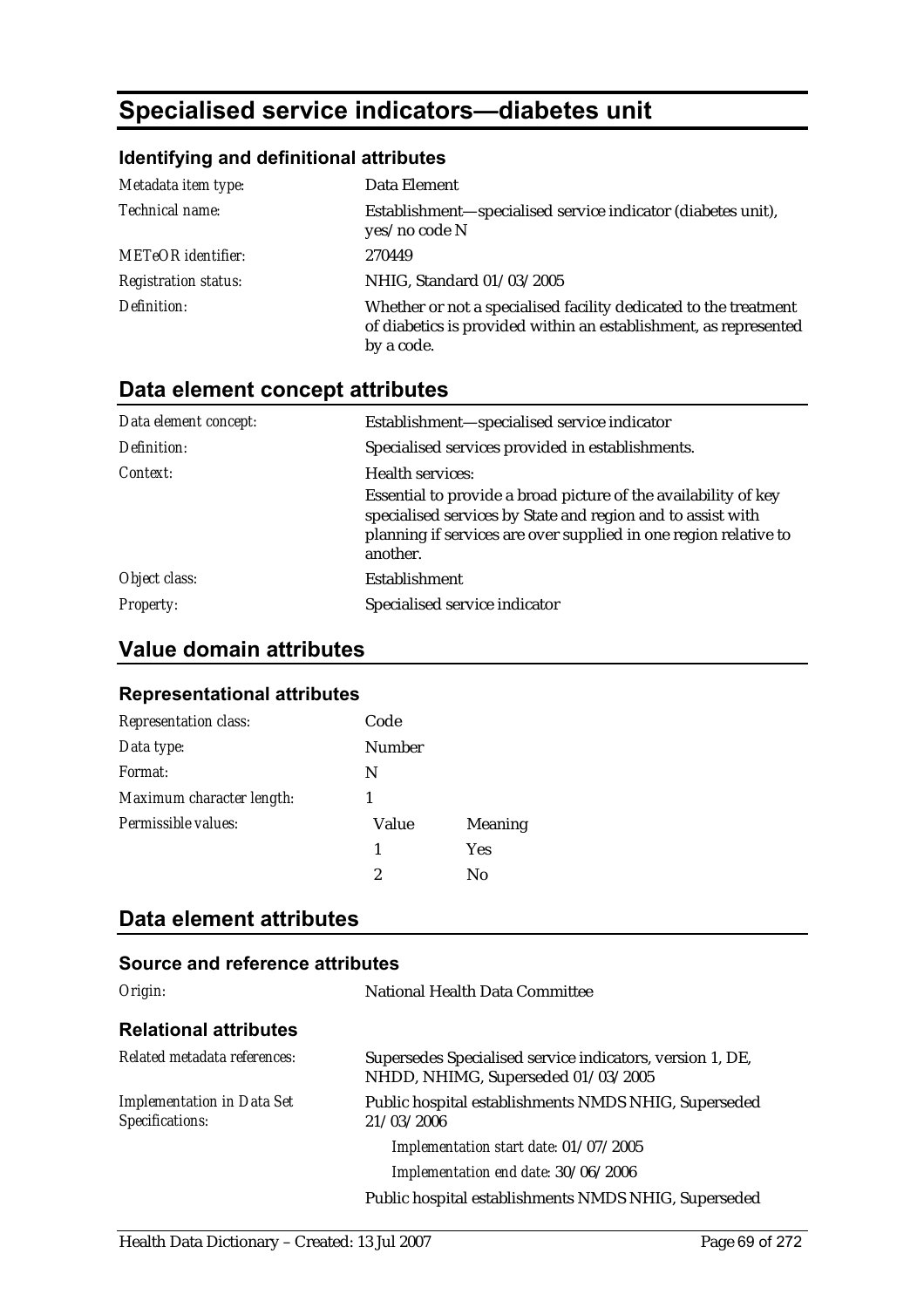#### 23/10/2006

*Implementation start date:* 01/07/2006 *Implementation end date:* 30/06/2007 Public hospital establishments NMDS 2007-2008 NHIG, Standard 23/10/2006 *Implementation start date:* 01/07/2007

Health Data Dictionary – Created: 13 Jul 2007 Page 70 of 272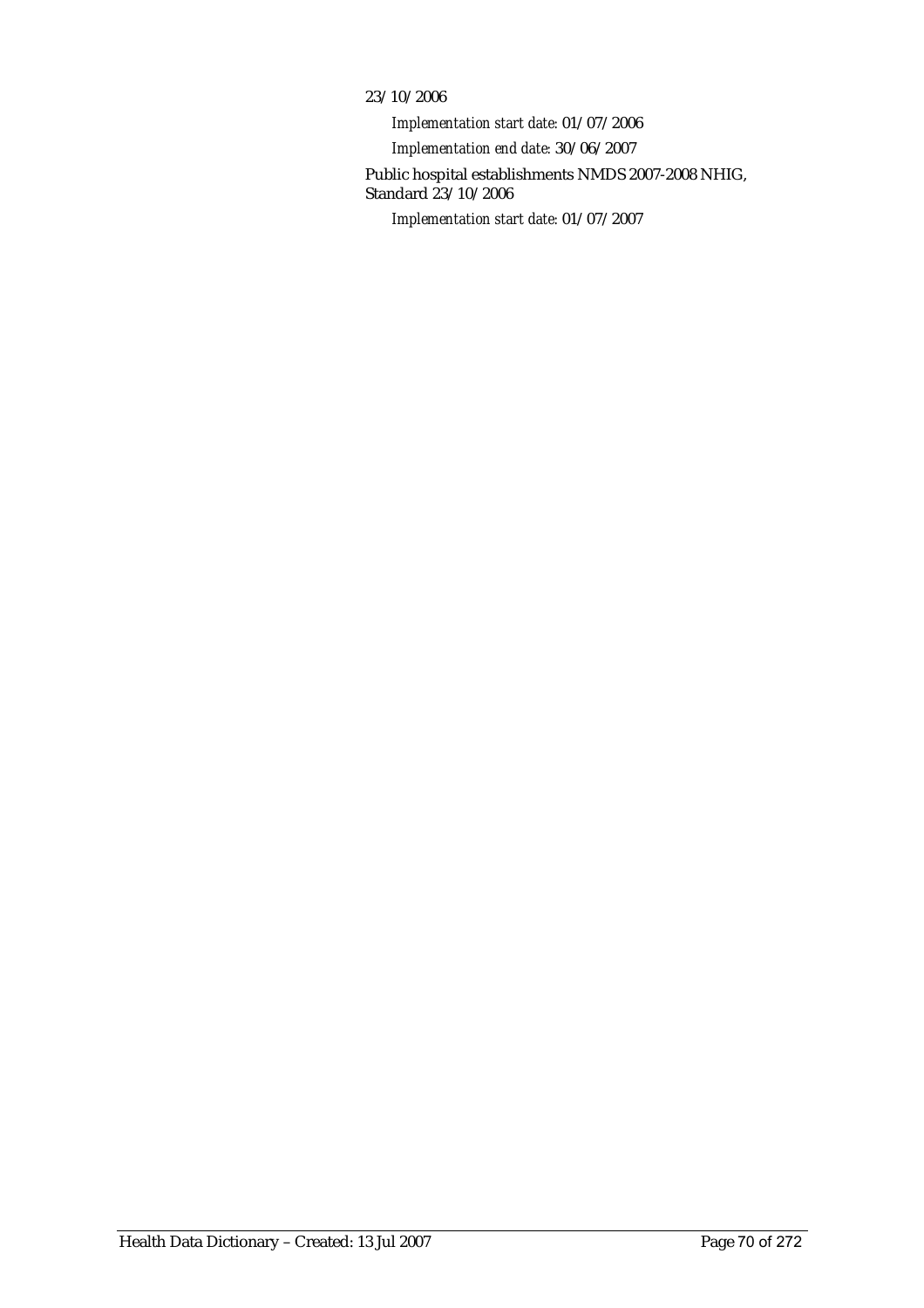# **Specialised service indicators—domiciliary care service**

#### **Identifying and definitional attributes**

| Metadata item type:         | Data Element                                                                                                                                                                                                                                                                                                                          |
|-----------------------------|---------------------------------------------------------------------------------------------------------------------------------------------------------------------------------------------------------------------------------------------------------------------------------------------------------------------------------------|
| Technical name:             | Establishment—specialised service indicator (domiciliary care<br>service), yes/no code N                                                                                                                                                                                                                                              |
| <b>METeOR</b> identifier:   | 270430                                                                                                                                                                                                                                                                                                                                |
| <b>Registration status:</b> | NHIG, Standard 01/03/2005                                                                                                                                                                                                                                                                                                             |
| Definition:                 | Whether or not a facility/service dedicated to the provision of<br>nursing or other professional paramedical care or treatment and<br>non-qualified domestic assistance to patients in their own<br>homes or in residential institutions not part of the establishment<br>is provided by the establishment, as represented by a code. |

# **Data element concept attributes**

| Data element concept: | Establishment—specialised service indicator                                                                                                                                                                    |
|-----------------------|----------------------------------------------------------------------------------------------------------------------------------------------------------------------------------------------------------------|
| Definition:           | Specialised services provided in establishments.                                                                                                                                                               |
| Context:              | <b>Health services:</b>                                                                                                                                                                                        |
|                       | Essential to provide a broad picture of the availability of key<br>specialised services by State and region and to assist with<br>planning if services are over supplied in one region relative to<br>another. |
| Object class:         | <b>Establishment</b>                                                                                                                                                                                           |
| <b>Property:</b>      | Specialised service indicator                                                                                                                                                                                  |

### **Value domain attributes**

#### **Representational attributes**

| <b>Representation class:</b> | Code   |                |
|------------------------------|--------|----------------|
| Data type:                   | Number |                |
| Format:                      | N      |                |
| Maximum character length:    |        |                |
| Permissible values:          | Value  | <b>Meaning</b> |
|                              | 1      | <b>Yes</b>     |
|                              | 2      | No             |

#### **Data element attributes**

| Origin:                                              | <b>National Health Data Committee</b>                                                           |
|------------------------------------------------------|-------------------------------------------------------------------------------------------------|
| <b>Relational attributes</b>                         |                                                                                                 |
| Related metadata references:                         | Supersedes Specialised service indicators, version 1, DE,<br>NHDD, NHIMG, Superseded 01/03/2005 |
| <b>Implementation in Data Set</b><br>Specifications: | Public hospital establishments NMDS NHIG, Superseded<br>21/03/2006                              |
|                                                      | Implementation start date: 01/07/2005                                                           |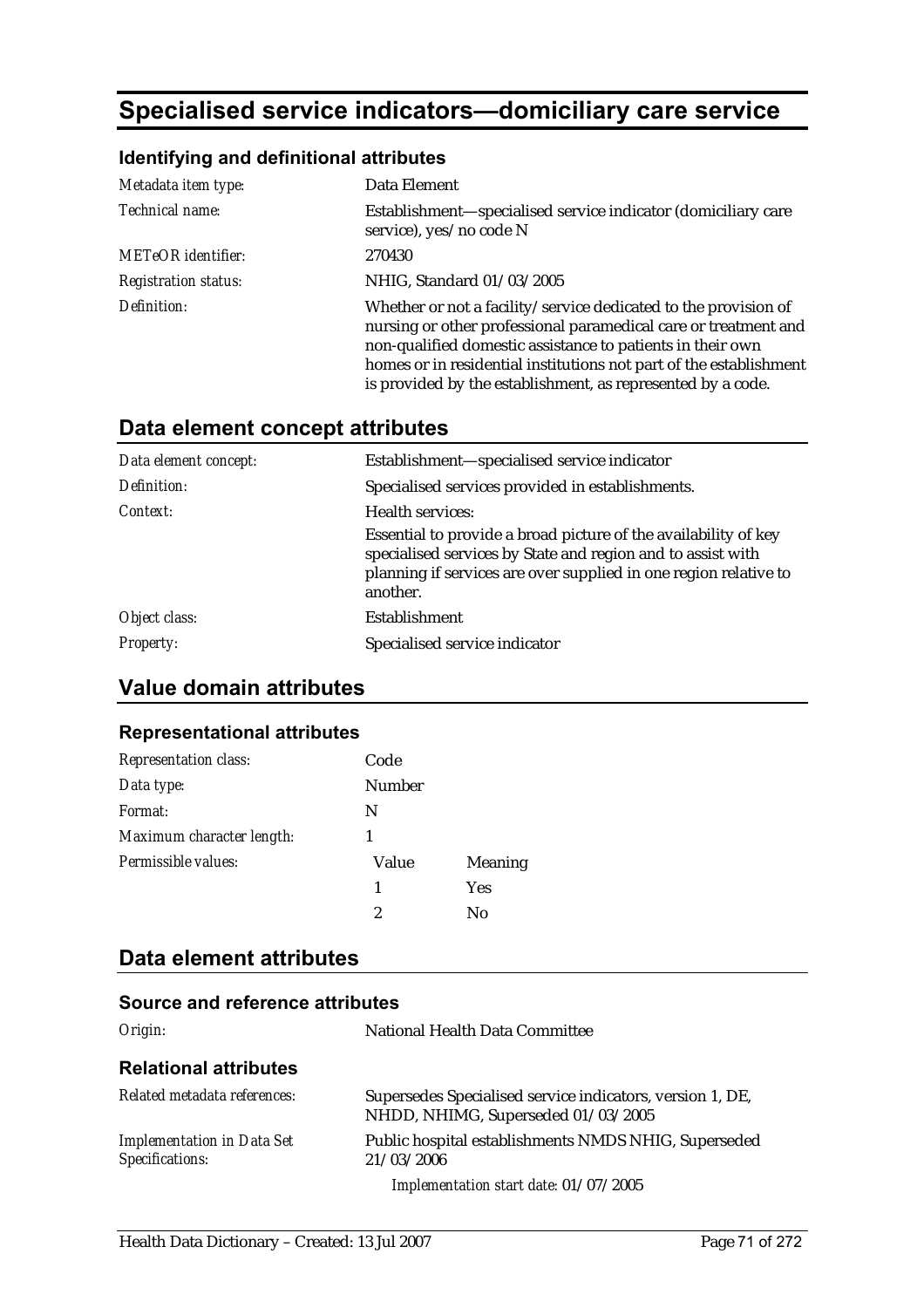*Implementation end date:* 30/06/2006

Public hospital establishments NMDS NHIG, Superseded 23/10/2006

*Implementation start date:* 01/07/2006

*Implementation end date:* 30/06/2007

Public hospital establishments NMDS 2007-2008 NHIG, Standard 23/10/2006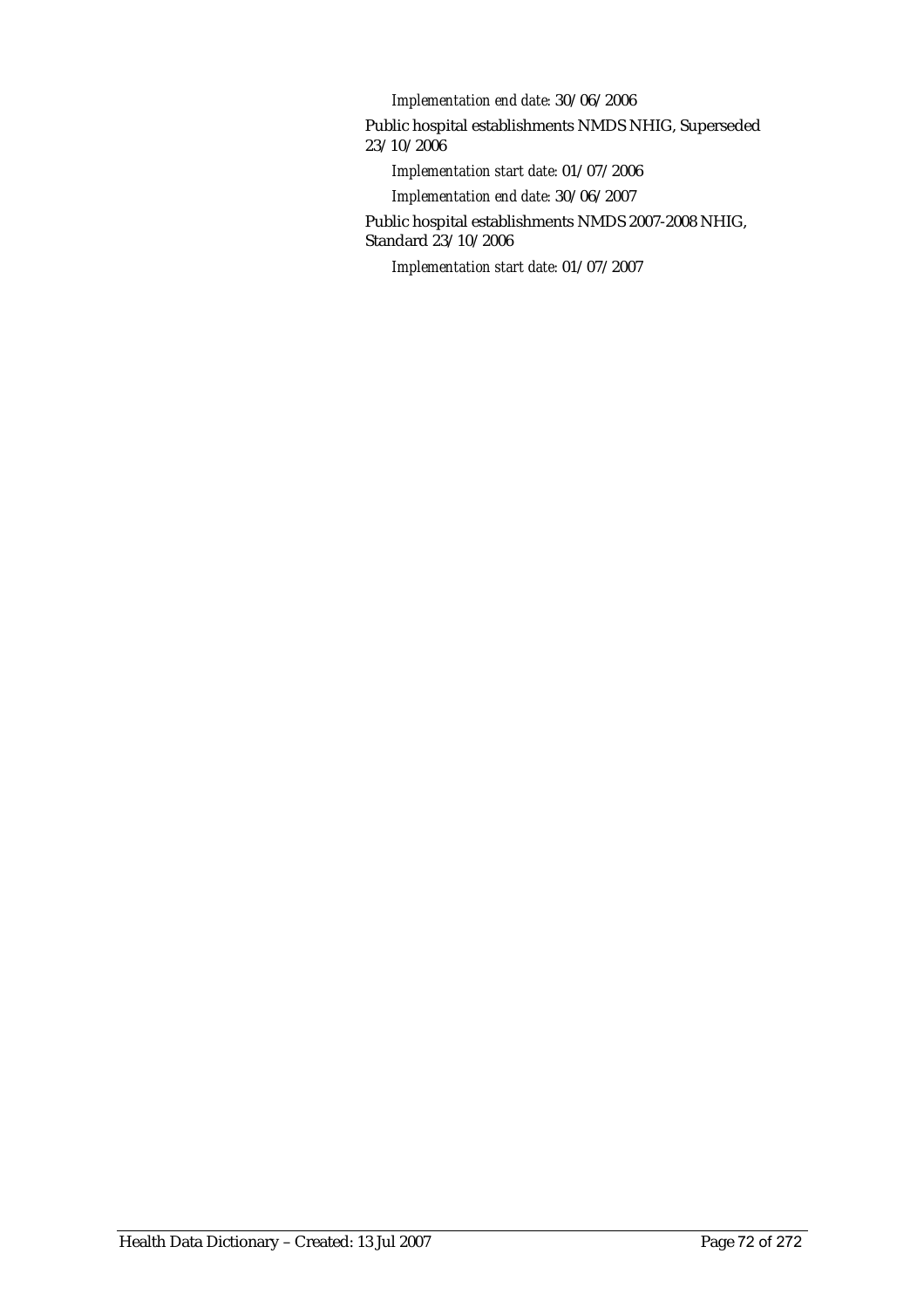# **Specialised service indicators—geriatric assessment unit**

## **Identifying and definitional attributes**

| Metadata item type:         | Data Element                                                                                                                                                                                                                                                                                                                                                                              |
|-----------------------------|-------------------------------------------------------------------------------------------------------------------------------------------------------------------------------------------------------------------------------------------------------------------------------------------------------------------------------------------------------------------------------------------|
| Technical name:             | Establishment—specialised service indicator (geriatric<br>assessment unit), yes/no code N                                                                                                                                                                                                                                                                                                 |
| <b>METeOR</b> identifier:   | 270429                                                                                                                                                                                                                                                                                                                                                                                    |
| <i>Registration status:</i> | NHIG, Standard 01/03/2005                                                                                                                                                                                                                                                                                                                                                                 |
| Definition:                 | Whether or not facilities dedicated to the Commonwealth-<br>approved assessment of the level of dependency of (usually)<br>aged individuals either for purposes of initial admission to a<br>long-stay institution or for purposes of reassessment of<br>dependency levels of existing long-stay institution residents, is<br>provided within an establishment, as represented by a code. |

## **Data element concept attributes**

| Data element concept: | Establishment—specialised service indicator                                                                                                                                                                    |
|-----------------------|----------------------------------------------------------------------------------------------------------------------------------------------------------------------------------------------------------------|
| Definition:           | Specialised services provided in establishments.                                                                                                                                                               |
| Context:              | Health services:                                                                                                                                                                                               |
|                       | Essential to provide a broad picture of the availability of key<br>specialised services by State and region and to assist with<br>planning if services are over supplied in one region relative to<br>another. |
| Object class:         | Establishment                                                                                                                                                                                                  |
| <b>Property:</b>      | Specialised service indicator                                                                                                                                                                                  |

## **Value domain attributes**

## **Representational attributes**

| Representation class:     | Code   |                |
|---------------------------|--------|----------------|
| Data type:                | Number |                |
| Format:                   | N      |                |
| Maximum character length: |        |                |
| Permissible values:       | Value  | <b>Meaning</b> |
|                           | 1      | <b>Yes</b>     |
|                           | 2      | Nο             |

## **Data element attributes**

| Origin:                                              | National Health Data Committee                                                                  |
|------------------------------------------------------|-------------------------------------------------------------------------------------------------|
| <b>Relational attributes</b>                         |                                                                                                 |
| Related metadata references:                         | Supersedes Specialised service indicators, version 1, DE,<br>NHDD, NHIMG, Superseded 01/03/2005 |
| <b>Implementation in Data Set</b><br>Specifications: | Public hospital establishments NMDS NHIG, Superseded<br>21/03/2006                              |
|                                                      | Implementation start date: 01/07/2005                                                           |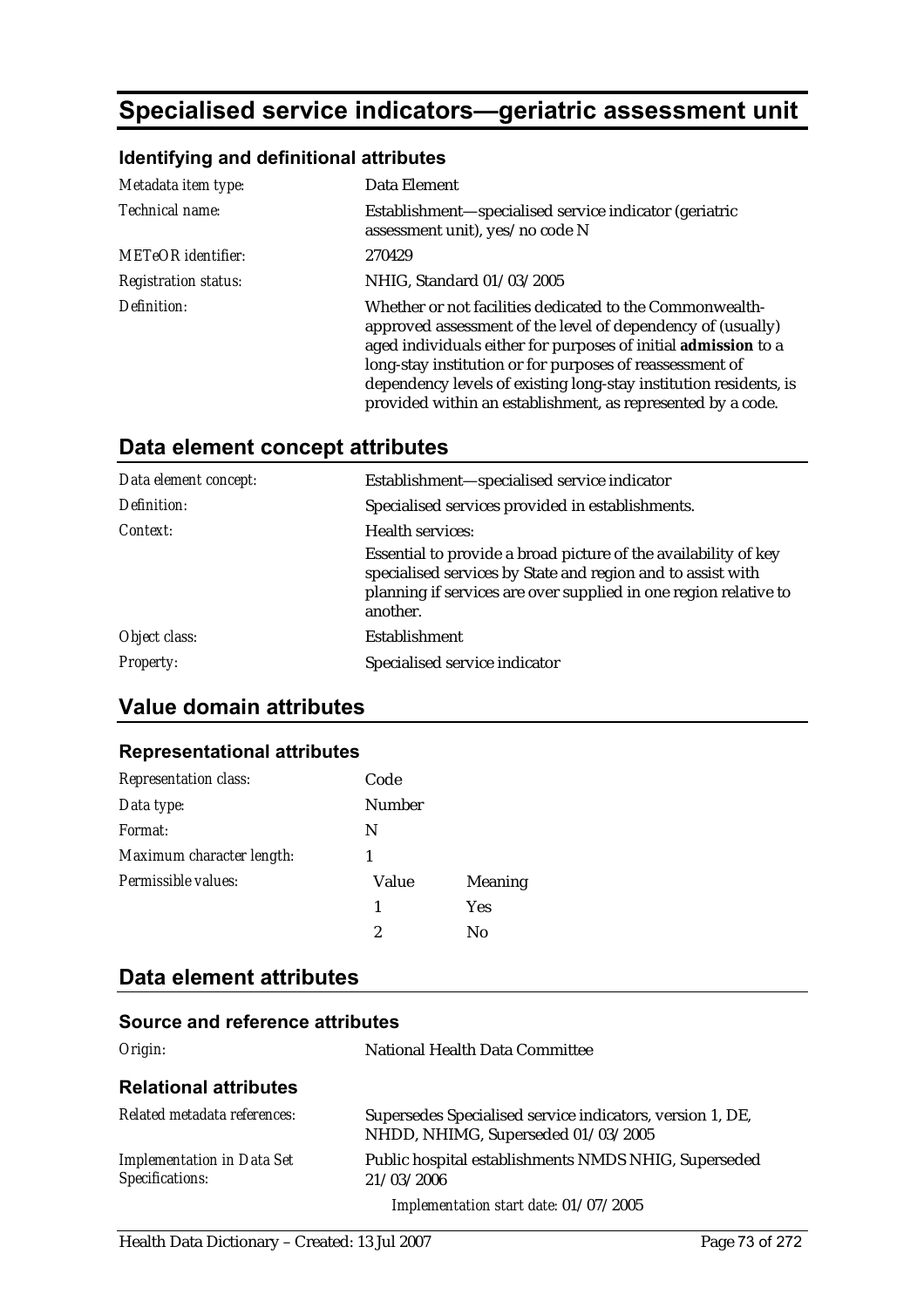*Implementation end date:* 30/06/2006

Public hospital establishments NMDS NHIG, Superseded 23/10/2006

*Implementation start date:* 01/07/2006

*Implementation end date:* 30/06/2007

Public hospital establishments NMDS 2007-2008 NHIG, Standard 23/10/2006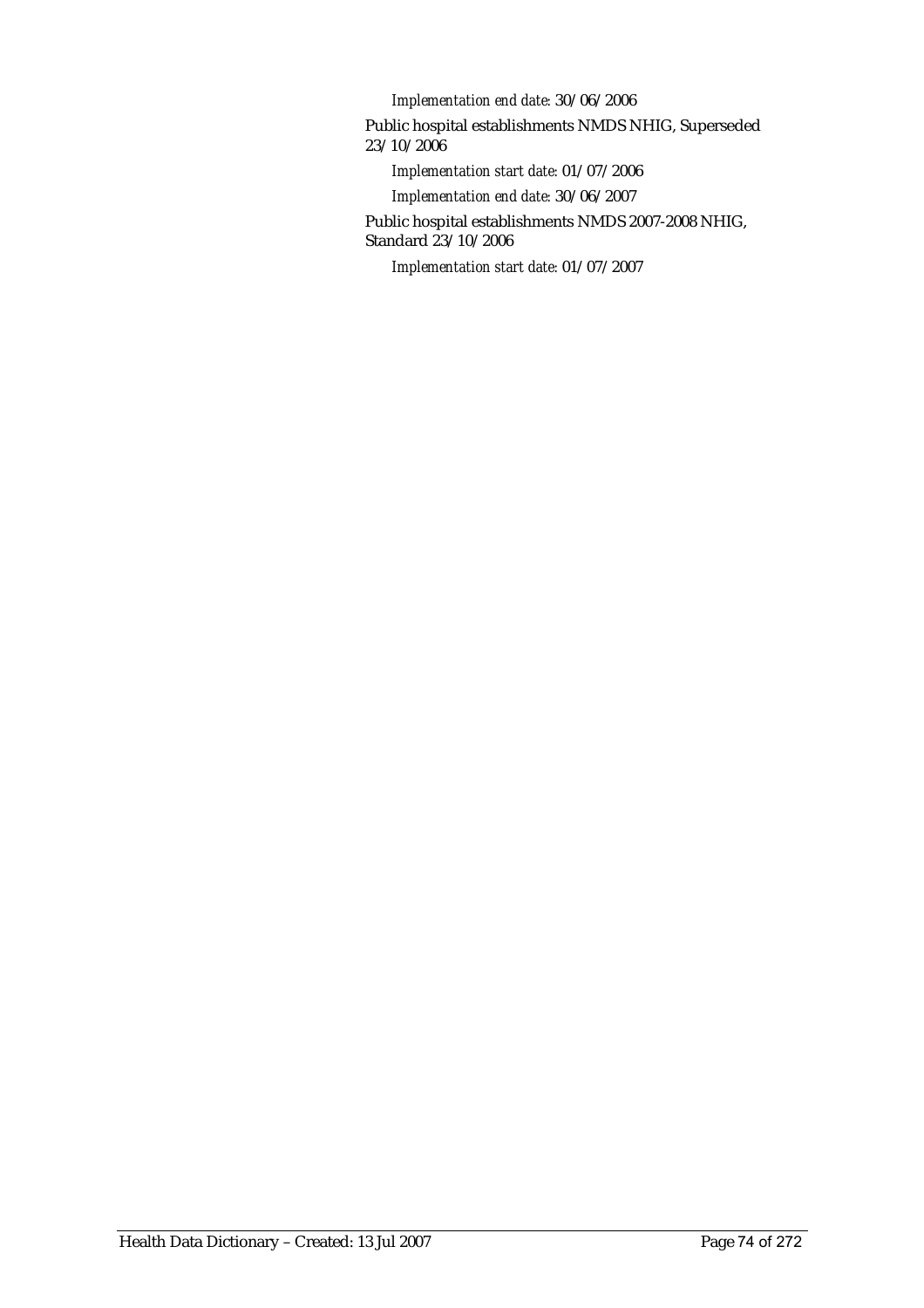# **Specialised service indicators—heart, lung transplantation unit**

### **Identifying and definitional attributes**

| Metadata item type:         | Data Element                                                                                                                                               |
|-----------------------------|------------------------------------------------------------------------------------------------------------------------------------------------------------|
| Technical name:             | Establishment—specialised service indicator (heart, lung<br>transplantation unit), yes/no code N                                                           |
| <b>METeOR</b> identifier:   | 308866                                                                                                                                                     |
| <b>Registration status:</b> | NHIG, Standard 07/09/2005                                                                                                                                  |
| Definition:                 | Whether or not a specialised facility for heart including heart<br>lung transplantation is provided within the establishment, as<br>represented by a code. |

## **Data element concept attributes**

| Data element concept: | Establishment-specialised service indicator                                                                                                                                                                    |
|-----------------------|----------------------------------------------------------------------------------------------------------------------------------------------------------------------------------------------------------------|
| Definition:           | Specialised services provided in establishments.                                                                                                                                                               |
| Context:              | Health services:                                                                                                                                                                                               |
|                       | Essential to provide a broad picture of the availability of key<br>specialised services by State and region and to assist with<br>planning if services are over supplied in one region relative to<br>another. |
| Object class:         | Establishment                                                                                                                                                                                                  |
| <b>Property:</b>      | Specialised service indicator                                                                                                                                                                                  |

## **Value domain attributes**

### **Representational attributes**

| <b>Representation class:</b> | Code   |         |
|------------------------------|--------|---------|
| Data type:                   | Number |         |
| Format:                      | N      |         |
| Maximum character length:    |        |         |
| Permissible values:          | Value  | Meaning |
|                              | 1      | Yes     |
|                              | 2      | Nο      |

## **Data element attributes**

| Origin:                                              | National Health Data Committee                                                                  |
|------------------------------------------------------|-------------------------------------------------------------------------------------------------|
| <b>Relational attributes</b>                         |                                                                                                 |
| Related metadata references:                         | Supersedes Specialised service indicators, version 1, DE,<br>NHDD, NHIMG, Superseded 01/03/2005 |
| <b>Implementation in Data Set</b><br>Specifications: | Public hospital establishments NMDS NHIG, Superseded<br>21/03/2006                              |
|                                                      | Implementation start date: 01/07/2005                                                           |
|                                                      | Implementation end date: 30/06/2006                                                             |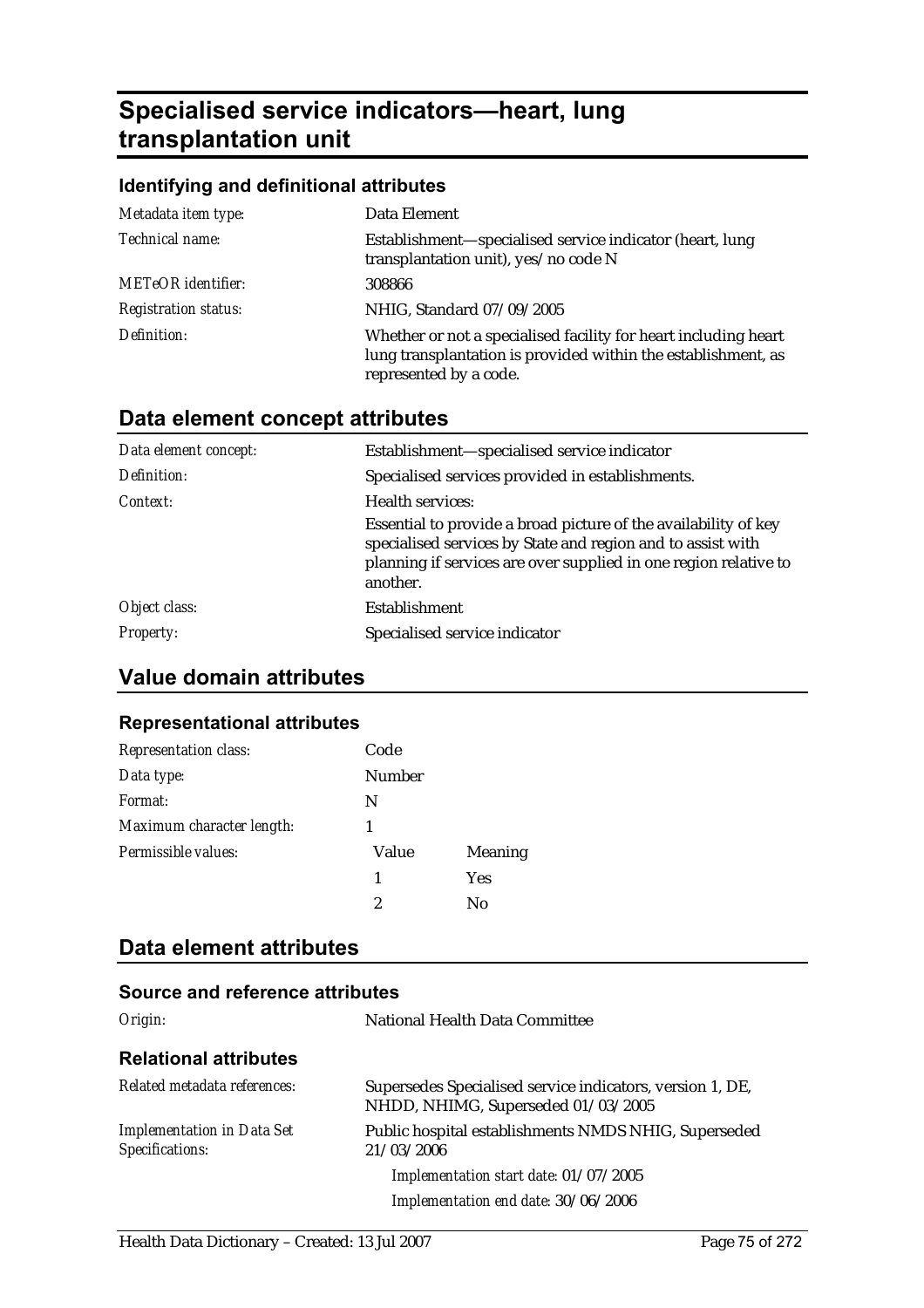Public hospital establishments NMDS NHIG, Superseded 23/10/2006

*Implementation start date:* 01/07/2006

*Implementation end date:* 30/06/2007

Public hospital establishments NMDS 2007-2008 NHIG, Standard 23/10/2006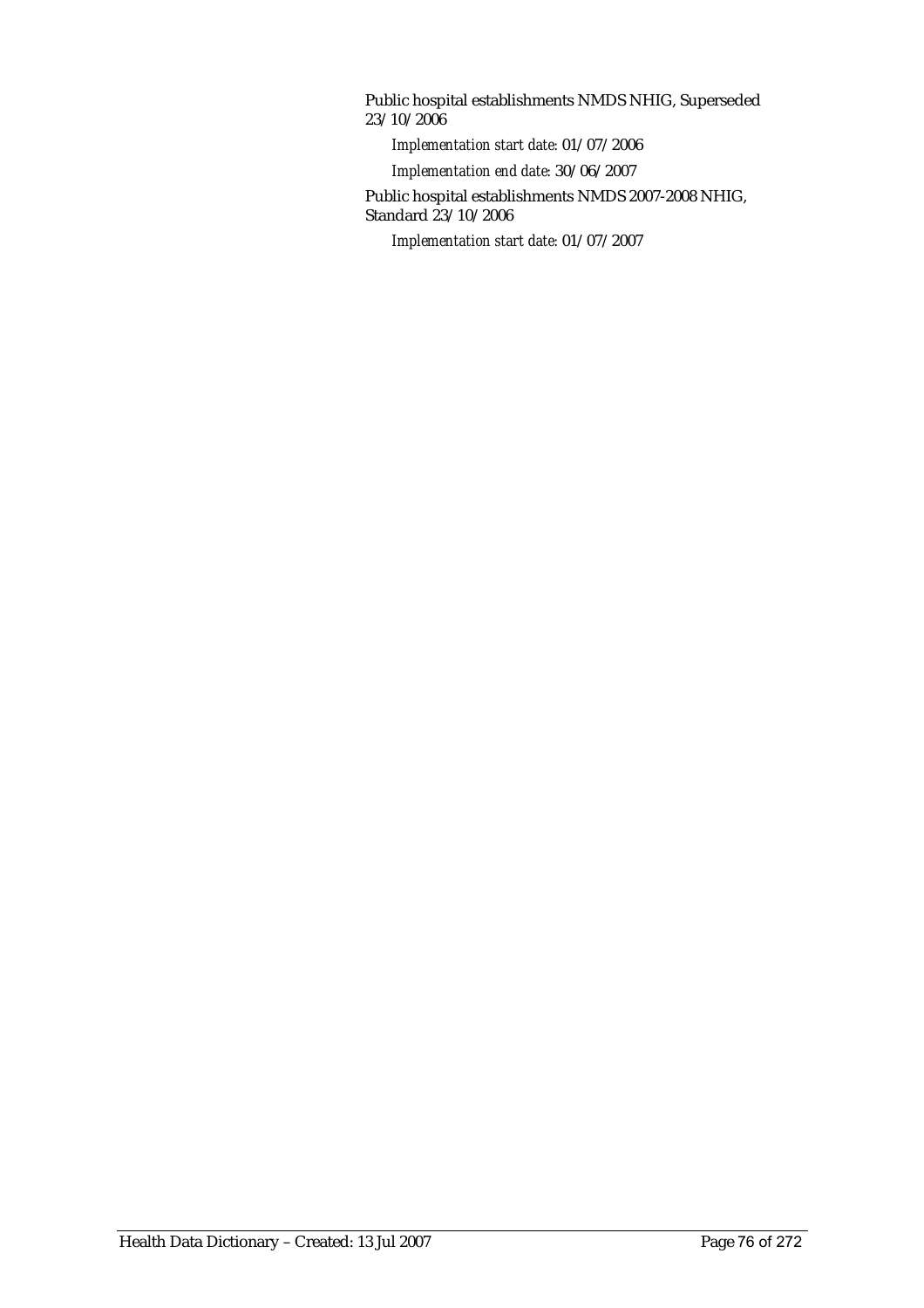# **Specialised service indicators—hospice care unit**

## **Identifying and definitional attributes**

| Metadata item type:         | Data Element                                                                                                                                                            |
|-----------------------------|-------------------------------------------------------------------------------------------------------------------------------------------------------------------------|
| Technical name:             | Establishment—specialised service indicator (hospice care unit),<br>yes/no code N                                                                                       |
| <b>METeOR</b> identifier:   | 270427                                                                                                                                                                  |
| <b>Registration status:</b> | NHIG, Standard 01/03/2005                                                                                                                                               |
| Definition:                 | Whether or not a facility dedicated to the provision of palliative<br>care to terminally ill patients is provided within an<br>establishment, as represented by a code. |

## **Data element concept attributes**

| Data element concept: | Establishment—specialised service indicator                                                                                                                                                                    |
|-----------------------|----------------------------------------------------------------------------------------------------------------------------------------------------------------------------------------------------------------|
| Definition:           | Specialised services provided in establishments.                                                                                                                                                               |
| Context:              | Health services:                                                                                                                                                                                               |
|                       | Essential to provide a broad picture of the availability of key<br>specialised services by State and region and to assist with<br>planning if services are over supplied in one region relative to<br>another. |
| Object class:         | <b>Establishment</b>                                                                                                                                                                                           |
| <i>Property:</i>      | Specialised service indicator                                                                                                                                                                                  |

## **Value domain attributes**

### **Representational attributes**

| Representation class:     | Code          |            |
|---------------------------|---------------|------------|
| Data type:                | <b>Number</b> |            |
| Format:                   | N             |            |
| Maximum character length: |               |            |
| Permissible values:       | Value         | Meaning    |
|                           | 1             | <b>Yes</b> |
|                           | 2             | Nο         |

## **Data element attributes**

| Origin:                                              | National Health Data Committee                                                                  |
|------------------------------------------------------|-------------------------------------------------------------------------------------------------|
| <b>Relational attributes</b>                         |                                                                                                 |
| Related metadata references:                         | Supersedes Specialised service indicators, version 1, DE,<br>NHDD, NHIMG, Superseded 01/03/2005 |
| <b>Implementation in Data Set</b><br>Specifications: | Public hospital establishments NMDS NHIG, Superseded<br>21/03/2006                              |
|                                                      | Implementation start date: 01/07/2005                                                           |
|                                                      | Implementation end date: 30/06/2006                                                             |
|                                                      | Public hospital establishments NMDS NHIG, Superseded                                            |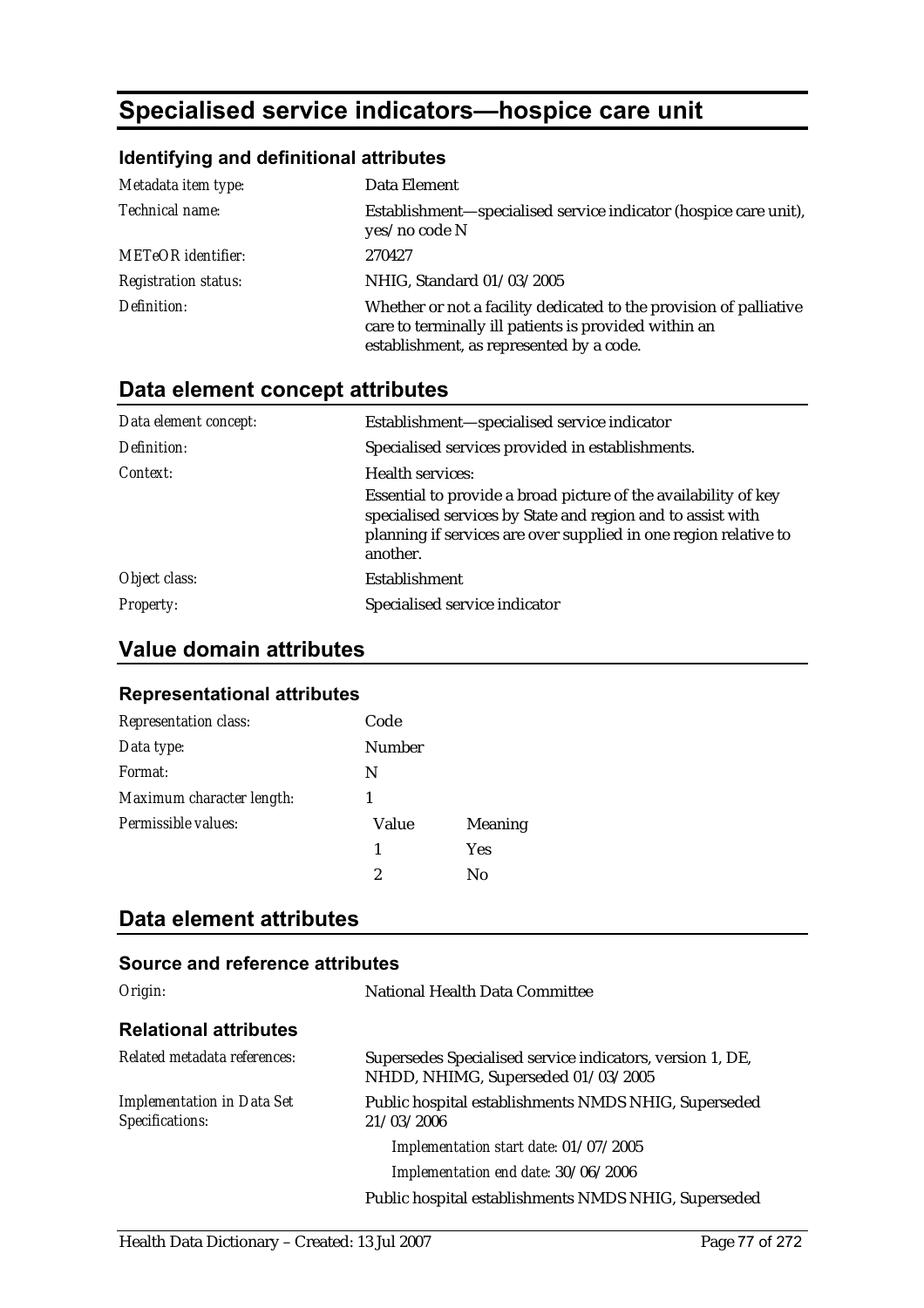### 23/10/2006

*Implementation start date:* 01/07/2006 *Implementation end date:* 30/06/2007 Public hospital establishments NMDS 2007-2008 NHIG, Standard 23/10/2006 *Implementation start date:* 01/07/2007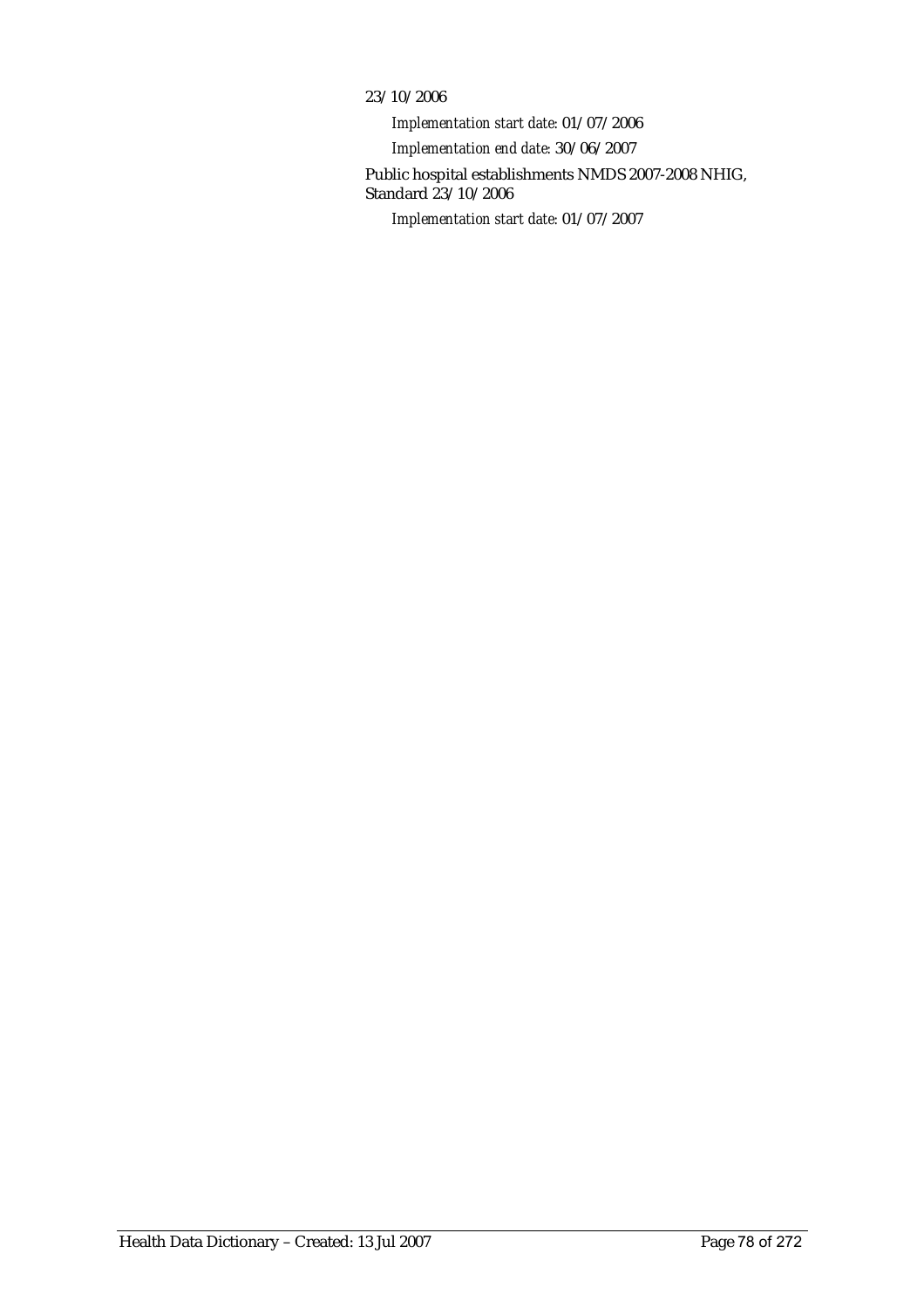# **Specialised service indicators—in-vitro fertilisation unit**

### **Identifying and definitional attributes**

| Metadata item type:         | Data Element                                                                                                                                                                                             |
|-----------------------------|----------------------------------------------------------------------------------------------------------------------------------------------------------------------------------------------------------|
| Technical name:             | Establishment-specialised service indicator (in-vitro<br>fertilisation unit), yes/no code N                                                                                                              |
| <b>METeOR</b> identifier:   | 270441                                                                                                                                                                                                   |
| <b>Registration status:</b> | NHIG, Standard 01/03/2005                                                                                                                                                                                |
| Definition:                 | Whether or not a specialised facility dedicated to the<br>investigation of infertility provision of in-vitro fertilisation<br>services is provided within an establishment, as represented by<br>a code. |

## **Data element concept attributes**

| Data element concept: | Establishment-specialised service indicator                                                                                                                                                                    |
|-----------------------|----------------------------------------------------------------------------------------------------------------------------------------------------------------------------------------------------------------|
| Definition:           | Specialised services provided in establishments.                                                                                                                                                               |
| Context:              | Health services:                                                                                                                                                                                               |
|                       | Essential to provide a broad picture of the availability of key<br>specialised services by State and region and to assist with<br>planning if services are over supplied in one region relative to<br>another. |
| Object class:         | Establishment                                                                                                                                                                                                  |
| <b>Property:</b>      | Specialised service indicator                                                                                                                                                                                  |

## **Value domain attributes**

### **Representational attributes**

| <b>Representation class:</b> | Code   |                |
|------------------------------|--------|----------------|
| Data type:                   | Number |                |
| Format:                      | N      |                |
| Maximum character length:    |        |                |
| Permissible values:          | Value  | <b>Meaning</b> |
|                              | 1      | <b>Yes</b>     |
|                              | 2      | Nο             |

## **Data element attributes**

| Origin:                                              | National Health Data Committee                                                                  |
|------------------------------------------------------|-------------------------------------------------------------------------------------------------|
| <b>Relational attributes</b>                         |                                                                                                 |
| Related metadata references:                         | Supersedes Specialised service indicators, version 1, DE,<br>NHDD, NHIMG, Superseded 01/03/2005 |
| <b>Implementation in Data Set</b><br>Specifications: | Public hospital establishments NMDS NHIG, Superseded<br>21/03/2006                              |
|                                                      | Implementation start date: 01/07/2005                                                           |
|                                                      | Implementation end date: 30/06/2006                                                             |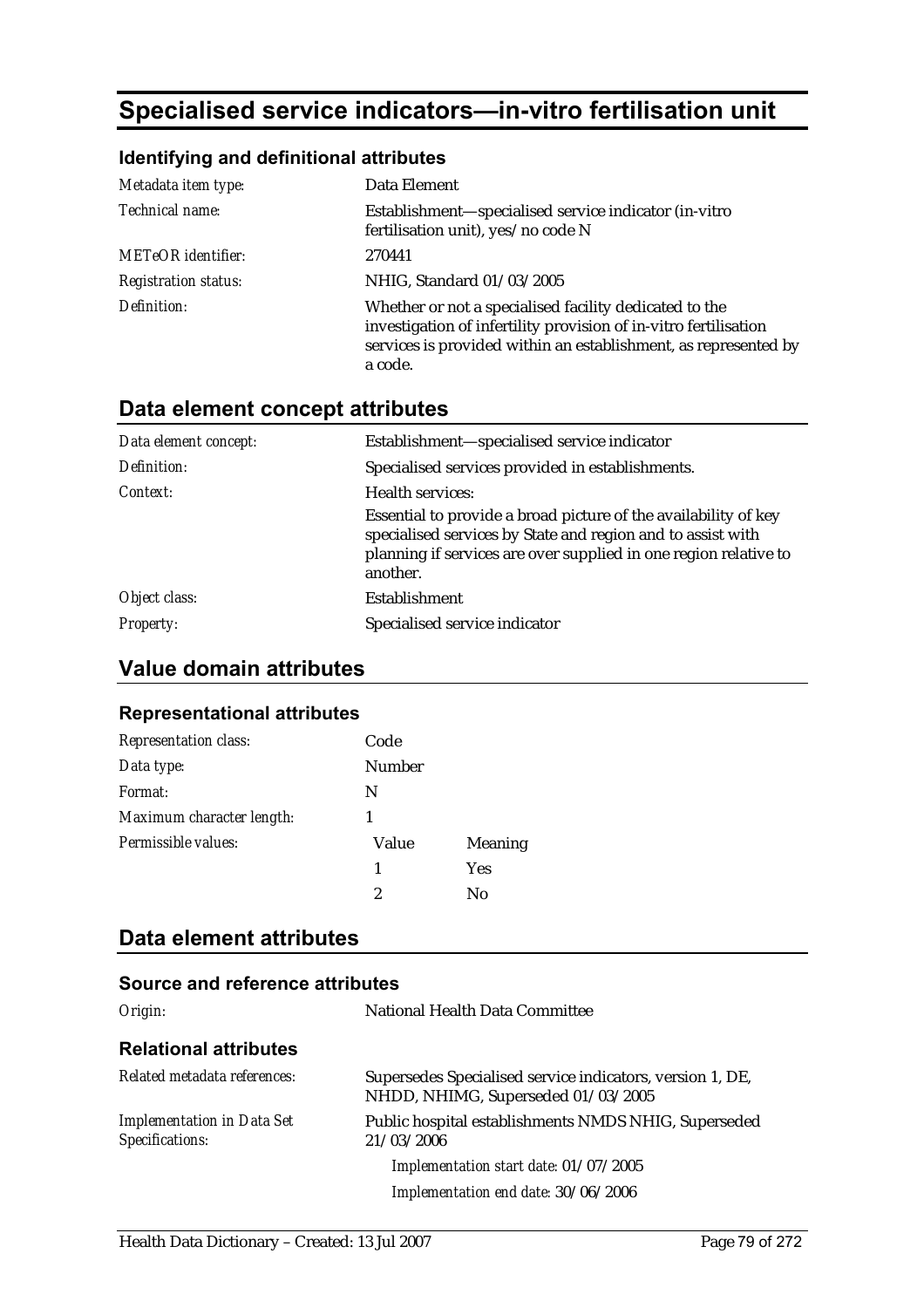Public hospital establishments NMDS NHIG, Superseded 23/10/2006

*Implementation start date:* 01/07/2006

*Implementation end date:* 30/06/2007

Public hospital establishments NMDS 2007-2008 NHIG, Standard 23/10/2006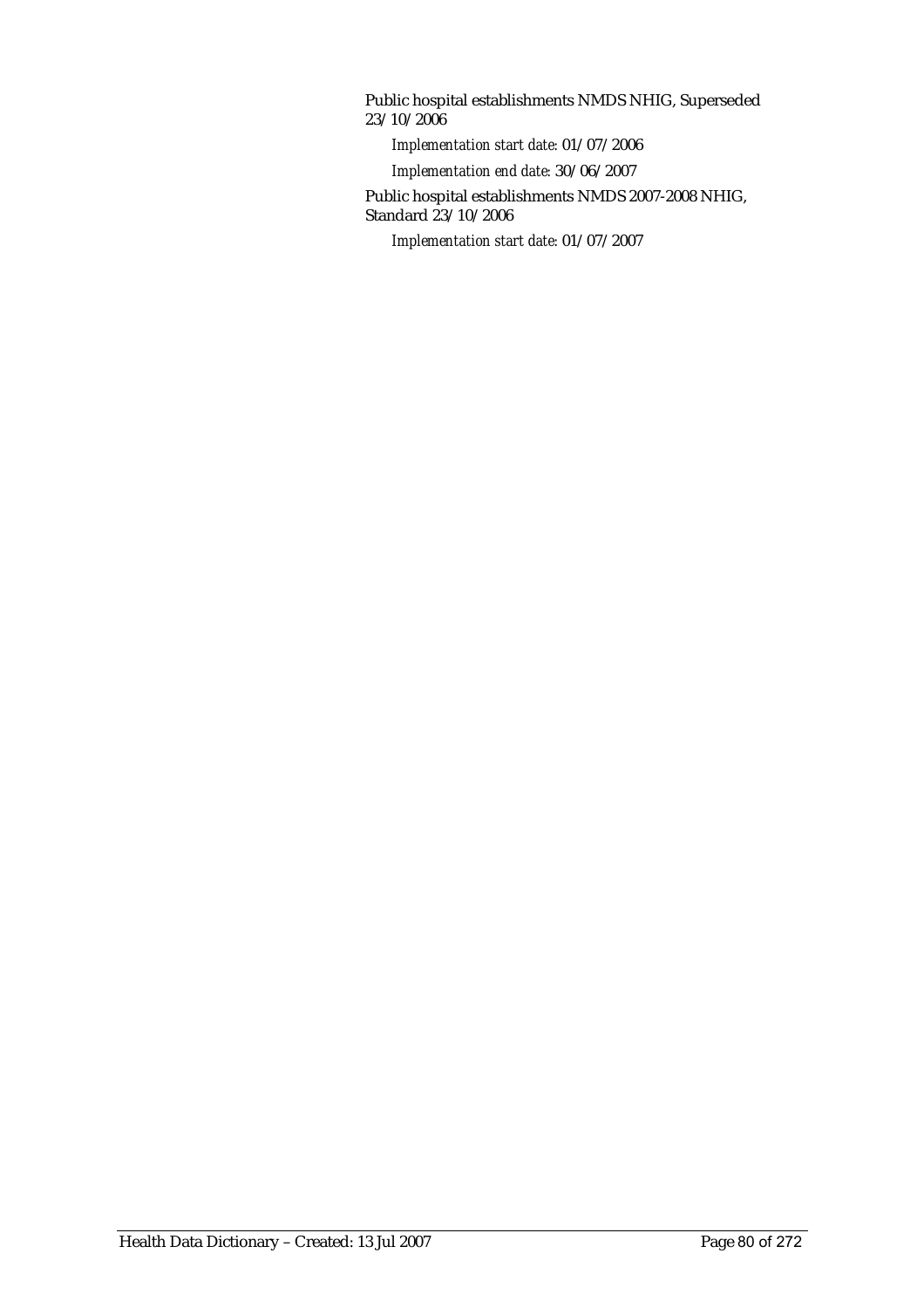# **Specialised service indicators—infectious diseases unit**

### **Identifying and definitional attributes**

| Metadata item type:         | Data Element                                                                                                                                                 |
|-----------------------------|--------------------------------------------------------------------------------------------------------------------------------------------------------------|
| Technical name:             | Establishment-specialised service indicator (infectious<br>diseases unit), yes/no code N                                                                     |
| <b>METeOR</b> identifier:   | 270447                                                                                                                                                       |
| <b>Registration status:</b> | NHIG, Standard 01/03/2005                                                                                                                                    |
| Definition:                 | Whether or not a specialised facility dedicated to the treatment<br>of infectious diseases is provided within an establishment, as<br>represented by a code. |

## **Data element concept attributes**

| Data element concept: | Establishment—specialised service indicator                                                                                                                                                                    |
|-----------------------|----------------------------------------------------------------------------------------------------------------------------------------------------------------------------------------------------------------|
| Definition:           | Specialised services provided in establishments.                                                                                                                                                               |
| Context:              | Health services:                                                                                                                                                                                               |
|                       | Essential to provide a broad picture of the availability of key<br>specialised services by State and region and to assist with<br>planning if services are over supplied in one region relative to<br>another. |
| Object class:         | Establishment                                                                                                                                                                                                  |
| <b>Property:</b>      | Specialised service indicator                                                                                                                                                                                  |

## **Value domain attributes**

### **Representational attributes**

| <b>Representation class:</b> | Code          |            |
|------------------------------|---------------|------------|
| Data type:                   | <b>Number</b> |            |
| Format:                      | N             |            |
| Maximum character length:    |               |            |
| Permissible values:          | Value         | Meaning    |
|                              | 1             | <b>Yes</b> |
|                              | 2             | Nο         |

## **Data element attributes**

| Origin:                                              | National Health Data Committee                                                                  |
|------------------------------------------------------|-------------------------------------------------------------------------------------------------|
| <b>Relational attributes</b>                         |                                                                                                 |
| Related metadata references:                         | Supersedes Specialised service indicators, version 1, DE,<br>NHDD, NHIMG, Superseded 01/03/2005 |
| <b>Implementation in Data Set</b><br>Specifications: | Public hospital establishments NMDS NHIG, Superseded<br>21/03/2006                              |
|                                                      | Implementation start date: 01/07/2005                                                           |
|                                                      | Implementation end date: 30/06/2006                                                             |
|                                                      | Public hospital establishments NMDS NHIG, Superseded                                            |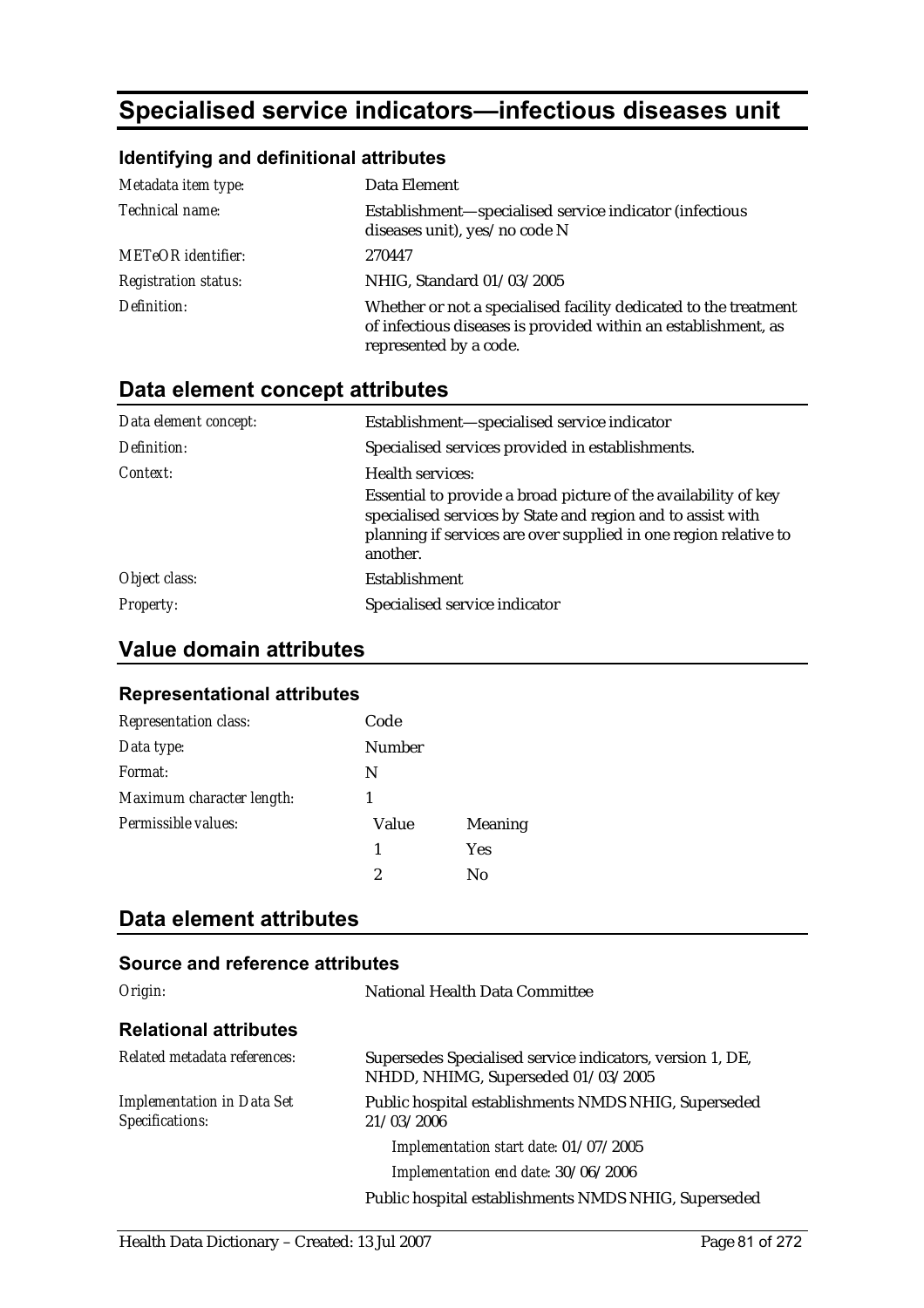### 23/10/2006

*Implementation start date:* 01/07/2006 *Implementation end date:* 30/06/2007 Public hospital establishments NMDS 2007-2008 NHIG, Standard 23/10/2006 *Implementation start date:* 01/07/2007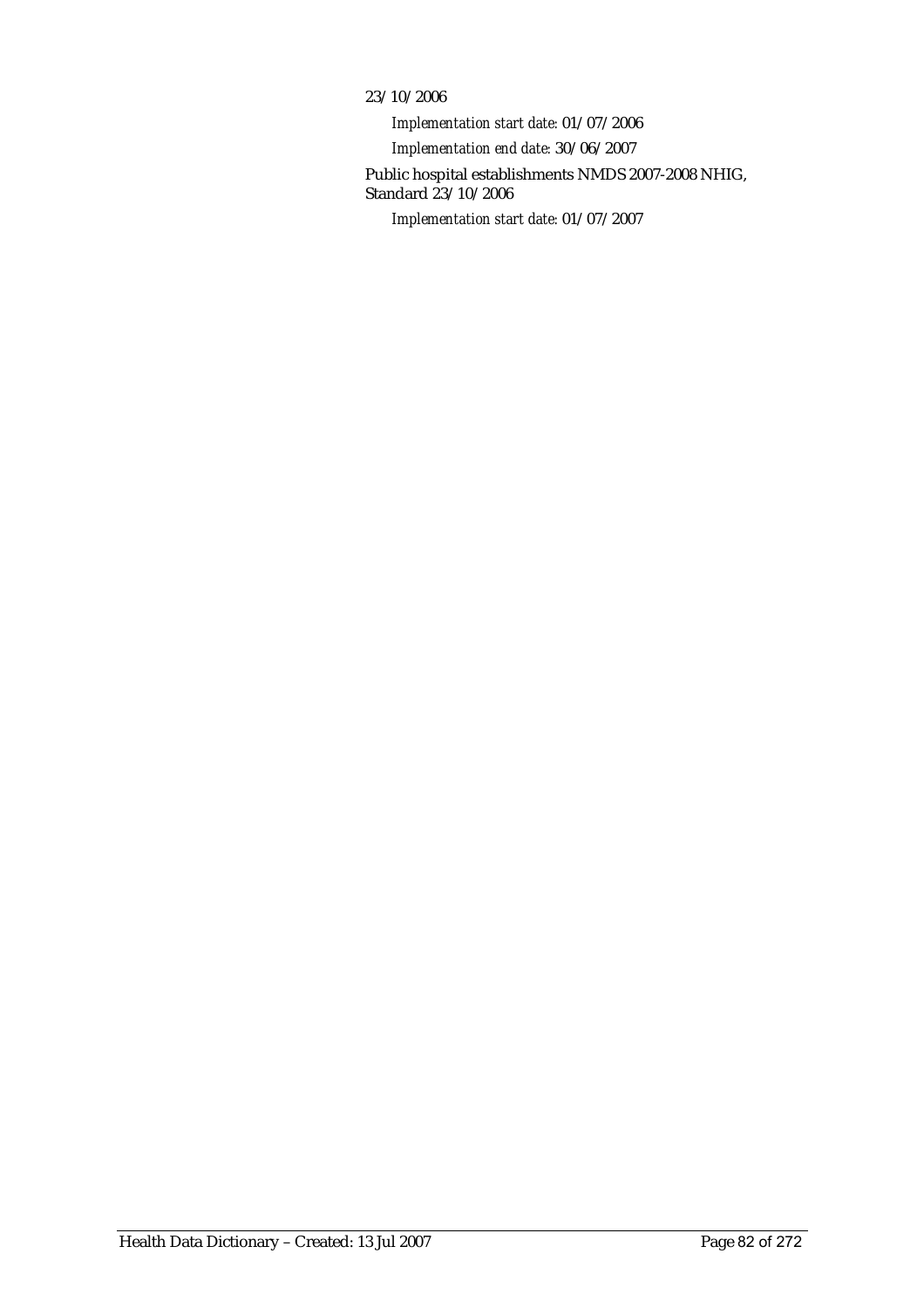# **Specialised service indicators—intensive care unit (level III)**

## **Identifying and definitional attributes**

| Metadata item type:         | Data Element                                                                                                                                                                                                                                   |
|-----------------------------|------------------------------------------------------------------------------------------------------------------------------------------------------------------------------------------------------------------------------------------------|
| Technical name:             | Establishment-specialised service indicator (intensive care<br>unit (level III)), yes/no code N                                                                                                                                                |
| <b>METeOR</b> identifier:   | 270426                                                                                                                                                                                                                                         |
| <b>Registration status:</b> | NHIG, Standard 01/03/2005                                                                                                                                                                                                                      |
| Definition:                 | Whether or not a specialised facility dedicated to the care of<br>paediatric and adult patients requiring intensive care and<br>sophisticated technological support services is provided within<br>an establishment, as represented by a code. |

## **Data element concept attributes**

| Data element concept: | Establishment-specialised service indicator                                                                                                                                                                    |
|-----------------------|----------------------------------------------------------------------------------------------------------------------------------------------------------------------------------------------------------------|
| Definition:           | Specialised services provided in establishments.                                                                                                                                                               |
| Context:              | <b>Health services:</b>                                                                                                                                                                                        |
|                       | Essential to provide a broad picture of the availability of key<br>specialised services by State and region and to assist with<br>planning if services are over supplied in one region relative to<br>another. |
| Object class:         | Establishment                                                                                                                                                                                                  |
| <i>Property:</i>      | Specialised service indicator                                                                                                                                                                                  |

## **Value domain attributes**

### **Representational attributes**

| <b>Representation class:</b> | Code   |                |
|------------------------------|--------|----------------|
| Data type:                   | Number |                |
| Format:                      | N      |                |
| Maximum character length:    |        |                |
| Permissible values:          | Value  | <b>Meaning</b> |
|                              | 1      | <b>Yes</b>     |
|                              | 2      | No             |

## **Data element attributes**

| Origin:                                              | National Health Data Committee                                                                  |
|------------------------------------------------------|-------------------------------------------------------------------------------------------------|
| <b>Relational attributes</b>                         |                                                                                                 |
| Related metadata references:                         | Supersedes Specialised service indicators, version 1, DE,<br>NHDD, NHIMG, Superseded 01/03/2005 |
| <b>Implementation in Data Set</b><br>Specifications: | Public hospital establishments NMDS NHIG, Superseded<br>21/03/2006                              |
|                                                      | Implementation start date: 01/07/2005                                                           |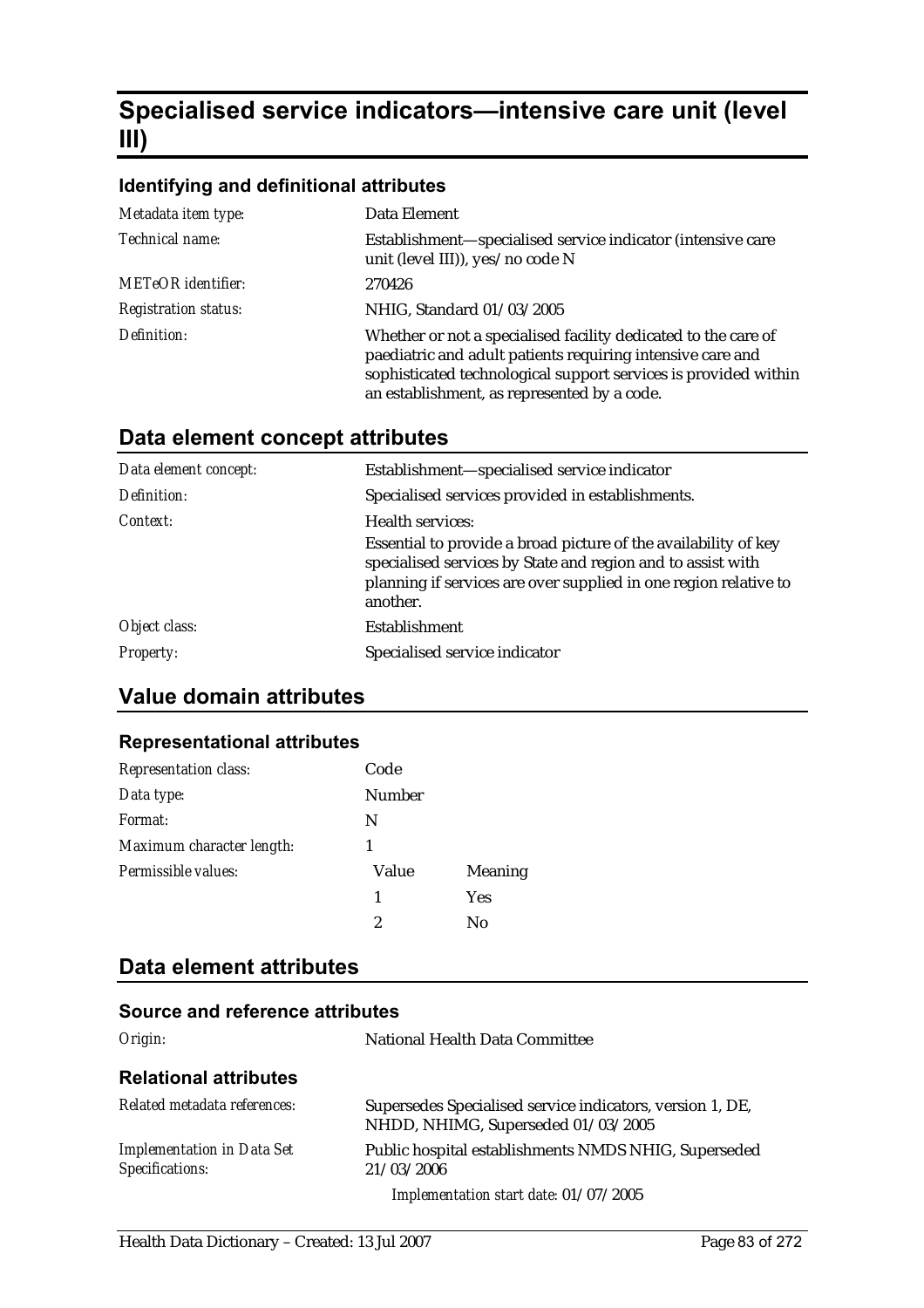*Implementation end date:* 30/06/2006

Public hospital establishments NMDS NHIG, Superseded 23/10/2006

*Implementation start date:* 01/07/2006

*Implementation end date:* 30/06/2007

Public hospital establishments NMDS 2007-2008 NHIG, Standard 23/10/2006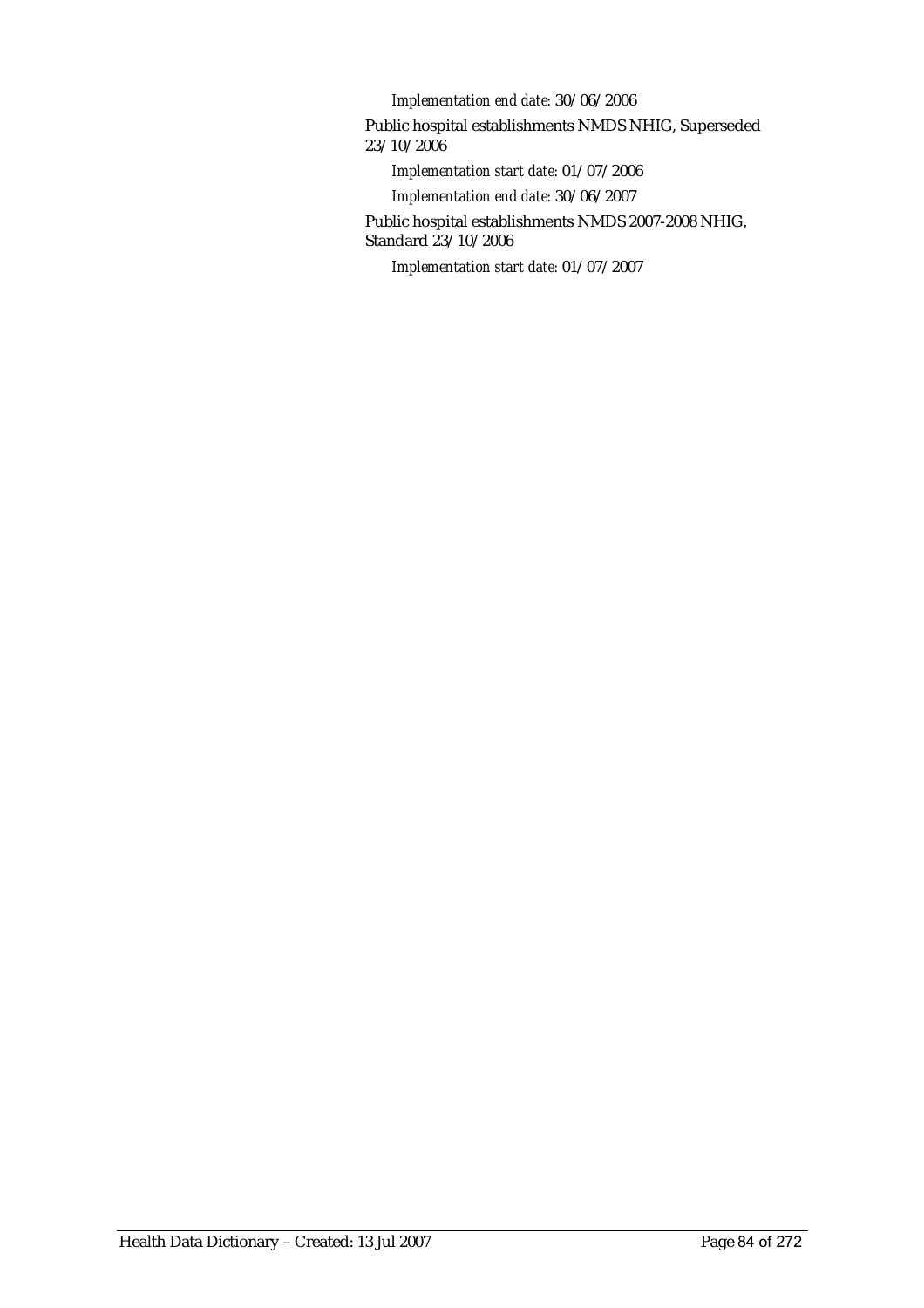# **Specialised service indicators—liver transplantation unit**

## **Identifying and definitional attributes**

| Metadata item type:         | Data Element                                                                                                                       |
|-----------------------------|------------------------------------------------------------------------------------------------------------------------------------|
| Technical name:             | Establishment-specialised service indicator (liver<br>transplantation unit), yes/no code N                                         |
| <b>METeOR</b> identifier:   | 308868                                                                                                                             |
| <b>Registration status:</b> | NHIG, Standard 07/09/2005                                                                                                          |
| Definition:                 | Whether or not a specialised facility for liver transplantation is<br>provided within the establishment, as represented by a code. |

## **Data element concept attributes**

| Data element concept: | Establishment-specialised service indicator                                                                                                                                                                    |
|-----------------------|----------------------------------------------------------------------------------------------------------------------------------------------------------------------------------------------------------------|
| Definition:           | Specialised services provided in establishments.                                                                                                                                                               |
| Context:              | Health services:                                                                                                                                                                                               |
|                       | Essential to provide a broad picture of the availability of key<br>specialised services by State and region and to assist with<br>planning if services are over supplied in one region relative to<br>another. |
| Object class:         | Establishment                                                                                                                                                                                                  |
| <i>Property:</i>      | Specialised service indicator                                                                                                                                                                                  |

## **Value domain attributes**

### **Representational attributes**

| <b>Representation class:</b> | Code   |                |
|------------------------------|--------|----------------|
| Data type:                   | Number |                |
| Format:                      | N      |                |
| Maximum character length:    |        |                |
| Permissible values:          | Value  | <b>Meaning</b> |
|                              | 1      | Yes            |
|                              | 2      | Nο             |

## **Data element attributes**

| Source and reference attributes                      |                                                                                                 |
|------------------------------------------------------|-------------------------------------------------------------------------------------------------|
| Origin:                                              | <b>National Health Data Committee</b>                                                           |
| <b>Relational attributes</b>                         |                                                                                                 |
| Related metadata references:                         | Supersedes Specialised service indicators, version 1, DE,<br>NHDD, NHIMG, Superseded 01/03/2005 |
| <b>Implementation in Data Set</b><br>Specifications: | Public hospital establishments NMDS NHIG, Superseded<br>21/03/2006                              |
|                                                      | Implementation start date: 01/07/2005                                                           |
|                                                      | Implementation end date: 30/06/2006                                                             |
|                                                      | Public hospital establishments NMDS NHIG, Superseded<br>23/10/2006                              |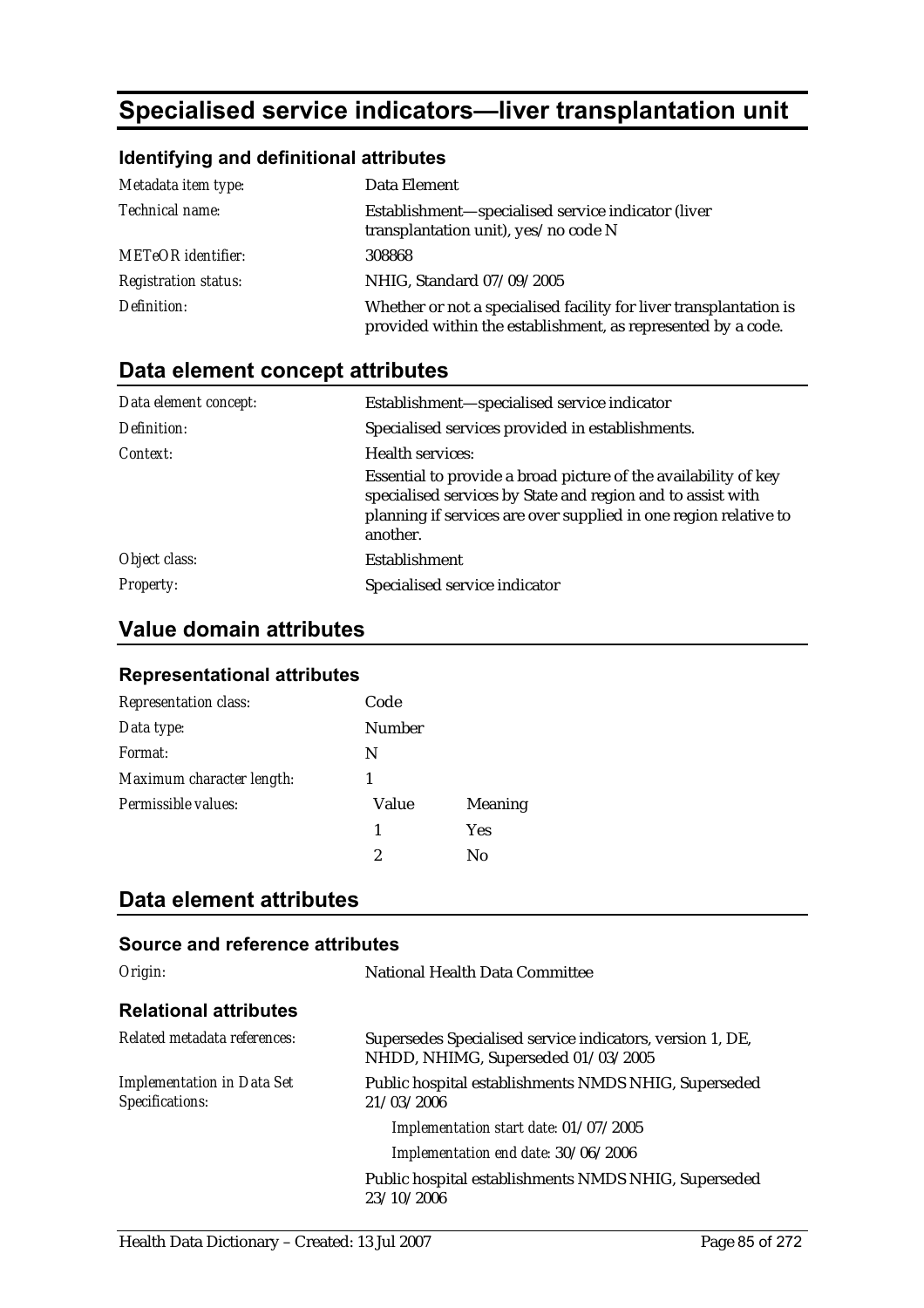*Implementation start date:* 01/07/2006 *Implementation end date:* 30/06/2007 Public hospital establishments NMDS 2007-2008 NHIG, Standard 23/10/2006 *Implementation start date:* 01/07/2007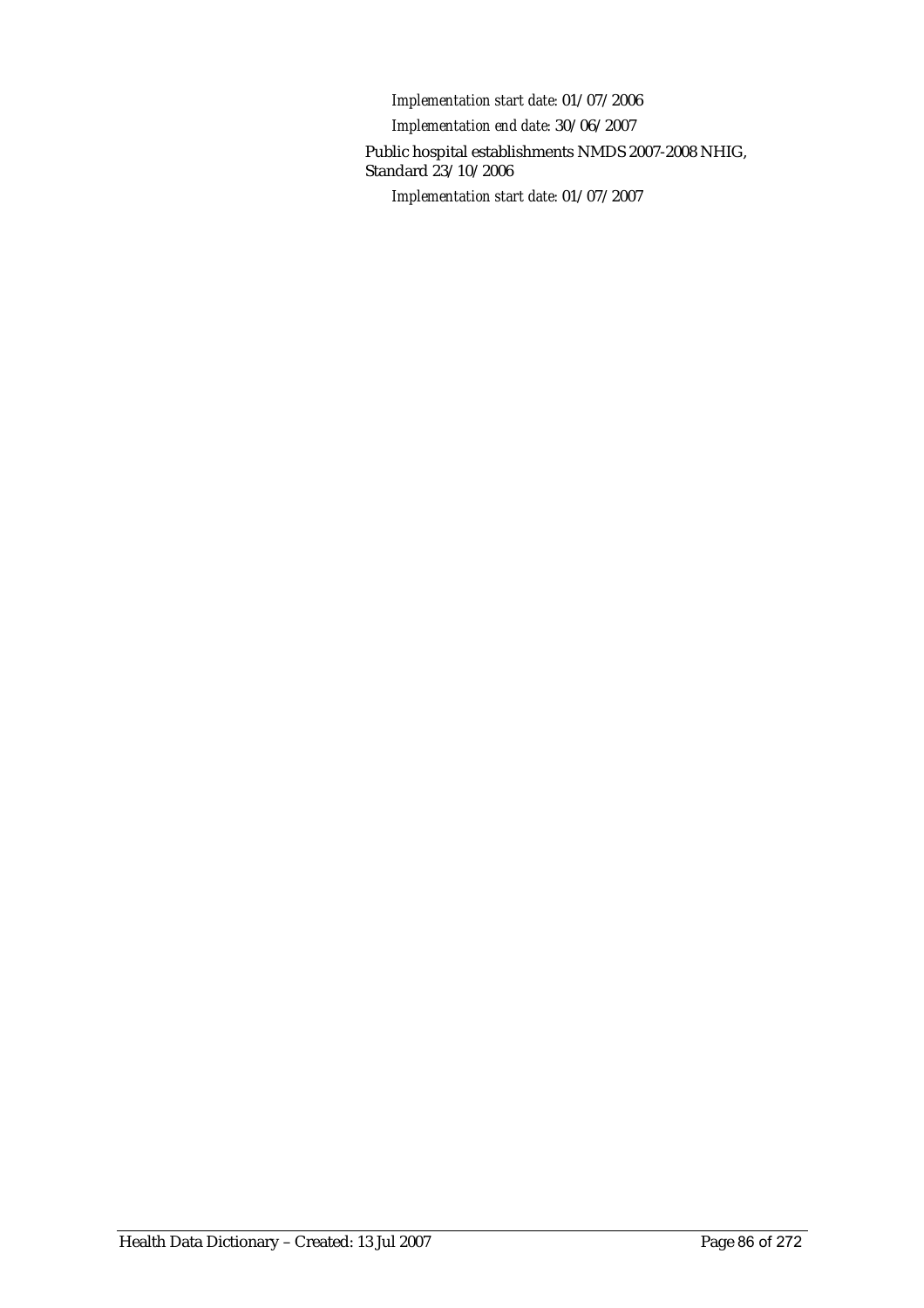# **Specialised service indicators—maintenance renal dialysis centre**

### **Identifying and definitional attributes**

| Metadata item type:         | Data Element                                                                                                                                                                                                                                                                                                                         |
|-----------------------------|--------------------------------------------------------------------------------------------------------------------------------------------------------------------------------------------------------------------------------------------------------------------------------------------------------------------------------------|
| <i>Technical name:</i>      | Establishment-specialised service indicator (maintenance<br>renal dialysis centre), yes/no code N                                                                                                                                                                                                                                    |
| <b>METeOR</b> identifier:   | 270437                                                                                                                                                                                                                                                                                                                               |
| <b>Registration status:</b> | NHIG, Standard 01/03/2005                                                                                                                                                                                                                                                                                                            |
| Definition:                 | An indicator of a specialised facility dedicated to maintenance<br>dialysis of renal failure patients, as represented by a code. It<br>may be a separate facility (possibly located on hospital<br>grounds) or known as a satellite centre or a hospital-based<br>facility but is not a facility solely providing training services. |

## **Data element concept attributes**

| Data element concept: | Establishment-specialised service indicator                                                                                                                                                                    |
|-----------------------|----------------------------------------------------------------------------------------------------------------------------------------------------------------------------------------------------------------|
| Definition:           | Specialised services provided in establishments.                                                                                                                                                               |
| Context:              | Health services:                                                                                                                                                                                               |
|                       | Essential to provide a broad picture of the availability of key<br>specialised services by State and region and to assist with<br>planning if services are over supplied in one region relative to<br>another. |
| Object class:         | Establishment                                                                                                                                                                                                  |
| <b>Property:</b>      | Specialised service indicator                                                                                                                                                                                  |

## **Value domain attributes**

## **Representational attributes**

| <b>Representation class:</b> | Code   |                |
|------------------------------|--------|----------------|
| Data type:                   | Number |                |
| Format:                      | N      |                |
| Maximum character length:    |        |                |
| Permissible values:          | Value  | <b>Meaning</b> |
|                              | 1      | <b>Yes</b>     |
|                              | 2      | No             |

## **Data element attributes**

| Origin:                                              | National Health Data Committee                                                                  |
|------------------------------------------------------|-------------------------------------------------------------------------------------------------|
| <b>Relational attributes</b>                         |                                                                                                 |
| Related metadata references:                         | Supersedes Specialised service indicators, version 1, DE,<br>NHDD, NHIMG, Superseded 01/03/2005 |
| <b>Implementation in Data Set</b><br>Specifications: | Public hospital establishments NMDS NHIG, Superseded<br>21/03/2006                              |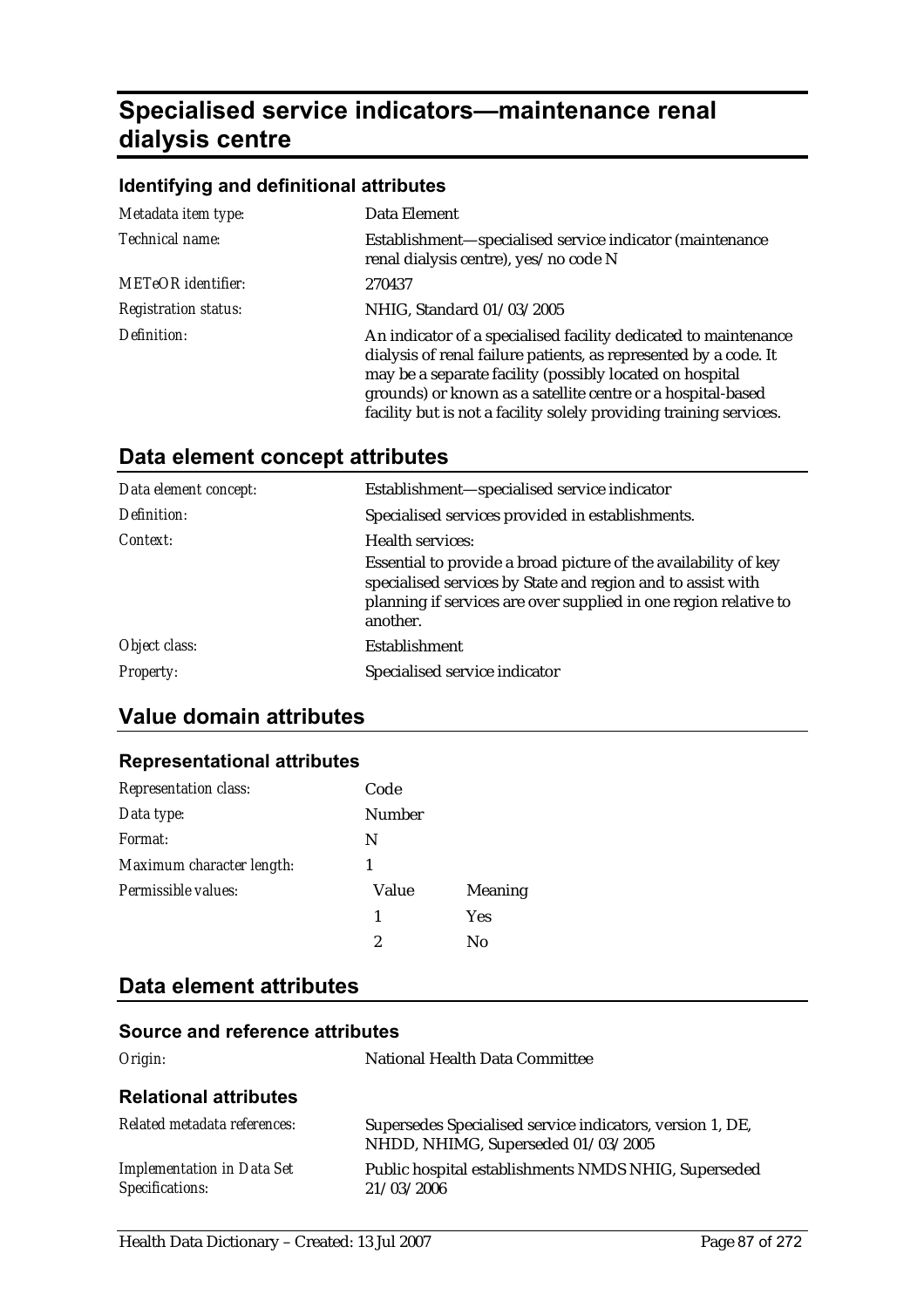*Implementation start date:* 01/07/2005

*Implementation end date:* 30/06/2006

Public hospital establishments NMDS NHIG, Superseded 23/10/2006

*Implementation start date:* 01/07/2006

*Implementation end date:* 30/06/2007

Public hospital establishments NMDS 2007-2008 NHIG, Standard 23/10/2006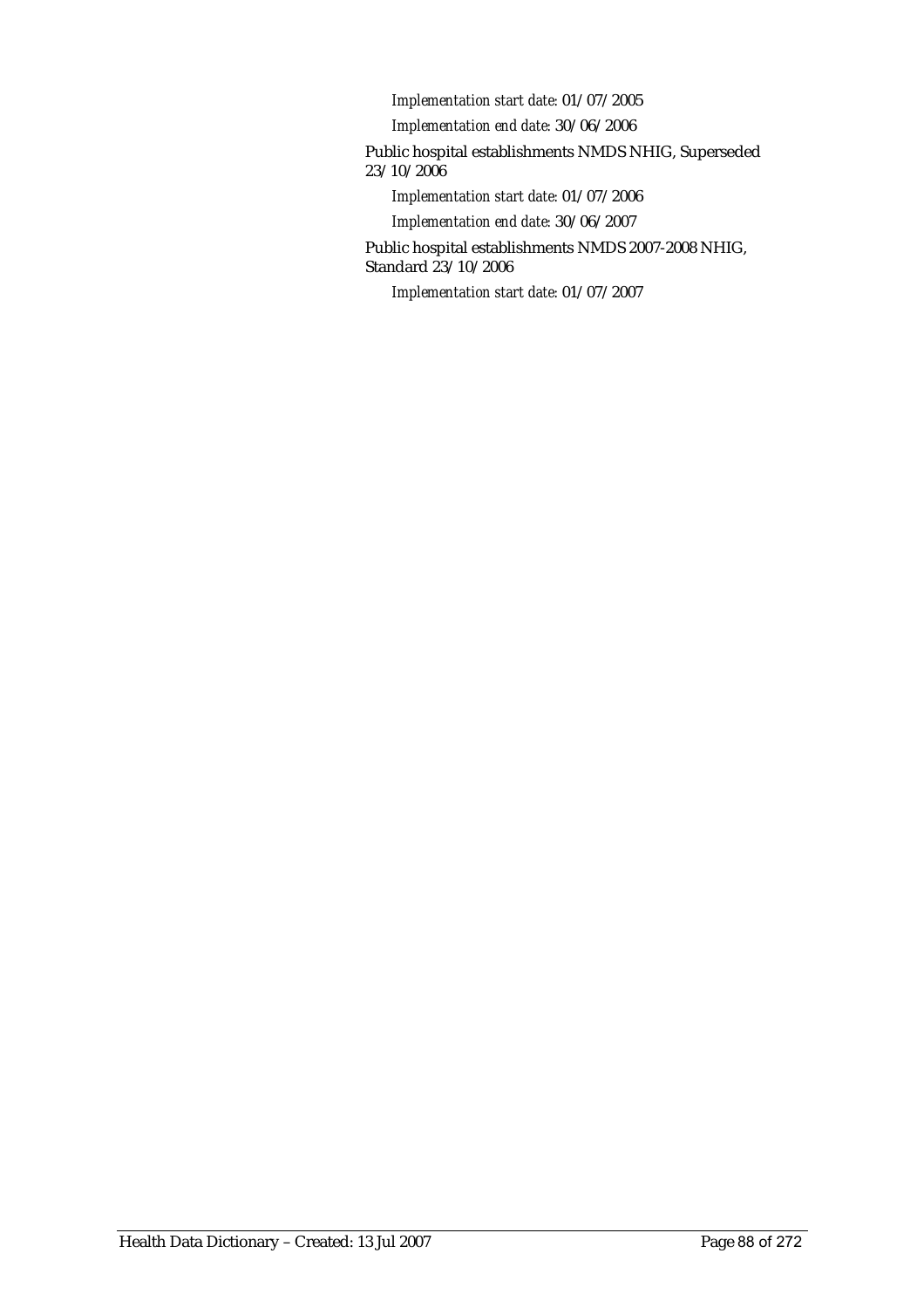# **Specialised service indicators—major plastic/reconstructive surgery unit**

## **Identifying and definitional attributes**

| Metadata item type:         | Data Element                                                                                                                                                                                                                                       |
|-----------------------------|----------------------------------------------------------------------------------------------------------------------------------------------------------------------------------------------------------------------------------------------------|
| Technical name:             | Establishment—specialised service indicator (major<br>plastic/reconstructive surgery unit), yes/no code N                                                                                                                                          |
| <b>METeOR</b> identifier:   | 270439                                                                                                                                                                                                                                             |
| <b>Registration status:</b> | NHIG, Standard 01/03/2005                                                                                                                                                                                                                          |
| Definition:                 | Whether or not a specialised facility dedicated to general<br>purpose plastic and specialised reconstructive surgery,<br>including maxillofacial, microsurgery and hand surgery, is<br>provided within an establishment, as represented by a code. |

## **Data element concept attributes**

| Establishment-specialised service indicator                                                                                                                                                                    |
|----------------------------------------------------------------------------------------------------------------------------------------------------------------------------------------------------------------|
| Specialised services provided in establishments.                                                                                                                                                               |
| <b>Health services:</b>                                                                                                                                                                                        |
| Essential to provide a broad picture of the availability of key<br>specialised services by State and region and to assist with<br>planning if services are over supplied in one region relative to<br>another. |
| Establishment                                                                                                                                                                                                  |
| Specialised service indicator                                                                                                                                                                                  |
|                                                                                                                                                                                                                |

## **Value domain attributes**

### **Representational attributes**

| <b>Representation class:</b> | Code   |                |
|------------------------------|--------|----------------|
| Data type:                   | Number |                |
| Format:                      | N      |                |
| Maximum character length:    |        |                |
| Permissible values:          | Value  | <b>Meaning</b> |
|                              | 1      | <b>Yes</b>     |
|                              | 2      | No             |

## **Data element attributes**

| Origin:                                              | National Health Data Committee                                                                  |
|------------------------------------------------------|-------------------------------------------------------------------------------------------------|
| <b>Relational attributes</b>                         |                                                                                                 |
| Related metadata references:                         | Supersedes Specialised service indicators, version 1, DE,<br>NHDD, NHIMG, Superseded 01/03/2005 |
| <b>Implementation in Data Set</b><br>Specifications: | Public hospital establishments NMDS NHIG, Superseded<br>21/03/2006                              |
|                                                      | Implementation start date: 01/07/2005                                                           |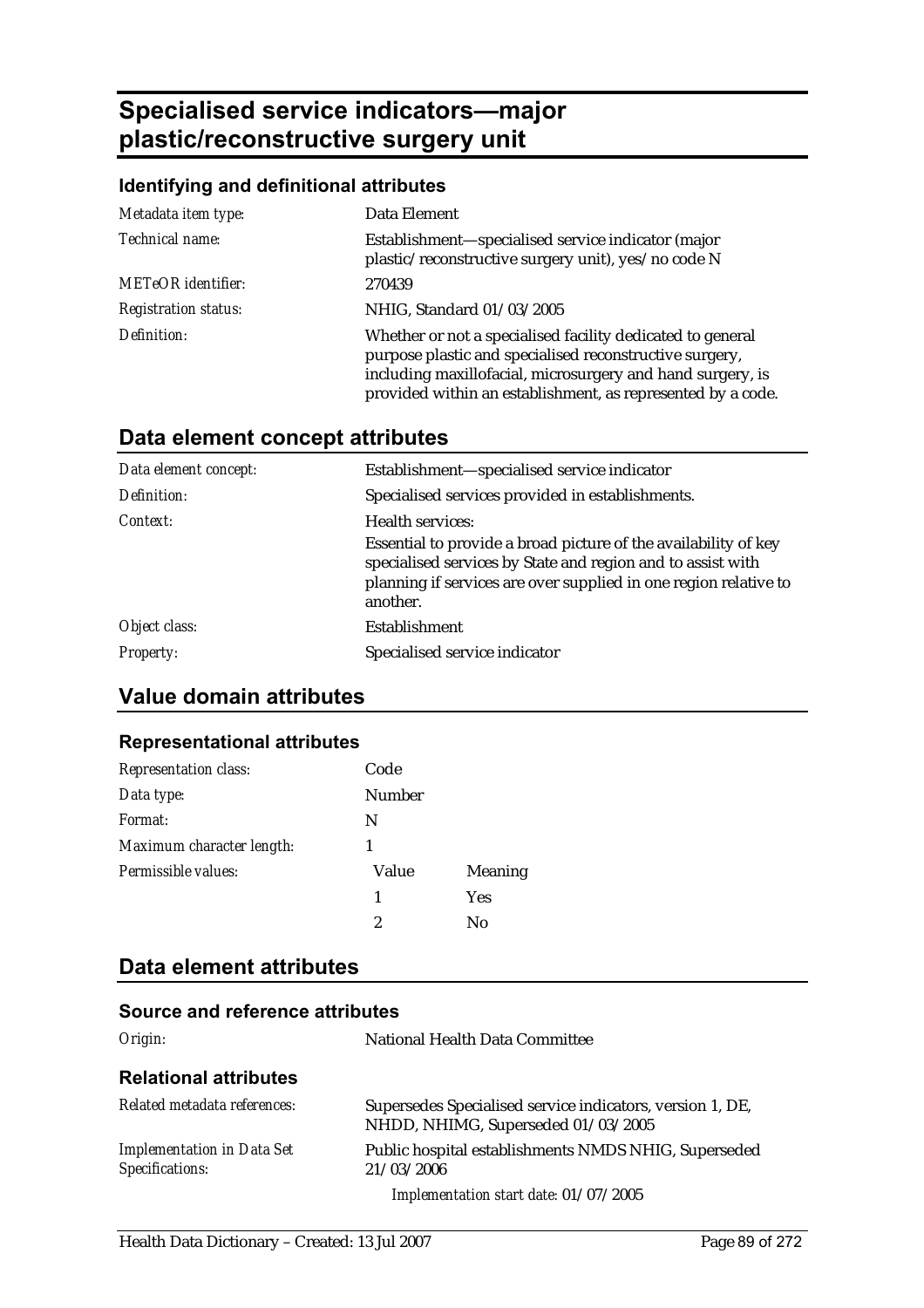*Implementation end date:* 30/06/2006

Public hospital establishments NMDS NHIG, Superseded 23/10/2006

*Implementation start date:* 01/07/2006

*Implementation end date:* 30/06/2007

Public hospital establishments NMDS 2007-2008 NHIG, Standard 23/10/2006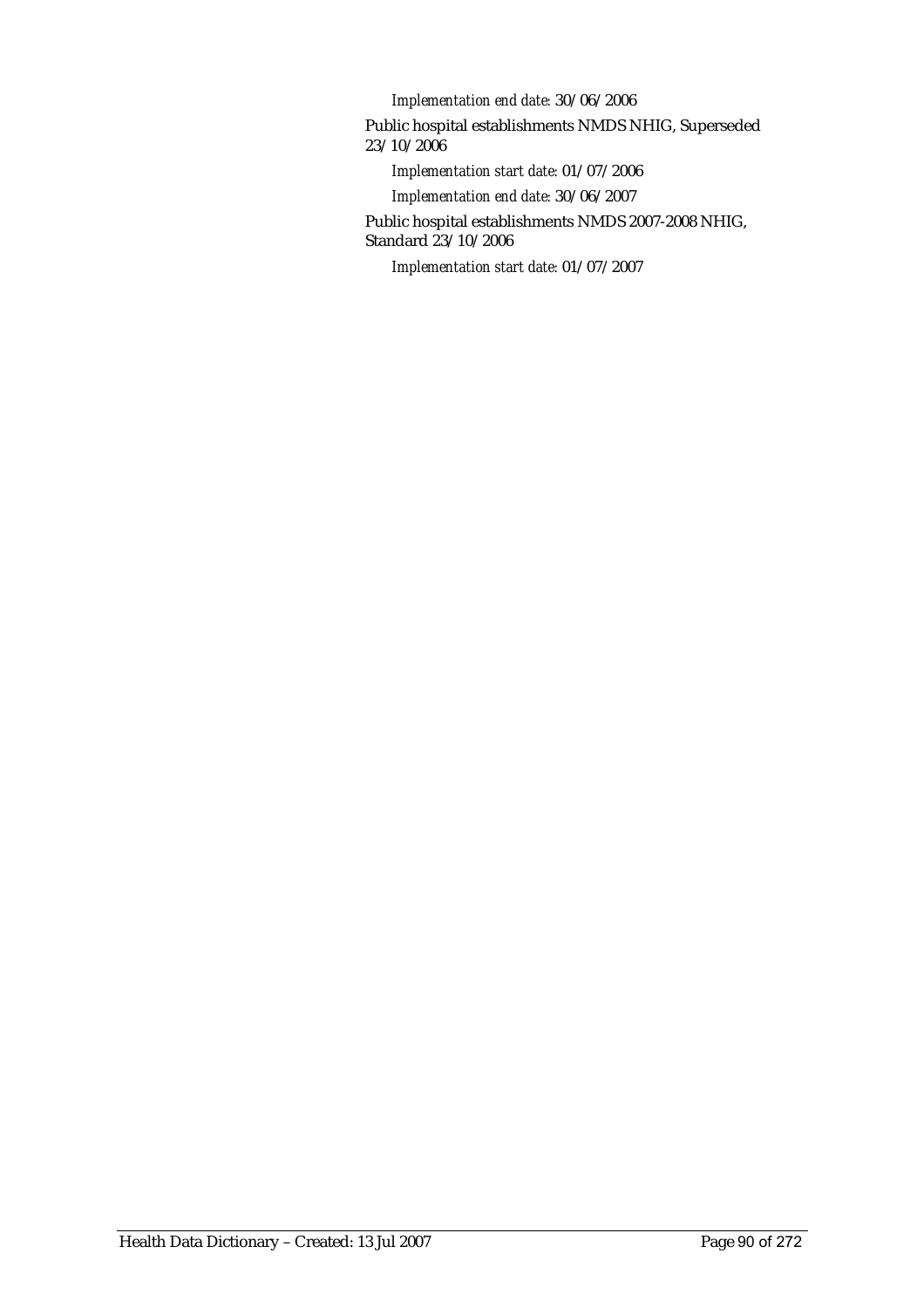# **Specialised service indicators—neonatal intensive care unit (level III)**

### **Identifying and definitional attributes**

| Metadata item type:         | Data Element                                                                                                                                                                                                                                                                                                                                                               |
|-----------------------------|----------------------------------------------------------------------------------------------------------------------------------------------------------------------------------------------------------------------------------------------------------------------------------------------------------------------------------------------------------------------------|
| Technical name:             | Establishment—specialised service indicator (neonatal intensive<br>care unit (level III)), yes/no code N                                                                                                                                                                                                                                                                   |
| <b>METeOR</b> identifier:   | 270436                                                                                                                                                                                                                                                                                                                                                                     |
| <b>Registration status:</b> | NHIG, Standard 01/03/2005                                                                                                                                                                                                                                                                                                                                                  |
| Definition:                 | Whether or not a specialised facility dedicated to the care of<br>neonates requiring care and sophisticated technological<br>support, is provided within an establishment, as represented by<br>a code. Patients usually require intensive cardiorespiratory<br>monitoring, sustained assistance ventilation, long-term oxygen<br>administration and parenteral nutrition. |

## **Data element concept attributes**

| Data element concept: | Establishment-specialised service indicator                                                                                                                                                                    |
|-----------------------|----------------------------------------------------------------------------------------------------------------------------------------------------------------------------------------------------------------|
| Definition:           | Specialised services provided in establishments.                                                                                                                                                               |
| Context:              | Health services:                                                                                                                                                                                               |
|                       | Essential to provide a broad picture of the availability of key<br>specialised services by State and region and to assist with<br>planning if services are over supplied in one region relative to<br>another. |
| Object class:         | Establishment                                                                                                                                                                                                  |
| <i>Property:</i>      | Specialised service indicator                                                                                                                                                                                  |

## **Value domain attributes**

### **Representational attributes**

| Representation class:     | Code   |                |
|---------------------------|--------|----------------|
| Data type:                | Number |                |
| Format:                   | N      |                |
| Maximum character length: |        |                |
| Permissible values:       | Value  | <b>Meaning</b> |
|                           | 1      | <b>Yes</b>     |
|                           | 2      | Nο             |

## **Data element attributes**

| Origin:                           | National Health Data Committee                                                                  |
|-----------------------------------|-------------------------------------------------------------------------------------------------|
| <b>Relational attributes</b>      |                                                                                                 |
| Related metadata references:      | Supersedes Specialised service indicators, version 1, DE,<br>NHDD, NHIMG, Superseded 01/03/2005 |
| <b>Implementation in Data Set</b> | Public hospital establishments NMDS NHIG, Superseded                                            |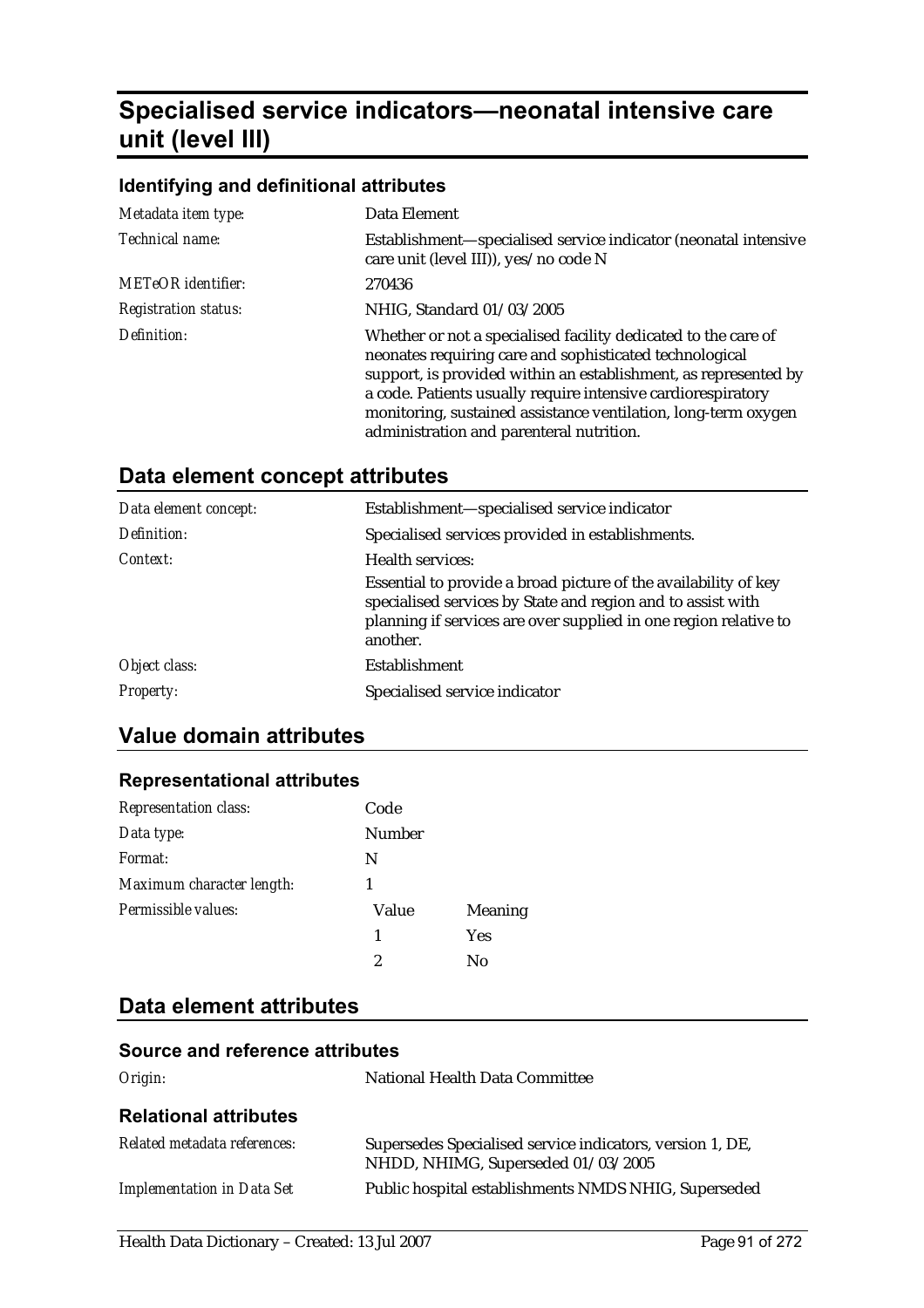*Implementation start date:* 01/07/2005

*Implementation end date:* 30/06/2006

Public hospital establishments NMDS NHIG, Superseded 23/10/2006

*Implementation start date:* 01/07/2006

*Implementation end date:* 30/06/2007

Public hospital establishments NMDS 2007-2008 NHIG, Standard 23/10/2006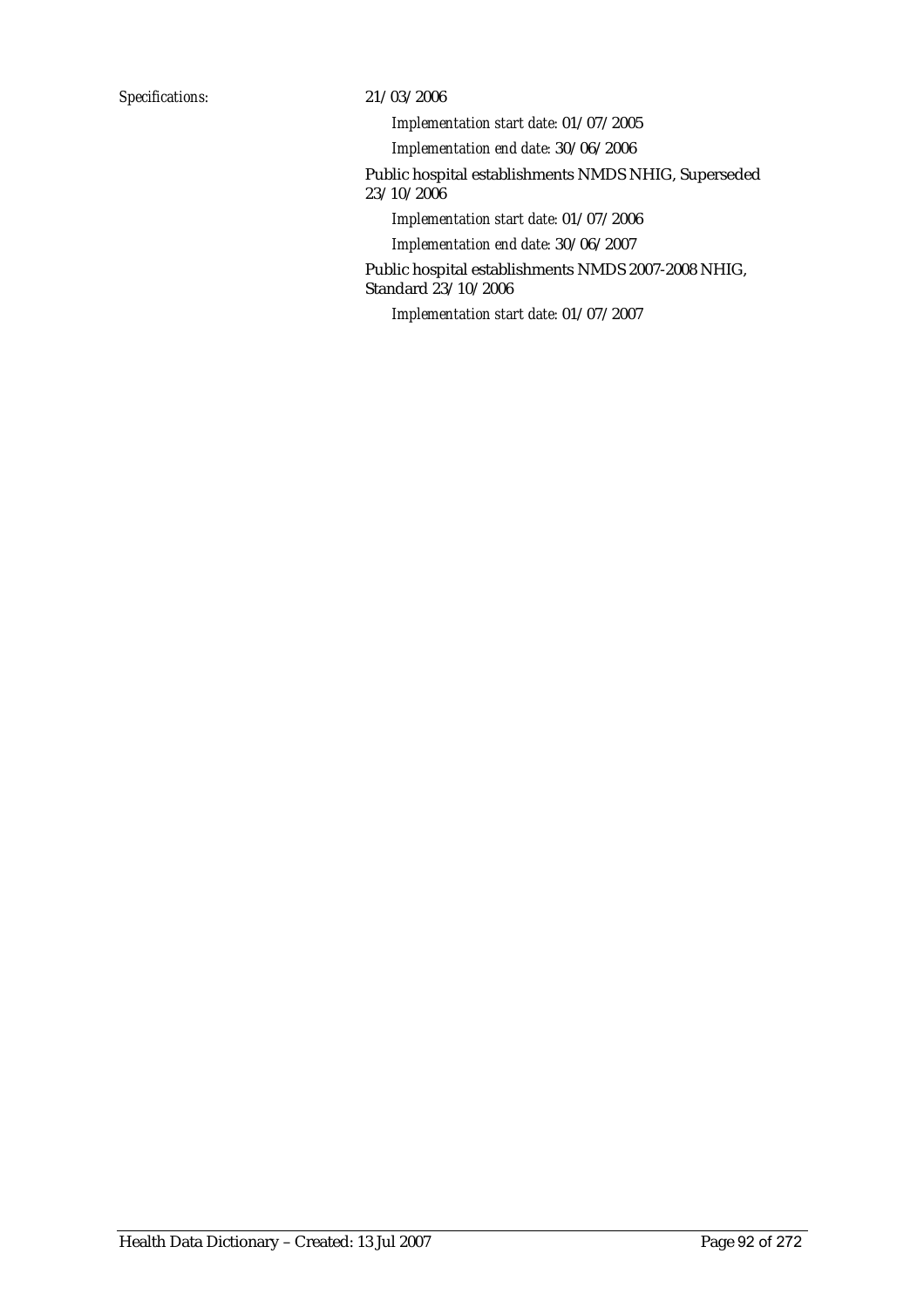# **Specialised service indicators—neuro surgical unit**

## **Identifying and definitional attributes**

| Metadata item type:         | Data Element                                                                                                                                                              |
|-----------------------------|---------------------------------------------------------------------------------------------------------------------------------------------------------------------------|
| Technical name:             | Establishment—specialised service indicator (neuro surgical<br>unit), yes/no code N                                                                                       |
| <b>METeOR</b> identifier:   | 270446                                                                                                                                                                    |
| <b>Registration status:</b> | NHIG, Standard 01/03/2005                                                                                                                                                 |
| Definition:                 | Whether or not a specialised facility dedicated to the surgical<br>treatment of neurological conditions is provided within an<br>establishment, as represented by a code. |

## **Data element concept attributes**

| Data element concept: | Establishment-specialised service indicator                                                                                                                                                                    |
|-----------------------|----------------------------------------------------------------------------------------------------------------------------------------------------------------------------------------------------------------|
| Definition:           | Specialised services provided in establishments.                                                                                                                                                               |
| Context:              | Health services:                                                                                                                                                                                               |
|                       | Essential to provide a broad picture of the availability of key<br>specialised services by State and region and to assist with<br>planning if services are over supplied in one region relative to<br>another. |
| Object class:         | Establishment                                                                                                                                                                                                  |
| <i>Property:</i>      | Specialised service indicator                                                                                                                                                                                  |

## **Value domain attributes**

### **Representational attributes**

| <b>Representation class:</b> | Code          |            |
|------------------------------|---------------|------------|
| Data type:                   | <b>Number</b> |            |
| Format:                      | N             |            |
| Maximum character length:    |               |            |
| Permissible values:          | Value         | Meaning    |
|                              | 1             | <b>Yes</b> |
|                              | 2             | Nο         |

## **Data element attributes**

| Origin:                                              | National Health Data Committee                                                                  |
|------------------------------------------------------|-------------------------------------------------------------------------------------------------|
| <b>Relational attributes</b>                         |                                                                                                 |
| Related metadata references:                         | Supersedes Specialised service indicators, version 1, DE,<br>NHDD, NHIMG, Superseded 01/03/2005 |
| <b>Implementation in Data Set</b><br>Specifications: | Public hospital establishments NMDS NHIG, Superseded<br>21/03/2006                              |
|                                                      | Implementation start date: 01/07/2005                                                           |
|                                                      | Implementation end date: 30/06/2006                                                             |
|                                                      | Public hospital establishments NMDS NHIG, Superseded                                            |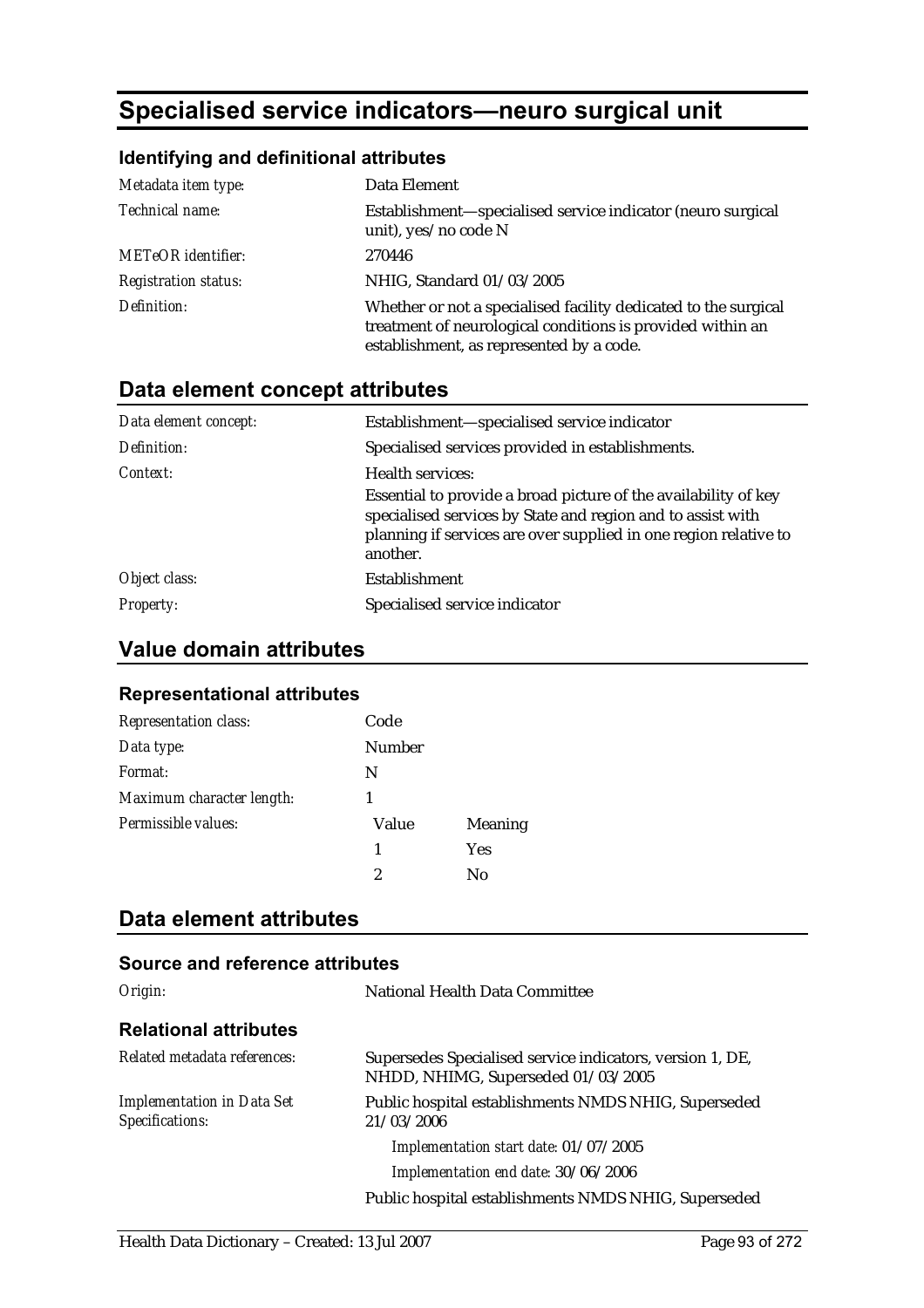### 23/10/2006

*Implementation start date:* 01/07/2006 *Implementation end date:* 30/06/2007 Public hospital establishments NMDS 2007-2008 NHIG, Standard 23/10/2006 *Implementation start date:* 01/07/2007

Health Data Dictionary – Created: 13 Jul 2007 Page 94 of 272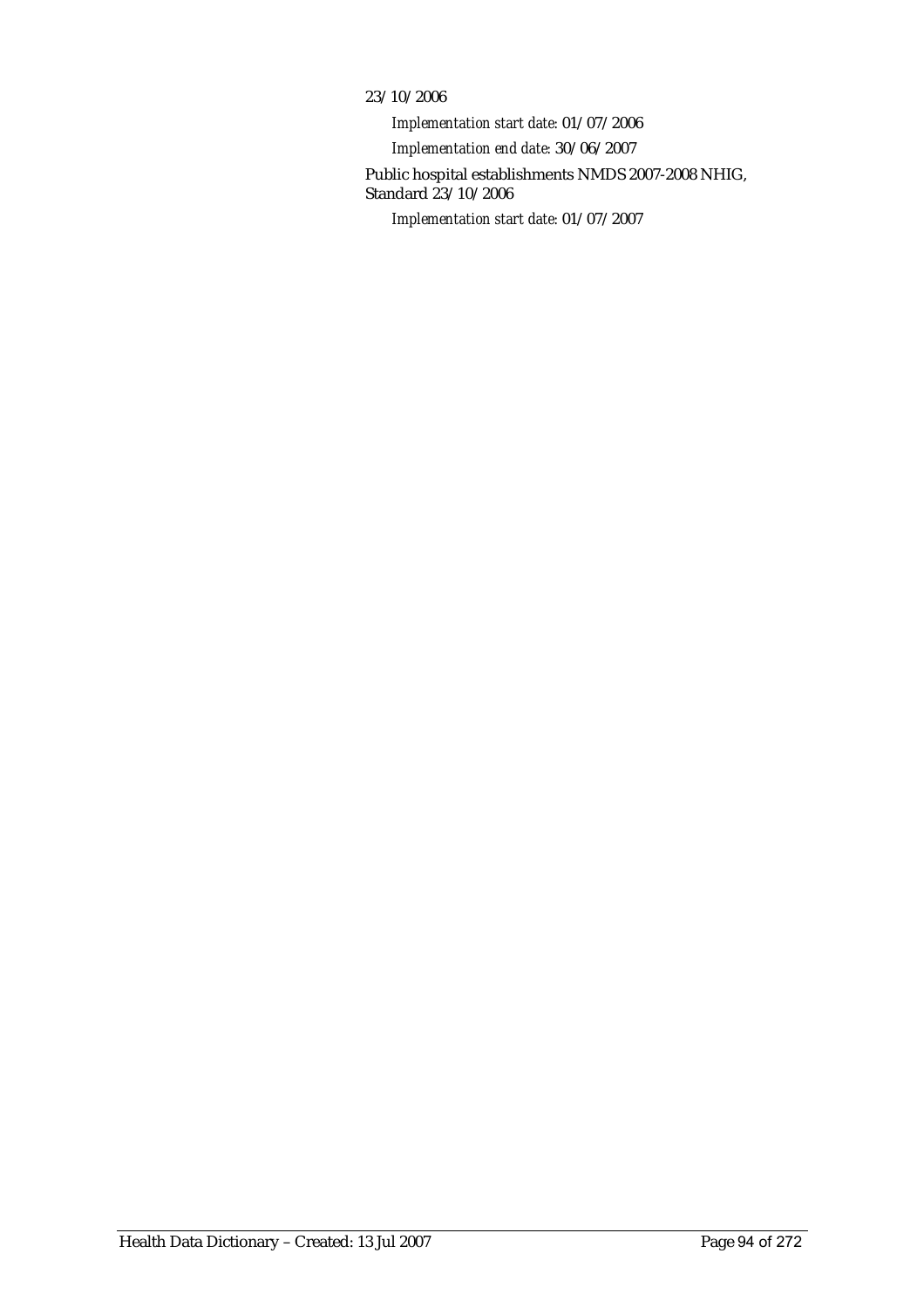# **Specialised service indicators—nursing home care unit**

## **Identifying and definitional attributes**

| Metadata item type:         | Data Element                                                                                                                                   |
|-----------------------------|------------------------------------------------------------------------------------------------------------------------------------------------|
| Technical name:             | Establishment—specialised service indicator (nursing home<br>care unit), yes/no code N                                                         |
| <b>METeOR</b> identifier:   | 270428                                                                                                                                         |
| <b>Registration status:</b> | NHIG, Standard 01/03/2005                                                                                                                      |
| Definition:                 | Whether or not a facility dedicated to the provision of nursing<br>home care is provided within an establishment, as represented<br>by a code. |

## **Data element concept attributes**

| Data element concept: | Establishment-specialised service indicator                                                                                                                                                                    |
|-----------------------|----------------------------------------------------------------------------------------------------------------------------------------------------------------------------------------------------------------|
| Definition:           | Specialised services provided in establishments.                                                                                                                                                               |
| Context:              | Health services:                                                                                                                                                                                               |
|                       | Essential to provide a broad picture of the availability of key<br>specialised services by State and region and to assist with<br>planning if services are over supplied in one region relative to<br>another. |
| Object class:         | Establishment                                                                                                                                                                                                  |
| <b>Property:</b>      | Specialised service indicator                                                                                                                                                                                  |

## **Value domain attributes**

### **Representational attributes**

| Representation class:     | Code          |            |
|---------------------------|---------------|------------|
| Data type:                | <b>Number</b> |            |
| Format:                   | N             |            |
| Maximum character length: |               |            |
| Permissible values:       | Value         | Meaning    |
|                           | 1             | <b>Yes</b> |
|                           | 2             | Nο         |

## **Data element attributes**

| Origin:                                              | National Health Data Committee                                                                  |
|------------------------------------------------------|-------------------------------------------------------------------------------------------------|
| <b>Relational attributes</b>                         |                                                                                                 |
| Related metadata references:                         | Supersedes Specialised service indicators, version 1, DE,<br>NHDD, NHIMG, Superseded 01/03/2005 |
| <b>Implementation in Data Set</b><br>Specifications: | Public hospital establishments NMDS NHIG, Superseded<br>21/03/2006                              |
|                                                      | Implementation start date: 01/07/2005                                                           |
|                                                      | Implementation end date: 30/06/2006                                                             |
|                                                      | Public hospital establishments NMDS NHIG, Superseded                                            |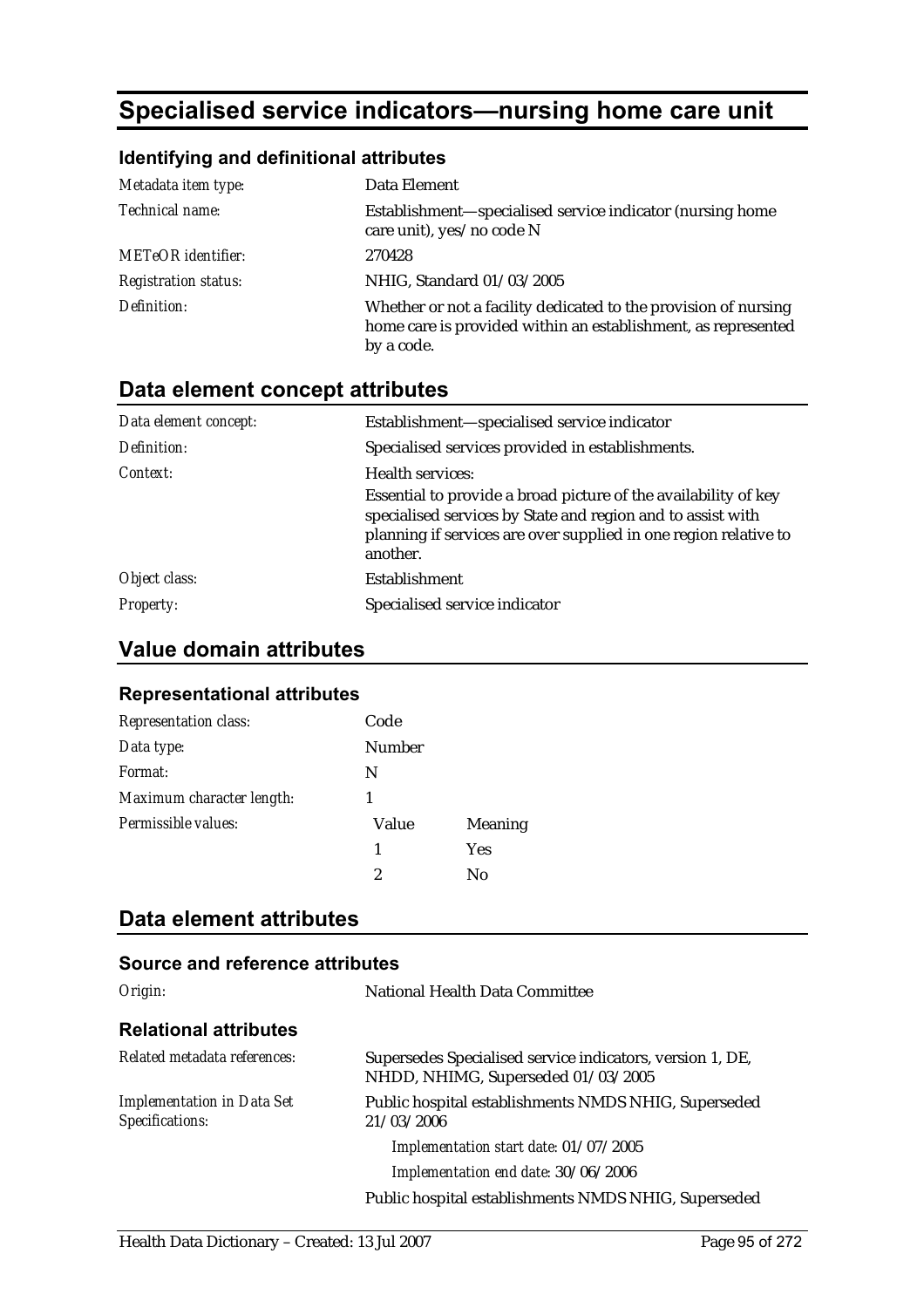### 23/10/2006

*Implementation start date:* 01/07/2006 *Implementation end date:* 30/06/2007 Public hospital establishments NMDS 2007-2008 NHIG, Standard 23/10/2006 *Implementation start date:* 01/07/2007

Health Data Dictionary – Created: 13 Jul 2007 Page 96 of 272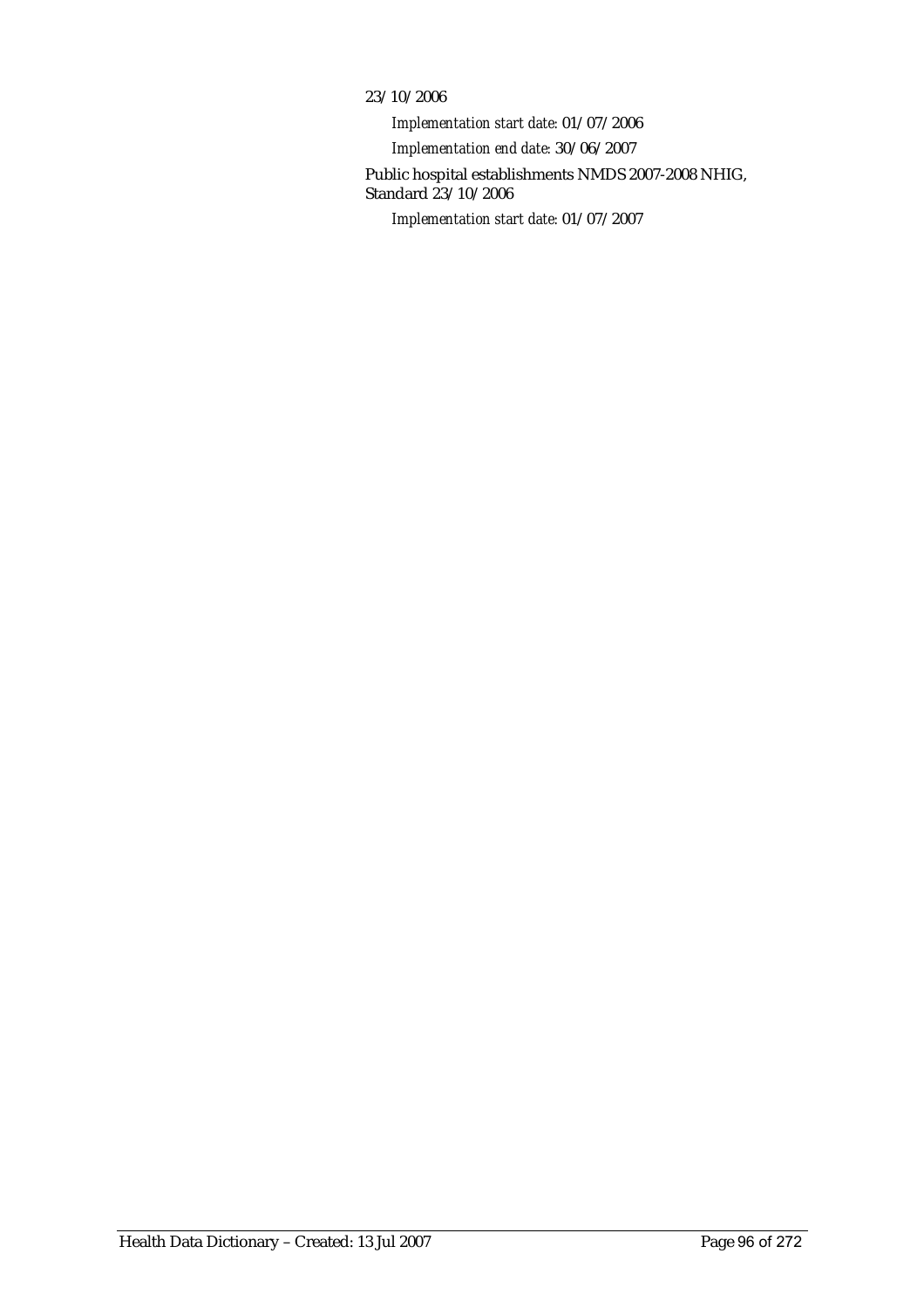# **Specialised service indicators—obstetric/maternity**

## **Identifying and definitional attributes**

| Metadata item type:         | Data Element                                                                                                                                                     |
|-----------------------------|------------------------------------------------------------------------------------------------------------------------------------------------------------------|
| Technical name:             | Establishment-specialised service indicator<br>(obstetric/maternity), yes/no code N                                                                              |
| <b>METeOR</b> identifier:   | 270150                                                                                                                                                           |
| <b>Registration status:</b> | NHIG, Standard 01/03/2005                                                                                                                                        |
| Definition:                 | Whether or not a specialised facility dedicated to the care of<br>obstetric/maternity patients is provided within an<br>establishment, as represented by a code. |

## **Data element concept attributes**

| Data element concept: | Establishment-specialised service indicator                                                                                                                                                                    |
|-----------------------|----------------------------------------------------------------------------------------------------------------------------------------------------------------------------------------------------------------|
| Definition:           | Specialised services provided in establishments.                                                                                                                                                               |
| Context:              | Health services:                                                                                                                                                                                               |
|                       | Essential to provide a broad picture of the availability of key<br>specialised services by State and region and to assist with<br>planning if services are over supplied in one region relative to<br>another. |
| Object class:         | Establishment                                                                                                                                                                                                  |
| <b>Property:</b>      | Specialised service indicator                                                                                                                                                                                  |

## **Value domain attributes**

### **Representational attributes**

| <b>Representation class:</b> | Code          |            |
|------------------------------|---------------|------------|
| Data type:                   | <b>Number</b> |            |
| Format:                      | N             |            |
| Maximum character length:    |               |            |
| Permissible values:          | Value         | Meaning    |
|                              | 1             | <b>Yes</b> |
|                              | 2             | Nο         |

## **Data element attributes**

| Origin:                                              | National Health Data Committee                                                                  |
|------------------------------------------------------|-------------------------------------------------------------------------------------------------|
| <b>Relational attributes</b>                         |                                                                                                 |
| Related metadata references:                         | Supersedes Specialised service indicators, version 1, DE,<br>NHDD, NHIMG, Superseded 01/03/2005 |
| <b>Implementation in Data Set</b><br>Specifications: | Public hospital establishments NMDS NHIG, Superseded<br>21/03/2006                              |
|                                                      | Implementation start date: 01/07/2005                                                           |
|                                                      | Implementation end date: 30/06/2006                                                             |
|                                                      | Public hospital establishments NMDS NHIG, Superseded                                            |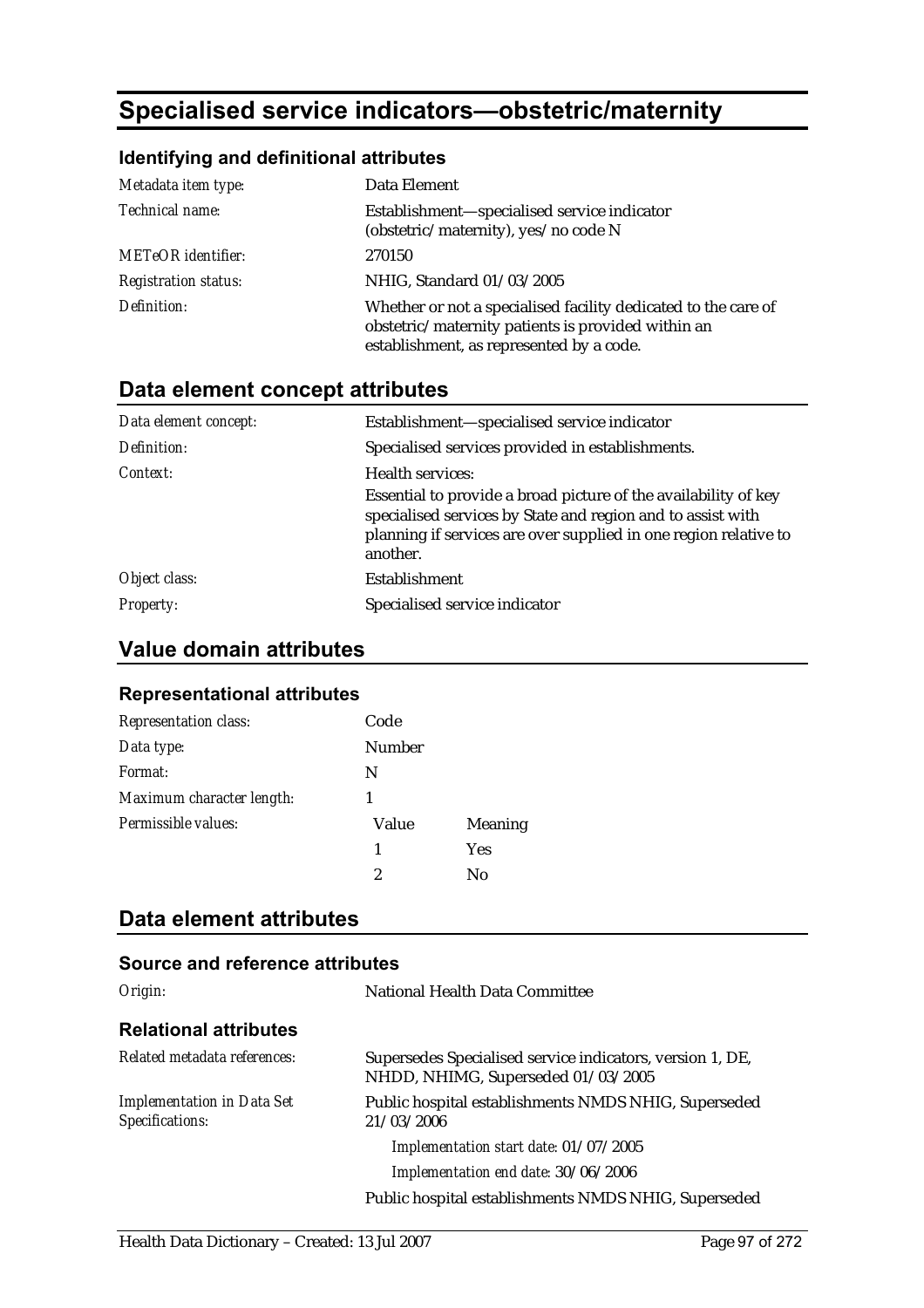### 23/10/2006

*Implementation start date:* 01/07/2006 *Implementation end date:* 30/06/2007 Public hospital establishments NMDS 2007-2008 NHIG, Standard 23/10/2006 *Implementation start date:* 01/07/2007

Health Data Dictionary – Created: 13 Jul 2007 Page 98 of 272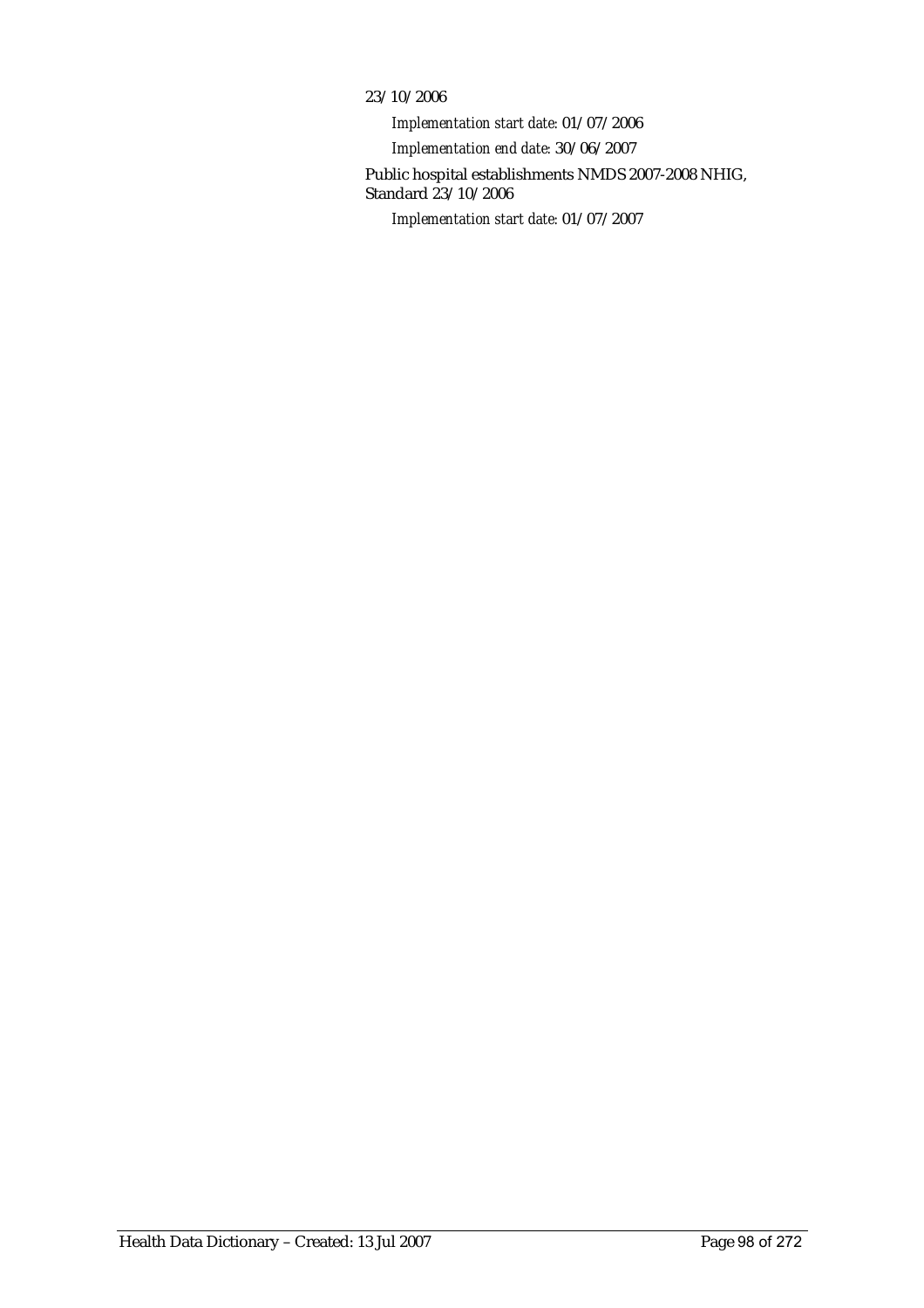# **Specialised service indicators—oncology unit, cancer treatment**

### **Identifying and definitional attributes**

| Metadata item type:         | Data Element                                                                                                                                                                                                                                                                                        |
|-----------------------------|-----------------------------------------------------------------------------------------------------------------------------------------------------------------------------------------------------------------------------------------------------------------------------------------------------|
| Technical name:             | Establishment—specialised service indicator (oncology unit)<br>(cancer treatment), yes/no code N                                                                                                                                                                                                    |
| <b>METeOR</b> identifier:   | 270440                                                                                                                                                                                                                                                                                              |
| <b>Registration status:</b> | NHIG, Standard 01/03/2005                                                                                                                                                                                                                                                                           |
| Definition:                 | Whether or not a specialised facility dedicated to<br>multidisciplinary investigation, management, rehabilitation and<br>support services for cancer patients, is provided within an<br>establishment, as represented by a code. Treatment services<br>include surgery, chemotherapy and radiation. |

## **Data element concept attributes**

| Data element concept: | Establishment-specialised service indicator                                                                                                                                                                    |
|-----------------------|----------------------------------------------------------------------------------------------------------------------------------------------------------------------------------------------------------------|
| Definition:           | Specialised services provided in establishments.                                                                                                                                                               |
| Context:              | Health services:                                                                                                                                                                                               |
|                       | Essential to provide a broad picture of the availability of key<br>specialised services by State and region and to assist with<br>planning if services are over supplied in one region relative to<br>another. |
| Object class:         | Establishment                                                                                                                                                                                                  |
| <b>Property:</b>      | Specialised service indicator                                                                                                                                                                                  |

## **Value domain attributes**

## **Representational attributes**

| <b>Representation class:</b> | Code   |                |
|------------------------------|--------|----------------|
| Data type:                   | Number |                |
| Format:                      | N      |                |
| Maximum character length:    |        |                |
| Permissible values:          | Value  | <b>Meaning</b> |
|                              | 1      | <b>Yes</b>     |
|                              | 2      | No             |

## **Data element attributes**

| Origin:                                              | National Health Data Committee                                                                  |
|------------------------------------------------------|-------------------------------------------------------------------------------------------------|
| <b>Relational attributes</b>                         |                                                                                                 |
| Related metadata references:                         | Supersedes Specialised service indicators, version 1, DE,<br>NHDD, NHIMG, Superseded 01/03/2005 |
| <b>Implementation in Data Set</b><br>Specifications: | Public hospital establishments NMDS NHIG, Superseded<br>21/03/2006                              |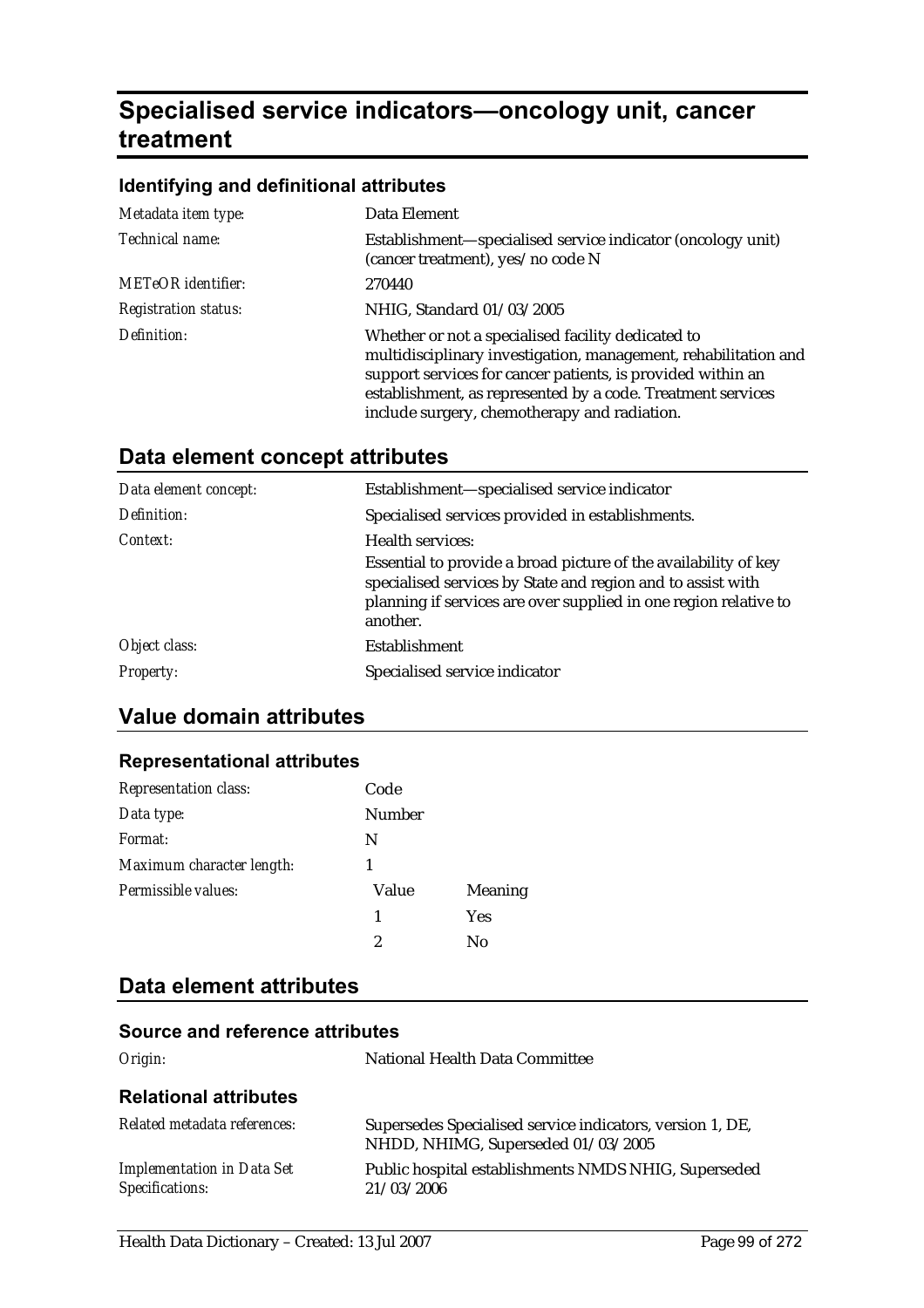*Implementation start date:* 01/07/2005

*Implementation end date:* 30/06/2006

Public hospital establishments NMDS NHIG, Superseded 23/10/2006

*Implementation start date:* 01/07/2006

*Implementation end date:* 30/06/2007

Public hospital establishments NMDS 2007-2008 NHIG, Standard 23/10/2006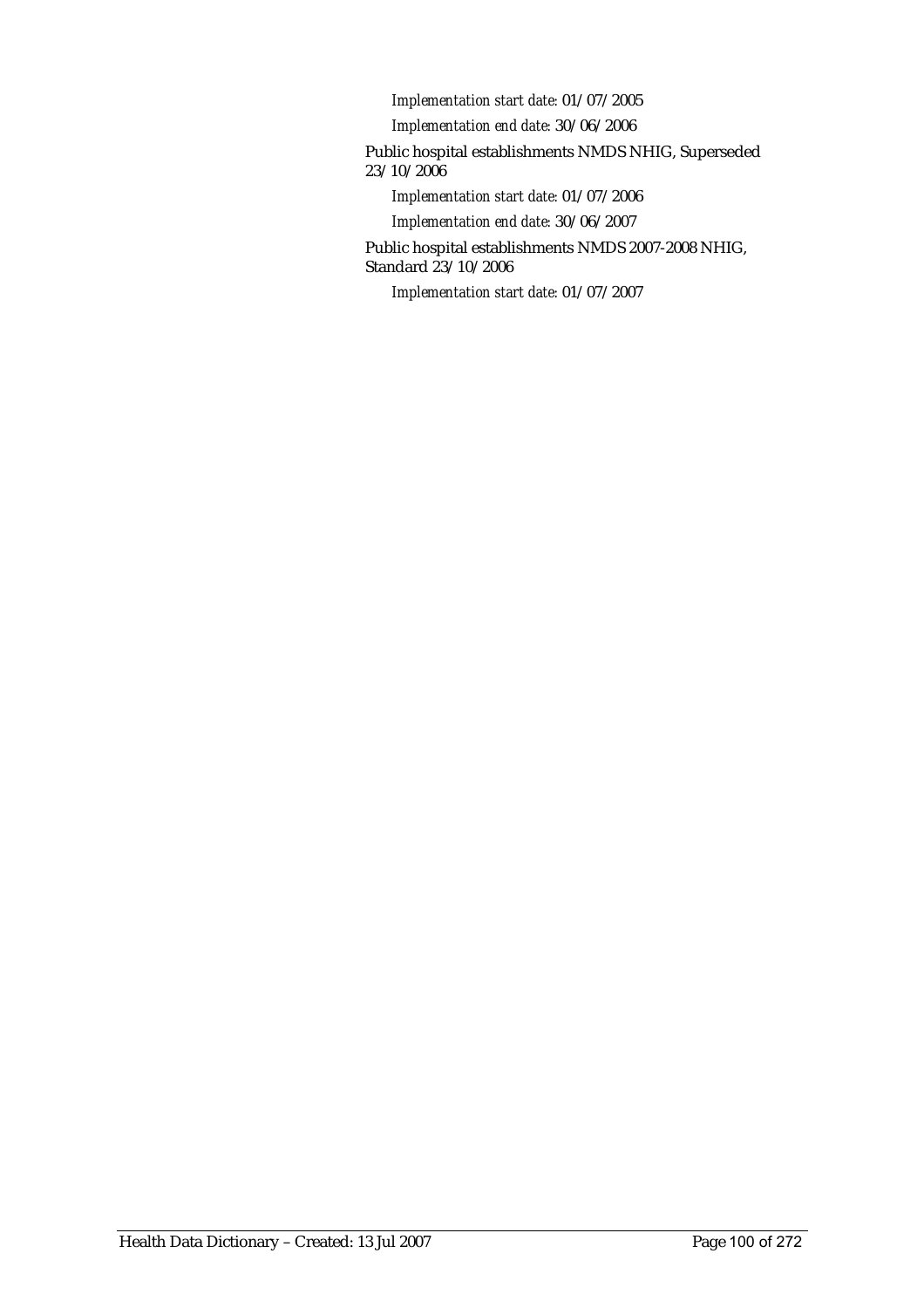# **Specialised service indicators—pancreas transplantation unit**

### **Identifying and definitional attributes**

| Metadata item type:         | Data Element                                                                                                                             |
|-----------------------------|------------------------------------------------------------------------------------------------------------------------------------------|
| Technical name:             | Establishment—specialised service indicator (pancreas<br>transplantation unit), yes/no code N                                            |
| <b>METeOR</b> identifier:   | 308870                                                                                                                                   |
| <b>Registration status:</b> | NHIG, Standard 07/09/2005                                                                                                                |
| Definition:                 | Whether or not a specialised facility for pancreas<br>transplantation is provided within the establishment, as<br>represented by a code. |

## **Data element concept attributes**

| Data element concept: | Establishment-specialised service indicator                                                                                                                                                                    |
|-----------------------|----------------------------------------------------------------------------------------------------------------------------------------------------------------------------------------------------------------|
| Definition:           | Specialised services provided in establishments.                                                                                                                                                               |
| Context:              | <b>Health services:</b>                                                                                                                                                                                        |
|                       | Essential to provide a broad picture of the availability of key<br>specialised services by State and region and to assist with<br>planning if services are over supplied in one region relative to<br>another. |
| Object class:         | Establishment                                                                                                                                                                                                  |
| <b>Property:</b>      | Specialised service indicator                                                                                                                                                                                  |

## **Value domain attributes**

### **Representational attributes**

| <b>Representation class:</b> | Code   |         |
|------------------------------|--------|---------|
| Data type:                   | Number |         |
| Format:                      | N      |         |
| Maximum character length:    |        |         |
| Permissible values:          | Value  | Meaning |
|                              | 1      | Yes     |
|                              | 2      | Nο      |

## **Data element attributes**

| Origin:                                              | National Health Data Committee                                                                  |
|------------------------------------------------------|-------------------------------------------------------------------------------------------------|
| <b>Relational attributes</b>                         |                                                                                                 |
| Related metadata references:                         | Supersedes Specialised service indicators, version 1, DE,<br>NHDD, NHIMG, Superseded 01/03/2005 |
| <b>Implementation in Data Set</b><br>Specifications: | Public hospital establishments NMDS NHIG, Superseded<br>21/03/2006                              |
|                                                      | Implementation start date: 01/07/2005                                                           |
|                                                      | Implementation end date: 30/06/2006                                                             |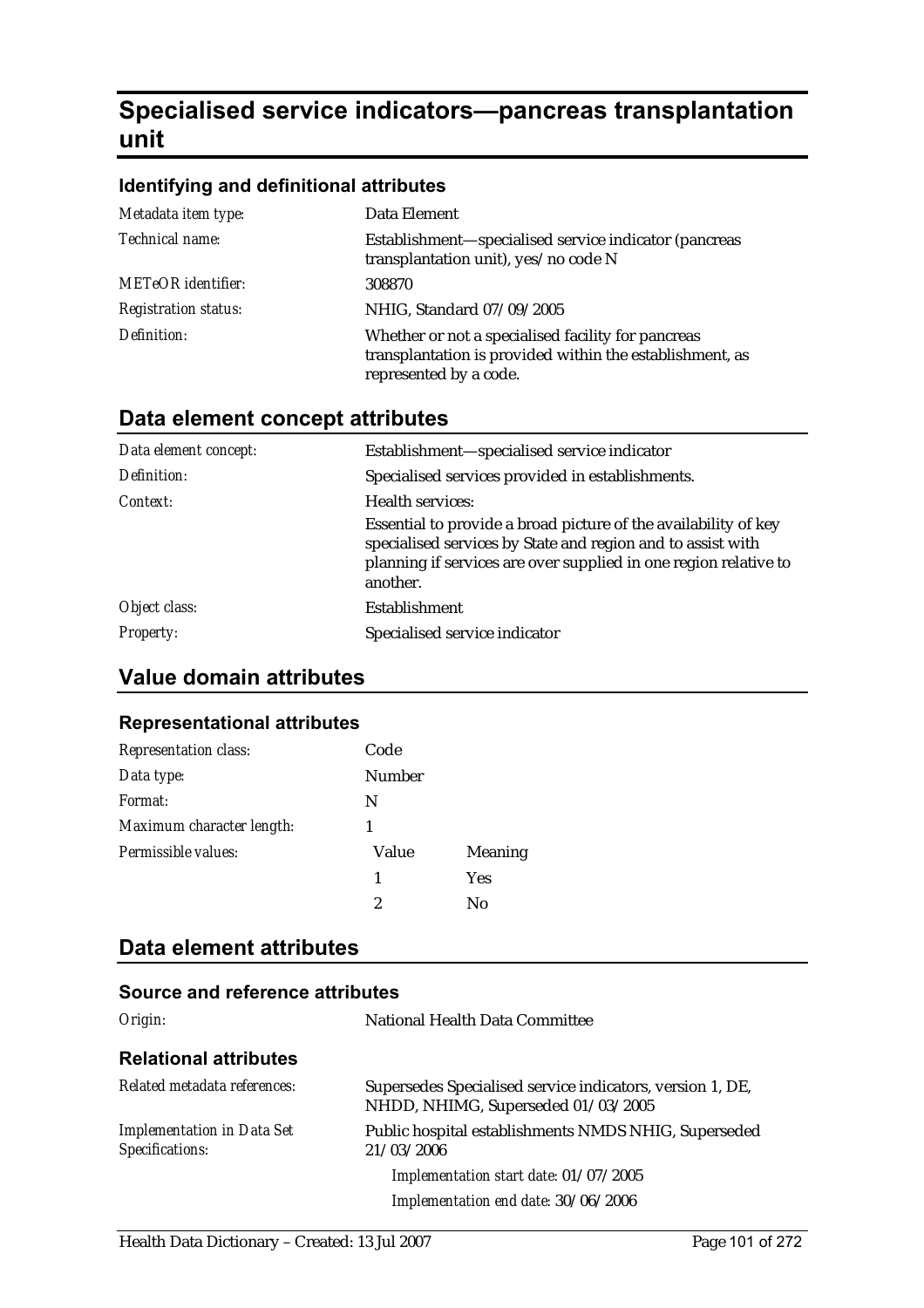Public hospital establishments NMDS NHIG, Superseded 23/10/2006

*Implementation start date:* 01/07/2006

*Implementation end date:* 30/06/2007

Public hospital establishments NMDS 2007-2008 NHIG, Standard 23/10/2006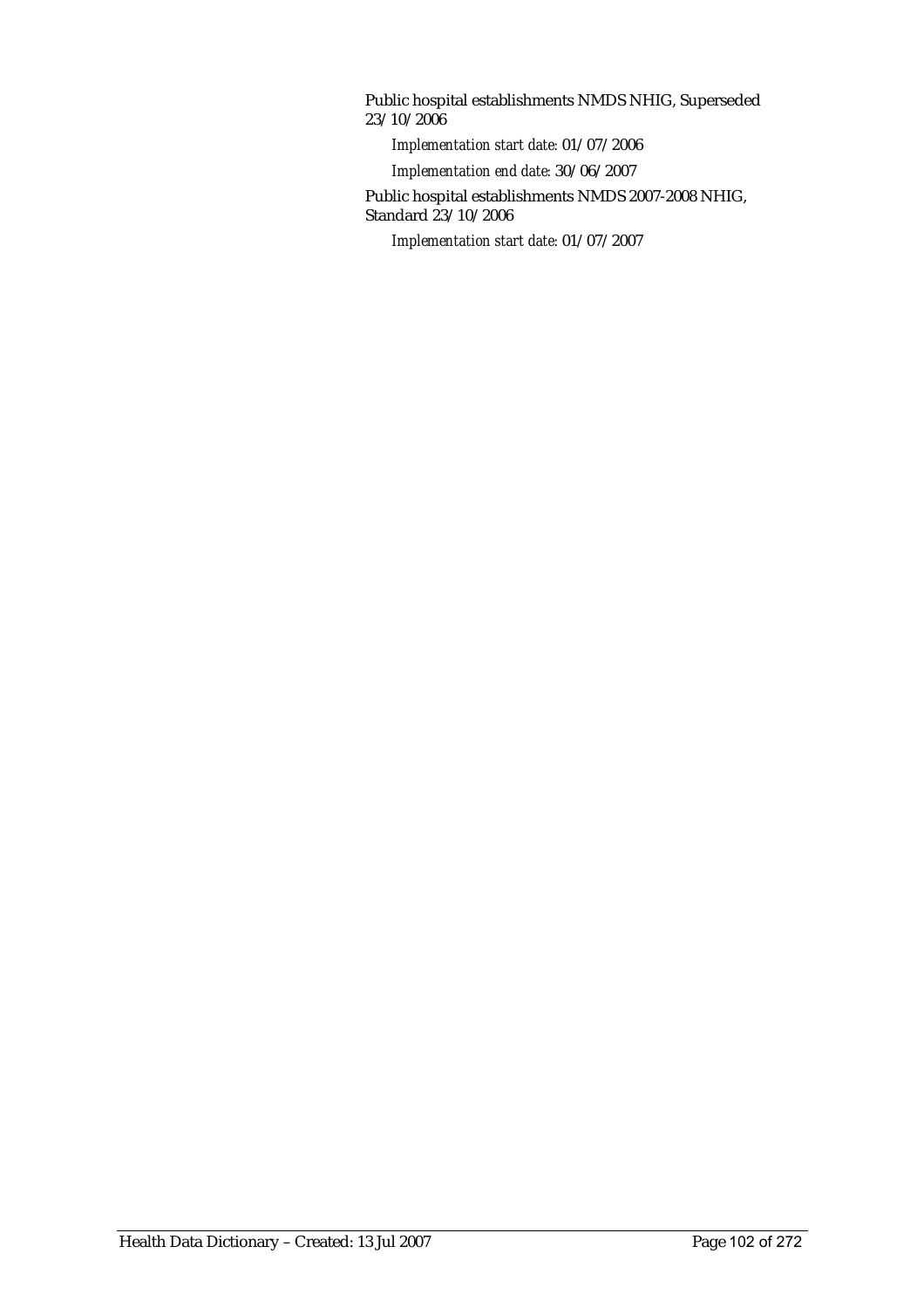# **Specialised service indicators—psychiatric unit/ward**

## **Identifying and definitional attributes**

| Metadata item type:         | Data Element                                                                                                                                                                                                                |
|-----------------------------|-----------------------------------------------------------------------------------------------------------------------------------------------------------------------------------------------------------------------------|
| Technical name:             | Establishment—specialised service indicator (psychiatric<br>unit/ward), yes/no code N                                                                                                                                       |
| <b>METeOR</b> identifier:   | 270425                                                                                                                                                                                                                      |
| <b>Registration status:</b> | NHIG, Standard 01/03/2005                                                                                                                                                                                                   |
| Definition:                 | Whether or not a specialised unit/ward dedicated to the<br>treatment and care of admitted patients with psychiatric,<br>mental, or behavioural disorders, is provided within an<br>establishment, as represented by a code. |

## **Data element concept attributes**

| Data element concept: | Establishment—specialised service indicator                                                                                                                                                                    |
|-----------------------|----------------------------------------------------------------------------------------------------------------------------------------------------------------------------------------------------------------|
| Definition:           | Specialised services provided in establishments.                                                                                                                                                               |
| Context:              | Health services:                                                                                                                                                                                               |
|                       | Essential to provide a broad picture of the availability of key<br>specialised services by State and region and to assist with<br>planning if services are over supplied in one region relative to<br>another. |
| Object class:         | <b>Establishment</b>                                                                                                                                                                                           |
| <b>Property:</b>      | Specialised service indicator                                                                                                                                                                                  |

## **Value domain attributes**

### **Representational attributes**

| <b>Representation class:</b> | Code   |                |
|------------------------------|--------|----------------|
| Data type:                   | Number |                |
| Format:                      | N      |                |
| Maximum character length:    |        |                |
| Permissible values:          | Value  | <b>Meaning</b> |
|                              | 1      | <b>Yes</b>     |
|                              | 2      | Nο             |

## **Data element attributes**

| Origin:                                              | National Health Data Committee                                                                  |
|------------------------------------------------------|-------------------------------------------------------------------------------------------------|
| <b>Relational attributes</b>                         |                                                                                                 |
| Related metadata references:                         | Supersedes Specialised service indicators, version 1, DE,<br>NHDD, NHIMG, Superseded 01/03/2005 |
| <b>Implementation in Data Set</b><br>Specifications: | Public hospital establishments NMDS NHIG, Superseded<br>21/03/2006                              |
|                                                      | Implementation start date: 01/07/2005                                                           |
|                                                      | Implementation end date: 30/06/2006                                                             |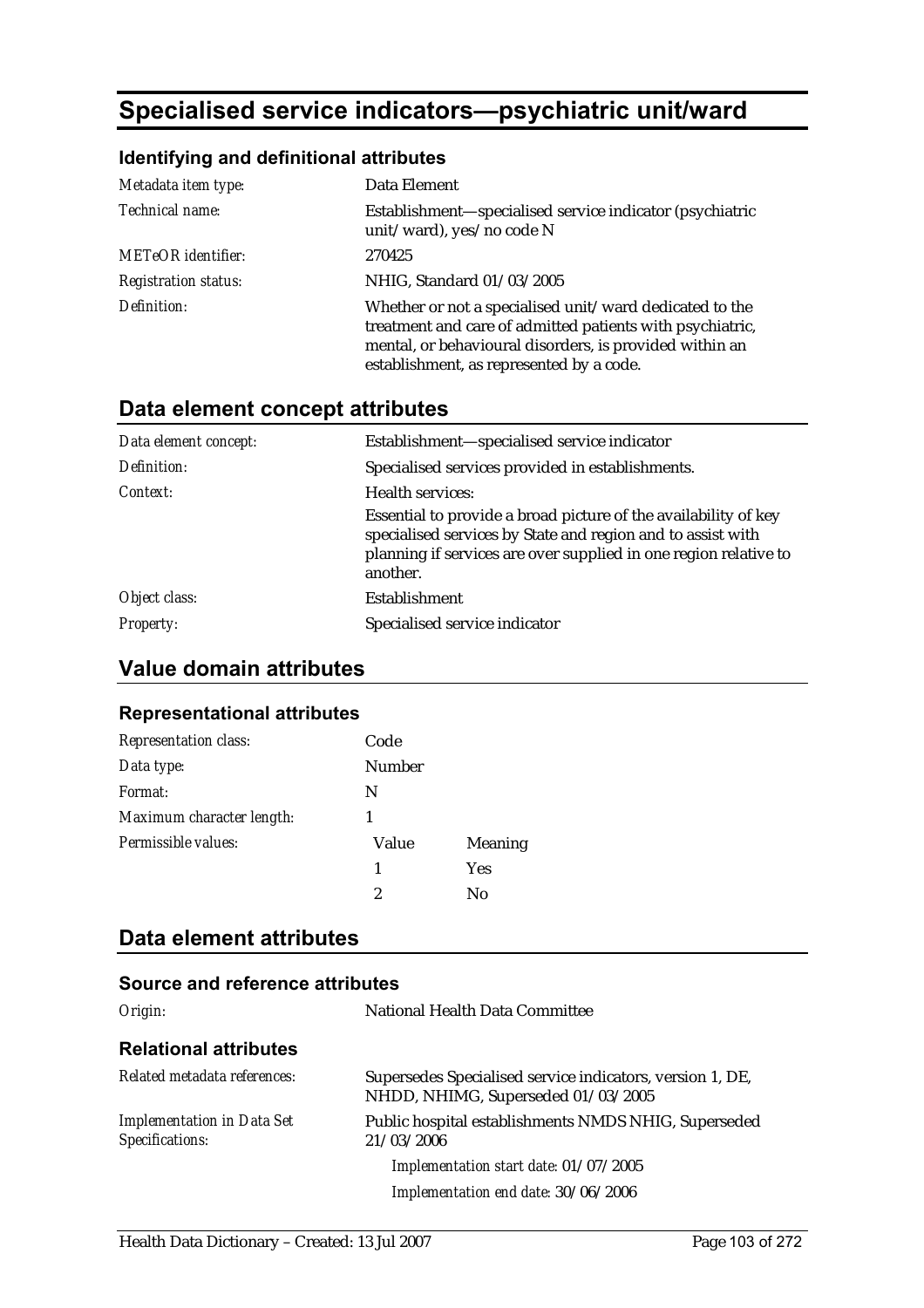Public hospital establishments NMDS NHIG, Superseded 23/10/2006

*Implementation start date:* 01/07/2006

*Implementation end date:* 30/06/2007

Public hospital establishments NMDS 2007-2008 NHIG, Standard 23/10/2006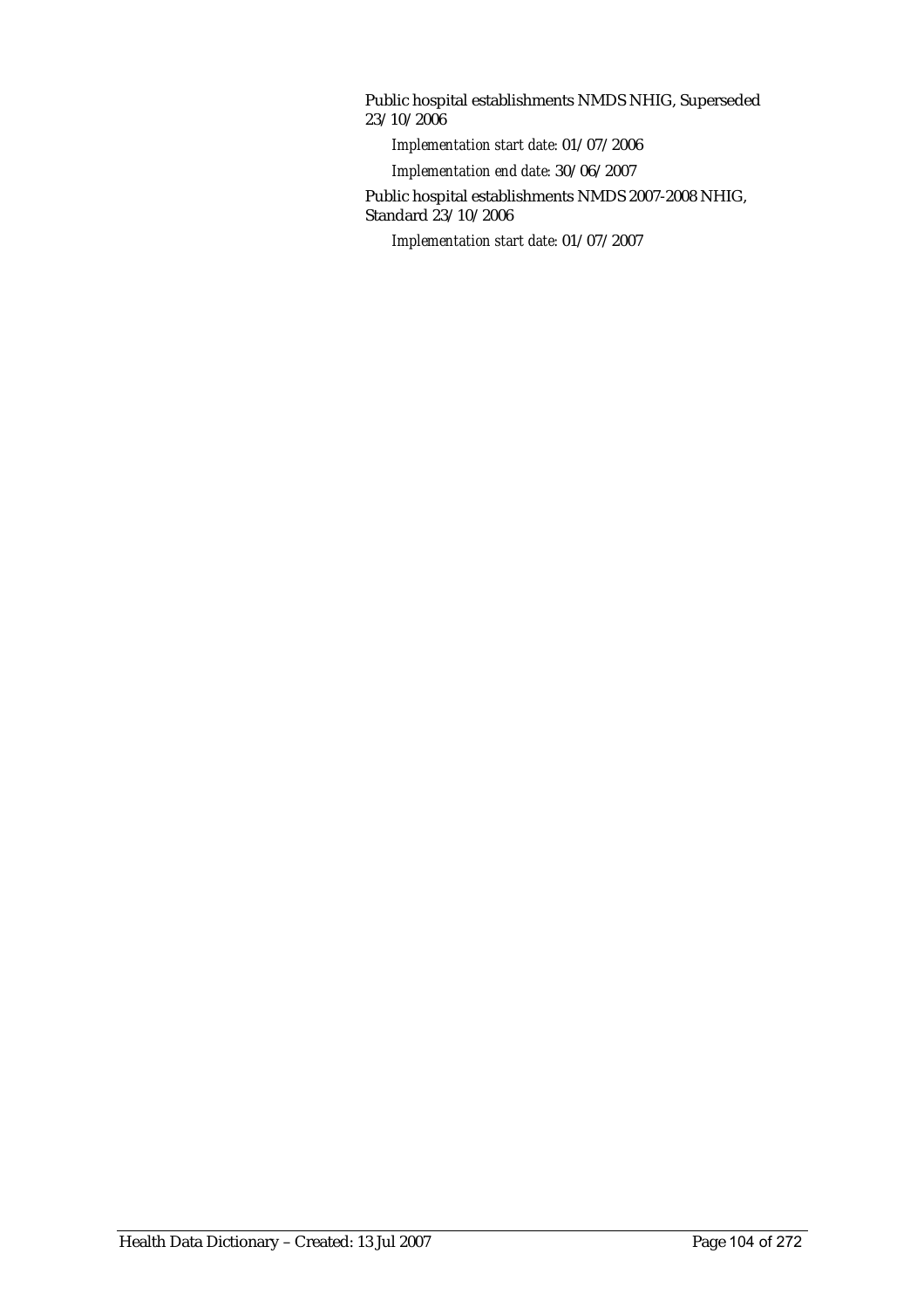# **Specialised service indicators—rehabilitation unit**

## **Identifying and definitional attributes**

| Metadata item type:         | Data Element                                                                                                                                                                                                                                                                        |
|-----------------------------|-------------------------------------------------------------------------------------------------------------------------------------------------------------------------------------------------------------------------------------------------------------------------------------|
| Technical name:             | Establishment—specialised service indicator (rehabilitation<br>unit), yes/no code N                                                                                                                                                                                                 |
| <b>METeOR</b> identifier:   | 270450                                                                                                                                                                                                                                                                              |
| <b>Registration status:</b> | NHIG, Standard 01/03/2005                                                                                                                                                                                                                                                           |
| Definition:                 | Whether or not dedicated units within recognised hospitals<br>which provide post-acute rehabilitation and are designed as<br>such by the State health authorities (see metadata item Type of<br>episode of care) are provided within an establishment, as<br>represented by a code. |

## **Data element concept attributes**

| Data element concept: | Establishment—specialised service indicator                                                                                                                                                                    |
|-----------------------|----------------------------------------------------------------------------------------------------------------------------------------------------------------------------------------------------------------|
| Definition:           | Specialised services provided in establishments.                                                                                                                                                               |
| Context:              | Health services:                                                                                                                                                                                               |
|                       | Essential to provide a broad picture of the availability of key<br>specialised services by State and region and to assist with<br>planning if services are over supplied in one region relative to<br>another. |
| Object class:         | Establishment                                                                                                                                                                                                  |
| <b>Property:</b>      | Specialised service indicator                                                                                                                                                                                  |

## **Value domain attributes**

### **Representational attributes**

| Representation class:     | Code   |                |
|---------------------------|--------|----------------|
| Data type:                | Number |                |
| Format:                   | N      |                |
| Maximum character length: |        |                |
| Permissible values:       | Value  | <b>Meaning</b> |
|                           | 1      | <b>Yes</b>     |
|                           |        | No             |

## **Data element attributes**

| Origin:                                              | <b>National Health Data Committee</b>                                                           |
|------------------------------------------------------|-------------------------------------------------------------------------------------------------|
| <b>Relational attributes</b>                         |                                                                                                 |
| Related metadata references:                         | Supersedes Specialised service indicators, version 1, DE,<br>NHDD, NHIMG, Superseded 01/03/2005 |
| <b>Implementation in Data Set</b><br>Specifications: | Public hospital establishments NMDS NHIG, Superseded<br>21/03/2006                              |
|                                                      | Implementation start date: 01/07/2005                                                           |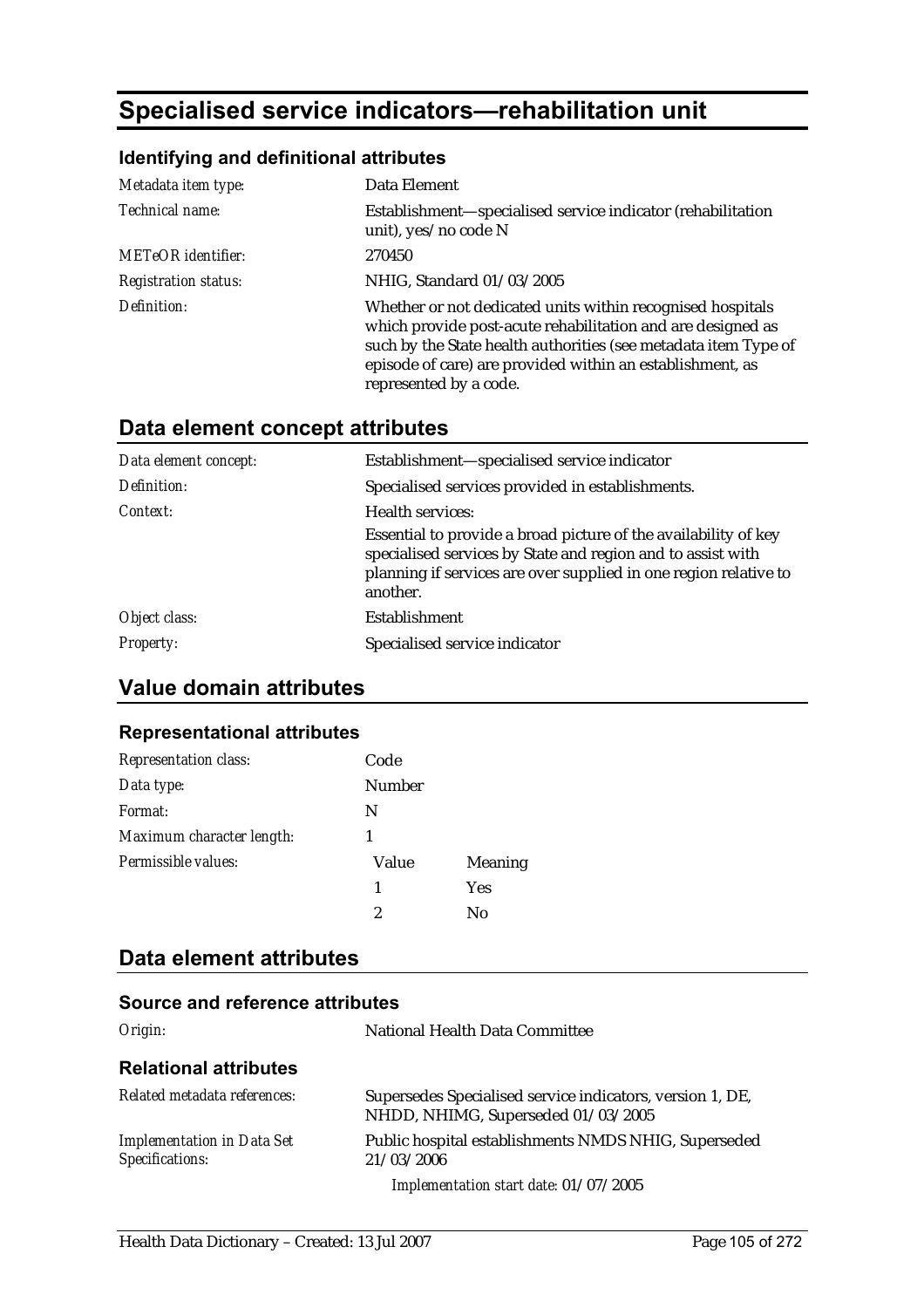*Implementation end date:* 30/06/2006

Public hospital establishments NMDS NHIG, Superseded 23/10/2006

*Implementation start date:* 01/07/2006

*Implementation end date:* 30/06/2007

Public hospital establishments NMDS 2007-2008 NHIG, Standard 23/10/2006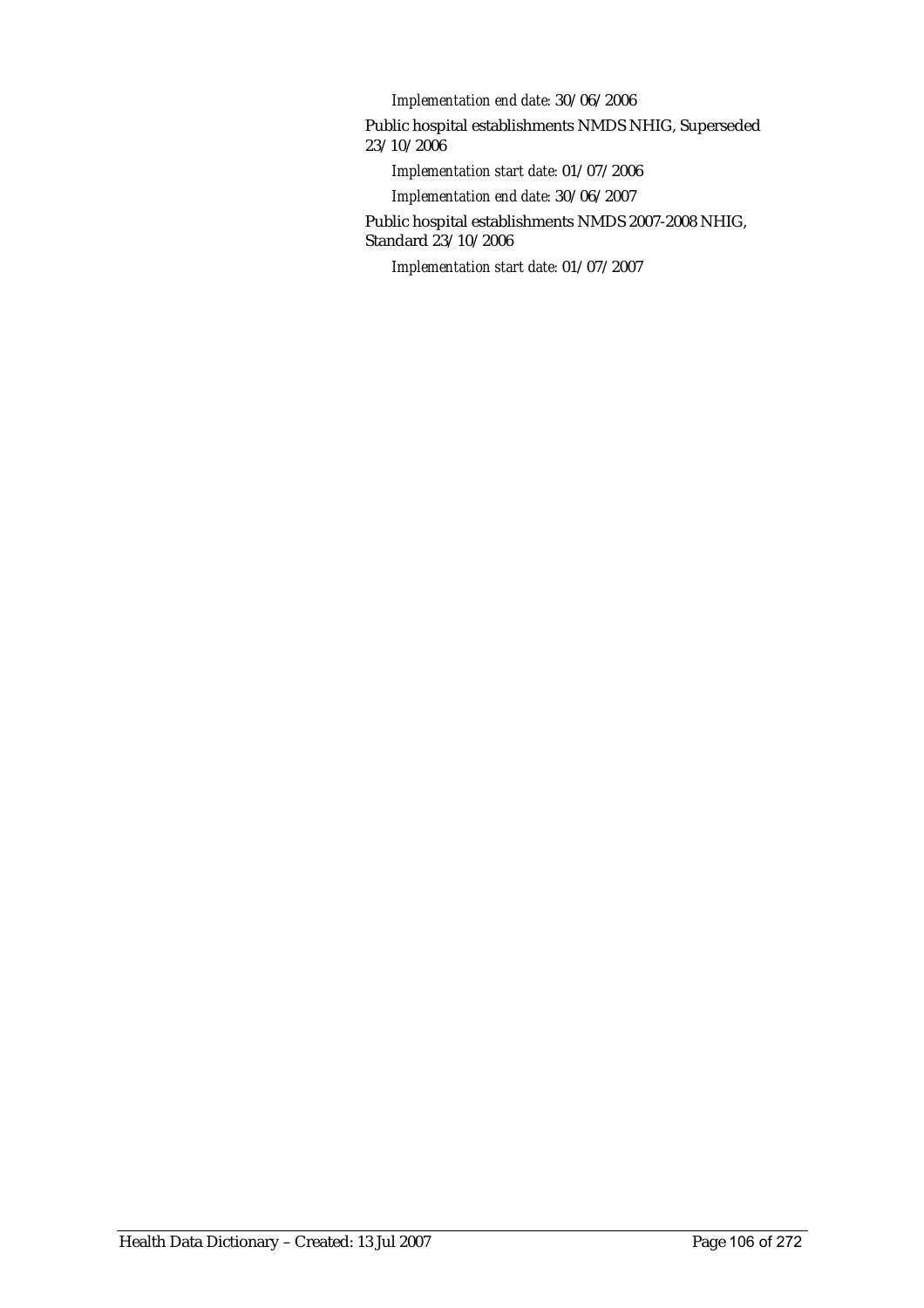# **Specialised service indicators—renal transplantation unit**

## **Identifying and definitional attributes**

| Metadata item type:         | Data Element                                                                                                                       |
|-----------------------------|------------------------------------------------------------------------------------------------------------------------------------|
| Technical name:             | Establishment-specialised service indicator (renal<br>transplantation unit), yes/no code N                                         |
| <b>METeOR</b> identifier:   | 308864                                                                                                                             |
| <b>Registration status:</b> | NHIG, Standard 07/09/2005                                                                                                          |
| Definition:                 | Whether or not a specialised facility for renal transplantation is<br>provided within the establishment, as represented by a code. |

## **Data element concept attributes**

| Data element concept: | Establishment-specialised service indicator                                                                                                                                                                    |
|-----------------------|----------------------------------------------------------------------------------------------------------------------------------------------------------------------------------------------------------------|
| Definition:           | Specialised services provided in establishments.                                                                                                                                                               |
| Context:              | Health services:                                                                                                                                                                                               |
|                       | Essential to provide a broad picture of the availability of key<br>specialised services by State and region and to assist with<br>planning if services are over supplied in one region relative to<br>another. |
| Object class:         | Establishment                                                                                                                                                                                                  |
| <i>Property:</i>      | Specialised service indicator                                                                                                                                                                                  |

## **Value domain attributes**

### **Representational attributes**

| <b>Representation class:</b> | Code   |                |
|------------------------------|--------|----------------|
| Data type:                   | Number |                |
| Format:                      | N      |                |
| Maximum character length:    |        |                |
| Permissible values:          | Value  | <b>Meaning</b> |
|                              | 1      | Yes            |
|                              | 2      | Nο             |

## **Data element attributes**

| Source and reference attributes                      |                                                                                                 |
|------------------------------------------------------|-------------------------------------------------------------------------------------------------|
| Origin:                                              | National Health Data Committee                                                                  |
| <b>Relational attributes</b>                         |                                                                                                 |
| Related metadata references:                         | Supersedes Specialised service indicators, version 1, DE,<br>NHDD, NHIMG, Superseded 01/03/2005 |
| <b>Implementation in Data Set</b><br>Specifications: | Public hospital establishments NMDS NHIG, Superseded<br>21/03/2006                              |
|                                                      | Implementation start date: 01/07/2005                                                           |
|                                                      | Implementation end date: 30/06/2006                                                             |
|                                                      | Public hospital establishments NMDS NHIG, Superseded<br>23/10/2006                              |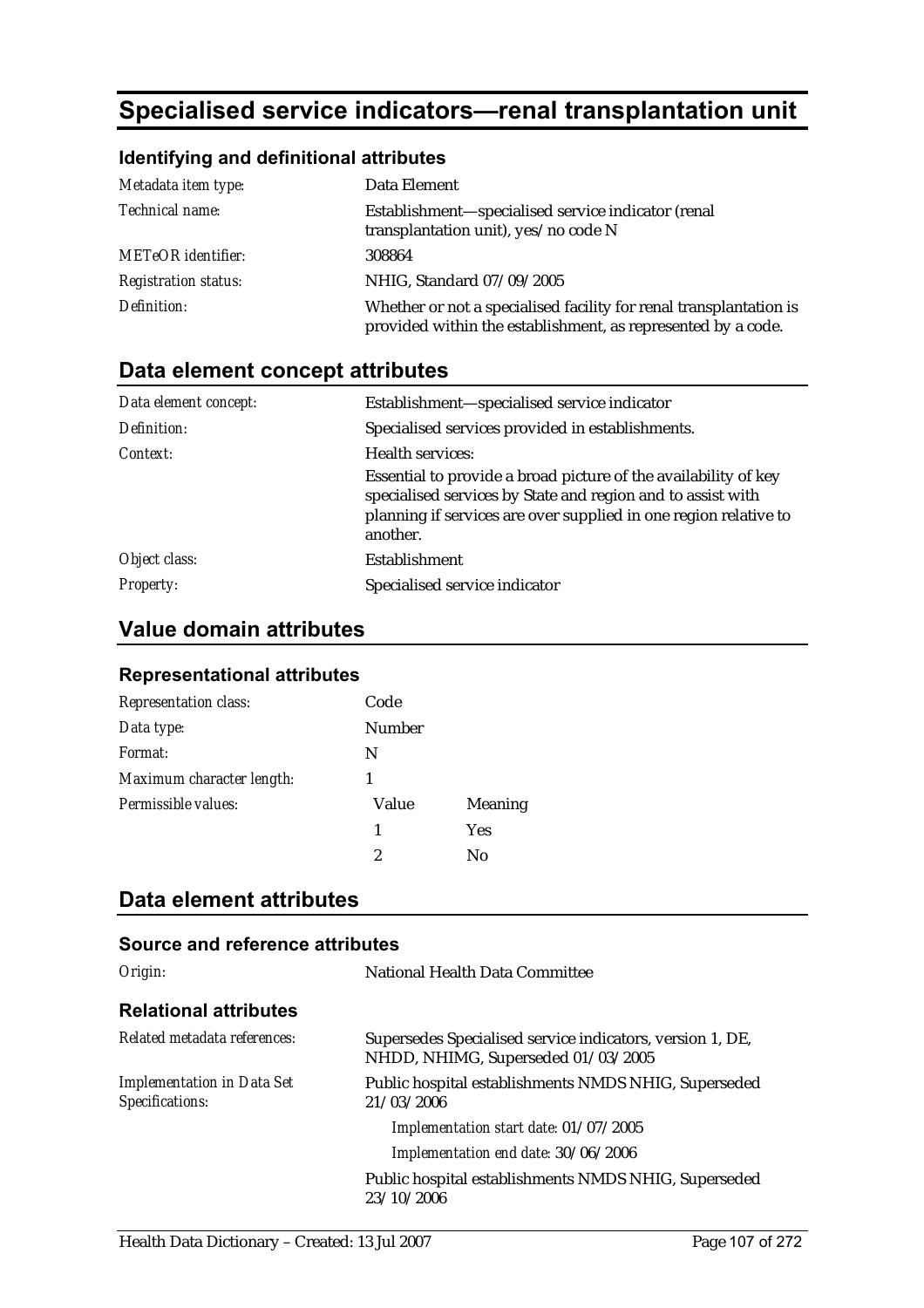*Implementation start date:* 01/07/2006 *Implementation end date:* 30/06/2007 Public hospital establishments NMDS 2007-2008 NHIG, Standard 23/10/2006 *Implementation start date:* 01/07/2007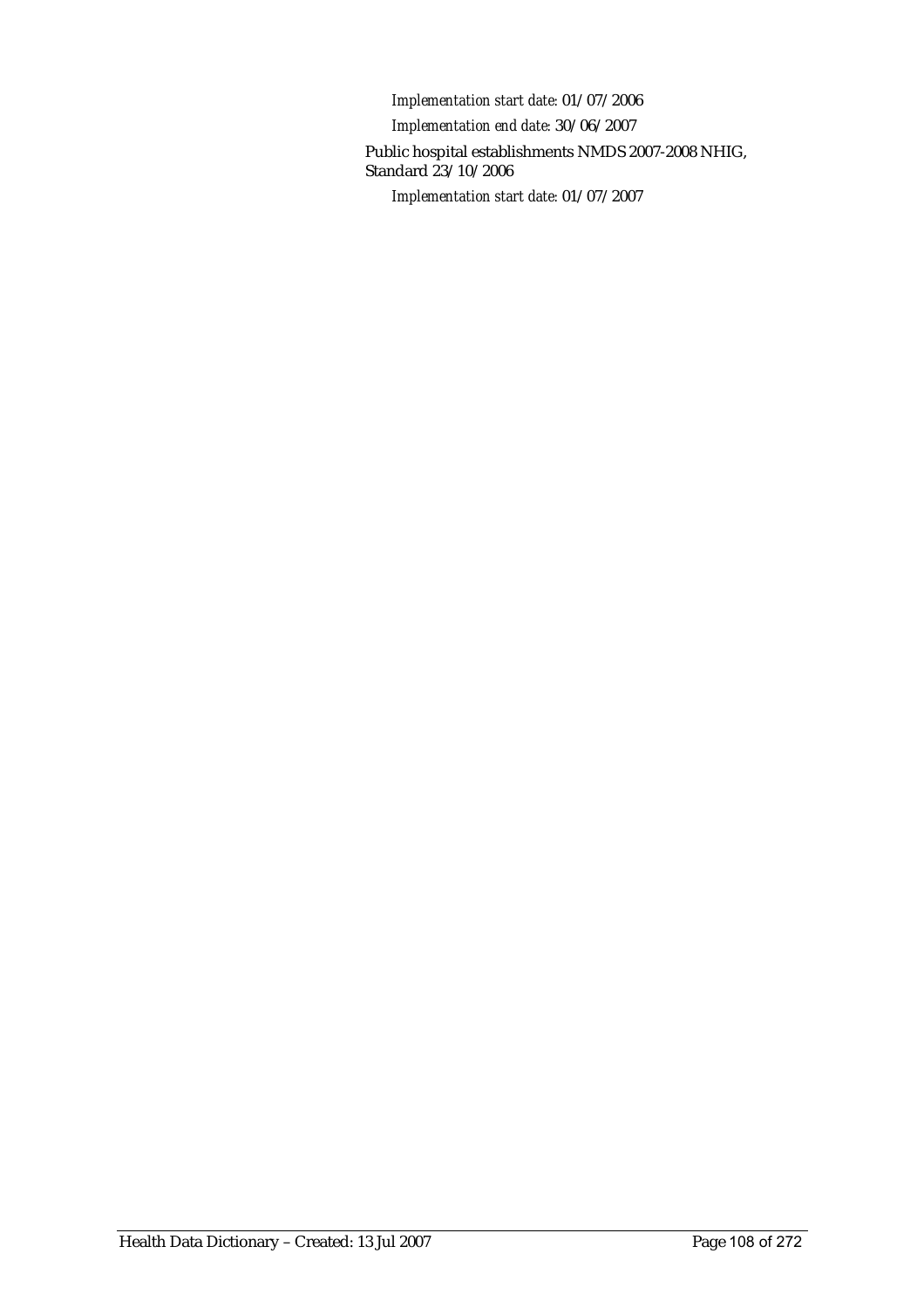# **Specialised service indicators—sleep centre**

### **Identifying and definitional attributes**

| Metadata item type:         | Data Element                                                                                                                                                                                                |
|-----------------------------|-------------------------------------------------------------------------------------------------------------------------------------------------------------------------------------------------------------|
| Technical name:             | Establishment—specialised service indicator (sleep centre),<br>yes/no code N                                                                                                                                |
| <b>METeOR</b> identifier:   | 270445                                                                                                                                                                                                      |
| <b>Registration status:</b> | NHIG, Standard 01/03/2005                                                                                                                                                                                   |
| Definition:                 | Whether or not a specialised facility linked to a sleep laboratory<br>dedicated to the investigation and management of sleep<br>disorders is provided within an establishment, as represented<br>by a code. |

## **Data element concept attributes**

| Data element concept: | Establishment-specialised service indicator                                                                                                                                                                    |
|-----------------------|----------------------------------------------------------------------------------------------------------------------------------------------------------------------------------------------------------------|
| Definition:           | Specialised services provided in establishments.                                                                                                                                                               |
| Context:              | Health services:                                                                                                                                                                                               |
|                       | Essential to provide a broad picture of the availability of key<br>specialised services by State and region and to assist with<br>planning if services are over supplied in one region relative to<br>another. |
| Object class:         | Establishment                                                                                                                                                                                                  |
| <b>Property:</b>      | Specialised service indicator                                                                                                                                                                                  |

## **Value domain attributes**

#### **Representational attributes**

| <b>Representation class:</b> | Code   |                |
|------------------------------|--------|----------------|
| Data type:                   | Number |                |
| Format:                      | N      |                |
| Maximum character length:    |        |                |
| Permissible values:          | Value  | <b>Meaning</b> |
|                              | 1      | <b>Yes</b>     |
|                              | 2      | Nο             |

## **Data element attributes**

| Origin:                                              | <b>National Health Data Committee</b>                                                           |
|------------------------------------------------------|-------------------------------------------------------------------------------------------------|
| <b>Relational attributes</b>                         |                                                                                                 |
| Related metadata references:                         | Supersedes Specialised service indicators, version 1, DE,<br>NHDD, NHIMG, Superseded 01/03/2005 |
| <b>Implementation in Data Set</b><br>Specifications: | Public hospital establishments NMDS NHIG, Superseded<br>21/03/2006                              |
|                                                      | Implementation start date: 01/07/2005                                                           |
|                                                      | Implementation end date: 30/06/2006                                                             |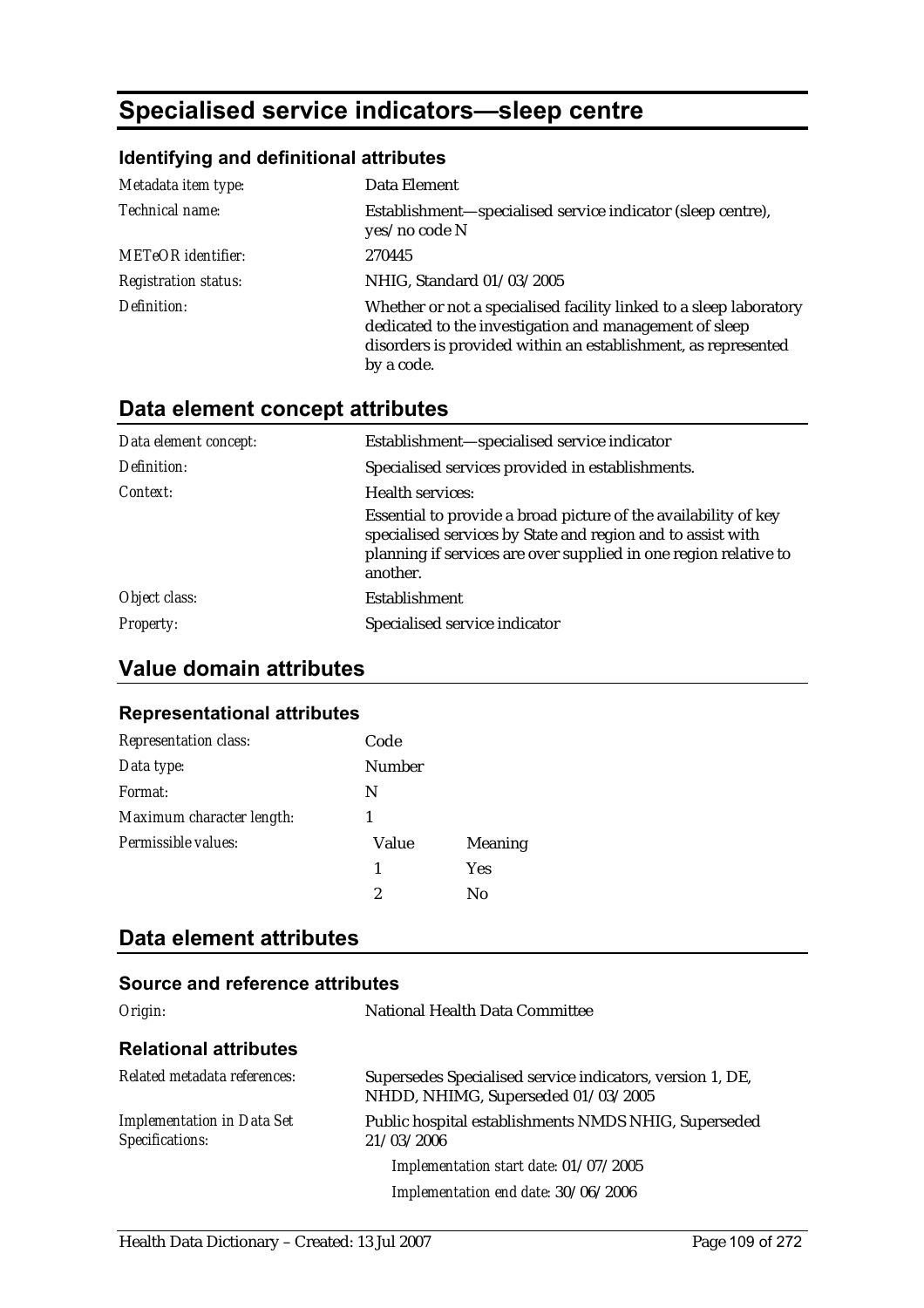Public hospital establishments NMDS NHIG, Superseded 23/10/2006

*Implementation start date:* 01/07/2006

*Implementation end date:* 30/06/2007

Public hospital establishments NMDS 2007-2008 NHIG, Standard 23/10/2006

*Implementation start date:* 01/07/2007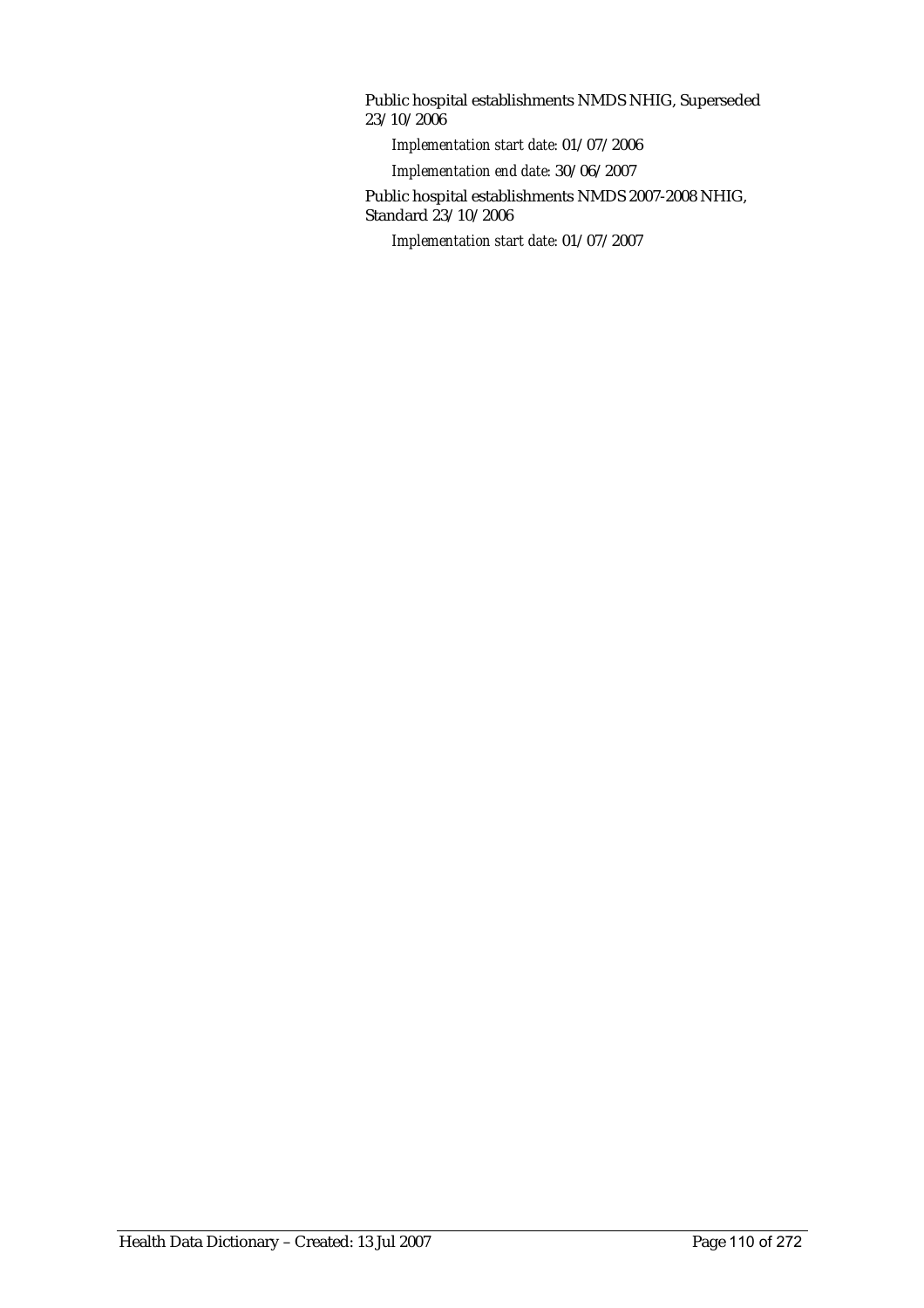# **Specialised service indicators—specialist paediatric**

### **Identifying and definitional attributes**

| Metadata item type:         | Data Element                                                                                                                                                 |
|-----------------------------|--------------------------------------------------------------------------------------------------------------------------------------------------------------|
| Technical name:             | Establishment-specialised service indicator (specialist<br>paediatric), yes/no code N                                                                        |
| <b>METeOR</b> identifier:   | 270424                                                                                                                                                       |
| <b>Registration status:</b> | NHIG, Standard 01/03/2005                                                                                                                                    |
| Definition:                 | Whether or not a specialised facility dedicated to the care of<br>children aged 14 or less is provided within an establishment, as<br>represented by a code. |

## **Data element concept attributes**

| Data element concept: | Establishment-specialised service indicator                                                                                                                                                                    |
|-----------------------|----------------------------------------------------------------------------------------------------------------------------------------------------------------------------------------------------------------|
| Definition:           | Specialised services provided in establishments.                                                                                                                                                               |
| Context:              | Health services:                                                                                                                                                                                               |
|                       | Essential to provide a broad picture of the availability of key<br>specialised services by State and region and to assist with<br>planning if services are over supplied in one region relative to<br>another. |
| Object class:         | Establishment                                                                                                                                                                                                  |
| <b>Property:</b>      | Specialised service indicator                                                                                                                                                                                  |

## **Value domain attributes**

#### **Representational attributes**

| Representation class:     | Code          |                |
|---------------------------|---------------|----------------|
| Data type:                | <b>Number</b> |                |
| Format:                   | N             |                |
| Maximum character length: |               |                |
| Permissible values:       | Value         | <b>Meaning</b> |
|                           | 1             | <b>Yes</b>     |
|                           | 2             | Nο             |

## **Data element attributes**

| Origin:                                              | National Health Data Committee                                                                  |
|------------------------------------------------------|-------------------------------------------------------------------------------------------------|
| <b>Relational attributes</b>                         |                                                                                                 |
| Related metadata references:                         | Supersedes Specialised service indicators, version 1, DE,<br>NHDD, NHIMG, Superseded 01/03/2005 |
| <b>Implementation in Data Set</b><br>Specifications: | Public hospital establishments NMDS NHIG, Superseded<br>21/03/2006                              |
|                                                      | Implementation start date: 01/07/2005                                                           |
|                                                      | Implementation end date: 30/06/2006                                                             |
|                                                      | Public hospital establishments NMDS NHIG, Superseded                                            |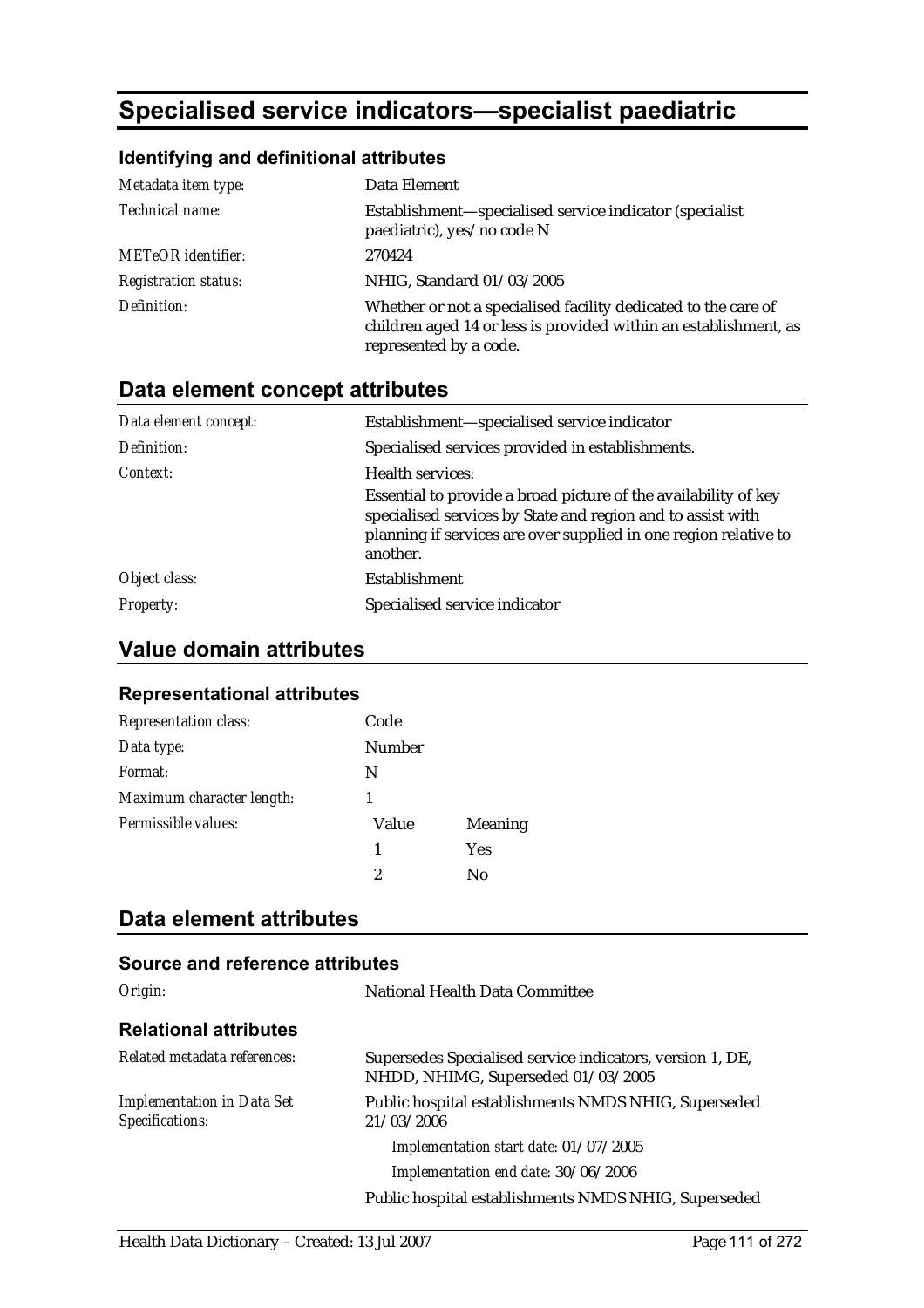#### 23/10/2006

*Implementation start date:* 01/07/2006 *Implementation end date:* 30/06/2007 Public hospital establishments NMDS 2007-2008 NHIG, Standard 23/10/2006 *Implementation start date:* 01/07/2007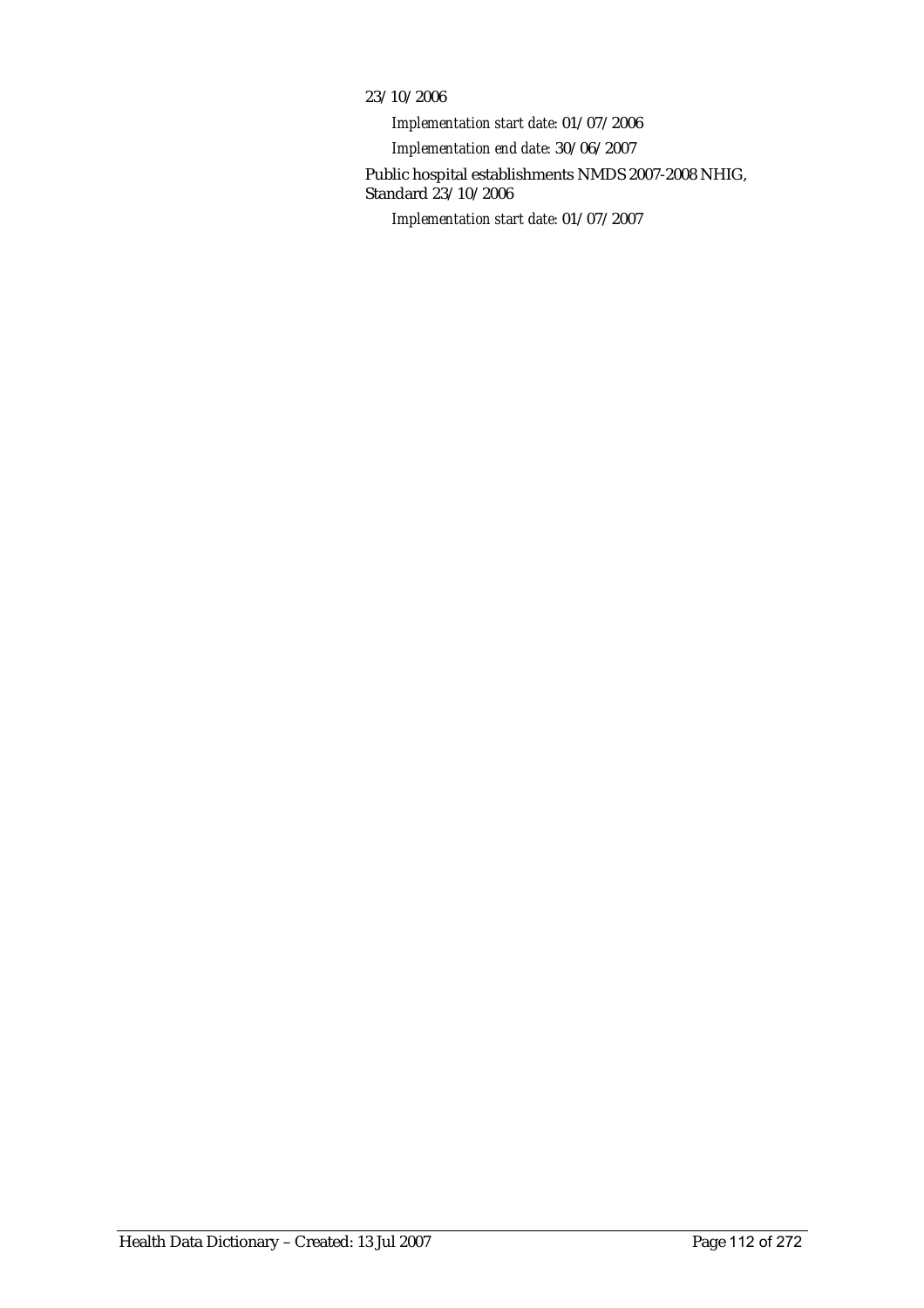# **Specialist private sector rehabilitation care indicator**

#### **Identifying and definitional attributes**

| Metadata item type:         | Data Element                                                                                                                                                                            |
|-----------------------------|-----------------------------------------------------------------------------------------------------------------------------------------------------------------------------------------|
| Technical name:             | Episode of care—specialist private sector rehabilitation care<br>indicator, code N                                                                                                      |
| <b>METeOR</b> identifier:   | 270397                                                                                                                                                                                  |
| <b>Registration status:</b> | NHIG, Standard 01/03/2005                                                                                                                                                               |
| Definition:                 | Whether the rehabilitation care that a patient receives from a<br>private hospital meets the criteria for 'Specialist private sector<br>rehabilitation care', as represented by a code. |

## **Data element concept attributes**

| Data element concept: | Episode of care—specialist private sector rehabilitation care<br>indicator                                                                                                                                                                           |
|-----------------------|------------------------------------------------------------------------------------------------------------------------------------------------------------------------------------------------------------------------------------------------------|
| Definition:           | An indicator of whether the rehabilitation care that a patient<br>receives from a private hospital meets the criteria for 'Specialist<br>private sector rehabilitation care' (as determined by the<br>Commonwealth Department of Health and Ageing). |
| Context:              | Admitted and non-admitted patients receiving rehabilitation care<br>from a private hospital.                                                                                                                                                         |
| Object class:         | Episode of care                                                                                                                                                                                                                                      |
| <b>Property:</b>      | Specialist private sector rehabilitation care indicator                                                                                                                                                                                              |

### **Value domain attributes**

#### **Representational attributes**

| <b>Representation class:</b> | Code   |         |
|------------------------------|--------|---------|
| Data type:                   | Number |         |
| Format:                      | N      |         |
| Maximum character length:    | 1      |         |
| Permissible values:          | Value  | Meaning |
|                              | 1      | Yes     |
|                              | 2      | Nο      |

### **Data element attributes**

| Guide for use: | This metadata item is a qualifier of the three 'Rehabilitation' care<br>types for admitted patients in private hospitals. When an admitted<br>patient in a private hospital is receiving rehabilitation care (as<br>defined in Hospital service—care type, code N[N].N), this<br>metadata item should be recorded to denote whether or not that<br>care meets the criteria for 'specialist rehabilitation'. |
|----------------|-------------------------------------------------------------------------------------------------------------------------------------------------------------------------------------------------------------------------------------------------------------------------------------------------------------------------------------------------------------------------------------------------------------|
|                | These are the criteria determined by The Commonwealth<br>Department of Health and Ageing in respect of patients treated in<br>the private sector, specialist rehabilitation is:                                                                                                                                                                                                                             |
|                | Provided by a specialist rehabilitation unit (a separate physical<br>$\bullet$<br>space and a specialist rehabilitation team providing admitted                                                                                                                                                                                                                                                             |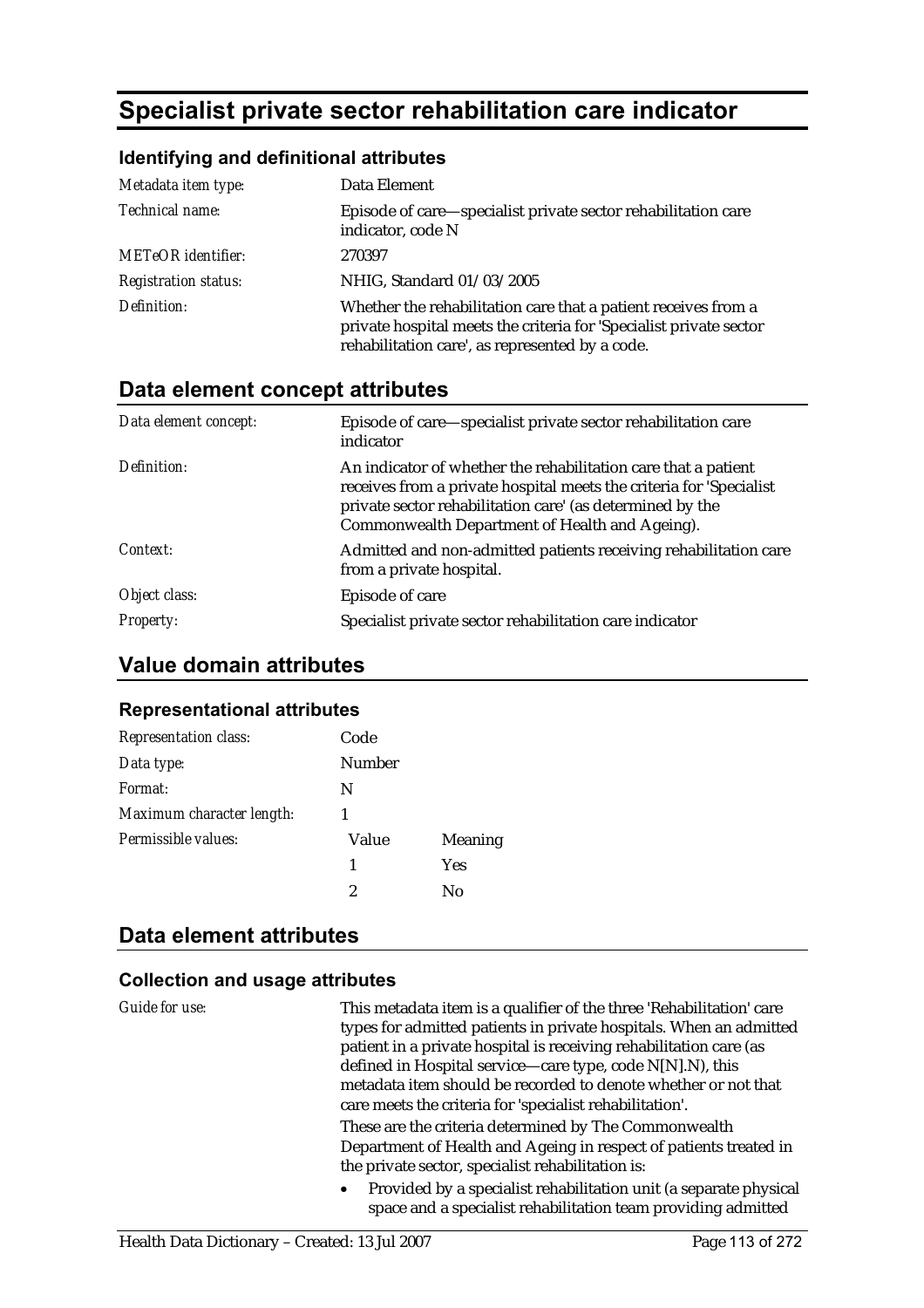|           | patient and/or ambulatory care) meeting guidelines issued by<br>the Commonwealth Department of Health and Ageing, and<br>provided by a multi-disciplinary team which is under the<br>$\bullet$<br>clinical management of a consultant in rehabilitation medicine<br>or equivalent, and                                                                                                                                                                                                                                                                                                                                                                                              |
|-----------|-------------------------------------------------------------------------------------------------------------------------------------------------------------------------------------------------------------------------------------------------------------------------------------------------------------------------------------------------------------------------------------------------------------------------------------------------------------------------------------------------------------------------------------------------------------------------------------------------------------------------------------------------------------------------------------|
|           | provided for a person with limited functioning (impairments,<br>$\bullet$<br>activity limitations and participation restrictions) and for<br>whom there is a reasonable expectation of functional gain, and                                                                                                                                                                                                                                                                                                                                                                                                                                                                         |
|           | for whom the primary treatment goal is improvement in<br>$\bullet$<br>functioning status which is evidenced in the medical record by:<br>an individualised and documented initial and periodic<br>assessment of functional ability, or<br>an individualised multi-disciplinary rehabilitation plan<br>which includes agreed rehabilitation goals and indicative<br>timeframes.                                                                                                                                                                                                                                                                                                      |
| Comments: | This metadata item has been developed by the Private<br>Rehabilitation Working Group, and agreed by the private<br>rehabilitation hospital sector, the private health insurance sector<br>and the Commonwealth Department of Health and Ageing. Whilst<br>most patients will be treated by a consultant in rehabilitation<br>medicine (a Fellow of the Australasian Faculty of Rehabilitation<br>Medicine) there are circumstances in which the treating doctor will<br>not be a Fellow of the Faculty. These include, but are not limited to,<br>care provided in geographic areas where there is a shortage of<br>Fellows of the Australasian Faculty of Rehabilitation Medicine. |

#### **Source and reference attributes**

*Submitting organisation:* Private Rehabilitation Working Group Commonwealth Department of Health and Ageing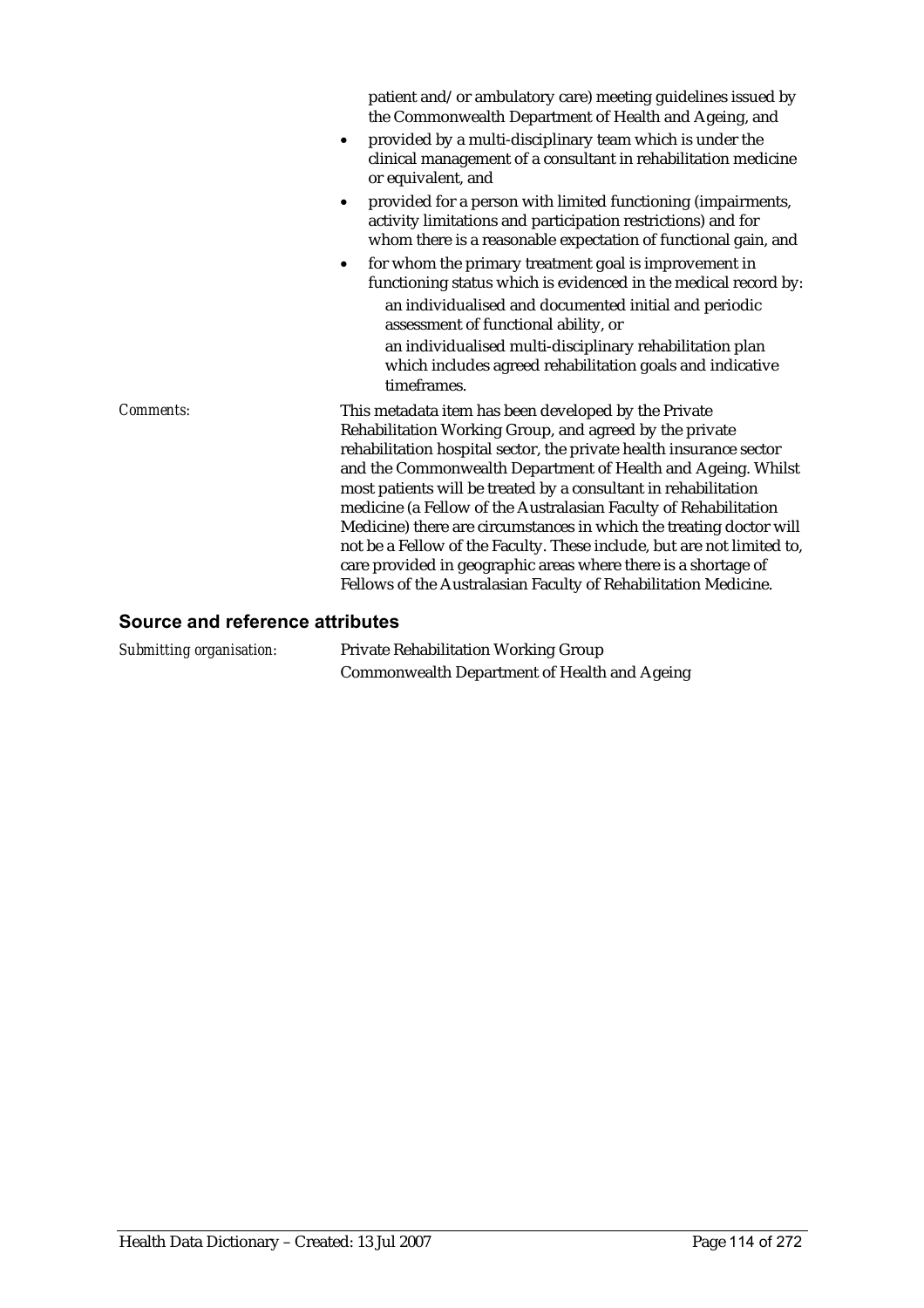# **Staging basis of cancer**

### **Identifying and definitional attributes**

| Metadata item type:         | Data Element                                                                             |
|-----------------------------|------------------------------------------------------------------------------------------|
| <i>Technical name:</i>      | Cancer staging-staging basis of cancer, code A                                           |
| <b>METeOR</b> identifier:   | 296981                                                                                   |
| <b>Registration status:</b> | NHIG, Standard 04/06/2004                                                                |
| Definition:                 | The timing and evidence for T, N and M cancer stage values, as<br>represented by a code. |

### **Data element concept attributes**

| Data element concept: | Cancer staging—staging basis of cancer                                                                      |
|-----------------------|-------------------------------------------------------------------------------------------------------------|
| Definition:           | The timing and evidence for T, N and M cancer stage values.                                                 |
| Context:              | For survival analysis adjusted by stage at diagnosis and<br>distribution of cancer cases by type and stage. |
| Object class:         | Cancer staging                                                                                              |
| <i>Property:</i>      | Staging basis of cancer                                                                                     |

## **Value domain attributes**

#### **Representational attributes**

| <b>Representation class:</b> | Code          |              |
|------------------------------|---------------|--------------|
| Data type:                   | <b>String</b> |              |
| Format:                      | А             |              |
| Maximum character length:    |               |              |
| Permissible values:          | Value         | Meaning      |
|                              | P             | Pathological |
|                              | C             | Clinical     |

#### **Collection and usage attributes**

| Guide for use: | CODE P Pathological                                                                                            |
|----------------|----------------------------------------------------------------------------------------------------------------|
|                | Pathological stage is based on histological evidence acquired                                                  |
|                | before treatment, supplemented or modified by additional                                                       |
|                | evidence acquired from surgery and from pathological<br>examination.                                           |
|                |                                                                                                                |
|                | CODE C Clinical                                                                                                |
|                | Clinical stage is based on evidence obtained prior to treatment                                                |
|                | from physical examination, imaging, endoscopy, biopsy,<br>surgical exploration or other relevant examinations. |
|                | Refer to the latest edtion of the UICC reference manual TNM                                                    |
|                | Classification of Malignant Tumours for coding rules.                                                          |

#### **Source and reference attributes**

*Submitting organisation:* Australian Institute of Health and Welfare

### **Data element attributes**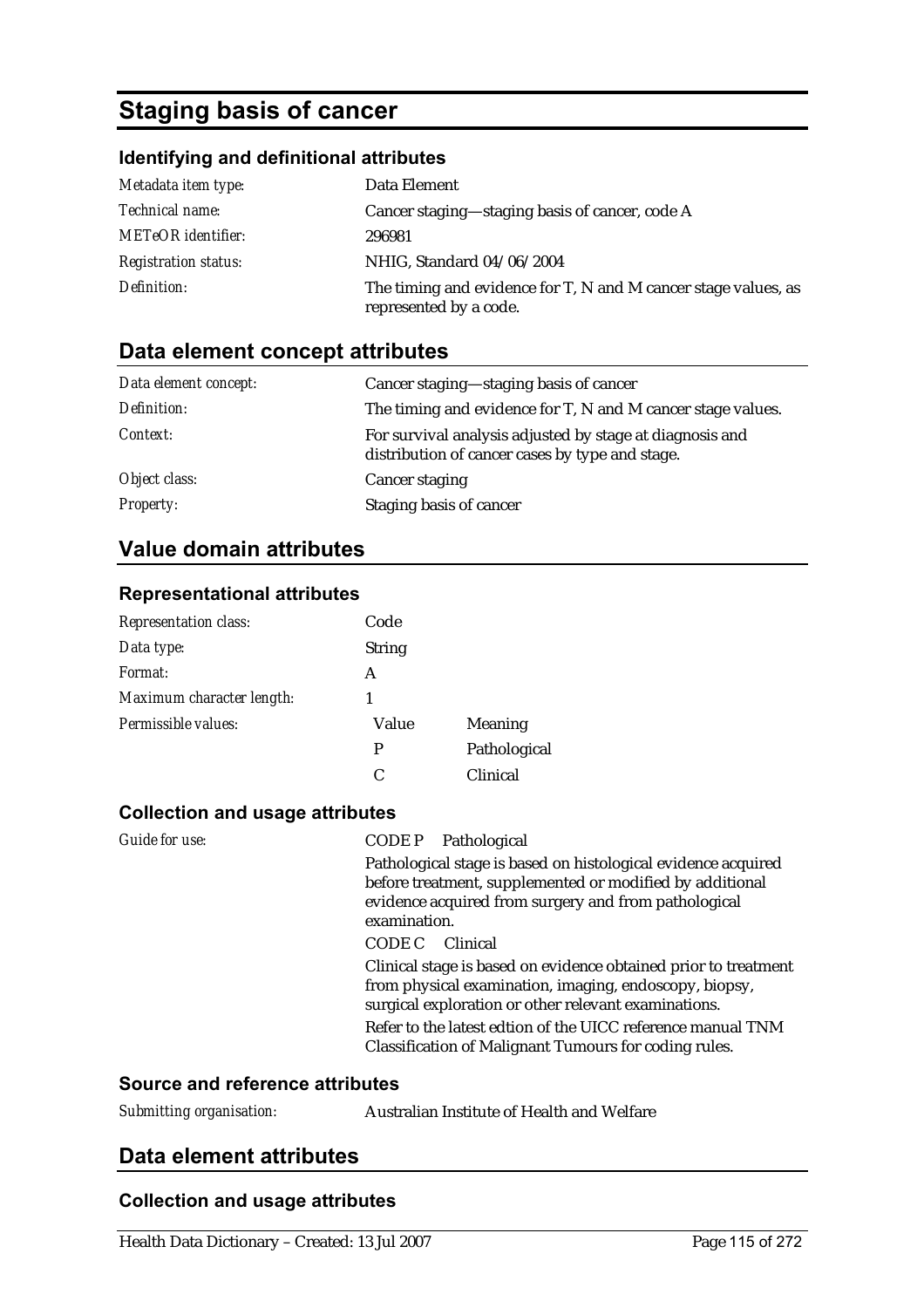#### **Relational attributes**

*Implementation in Data Set Specifications:*

*Collection methods:* From information provided by the treating doctor and recorded on the patient's medical record.

> Cancer (clinical) DSS NHIG, Superseded 07/12/2005 Cancer (clinical) DSS NHIG, Standard 07/12/2005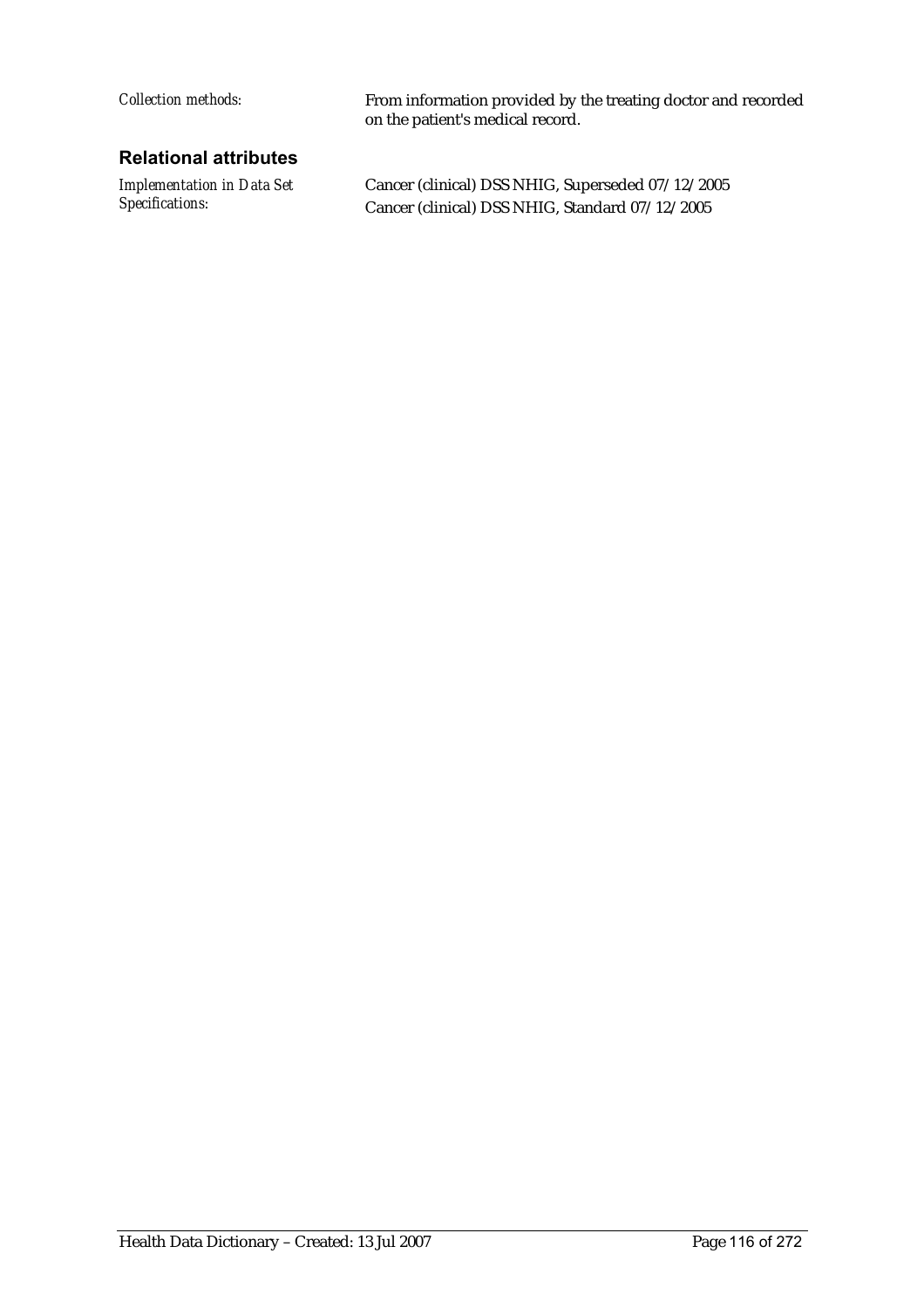# **Staging scheme source**

#### **Identifying and definitional attributes**

| Metadata item type:         | Data Element                                                                                                                                                                                                           |
|-----------------------------|------------------------------------------------------------------------------------------------------------------------------------------------------------------------------------------------------------------------|
| Technical name:             | Cancer staging—cancer staging scheme source, code N                                                                                                                                                                    |
| <b>METeOR</b> identifier:   | 296988                                                                                                                                                                                                                 |
| <b>Registration status:</b> | NHIG, Standard 04/06/2004                                                                                                                                                                                              |
| Definition:                 | The reference which describes in detail the methods of staging<br>and the definitions for the classification system used in<br>determining the extent of cancer at the time of diagnosis, as<br>represented by a code. |

## **Data element concept attributes**

| Data element concept: | Cancer staging—cancer staging scheme source                                                                                                                                               |
|-----------------------|-------------------------------------------------------------------------------------------------------------------------------------------------------------------------------------------|
| Definition:           | The reference which describes in detail the methods of staging<br>and the definitions for the classification system used in<br>determining the extent of cancer at the time of diagnosis. |
| Context:              | For survival analysis adjusted by stage at diagnosis and<br>distribution of cancer cases by type and stage.                                                                               |
| Object class:         | Cancer staging                                                                                                                                                                            |
| <i>Property:</i>      | Cancer staging scheme source                                                                                                                                                              |

## **Value domain attributes**

#### **Representational attributes**

| <b>Representation class:</b> | Code          |                                                                 |
|------------------------------|---------------|-----------------------------------------------------------------|
| Data type:                   | <b>Number</b> |                                                                 |
| Format:                      | N             |                                                                 |
| Maximum character length:    | 1             |                                                                 |
| Permissible values:          | Value         | Meaning                                                         |
|                              | 1             | <b>TNM Classification of Malignant Tumours</b><br>(UICC)        |
|                              | 2             | Durie & Salmon for multiple myeloma staging                     |
|                              | 3             | FAB for leukaemia classification                                |
|                              | 4             | Australian Clinico-Pathological Staging (ACPS)<br><b>System</b> |
|                              | 8             | Other                                                           |
| Supplementary values:        | 9             | Unknown                                                         |

| Reference documents: | Durie BGM, Salmon SE. A clinical staging system for multiple<br>myeloma correlation of measured myeloma cell mass with presenting<br>clinical features, response to treatment and survival. Cancer 36:842-<br>54 (1975).                                      |
|----------------------|---------------------------------------------------------------------------------------------------------------------------------------------------------------------------------------------------------------------------------------------------------------|
|                      | Bennett JM, Catovsky D, Daniel MT, Flandrin G, Galton DA,<br>Gralnick HR, Sultan C. Proposed revised criteria for the<br>classification of acute myeloid leukemia: a report of the French-<br>American-British Cooperative Group. Ann Intern Med 103(4): 620- |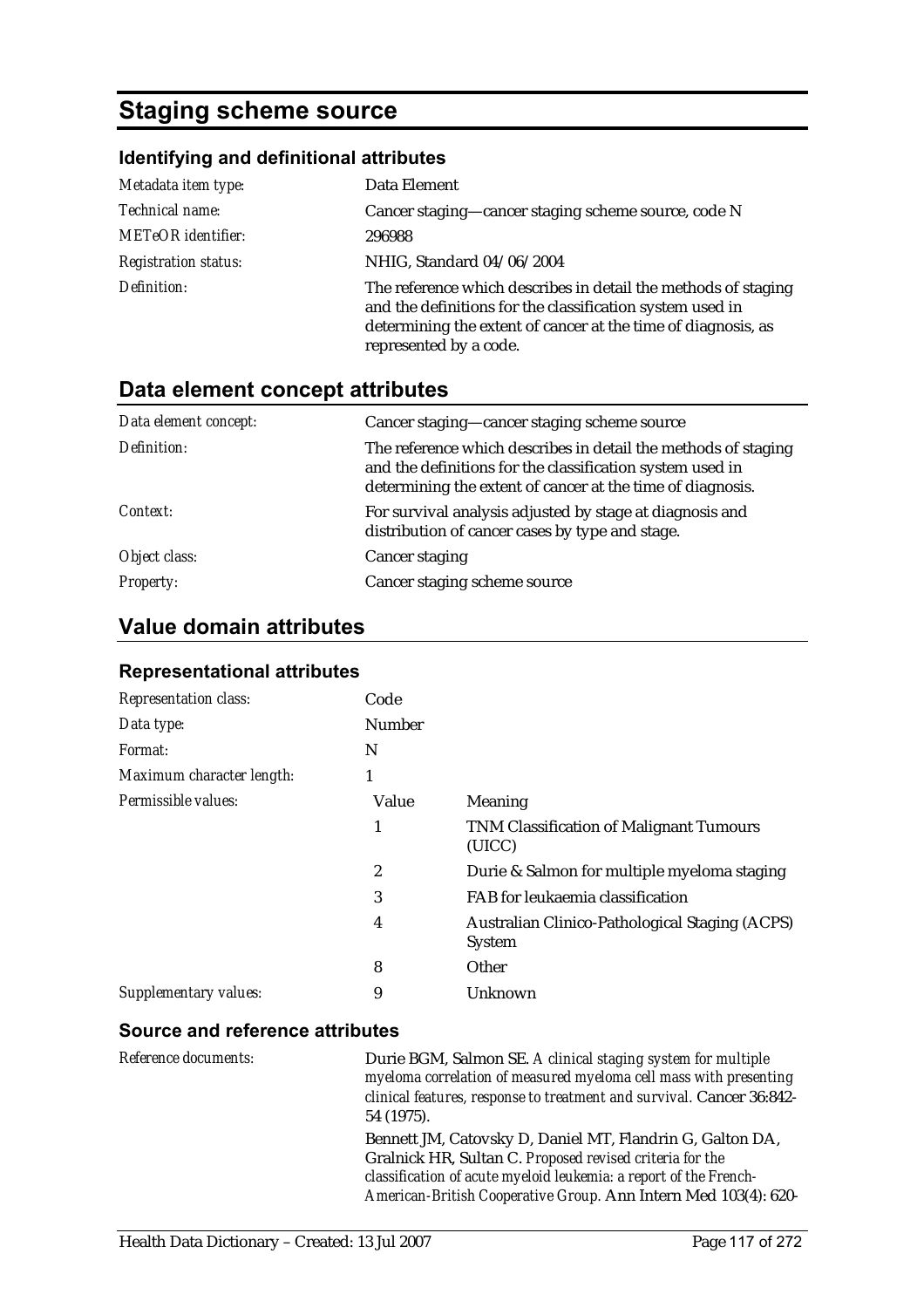625 (1985).

Cheson BD, Cassileth PA, Head DR, Schiffer CA, Bennett JM, Bloomfield CD, Brunning R, gale RP, Grever MR, Keating MJ, et al. *Report of the National Cancer Institute-sponsored workshop on definitions of diagnosis and response in acute myeloid leukemia.* J Clin Oncol 8(5): 813-819 (1990).

Davis NC, Newland RC. *The reporting of colorectal cancer: the Australian Clinicopathological Staging system.* Aust NZ J Surg 52:395-397 (1982).

Public Health Division *NSW Clinical Cancer Data Collection for Outcomes and Quality. Data Dictionary Version 1* Sydney NSW Health Dept (2001).

NHMRC *Guidelines for the prevention, early detection and management of colorectal cancer (CRC)* (1999)).

### **Data element attributes**

| <b>Guide for use:</b>                                | It is recommended that the TNM Manual of the UICC be used<br>whenever it is applicable. The classifications published in the<br>American Joint Committee on Cancer (AJCC) Cancer Staging<br>Manual are identical to the TNM classifications of the UICC.<br>TNM is not applicable to all tumour sites. Staging is of limited<br>use in acute leukaemias, although a staging system is used for<br>chronic lymphocytic leukaemia. Separate staging systems exist<br>for lymphomas and myeloma. The NHMRC Guidelines for the<br>prevention, early detection and management of colorectal cancer<br>(CRC) support the use of the Australian Clinico-Pathological<br>Staging (ACPS) System. A table of correspondences between<br>ACPS and TNM classifications is available.<br>The current edition of each staging scheme should be used. |
|------------------------------------------------------|----------------------------------------------------------------------------------------------------------------------------------------------------------------------------------------------------------------------------------------------------------------------------------------------------------------------------------------------------------------------------------------------------------------------------------------------------------------------------------------------------------------------------------------------------------------------------------------------------------------------------------------------------------------------------------------------------------------------------------------------------------------------------------------------------------------------------------------|
| Source and reference attributes                      |                                                                                                                                                                                                                                                                                                                                                                                                                                                                                                                                                                                                                                                                                                                                                                                                                                        |
| Origin:                                              | International Union Against Cancer (UICC).<br>FAB (French-American-British) Group.<br>NSW Health Department.<br>National Health & Medical Research Council.<br>Clinical Oncological Society of Australia.<br>Australian Cancer Network.                                                                                                                                                                                                                                                                                                                                                                                                                                                                                                                                                                                                |
| <b>Relational attributes</b>                         |                                                                                                                                                                                                                                                                                                                                                                                                                                                                                                                                                                                                                                                                                                                                                                                                                                        |
| Related metadata references:                         | Supersedes Staging scheme source, version 1, DE, NHDD,<br>NHIMG, Superseded 01/03/2005<br>See also Cancer staging—cancer staging scheme source edition                                                                                                                                                                                                                                                                                                                                                                                                                                                                                                                                                                                                                                                                                 |
| <b>Implementation in Data Set</b><br>Specifications: | number, code N[N] NHIG, Standard 04/06/2004<br>Cancer (clinical) DSS NHIG, Superseded 07/12/2005<br>Cancer (clinical) DSS NHIG, Standard 07/12/2005<br>Conditional obligation:                                                                                                                                                                                                                                                                                                                                                                                                                                                                                                                                                                                                                                                         |
|                                                      | Recorded if the recommended data standard is not used,<br>e.g. the recommended standard specifies the 6th edition,<br>but the 5th edition is used; or if another classification (not<br>the TNM) is used to stage the cancer, e.g. FAB for<br>leukaemia classification is used.                                                                                                                                                                                                                                                                                                                                                                                                                                                                                                                                                        |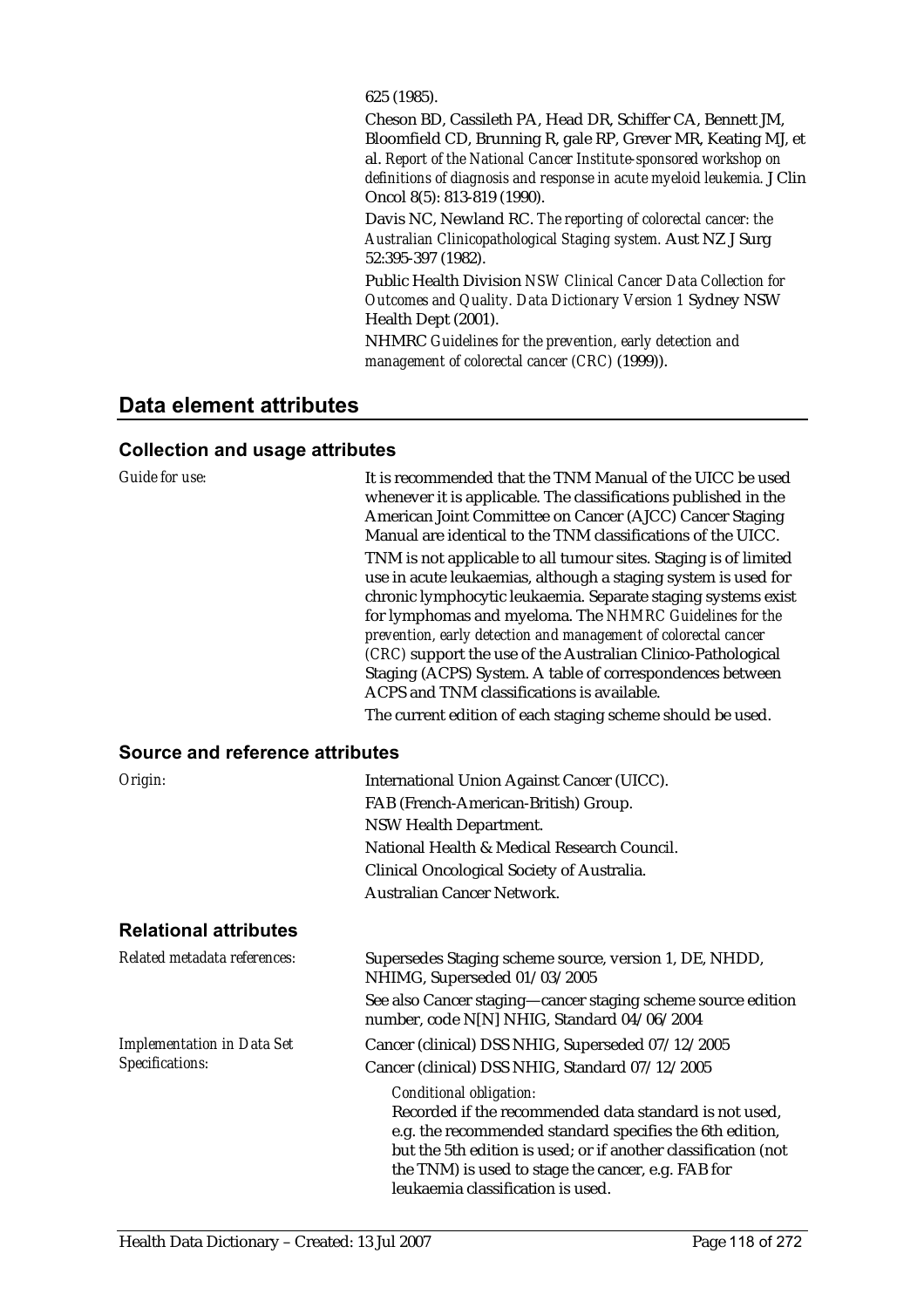# **Staging scheme source edition number**

## **Identifying and definitional attributes**

| Metadata item type:         | Data Element                                                                                           |
|-----------------------------|--------------------------------------------------------------------------------------------------------|
| Technical name:             | Cancer staging-cancer staging scheme source edition number,<br>code N[N]                               |
| <b>METeOR</b> identifier:   | 297011                                                                                                 |
| <b>Registration status:</b> | NHIG, Standard 04/06/2004                                                                              |
| Definition:                 | The edition of the reference used for the purposes of staging the<br>cancer, as represented by a code. |

## **Data element concept attributes**

| Data element concept: | Cancer staging—cancer staging scheme source edition number                                                  |
|-----------------------|-------------------------------------------------------------------------------------------------------------|
| Definition:           | The edition of the reference used for the purposes of staging the<br>cancer.                                |
| Context:              | For survival analysis adjusted by stage at diagnosis and<br>distribution of cancer cases by type and stage. |
| Object class:         | Cancer staging                                                                                              |
| <b>Property:</b>      | Cancer staging scheme source edition number                                                                 |

## **Value domain attributes**

#### **Representational attributes**

| <b>Representation class:</b>           | Code                                       |                                                                                                                                    |  |
|----------------------------------------|--------------------------------------------|------------------------------------------------------------------------------------------------------------------------------------|--|
| Data type:                             | Number                                     |                                                                                                                                    |  |
| Format:                                | N[N]                                       |                                                                                                                                    |  |
| <b>Supplementary values:</b>           | Value                                      | Meaning                                                                                                                            |  |
|                                        | 88                                         | Not applicable (Cases that do not have a<br>recommended staging scheme)                                                            |  |
|                                        | 99                                         | <b>Unknown</b> edition                                                                                                             |  |
| <b>Collection and usage attributes</b> |                                            |                                                                                                                                    |  |
| Guide for use:                         | Record the edition number (i.e. 1 - 87).   |                                                                                                                                    |  |
| Source and reference attributes        |                                            |                                                                                                                                    |  |
| Submitting organisation:               | Australian Institute of Health and Welfare |                                                                                                                                    |  |
| Data element attributes                |                                            |                                                                                                                                    |  |
| Source and reference attributes        |                                            |                                                                                                                                    |  |
| Origin:                                |                                            | Commission on Cancer, Standards of the Commission on<br>Cancer Registry Operations and Data Standards (ROADS)<br>Volume II (1998). |  |
| <b>Relational attributes</b>           |                                            |                                                                                                                                    |  |

| Related metadata references:      | Supersedes Staging scheme source edition number, version 1,<br>DE, NHDD, NHIMG, Superseded 01/03/2005 |
|-----------------------------------|-------------------------------------------------------------------------------------------------------|
| <b>Implementation in Data Set</b> | Cancer (clinical) DSS NHIG, Superseded 07/12/2005                                                     |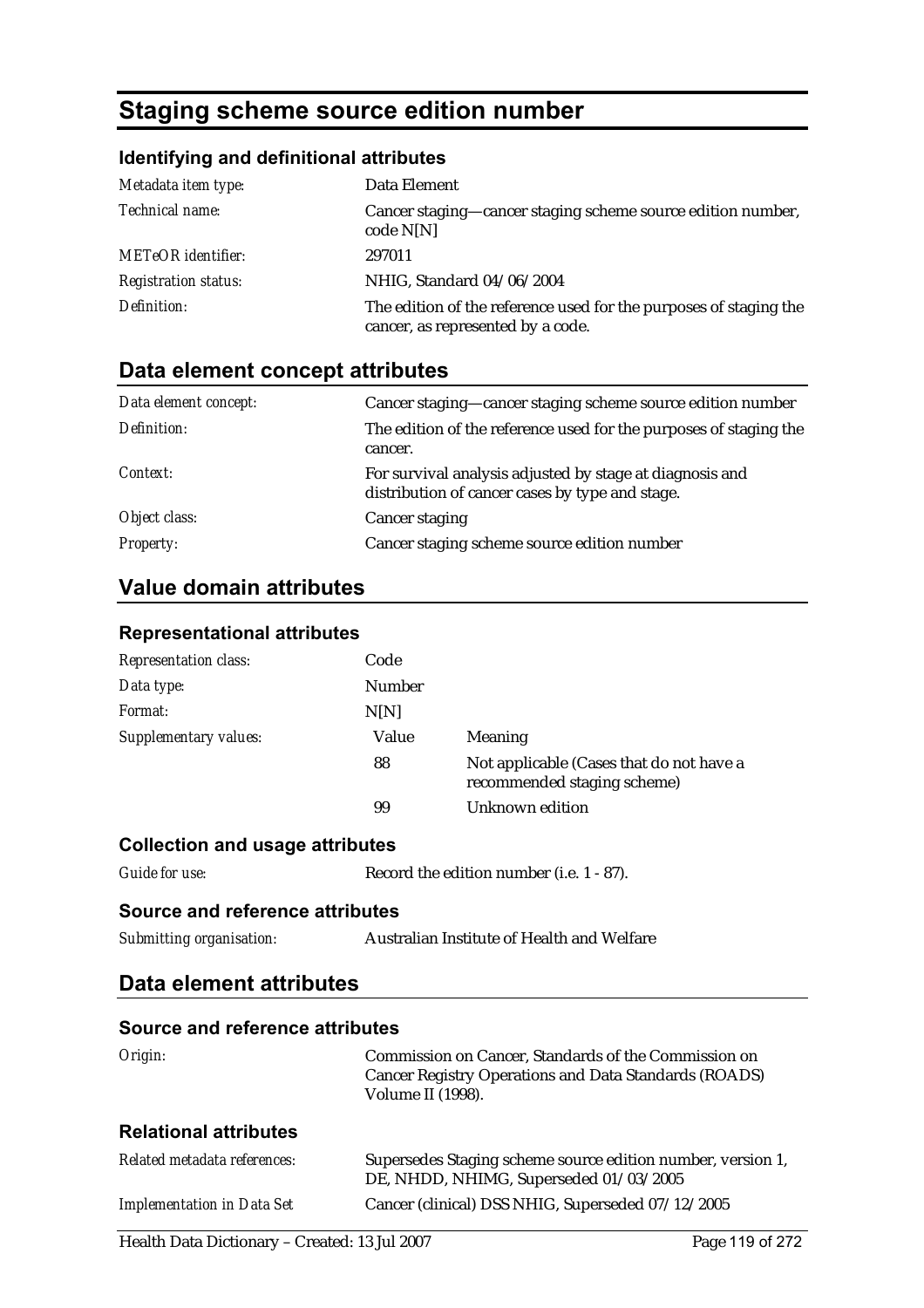#### *Specifications:* Cancer (clinical) DSS NHIG, Standard 07/12/2005

*Conditional obligation:*

Recorded if the recommended data standard is not used, e.g. the recommended standard specifies the 6th edition, but the 5th edition is used; or if another classification (not the TNM) is used to stage the cancer, e.g. FAB for leukaemia classification is used.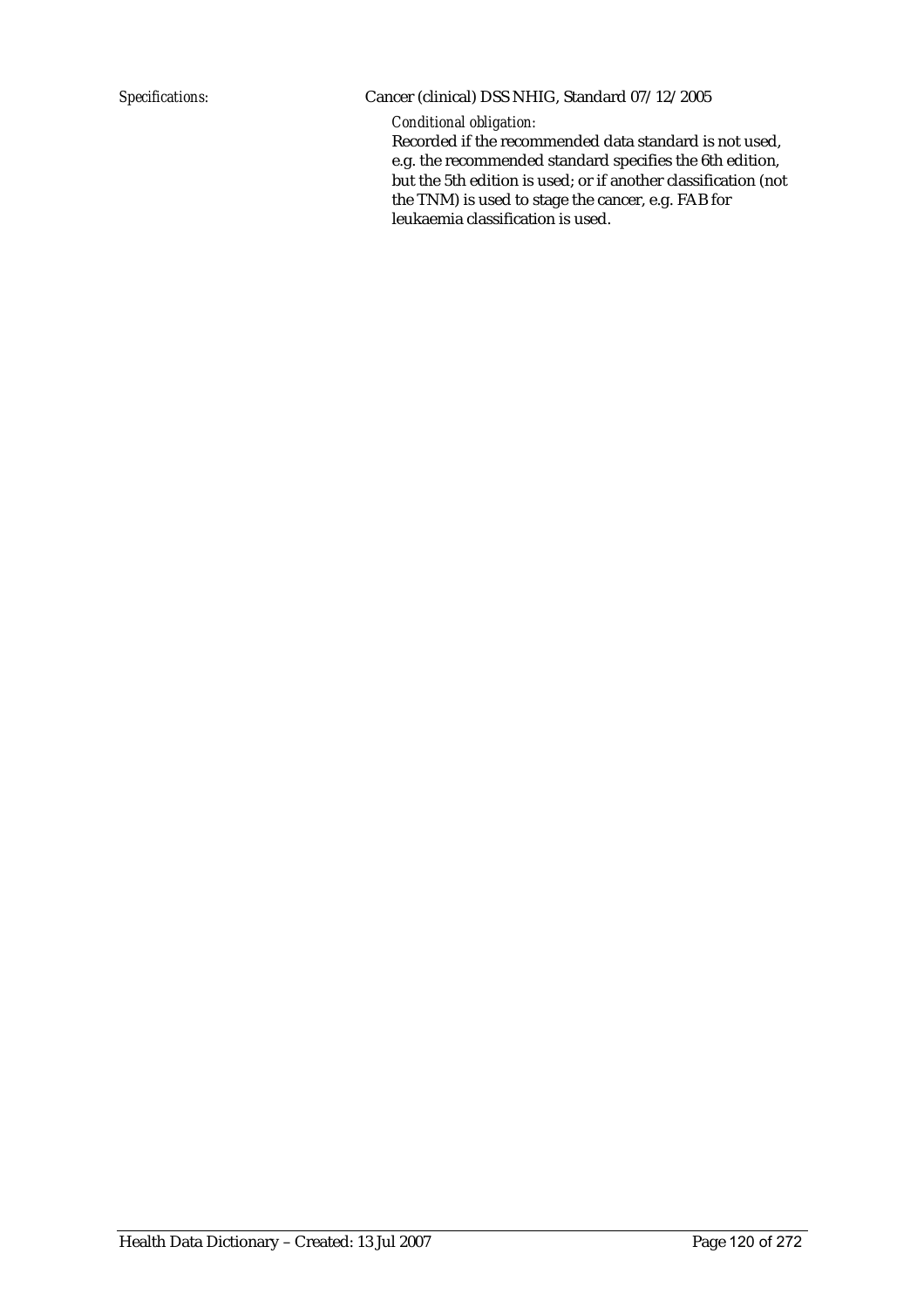# **State/Territory of birth**

## **Identifying and definitional attributes**

| Metadata item type:         | Data Element                                                                      |
|-----------------------------|-----------------------------------------------------------------------------------|
| Technical name:             | Birth event—state/territory of birth, code N                                      |
| <b>METeOR</b> identifier:   | 270151                                                                            |
| <b>Registration status:</b> | NHIG, Standard 01/03/2005                                                         |
| Definition:                 | The state/territory in which the baby was delivered, as<br>represented by a code. |

## **Data element concept attributes**

| Data element concept: | Birth event—state/territory of birth                 |
|-----------------------|------------------------------------------------------|
| Definition:           | The state/territory in which the baby was delivered. |
| Object class:         | Birth event                                          |
| <b>Property:</b>      | State/territory of birth                             |

## **Value domain attributes**

#### **Representational attributes**

| Representation class:     | Code   |                                                                                           |
|---------------------------|--------|-------------------------------------------------------------------------------------------|
| Data type:                | Number |                                                                                           |
| <i>Format:</i>            | N      |                                                                                           |
| Maximum character length: | 1      |                                                                                           |
| Permissible values:       | Value  | Meaning                                                                                   |
|                           | 1      | <b>New South Wales</b>                                                                    |
|                           | 2      | Victoria                                                                                  |
|                           | 3      | Queensland                                                                                |
|                           | 4      | South Australia                                                                           |
|                           | 5      | Western Australia                                                                         |
|                           | 6      | Tasmania                                                                                  |
|                           | 7      | <b>Northern Territory</b>                                                                 |
|                           | 8      | <b>Australian Capital Territory</b>                                                       |
|                           | 9      | Other territories (Cocos (Keeling) Islands,<br>Christmas Island and Jervis Bay Territory) |

### **Collection and usage attributes**

| Guide for use: | The order presented here is the standard for the Australian       |
|----------------|-------------------------------------------------------------------|
|                | Bureau of Statistics (ABS). Other organisations (including the    |
|                | Australian Institute of Health and Welfare) publish data in state |
|                | order based on population (that is, Western Australia before      |
|                | South Australia and Australian Capital Territory before           |
|                | Northern Territory).                                              |

| <i>Reference documents:</i> | Australian Bureau of Statistics 2005. Australian Standard      |
|-----------------------------|----------------------------------------------------------------|
|                             | Geographical Classification (ASGC). Cat. no. 1216.0. Canberra: |
|                             | ABS. Viewed on 30/09/2005                                      |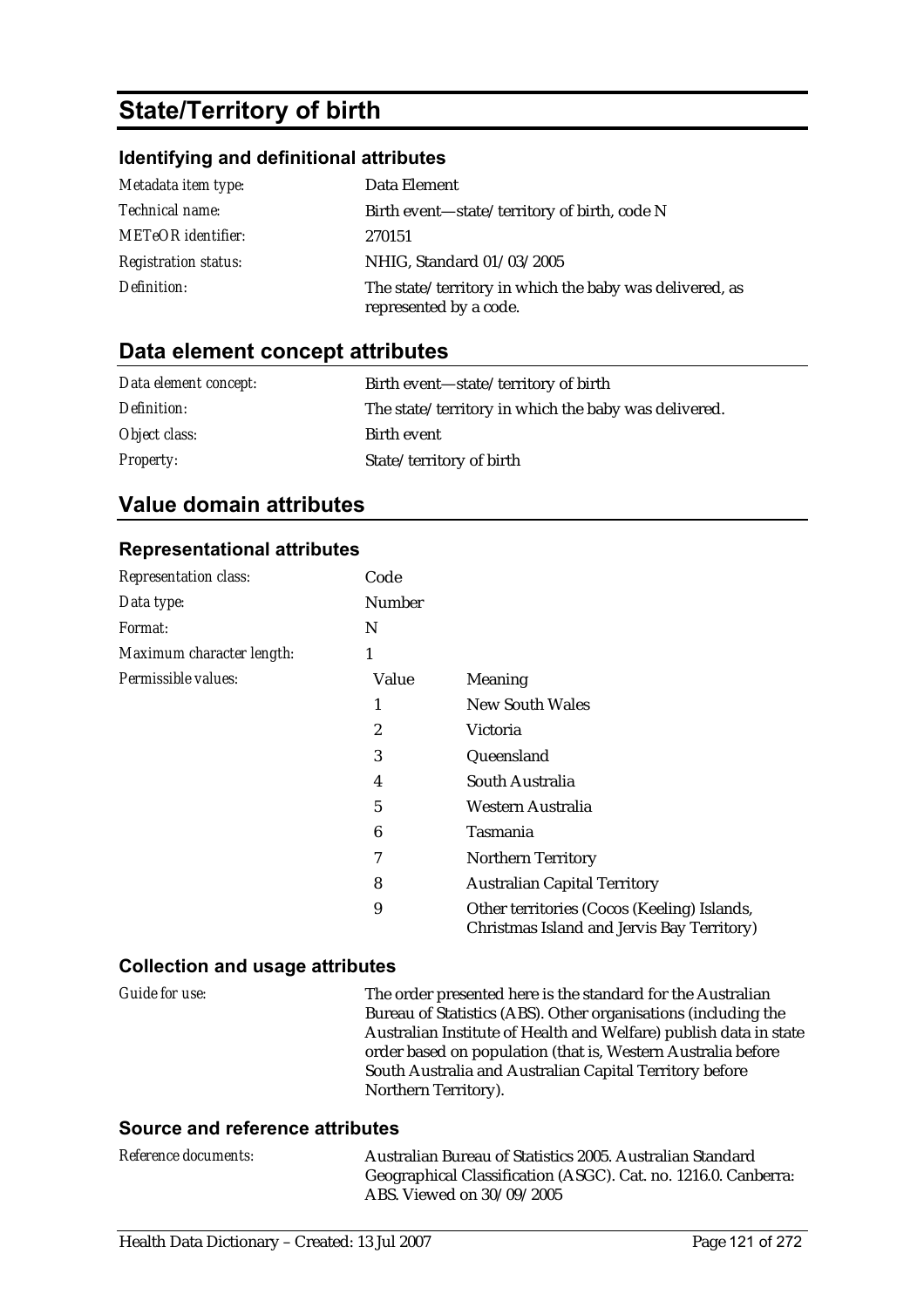## **Data element attributes**

| Submitting organisation:          | National Perinatal Data Development Committee                                             |
|-----------------------------------|-------------------------------------------------------------------------------------------|
| <b>Relational attributes</b>      |                                                                                           |
| Related metadata references:      | Supersedes State/Territory of birth, version 1, DE, NHDD,<br>NHIMG, Superseded 01/03/2005 |
| <b>Implementation in Data Set</b> | Health care client identification NHIG, Superseded 04/05/2005                             |
| Specifications:                   | Implementation start date: 01/01/2003                                                     |
|                                   | Health care client identification DSS NHIG, Standard<br>04/05/2005                        |
|                                   | Perinatal NMDS NHIG, Superseded 07/12/2005                                                |
|                                   | Implementation start date: 01/07/2005                                                     |
|                                   | Implementation end date: 30/06/2006                                                       |
|                                   | Perinatal NMDS NHIG, Superseded 06/09/2006                                                |
|                                   | Implementation start date: 01/07/2006                                                     |
|                                   | Implementation end date: 30/06/2007                                                       |
|                                   | Perinatal NMDS 2007-2008 NHIG, Standard 06/09/2006                                        |
|                                   | Implementation start date: 01/07/2007                                                     |
|                                   |                                                                                           |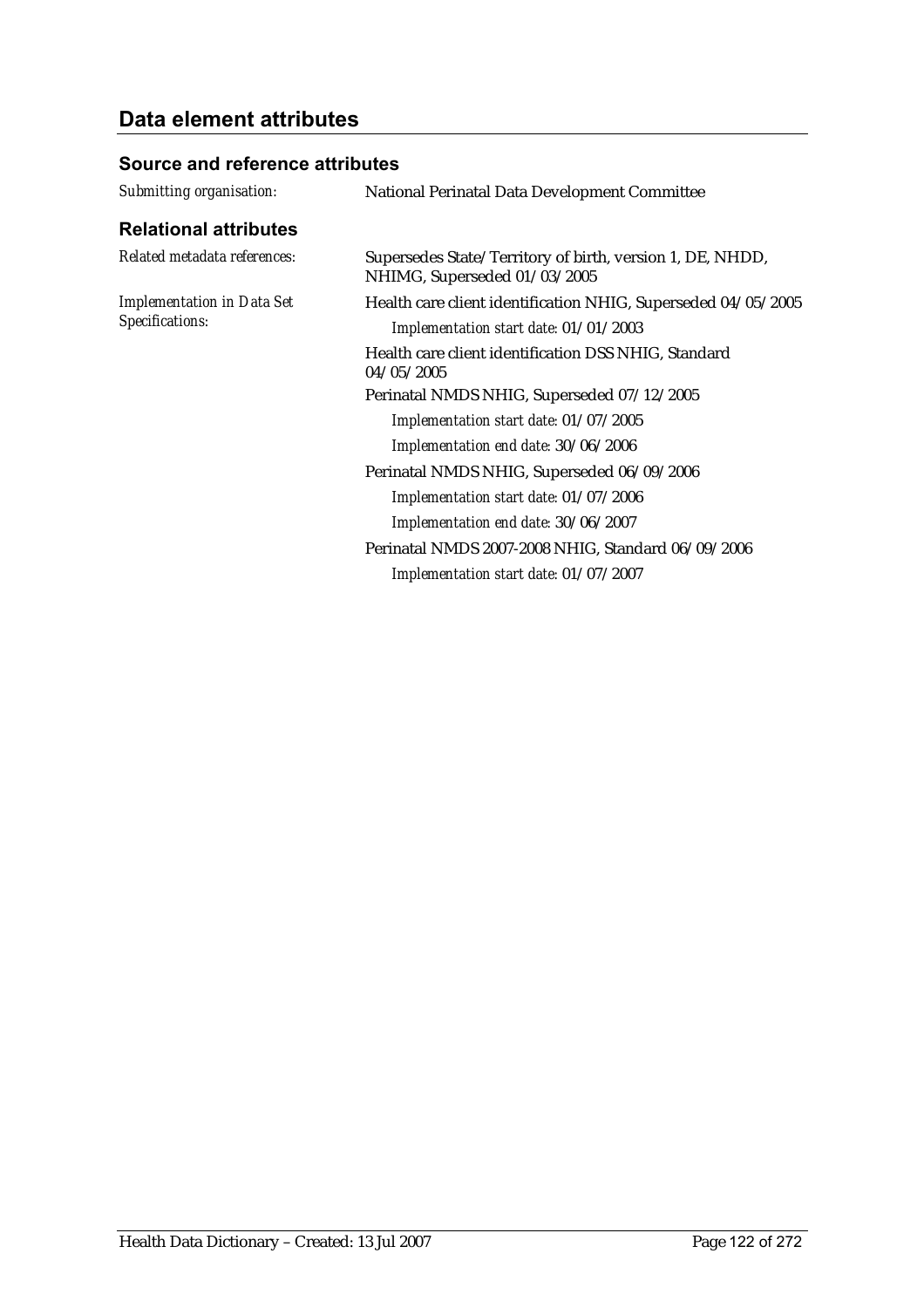## **Status of the baby**

#### **Identifying and definitional attributes**

| Metadata item type:         | Data Element                                              |
|-----------------------------|-----------------------------------------------------------|
| <i>Technical name:</i>      | Birth—birth status, code N                                |
| <b>METeOR</b> identifier:   | 269949                                                    |
| <b>Registration status:</b> | NHIG, Standard 01/03/2005                                 |
| Definition:                 | The status of the baby at birth as represented by a code. |

## **Data element concept attributes**

| Data element concept: | Birth—birth status           |
|-----------------------|------------------------------|
| Definition:           | Status of the baby at birth. |
| Context:              | <b>Perinatal statistics</b>  |
| Object class:         | <b>Birth</b>                 |
| <b>Property:</b>      | <b>Birth status</b>          |

## **Value domain attributes**

#### **Representational attributes**

| Code          |                          |
|---------------|--------------------------|
| <b>Number</b> |                          |
| N             |                          |
|               |                          |
| Value         | Meaning                  |
| 1             | Live birth               |
| 2             | Stillbirth (fetal death) |
| 9             | Not stated               |
|               |                          |

#### **Collection and usage attributes**

*Guide for use:* Live birth is the complete expulsion or extraction from its mother of a product of conception, irrespective of the duration of the pregnancy which, after such separation, breathes or shows any other evidence of life, such as beating of the heart, pulsation of the umbilical cord, or definite movement of voluntary muscles, whether or not the umbilical cord has been cut or the placenta is attached; each product of such a birth is considered liveborn (WHO, 1992 definition). Stillbirth is a fetal death prior to the complete expulsion or extraction from its mother of a product of conception of 20 or more completed weeks of gestation or of 400 g or more **birthweight**; the death is indicated by the fact that after such separation the fetus does not breathe or show any other evidence of life, such as beating of the heart, pulsation of the umbilical cord, or definite movement of voluntary muscles. (This is the same as the WHO definition of fetal death, except that there are no limits of gestational age or birthweight for the WHO definition.)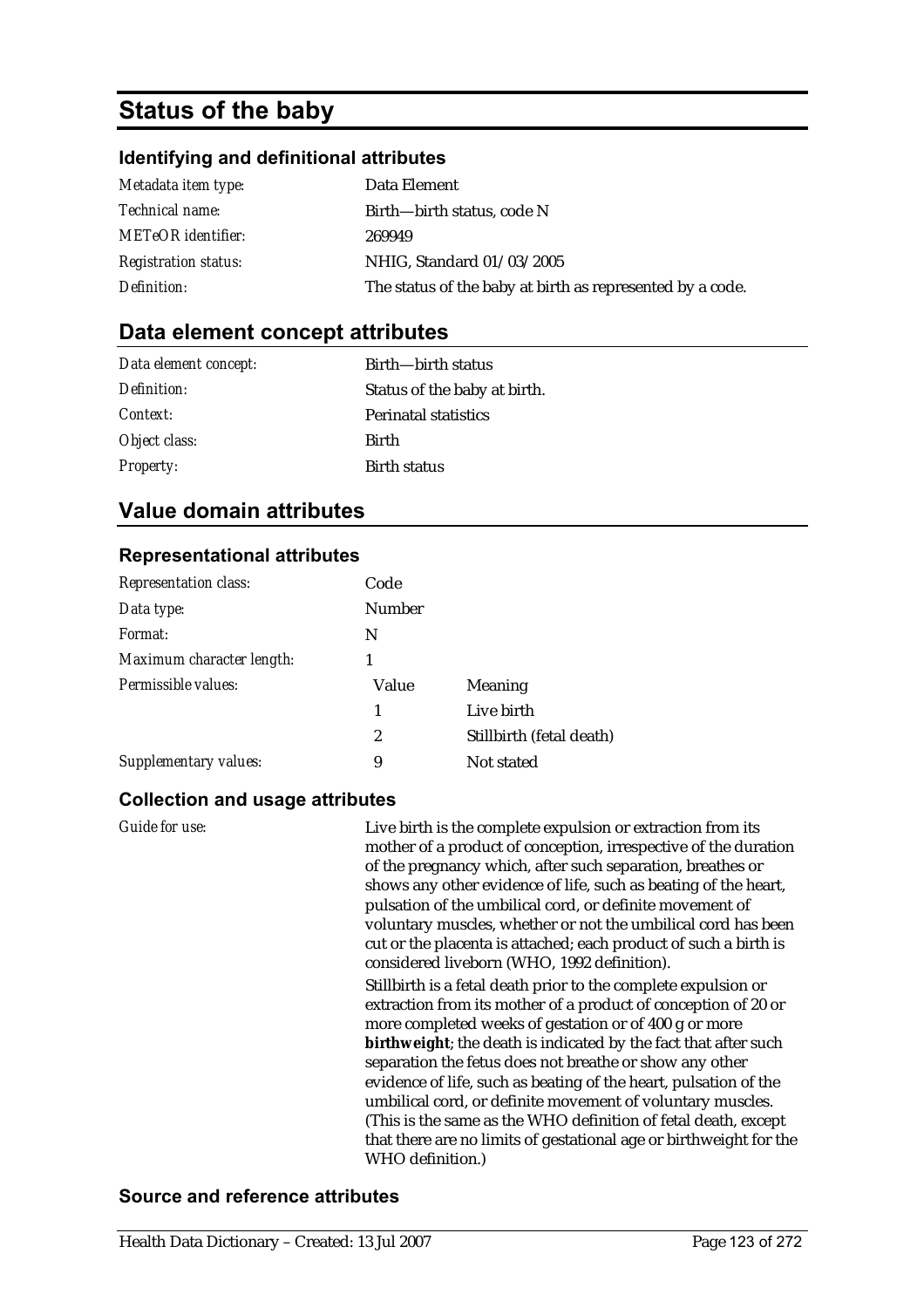### **Data element attributes**

| Submitting organisation:                             | <b>National Perinatal Data Development Committee</b>                                 |
|------------------------------------------------------|--------------------------------------------------------------------------------------|
| <b>Relational attributes</b>                         |                                                                                      |
| Related metadata references:                         | Supersedes Status of the baby, version 1, DE, NHDD, NHIMG,<br>Superseded 01/03/2005  |
| <b>Implementation in Data Set</b><br>Specifications: | Perinatal NMDS NHIG, Superseded 07/12/2005                                           |
|                                                      | Implementation start date: 01/07/2005                                                |
|                                                      | Implementation end date: 30/06/2006                                                  |
|                                                      | Perinatal NMDS NHIG, Superseded 06/09/2006                                           |
|                                                      | Implementation start date: 01/07/2006                                                |
|                                                      | Implementation end date: 30/06/2007                                                  |
|                                                      | Perinatal NMDS 2007-2008 NHIG, Standard 06/09/2006                                   |
|                                                      | Implementation start date: 01/07/2007                                                |
|                                                      | Information specific to this data set:<br>Essential to analyse outcome of pregnancy. |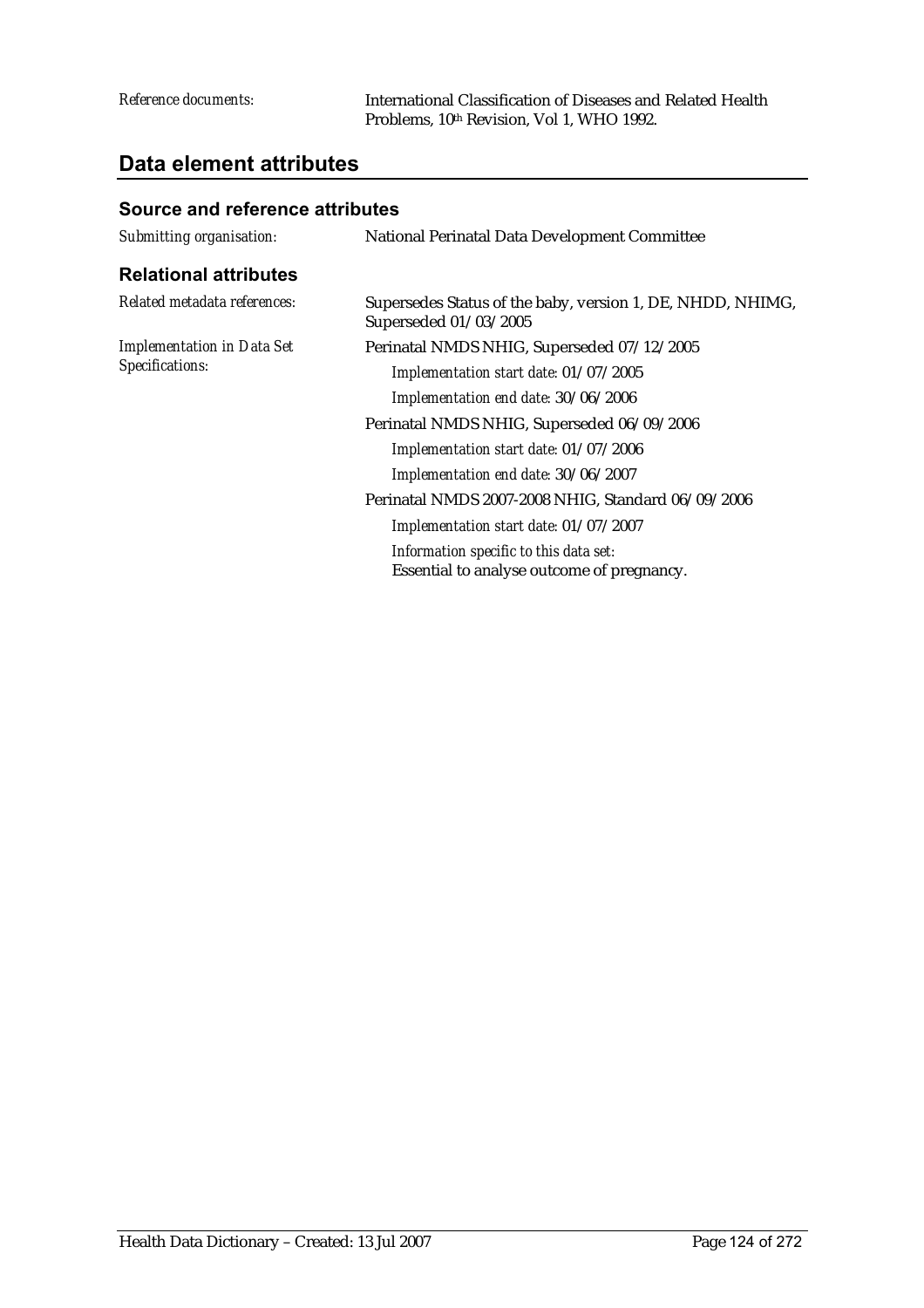## **Street name (person)**

## **Identifying and definitional attributes**

| Metadata item type:         | Data Element                                                                                                                                                                                                                 |
|-----------------------------|------------------------------------------------------------------------------------------------------------------------------------------------------------------------------------------------------------------------------|
| Technical name:             | Person (address)—street name, text [A(30)]                                                                                                                                                                                   |
| <b>METeOR</b> identifier:   | 270019                                                                                                                                                                                                                       |
| <b>Registration status:</b> | NHIG, Standard 01/03/2005<br>NCSIMG, Standard 30/09/2005                                                                                                                                                                     |
| Definition:                 | The concatenation of a person's street type and street suffix<br>resulting in a name that identifies a public thoroughfare and<br>differentiates it from others in the same suburb/town/locality,<br>as represented by text. |

## **Data element concept attributes**

| Data element concept: | Person (address)-street name                                                                                                                                                                      |
|-----------------------|---------------------------------------------------------------------------------------------------------------------------------------------------------------------------------------------------|
| Definition:           | The concatenation of a person's street type and street suffix<br>resulting in a name that identifies a public thoroughfare and<br>differentiates it from others in the same suburb/town/locality. |
| Object class:         | <b>Person</b>                                                                                                                                                                                     |
| <b>Property:</b>      | Street name                                                                                                                                                                                       |

## **Value domain attributes**

#### **Representational attributes**

| <b>Representation class:</b> | Text          |
|------------------------------|---------------|
| Data type:                   | <b>String</b> |
| <i>Format:</i>               | [A(30)]       |
| Maximum character length:    | 30            |

## **Data element attributes**

#### **Collection and usage attributes**

| Guide for use:                         | To be used in conjunction with street type. To be used in<br>conjunction with street suffix.                                                                                                                                                                                                                                                                                                     |
|----------------------------------------|--------------------------------------------------------------------------------------------------------------------------------------------------------------------------------------------------------------------------------------------------------------------------------------------------------------------------------------------------------------------------------------------------|
| <i>Comments:</i>                       | Where suburb/town/locality, state/territory and Postcode -<br>Australian are insufficient to assign a Statistical Local Area<br>(SLA) code from the Australian Standard Geographical<br>Classification (Australian Bureau of Statistics, Cat. No. 1216.0),<br>the Street name metadata item in conjunction with street type,<br>house/property identifier and street suffix should also be used. |
| <b>Source and reference attributes</b> |                                                                                                                                                                                                                                                                                                                                                                                                  |
| $O$ rigin $\cdot$                      | Haalth Data Standards Committee                                                                                                                                                                                                                                                                                                                                                                  |

| Origin: | <b>Health Data Standards Committee</b>       |
|---------|----------------------------------------------|
|         | Australia Post Address Presentation Standard |
|         |                                              |

### **Relational attributes**

| Related metadata references: | Supersedes Street name, version 1, DE, NHDD, NHIMG,             |
|------------------------------|-----------------------------------------------------------------|
|                              | Superseded 01/03/2005                                           |
|                              | Is used in the formation of Person (address)—address line, text |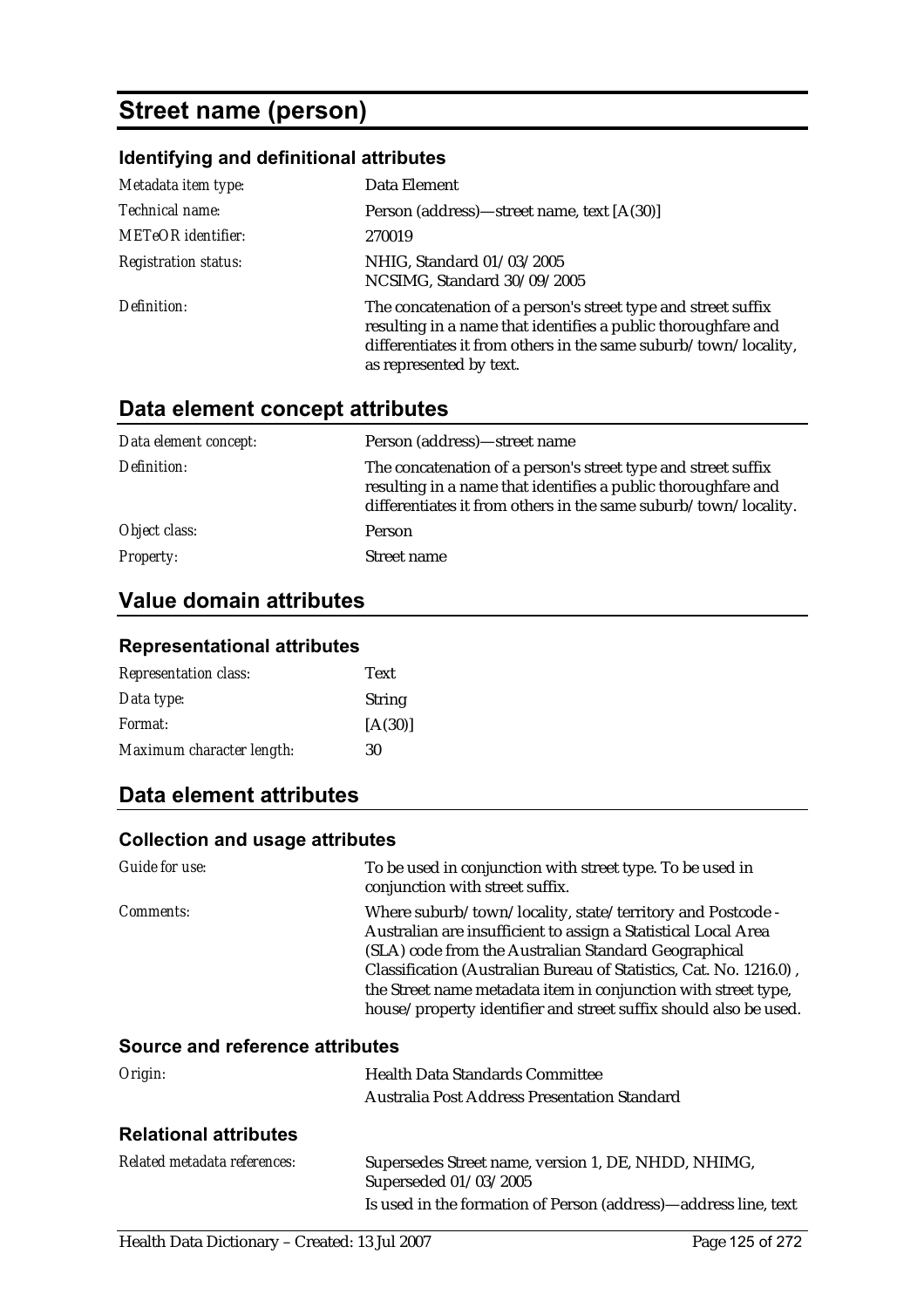[X(180)] NHIG, Standard 04/05/2005, NCSIMG, Standard 30/09/2005 Is used in the formation of Person (address)—health address line, text [X(180)] NHIG, Superseded 04/05/2005 *Implementation in Data Set Specifications:* Health care client identification DSS NHIG, Standard 04/05/2005 Health care provider identification DSS NHIG, Superseded 04/07/2007 Health care provider identification DSS NHIG, Standard 04/07/2007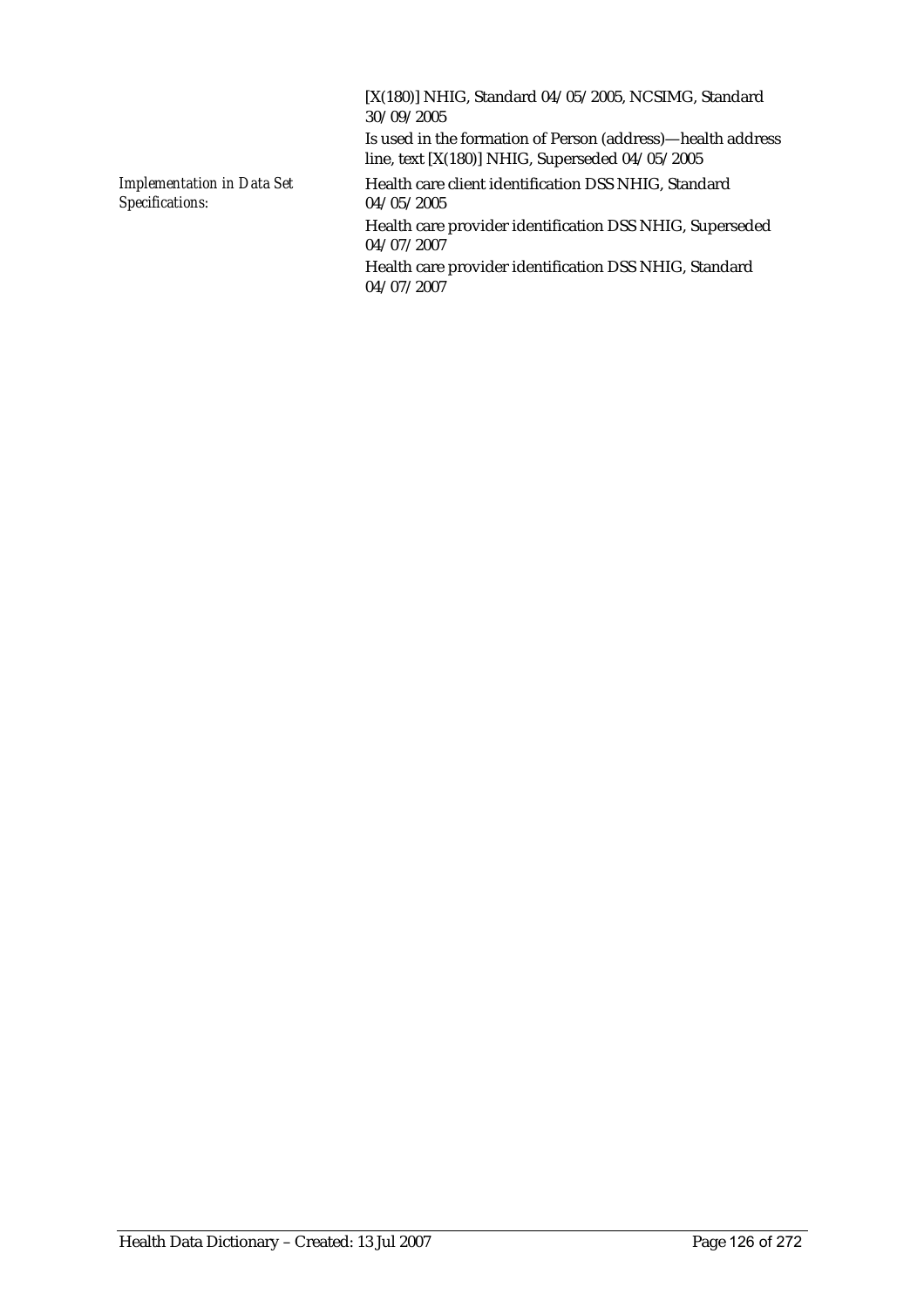# **Street name (service provider organisation)**

### **Identifying and definitional attributes**

| Metadata item type:         | Data Element                                                                                                                                                                                                                        |
|-----------------------------|-------------------------------------------------------------------------------------------------------------------------------------------------------------------------------------------------------------------------------------|
| Technical name:             | Service provider organisation (address)—street name, text<br>[A(30)]                                                                                                                                                                |
| <b>METeOR</b> identifier:   | 290218                                                                                                                                                                                                                              |
| <b>Registration status:</b> | NHIG, Standard 04/05/2005<br>NCSIMG, Standard 30/09/2005                                                                                                                                                                            |
| Definition:                 | The concatenation of an organisation's street type and street<br>suffix resulting in a name that identifies a public thoroughfare<br>and differentiates it from others in the same<br>suburb/town/locality, as represented by text. |

## **Data element concept attributes**

| Data element concept: | Service provider organisation (address)-street name                                                                                                                                                         |
|-----------------------|-------------------------------------------------------------------------------------------------------------------------------------------------------------------------------------------------------------|
| Definition:           | The concatenation of an organisation's street type and street<br>suffix resulting in a name that identifies a public thoroughfare<br>and differentiates it from others in the same<br>suburb/town/locality. |
| Object class:         | Service provider organisation                                                                                                                                                                               |
| <b>Property:</b>      | Street name                                                                                                                                                                                                 |

## **Value domain attributes**

#### **Representational attributes**

| <b>Representation class:</b> | Text          |
|------------------------------|---------------|
| Data type:                   | <b>String</b> |
| Format:                      | [A(30)]       |
| Maximum character length:    | 30            |

## **Data element attributes**

#### **Collection and usage attributes**

| Guide for use:   | To be used in conjunction with street type. To be used in<br>conjunction with street suffix.                                                                                                                                                                                                                                                                                                     |
|------------------|--------------------------------------------------------------------------------------------------------------------------------------------------------------------------------------------------------------------------------------------------------------------------------------------------------------------------------------------------------------------------------------------------|
| <i>Comments:</i> | Where suburb/town/locality, state/territory and Postcode -<br>Australian are insufficient to assign a Statistical Local Area<br>(SLA) code from the Australian Standard Geographical<br>Classification (Australian Bureau of Statistics, Cat. No. 1216.0),<br>the Street name metadata item in conjunction with street type,<br>house/property identifier and street suffix should also be used. |

| Origin:                      | <b>Health Data Standards Committee</b>                    |  |
|------------------------------|-----------------------------------------------------------|--|
|                              | Australia Post Address Presentation Standard              |  |
| <b>Relational attributes</b> |                                                           |  |
| Related metadata references: | Is used in the formation of Service provider organisation |  |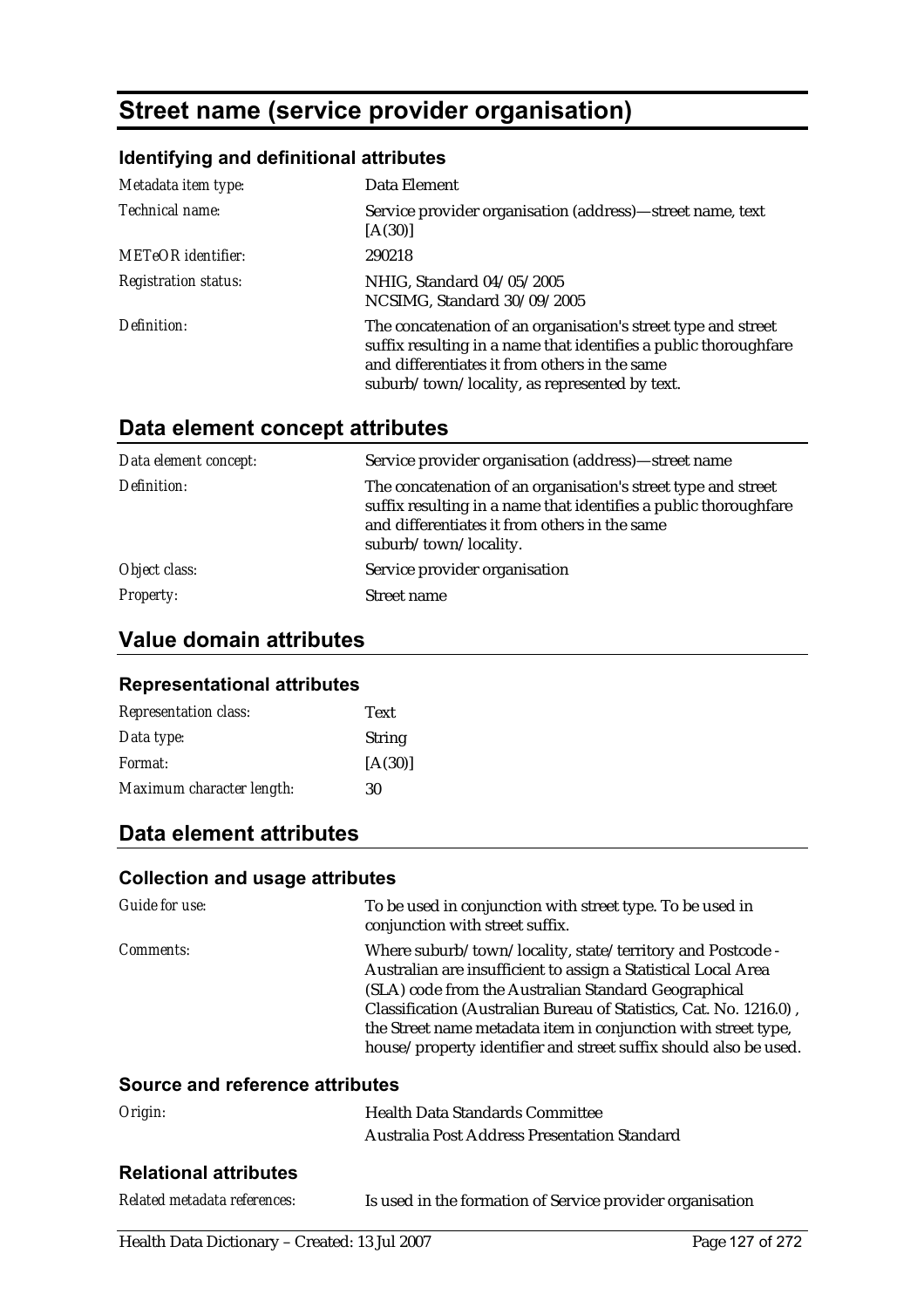|                                                      | (address)—address line, text [X(180)] NHIG, Standard<br>04/05/2005, NCSIMG, Standard 30/09/2005 |
|------------------------------------------------------|-------------------------------------------------------------------------------------------------|
| <b>Implementation in Data Set</b><br>Specifications: | Health care provider identification DSS NHIG, Superseded<br>04/07/2007                          |
|                                                      | Health care provider identification DSS NHIG, Standard<br>04/07/2007                            |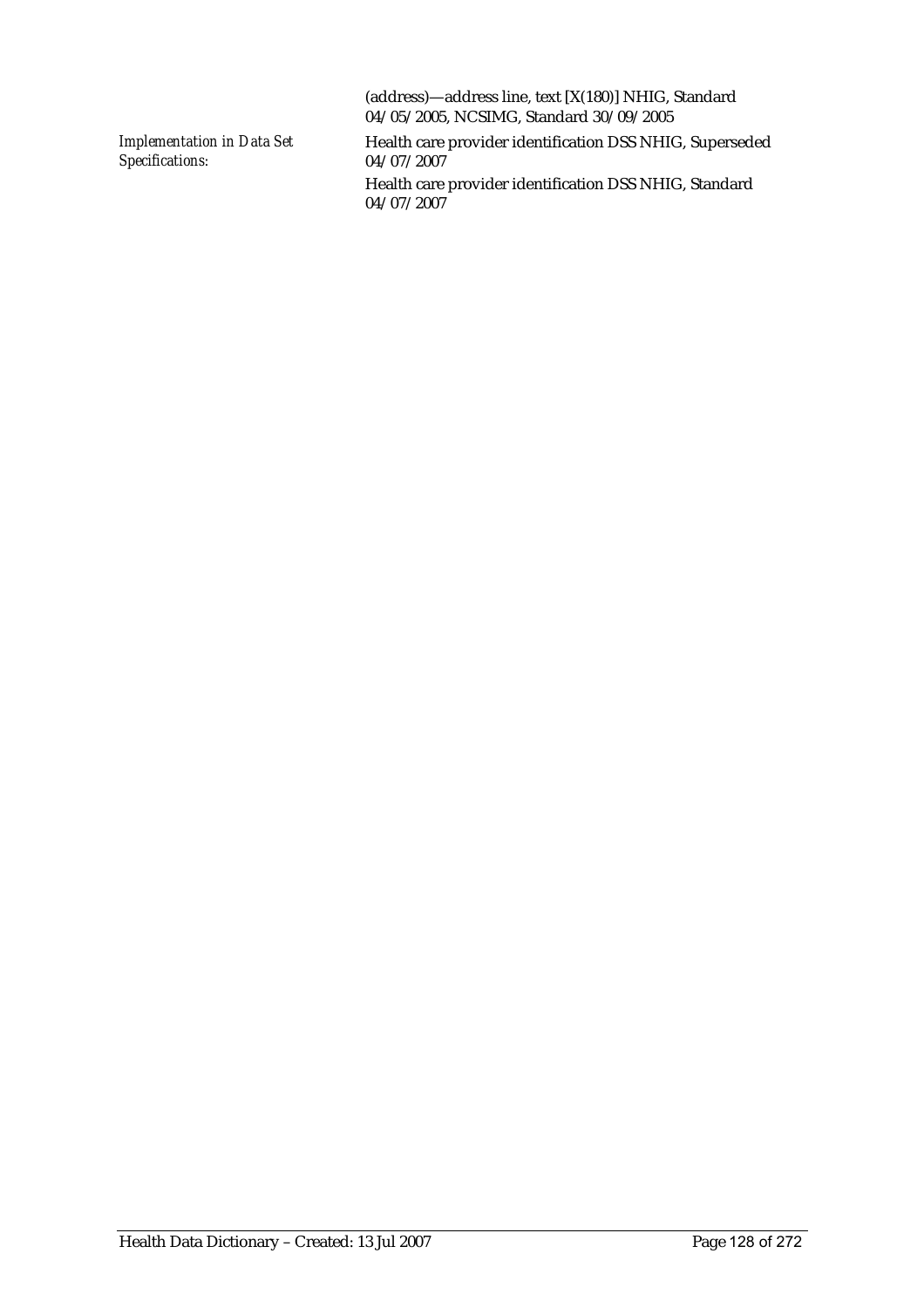# **Street suffix code (person)**

## **Identifying and definitional attributes**

| Metadata item type:         | Data Element                                                                                                   |
|-----------------------------|----------------------------------------------------------------------------------------------------------------|
| Technical name:             | Person (address)—street suffix, code A[A]                                                                      |
| <b>METeOR</b> identifier:   | 270022                                                                                                         |
| <b>Registration status:</b> | NHIG, Standard 01/03/2005<br>NCSIMG, Standard 30/09/2005                                                       |
| Definition:                 | The abbreviated suffix that identifies the type of street where a<br>person resides, as represented by a code. |

## **Data element concept attributes**

| Data element concept: | Person (address)—street suffix                                                       |
|-----------------------|--------------------------------------------------------------------------------------|
| Definition:           | The abbreviated suffix that identifies the type of street where a<br>person resides. |
| Object class:         | Person                                                                               |
| <i>Property:</i>      | Street suffix                                                                        |

## **Value domain attributes**

#### **Representational attributes**

| Representation class:     | Code          |                   |
|---------------------------|---------------|-------------------|
| Data type:                | <b>String</b> |                   |
| Format:                   | A[A]          |                   |
| Maximum character length: | 2             |                   |
| Permissible values:       | Value         | Meaning           |
|                           | CN            | Central           |
|                           | E             | East              |
|                           | EX            | <b>Extension</b>  |
|                           | LR            | Lower             |
|                           | N             | North             |
|                           | <b>NE</b>     | <b>North East</b> |
|                           | NW            | <b>North West</b> |
|                           | S             | South             |
|                           | <b>SE</b>     | <b>South East</b> |
|                           | <b>SW</b>     | <b>South West</b> |
|                           | <b>UP</b>     | Upper             |
|                           | W             | West              |

## **Data element attributes**

| <i>Collection methods:</i> | To be used in conjunction with street name. To be used in<br>conjunction with street type. |
|----------------------------|--------------------------------------------------------------------------------------------|
|                            | For example:                                                                               |
|                            | Browns Rd W                                                                                |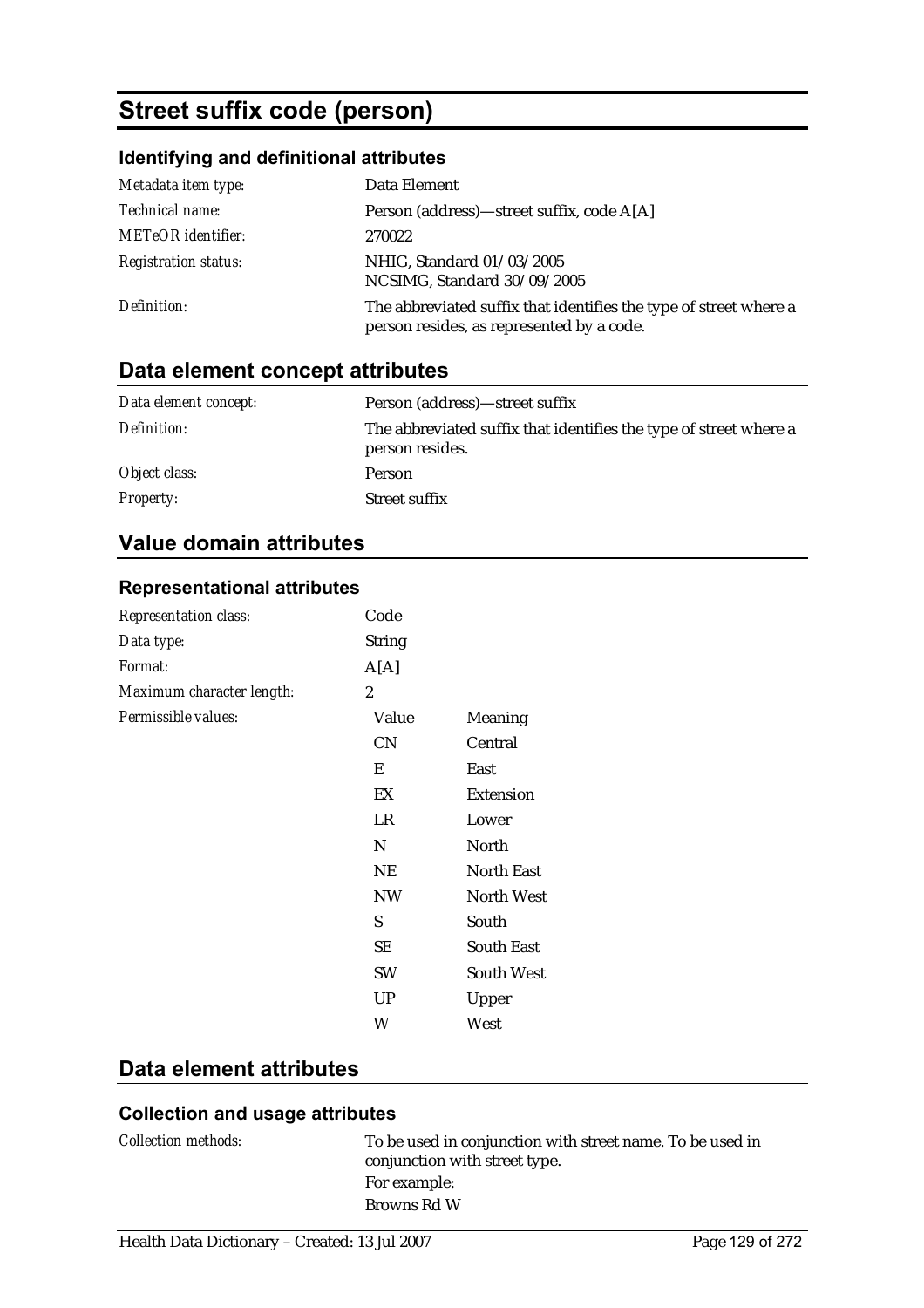| Submitting organisation:                             | Australian Institute of Health and Welfare                                                                                            |
|------------------------------------------------------|---------------------------------------------------------------------------------------------------------------------------------------|
| Origin:                                              | AS4590 Interchange of client information, Australia Post<br><b>Address Presentation Standard</b>                                      |
| <b>Relational attributes</b>                         |                                                                                                                                       |
| Related metadata references:                         | Supersedes Street suffix code, version 1, DE, NHDD, NHIMG,<br>Superseded 01/03/2005                                                   |
|                                                      | Is used in the formation of Person (address)—address line, text<br>[X(180)] NHIG, Standard 04/05/2005, NCSIMG, Standard<br>30/09/2005 |
|                                                      | Is used in the formation of Person (address)—health address<br>line, text [X(180)] NHIG, Superseded $04/05/2005$                      |
| <b>Implementation in Data Set</b><br>Specifications: | Health care client identification DSS NHIG, Standard<br>04/05/2005                                                                    |
|                                                      | Health care provider identification DSS NHIG, Superseded<br>04/07/2007                                                                |
|                                                      | Health care provider identification DSS NHIG, Standard<br>04/07/2007                                                                  |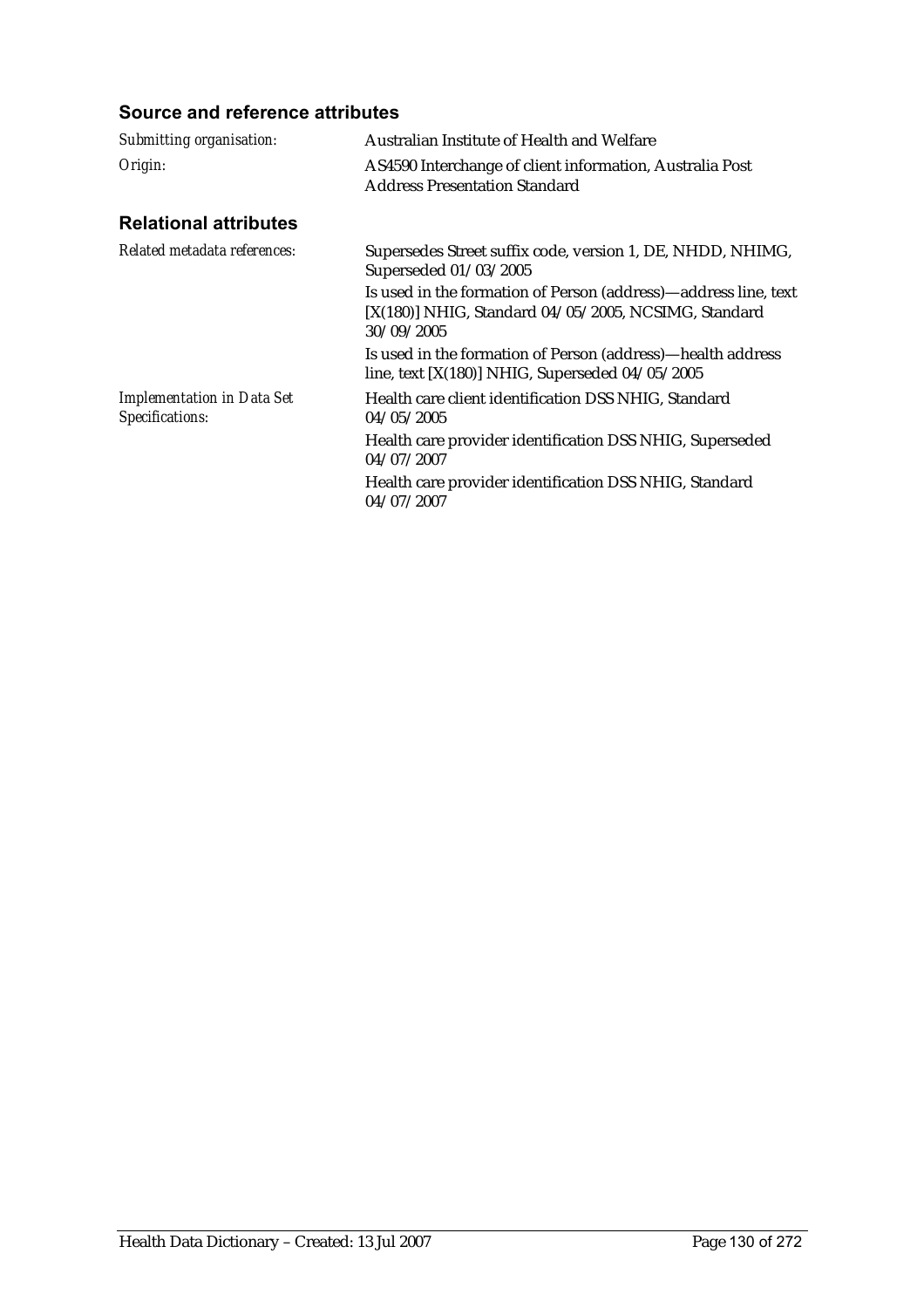# **Street suffix code (service provider organisation)**

#### **Identifying and definitional attributes**

| Metadata item type:         | Data Element                                                                                                             |
|-----------------------------|--------------------------------------------------------------------------------------------------------------------------|
| Technical name:             | Service provider organisation (address)—street suffix, code<br>A[A]                                                      |
| <b>METeOR</b> identifier:   | 290170                                                                                                                   |
| <b>Registration status:</b> | NHIG, Standard 04/05/2005<br>NCSIMG, Standard 30/09/2005                                                                 |
| Definition:                 | The abbreviated suffix that identifies the type of street where an<br>organisation is located, as represented by a code. |

## **Data element concept attributes**

| Data element concept: | Service provider organisation (address)—street suffix                                          |
|-----------------------|------------------------------------------------------------------------------------------------|
| Definition:           | The abbreviated suffix that identifies the type of street where an<br>organisation is located. |
| Object class:         | Service provider organisation                                                                  |
| <i>Property:</i>      | Street suffix                                                                                  |

## **Value domain attributes**

#### **Representational attributes**

| Representation class:     | Code           |                   |
|---------------------------|----------------|-------------------|
| Data type:                | <b>String</b>  |                   |
| Format:                   | A[A]           |                   |
| Maximum character length: | $\overline{c}$ |                   |
| Permissible values:       | Value          | Meaning           |
|                           | <b>CN</b>      | Central           |
|                           | E              | East              |
|                           | EX             | <b>Extension</b>  |
|                           | LR             | Lower             |
|                           | N              | North             |
|                           | <b>NE</b>      | <b>North East</b> |
|                           | <b>NW</b>      | <b>North West</b> |
|                           | S              | South             |
|                           | SE             | <b>South East</b> |
|                           | <b>SW</b>      | <b>South West</b> |
|                           | <b>UP</b>      | Upper             |
|                           | W              | West              |

### **Data element attributes**

## **Collection and usage attributes**

*Collection methods:* To be used in conjunction with street name. To be used in conjunction with street type. For example: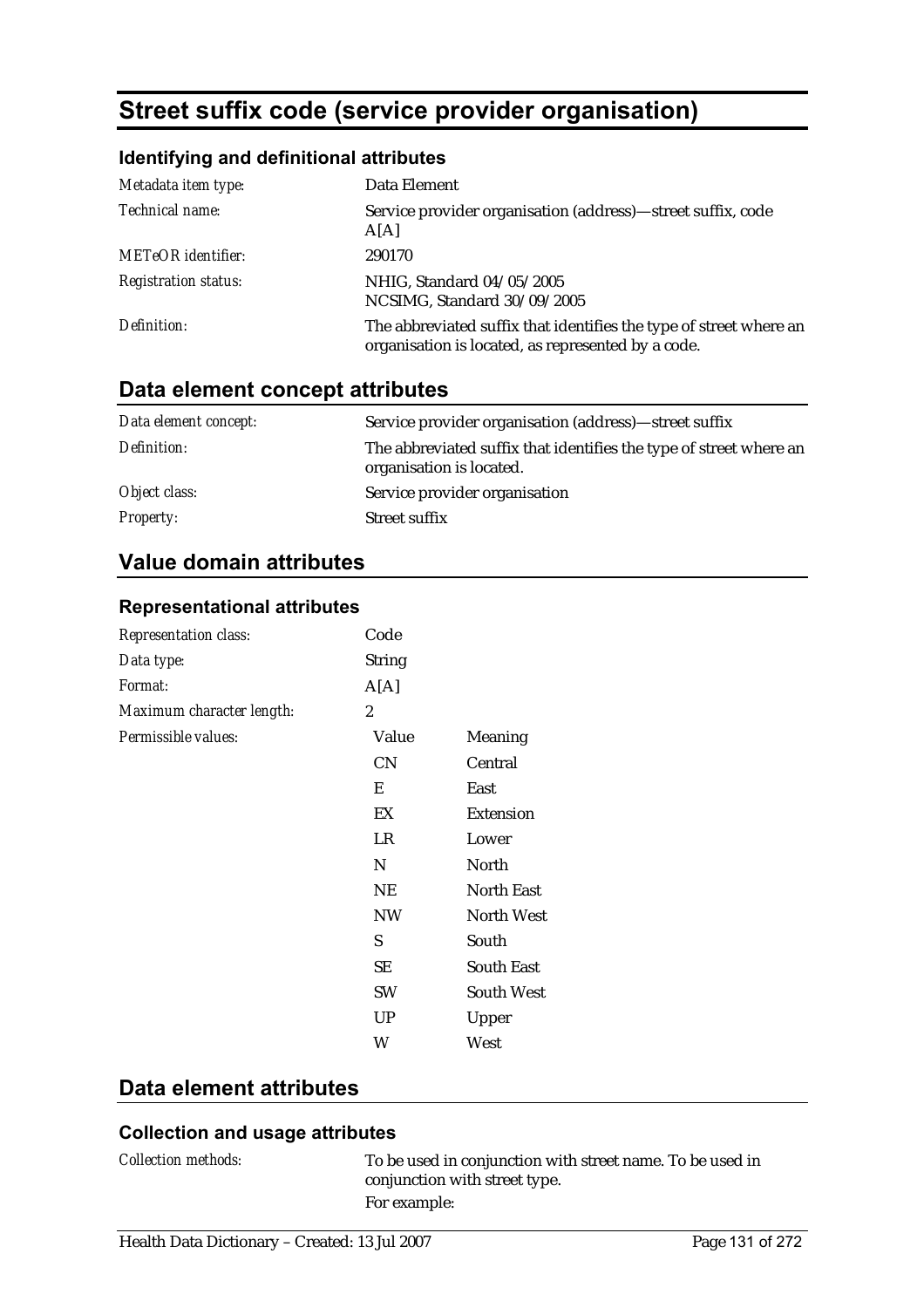#### Browns Rd W

| Submitting organisation:                             | Australian Institute of Health and Welfare                                                                                                                   |  |
|------------------------------------------------------|--------------------------------------------------------------------------------------------------------------------------------------------------------------|--|
| Origin:                                              | AS4590 Interchange of client information, Australia Post<br><b>Address Presentation Standard</b>                                                             |  |
| <b>Relational attributes</b>                         |                                                                                                                                                              |  |
| Related metadata references:                         | Is used in the formation of Service provider organisation<br>(address)—address line, text [X(180)] NHIG, Standard<br>04/05/2005, NCSIMG, Standard 30/09/2005 |  |
| <b>Implementation in Data Set</b><br>Specifications: | Health care provider identification DSS NHIG, Superseded<br>04/07/2007                                                                                       |  |
|                                                      | Health care provider identification DSS NHIG, Standard<br>04/07/2007                                                                                         |  |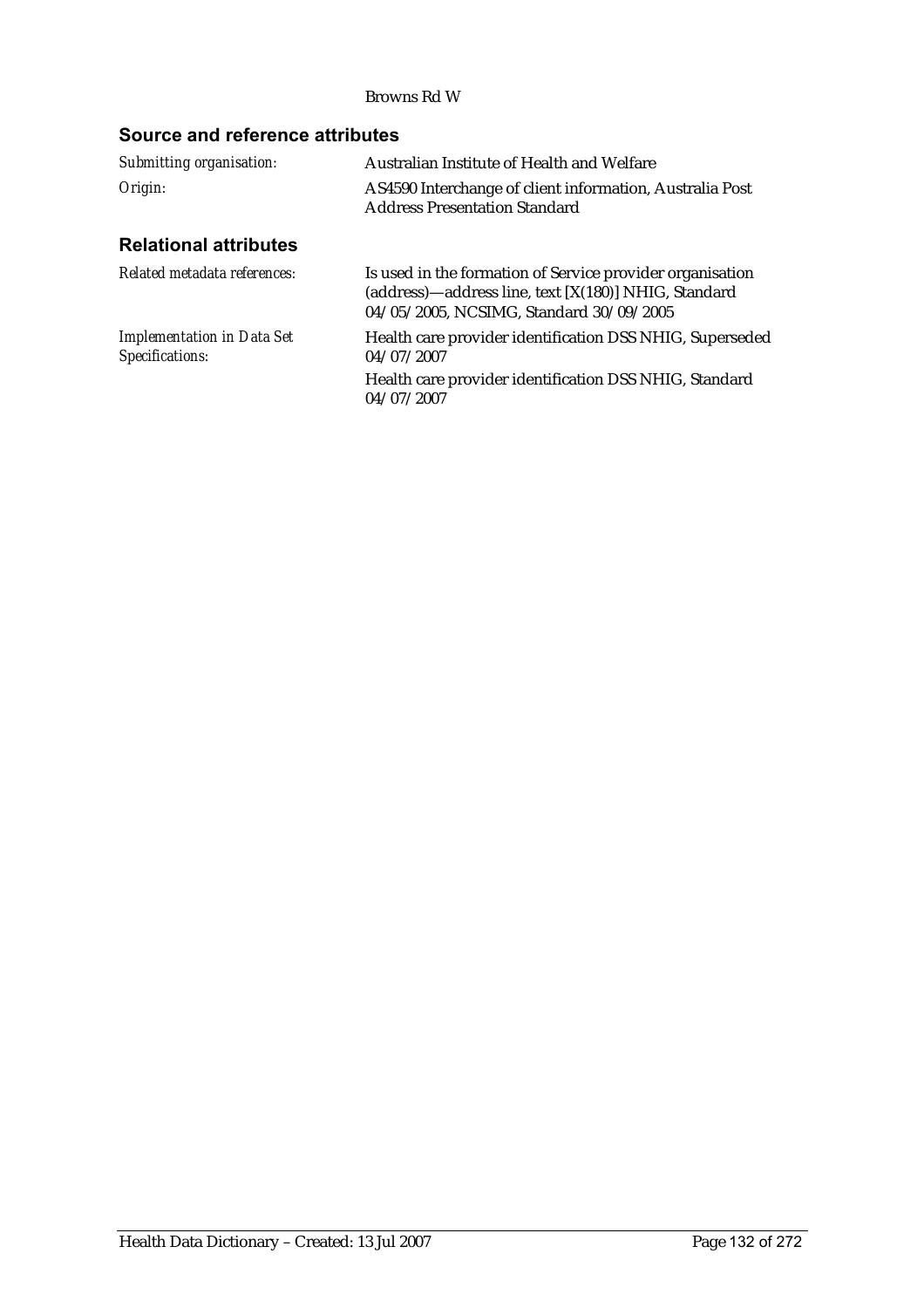# **Street type code (person)**

## **Identifying and definitional attributes**

| Metadata item type:         | Data Element                                                                         |
|-----------------------------|--------------------------------------------------------------------------------------|
| Technical name:             | Person (address)—street type, code A[AAA]                                            |
| <b>METeOR</b> identifier:   | 270020                                                                               |
| <b>Registration status:</b> | NHIG, Standard 01/03/2005<br>NCSIMG, Standard 30/09/2005                             |
| Definition:                 | The type of public thoroughfare where a person resides, as<br>represented by a code. |

## **Data element concept attributes**

| Data element concept: | Person (address)—street type                             |
|-----------------------|----------------------------------------------------------|
| Definition:           | The type of public thorough fare where a person resides. |
| Object class:         | Person                                                   |
| <b>Property:</b>      | Street type                                              |

## **Value domain attributes**

#### **Representational attributes**

| <b>Representation class:</b> | Code          |
|------------------------------|---------------|
| Data type:                   | <b>String</b> |
| <i>Format:</i>               | A[AAA]        |
| Maximum character length:    | 4             |

| Guide for use: | 4590:         | The following is a list of commonly used abbreviations from AS |  |
|----------------|---------------|----------------------------------------------------------------|--|
|                | Street type   | Abbreviation                                                   |  |
|                | Alley         | Ally                                                           |  |
|                | Arcade        | Arc                                                            |  |
|                | Avenue        | Ave                                                            |  |
|                | Boulevard     | <b>Bvd</b>                                                     |  |
|                | <b>Bypass</b> | <b>Bypa</b>                                                    |  |
|                | Circuit       | Cct                                                            |  |
|                | Close         | Cl                                                             |  |
|                | Corner        | Crn                                                            |  |
|                | Court         | Ct                                                             |  |
|                | Crescent      | <b>Cres</b>                                                    |  |
|                | Cul-de-sac    | Cds                                                            |  |
|                | <b>Drive</b>  | Dr                                                             |  |
|                | Esplanade     | Esp                                                            |  |
|                | Green         | Grn                                                            |  |
|                | Grove         | Gr                                                             |  |
|                | Highway       | <b>Hwy</b>                                                     |  |
|                | Junction      | Jnc                                                            |  |
|                | Lane          | Lane                                                           |  |
|                | Link          | Link                                                           |  |
|                |               |                                                                |  |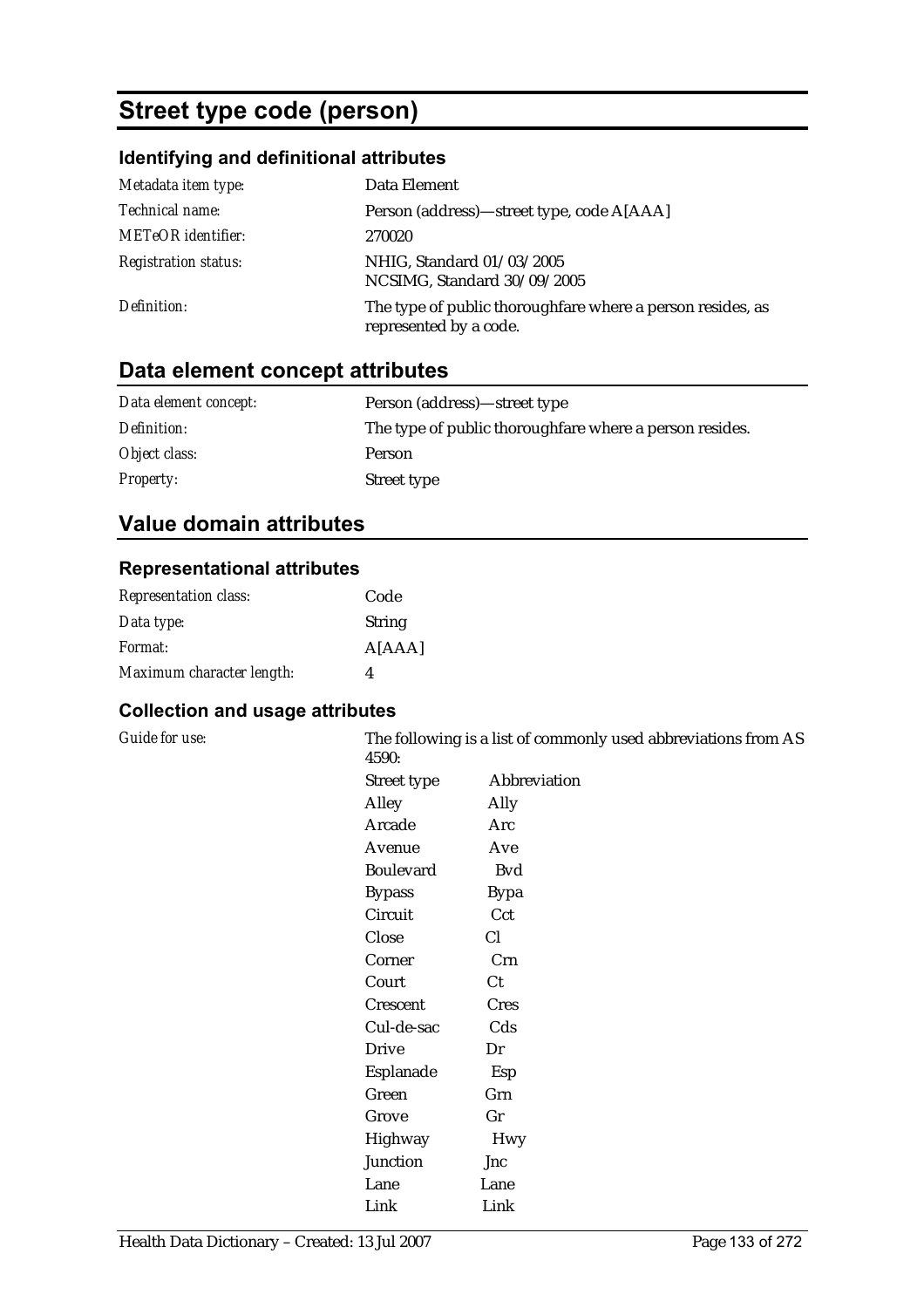| Mews    | <b>Mews</b> |
|---------|-------------|
| Parade  | Pde         |
| Place   | Pl          |
| Ridge   | Rdge        |
| Road    | Rd          |
| Square  | Sq          |
| Street  | St          |
| Terrace | Tce         |

## **Data element attributes**

| Submitting organisation:                             | <b>Standards Australia</b>                                                                                                            |
|------------------------------------------------------|---------------------------------------------------------------------------------------------------------------------------------------|
| Origin:                                              | <b>Health Data Standards Committee</b><br>AS4590 Interchange of client information, Australia Post                                    |
|                                                      | <b>Address Presentation Standard</b>                                                                                                  |
| <b>Relational attributes</b>                         |                                                                                                                                       |
| Related metadata references:                         | Supersedes Street type code, version 1, DE, NHDD, NHIMG,<br>Superseded 01/03/2005                                                     |
|                                                      | Is used in the formation of Person (address)—address line, text<br>[X(180)] NHIG, Standard 04/05/2005, NCSIMG, Standard<br>30/09/2005 |
|                                                      | Is used in the formation of Person (address)—health address<br>line, text $[X(180)]$ NHIG, Superseded $04/05/2005$                    |
| <b>Implementation in Data Set</b><br>Specifications: | Health care client identification DSS NHIG, Standard<br>04/05/2005                                                                    |
|                                                      | Health care provider identification DSS NHIG, Superseded<br>04/07/2007                                                                |
|                                                      | Health care provider identification DSS NHIG, Standard<br>04/07/2007                                                                  |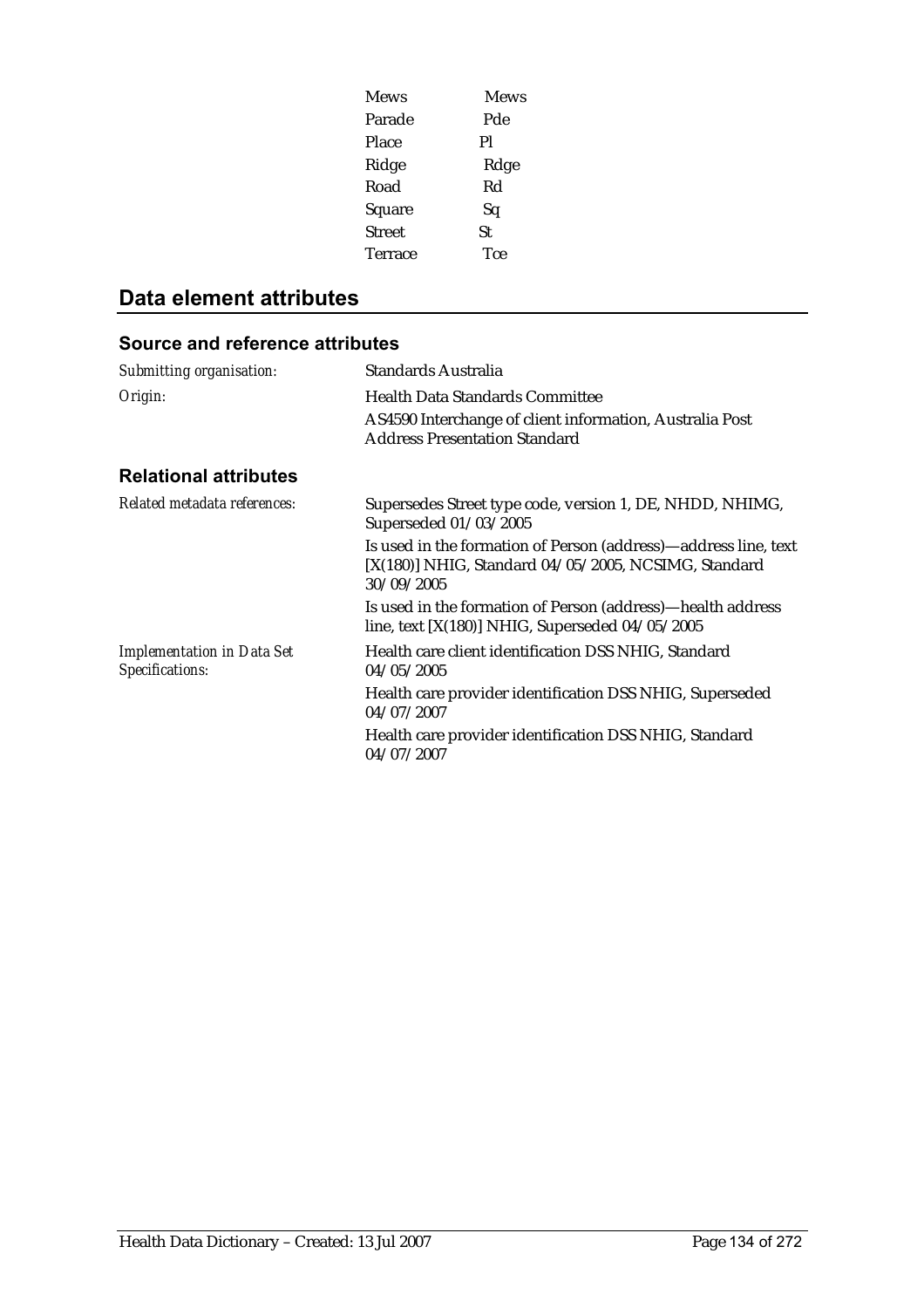# **Street type code (service provider organisation)**

#### **Identifying and definitional attributes**

| Metadata item type:         | Data Element                                                                                   |
|-----------------------------|------------------------------------------------------------------------------------------------|
| Technical name:             | Service provider organisation (address)—street type, code<br>A[AAA]                            |
| <b>METeOR</b> identifier:   | 290193                                                                                         |
| <b>Registration status:</b> | NHIG, Standard 04/05/2005<br>NCSIMG, Standard 30/09/2005                                       |
| Definition:                 | The type of public thoroughfare where an organisation is<br>located, as represented by a code. |

## **Data element concept attributes**

| Data element concept: | Service provider organisation (address)—street type                  |
|-----------------------|----------------------------------------------------------------------|
| Definition:           | The type of public thoroughfare where an organisation is<br>located. |
| Object class:         | Service provider organisation                                        |
| <i>Property:</i>      | Street type                                                          |

## **Value domain attributes**

#### **Representational attributes**

| <b>Representation class:</b> | Code          |
|------------------------------|---------------|
| Data type:                   | <b>String</b> |
| <i>Format:</i>               | A[AAA]        |
| Maximum character length:    | Δ             |

#### **Collection and usage attributes**

*Guide for use:* The following is a list of commonly used abbreviations from AS 4590:

| 40YU.            |              |
|------------------|--------------|
| Street type      | Abbreviation |
| Alley            | Ally         |
| Arcade           | Arc          |
| Avenue           | Ave          |
| <b>Boulevard</b> | <b>B</b> vd  |
| <b>Bypass</b>    | <b>Bypa</b>  |
| Circuit          | Cct          |
| Close            | Cl           |
| Corner           | Crn          |
| Court            | Ct           |
| Crescent         | <b>Cres</b>  |
| Cul-de-sac       | Cds          |
| <b>Drive</b>     | Dr           |
| Esplanade        | Esp          |
| Green            | Grn          |
| Grove            | Gr           |
| Highway          | Hwy          |
| Junction         | Jnc          |
|                  |              |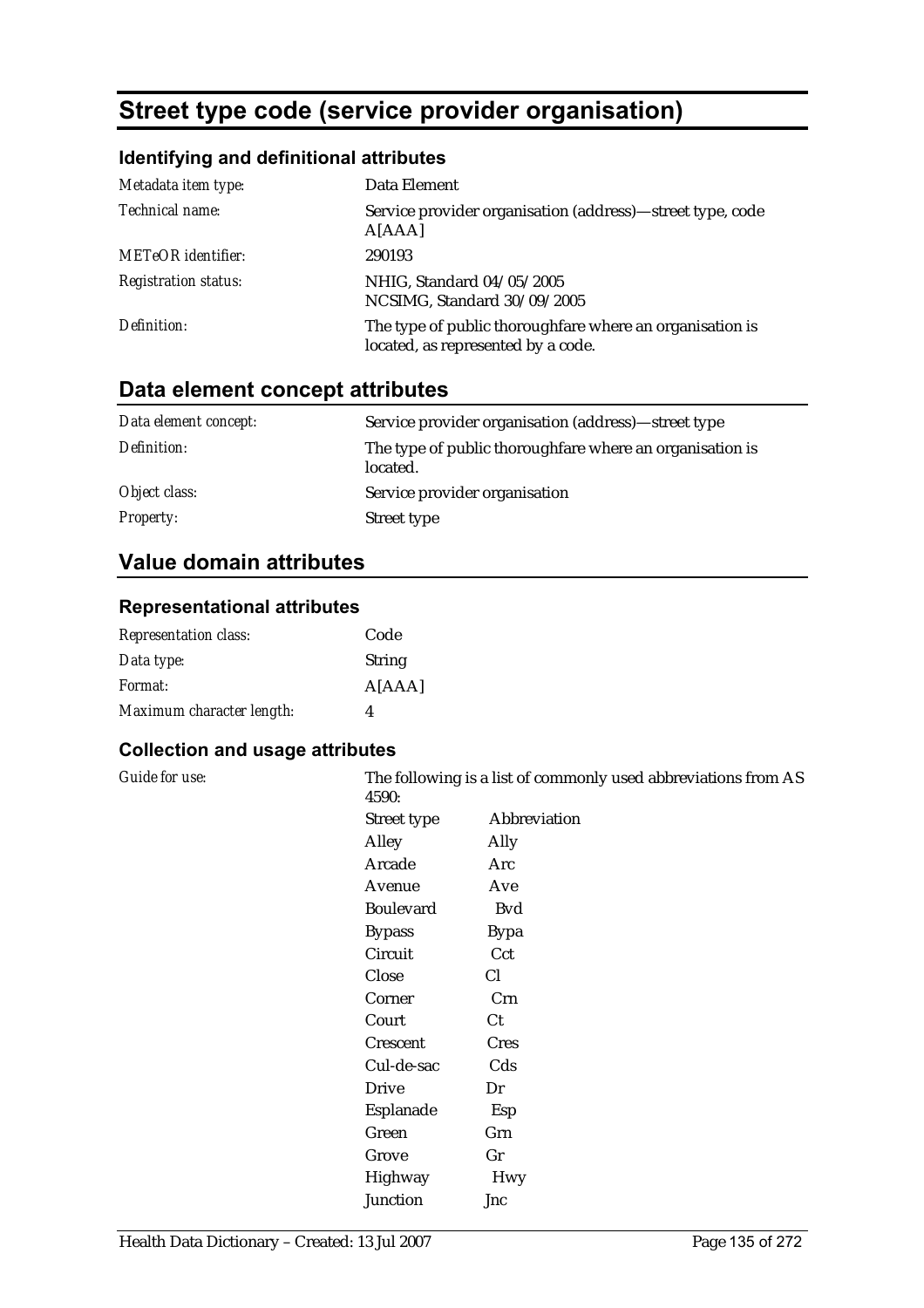| Lane          | Lane        |
|---------------|-------------|
| Link          | Link        |
| <b>Mews</b>   | <b>Mews</b> |
| Parade        | Pde         |
| Place         | Pl          |
| Ridge         | Rdge        |
| Road          | Rd          |
| Square        | Sq          |
| <b>Street</b> | St          |
| Terrace       | Tce         |
|               |             |

## **Data element attributes**

| <i>Collection methods:</i>             | To be collected in conjunction with street name. To be collected<br>in conjunction with street suffix. |
|----------------------------------------|--------------------------------------------------------------------------------------------------------|
| <b>Source and reference attributes</b> |                                                                                                        |
| Origin:                                | AS4590 Interchange of client information, Australia Post<br><b>Address Presentation Standard</b>       |
| <b>Relational attributes</b>           |                                                                                                        |
| Related metadata references:           | Is used in the formation of Service provider organisation                                              |

|                                                      | (address)—address line, text [X(180)] NHIG, Standard<br>04/05/2005, NCSIMG, Standard 30/09/2005 |
|------------------------------------------------------|-------------------------------------------------------------------------------------------------|
| <b>Implementation in Data Set</b><br>Specifications: | Health care provider identification DSS NHIG, Superseded<br>04/07/2007                          |
|                                                      | Health care provider identification DSS NHIG, Standard<br>04/07/2007                            |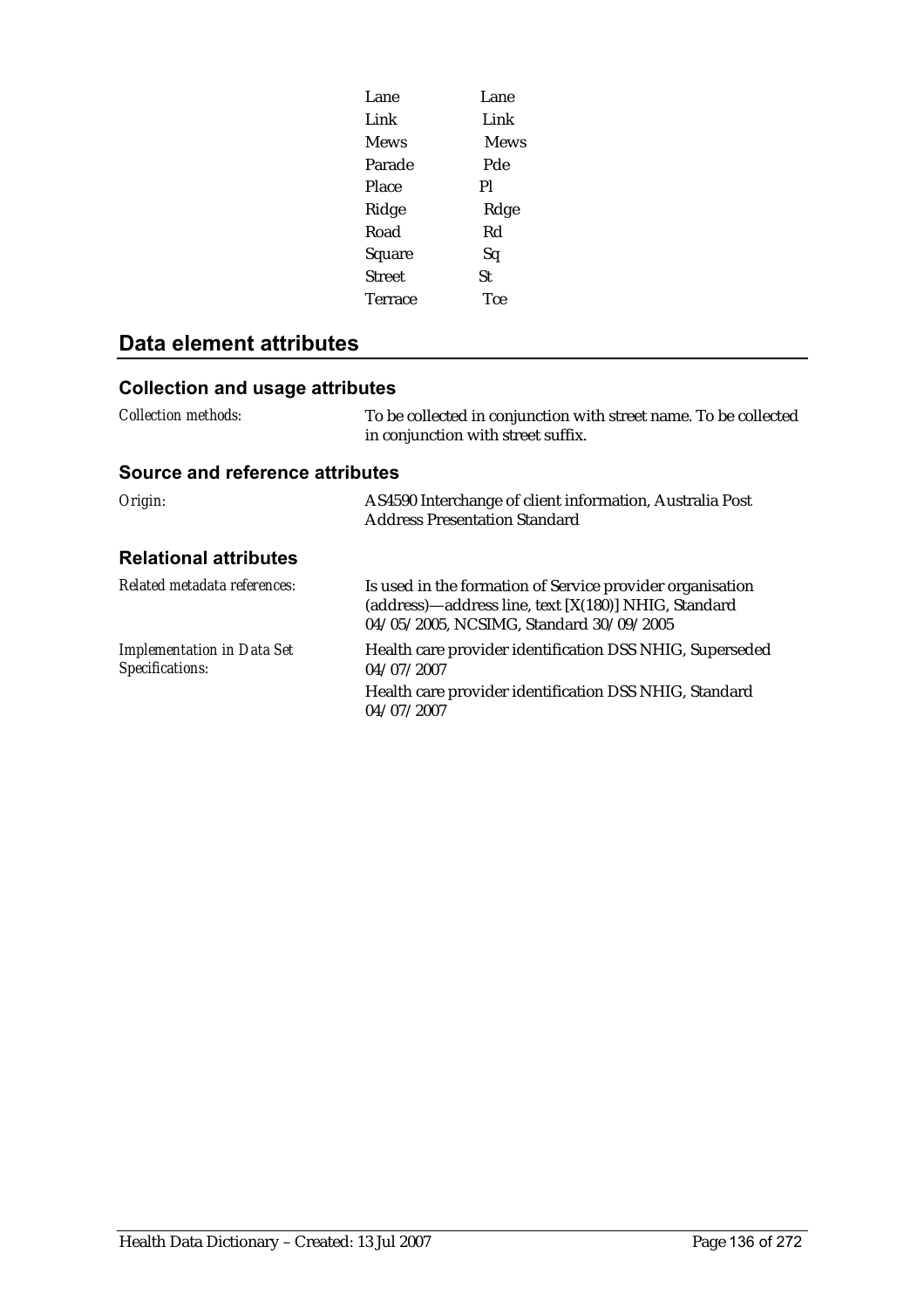# **Suburb/town/locality name (person)**

#### **Identifying and definitional attributes**

| Metadata item type:         | Data Element                                                                                                |
|-----------------------------|-------------------------------------------------------------------------------------------------------------|
| <i>Technical name:</i>      | Person (address)—suburb/town/locality name, text [A(50)]                                                    |
| <b>METeOR</b> identifier:   | 287326                                                                                                      |
| <b>Registration status:</b> | NHIG, Standard 04/05/2005<br>NCSIMG, Standard 25/08/2005                                                    |
| Definition:                 | The full name of the locality contained within the specific<br>address of a person, as represented by text. |

## **Data element concept attributes**

| Data element concept: | Person (address)—suburb/town/locality name                                                                                                                                                                                                                                                                                                                                                                                                                                                                                                                                                                                                                                                                                                                                                                                                     |
|-----------------------|------------------------------------------------------------------------------------------------------------------------------------------------------------------------------------------------------------------------------------------------------------------------------------------------------------------------------------------------------------------------------------------------------------------------------------------------------------------------------------------------------------------------------------------------------------------------------------------------------------------------------------------------------------------------------------------------------------------------------------------------------------------------------------------------------------------------------------------------|
| Definition:           | The full name of the locality contained within the specific<br>address of a person.                                                                                                                                                                                                                                                                                                                                                                                                                                                                                                                                                                                                                                                                                                                                                            |
| Context:              | In conjunction with the postcode, the data element<br>Suburb/town/locality name is included as an alternative<br>means of reporting information about the geographic location<br>of the residence of a client, or an agency/establishment or<br>where an event occurred. The preferred standard for reporting<br>this information is by using a statistical local area (SLA) in<br>conjunction with a State/Territory code. However, as some<br>agencies may have difficulty allocating SLA codes to the<br>residential locations of their clients without more computerised<br>assistance than is currently available to them, agencies may be<br>given the option of reporting this information by using<br>Australian postcode plus Suburb/town/locality name.<br>Suburb/town/locality name may also be a component of a<br>postal address. |
| Object class:         | Person                                                                                                                                                                                                                                                                                                                                                                                                                                                                                                                                                                                                                                                                                                                                                                                                                                         |
| <b>Property:</b>      | Suburb/town/locality name                                                                                                                                                                                                                                                                                                                                                                                                                                                                                                                                                                                                                                                                                                                                                                                                                      |

### **Value domain attributes**

## **Representational attributes**

| <b>Representation class:</b> | Text          |
|------------------------------|---------------|
| Data type:                   | <b>String</b> |
| Format:                      | [A(50)]       |
| Maximum character length:    | 50            |

### **Data element attributes**

#### **Collection and usage attributes**

*Guide for use:* The suburb/town/locality name may be a town, city, suburb or commonly used location name such as a large agricultural property or Aboriginal community. This metadata item may be used to describe the location of person. It can be a component of a street or postal address. The Australian Bureau of Statistics has suggested that a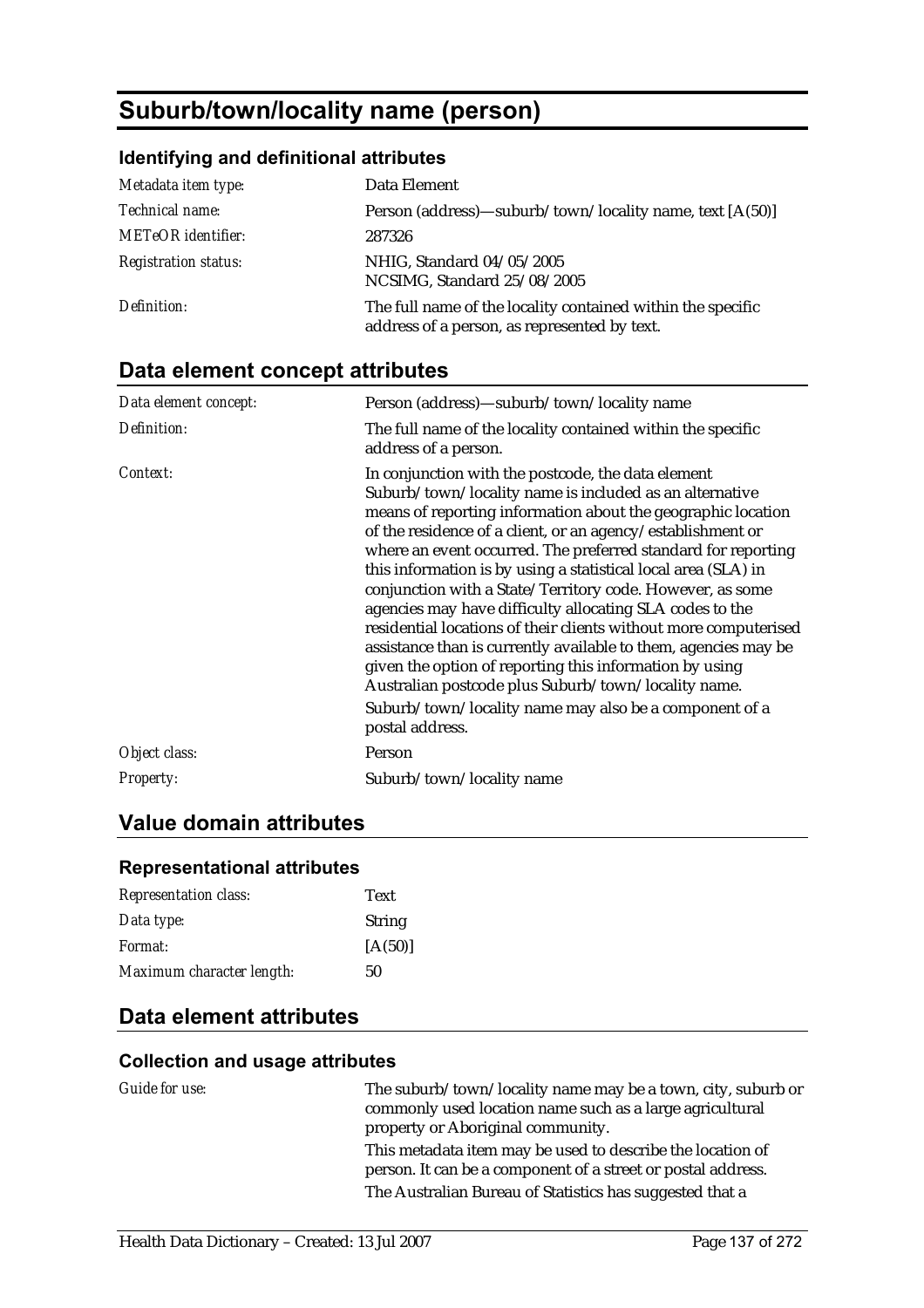|                                                      | maximum field length of 50 characters should be sufficient to<br>record the vast majority of locality names.                                                                                                       |
|------------------------------------------------------|--------------------------------------------------------------------------------------------------------------------------------------------------------------------------------------------------------------------|
| <b>Collection methods:</b>                           | Enter 'Unknown' when the locality name or geographic area for<br>a person or event is not known. Enter 'No fixed address' when a<br>person has no fixed address or is homeless.                                    |
| Source and reference attributes                      |                                                                                                                                                                                                                    |
| Origin:                                              | <b>National Health Data Committee</b>                                                                                                                                                                              |
|                                                      | <b>National Community Services Data Committee</b>                                                                                                                                                                  |
| Reference documents:                                 | AS5017 Health Care Client Identification, 2002, Sydney:<br>Standards Australia                                                                                                                                     |
|                                                      | AS4846 Health Care Provider Identification, 2004, Sydney:<br><b>Standards Australia</b>                                                                                                                            |
|                                                      | Australia Post 2005. Australia Postcode File.                                                                                                                                                                      |
|                                                      | Viewed 12 April, www.auspost.com.au/postcodes                                                                                                                                                                      |
| <b>Relational attributes</b>                         |                                                                                                                                                                                                                    |
| Related metadata references:                         | Supersedes Person (address)-suburb/town/locality name,<br>text [A(50)] NHIG, Superseded 04/05/2005, NCSIMG,<br>Superseded 25/08/2005                                                                               |
|                                                      | Is used in the formation of Person (address)-postal delivery<br>point identifier, {N(8)} NHIG, Standard 04/05/2005, NCSIMG,<br>Standard 25/08/2005                                                                 |
|                                                      | Is used in the formation of Dwelling-geographic location,<br>remoteness structure code (ASGC 2004) N[N] NHDAMG,<br>Retired 10/02/2006                                                                              |
| <b>Implementation in Data Set</b><br>Specifications: | Computer Assisted Telephone Interview demographic module<br>DSS NHIG, Standard 04/05/2005                                                                                                                          |
|                                                      | Information specific to this data set:<br>For data collection using Computer Assisted Telephone<br>Interviewing (CATI), the suggested question is:<br>What is your suburb, town or community?<br>(Single response) |
|                                                      | Enter town/suburb/community.                                                                                                                                                                                       |
|                                                      | Health care client identification DSS NHIG, Standard<br>04/05/2005                                                                                                                                                 |
|                                                      | Information specific to this data set:<br>This data should be verified against the Australia Post<br>Postcode File (see                                                                                            |
|                                                      | www.auspost.com.au/postcodes). Alternatively, contact<br><b>State or Territory</b><br>Health Authorities for Postcode files.                                                                                       |
|                                                      | Health care provider identification DSS NHIG, Superseded<br>04/07/2007                                                                                                                                             |
|                                                      | Health care provider identification DSS NHIG, Standard<br>04/07/2007                                                                                                                                               |
|                                                      | Information specific to this data set:<br>This data should be verified against the Australia Post<br>Postcode File (see                                                                                            |
|                                                      | www.auspost.com.au/postcodes). Alternatively, contact<br><b>State or Territory</b><br>Health Authorities for Postcode files.                                                                                       |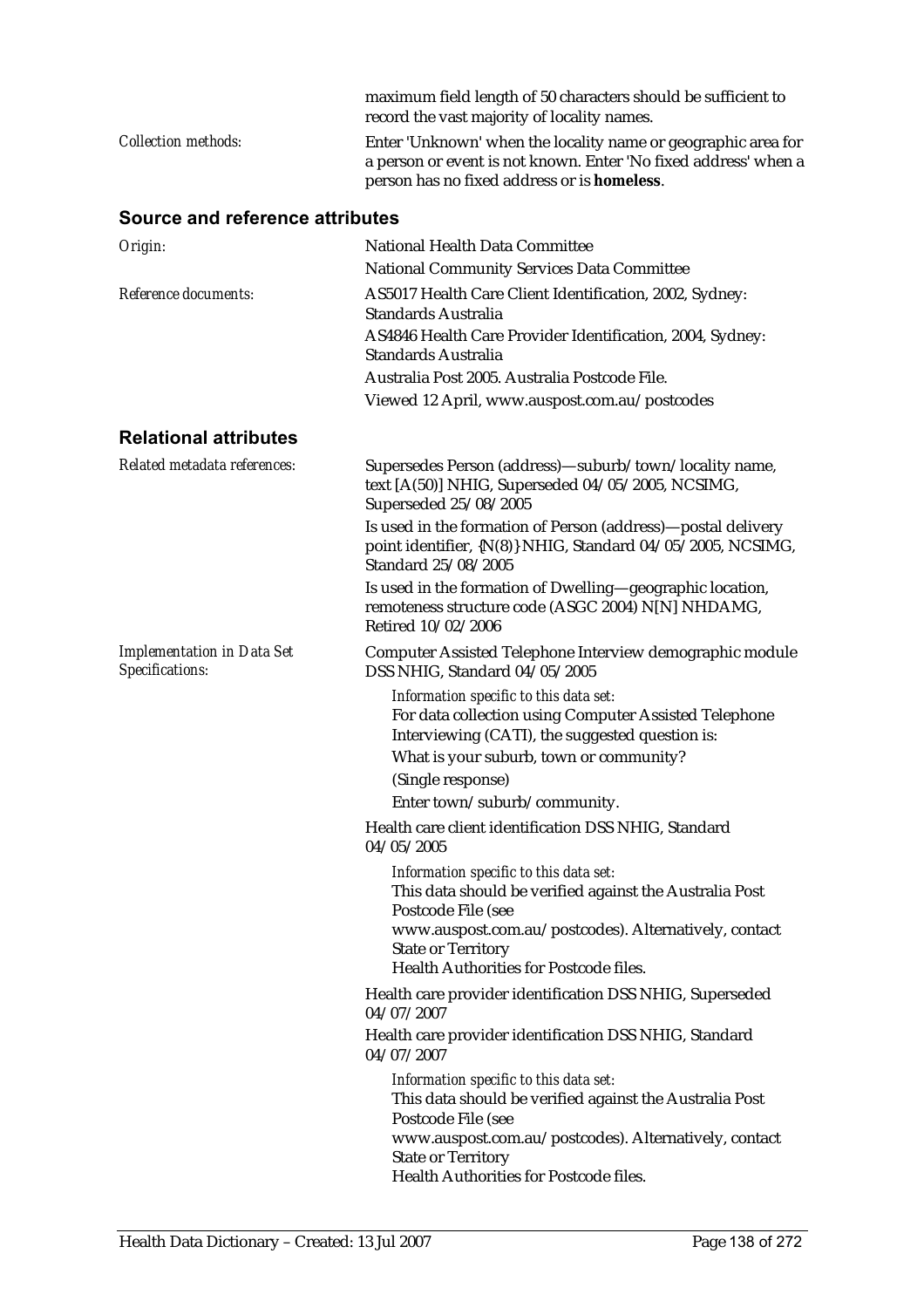# **Suburb/town/locality name (service provider organisation)**

#### **Identifying and definitional attributes**

| Metadata item type:         | Data Element                                                                                                         |
|-----------------------------|----------------------------------------------------------------------------------------------------------------------|
| Technical name:             | Service provider organisation (address)—suburb/town/locality<br>name, text $[A(50)]$                                 |
| <b>METeOR</b> identifier:   | 290059                                                                                                               |
| <b>Registration status:</b> | NHIG, Standard 04/05/2005<br>NCSIMG, Standard 31/08/2005                                                             |
| Definition:                 | The full name of the general locality containing the specific<br>address of an organisation, as represented by text. |

## **Data element concept attributes**

| Data element concept: | Service provider organisation (address)—suburb/town/locality<br>name                                                                                                                                                                                                                                                                                                                                                                                                 |
|-----------------------|----------------------------------------------------------------------------------------------------------------------------------------------------------------------------------------------------------------------------------------------------------------------------------------------------------------------------------------------------------------------------------------------------------------------------------------------------------------------|
| Definition:           | The full name of the general locality containing the specific<br>address of an organisation.                                                                                                                                                                                                                                                                                                                                                                         |
| Context:              | In conjunction with the data element Postcode-Australian, the<br>data element Suburb/town/locality name is included as an<br>alternative means of reporting information about the<br>geographic location of an agency/establishment. The preferred<br>standard for reporting this information is by using a statistical<br>local area (SLA) in conjunction with a State/Territory code.<br>Suburb/town/locality name may also be a component of a<br>postal address. |
| Object class:         | Service provider organisation                                                                                                                                                                                                                                                                                                                                                                                                                                        |
| <b>Property:</b>      | Suburb/town/locality name                                                                                                                                                                                                                                                                                                                                                                                                                                            |

### **Value domain attributes**

#### **Representational attributes**

| <b>Representation class:</b> | Text          |
|------------------------------|---------------|
| Data type:                   | <b>String</b> |
| <i>Format:</i>               | [A(50)]       |
| Maximum character length:    | 50            |

## **Data element attributes**

| Guide for use: | The suburb/town/locality name, may be a town, city, suburb<br>or commonly used location name such as a large agricultural<br>property or Aboriginal community.           |
|----------------|--------------------------------------------------------------------------------------------------------------------------------------------------------------------------|
|                | The Australian Bureau of Statistics has suggested that a<br>maximum field length of 50 characters should be sufficient to<br>record the vast majority of locality names. |
|                | This metadata item may be used to describe the location of an<br>organisation. It can be a component of a street or postal<br>address.                                   |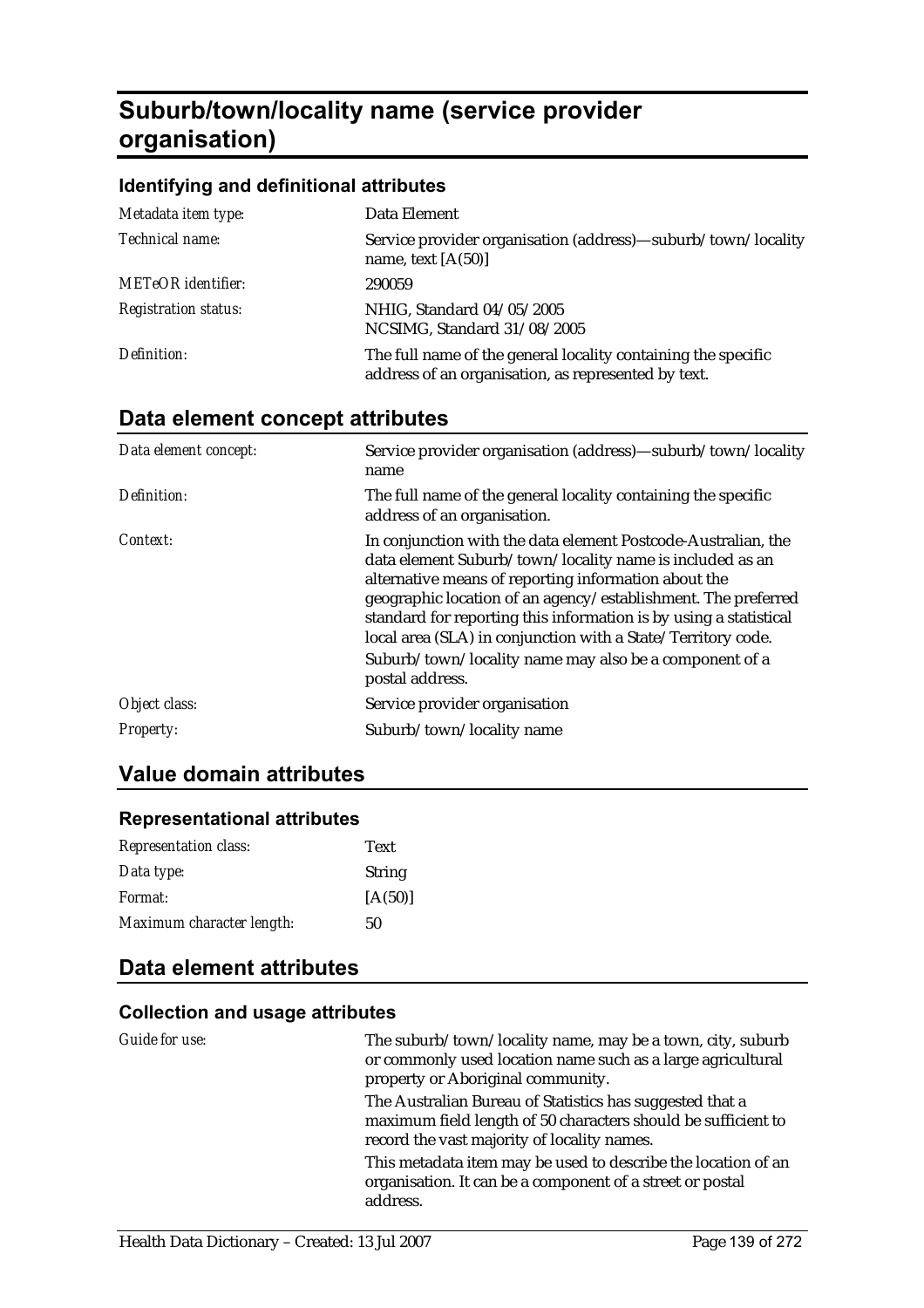| <b>Collection methods:</b>                           | Enter 'Unknown' when the locality name or geographic area for<br>an organisation is not known.                                                                                                                                                |
|------------------------------------------------------|-----------------------------------------------------------------------------------------------------------------------------------------------------------------------------------------------------------------------------------------------|
| Source and reference attributes                      |                                                                                                                                                                                                                                               |
| Origin:                                              | National Health Data Committee<br><b>National Community Services Data Committee</b><br>Australia Post 2005. Australia Postcode File. Viewed 12 April<br>www.auspost.com.au/postcodes                                                          |
| Reference documents:                                 | AS5017 Health Care Client Identification, 2002, Sydney:<br>Standards Australia<br>AS4846 Health Care Provider Identification, 2004, Sydney:<br>Standards Australia                                                                            |
| <b>Relational attributes</b>                         |                                                                                                                                                                                                                                               |
| Related metadata references:                         | Is used in the formation of Service provider organisation<br>(address)-postal delivery point identifier, {N(8)} NHIG,<br>Standard 04/05/2005, NCSIMG, Standard 31/08/2005                                                                     |
| <b>Implementation in Data Set</b><br>Specifications: | Health care provider identification DSS NHIG, Superseded<br>04/07/2007                                                                                                                                                                        |
|                                                      | Health care provider identification DSS NHIG, Standard<br>04/07/2007                                                                                                                                                                          |
|                                                      | Information specific to this data set:<br>This data should be verified against the Australia Post<br>Postcode File (see www.auspost.com.au/postcodes).<br>Alternatively, contact State or Territory Health Authorities<br>for Postcode files. |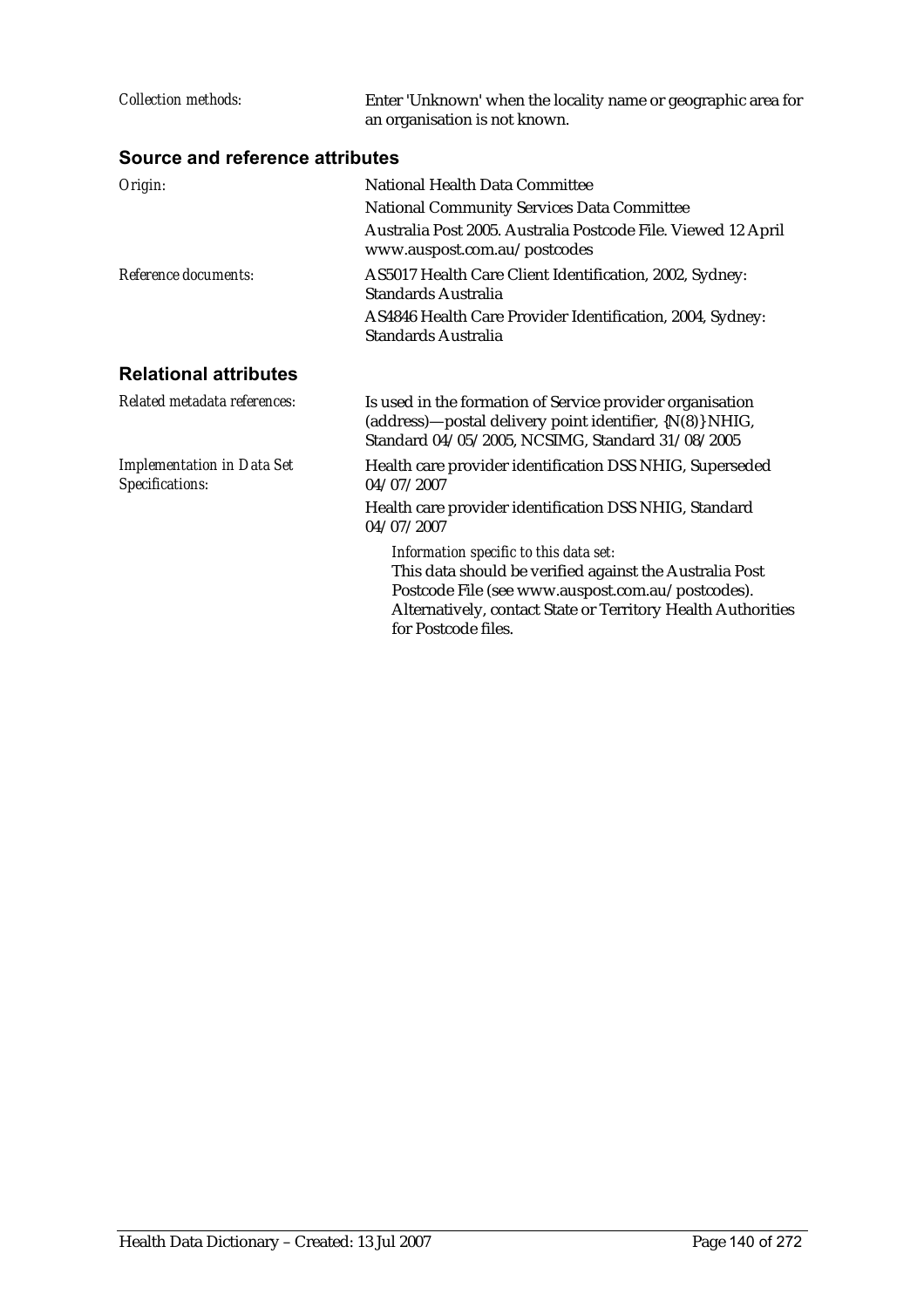# **Surgical specialty**

## **Identifying and definitional attributes**

| Metadata item type:         | Data Element                                                                                                          |
|-----------------------------|-----------------------------------------------------------------------------------------------------------------------|
| Technical name:             | Elective surgery waiting list episode—surgical specialty (of<br>scheduled doctor), code NN                            |
| <b>METeOR</b> identifier:   | 270146                                                                                                                |
| <b>Registration status:</b> | NHIG, Standard 01/03/2005                                                                                             |
| Definition:                 | The area of clinical expertise held by the doctor who will<br>perform the elective surgery, as represented by a code. |

## **Data element concept attributes**

| Data element concept: | Elective surgery waiting list episode—surgical specialty (of<br>scheduled doctor)                                                                                                                                                                                                                                       |
|-----------------------|-------------------------------------------------------------------------------------------------------------------------------------------------------------------------------------------------------------------------------------------------------------------------------------------------------------------------|
| Definition:           | The area of clinical expertise held by the doctor who will<br>perform the elective surgery.                                                                                                                                                                                                                             |
| Context:              | Elective surgery:                                                                                                                                                                                                                                                                                                       |
|                       | Many hospitals manage their waiting lists on a specialty basis.<br>Current data shows that the total ready-for-care times waited<br>and numbers of long wait patients vary significantly between<br>specialties. Furthermore, the hospital capacity to handle the<br>demand for elective surgery varies with specialty. |
| Object class:         | Elective surgery waiting list episode                                                                                                                                                                                                                                                                                   |
| <b>Property:</b>      | Surgical specialty                                                                                                                                                                                                                                                                                                      |

### **Value domain attributes**

#### **Representational attributes**

| Representation class:     | Code           |                              |
|---------------------------|----------------|------------------------------|
| Data type:                | <b>String</b>  |                              |
| Format:                   | <b>NN</b>      |                              |
| Maximum character length: | $\overline{2}$ |                              |
| Permissible values:       | Value          | Meaning                      |
|                           | 01             | Cardio-thoracic surgery      |
|                           | 02             | Ear, nose and throat surgery |
|                           | 03             | General surgery              |
|                           | 04             | Gynaecology                  |
|                           | 05             | Neurosurgery                 |
|                           | 06             | Ophthalmology                |
|                           | 07             | Orthopaedic surgery          |
|                           | 08             | Plastic surgery              |
|                           | 09             | Urology                      |
|                           | 10             | Vascular surgery             |
|                           | 11             | Other                        |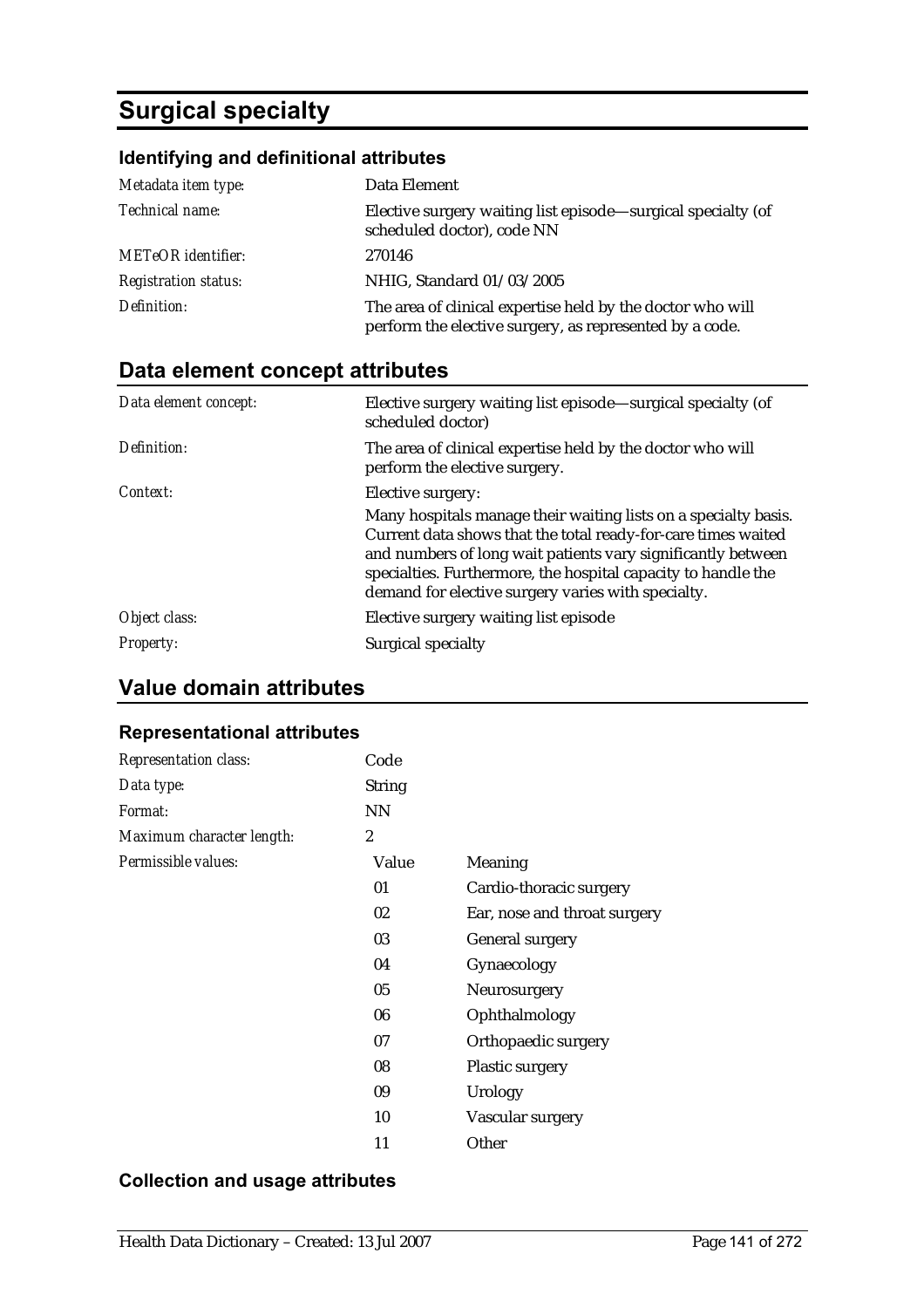| Comments: | The above classifications are consistent with the Recommended<br>Medical Specialties and Qualifications agreed by the National |
|-----------|--------------------------------------------------------------------------------------------------------------------------------|
|           | Specialist Qualification Advisory Committee of Australia,                                                                      |
|           | September 1993. Vascular surgery is a subspecialty of general                                                                  |
|           | surgery. The Royal Australian College of Surgeons has a                                                                        |
|           | training program for vascular surgeons. The specialties listed                                                                 |
|           | above refer to the surgical component of these specialties - ear,                                                              |
|           | nose and throat surgery refers to the surgical component of the                                                                |
|           | specialty otolaryngology; gynaecology refers to the                                                                            |
|           | gynaecological surgical component of obstetrics and                                                                            |
|           | gynaecology; ophthalmology refers to the surgical component                                                                    |
|           | of the specialty (patients awaiting argon laser phototherapy are                                                               |
|           | not included).                                                                                                                 |

## **Data element attributes**

| Submitting organisation:                             | <b>Hospital Access Program Waiting Lists Working Group</b>                          |
|------------------------------------------------------|-------------------------------------------------------------------------------------|
|                                                      | <b>Waiting Times Working Group</b>                                                  |
| Origin:                                              | National Health Data Committee                                                      |
| <b>Relational attributes</b>                         |                                                                                     |
| Related metadata references:                         | Supersedes Surgical specialty, version 1, DE, NHDD, NHIMG,<br>Superseded 01/03/2005 |
| <b>Implementation in Data Set</b><br>Specifications: | Elective surgery waiting times (census data) NMDS NHIG,<br>Standard 07/12/2005      |
|                                                      | Implementation start date: 30/09/2006                                               |
|                                                      | Elective surgery waiting times (census data) NMDS NHIG,<br>Superseded 07/12/2005    |
|                                                      | Implementation start date: 30/09/2002                                               |
|                                                      | Implementation end date: 30/06/2006                                                 |
|                                                      | Elective surgery waiting times (removals data) NMDS NHIG,<br>Standard 07/12/2005    |
|                                                      | Implementation start date: 01/07/2006                                               |
|                                                      | Elective surgery waiting times (removals data) NMDS NHIG,<br>Superseded 07/12/2005  |
|                                                      | Implementation start date: 01/07/2002                                               |
|                                                      | Implementation end date: 30/06/2006                                                 |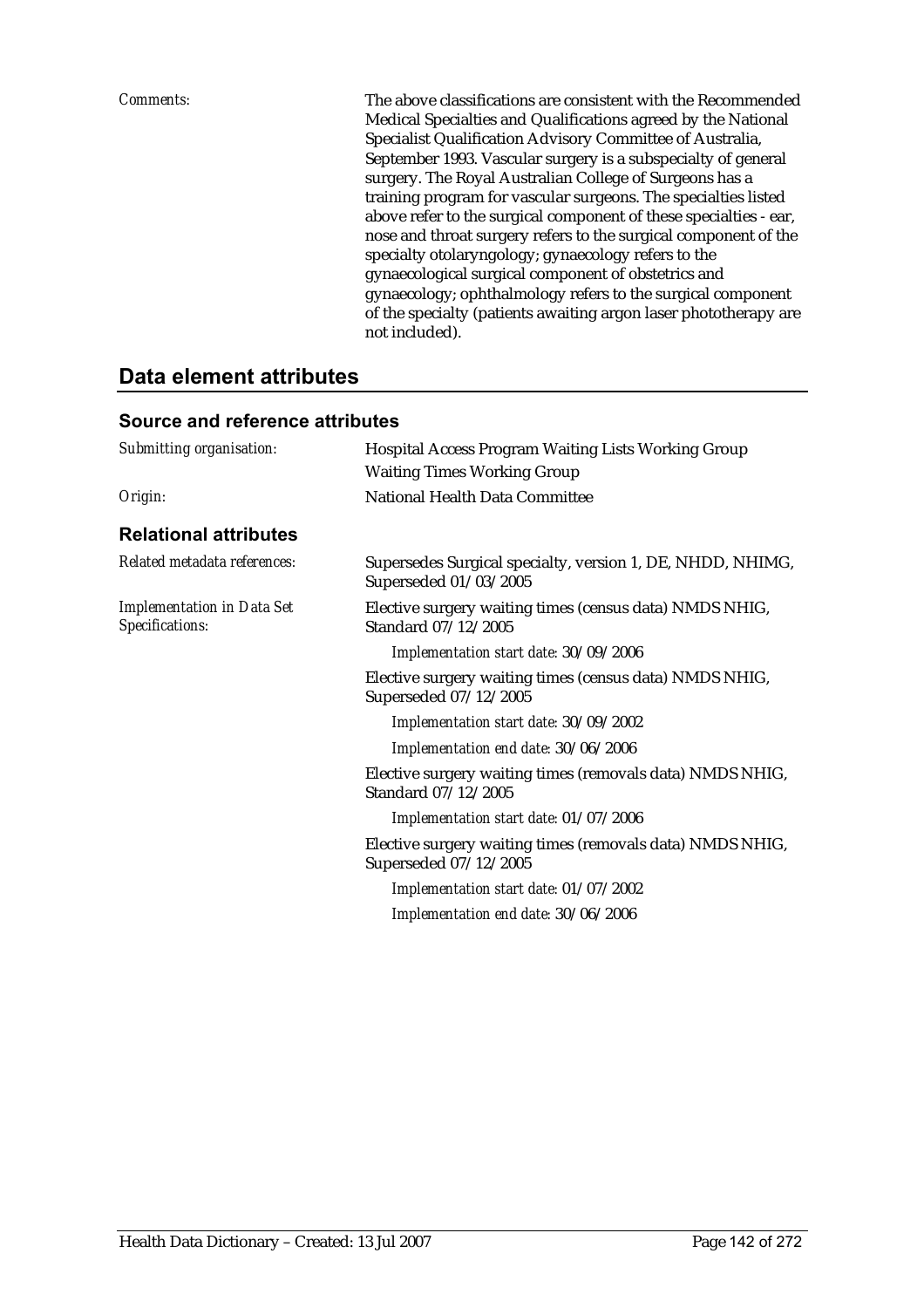# **Surgical treatment procedure for cancer**

### **Identifying and definitional attributes**

| Metadata item type:         | Data Element                                                                                     |
|-----------------------------|--------------------------------------------------------------------------------------------------|
| Technical name:             | Cancer treatment-surgical procedure for cancer, procedure<br>code (ACHI 5th edn) NNNNN-NN        |
| <b>METeOR</b> identifier:   | 333816                                                                                           |
| <b>Registration status:</b> | NHIG, Standard 07/12/2005                                                                        |
| Definition:                 | The surgical procedure used in the primary treatment of the<br>cancer, as represented by a code. |

## **Data element concept attributes**

| Data element concept: | Cancer treatment—surgical procedure for cancer                         |
|-----------------------|------------------------------------------------------------------------|
| Definition:           | The surgical procedure used in the primary treatment of the<br>cancer. |
| Object class:         | <b>Cancer treatment</b>                                                |
| <b>Property:</b>      | Surgical procedure for cancer                                          |

## **Value domain attributes**

## **Representational attributes**

| <b>Classification scheme:</b> | Australian Classification of Health Interventions (ACHI) 5th<br>edition |
|-------------------------------|-------------------------------------------------------------------------|
| <b>Representation class:</b>  | Code                                                                    |
| Data type:                    | <b>Number</b>                                                           |
| Format:                       | <b>NNNNN-NN</b>                                                         |
| Maximum character length:     |                                                                         |

## **Data element attributes**

| Guide for use:                         | Each surgical treatment procedure used in the initial treatment<br>of the cancer should be recorded. Surgical procedures<br>performed for palliative purposes only should not be included.                                               |
|----------------------------------------|------------------------------------------------------------------------------------------------------------------------------------------------------------------------------------------------------------------------------------------|
|                                        | For surgical procedures involved in the administration of<br>another modality (eg., implantation of infusion pump, isolated<br>limb parfusion/infusion, intra-operative radiotherapy) record<br>both the surgery and the other modality. |
|                                        | Any systemic treatment which can be coded as a procedure<br>through ACHI should be so coded (eg., stem cell or bone<br>marrow infusion).                                                                                                 |
| <b>Source and reference attributes</b> |                                                                                                                                                                                                                                          |

| Submitting organisation: | National Cancer Control Initiative                                     |
|--------------------------|------------------------------------------------------------------------|
| Origin:                  | National Centre for Classification in Health                           |
|                          | New South Wales Department of Health, Public Health<br><b>Division</b> |
| Reference documents:     | NSW Department of Health NSW Clinical Cancer Data                      |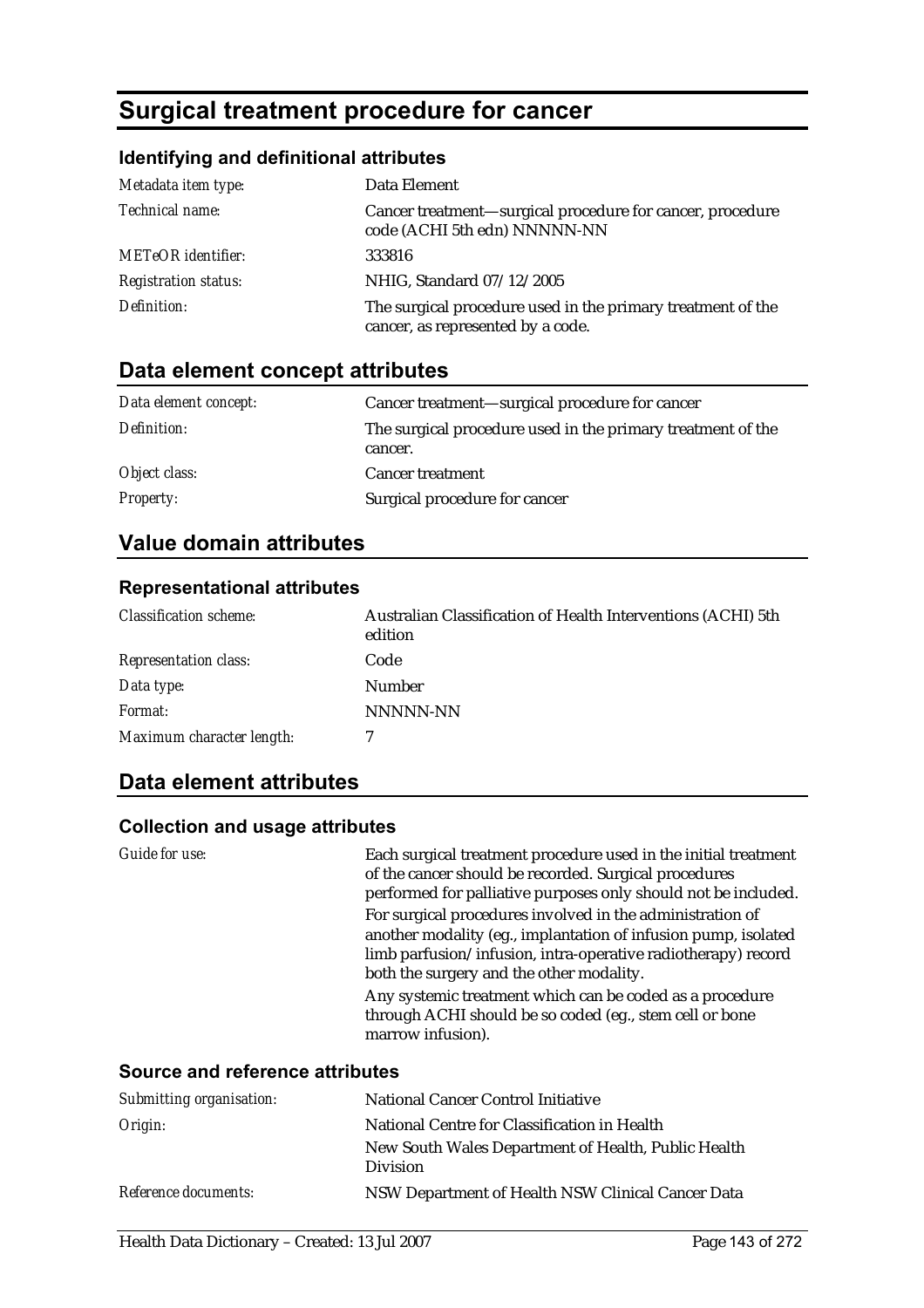Collection for Outcomes and Quality. Data Dictionary Version 1  $(2001).$ 

### **Relational attributes**

| Related metadata references:                         | Supersedes Cancer treatment—surgical procedure for cancer,<br>procedure code (ICD-10-AM 4th edn) NNNNN-NN NHIG,<br>Superseded 07/12/2005 |
|------------------------------------------------------|------------------------------------------------------------------------------------------------------------------------------------------|
| <b>Implementation in Data Set</b><br>Specifications: | Cancer (clinical) DSS NHIG, Standard 07/12/2005                                                                                          |
|                                                      | Information specific to this data set:                                                                                                   |
|                                                      | This item is collected for determining outcome by                                                                                        |
|                                                      | treatment type.                                                                                                                          |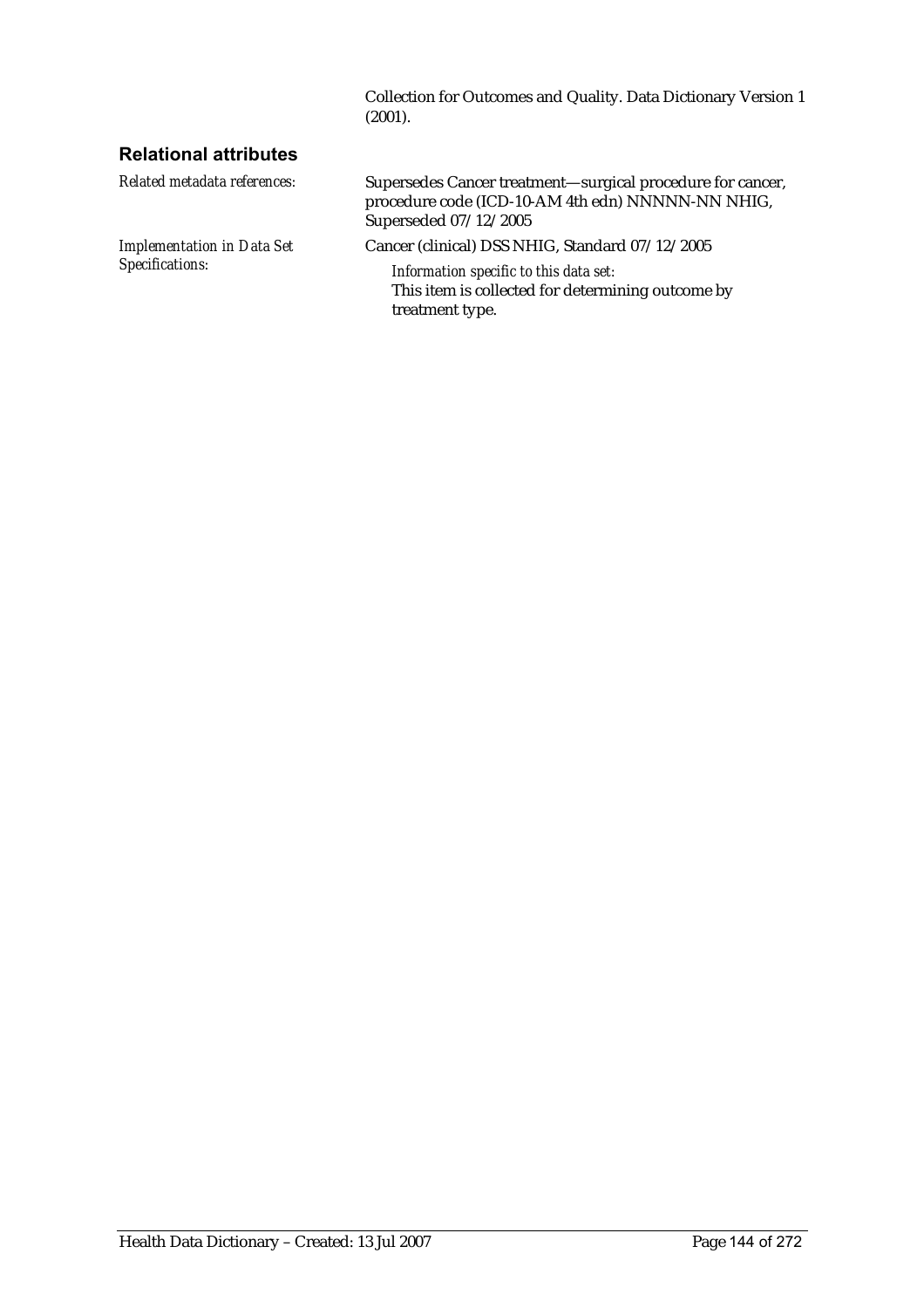# **Systemic therapy agent name**

## **Identifying and definitional attributes**

| Metadata item type:         | Data Element                                                                                                                                                            |
|-----------------------------|-------------------------------------------------------------------------------------------------------------------------------------------------------------------------|
| Technical name:             | Cancer treatment—systemic therapy agent name (primary<br>cancer), antineoplastic drug code (Self-Instructional Manual for<br>Tumour Registrars Book 8 3rd edn) X[X(39)] |
| <b>METeOR</b> identifier:   | 288446                                                                                                                                                                  |
| <b>Registration status:</b> | NHIG, Standard 04/06/2004                                                                                                                                               |
| Definition:                 | The chemotherapeutic agent or anti-cancer drug used for<br>treatment of the primary cancer, as represented by a code.                                                   |

# **Data element concept attributes**

| Data element concept: | Cancer treatment—systemic therapy agent name (primary<br>cancer)                                     |
|-----------------------|------------------------------------------------------------------------------------------------------|
| Definition:           | The standard chemotherapeutic agent or anti-cancer drug used<br>for treatment of the primary cancer. |
| Object class:         | <b>Cancer treatment</b>                                                                              |
| <b>Property:</b>      | Systemic therapy agent name                                                                          |

# **Value domain attributes**

### **Representational attributes**

| <b>Classification scheme:</b> | Self-Instructional Manual for Tumour Registrars Book 8<br>Antineoplastic Drugs, 3rd edition |
|-------------------------------|---------------------------------------------------------------------------------------------|
| <b>Representation class:</b>  | Code                                                                                        |
| Data type:                    | <b>String</b>                                                                               |
| <i>Format:</i>                | X[X(39)]                                                                                    |
| Maximum character length:     | 40                                                                                          |

## **Data element attributes**

| Guide for use:             | The purpose of collecting specific treatment information is to<br>account for all treatment types, which may assist in evaluation<br>of effectiveness of different treatment patterns. The actual<br>agents used will sometimes be of interest. |
|----------------------------|-------------------------------------------------------------------------------------------------------------------------------------------------------------------------------------------------------------------------------------------------|
|                            | Systemic therapy often involves treatment with a combination<br>of agents. These may be known by acronyms but since details of<br>drugs and acronyms may vary it is recommended that each<br>agent be recorded separately.                      |
|                            | Oral chemotherapy normally given on an outpatient basis<br>should also be included.                                                                                                                                                             |
|                            | New codes and names will need to be added as new agents<br>become available for clinical use.                                                                                                                                                   |
|                            | Hormone therapy agents and immunotherapy agents should be<br>recorded under this data element.                                                                                                                                                  |
| <b>Collection methods:</b> | The full name of the agent(s) should be recorded if the coding<br>manual is not available.                                                                                                                                                      |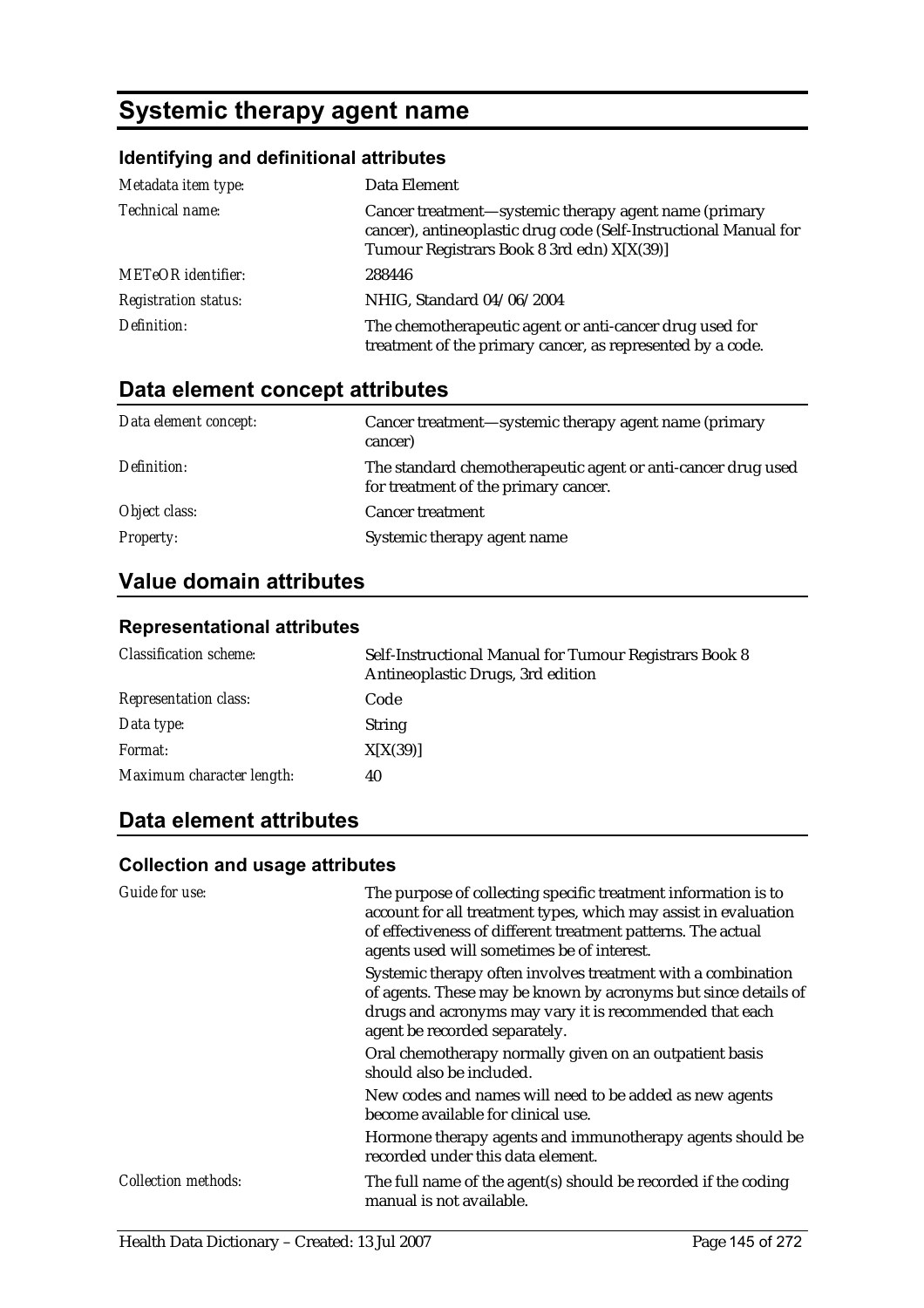*Comments:* Collecting dates for systemic therapy will allow evaluation of treatments delivered and of time intervals from diagnosis to treatment, from treatment to recurrence and from treatment to death. **Source and reference attributes**  *Origin:* National Cancer Institute Surveillance, Epidemiology and End Results (SEER) Program *Reference documents:* Surveillance, Epidemiology and End Results (SEER) Program Self-instructional manual for tumour registrars: Book 8 - Antineoplastic drugs 3rd Edition National Cancer Institute.

### **Relational attributes**

| Related metadata references:                         | Supersedes Systemic therapy agent name, version 1, DE,<br>NHDD, NHIMG, Superseded 01/03/2005                       |
|------------------------------------------------------|--------------------------------------------------------------------------------------------------------------------|
| <b>Implementation in Data Set</b><br>Specifications: | Cancer (clinical) DSS NHIG, Superseded 07/12/2005<br>Cancer (clinical) DSS NHIG, Standard 07/12/2005               |
|                                                      | Information specific to this data set:<br>This item is collected for the analysis of outcome by<br>treatment type. |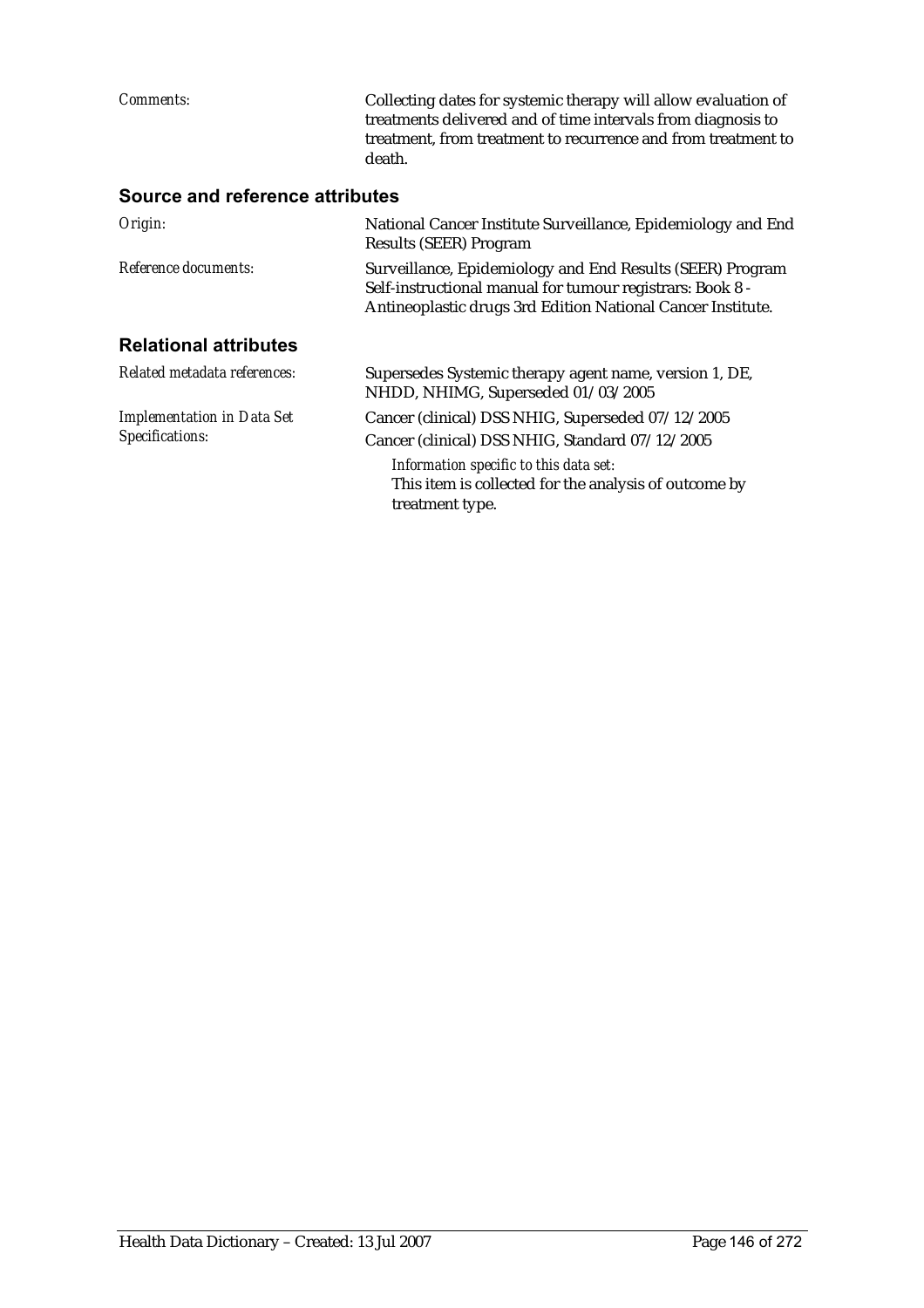# **Teaching status**

### **Identifying and definitional attributes**

| Metadata item type:         | Data Element                                                                                                                              |
|-----------------------------|-------------------------------------------------------------------------------------------------------------------------------------------|
| Technical name:             | Establishment-teaching status (university affiliation), code N                                                                            |
| <b>METeOR</b> identifier:   | 270148                                                                                                                                    |
| <b>Registration status:</b> | NHIG, Standard 01/03/2005                                                                                                                 |
| Definition:                 | An indicator to identify the non-direct patient care activity of<br>teaching for a particular establishment, as represented by a<br>code. |

# **Data element concept attributes**

| Data element concept: | Establishment—teaching status (university affiliation)                                                                                                                                                                                                                                                                                                                                                                                                                                     |
|-----------------------|--------------------------------------------------------------------------------------------------------------------------------------------------------------------------------------------------------------------------------------------------------------------------------------------------------------------------------------------------------------------------------------------------------------------------------------------------------------------------------------------|
| Definition:           | An indicator (yes $\ell$ no) to identify the non-direct patient care<br>activity of teaching for a particular establishment. This is where<br>teaching (associated with a university) is a major program<br>activity of the establishment. It is primarily intended to relate to<br>teaching hospitals affiliated with universities providing<br>undergraduate medical education as advised by the relevant<br>state health authority.                                                     |
| Context:              | <b>Health services:</b>                                                                                                                                                                                                                                                                                                                                                                                                                                                                    |
|                       | The non-direct care activity of teaching can involve the<br>consumption of considerable resources. In comparisons of cost<br>in relation to establishment output, it is important to be aware<br>of particular establishments which are devoting substantial<br>resources to activities not relating to output as measured in<br>terms of either in-patient bed days or outpatient occasions of<br>service. Teaching can be one of the variables in any regression<br>analysis undertaken. |
| Object class:         | Establishment                                                                                                                                                                                                                                                                                                                                                                                                                                                                              |
| Property:             | <b>Teaching status</b>                                                                                                                                                                                                                                                                                                                                                                                                                                                                     |

## **Value domain attributes**

# **Representational attributes**

| <b>Representation class:</b> | Code   |         |
|------------------------------|--------|---------|
| Data type:                   | Number |         |
| Format:                      | N      |         |
| Maximum character length:    | 1      |         |
| Permissible values:          | Value  | Meaning |
|                              | 1      | Yes     |
|                              | 2      | No      |
| Supplementary values:        | 9      | Unknown |

## **Data element attributes**

### **Collection and usage attributes**

*Guide for use:* In this context, teaching relates to teaching hospitals affiliated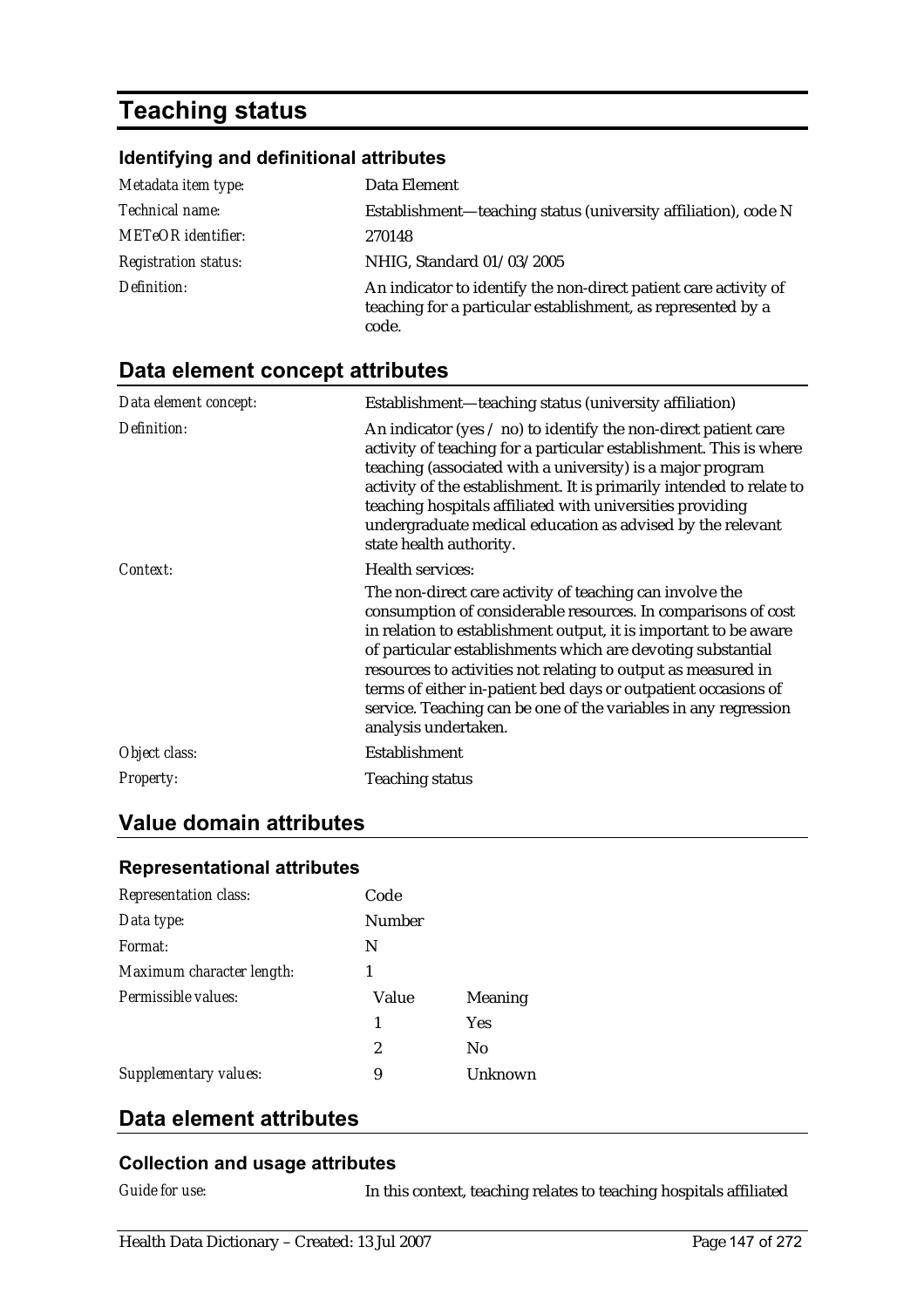with universities providing undergraduate medical education as advised by the relevant state health authority.

*Comments:* The initial intention based on the Taskforce on National Hospital Statistics approach had been to have non-direct care activity indicators for all of the following non-direct patient care activities:

- teaching
- research
- group or community contacts
- public health activities
- mobile centre and/or part-time service.

However, the Resources Working Party decided to delete 2, 3, 4 and 5 and place the emphasis on teaching where teaching (associated with a university) was a major program activity of the hospital. The working party took the view that it was extremely difficult to identify research activities in health institutions because many staff consider that they do research as part of their usual duties. The research indicator was thus deleted and the teaching indicator was agreed to relate to teaching hospitals affiliated with universities providing undergraduate medical education, as advised by the relevant state health authority. If a teaching hospital is identified by a Yes/no indicator then it is not necessary to worry about research (based on the assumption that if you have teaching, you have research).

#### **Source and reference attributes**

| Origin:                                              | National Health Data Committee                                                   |
|------------------------------------------------------|----------------------------------------------------------------------------------|
| <b>Relational attributes</b>                         |                                                                                  |
| Related metadata references:                         | Supersedes Teaching status, version 1, DE, NHDD, NHIMG,<br>Superseded 01/03/2005 |
| <b>Implementation in Data Set</b><br>Specifications: | Public hospital establishments NMDS NHIG, Superseded<br>21/03/2006               |
|                                                      | Implementation start date: 01/07/2005                                            |
|                                                      | Implementation end date: 30/06/2006                                              |
|                                                      | Public hospital establishments NMDS NHIG, Superseded<br>23/10/2006               |
|                                                      | Implementation start date: 01/07/2006                                            |
|                                                      | Implementation end date: 30/06/2007                                              |
|                                                      | Public hospital establishments NMDS 2007-2008 NHIG,<br>Standard 23/10/2006       |
|                                                      |                                                                                  |

*Implementation start date:* 01/07/2007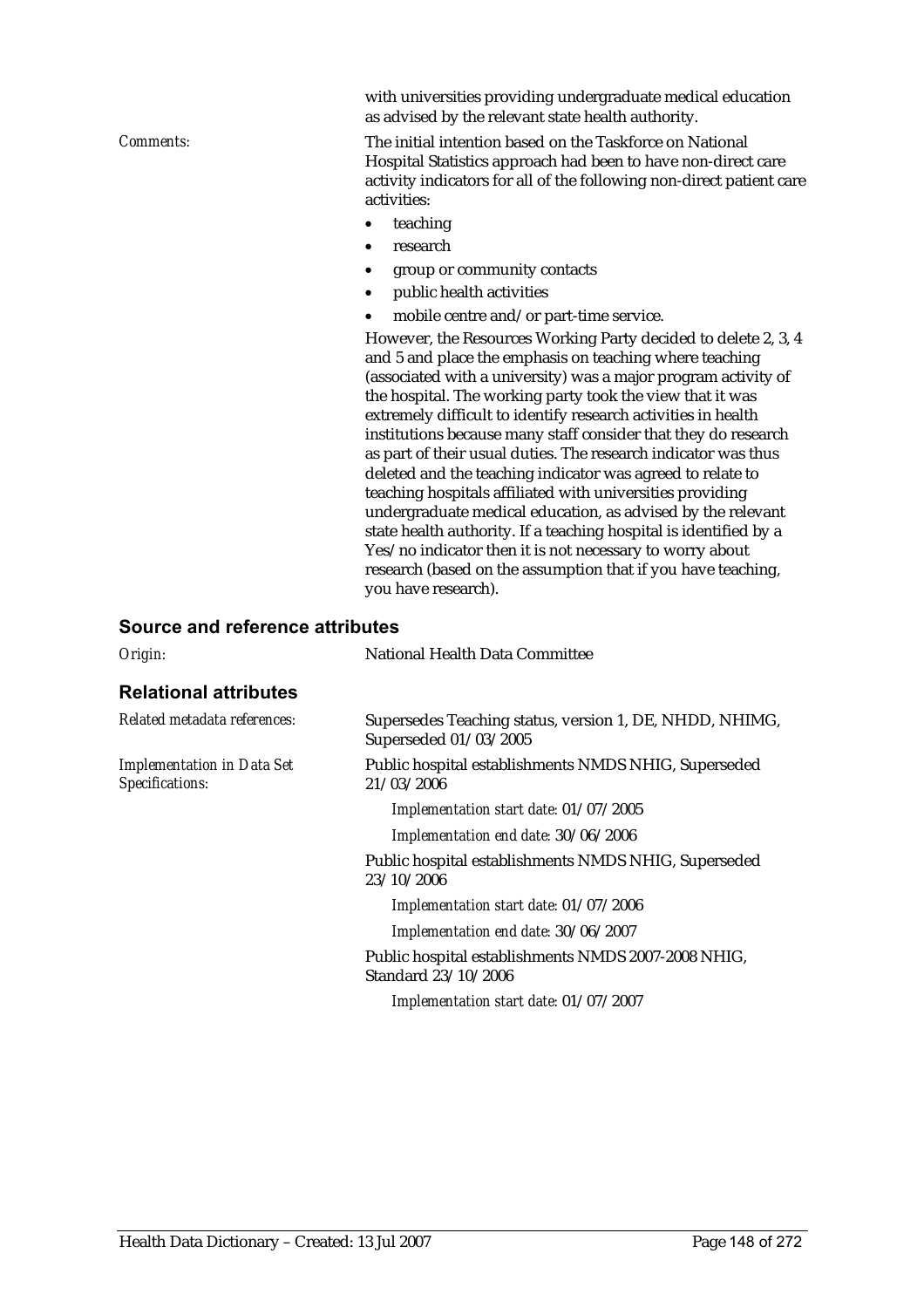# **Telephone number**

## **Identifying and definitional attributes**

| Metadata item type:         | Data Element                                                   |
|-----------------------------|----------------------------------------------------------------|
| <i>Technical name:</i>      | Person—telephone number, text $[X(40)]$                        |
| <b>METeOR</b> identifier:   | 270266                                                         |
| <b>Registration status:</b> | NHIG, Standard 01/03/2005<br>NCSIMG, Standard 01/03/2005       |
| Definition:                 | The person's contact telephone number, as represented by text. |

# **Data element concept attributes**

| Data element concept: | Person—telephone number          |
|-----------------------|----------------------------------|
| Definition:           | Person contact telephone number. |
| Object class:         | Person                           |
| <b>Property:</b>      | Telephone number                 |

# **Value domain attributes**

### **Representational attributes**

| <b>Representation class:</b> | Text          |
|------------------------------|---------------|
| Data type:                   | <b>String</b> |
| <i>Format:</i>               | [X(40)]       |
| Maximum character length:    | 40            |

# **Data element attributes**

| Guide for use:             | More than one phone number may be recorded as required.<br>Each phone number should have an appropriate telephone<br>number type code assigned. Record the full phone number<br>(including any prefixes) with no punctuation (hyphens or<br>brackets).                                                                      |
|----------------------------|-----------------------------------------------------------------------------------------------------------------------------------------------------------------------------------------------------------------------------------------------------------------------------------------------------------------------------|
| <b>Collection methods:</b> | Prefix plus telephone number:                                                                                                                                                                                                                                                                                               |
|                            | Record the prefix plus telephone number. The default should be<br>the local prefix with an ability to overtype with a different<br>prefix.                                                                                                                                                                                  |
|                            | For example, 08 8226 6000 or 0417 123456.                                                                                                                                                                                                                                                                                   |
|                            | <b>Punctuation:</b>                                                                                                                                                                                                                                                                                                         |
|                            | Do not record punctuation.                                                                                                                                                                                                                                                                                                  |
|                            | For example, (08) 8226 6000 or 08-8226 6000 would not be<br>correct.                                                                                                                                                                                                                                                        |
|                            | Unknown:                                                                                                                                                                                                                                                                                                                    |
|                            | Leave the field blank.                                                                                                                                                                                                                                                                                                      |
| Comments:                  | Concerned with the use of person identification data. For<br>organisations that create, use or maintain records on people.<br>Organisations should use this standard, where appropriate, for<br>collecting data when registering people. The positive and<br>unique identification of people is a critical event in service |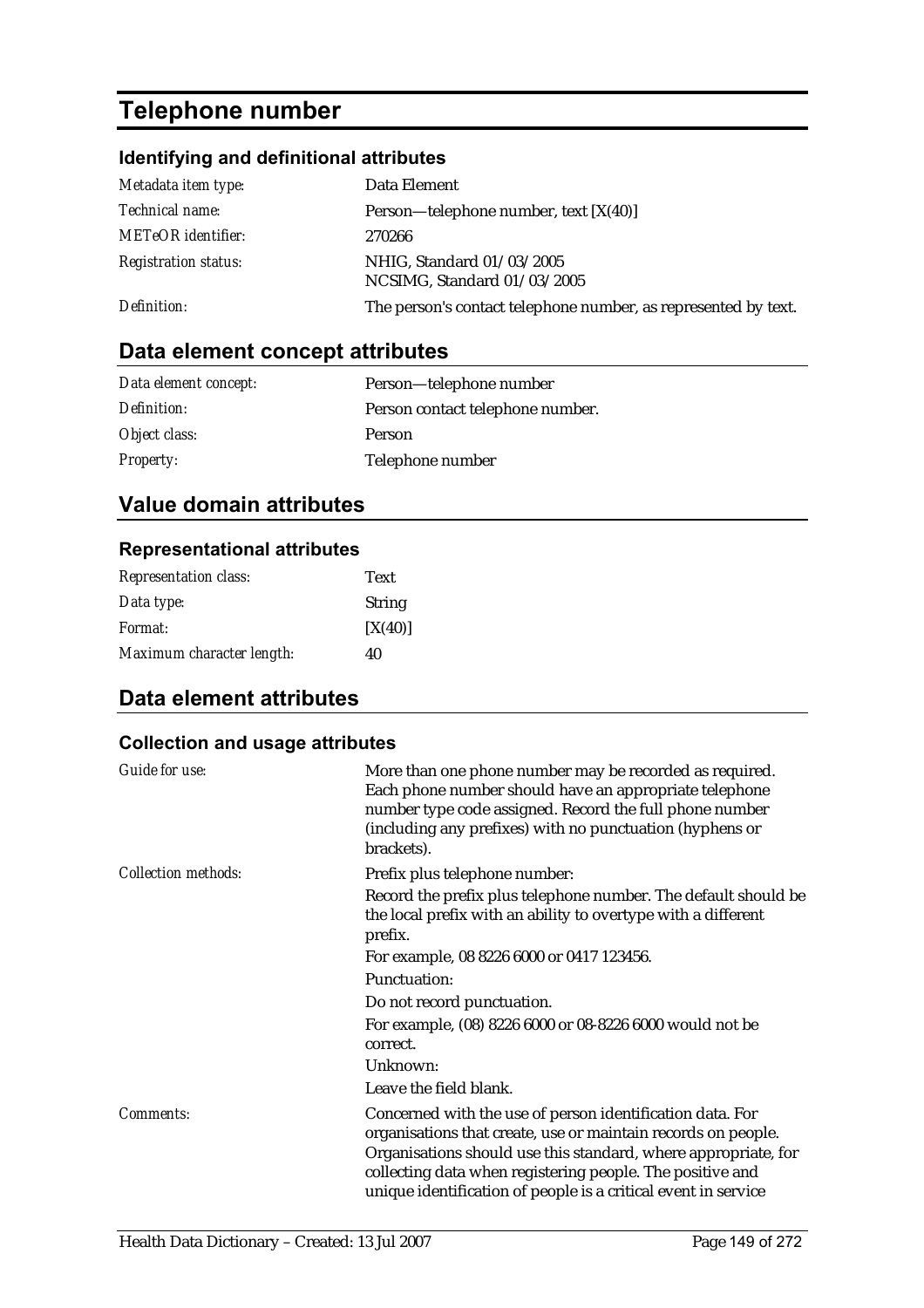delivery, with direct implications for the safety and quality of care delivered by health and community services.

### **Source and reference attributes**

| Submitting organisation:          | <b>Standards Australia</b>                                                                                                  |
|-----------------------------------|-----------------------------------------------------------------------------------------------------------------------------|
| Origin:                           | National Health Data Committee                                                                                              |
|                                   | <b>National Community Services Data Committee</b>                                                                           |
|                                   | Standards Australia 2002. Australian Standard AS5017-2002<br>Health Care Client Identification. Sydney: Standards Australia |
| <b>Relational attributes</b>      |                                                                                                                             |
| Related metadata references:      | Supersedes Telephone number, version 2, DE, Int. NCSDD &<br>NHDD, NCSIMG & NHIMG, Superseded 01/03/2005                     |
| <b>Implementation in Data Set</b> | Health care client identification NHIG, Superseded 04/05/2005                                                               |
| Specifications:                   | Implementation start date: 01/01/2003                                                                                       |
|                                   | Information specific to this data set:<br>Numbers and spaces only.                                                          |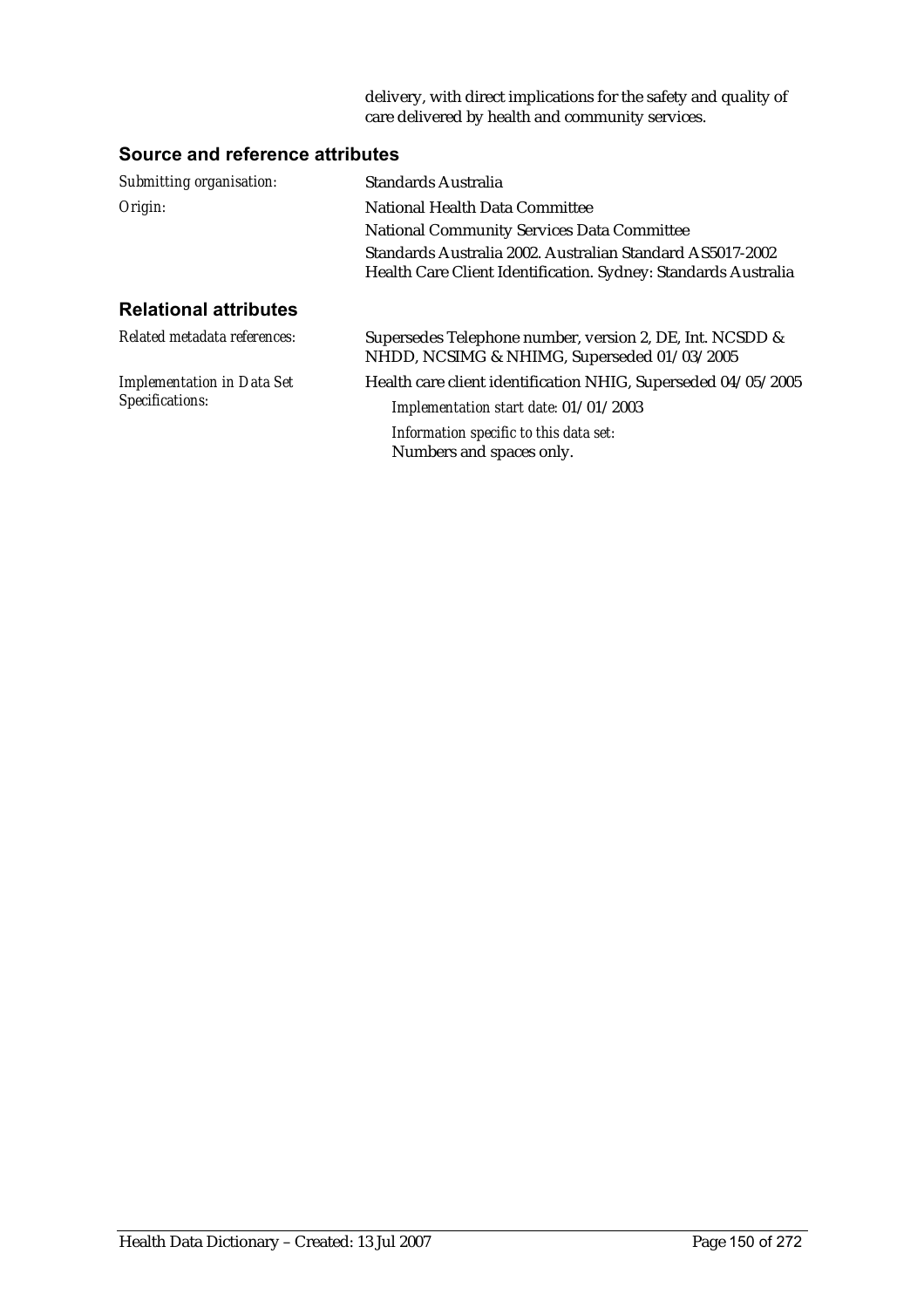# **Telephone number type**

### **Identifying and definitional attributes**

| Metadata item type:         | Data Element                                                                     |
|-----------------------------|----------------------------------------------------------------------------------|
| Technical name:             | Person (telephone)—telephone number type, code A                                 |
| <b>METeOR</b> identifier:   | 270299                                                                           |
| <b>Registration status:</b> | NHIG, Standard 01/03/2005<br>NCSIMG, Standard 01/03/2005                         |
| Definition:                 | The type of telephone number recorded for a person, as<br>represented by a code. |

# **Data element concept attributes**

| Data element concept: | Person (telephone)—telephone number type            |
|-----------------------|-----------------------------------------------------|
| Definition:           | The type of telephone number recorded for a person. |
| Object class:         | <b>Person</b>                                       |
| <b>Property:</b>      | Telephone number type                               |

## **Value domain attributes**

### **Representational attributes**

| <b>Representation class:</b> | Code          |                                |
|------------------------------|---------------|--------------------------------|
| Data type:                   | <b>String</b> |                                |
| Format:                      | A             |                                |
| Maximum character length:    | 1             |                                |
| Permissible values:          | Value         | Meaning                        |
|                              | B             | <b>Business or work</b>        |
|                              | H             | Home                           |
|                              | M             | Personal mobile                |
|                              | N             | Contact number (not own)       |
|                              | Ω             | <b>Business or work mobile</b> |
|                              | т             | <b>Temporary</b>               |

## **Data element attributes**

### **Collection and usage attributes**

| Guide for use:   | Where more than one telephone number has been recorded,<br>then each telephone number should have the appropriate<br>telephone number type code assigned.                                                                                                                                                                                                                                                                                           |
|------------------|-----------------------------------------------------------------------------------------------------------------------------------------------------------------------------------------------------------------------------------------------------------------------------------------------------------------------------------------------------------------------------------------------------------------------------------------------------|
| <i>Comments:</i> | Concerned with the use of person identification data. For<br>organisations that create, use or maintain records on people.<br>Organisations should use this standard, where appropriate, for<br>collecting data when registering people. The positive and<br>unique identification of people is a critical event in service<br>delivery, with direct implications for the safety and quality of<br>care delivered by health and community services. |

### **Source and reference attributes**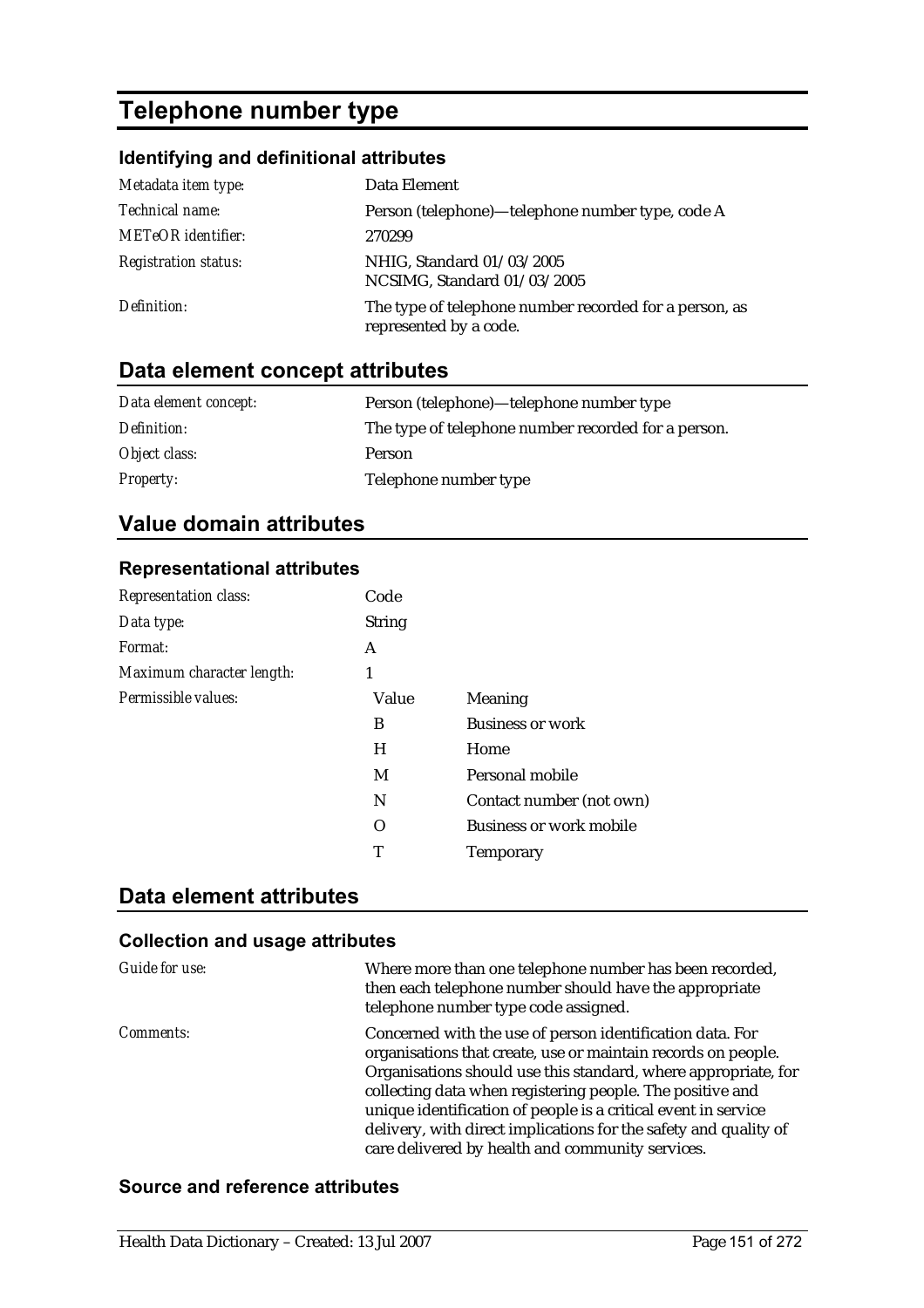| Submitting organisation:     | Standards Australia                                                                                                         |
|------------------------------|-----------------------------------------------------------------------------------------------------------------------------|
| Origin:                      | National Health Data Committee                                                                                              |
|                              | <b>National Community Services Data Committee</b>                                                                           |
| Reference documents:         | Standards Australia 2002. Australian Standard AS5017-2002<br>Health Care Client Identification. Sydney: Standards Australia |
| <b>Relational attributes</b> |                                                                                                                             |
| Related metadata references: | Supersedes Telephone number type, version 2, DE, Int. NCSDD                                                                 |

*Implementation in Data Set Specifications:*

& NHDD, NCSIMG & NHIMG, Superseded 01/03/2005 Health care client identification NHIG, Superseded 04/05/2005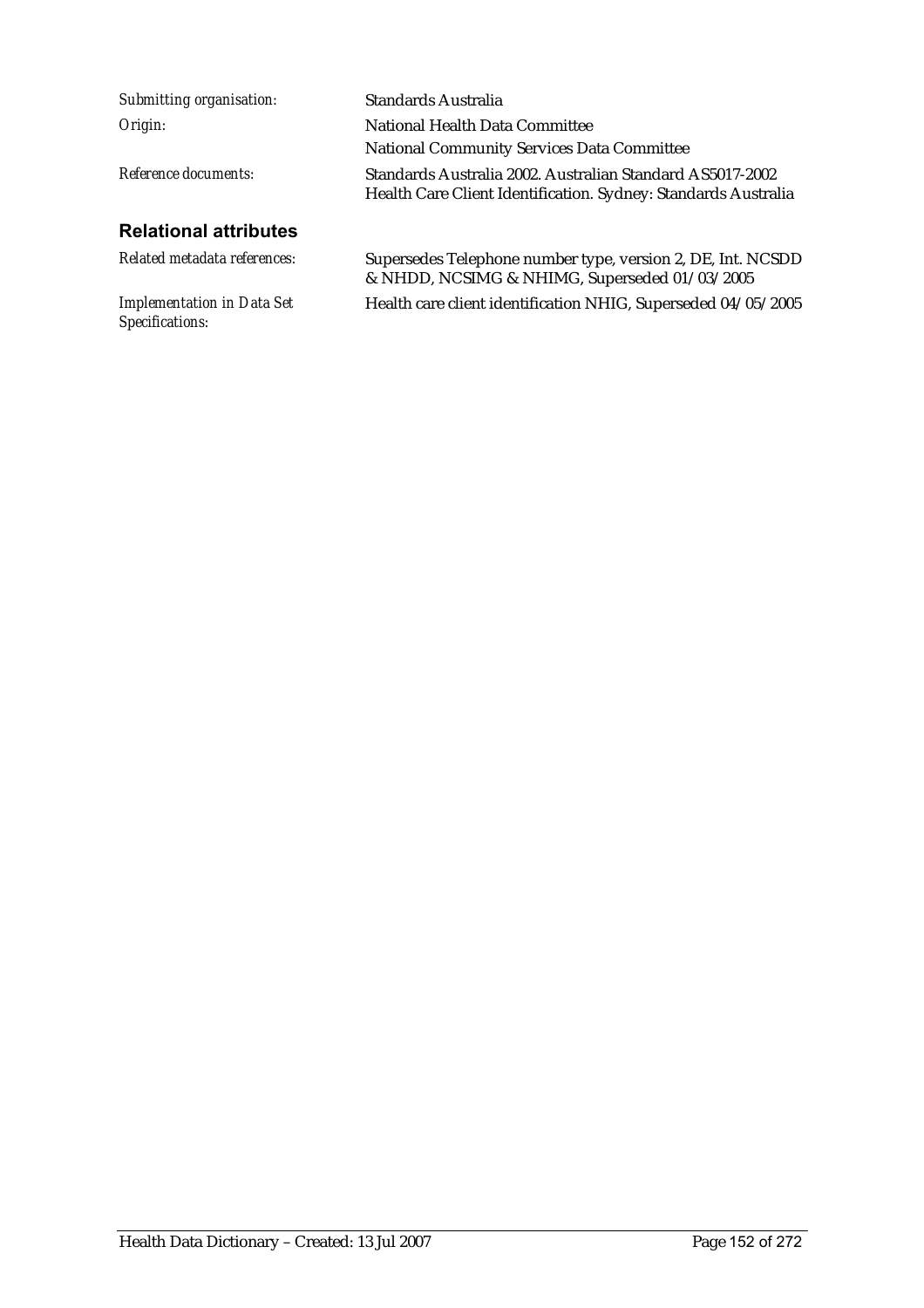# **Time creatine kinase MB isoenzyme measured**

## **Identifying and definitional attributes**

| Metadata item type:         | Data Element                                                                                      |
|-----------------------------|---------------------------------------------------------------------------------------------------|
| Technical name:             | Person-creatine kinase myocardial band isoenzyme measured<br>time, hhmm                           |
| <b>METeOR</b> identifier:   | 285179                                                                                            |
| <b>Registration status:</b> | NHIG, Standard 04/06/2004                                                                         |
| Definition:                 | The time at which the person's creatine kinase myocardial band<br>(CK-MB) isoenzyme was measured. |

# **Data element concept attributes**

| Data element concept: | Person-creatine kinase myocardial band isoenzyme measured<br>time                                 |
|-----------------------|---------------------------------------------------------------------------------------------------|
| Definition:           | The time at which the person's creatine kinase myocardial band<br>(CK-MB) isoenzyme was measured. |
| Context:              | Health care and clinical settings.                                                                |
| Object class:         | Person                                                                                            |
| <i>Property:</i>      | Creatine kinase myocardial band isoenzyme measured time                                           |

# **Value domain attributes**

### **Representational attributes**

| <b>Representation class:</b> | Time      |
|------------------------------|-----------|
| Data type:                   | Date/Time |
| <i>Format:</i>               | hhmm      |
| Maximum character length:    | 4         |

### **Source and reference attributes**

| Reference documents: | ISO 8601:2000 : Data elements and interchange formats -     |
|----------------------|-------------------------------------------------------------|
|                      | Information interchange - Representation of dates and times |

## **Data element attributes**

| <b>Collection and usage attributes</b>               |                                                                                                                        |  |
|------------------------------------------------------|------------------------------------------------------------------------------------------------------------------------|--|
| Guide for use:                                       | Record the time in 24-hour clock format.                                                                               |  |
| Source and reference attributes                      |                                                                                                                        |  |
| Submitting organisation:                             | Acute coronary syndrome data working group                                                                             |  |
| Steward:                                             | The National Heart Foundation of Australia and The Cardiac<br>Society of Australia and New Zealand                     |  |
| <b>Relational attributes</b>                         |                                                                                                                        |  |
| Related metadata references:                         | Supersedes Time creatine kinase MB isoenzyme (CK-MB)<br>measured, version 1, DE, NHDD, NHIMG, Superseded<br>01/03/2005 |  |
| <b>Implementation in Data Set</b><br>Specifications: | Acute coronary syndrome (clinical) DSS NHIG, Standard<br>07/12/2005                                                    |  |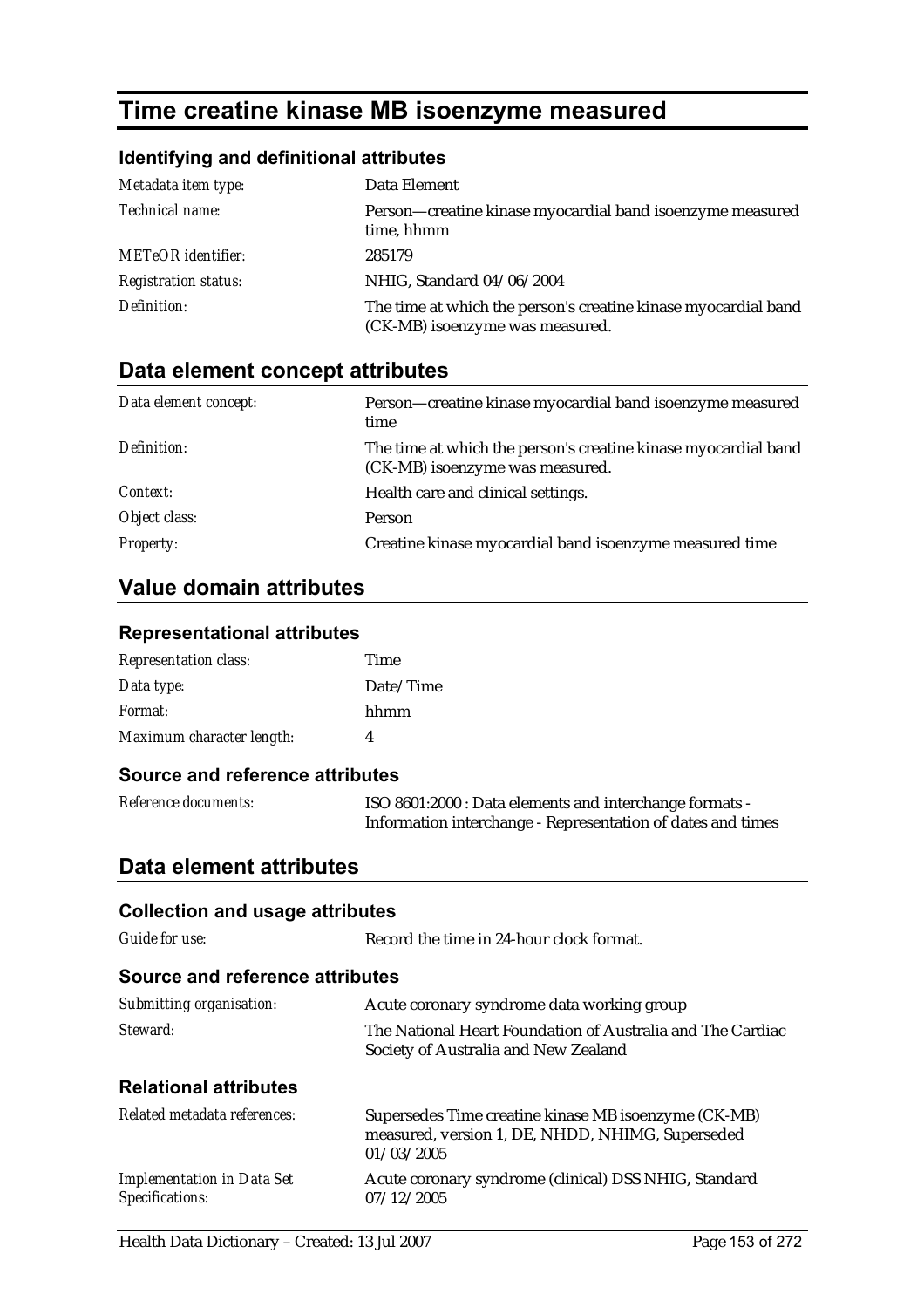Acute coronary syndrome (clinical) DSS NHIG, Superseded 07/12/2005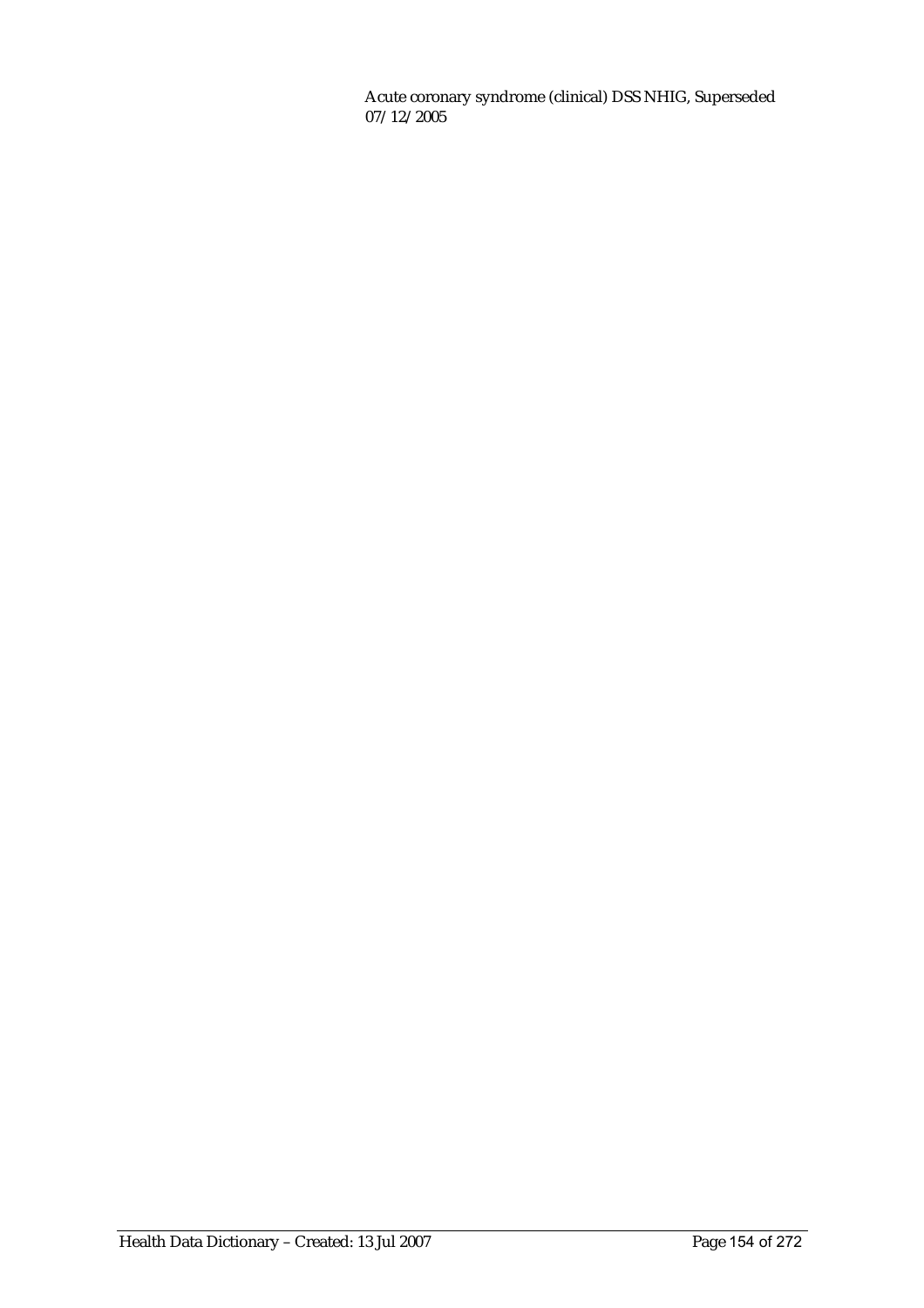# **Time of first angioplasty balloon inflation or stenting**

### **Identifying and definitional attributes**

| Metadata item type:         | Data Element                                                               |
|-----------------------------|----------------------------------------------------------------------------|
| Technical name:             | Person—first angioplasty balloon inflation or stenting time,<br>hhmm       |
| <b>METeOR</b> identifier:   | 285191                                                                     |
| <b>Registration status:</b> | NHIG, Standard 04/06/2004                                                  |
| Definition:                 | The time of the first angioplasty balloon inflation or stent<br>placement. |

## **Data element concept attributes**

| Data element concept: | Person-first angioplasty balloon inflation or stenting time                |
|-----------------------|----------------------------------------------------------------------------|
| Definition:           | The time of the first angioplasty balloon inflation or stent<br>placement. |
| <i>Context:</i>       | Health care and clinical settings.                                         |
| Object class:         | Person                                                                     |
| <b>Property:</b>      | First angioplasty balloon inflation or stenting time                       |

## **Value domain attributes**

#### **Representational attributes**

| <b>Representation class:</b> | Time      |
|------------------------------|-----------|
| Data type:                   | Date/Time |
| Format:                      | hhmm      |
| Maximum character length:    |           |

#### **Source and reference attributes**

*Reference documents:* ISO 8601:2000 : Data elements and interchange formats - Information interchange - Representation of dates and times

## **Data element attributes**

#### **Source and reference attributes**

| Submitting organisation:                             | Acute coronary syndrome data working group                                                                                  |  |
|------------------------------------------------------|-----------------------------------------------------------------------------------------------------------------------------|--|
| Steward:                                             | The National Heart Foundation of Australia and The Cardiac<br>Society of Australia and New Zealand                          |  |
| <b>Relational attributes</b>                         |                                                                                                                             |  |
| Related metadata references:                         | Supersedes Time of first angioplasty balloon inflation or<br>stenting, version 1, DE, NHDD, NHIMG, Superseded<br>01/03/2005 |  |
| <b>Implementation in Data Set</b><br>Specifications: | Acute coronary syndrome (clinical) DSS NHIG, Standard<br>07/12/2005                                                         |  |
|                                                      | Information specific to this data set:<br>For Acute coronary syndrome (ACS) reporting, refers to<br>coronary arteries.      |  |
|                                                      | Acute coronary syndrome (clinical) DSS NHIG, Superseded                                                                     |  |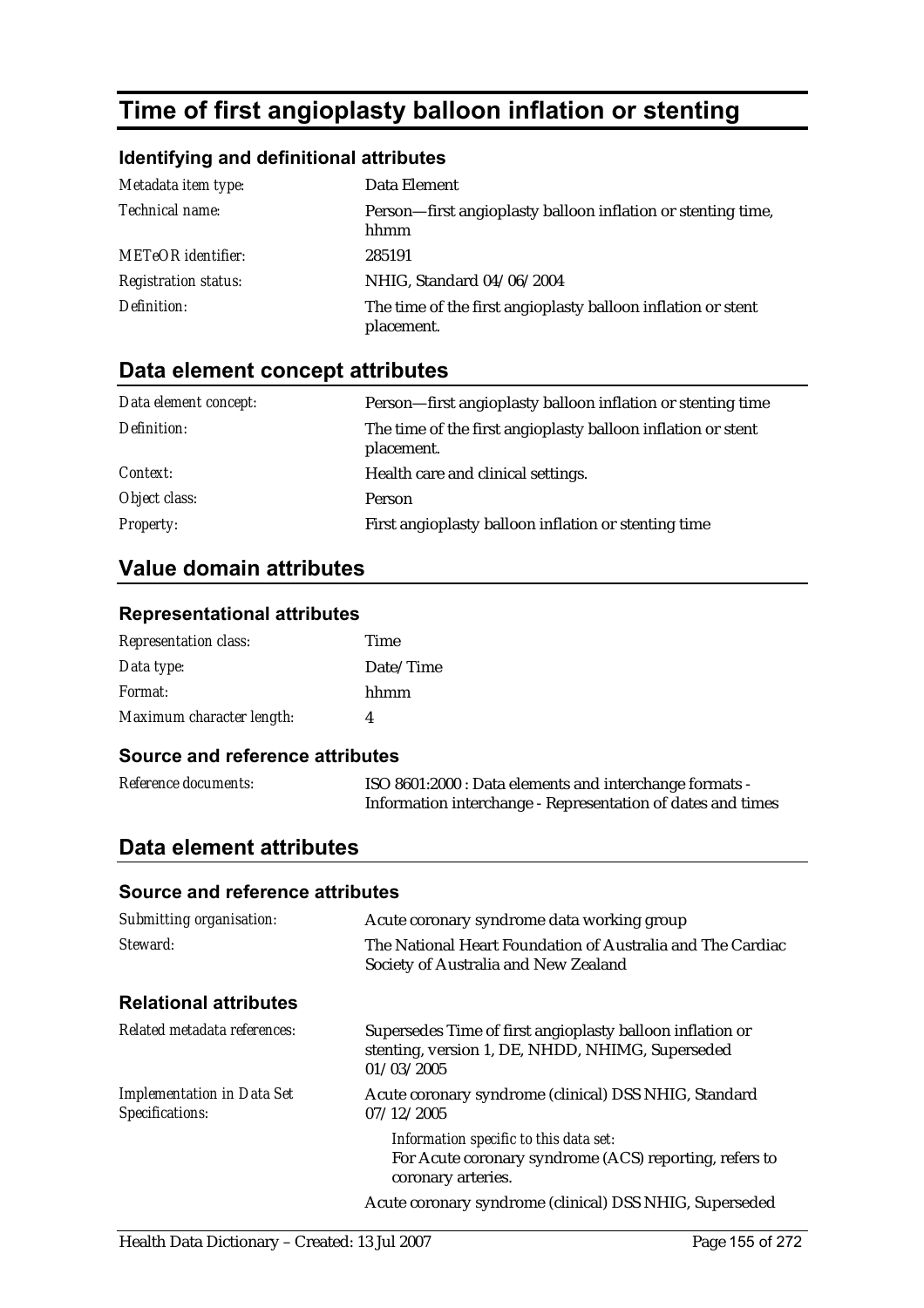07/12/2005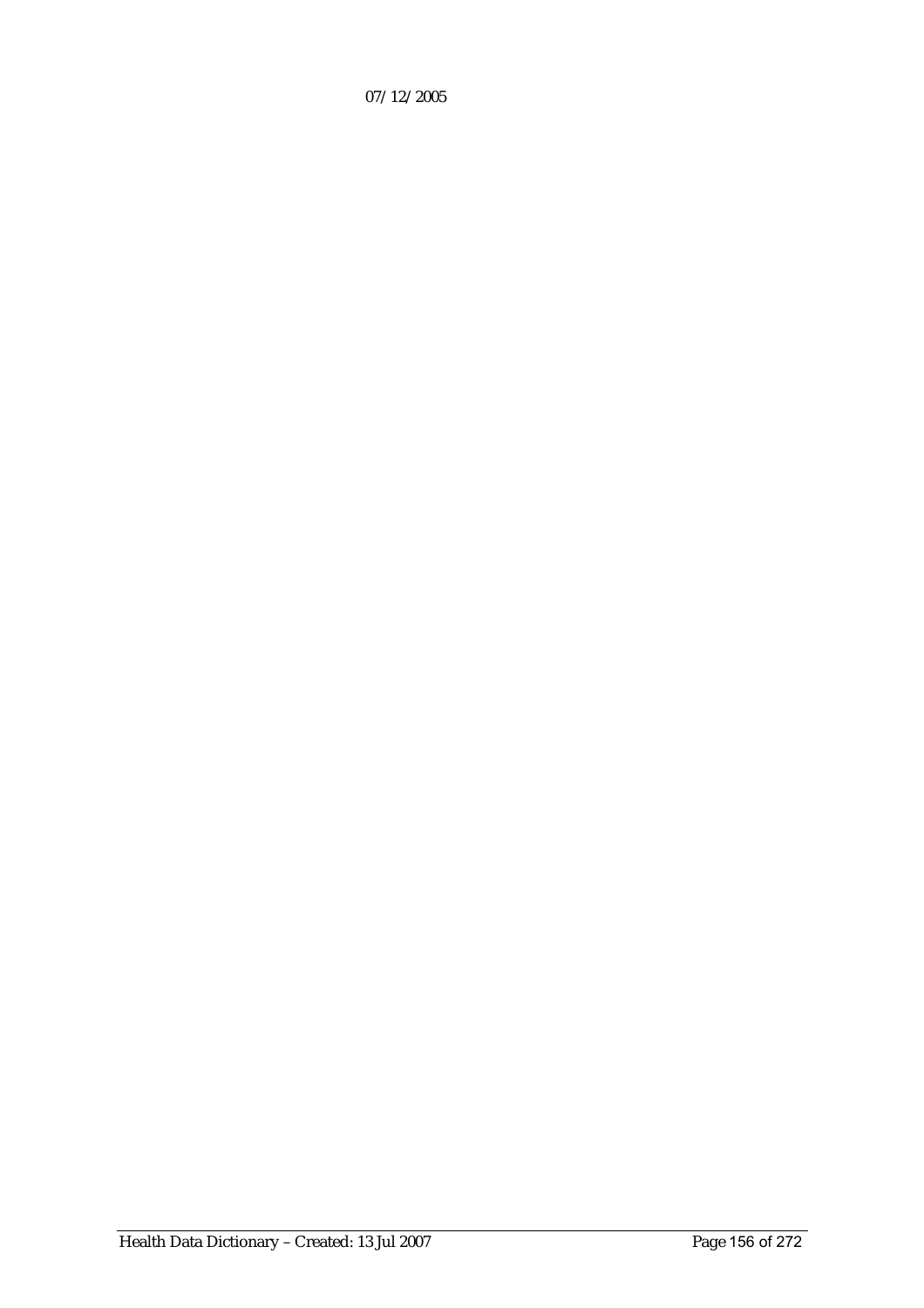# **Time of intravenous fibrinolytic therapy**

### **Identifying and definitional attributes**

| Metadata item type:         | Data Element                                                                          |
|-----------------------------|---------------------------------------------------------------------------------------|
| <i>Technical name:</i>      | Person—intravenous fibrinolytic therapy time, hhmm                                    |
| <b>METeOR</b> identifier:   | 285201                                                                                |
| <b>Registration status:</b> | NHIG, Standard 04/06/2004                                                             |
| Definition:                 | The time intravenous (IV) fibrinolytic therapy was first<br>administered to a person. |

## **Data element concept attributes**

| Data element concept: | Person—intravenous fibrinolytic therapy time                              |
|-----------------------|---------------------------------------------------------------------------|
| Definition:           | The time intravenous (IV) fibrinolytic therapy was first<br>administered. |
| Object class:         | Person                                                                    |
| <b>Property:</b>      | Intravenous fibrinolytic therapy time                                     |

## **Value domain attributes**

#### **Representational attributes**

| <b>Representation class:</b> | Time      |
|------------------------------|-----------|
| Data type:                   | Date/Time |
| Format:                      | hhmm      |
| Maximum character length:    |           |

#### **Source and reference attributes**

*Reference documents:* ISO 8601:2000 : Data elements and interchange formats - Information interchange - Representation of dates and times

## **Data element attributes**

#### **Collection and usage attributes**

| Guide for use: | If initiated by a bolus dose whether in a pre-hospital setting, |
|----------------|-----------------------------------------------------------------|
|                | emergency department or inpatient unit/ward, the time the       |
|                | initial bolus was administered should be reported.              |

### **Source and reference attributes**

| Submitting organisation:                             | Acute coronary syndrome data working group                                                                |
|------------------------------------------------------|-----------------------------------------------------------------------------------------------------------|
| Steward:                                             | The National Heart Foundation of Australia and The Cardiac<br>Society of Australia and New Zealand        |
| <b>Relational attributes</b>                         |                                                                                                           |
| Related metadata references:                         | Supersedes Time of intravenous fibrinolytic therapy, version 1,<br>DE, NHDD, NHIMG, Superseded 01/03/2005 |
| <b>Implementation in Data Set</b><br>Specifications: | Acute coronary syndrome (clinical) DSS NHIG, Standard<br>07/12/2005                                       |
|                                                      | Information specific to this data set:<br>For Acute coronary syndrome (ACS) reporting, refers to          |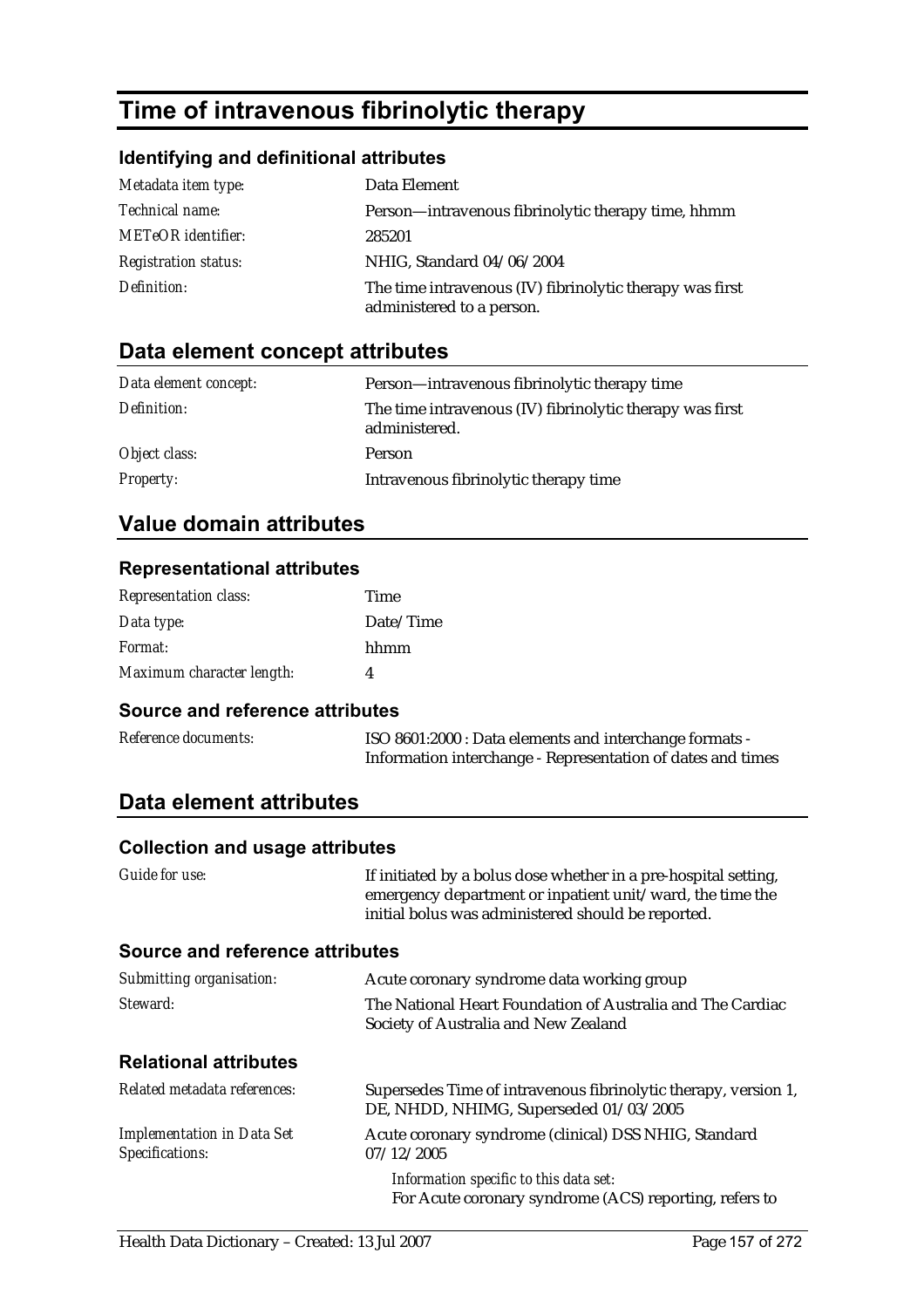coronary arteries.

Acute coronary syndrome (clinical) DSS NHIG, Superseded 07/12/2005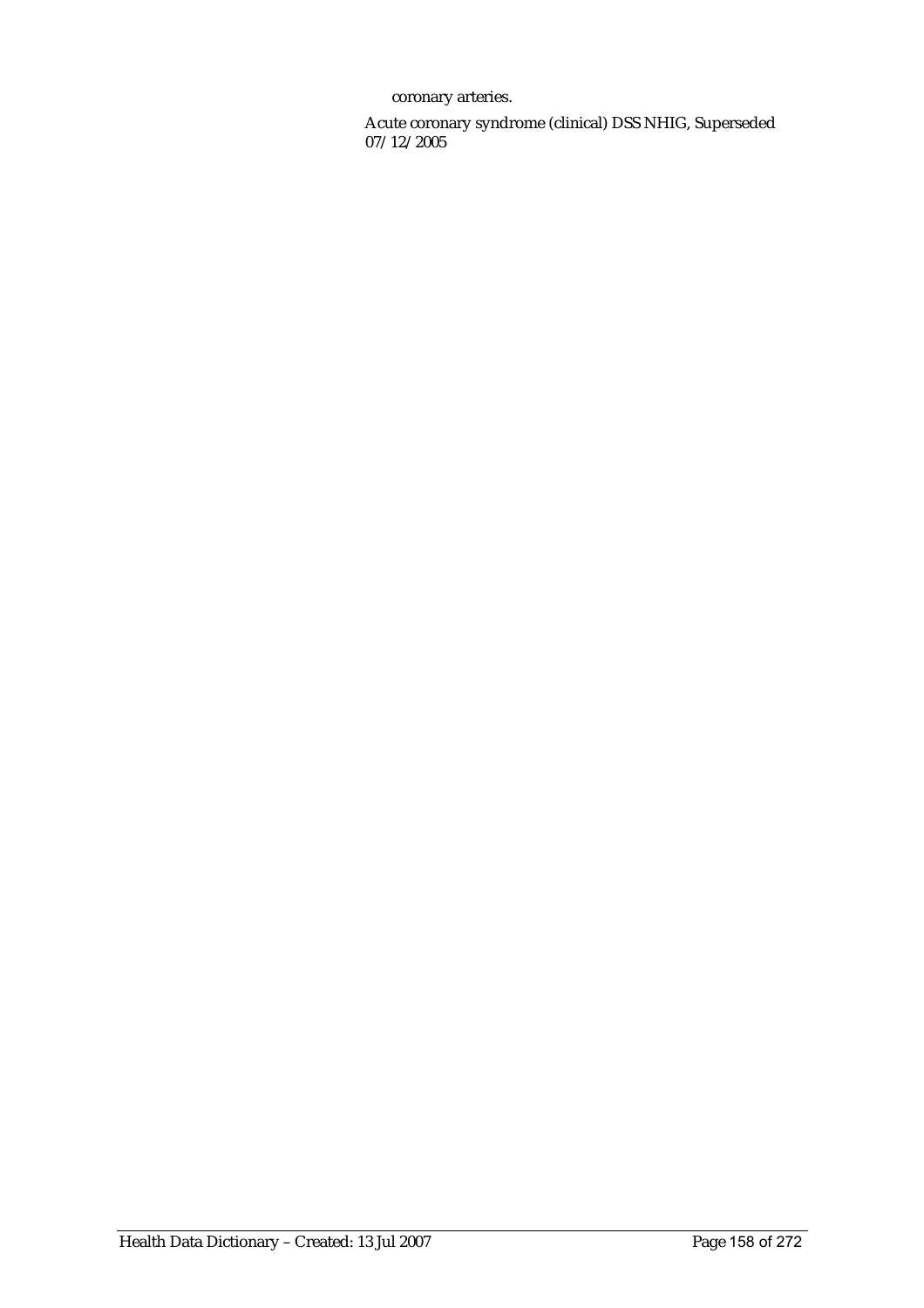# **Time of triage**

## **Identifying and definitional attributes**

| Metadata item type:         | Data Element                                                                    |
|-----------------------------|---------------------------------------------------------------------------------|
| Technical name:             | Non-admitted patient emergency department service episode-<br>triage time, hhmm |
| <b>METeOR</b> identifier:   | 313817                                                                          |
| <b>Registration status:</b> | NHIG, Standard 07/12/2005                                                       |
| Definition:                 | The time at which the patient is <b>triaged</b> .                               |
| Context:                    | <b>Emergency Department care.</b>                                               |

# **Data element concept attributes**

| Data element concept: | Non-admitted patient emergency department service episode—<br>triage time |
|-----------------------|---------------------------------------------------------------------------|
| Definition:           | The time at which the patient is triaged.                                 |
| <i>Context:</i>       | <b>Emergency Department care.</b>                                         |
| Object class:         | Non-admitted patient emergency department service episode                 |
| <b>Property:</b>      | Triage time                                                               |

# **Value domain attributes**

### **Representational attributes**

| <b>Representation class:</b> | Time      |
|------------------------------|-----------|
| Data type:                   | Date/Time |
| Format:                      | hhmm      |
| Maximum character length:    |           |

### **Source and reference attributes**

| Reference documents: | ISO 8601:2000 : Data elements and interchange formats -     |
|----------------------|-------------------------------------------------------------|
|                      | Information interchange - Representation of dates and times |

### **Data element attributes**

| <b>Collection and usage attributes</b>               |                                                                                                         |
|------------------------------------------------------|---------------------------------------------------------------------------------------------------------|
| <b>Collection methods:</b>                           | Collected in conjunction with non-admitted patient emergency<br>department service episode—triage date. |
| Source and reference attributes                      |                                                                                                         |
| Submitting organisation:                             | Australian Government Department of Health and Ageing                                                   |
| <b>Relational attributes</b>                         |                                                                                                         |
| Related metadata references:                         | Supersedes Triage—triage time, hhmm NHIG, Superseded<br>07/12/2005                                      |
| <b>Implementation in Data Set</b><br>Specifications: | Acute coronary syndrome (clinical) DSS NHIG, Standard<br>07/12/2005                                     |
|                                                      | Non-admitted patient emergency department care NMDS<br>NHIG, Superseded 24/03/2006                      |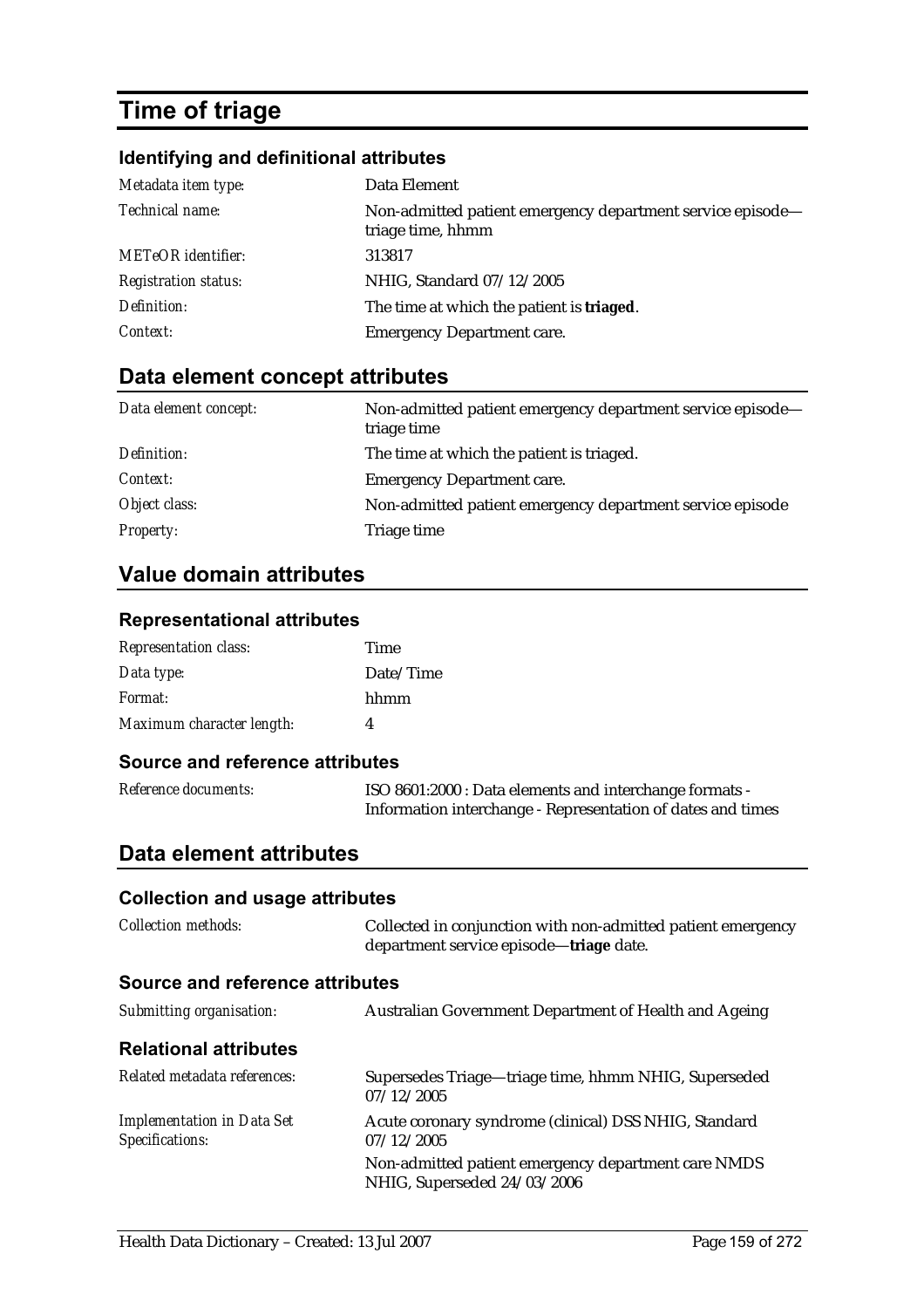*Implementation start date:* 01/07/2005

*Implementation end date:* 30/06/2006

Non-admitted patient emergency department care NMDS NHIG, Superseded 23/10/2006

*Implementation start date:* 01/07/2006

*Implementation end date:* 30/06/2007

Non-admitted patient emergency department care NMDS 2007- 2008 NHIG, Standard 23/10/2006

*Implementation start date:* 01/07/2007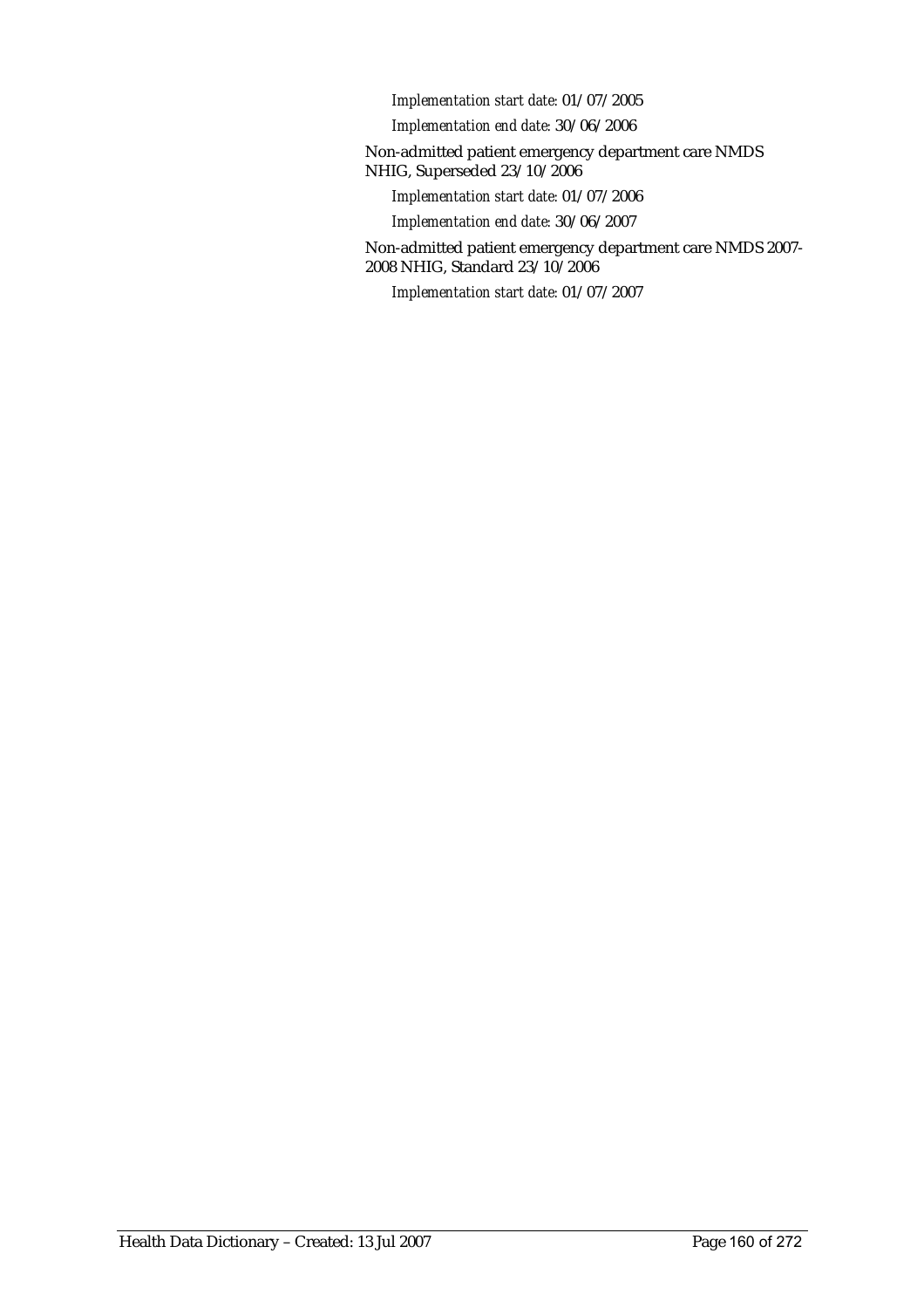# **Time patient presents**

## **Identifying and definitional attributes**

| Metadata item type:         | Data Element                                                             |
|-----------------------------|--------------------------------------------------------------------------|
| <i>Technical name:</i>      | Health service event—presentation time, hhmm                             |
| <b>METeOR</b> identifier:   | 270080                                                                   |
| <b>Registration status:</b> | NHIG, Standard 01/03/2005                                                |
| Definition:                 | The time at which the patient presents for the delivery of a<br>service. |

# **Data element concept attributes**

| Data element concept: | Health service event—presentation time                                                |
|-----------------------|---------------------------------------------------------------------------------------|
| Definition:           | The time at which the patient presents for the delivery of a<br>service.              |
| Context:              | Admitted patient care.                                                                |
|                       | Community health care.                                                                |
|                       | Hospital non-admitted patient care:                                                   |
|                       | Required to identify commencement of a visit and for<br>calculation of waiting times. |
| Object class:         | Health service event                                                                  |
| <b>Property:</b>      | <b>Presentation time</b>                                                              |

## **Value domain attributes**

### **Representational attributes**

| <b>Representation class:</b> | Time      |
|------------------------------|-----------|
| Data type:                   | Date/Time |
| Format:                      | hhmm      |
| Maximum character length:    |           |

### **Source and reference attributes**

| Reference documents: | ISO 8601:2000 : Data elements and interchange formats -     |
|----------------------|-------------------------------------------------------------|
|                      | Information interchange - Representation of dates and times |

## **Data element attributes**

| Guide for use: | For community health care, outreach services and services<br>provided via telephone or telehealth, this may be the time at<br>which the service provider presents to the patient or the<br>telephone/telehealth session commences. |
|----------------|------------------------------------------------------------------------------------------------------------------------------------------------------------------------------------------------------------------------------------|
|                | The time of patient presentation at the emergency department<br>is the earliest occasion of being registered clerically or triaged.                                                                                                |
|                | The time that the patient presents is not necessarily:                                                                                                                                                                             |
|                | the listing time for care (see listing date for care for an<br>$\bullet$<br>analogous concept), nor                                                                                                                                |
|                | the time at which care is scheduled to be provided, nor<br>$\bullet$                                                                                                                                                               |
|                | the time at which commencement of care actually occurs<br>$\bullet$                                                                                                                                                                |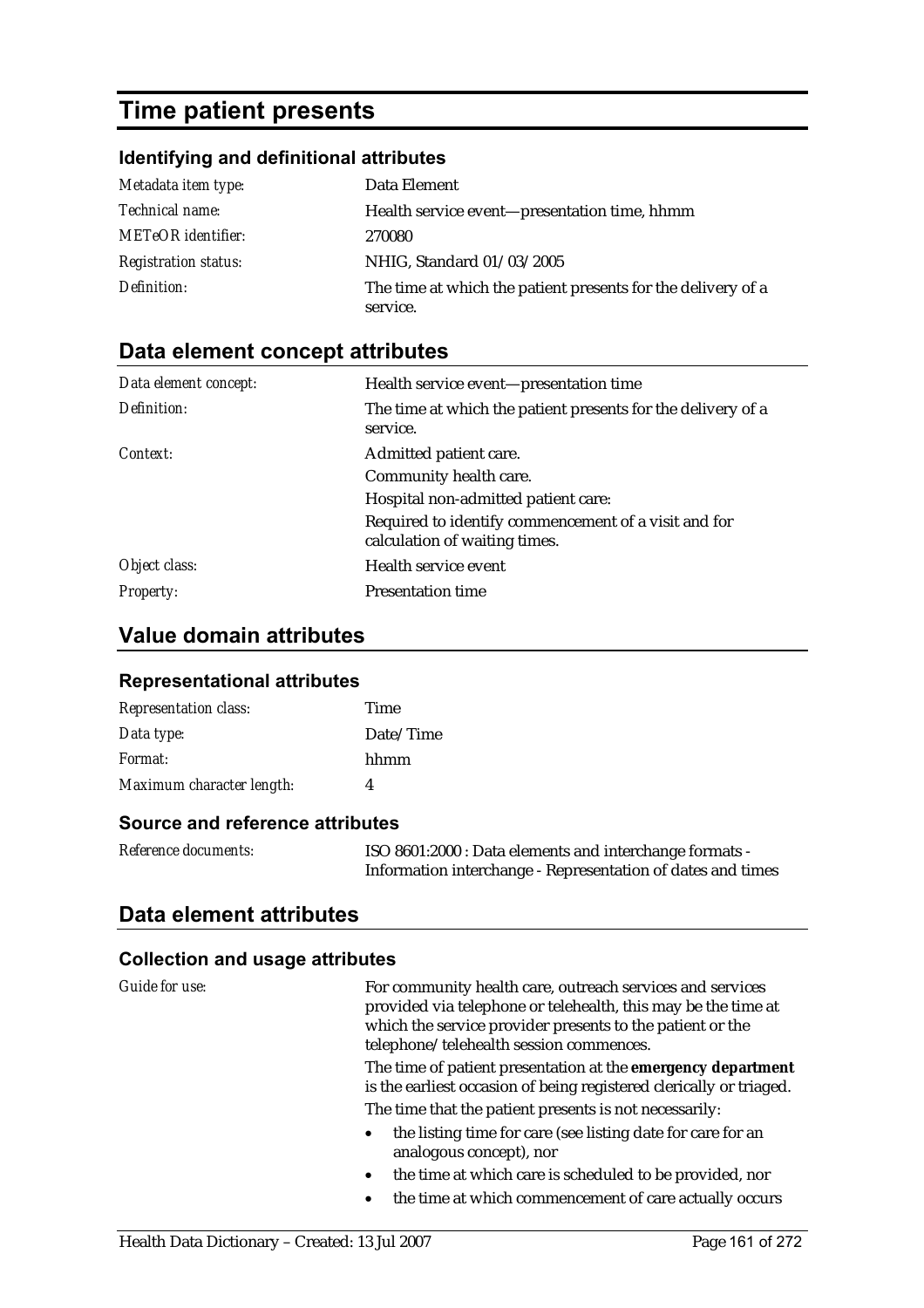(for admitted patients see admission time, for hospital nonadmitted patient care and community health care see service commencement time).

### **Source and reference attributes**

| Submitting organisation:                             | National Institution Based Ambulatory Model Reference Group                                                                                                                                 |
|------------------------------------------------------|---------------------------------------------------------------------------------------------------------------------------------------------------------------------------------------------|
| Origin:                                              | National Health Data Committee                                                                                                                                                              |
| <b>Relational attributes</b>                         |                                                                                                                                                                                             |
| Related metadata references:                         | Supersedes Time patient presents, version 2, DE, NHDD,<br>NHIMG, Superseded 01/03/2005                                                                                                      |
|                                                      | Is used in the formation of Non-admitted patient emergency<br>department service episode-waiting time (to service delivery),<br>total minutes NNNNN NHIG, Standard 01/03/2005               |
|                                                      | Is used in the formation of Non-admitted patient emergency<br>department service episode-service episode length, total<br>minutes NNNNN NHIG, Standard 01/03/2005                           |
|                                                      | Is used in the formation of Non-admitted patient emergency<br>department service episode—waiting time (to hospital<br>admission), total hours and minutes NNNN NHIG, Standard<br>01/03/2005 |
| <b>Implementation in Data Set</b><br>Specifications: | Acute coronary syndrome (clinical) DSS NHIG, Standard<br>07/12/2005                                                                                                                         |
|                                                      | Acute coronary syndrome (clinical) DSS NHIG, Superseded<br>07/12/2005                                                                                                                       |
|                                                      | Non-admitted patient emergency department care NMDS<br>NHIG, Superseded 07/12/2005                                                                                                          |
|                                                      | Non-admitted patient emergency department care NMDS<br>NHIG, Superseded 24/03/2006                                                                                                          |
|                                                      | Implementation start date: 01/07/2005                                                                                                                                                       |
|                                                      | Implementation end date: 30/06/2006                                                                                                                                                         |
|                                                      | Non-admitted patient emergency department care NMDS<br>NHIG, Superseded 23/10/2006                                                                                                          |
|                                                      | Implementation start date: 01/07/2006                                                                                                                                                       |
|                                                      | Implementation end date: 30/06/2007                                                                                                                                                         |
|                                                      | Non-admitted patient emergency department care NMDS 2007-<br>2008 NHIG, Standard 23/10/2006                                                                                                 |
|                                                      | Implementation start date: 01/07/2007                                                                                                                                                       |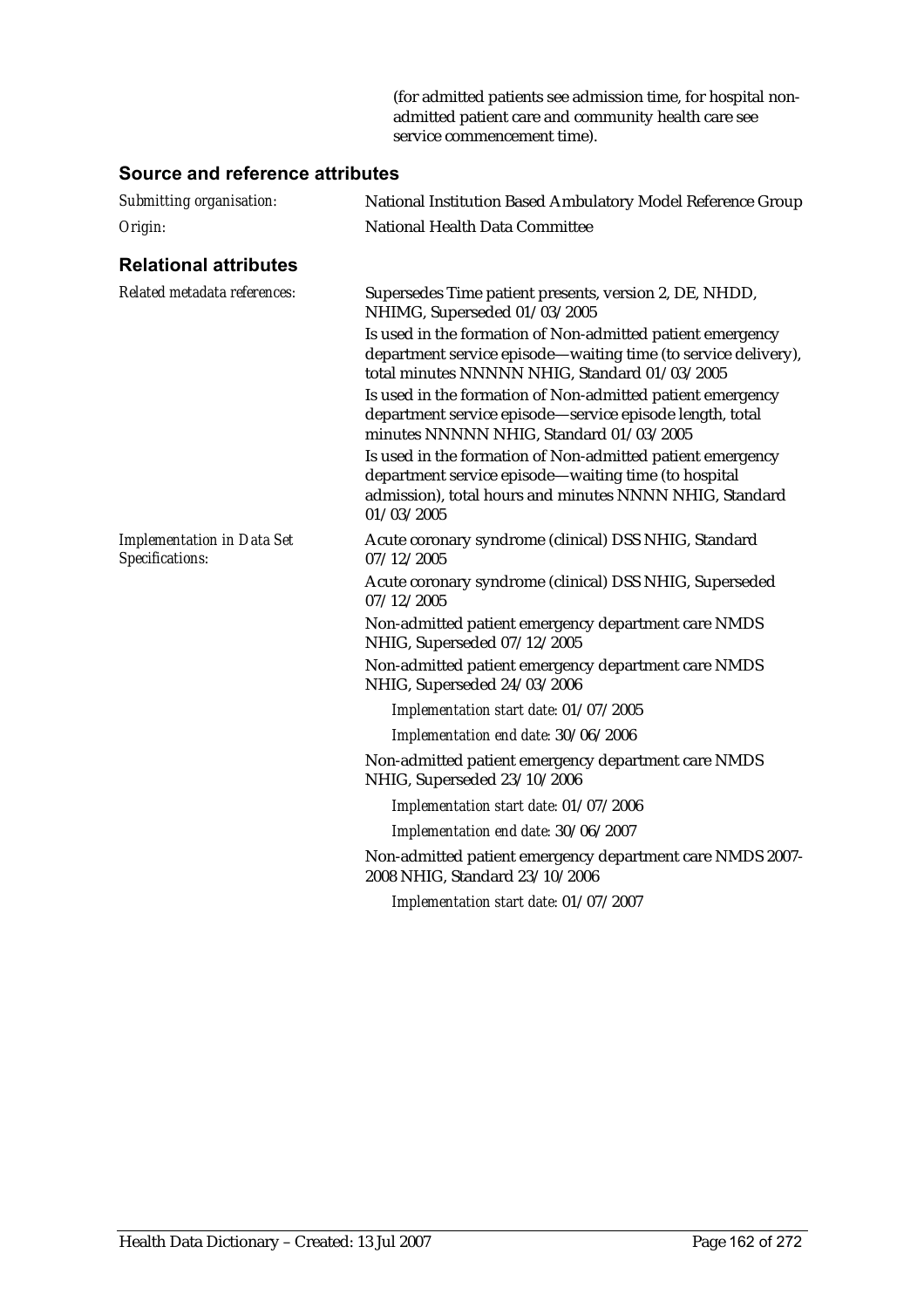# **Time troponin measured**

### **Identifying and definitional attributes**

| Metadata item type:         | Data Element                                          |
|-----------------------------|-------------------------------------------------------|
| <i>Technical name:</i>      | Person—troponin level measured time, hhmm             |
| <b>METeOR</b> identifier:   | 285211                                                |
| <b>Registration status:</b> | NHIG, Standard 04/06/2004                             |
| Definition:                 | The time at which the troponin (T or I) was measured. |

## **Data element concept attributes**

| Data element concept: | Person-troponin level measured time                   |
|-----------------------|-------------------------------------------------------|
| Definition:           | The time at which the troponin (T or I) was measured. |
| <i>Context:</i>       | Health care and clinical settings.                    |
| Object class:         | <b>Person</b>                                         |
| <b>Property:</b>      | Troponin level measured time                          |

# **Value domain attributes**

#### **Representational attributes**

| <b>Representation class:</b> | Time      |
|------------------------------|-----------|
| Data type:                   | Date/Time |
| <i>Format:</i>               | hhmm      |
| Maximum character length:    |           |

#### **Source and reference attributes**

| Reference documents: | ISO 8601:2000 : Data elements and interchange formats -     |
|----------------------|-------------------------------------------------------------|
|                      | Information interchange - Representation of dates and times |

## **Data element attributes**

### **Collection and usage attributes**

| Conection and usage attributes                       |                                                                                                          |
|------------------------------------------------------|----------------------------------------------------------------------------------------------------------|
| Guide for use:                                       | This metadata item pertains to the measuring of troponin at any<br>time point during this current event. |
| <b>Source and reference attributes</b>               |                                                                                                          |
| Submitting organisation:                             | Acute coronary syndrome data working group                                                               |
| Steward:                                             | The National Heart Foundation of Australia and The Cardiac<br>Society of Australia and New Zealand       |
| <b>Relational attributes</b>                         |                                                                                                          |
| Related metadata references:                         | Supersedes Time troponin measured, version 1, DE, NHDD,<br>NHIMG, Superseded 01/03/2005                  |
| <b>Implementation in Data Set</b><br>Specifications: | Acute coronary syndrome (clinical) DSS NHIG, Standard<br>07/12/2005                                      |
|                                                      |                                                                                                          |

Acute coronary syndrome (clinical) DSS NHIG, Superseded 07/12/2005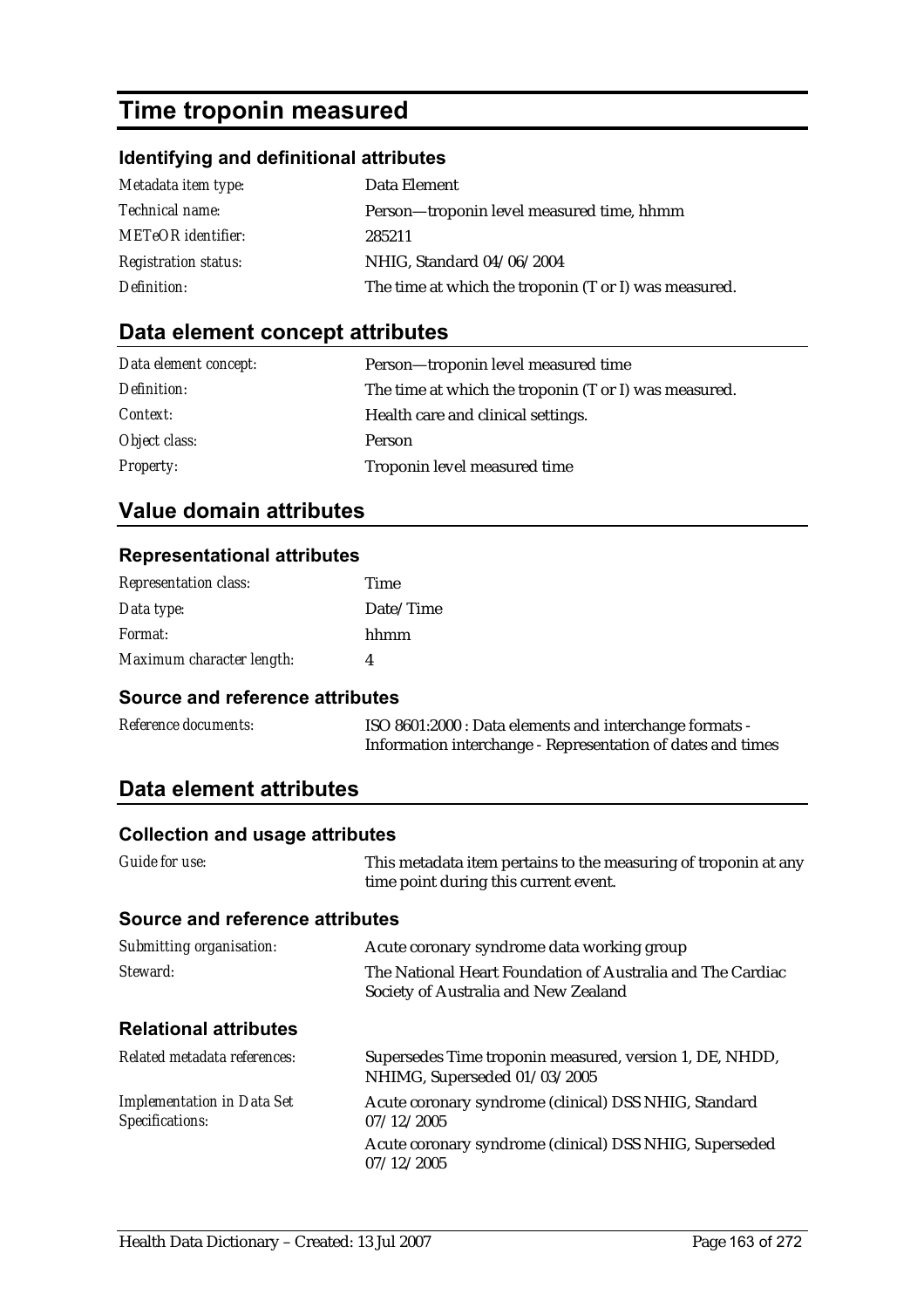# **Tobacco smoking status**

## **Identifying and definitional attributes**

| Metadata item type:         | Data Element                                                                |
|-----------------------------|-----------------------------------------------------------------------------|
| Technical name:             | Person-tobacco smoking status, code N                                       |
| <b>METeOR</b> identifier:   | 270311                                                                      |
| <b>Registration status:</b> | NHIG, Standard 01/03/2005                                                   |
| Definition:                 | A person's current and past smoking behaviour, as represented<br>by a code. |
| Context:                    | Public health and health care                                               |

# **Data element concept attributes**

| Data element concept: | Person-tobacco smoking status                  |
|-----------------------|------------------------------------------------|
| Definition:           | A person's current and past smoking behaviour. |
| <i>Context:</i>       | Public health and health care                  |
| Object class:         | Person                                         |
| <b>Property:</b>      | <b>Tobacco smoking status</b>                  |

# **Value domain attributes**

### **Representational attributes**

| <b>Representation class:</b> | Code   |                  |
|------------------------------|--------|------------------|
| Data type:                   | Number |                  |
| Format:                      | N      |                  |
| Maximum character length:    | 1      |                  |
| Permissible values:          | Value  | <b>Meaning</b>   |
|                              | 1      | Daily smoker     |
|                              | 2      | Weekly smoker    |
|                              | 3      | Irregular smoker |
|                              | 4      | Ex-smoker        |
|                              | 5      | Never smoked     |

| Guide for use: | CODE 1 Daily smoker                                                                                                                                     |
|----------------|---------------------------------------------------------------------------------------------------------------------------------------------------------|
|                | A person who smokes daily                                                                                                                               |
|                | CODE 2 Weekly smoker                                                                                                                                    |
|                | A person who smokes at least weekly but not daily                                                                                                       |
|                | CODE 3 Irregular smoker                                                                                                                                 |
|                | A person who smokes less than weekly                                                                                                                    |
|                | CODE 4 Ex-smoker                                                                                                                                        |
|                | A person who does not smoke at all now, but has smoked at<br>least 100 cigarettes or a similar amount of other tobacco<br>products in his/her lifetime. |
|                | CODE 5 Never-smoker                                                                                                                                     |
|                | A person who does not smoke now and has smoked fewer than<br>100 cigarettes or similar amount of other tobacco products in<br>his/her lifetime.         |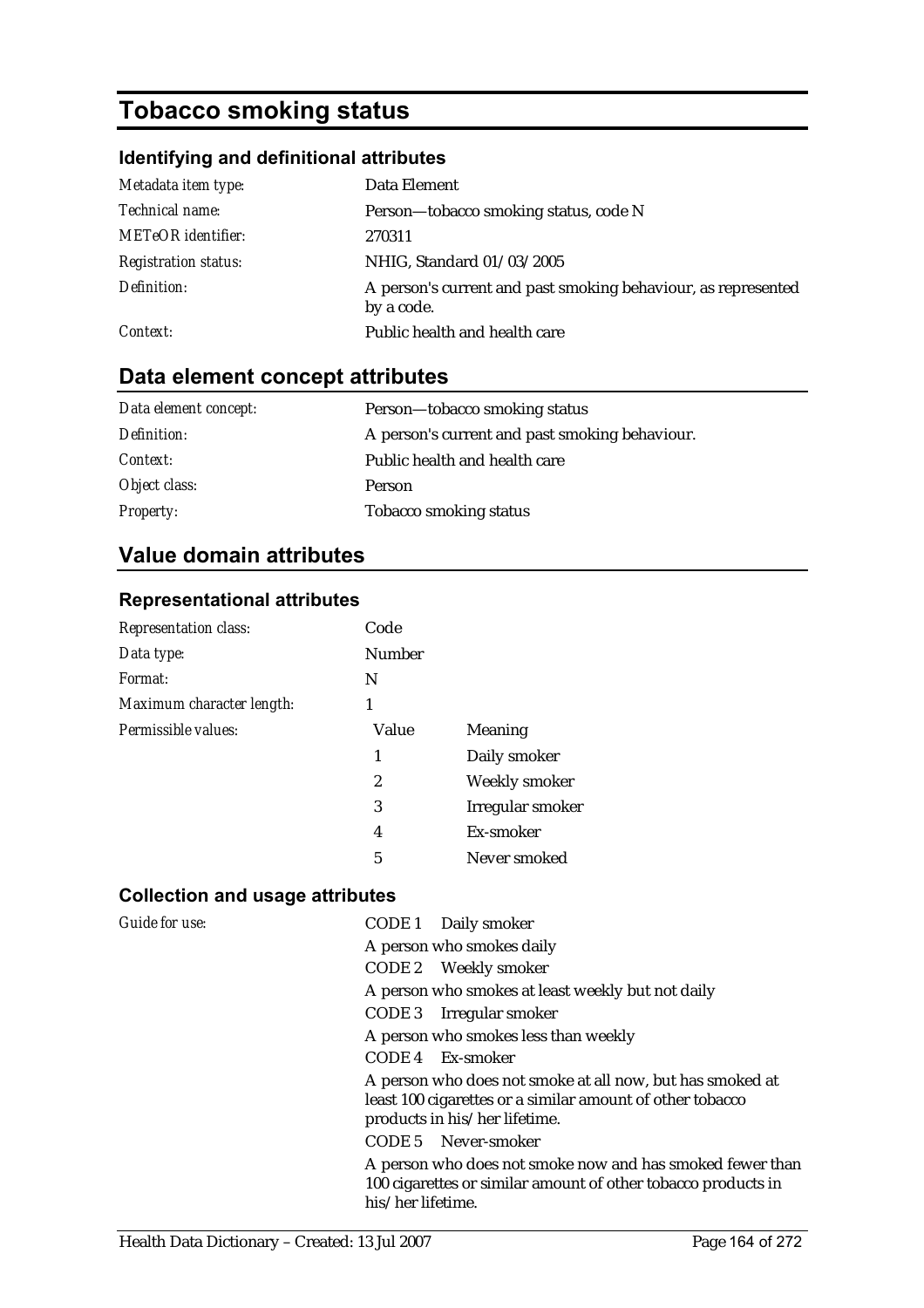### **Source and reference attributes**

**Standard Questions on the Use of Tobacco Among Adults** (1998)

## **Data element attributes**

| <b>Collection methods:</b>                           | The recommended standard for collecting this information is<br>the Standard Questions on the Use of Tobacco Among Adults -<br>interviewer administered (Questions 1 and 4) and self-<br>administered (Questions 1 and 1a) versions. The questionnaires<br>are designed to cover persons aged 18 years and over.                                                         |
|------------------------------------------------------|-------------------------------------------------------------------------------------------------------------------------------------------------------------------------------------------------------------------------------------------------------------------------------------------------------------------------------------------------------------------------|
| Comments:                                            | There are two other ways of categorising this information:                                                                                                                                                                                                                                                                                                              |
|                                                      | Regular and irregular smokers where a regular smoker<br>includes someone who is a daily smoker or a weekly<br>smoker. 'Regular' smokers is the preferred category to be<br>reported in prevalence estimates.                                                                                                                                                            |
|                                                      | Daily and occasional smokers where an occasional smoker<br>٠<br>includes someone who is a weekly or irregular smoker. The<br>category of 'occasional' smoker can be used when the aim of<br>the study is to draw contrast between daily smokers and<br>other smokers.                                                                                                   |
|                                                      | Where this information is collected by survey and the<br>sample permits, population estimates should be presented<br>by sex and 5-year age groups. Summary statistics may need<br>to be adjusted for age and other relevant variables.                                                                                                                                  |
|                                                      | Smoker type is used to define subpopulations of adults (age<br>18+ years) based on their smoking behaviour.                                                                                                                                                                                                                                                             |
|                                                      | Smoking has long been known as a health risk factor.<br>Population studies indicate a relationship between smoking<br>and increased mortality/morbidity.                                                                                                                                                                                                                |
|                                                      | This data element can be used to estimate smoking prevalence.<br>Other uses are:                                                                                                                                                                                                                                                                                        |
|                                                      | To evaluate health promotion and disease prevention<br>programs (assessment of interventions)                                                                                                                                                                                                                                                                           |
|                                                      | To monitor health risk factors and progress towards<br>٠<br><b>National Health Goals and Targets</b>                                                                                                                                                                                                                                                                    |
|                                                      | It is recommended that in surveys of smoking, data on age, sex<br>and other socio-demographic variables should be collected. It is<br>also recommended that when smoking is investigated in<br>relation to health, data on other risk factors including<br>pregnancy status, physical activity, overweight and obesity,<br>and alcohol consumption should be collected. |
| <b>Relational attributes</b>                         |                                                                                                                                                                                                                                                                                                                                                                         |
| Related metadata references:                         | Supersedes Tobacco smoking status, version 1, DE, NHDD,<br>NHIMG, Superseded 01/03/2005                                                                                                                                                                                                                                                                                 |
| <b>Implementation in Data Set</b><br>Specifications: | Acute coronary syndrome (clinical) DSS NHIG, Standard<br>07/12/2005                                                                                                                                                                                                                                                                                                     |
|                                                      | Information specific to this data set:<br>Smoker type is used to define sub-populations of adults<br>(age 18+ years) based on their smoking behaviour.<br>Smoking has long been known as a health risk factor.                                                                                                                                                          |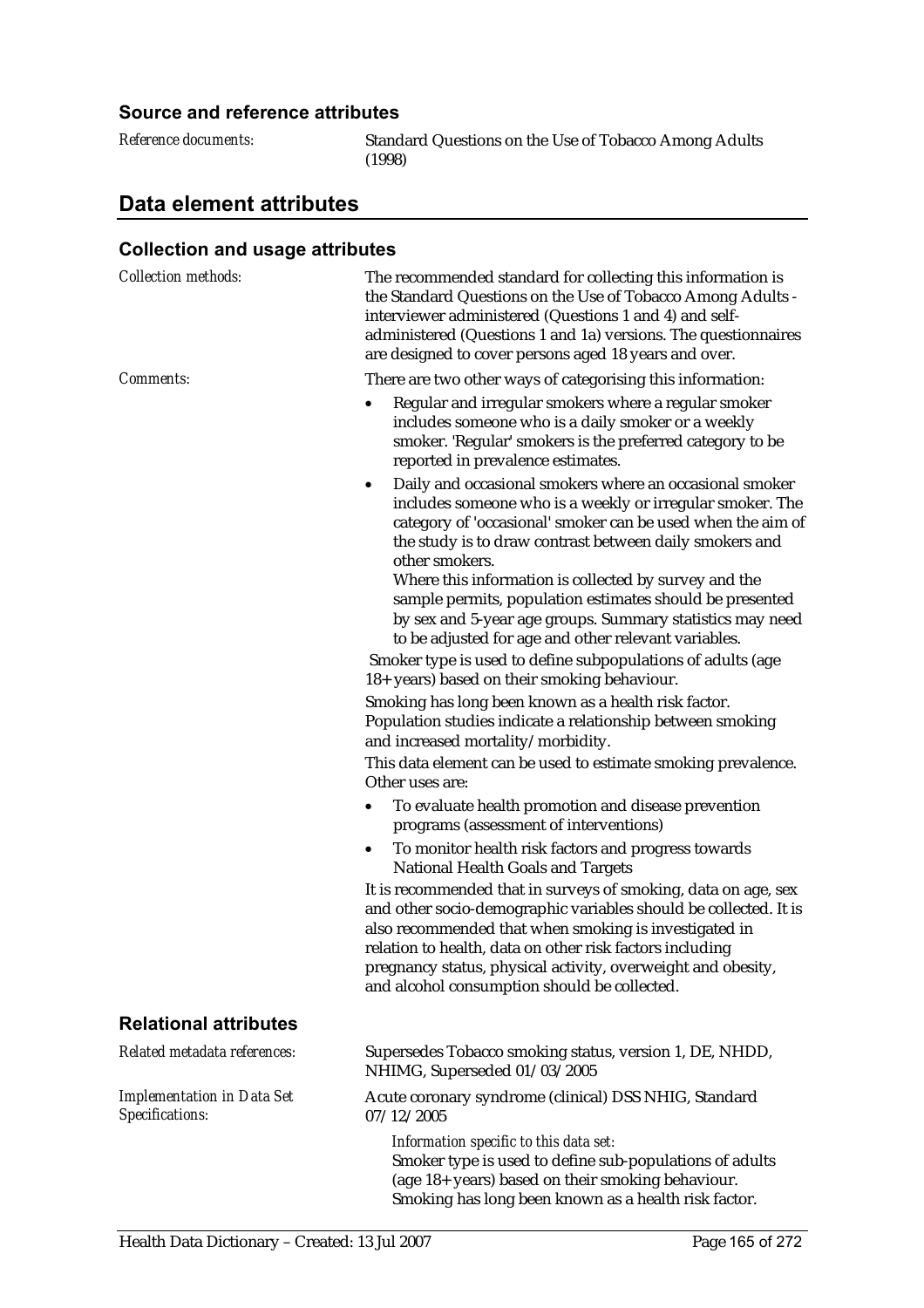Population studies indicate a relationship between smoking and increased mortality/morbidity. This metadata item can be used to estimate smoking prevalence.

Other uses are:

- To evaluate health promotion and disease prevention programs (assessment of interventions)
- To monitor health risk factors and progress towards National Health Goals and Targets

Acute coronary syndrome (clinical) DSS NHIG, Superseded 07/12/2005

Cardiovascular disease (clinical) DSS NHIG, Superseded 15/02/2006

Cardiovascular disease (clinical) DSS NHIG, Superseded 04/07/2007

Cardiovascular disease (clinical) DSS NHIG, Standard 04/07/2007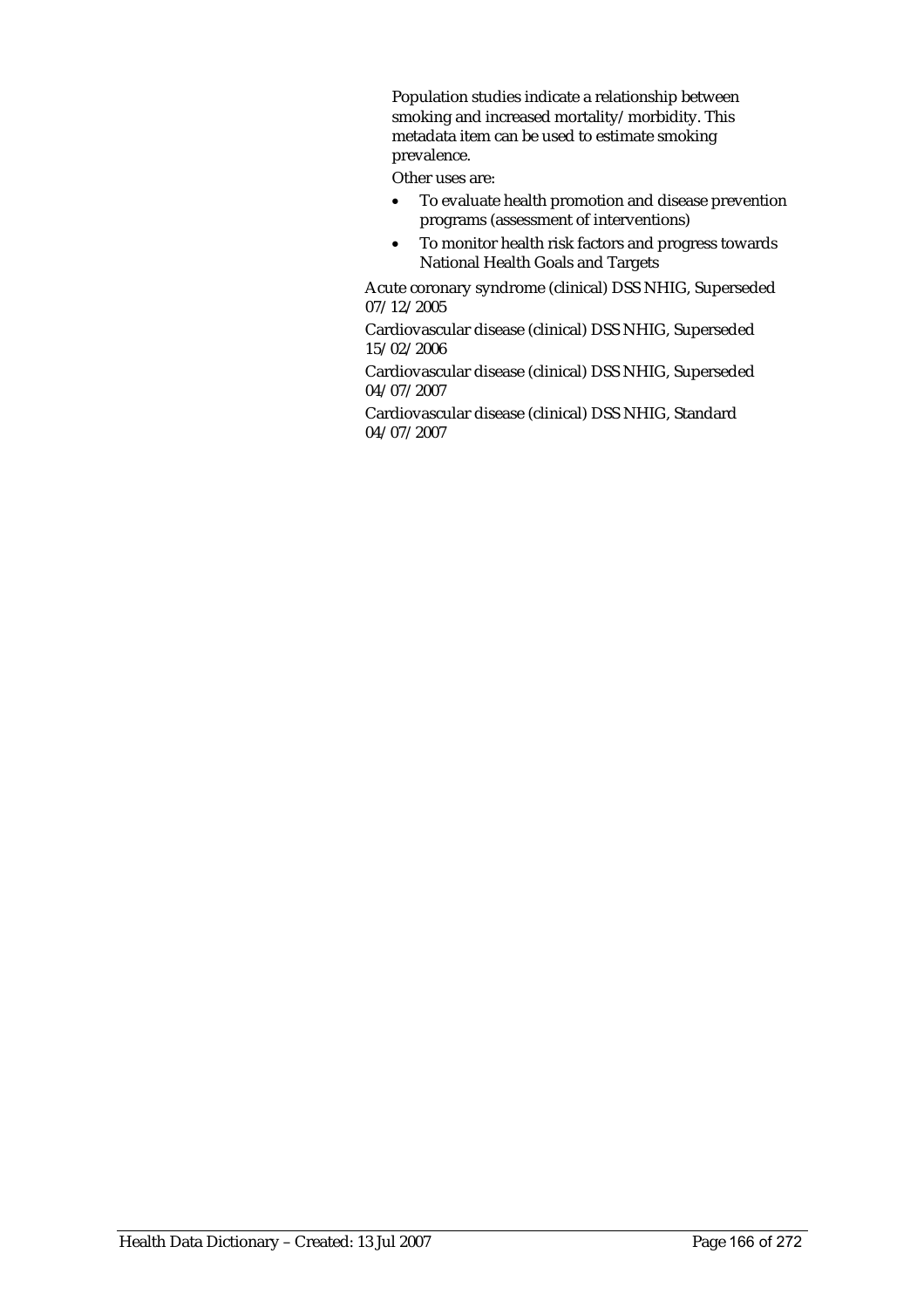# **Tobacco smoking status (diabetes mellitus)**

## **Identifying and definitional attributes**

| Metadata item type:         | Data Element                                                                                                                                          |
|-----------------------------|-------------------------------------------------------------------------------------------------------------------------------------------------------|
| Technical name:             | Person—regular tobacco smoking indicator (last 3 months),<br>code N                                                                                   |
| <b>METeOR</b> identifier:   | 302467                                                                                                                                                |
| <b>Registration status:</b> | NHIG, Standard 21/09/2005                                                                                                                             |
| Definition:                 | Whether an individual has been a regular smoker (daily or<br>weekly) of any tobacco material over the previous 3 months, as<br>represented by a code. |

# **Data element concept attributes**

| Data element concept: | Person—regular tobacco smoking indicator                                                      |
|-----------------------|-----------------------------------------------------------------------------------------------|
| Definition:           | Whether an individual has been a regular smoker (daily or<br>weekly) of any tobacco material. |
| Context:              | Public health, health care and clinical settings.                                             |
| Object class:         | Person                                                                                        |
| <b>Property:</b>      | Regular tobacco smoking indicator                                                             |

### **Collection and usage attributes**

| <i>Comments:</i> | Smoking is the act of drawing into the mouth and puffing out<br>the smoke of tobacco contained in a cigarette, cigar or pipe.<br>Tobacco smoke contains a number of harmful substances<br>including poisons, various irritant and carcinogenic |
|------------------|------------------------------------------------------------------------------------------------------------------------------------------------------------------------------------------------------------------------------------------------|
|                  | compounds.                                                                                                                                                                                                                                     |

### **Source and reference attributes**

| Submitting organisation: | Australian Institute of Health and Welfare |
|--------------------------|--------------------------------------------|
|                          |                                            |

# **Value domain attributes**

| <b>Representation class:</b> | Code           |                                   |
|------------------------------|----------------|-----------------------------------|
| Data type:                   | Number         |                                   |
| Format:                      | N              |                                   |
| Maximum character length:    |                |                                   |
| Permissible values:          | Value          | Meaning                           |
|                              |                | <b>Yes</b>                        |
|                              | $\overline{2}$ | N <sub>0</sub>                    |
| Supplementary values:        | 9              | Not stated/inadequately described |

### **Collection and usage attributes**

| <b>Guide for use:</b> | CODE 9 Not stated/inadequately described              |  |
|-----------------------|-------------------------------------------------------|--|
|                       | This code is not for use in primary data collections. |  |

## **Data element attributes**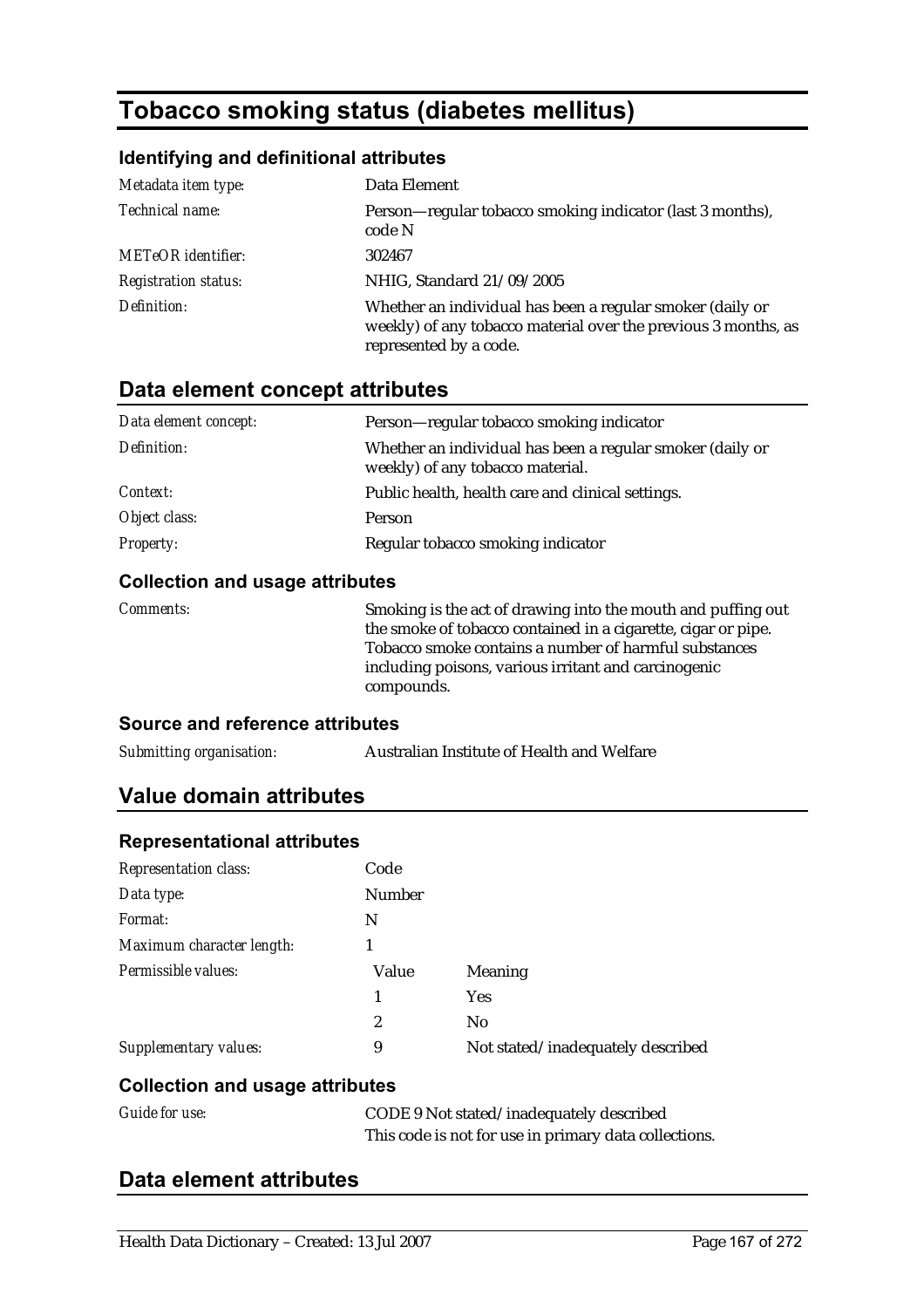## **Collection and usage attributes**

| Guide for use:             | CODE 1 Yes: Record if the person has smoked daily or weekly<br>over the previous 3 months.                                       |  |
|----------------------------|----------------------------------------------------------------------------------------------------------------------------------|--|
|                            | CODE 2 No: Record if the person has not smoked daily or<br>weekly over the previous 3 months or has been an irregular<br>smoker. |  |
| <b>Collection methods:</b> | Ask the individual if he/she has regularly smoked (daily or<br>weekly) any tobacco material over the past 3 months.              |  |

# **Source and reference attributes**

| Submitting organisation:                             | National diabetes data working group                                                                                                                                                                                                                                                                                          |
|------------------------------------------------------|-------------------------------------------------------------------------------------------------------------------------------------------------------------------------------------------------------------------------------------------------------------------------------------------------------------------------------|
| Origin:                                              | National Diabetes Outcomes Quality Review Initiative<br>(NDOQRIN) data dictionary.                                                                                                                                                                                                                                            |
| <b>Relational attributes</b>                         |                                                                                                                                                                                                                                                                                                                               |
| Related metadata references:                         | Supersedes Person-tobacco smoking status (previous three<br>months), code N NHIG, Superseded 21/09/2005                                                                                                                                                                                                                       |
| <b>Implementation in Data Set</b><br>Specifications: | Diabetes (clinical) DSS NHIG, Standard 21/09/2005<br>Information specific to this data set:<br>For people with diabetes smoking is one of the most<br>powerful treatable risk factors. Associated with<br>hypertension, diabetes and hypercholesterolemia, smoking<br>is a definite health hazard for coronary heart disease. |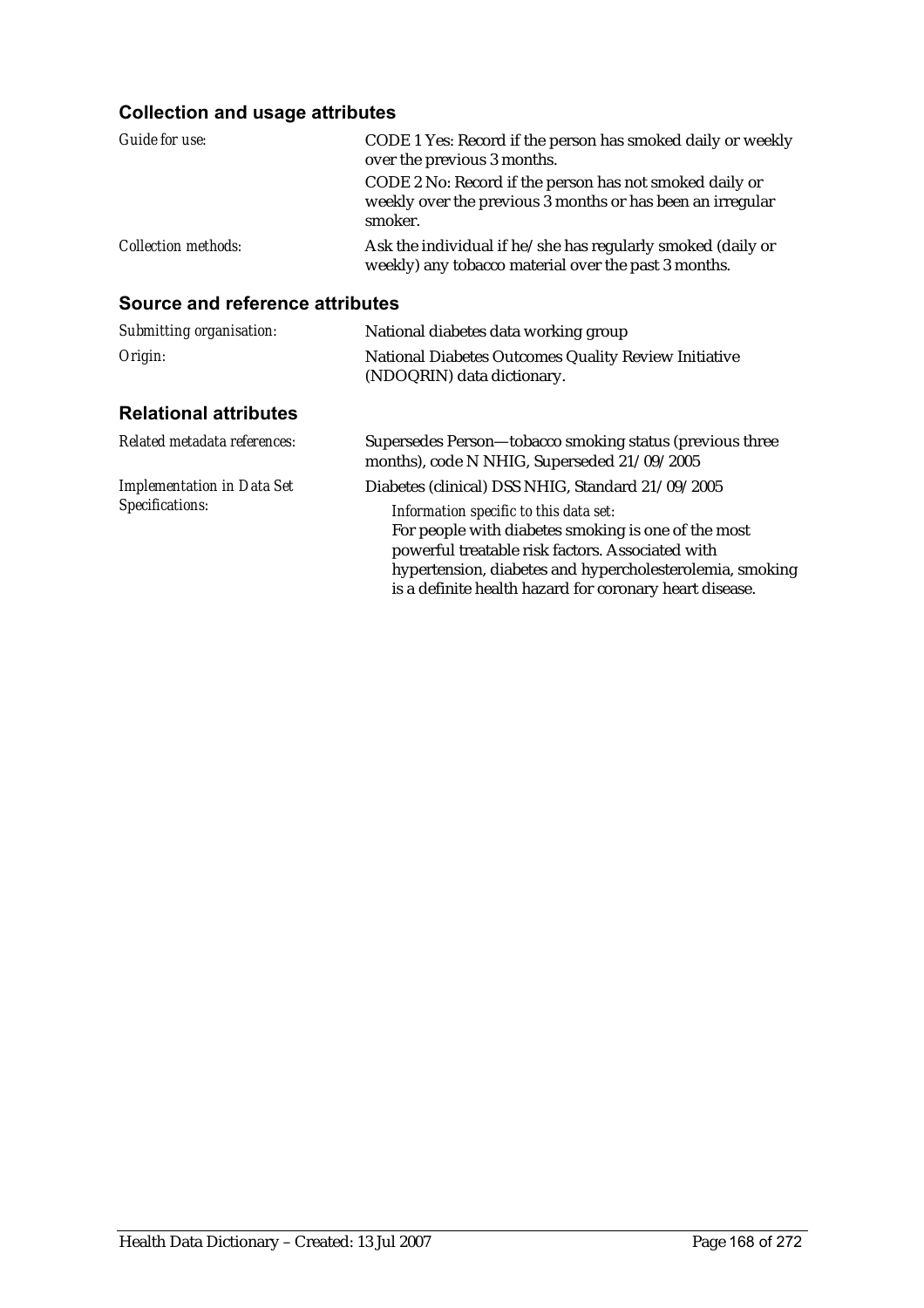# **Tobacco smoking—consumption/quantity (cigarettes)**

## **Identifying and definitional attributes**

| Metadata item type:         | Data Element                                                                                  |
|-----------------------------|-----------------------------------------------------------------------------------------------|
| Technical name:             | Person—number of cigarettes smoked (per day), total N[N]                                      |
| <b>METeOR</b> identifier:   | 270332                                                                                        |
| <b>Registration status:</b> | NHIG, Standard 01/03/2005                                                                     |
| Definition:                 | The total number of cigarettes (manufactured or roll-your-own)<br>smoked per day by a person. |
| Context:                    | Public health and health care                                                                 |

# **Data element concept attributes**

| Data element concept: | Person—number of cigarettes smoked           |  |
|-----------------------|----------------------------------------------|--|
| Definition:           | The number of cigarettes smoked by a person. |  |
| Object class:         | Person                                       |  |
| <b>Property:</b>      | Number of cigarettes smoked                  |  |

# **Value domain attributes**

### **Representational attributes**

| <b>Representation class:</b> | Total  |                                   |
|------------------------------|--------|-----------------------------------|
| Data type:                   | Number |                                   |
| Format:                      | N[N]   |                                   |
| Maximum character length:    |        |                                   |
| <b>Supplementary values:</b> | Value  | <b>Meaning</b>                    |
|                              | 99     | Not stated/inadequately described |

## **Data element attributes**

| Guide for use:      | This metadata item is relevant only for persons who currently<br>smoke cigarettes daily or at least weekly. Daily consumption<br>should be reported, rather than weekly consumption. Weekly<br>consumption is converted to daily consumption by dividing by<br>7 and rounding to the nearest whole number.<br>Quantities greater than 98 (extremely rare) should be recorded<br>as 98. |
|---------------------|----------------------------------------------------------------------------------------------------------------------------------------------------------------------------------------------------------------------------------------------------------------------------------------------------------------------------------------------------------------------------------------|
| Collection methods: | The recommended standard for collecting this information is<br>the Standard Questions on the Use of Tobacco Among Adults<br>(1998) - interviewer administered (Questions 3a and 3b) and<br>self-administered (Questions 2a and 2b) versions.<br>The questions cover persons aged 18 and over.                                                                                          |
| Comments:           | The number of cigarettes smoked is an important measure of<br>the magnitude of the tobacco problem for an individual.<br>Research shows that of Australians who smoke, the<br>overwhelming majority smoke cigarettes (manufactured or roll-<br>your-own) rather than other tobacco products.<br>From a public health point of view, consumption level is                               |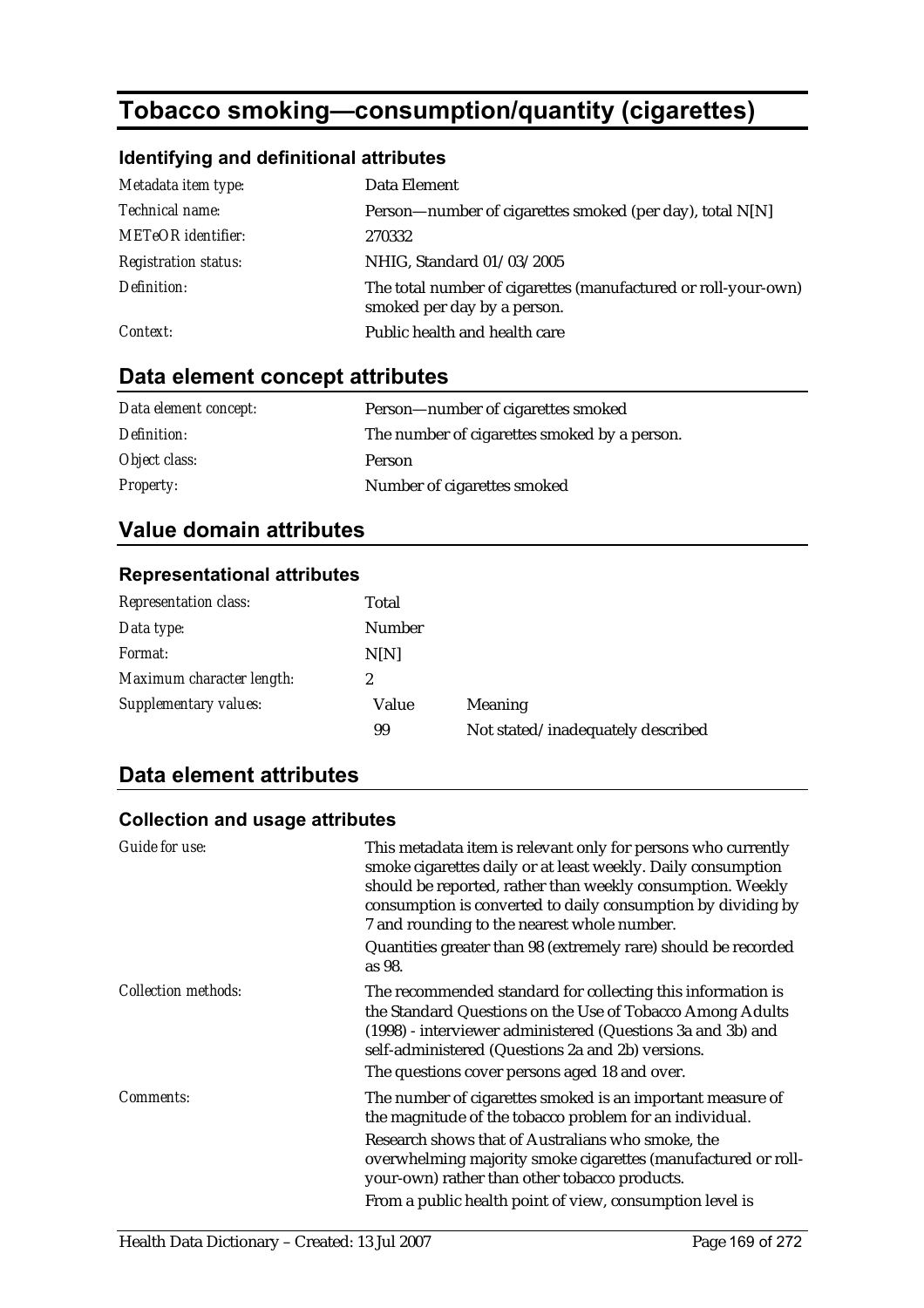relevant only for regular smokers (those who smoke daily or at least weekly).

Data on quantity smoked can be used to:

- evaluate health promotion and disease prevention programs (assessment of interventions)
- monitor health risk factors and progress towards National Health
	- Goals and Targets
- ascertain determinants and consequences of smoking
- assess a person's exposure to tobacco smoke.

Where this information is collected by survey and the sample permits, population estimates should be presented by sex and 5-year age groups. Summary statistics may need to be adjusted for age and other relevant variables.

It is recommended that in surveys of smoking, data on age, sex and other socio-demographic variables should be collected. It is also recommended that when smoking is investigated in relation to health, data on other risk factors including pregnancy status, physical activity, overweight and obesity, and alcohol consumption should be collected.

#### **Relational attributes**

| Related metadata references:                         | Supersedes Tobacco smoking - consumption/quantity<br>(cigarettes), version 1, DE, NHDD, NHIMG, Superseded<br>01/03/2005                                                                                                                                                                                                                                                                                                                                                               |
|------------------------------------------------------|---------------------------------------------------------------------------------------------------------------------------------------------------------------------------------------------------------------------------------------------------------------------------------------------------------------------------------------------------------------------------------------------------------------------------------------------------------------------------------------|
| <b>Implementation in Data Set</b><br>Specifications: | Cardiovascular disease (clinical) DSS NHIG, Superseded<br>15/02/2006                                                                                                                                                                                                                                                                                                                                                                                                                  |
|                                                      | Cardiovascular disease (clinical) DSS NHIG, Superseded<br>04/07/2007                                                                                                                                                                                                                                                                                                                                                                                                                  |
|                                                      | Cardiovascular disease (clinical) DSS NHIG, Standard<br>04/07/2007                                                                                                                                                                                                                                                                                                                                                                                                                    |
|                                                      | Information specific to this data set:<br>The number of cigarettes smoked is an important measure<br>of the magnitude of the tobacco problem for an individual.<br>Research shows that of Australians who smoke, the<br>overwhelming majority smoke cigarettes (manufactured or<br>roll-your-own) rather than other tobacco products. From a<br>public health point of view, consumption level is relevant<br>only for regular smokers (those who smoke daily or at<br>least weekly). |
|                                                      | Data on quantity smoked can be used to:                                                                                                                                                                                                                                                                                                                                                                                                                                               |
|                                                      | evaluate health promotion and disease prevention<br>$\bullet$<br>programs (assessment of interventions)                                                                                                                                                                                                                                                                                                                                                                               |
|                                                      | monitor health risk factors and progress towards<br>$\bullet$<br><b>National Health Goals and Targets</b>                                                                                                                                                                                                                                                                                                                                                                             |
|                                                      | ascertain determinants and consequences of smoking                                                                                                                                                                                                                                                                                                                                                                                                                                    |

• assess a person's exposure to tobacco smoke.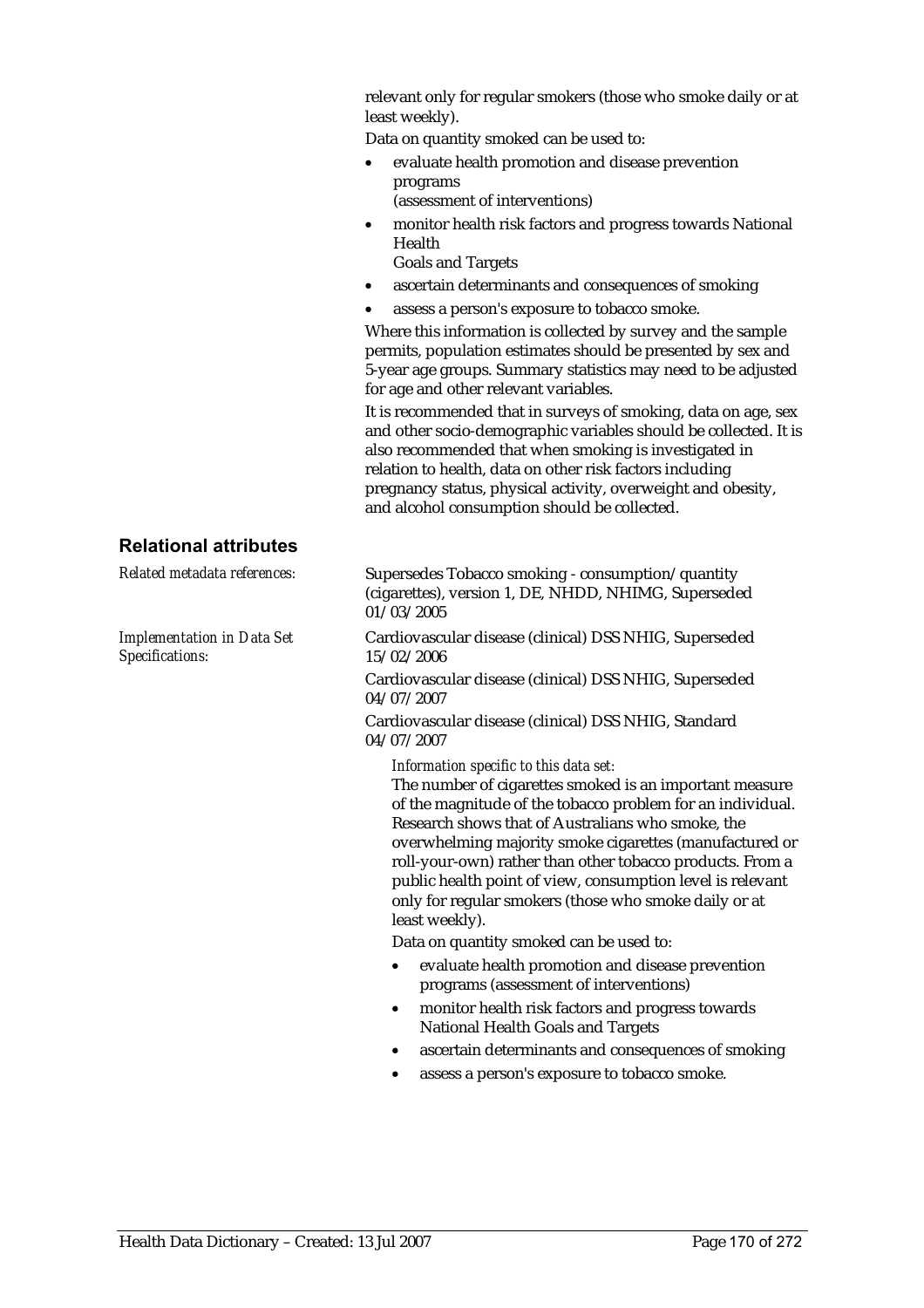# **Tobacco smoking—duration (daily smoking)**

## **Identifying and definitional attributes**

| Metadata item type:         | Data Element                                                                                                                    |
|-----------------------------|---------------------------------------------------------------------------------------------------------------------------------|
| Technical name:             | Person-tobacco smoking duration (daily smoking), total years<br>N[N]                                                            |
| <b>METeOR</b> identifier:   | 270330                                                                                                                          |
| <b>Registration status:</b> | NHIG, Standard 01/03/2005                                                                                                       |
| Definition:                 | The total duration in years, of daily smoking for a person who<br>is now a daily smoker or has been a daily smoker in the past. |
| Context:                    | Public health and health care                                                                                                   |

# **Data element concept attributes**

| Data element concept: | Person—tobacco smoking duration                                                           |
|-----------------------|-------------------------------------------------------------------------------------------|
| Definition:           | Duration of smoking for a person who is now a smoker or has<br>been a smoker in the past. |
| Object class:         | Person                                                                                    |
| <b>Property:</b>      | Tobacco smoking duration                                                                  |

# **Value domain attributes**

### **Representational attributes**

| <b>Representation class:</b> | Total         |                                   |
|------------------------------|---------------|-----------------------------------|
| Data type:                   | <b>Number</b> |                                   |
| Format:                      | N[N]          |                                   |
| Maximum character length:    | 2             |                                   |
| Supplementary values:        | Value         | Meaning                           |
|                              | 99            | Not stated/inadequately described |
| Unit of measure:             | Year          |                                   |

## **Data element attributes**

| Guide for use:             | In order to estimate duration of smoking the person's date of<br>birth or current age should also be collected. If a person reports<br>that they smoke daily now then duration is the difference<br>between the start-age and the person's current age. If a person<br>reports that they smoked daily in the past but do not smoke<br>daily now then duration is the difference between the quit age<br>and the start age. Record duration of less than one year as 0. |
|----------------------------|------------------------------------------------------------------------------------------------------------------------------------------------------------------------------------------------------------------------------------------------------------------------------------------------------------------------------------------------------------------------------------------------------------------------------------------------------------------------|
| <b>Collection methods:</b> | The recommended standard for collecting this information is<br>the Standard Questions on the Use of Tobacco Among Adults<br>$(1998)$ - interviewer administered (Question 1, 5, 6, 7) and self-<br>administered (Question 1, 3, 3a, 4) versions. The questions cover<br>persons aged 18 years and over.                                                                                                                                                                |
| <i>Comments:</i>           | Duration of daily smoking is an indicator of exposure to<br>increased risk to health. In this data element, duration is<br>measured as the years elapsed from the time the person first                                                                                                                                                                                                                                                                                |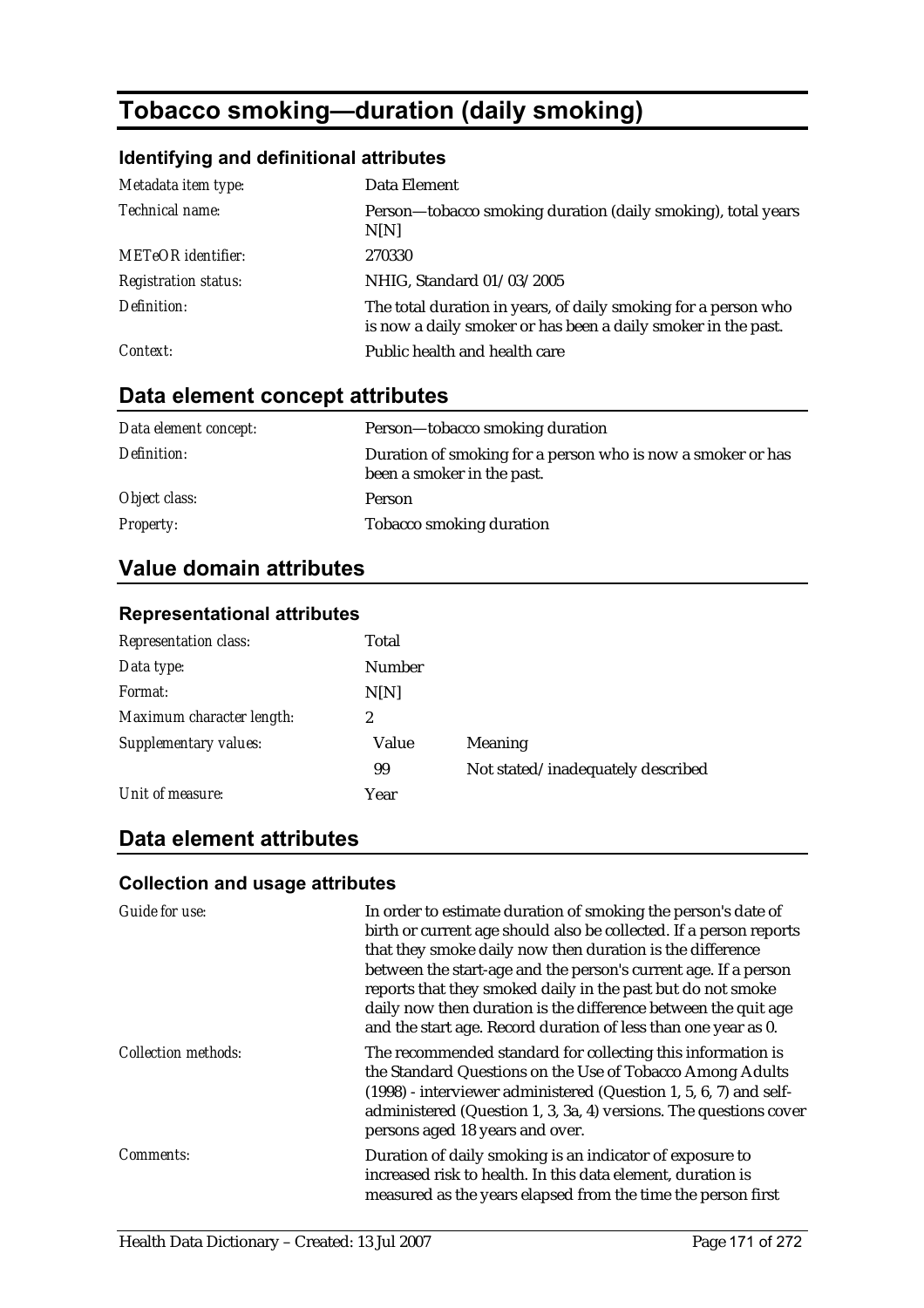started smoking daily and when they most recently quit smoking daily (or the present for those persons who still smoke daily). There may have been intervening periods when the person did not smoke daily. However, as the negative health effects of smoking accumulate over time, the information on duration of daily smoking, as measured in this data element, remains useful, despite any intervening periods of non-daily smoking.

Where this information is collected by survey and the sample permits, population estimates should be presented by sex and 5-year age groups. Summary statistics may need to be adjusted for age and other relevant variables.

It is recommended that in surveys of smoking, data on age, sex and other socio-demographic variables should be collected. It is also recommended that when smoking is investigated in relation to health, data on other risk factors including pregnancy status, physical activity, overweight and obesity, and alcohol consumption should be collected.

### **Relational attributes**

*Related metadata references:* Supersedes Tobacco smoking - duration (daily smoking), version 1, Derived DE, NHDD, NHIMG, Superseded 01/03/2005

> Is formed using Person—tobacco smoking start age (daily smoking), total years NN NHIG, Standard 01/03/2005 Is formed using Person—tobacco smoking quit age (daily smoking), total years NN NHIG, Standard 01/03/2005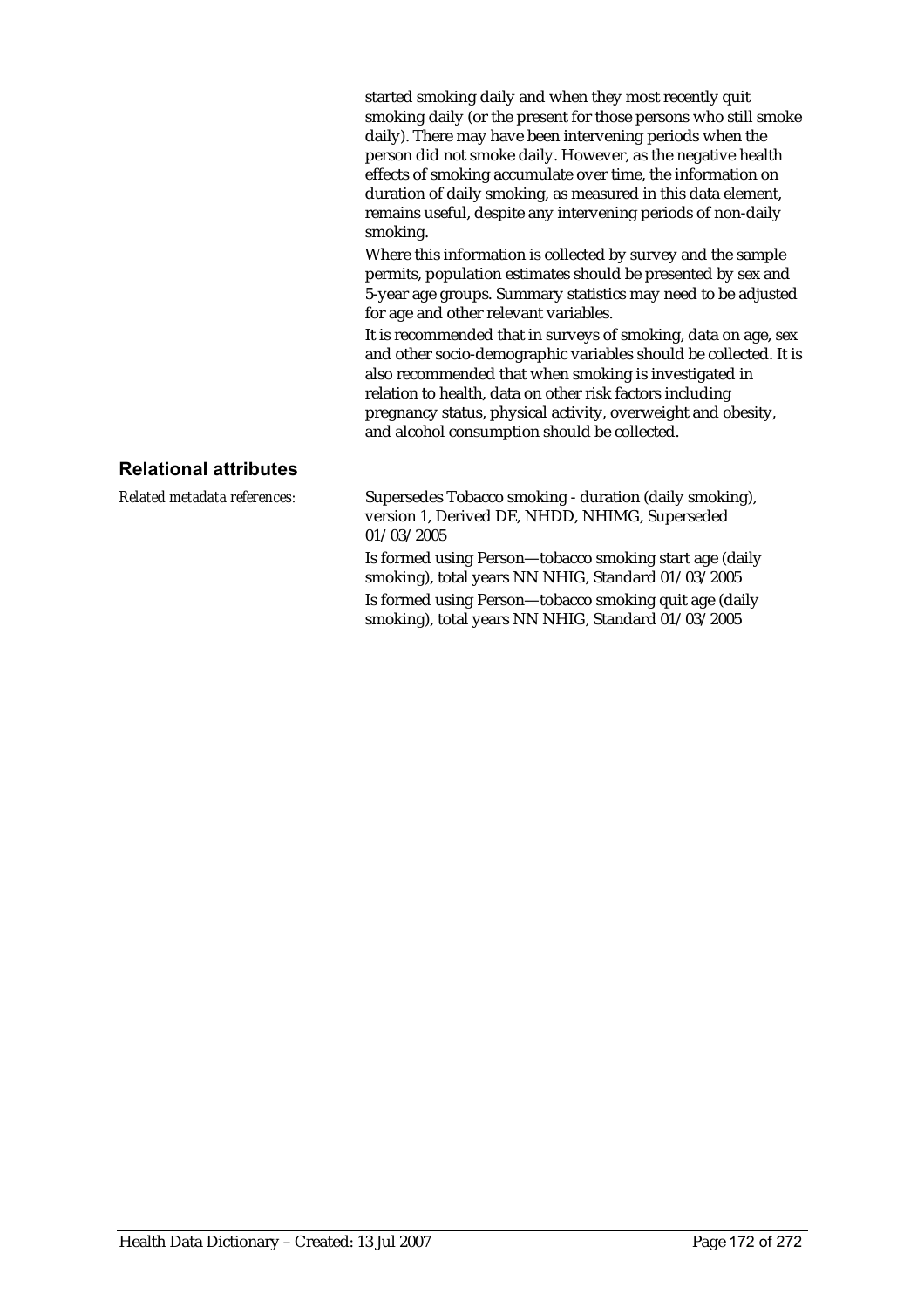# **Tobacco smoking—ever daily use**

## **Identifying and definitional attributes**

| Metadata item type:         | Data Element                                                                                                                             |
|-----------------------------|------------------------------------------------------------------------------------------------------------------------------------------|
| Technical name:             | Person-tobacco smoking daily use status, code N                                                                                          |
| <b>METeOR</b> identifier:   | 270329                                                                                                                                   |
| <b>Registration status:</b> | NHIG, Standard 01/03/2005                                                                                                                |
| Definition:                 | An indicator of whether a person has ever smoked tobacco in<br>any form on a daily basis in their lifetime, as represented by a<br>code. |

# **Data element concept attributes**

| Data element concept: | Person-tobacco smoking daily use status                                               |
|-----------------------|---------------------------------------------------------------------------------------|
| Definition:           | Whether a person has ever smoked tobacco in any form daily in<br>his or her lifetime. |
| <i>Context:</i>       | Public health and health care                                                         |
| Object class:         | Person                                                                                |
| <b>Property:</b>      | Tobacco smoking daily use status                                                      |

# **Value domain attributes**

### **Representational attributes**

| <b>Representation class:</b> | Code   |             |
|------------------------------|--------|-------------|
| Data type:                   | Number |             |
| Format:                      | N      |             |
| Maximum character length:    |        |             |
| Permissible values:          | Value  | Meaning     |
|                              | 1      | Ever-daily  |
|                              | 2      | Never-daily |

### **Collection and usage attributes**

| <i>Guide for use:</i> | CODE 1 Ever-daily                                                                                                                                                                                                   |
|-----------------------|---------------------------------------------------------------------------------------------------------------------------------------------------------------------------------------------------------------------|
|                       | If a person reports that they now smoke cigarettes, cigars, pipes<br>or any other tobacco products daily OR if they report that in the<br>past they have been a daily smoker, they are coded to 1 (ever-<br>daily). |
|                       | CODE 2 Never-daily                                                                                                                                                                                                  |
|                       | If a person reports that they have never smoked cigarettes,<br>cigars, pipes or any other tobacco products daily AND they<br>have never in the past been a daily smoker then they are coded<br>to 2 (never-daily).  |
|                       |                                                                                                                                                                                                                     |

### **Data element attributes**

| <i>Collection methods:</i> | The recommended standard for collecting this information is<br>the Standard Questions on the Use of Tobacco Among Adults<br>(1998) - interviewer administered (Question 1 and 5) and self- |
|----------------------------|--------------------------------------------------------------------------------------------------------------------------------------------------------------------------------------------|
|                            |                                                                                                                                                                                            |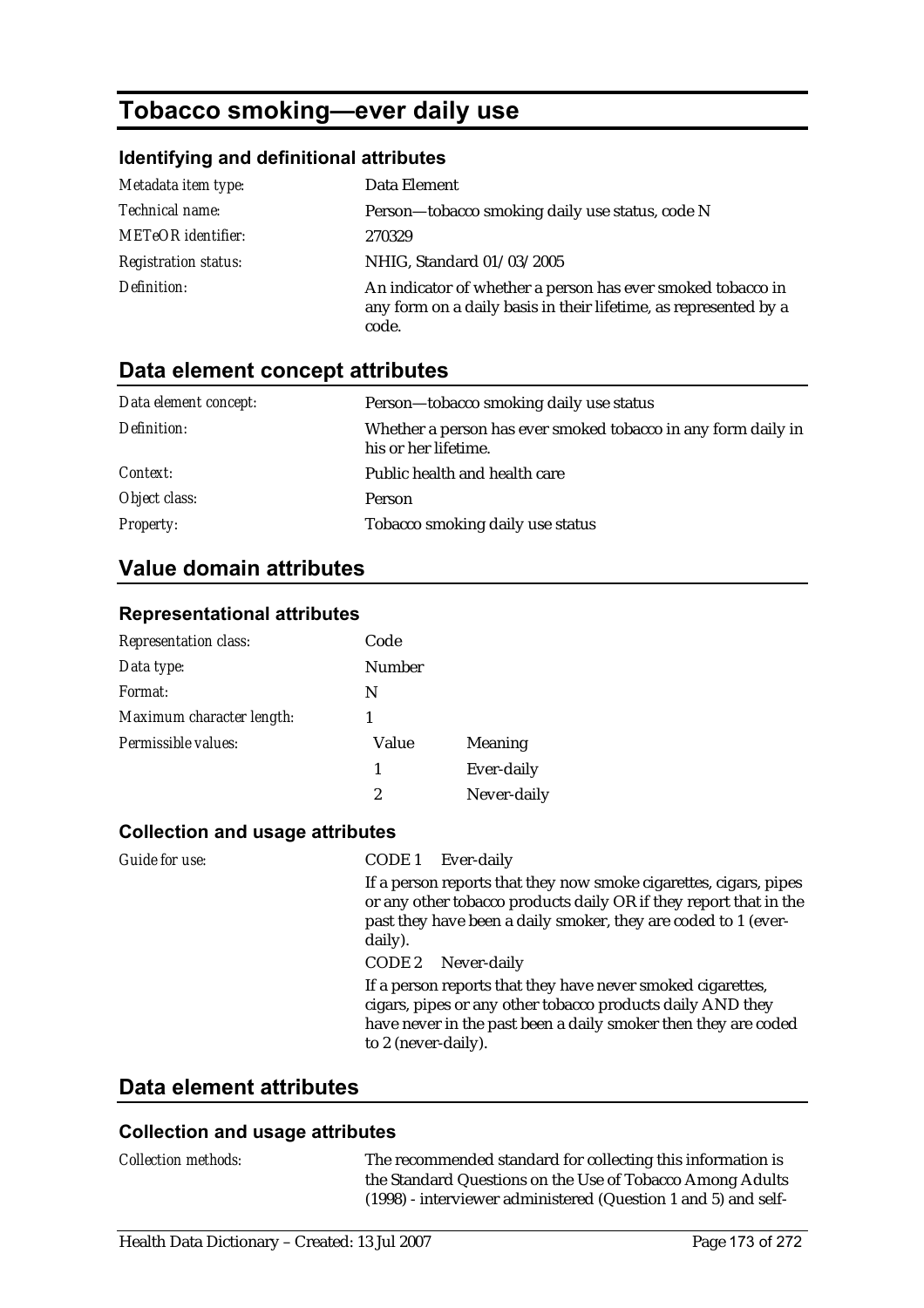persons aged 18 years and over. *Comments:* Whether a person has ever smoked on a daily basis can be used to assess an individual's health risk from smoking and to monitor population trends in smoking behaviour. It can also be used to: • evaluate health promotion and disease prevention programs (assessment of interventions); • monitor health risk factors: ascertain determinants and consequences of smoking. Where the information is collected by survey and the sample permits, population estimates should be presented by sex and 5-year age groups. Summary statistics may need to be adjusted for age and other relevant variables. It is recommended that in surveys of smoking, data on age, sex and other socio-demographic variables should be collected. It is also recommended that when smoking is investigated in relation to health, data on other risk factors including pregnancy status, physical activity, overweight and obesity, and alcohol consumption should be collected. **Relational attributes** 

*Related metadata references:* Supersedes Tobacco smoking - ever daily use, version 1, DE, NHDD, NHIMG, Superseded 01/03/2005

administered (Question 1 and 3) versions. The questions cover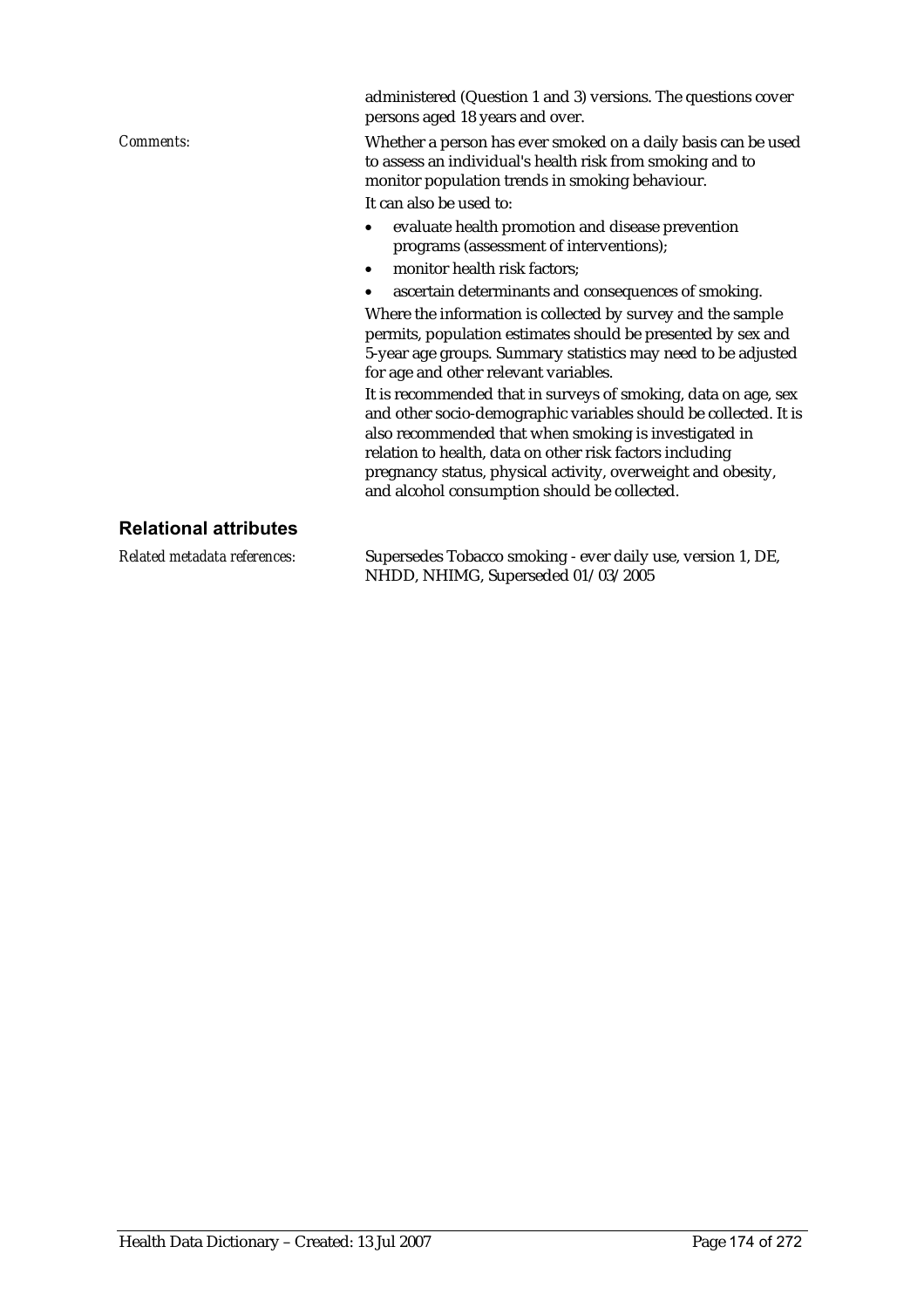# **Tobacco smoking—frequency**

## **Identifying and definitional attributes**

| Metadata item type:         | Data Element                                                                  |
|-----------------------------|-------------------------------------------------------------------------------|
| Technical name:             | Person—tobacco smoking frequency, code N                                      |
| <b>METeOR</b> identifier:   | 270328                                                                        |
| <b>Registration status:</b> | NHIG, Standard 01/03/2005                                                     |
| Definition:                 | How often a person now smokes a tobacco product, as<br>represented by a code. |

# **Data element concept attributes**

| Data element concept: | Person—tobacco smoking frequency                 |
|-----------------------|--------------------------------------------------|
| Definition:           | How often a person now smokes a tobacco product. |
| <i>Context:</i>       | Public health and health care                    |
| Object class:         | Person                                           |
| <b>Property:</b>      | Tobacco smoking frequency                        |

# **Value domain attributes**

### **Representational attributes**

| <b>Representation class:</b> | Code          |                                       |
|------------------------------|---------------|---------------------------------------|
| Data type:                   | <b>Number</b> |                                       |
| Format:                      | N             |                                       |
| Maximum character length:    |               |                                       |
| Permissible values:          | Value         | Meaning                               |
|                              | 1             | Smokes daily                          |
|                              | 2             | Smokes at least weekly, but not daily |
|                              | 3             | Smokes less often than weekly         |
|                              | 4             | Does not smoke at all                 |
|                              |               |                                       |

# **Data element attributes**

| Guide for use:      | To record multiple use data, repeat the data field as many times<br>as necessary, viz: product1, product2 etc. In most instances,<br>data on both product and frequency are needed. In such<br>situations, repeat both fields as many times as necessary, viz:<br>product1, frequency1, product2, frequency2 etc.                                                                                                             |
|---------------------|-------------------------------------------------------------------------------------------------------------------------------------------------------------------------------------------------------------------------------------------------------------------------------------------------------------------------------------------------------------------------------------------------------------------------------|
| Collection methods: | The recommended standard for collecting this information is<br>the Standard Questions on the Use of Tobacco Among Adults<br>(1998) - interviewer administered (Question 1) and self-<br>administered (Question 1) versions. The questions relate to<br>smoking of manufactured cigarettes, roll-your-own cigarettes,<br>cigars, pipes and other tobacco products and are designed to<br>cover persons aged 18 years and over. |
| <i>Comments:</i>    | The frequency of smoking helps to assess a person's exposure to<br>tobacco smoke which is a known risk factor for cardiovascular<br>disease and cancer. From a public health point of view, the level                                                                                                                                                                                                                         |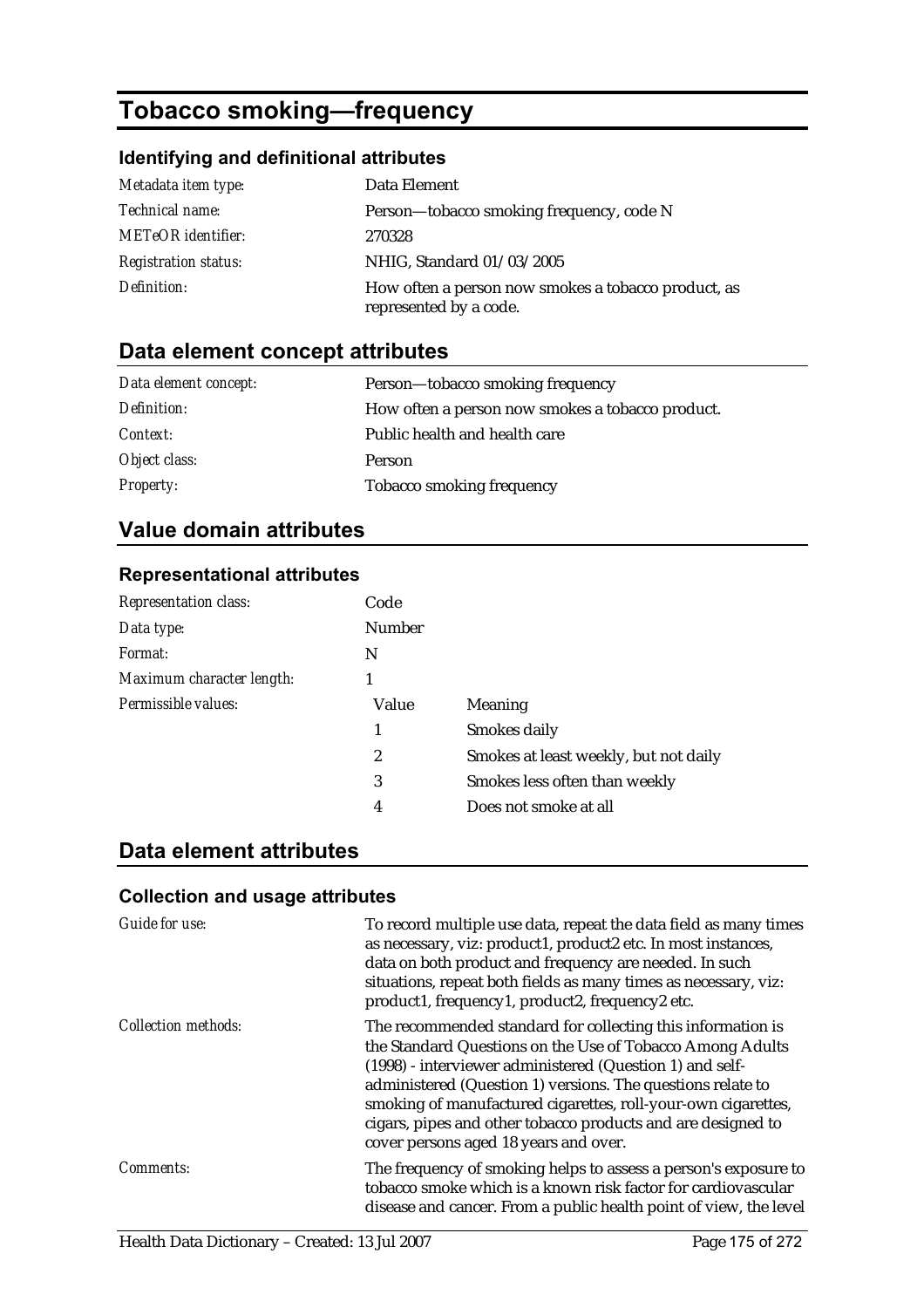of consumption of tobacco as measured by frequency of smoking tobacco products is only relevant for regular smokers (persons who smoke daily or at least weekly).

Where this information is collected by survey and the sample permits, population estimates should be presented by sex and 5-year age groups. Summary statistics may need to be adjusted for age and other relevant variables.

It is recommended that in surveys of smoking, data on age, sex and other socio-demographic variables should be collected. It is also recommended that when smoking is investigated in relation to health, data on other risk factors including pregnancy status, physical activity, overweight and obesity, and alcohol consumption should be collected.

### **Relational attributes**

*Related metadata references:* Supersedes Tobacco smoking - frequency, version 1, DE, NHDD, NHIMG, Superseded 01/03/2005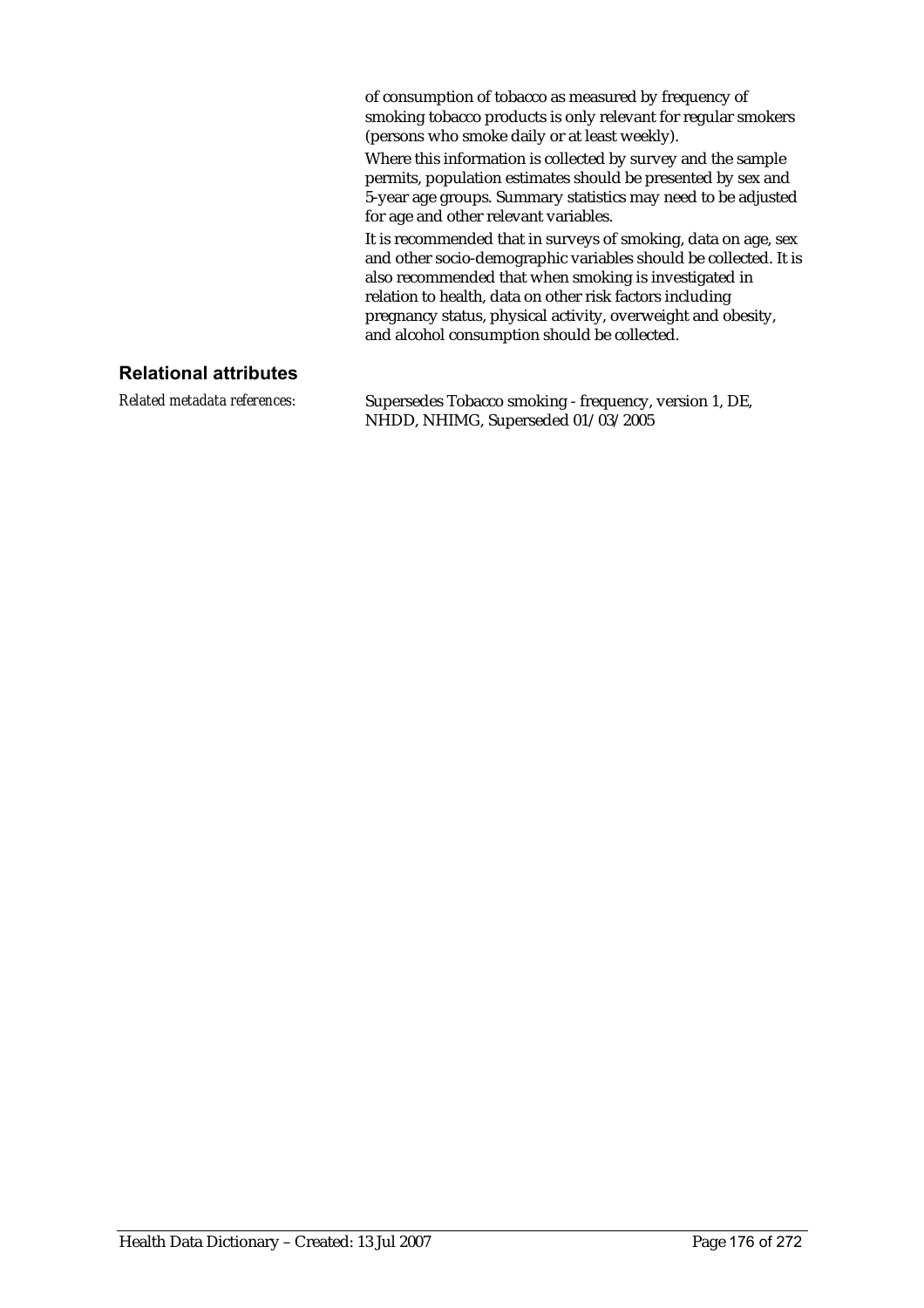# **Tobacco smoking—product**

## **Identifying and definitional attributes**

| Metadata item type:         | Data Element                                                                 |
|-----------------------------|------------------------------------------------------------------------------|
| <i>Technical name:</i>      | Person-tobacco product smoked, code N                                        |
| <b>METeOR</b> identifier:   | 270327                                                                       |
| <b>Registration status:</b> | NHIG, Standard 01/03/2005                                                    |
| Definition:                 | The type of tobacco product smoked by a person, as<br>represented by a code. |

# **Data element concept attributes**

| Data element concept: | Person-tobacco product smoked                   |
|-----------------------|-------------------------------------------------|
| Definition:           | The type of tobacco product smoked by a person. |
| <i>Context:</i>       | Public health and health care                   |
| Object class:         | <b>Person</b>                                   |
| <b>Property:</b>      | Tobacco product smoked                          |

# **Value domain attributes**

### **Representational attributes**

| Code          |                            |
|---------------|----------------------------|
| <b>Number</b> |                            |
| N             |                            |
| 1             |                            |
| Value         | Meaning                    |
| 1             | Cigarettes - manufactured  |
| 2             | Cigarettes - roll-your-own |
| 3             | Cigars                     |
| 4             | <b>Pipes</b>               |
| 5             | Other tobacco product      |
| 6             | None                       |
|               |                            |

## **Data element attributes**

| Guide for use:             | To record multiple use data, repeat the data field as many times<br>as necessary, viz: product1, product2 etc. In most instances,<br>data on both product and frequency are needed. In such<br>situations, repeat both fields as many times as necessary, viz:<br>product1, frequency1, product2, frequency2 etc. |
|----------------------------|-------------------------------------------------------------------------------------------------------------------------------------------------------------------------------------------------------------------------------------------------------------------------------------------------------------------|
| <b>Collection methods:</b> | The recommended standard for collecting information about<br>smoking the above tobacco products is the Standard Questions<br>on the Use of Tobacco Among Adults (1998) - interviewer or<br>self-administered versions.                                                                                            |
| <i>Comments:</i>           | Tobacco smoking is a known risk factor for cardiovascular<br>disease and cancer. The type of tobacco product smoked by a<br>person in conjunction with information about the frequency of                                                                                                                         |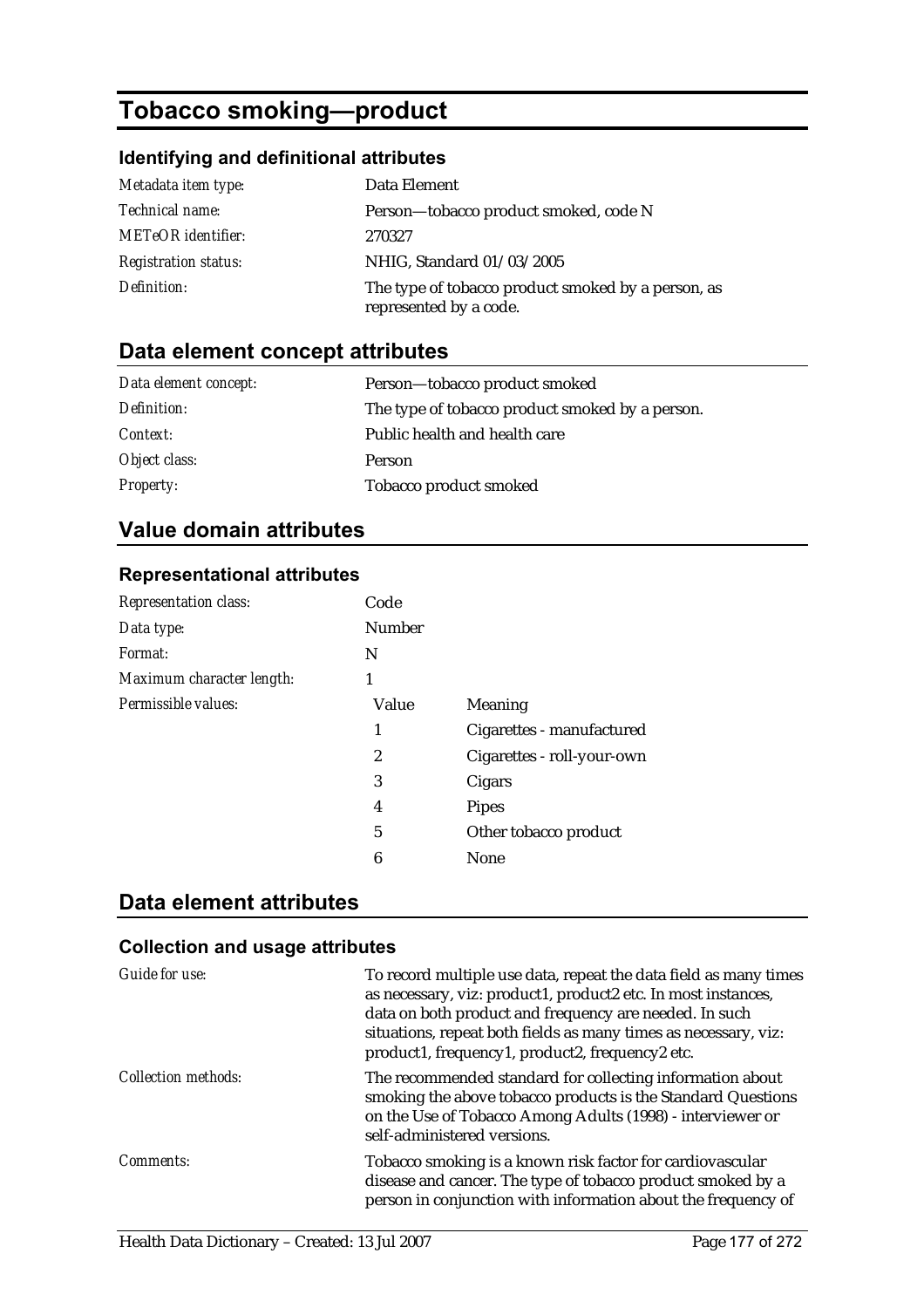smoking assists with establishing a profile of smoking behaviour at the individual or population level and with monitoring shifts from cigarette smoking to other types of tobacco products and vice versa.

It is recommended that in surveys of smoking, data on age, sex and other socio-demographic variables should be collected. It is also recommended that when smoking is investigated in relation to health, data on other risk factors including pregnancy status, physical activity, overweight and obesity, and alcohol consumption should be collected.

### **Relational attributes**

*Related metadata references:* Supersedes Tobacco smoking - product, version 1, DE, NHDD, NHIMG, Superseded 01/03/2005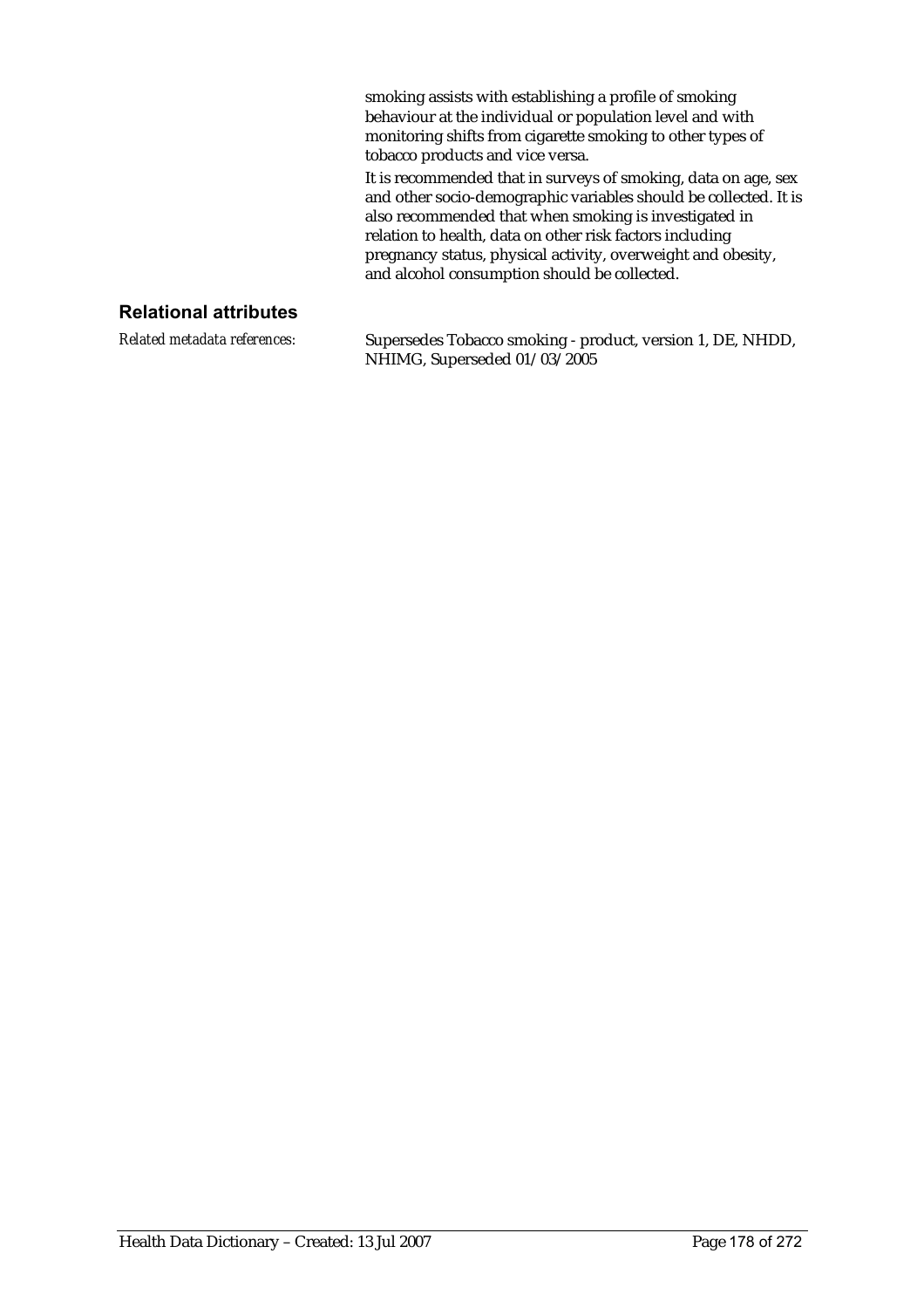# **Tobacco smoking—quit age (daily smoking)**

## **Identifying and definitional attributes**

| Metadata item type:         | Data Element                                                                                                                                   |
|-----------------------------|------------------------------------------------------------------------------------------------------------------------------------------------|
| Technical name:             | Person-tobacco smoking quit age (daily smoking), total years<br><b>NN</b>                                                                      |
| METeOR identifier:          | 270323                                                                                                                                         |
| <b>Registration status:</b> | NHIG, Standard 01/03/2005                                                                                                                      |
| Definition:                 | The age in years at which a person who has smoked daily in the<br>past and is no longer a daily smoker most recently stopped<br>smoking daily. |
| Context:                    | Public health and health care                                                                                                                  |

## **Data element concept attributes**

| Data element concept: | Person—tobacco smoking quit age            |
|-----------------------|--------------------------------------------|
| Definition:           | The age at which a person stopped smoking. |
| Object class:         | <b>Person</b>                              |
| <i>Property:</i>      | Tobacco smoking quit age                   |

## **Value domain attributes**

### **Representational attributes**

| <b>Representation class:</b> | Total         |                                   |
|------------------------------|---------------|-----------------------------------|
| Data type:                   | <b>String</b> |                                   |
| Format:                      | <b>NN</b>     |                                   |
| Maximum character length:    | 2             |                                   |
| Supplementary values:        | Value         | Meaning                           |
|                              | 99            | Not stated/inadequately described |
| Unit of measure:             | Year          |                                   |

## **Data element attributes**

| <b>Guide for use:</b>      | In order to estimate quit-age, the person's date of birth or<br>current age should also be collected. Quit-age may be directly<br>reported, or derived from the date the person quit smoking or<br>the length of time since quitting, once the person's date of birth<br>(or current age) is known. |  |  |
|----------------------------|-----------------------------------------------------------------------------------------------------------------------------------------------------------------------------------------------------------------------------------------------------------------------------------------------------|--|--|
|                            | Quit-age is relevant only to persons who have been daily<br>smokers in the past and are not current daily smokers.                                                                                                                                                                                  |  |  |
| <b>Collection methods:</b> | The recommended standard for collecting this information is<br>the Standard Questions on the Use of Tobacco Among Adults -<br>interviewer administered (Question 6) and self-administered<br>(Question 3a) versions. The questions cover persons aged 18<br>years and over.                         |  |  |
|                            | The relevant question in each version of the questionnaires<br>refers to when the person finally stopped smoking daily,<br>whereas the definition for this metadata item refers to when the                                                                                                         |  |  |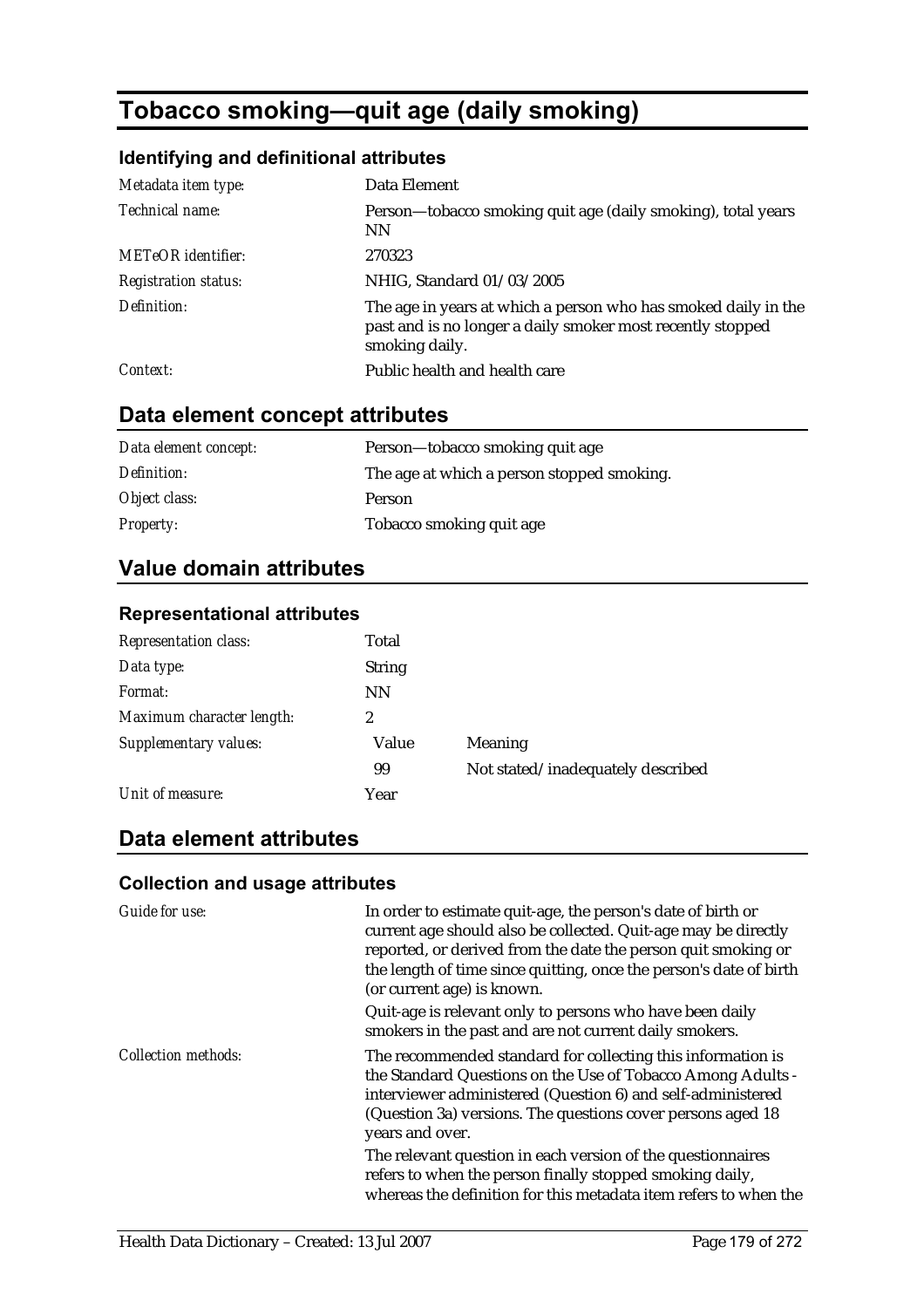person most recently stopped smoking daily. However, in order to provide information on when the person most recently stopped smoking daily, the most appropriate question to ask at the time of collecting the information is when the person finally stopped smoking daily. *Comments:* Quit-age and start-age provide information on the duration of daily smoking and exposure to increased risk to health. Where the information is collected by survey and the sample permits, population estimates should be presented by sex and 5-year age groups. Summary statistics may need to be adjusted for age and other relevant variables. It is recommended that in surveys of smoking, data on age, sex and other socio-demographic variables should be collected. It is also recommended that when smoking is investigated in relation to health, data on other risk factors including pregnancy status, physical activity, overweight and obesity, and alcohol consumption should be collected. **Relational attributes** 

*Related metadata references:* Supersedes Tobacco smoking - quit age (daily smoking), version 1, DE, NHDD, NHIMG, Superseded 01/03/2005 Is used in the formation of Person—time since quitting tobacco smoking (daily smoking), code NN NHIG, Standard 01/03/2005

> Is used in the formation of Person—tobacco smoking duration (daily smoking), total years N[N] NHIG, Standard 01/03/2005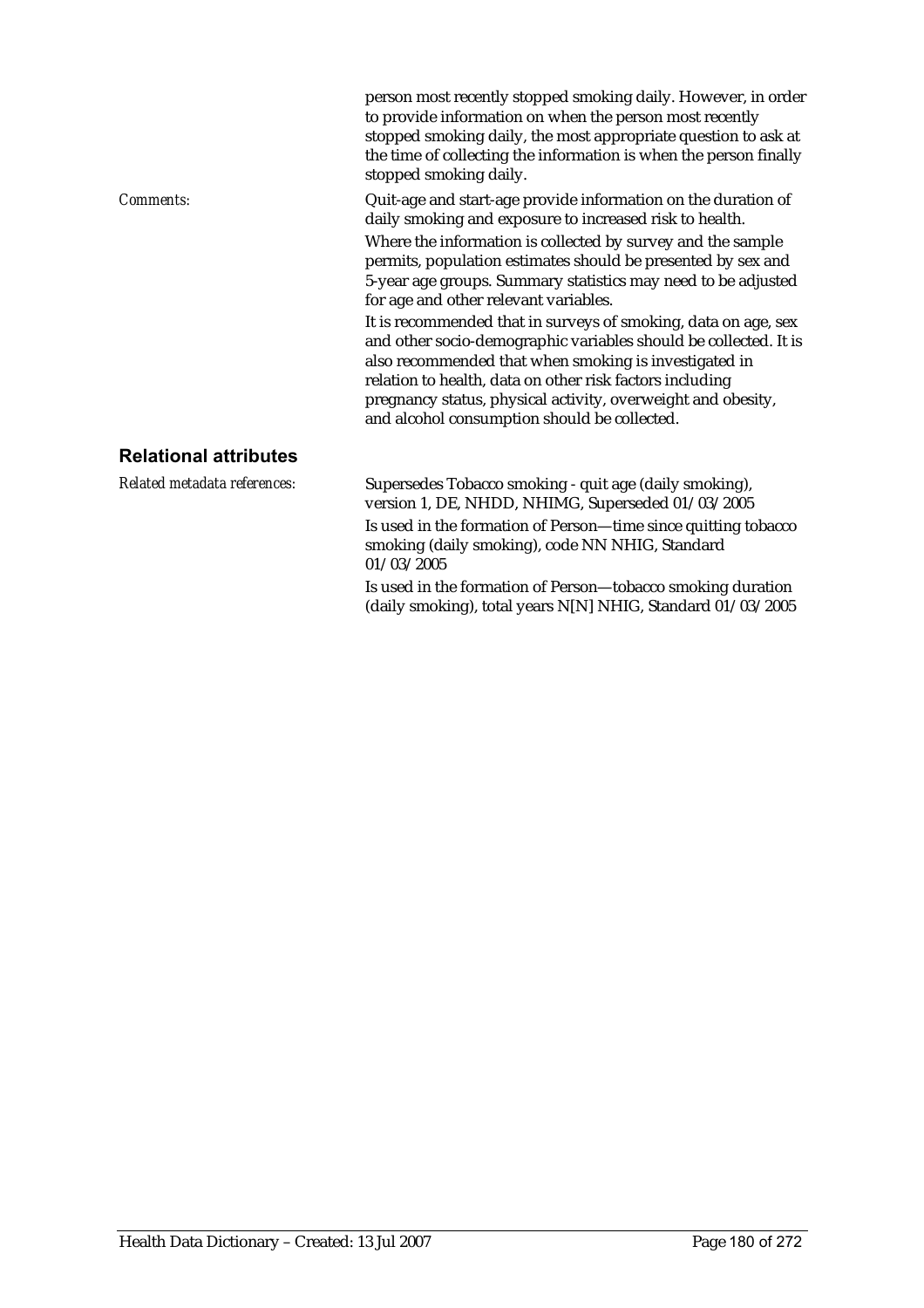# **Tobacco smoking—start age (daily smoking)**

# **Identifying and definitional attributes**

| Metadata item type:         | Data Element                                                                                          |
|-----------------------------|-------------------------------------------------------------------------------------------------------|
| Technical name:             | Person-tobacco smoking start age (daily smoking), total years<br><b>NN</b>                            |
| <b>METeOR</b> identifier:   | 270324                                                                                                |
| <b>Registration status:</b> | NHIG, Standard 01/03/2005                                                                             |
| Definition:                 | The age in years at which a person who has ever been a daily<br>smoker, first started to smoke daily. |
| Context:                    | Public health and health care                                                                         |

# **Data element concept attributes**

| Data element concept: | Person—tobacco smoking start age                  |
|-----------------------|---------------------------------------------------|
| Definition:           | The age at which a person first started to smoke. |
| Object class:         | <b>Person</b>                                     |
| <b>Property:</b>      | Tobacco smoking start age                         |

# **Value domain attributes**

## **Representational attributes**

| <b>Representation class:</b> | Total         |                                   |
|------------------------------|---------------|-----------------------------------|
| Data type:                   | <b>String</b> |                                   |
| Format:                      | <b>NN</b>     |                                   |
| Maximum character length:    | 2             |                                   |
| Supplementary values:        | Value         | <b>Meaning</b>                    |
|                              | 99            | Not stated/inadequately described |
| Unit of measure:             | Year          |                                   |

# **Data element attributes**

## **Collection and usage attributes**

| Guide for use:             | Record age in completed years.                                                                                                                                                                                                                                                     |
|----------------------------|------------------------------------------------------------------------------------------------------------------------------------------------------------------------------------------------------------------------------------------------------------------------------------|
|                            | This information is relevant only if a person currently smokes<br>daily or has smoked daily in the past.                                                                                                                                                                           |
| <b>Collection methods:</b> | The recommended standard for collecting this information is<br>the Standard Questions on the Use of Tobacco Among Adults<br>(1998) - interviewer administered (Question 7) and self-<br>administered (Question 4) versions. The questions cover<br>persons aged 18 years and over. |
| <i>Comments:</i>           | Start-age may be used to derive duration of smoking, which is a<br>much stronger predictor of the risks associated with smoking<br>than is the total amount of tobacco smoked over time.                                                                                           |
|                            | Where the information is collected by survey and the sample<br>permits, population estimates should be presented by sex and<br>age groups. The recommended age groups are:                                                                                                         |
|                            | It is recommended that in surveys of smoking, data on age, sex<br>and other socio-demographic variables should be collected. It is                                                                                                                                                 |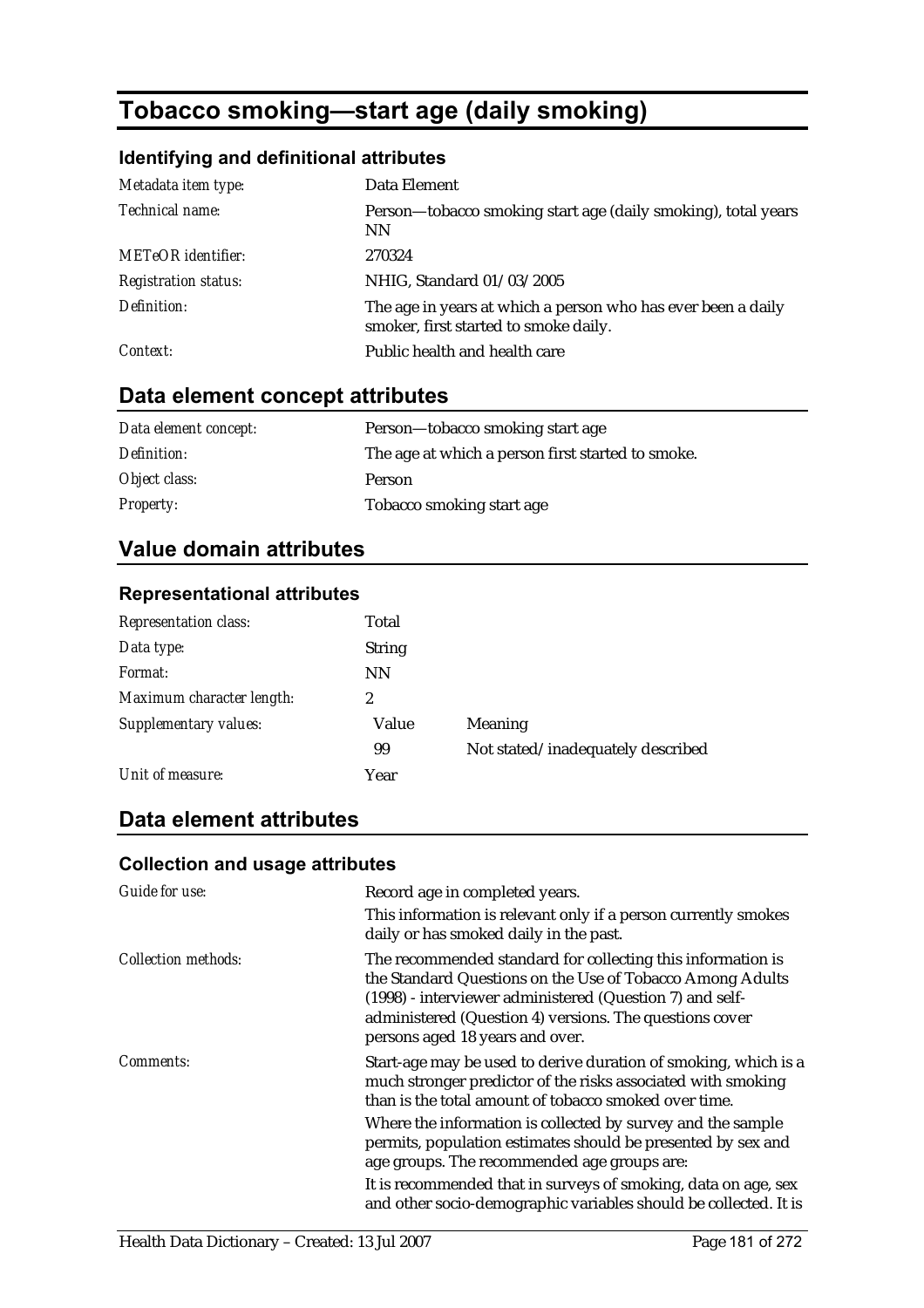also recommended that when smoking is investigated in relation to health, data on other risk factors including pregnancy status, physical activity, overweight and obesity, and alcohol consumption should be collected.

### **Relational attributes**

*Related metadata references:* Supersedes Tobacco smoking - start age (daily smoking), version 1, DE, NHDD, NHIMG, Superseded 01/03/2005 Is used in the formation of Person—tobacco smoking duration (daily smoking), total years N[N] NHIG, Standard  $01/03/2005$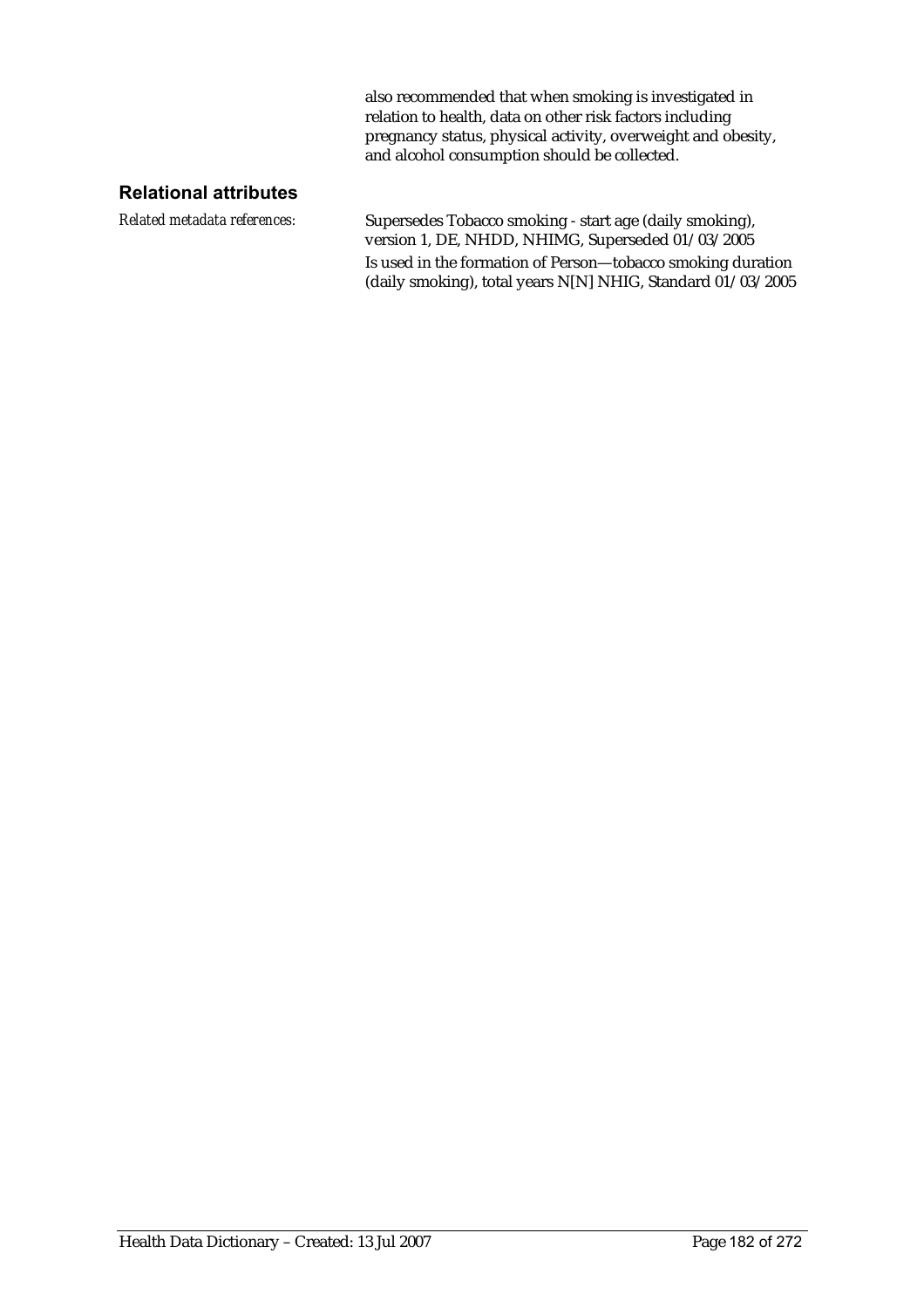# **Tobacco smoking—time since quitting (daily smoking)**

# **Identifying and definitional attributes**

| Metadata item type:         | Data Element                                                                           |
|-----------------------------|----------------------------------------------------------------------------------------|
| Technical name:             | Person—time since quitting tobacco smoking (daily smoking),<br>code NN                 |
| <b>METeOR</b> identifier:   | 270356                                                                                 |
| <b>Registration status:</b> | NHIG, Standard 01/03/2005                                                              |
| Definition:                 | The time since a person most recently quit daily smoking, as<br>represented by a code. |
| Context:                    | Public health and health care                                                          |

# **Data element concept attributes**

| Data element concept: | Person—time since quitting tobacco smoking      |
|-----------------------|-------------------------------------------------|
| Definition:           | Time since a person most recently quit smoking. |
| Object class:         | Person                                          |
| <i>Property:</i>      | Time since quitting to bacco smoking            |

# **Value domain attributes**

## **Representational attributes**

| Representation class:        | Code             |                       |
|------------------------------|------------------|-----------------------|
| Data type:                   | <b>String</b>    |                       |
| Format:                      | NN               |                       |
| Maximum character length:    | $\boldsymbol{2}$ |                       |
| Permissible values:          | Value            | Meaning               |
|                              | 01               | 12 months (1 year)    |
|                              | 02               | 2 years etc. to 78    |
|                              | 79               | $79 + years$          |
|                              | 80               | Less than 1 month     |
|                              | 81               | 1 month               |
|                              | 82               | 2 months              |
|                              | 83               | 3 months              |
|                              | 84               | 4 months              |
|                              | 85               | 5 months              |
|                              | 86               | 6 months              |
|                              | 87               | 7 months              |
|                              | 88               | 8 months              |
|                              | 89               | 9 months              |
|                              | 90               | 10 months             |
|                              | 91               | 11 months             |
|                              | 92               | months, not specified |
|                              | 93               | years, not specified  |
| <b>Supplementary values:</b> | 99               | not stated            |
|                              |                  |                       |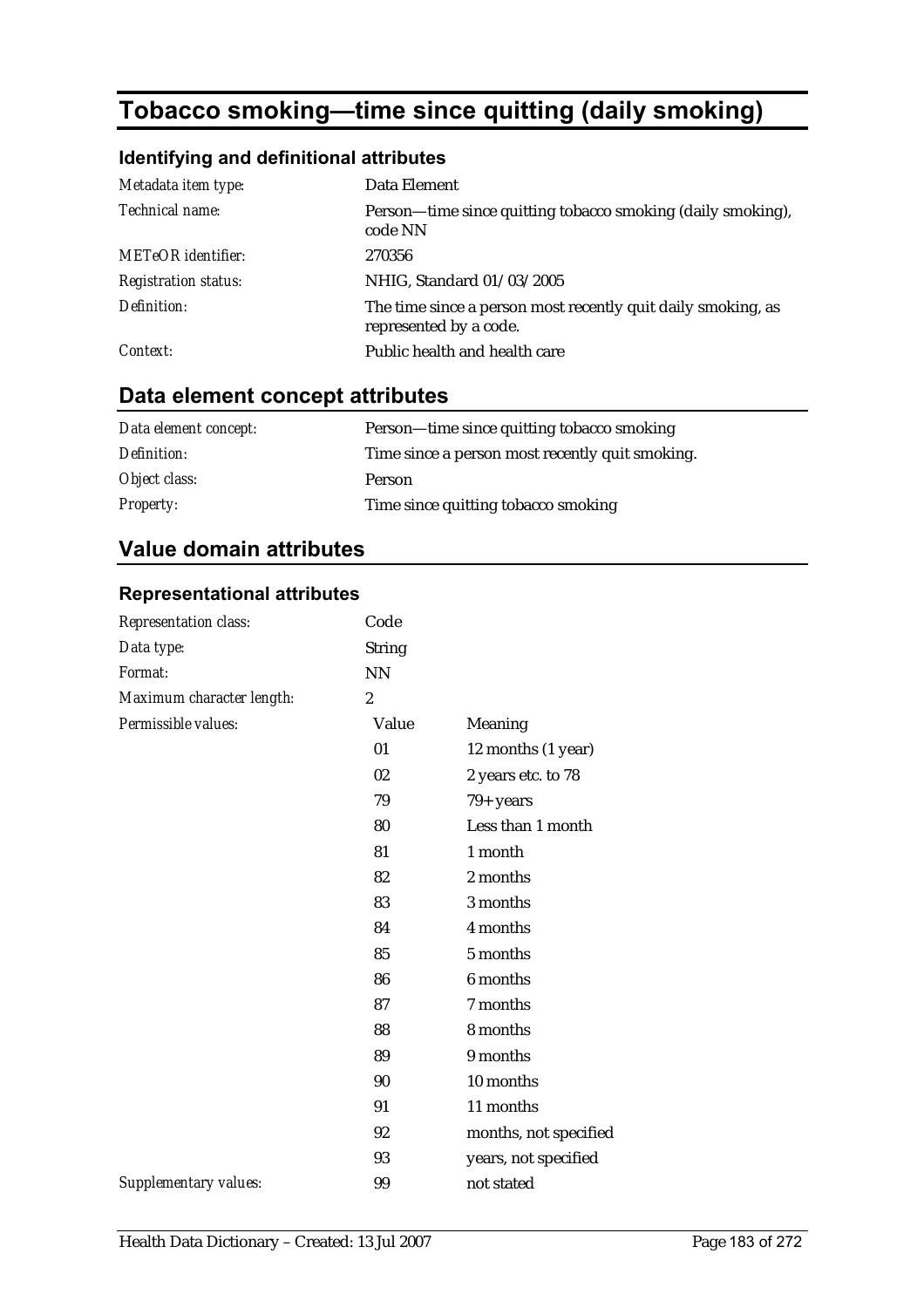# **Collection and usage attributes**

| Guide for use:               | In order to estimate time since quitting for all respondents, the<br>person's date of birth or current age should also be collected.<br>For optimal flexibility of use, the time since quitting is coded as<br>months or years. However, people may report the time that<br>they quit smoking in various ways (e.g. age, a date, or a number<br>of days or weeks ago). When the information is reported in<br>weeks and is less than 4, or in days and is less than 28, then<br>code 80. |
|------------------------------|------------------------------------------------------------------------------------------------------------------------------------------------------------------------------------------------------------------------------------------------------------------------------------------------------------------------------------------------------------------------------------------------------------------------------------------------------------------------------------------|
|                              | When the person reports the time since quitting as weeks ago,<br>convert into months by dividing by 4 (rounded down to the<br>nearest month).                                                                                                                                                                                                                                                                                                                                            |
|                              | If days reported are between 28 and 59, then code 81.                                                                                                                                                                                                                                                                                                                                                                                                                                    |
|                              | Where the information is about age only, time since quitting<br>(daily use) is the difference between quit-age and age at survey.                                                                                                                                                                                                                                                                                                                                                        |
| <b>Collection methods:</b>   | The recommended standard for collecting this information is<br>the Standard Questions on the Use of Tobacco Among Adults<br>(1998) - interviewer administered (Question 6) and self-<br>administered (Question 3) versions.                                                                                                                                                                                                                                                              |
| <b>Comments:</b>             | Time since quitting daily smoking may give an indication of<br>improvement in the health risk profile of a person. It is also<br>useful in evaluating health promotion campaigns.                                                                                                                                                                                                                                                                                                        |
|                              | Where this information is collected by survey and the sample<br>permits, population estimates should be presented by sex and<br>5-year age groups. Summary statistics may need to be adjusted<br>for age and other relevant variables.                                                                                                                                                                                                                                                   |
|                              | It is recommended that in surveys of smoking, data on age, sex<br>and other socio-demographic variables should be collected. It is<br>also recommended that when smoking is investigated in<br>relation to health, data on other risk factors including<br>pregnancy status, physical activity, overweight and obesity,<br>and alcohol consumption should be collected.                                                                                                                  |
| <b>Relational attributes</b> |                                                                                                                                                                                                                                                                                                                                                                                                                                                                                          |
| Related metadata references: | Supersedes Tobacco smoking - time since quitting (daily<br>smoking), version 1, Derived DE, NHDD, NHIMG, Superseded<br>01/03/2005                                                                                                                                                                                                                                                                                                                                                        |
|                              | Is formed using Person-tobacco smoking quit age (daily                                                                                                                                                                                                                                                                                                                                                                                                                                   |

smoking), total years NN NHIG, Standard 01/03/2005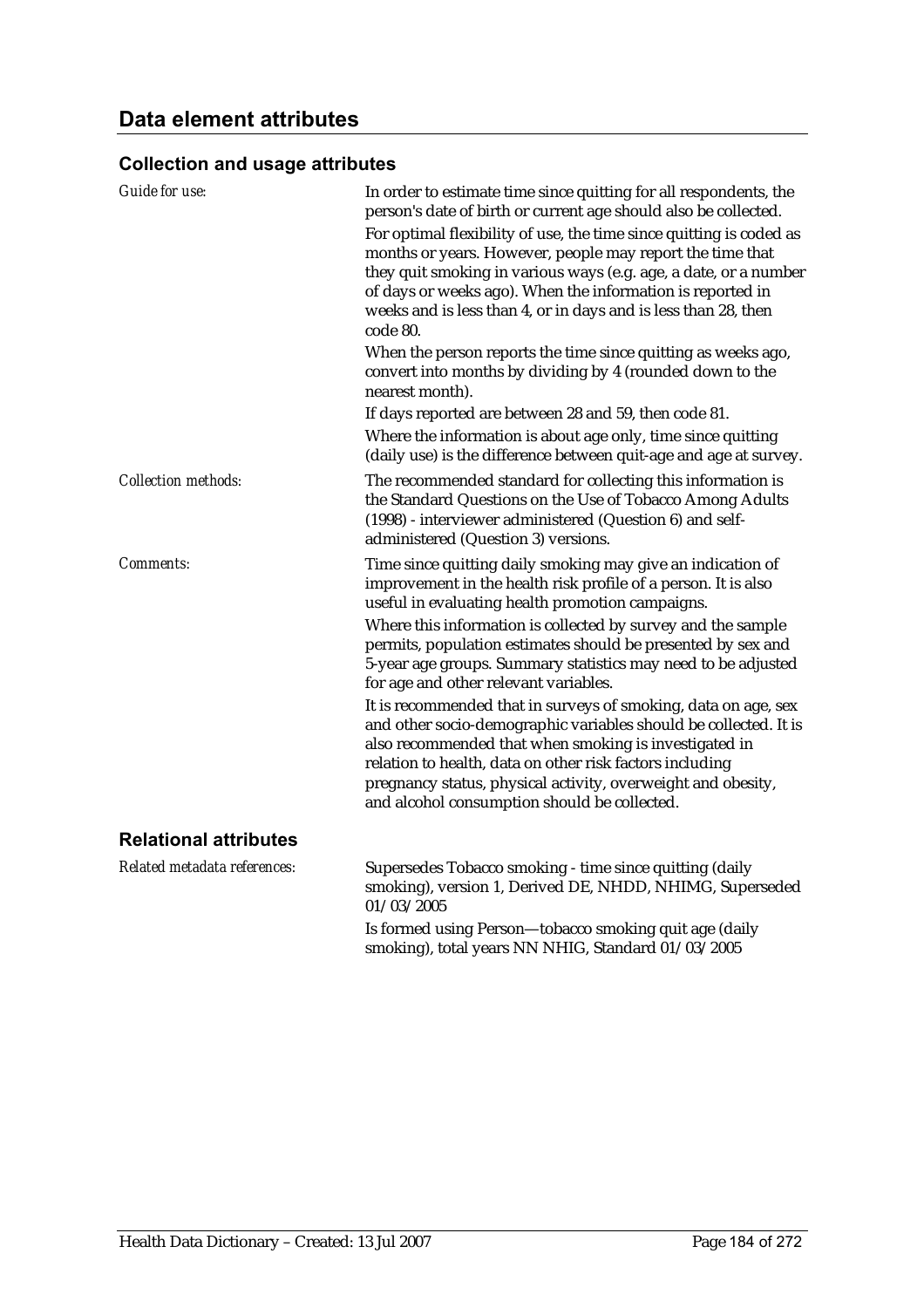# **Total contract patient days**

## **Identifying and definitional attributes**

| Metadata item type:         | Data Element                                                                               |
|-----------------------------|--------------------------------------------------------------------------------------------|
| Technical name:             | Admitted patient hospital stay—number of patient days (of<br>contracted care), total N[NN] |
| <b>METeOR</b> identifier:   | 270301                                                                                     |
| <b>Registration status:</b> | NHIG, Standard 01/03/2005                                                                  |
| Definition:                 | Sum of the number of contract patient days for all periods<br>within the hospital stay.    |

# **Data element concept attributes**

| Data element concept: | Admitted patient hospital stay—number of patient days (of<br>contracted care)                                                                             |
|-----------------------|-----------------------------------------------------------------------------------------------------------------------------------------------------------|
| Definition:           | Number of contract patient days (contracted care completion<br>date minus contracted care commencement date) for all periods<br>within the hospital stay. |
| Context:              | Admitted patient care.                                                                                                                                    |
| Object class:         | Admitted patient hospital stay                                                                                                                            |
| <b>Property:</b>      | Number of patient days                                                                                                                                    |

## **Value domain attributes**

#### **Representational attributes**

| <b>Representation class:</b> | Total  |
|------------------------------|--------|
| Data type:                   | Number |
| Format:                      | N[NN]  |
| Maximum character length:    | 3      |
| Unit of measure:             | Day    |
|                              |        |

## **Data element attributes**

### **Collection and usage attributes**

*Guide for use:* Count number of days.

A day is measured from midnight to 2359 hours.

Contract patient days are included in the total count of patient days. If necessary, contract patient days can be distinguished from other patient days by using the following rules:

- The day the contract commences is counted as a contract patient day.
- If the patient is on contract from midnight to 2359 count as a contract patient day.
- The day a contract is completed is not counted as a contract patient day.
- If the patient is admitted and commences a contract on the same day, this is not counted as a contract patient day.
- If a contract is completed and the patient is separated on the same day, the day should not be counted as a contract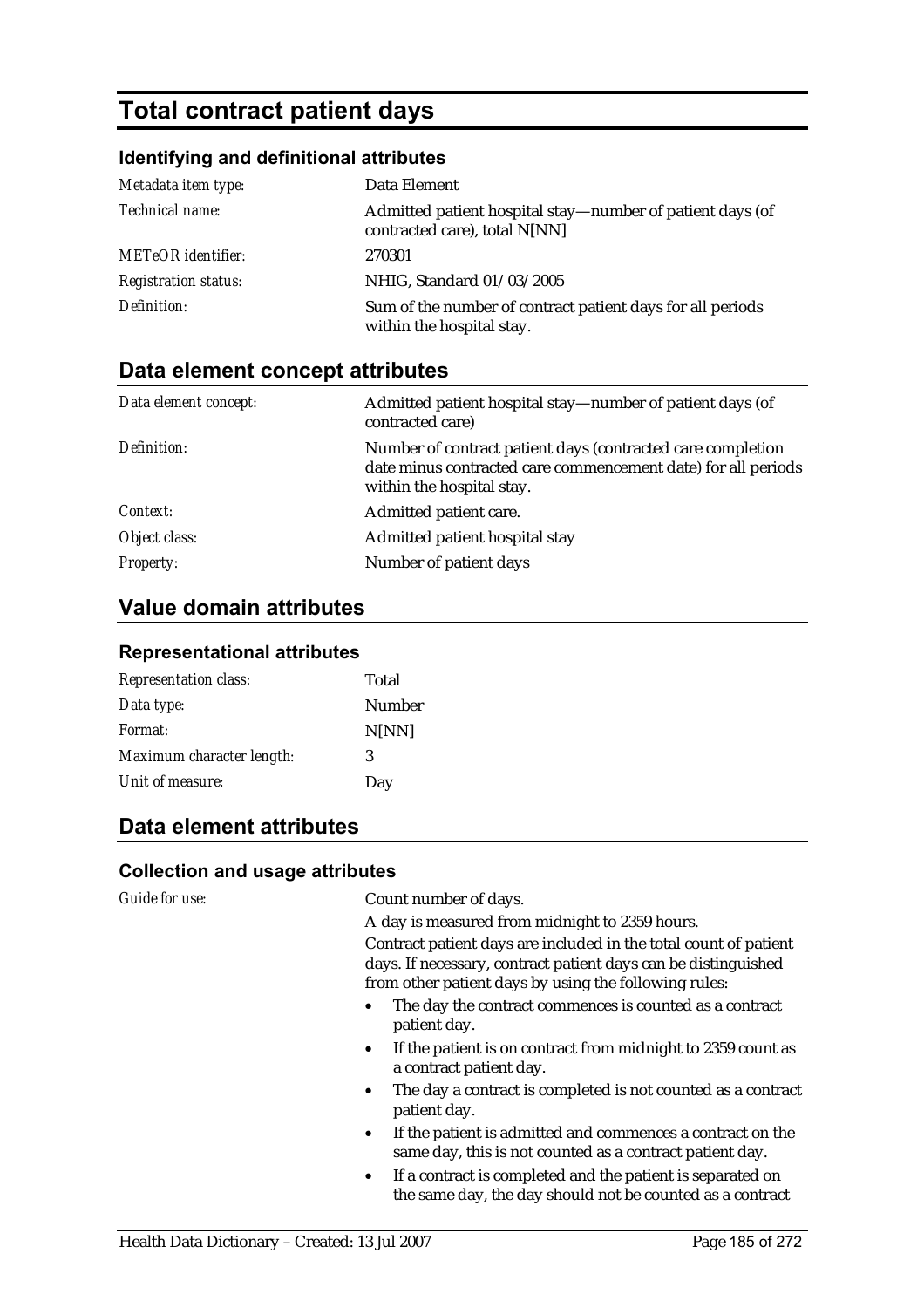or other patient day.

## **Relational attributes**

*Related metadata references:* Supersedes Total contract patient days, version 1, Derived DE, NHDD, NHIMG, Superseded 01/03/2005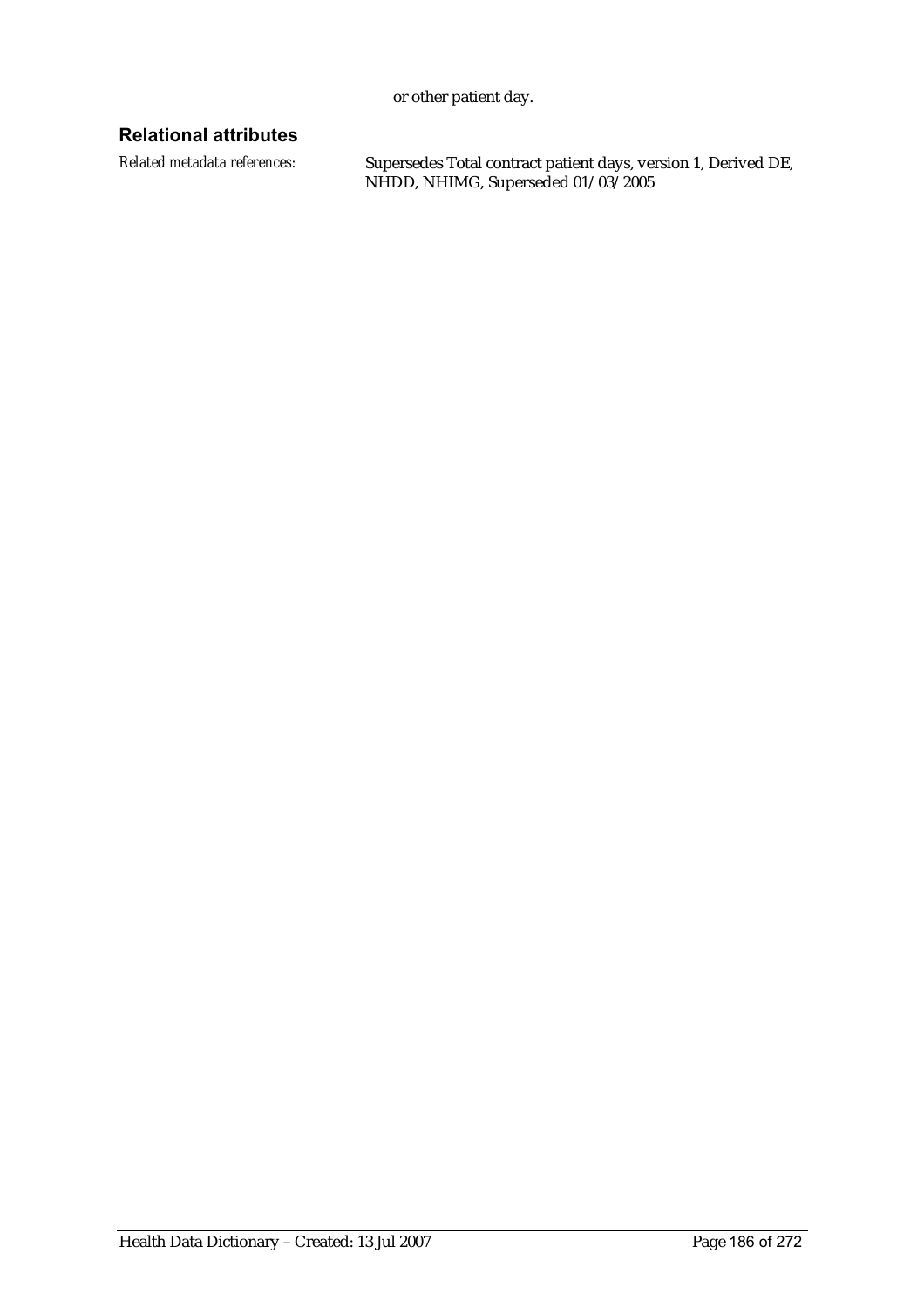# **Total hours worked by a medical practitioner**

## **Identifying and definitional attributes**

| Metadata item type:         | Data Element                                                                                                                                                       |
|-----------------------------|--------------------------------------------------------------------------------------------------------------------------------------------------------------------|
| Technical name:             | Medical practitioner—hours worked, total NNN                                                                                                                       |
| <b>METeOR</b> identifier:   | 270136                                                                                                                                                             |
| <b>Registration status:</b> | NHIG, Standard 01/03/2005                                                                                                                                          |
| Definition:                 | The total hours worked in a week in a job by a medical<br>practitioner, including any on-call hours actually worked<br>(includes patient care and administration). |
| Context:                    | Health labour force                                                                                                                                                |

# **Data element concept attributes**

| Data element concept: | Medical practitioner—hours worked                     |
|-----------------------|-------------------------------------------------------|
| Definition:           | The number of hours worked by a medical practitioner. |
| Object class:         | <b>Medical practitioner</b>                           |
| <i>Property:</i>      | <b>Hours</b> worked                                   |

## **Value domain attributes**

## **Representational attributes**

| <b>Representation class:</b> | Total         |                                   |
|------------------------------|---------------|-----------------------------------|
| Data type:                   | <b>String</b> |                                   |
| Format:                      | <b>NNN</b>    |                                   |
| Maximum character length:    | 3             |                                   |
| Supplementary values:        | Value         | Meaning                           |
|                              | 999           | Not stated/inadequately described |
| Unit of measure:             | Hour (h)      |                                   |

## **Collection and usage attributes**

*Guide for use:* Total hours expressed as 000, 001 etc.

# **Data element attributes**

## **Collection and usage attributes**

| Guide for use:      | This metadata item relates to each position (job) held by a<br>medical practitioner, not the aggregate of hours worked in all.                                                                                                                                                                                                                                                                                    |
|---------------------|-------------------------------------------------------------------------------------------------------------------------------------------------------------------------------------------------------------------------------------------------------------------------------------------------------------------------------------------------------------------------------------------------------------------|
| Collection methods: | There are inherent problems in asking for information on<br>number of hours usually worked per week, for example,<br>reaching a satisfactory definition and communicating this<br>definition to the respondents in a self-administered survey.<br>Whether hours worked are collected for main job only, or main<br>job and one or more additional jobs, it is important that a total<br>for all jobs is included. |
| Comments:           | It is often argued that health professionals contribute a<br>considerable amount of time to voluntary professional work<br>and that this component needs to be identified. This should be<br>considered as an additional item, and kept segregated from                                                                                                                                                           |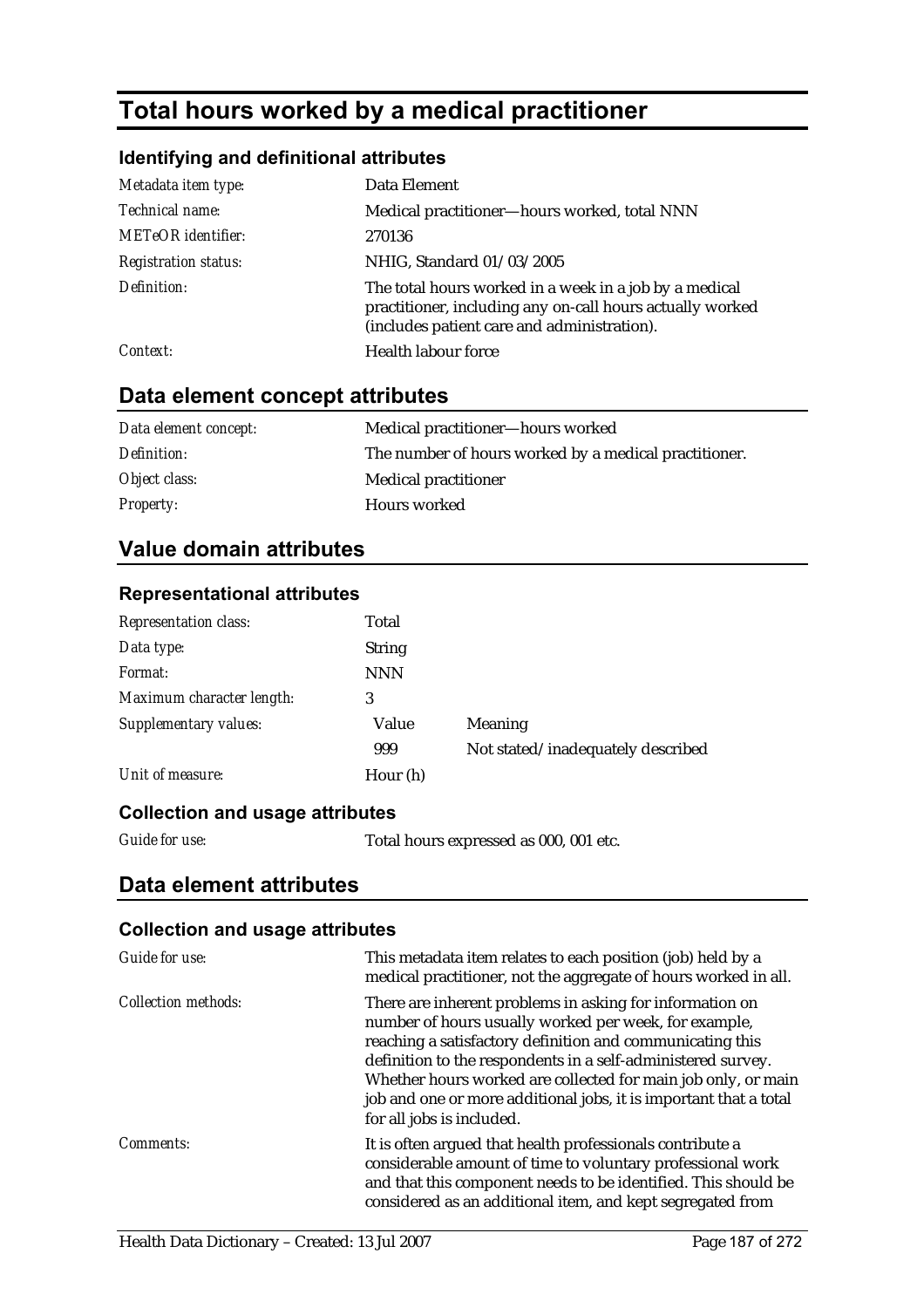## data on paid hours worked.

## **Source and reference attributes**

| National Health Labour Force Data Working Group                                                                                                                                                                                                                                                                                                                                                                                                                                                                                                                  |
|------------------------------------------------------------------------------------------------------------------------------------------------------------------------------------------------------------------------------------------------------------------------------------------------------------------------------------------------------------------------------------------------------------------------------------------------------------------------------------------------------------------------------------------------------------------|
|                                                                                                                                                                                                                                                                                                                                                                                                                                                                                                                                                                  |
| Supersedes Total hours worked by a medical practitioner,<br>version 2, DE, NHDD, NHIMG, Superseded 01/03/2005                                                                                                                                                                                                                                                                                                                                                                                                                                                    |
| Health labour force NMDS NHIG, Standard 01/03/2005                                                                                                                                                                                                                                                                                                                                                                                                                                                                                                               |
| Implementation start date: 01/07/2005                                                                                                                                                                                                                                                                                                                                                                                                                                                                                                                            |
| Information specific to this data set:<br>Value must be less than 169 (except for 999).                                                                                                                                                                                                                                                                                                                                                                                                                                                                          |
| Used in relation to issues of economic activity,<br>productivity, wage rates, working conditions etc. Used to<br>develop capacity measures relating to total time available.<br>Assists in analysis of human resource requirements and<br>labour force modelling. Used to determine full-time and<br>part-time work status and to compute full-time<br>equivalents (FTE) (see entry for FTE). Often the definition<br>for full-time or FTE differs (35, 37.5 and 40 hours) and<br>knowing total hours and numbers of individuals allows<br>for variances in FTE. |
|                                                                                                                                                                                                                                                                                                                                                                                                                                                                                                                                                                  |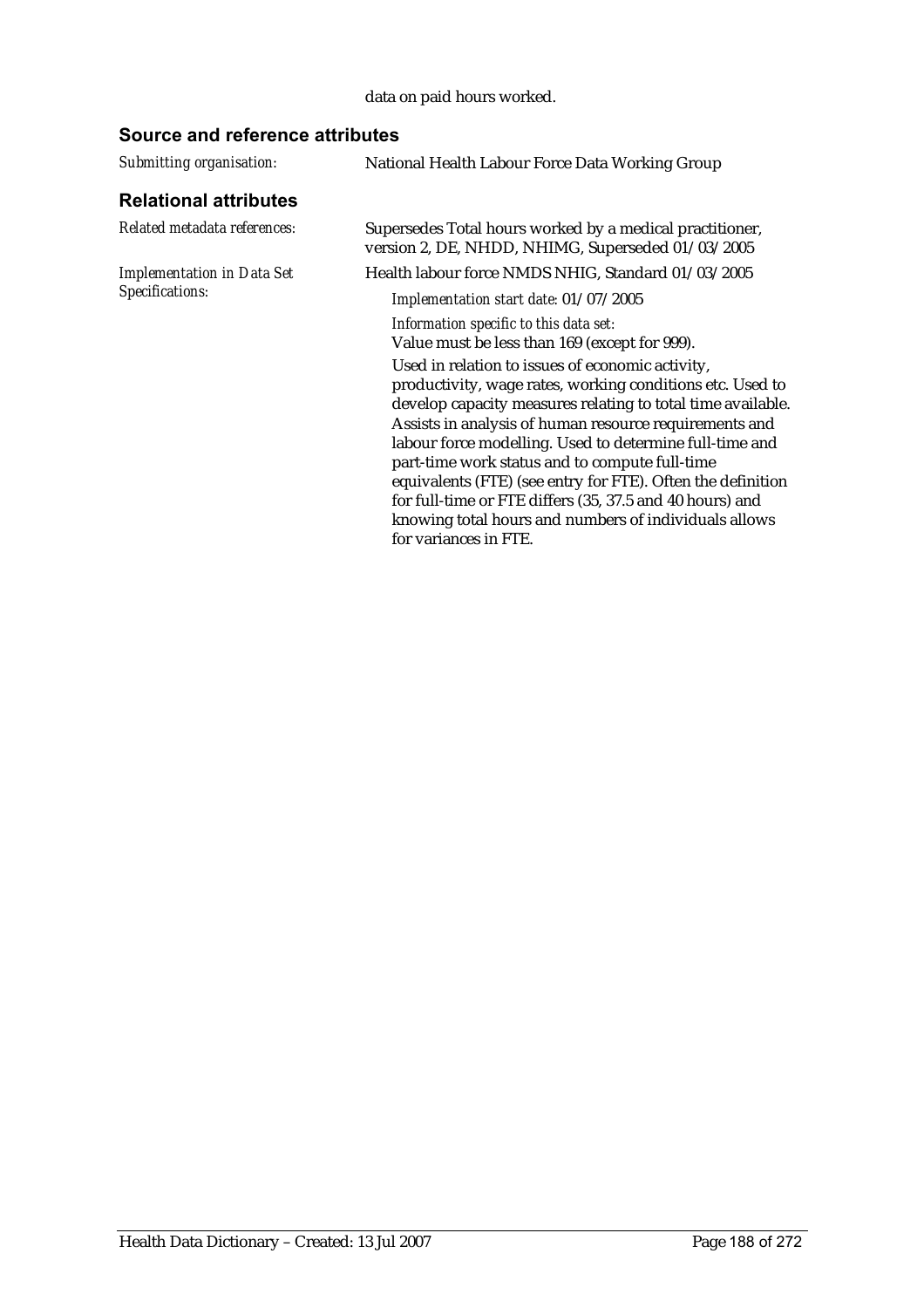# **Total leave days**

### **Identifying and definitional attributes**

| Metadata item type:         | Data Element                                                                                                                |
|-----------------------------|-----------------------------------------------------------------------------------------------------------------------------|
| Technical name:             | Episode of admitted patient care—number of leave days, total<br>N[NN]                                                       |
| <b>METeOR</b> identifier:   | 270251                                                                                                                      |
| <b>Registration status:</b> | NHIG, Standard 01/03/2005                                                                                                   |
| Definition:                 | Sum of the length of leave (date returned from leave minus date<br>went on leave) for all periods within the hospital stay. |

## **Data element concept attributes**

| Data element concept: | Episode of admitted patient care—number of leave days                                                                                                                                                                                                                                                                             |
|-----------------------|-----------------------------------------------------------------------------------------------------------------------------------------------------------------------------------------------------------------------------------------------------------------------------------------------------------------------------------|
| Definition:           | Sum of the length of leave (date returned from leave minus date<br>went on leave) for all periods within the hospital stay.                                                                                                                                                                                                       |
| Context:              | Recording of leave days allows for exclusion of these from the<br>calculation of patient days. This is important for analysis of<br>costs per patient and for planning. The maximum limit allowed<br>for leave affects admission and separation rates, particularly for<br>long-stay patients who may have several leave periods. |
| Object class:         | Episode of admitted patient care                                                                                                                                                                                                                                                                                                  |
| <i>Property:</i>      | Number of leave days                                                                                                                                                                                                                                                                                                              |

## **Value domain attributes**

#### **Representational attributes**

| <b>Representation class:</b> | Total  |
|------------------------------|--------|
| Data type:                   | Number |
| Format:                      | N[NN]  |
| Maximum character length:    | 3      |
| Unit of measure:             | Day    |

## **Data element attributes**

#### **Collection and usage attributes**

Guide for use: A day is measured from midnight to midnight. The following rules apply in the calculation of leave days for both overnight and **same-day patients**:

- The day the patient goes on leave is counted as a leave day.
- The day the patient is on leave is counted as a leave day.
- The day the patient returns from leave is counted as a patient day.
- If the patient is admitted and goes on leave on the same day, this is counted as a patient day, not a leave day.
- If the patient returns from leave and then goes on leave again on the same day, this is counted as a leave day.
- If the patient returns from leave and is separated on the same day, the day should not be counted as either a patient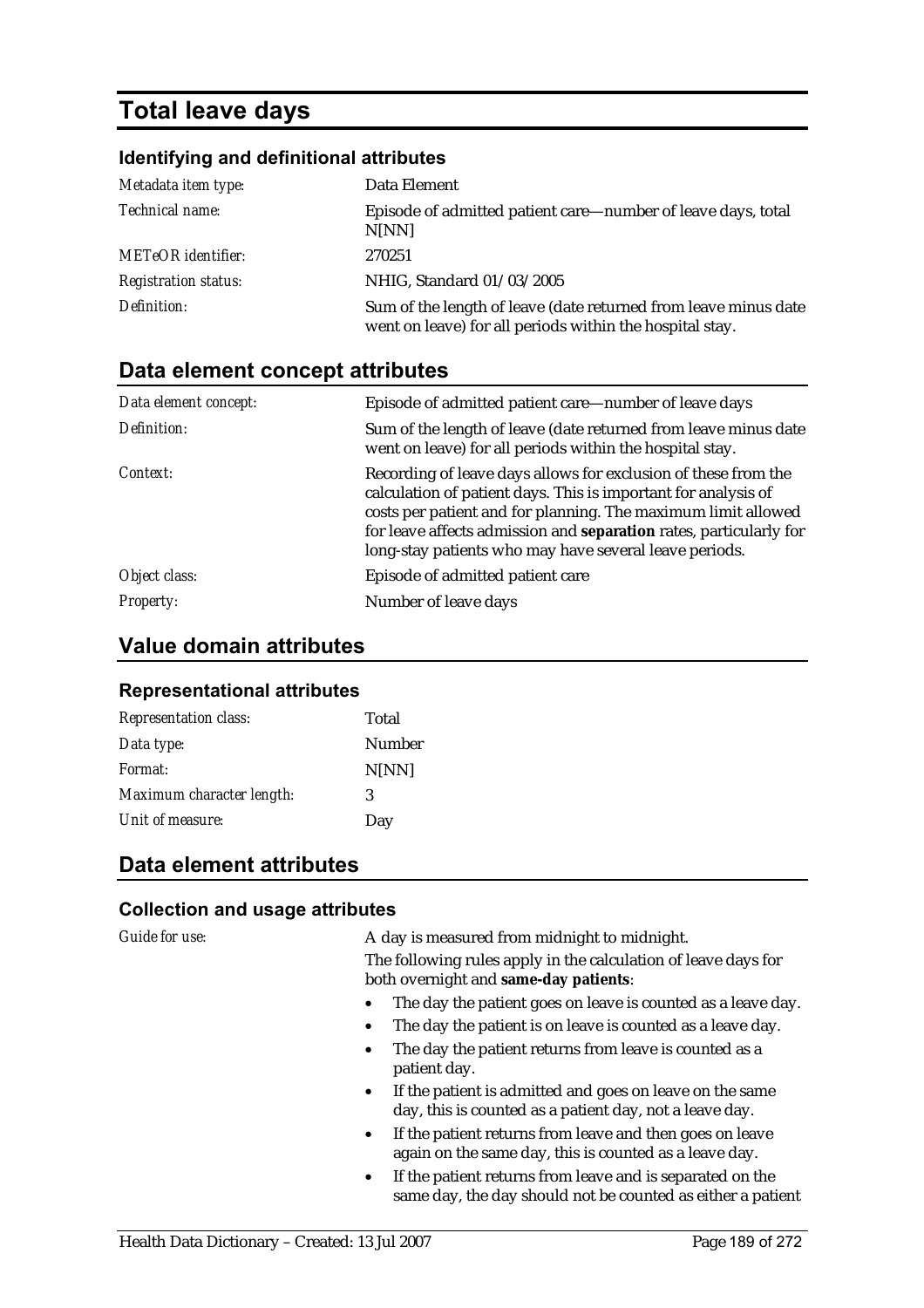| Comments:                         | day or a leave day.<br>It should be noted that for private patients in public and private                                                                                                                                        |
|-----------------------------------|----------------------------------------------------------------------------------------------------------------------------------------------------------------------------------------------------------------------------------|
|                                   | hospitals, s.3 (12) of the Health Insurance Act 1973 (Cwlth)                                                                                                                                                                     |
|                                   | currently applies a different leave day count, Commonwealth<br>Department of Human Services and Health HBF Circular 354                                                                                                          |
|                                   | (31 March 1994). This metadata item was modified in July 1996                                                                                                                                                                    |
|                                   | to exclude the previous differentiation between the psychiatric<br>and other patients.                                                                                                                                           |
| Source and reference attributes   |                                                                                                                                                                                                                                  |
| Origin:                           | National Health Data Committee                                                                                                                                                                                                   |
| <b>Relational attributes</b>      |                                                                                                                                                                                                                                  |
| Related metadata references:      | Supersedes Total leave days, version 3, DE, NHDD, NHIMG,<br>Superseded 01/03/2005                                                                                                                                                |
|                                   | Is used in the formation of Episode of admitted patient care-<br>length of stay (excluding leave days), total N[NN] NHIG,<br>Standard 01/03/2005                                                                                 |
|                                   | Is used in the formation of Episode of care—number of<br>psychiatric care days, total N[NNNN] NHIG, Standard<br>01/03/2005                                                                                                       |
|                                   | Is used in the formation of Episode of admitted patient care-<br>major diagnostic category, code (AR-DRG v5.1) NN NHIG,<br>Standard 01/03/2005                                                                                   |
|                                   | Is used in the formation of Episode of admitted patient care—<br>diagnosis related group, code (AR-DRG v5.1) ANNA NHIG,<br>Standard 01/03/2005                                                                                   |
| <b>Implementation in Data Set</b> | Admitted patient care NMDS NHIG, Superseded 07/12/2005                                                                                                                                                                           |
| Specifications:                   | Implementation start date: 01/07/2005                                                                                                                                                                                            |
|                                   | Implementation end date: 30/06/2006                                                                                                                                                                                              |
|                                   | Admitted patient care NMDS 2006-2007 NHIG, Superseded<br>23/10/2006                                                                                                                                                              |
|                                   | Implementation start date: 01/07/2006                                                                                                                                                                                            |
|                                   | Implementation end date: 30/06/2007                                                                                                                                                                                              |
|                                   | Admitted patient care NMDS 2007-2008 NHIG, Standard<br>23/10/2006                                                                                                                                                                |
|                                   | Implementation start date: 01/07/2007                                                                                                                                                                                            |
|                                   | Information specific to this data set:<br>For the provision of state and territory hospital data to<br>Commonwealth agencies:                                                                                                    |
|                                   | (Episode of admitted patient care-separation date,<br>DDMMYYYY minus Episode of admitted patient care-<br>admission date, DDMMYYYY) minus Admitted patient<br>hospital stay—number of leave days, total N[NN] must<br>be 0 days. |
|                                   | Admitted patient mental health care NMDS NHIG, Superseded<br>07/12/2005                                                                                                                                                          |
|                                   | Implementation start date: 01/07/2005                                                                                                                                                                                            |
|                                   | Implementation end date: 30/06/2006                                                                                                                                                                                              |
|                                   | Admitted patient mental health care NMDS NHIG, Superseded<br>23/10/2006                                                                                                                                                          |
|                                   | Implementation start date: 01/07/2006                                                                                                                                                                                            |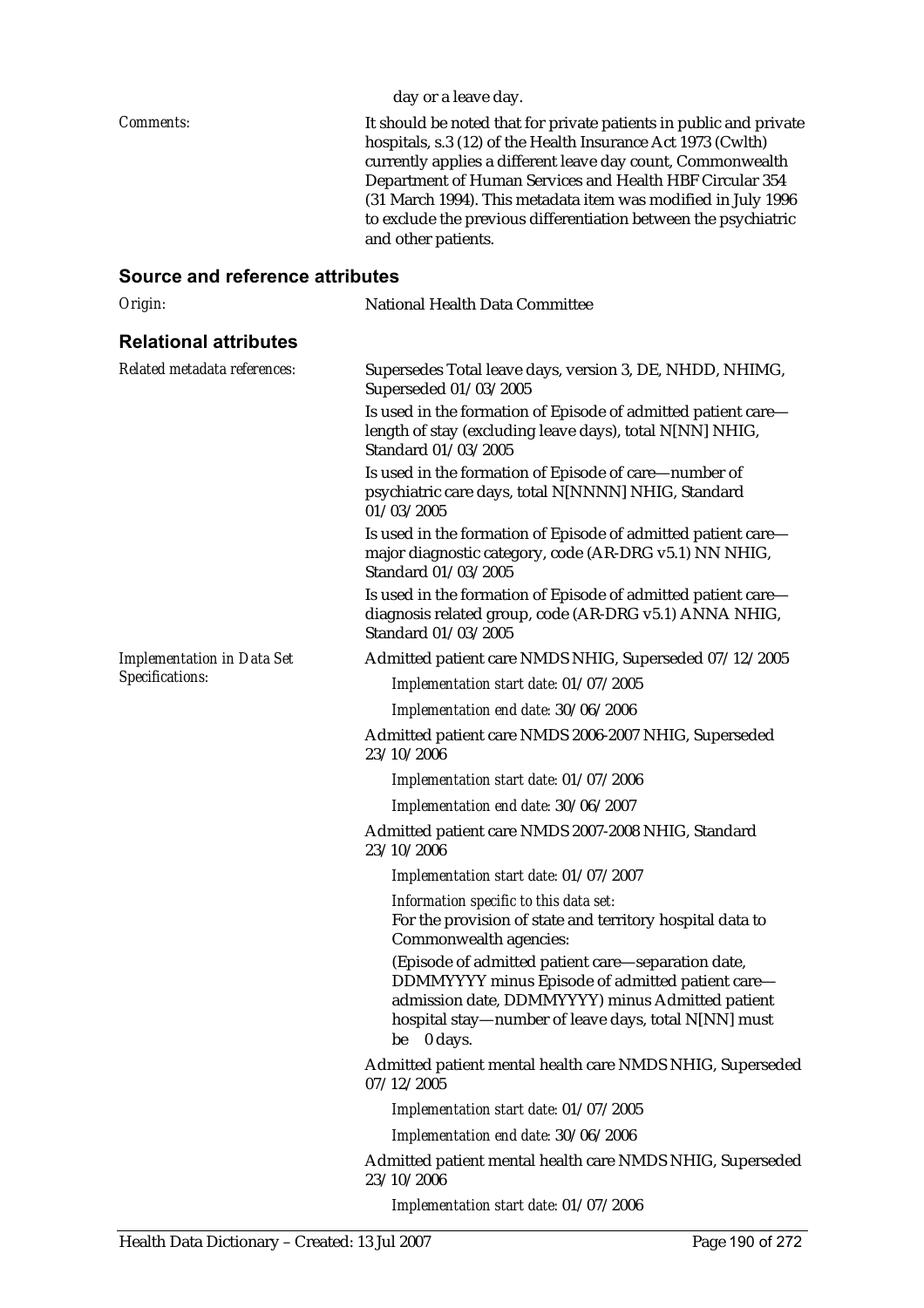*Implementation end date:* 30/06/2007

Admitted patient mental health care NMDS 2007-2008 NHIG, Standard 23/10/2006

*Implementation start date:* 01/07/2007

*Information specific to this data set:* For the provision of state and territory hospital data to Commonwealth agencies:

(Episode of admitted patient care—separation date, DDMMYYYY minus Episode of admitted patient care admission date, DDMMYYYY) minus Admitted patient hospital stay—number of leave days, total N[NN] must be 0 days.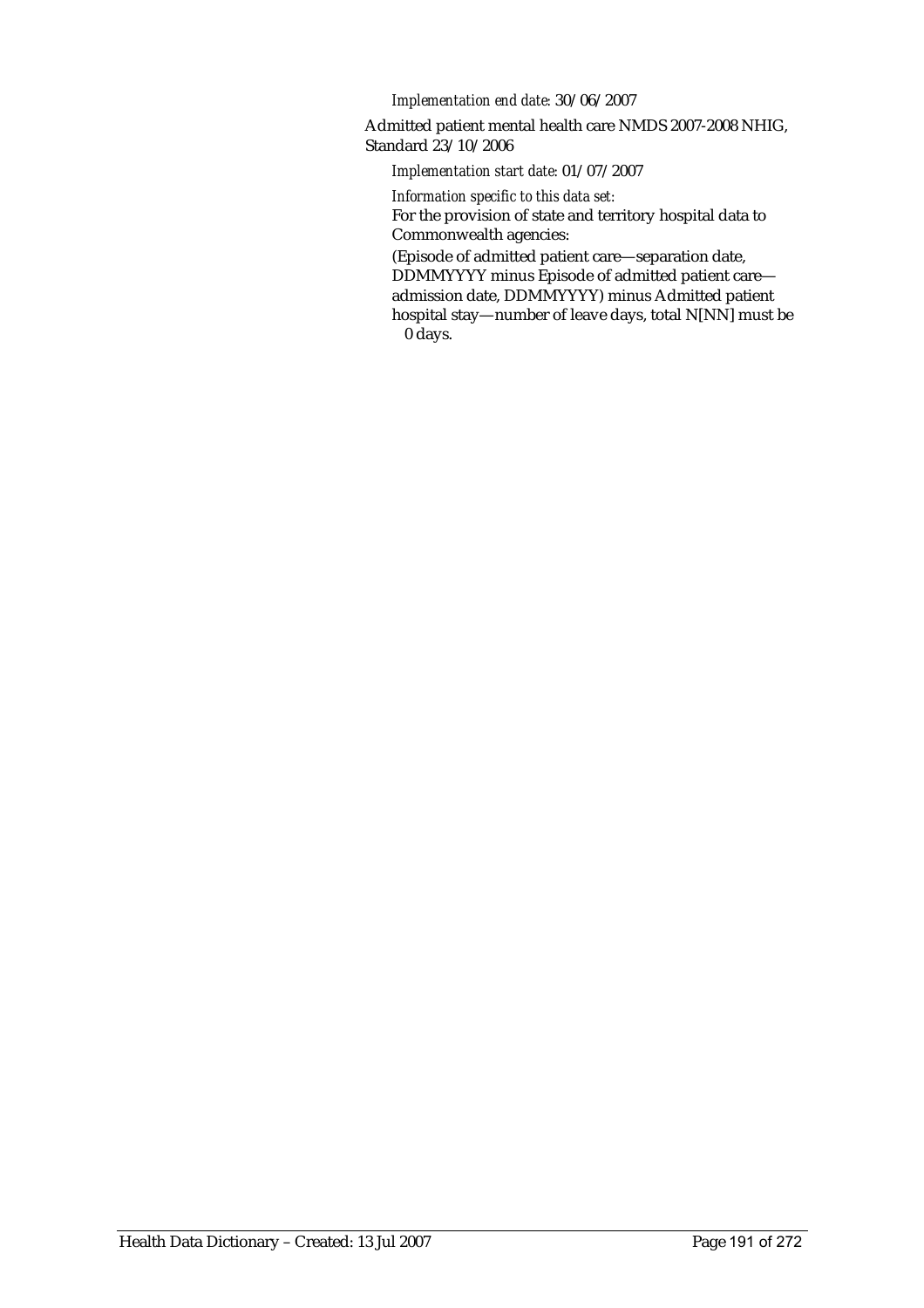# **Total psychiatric care days**

## **Identifying and definitional attributes**

| Metadata item type:         | Data Element                                                                                                                                                                                                                                         |
|-----------------------------|------------------------------------------------------------------------------------------------------------------------------------------------------------------------------------------------------------------------------------------------------|
| Technical name:             | Episode of care—number of psychiatric care days, total<br>N[NNNN]                                                                                                                                                                                    |
| <b>METeOR</b> identifier:   | 270300                                                                                                                                                                                                                                               |
| <b>Registration status:</b> | NHIG, Standard 01/03/2005                                                                                                                                                                                                                            |
| Definition:                 | The sum of the number of days or part days of stay that the<br>person received care as an admitted patient or resident within a<br>designated psychiatric unit, minus the sum of leave days<br>occurring during the stay within the designated unit. |

## **Data element concept attributes**

| Data element concept: | Episode of care—number of psychiatric care days                                                                                                                                                                                                                                                                                                                                  |
|-----------------------|----------------------------------------------------------------------------------------------------------------------------------------------------------------------------------------------------------------------------------------------------------------------------------------------------------------------------------------------------------------------------------|
| Definition:           | The sum of the number of days or part days of stay that the<br>person received care as an admitted patient or resident within a<br>designated psychiatric unit, minus the sum of leave days<br>occurring during the stay within the designated unit.                                                                                                                             |
| Context:              | Admitted patient and residential mental health care:<br>This metadata item is required to identify the characteristics of<br>patients treated in specialist psychiatric units located within<br>acute care hospitals or 24-hour staffed community-based<br>residential services and to analyse the activities of these units<br>and services.                                    |
|                       | Community mental health care:<br>This metadata item is required to identify the characteristics of<br>patients treated in specialist psychiatric 24-hour staffed<br>community-based residential services and to analyse the<br>activities of these units. The metadata item is necessary to<br>describe and evaluate the progress of mainstreaming of mental<br>health services. |
| Object class:         | Episode of care                                                                                                                                                                                                                                                                                                                                                                  |
| Property:             | Number of psychiatric care days                                                                                                                                                                                                                                                                                                                                                  |

## **Value domain attributes**

#### **Representational attributes**

| <b>Representation class:</b> | Total   |
|------------------------------|---------|
| Data type:                   | Number  |
| Format:                      | N[NNNN] |
| Maximum character length:    | 5       |
| Unit of measure:             | Day     |

# **Data element attributes**

### **Collection and usage attributes**

*Guide for use:* Designated psychiatric units are staffed by health professionals with specialist mental health qualifications or training and have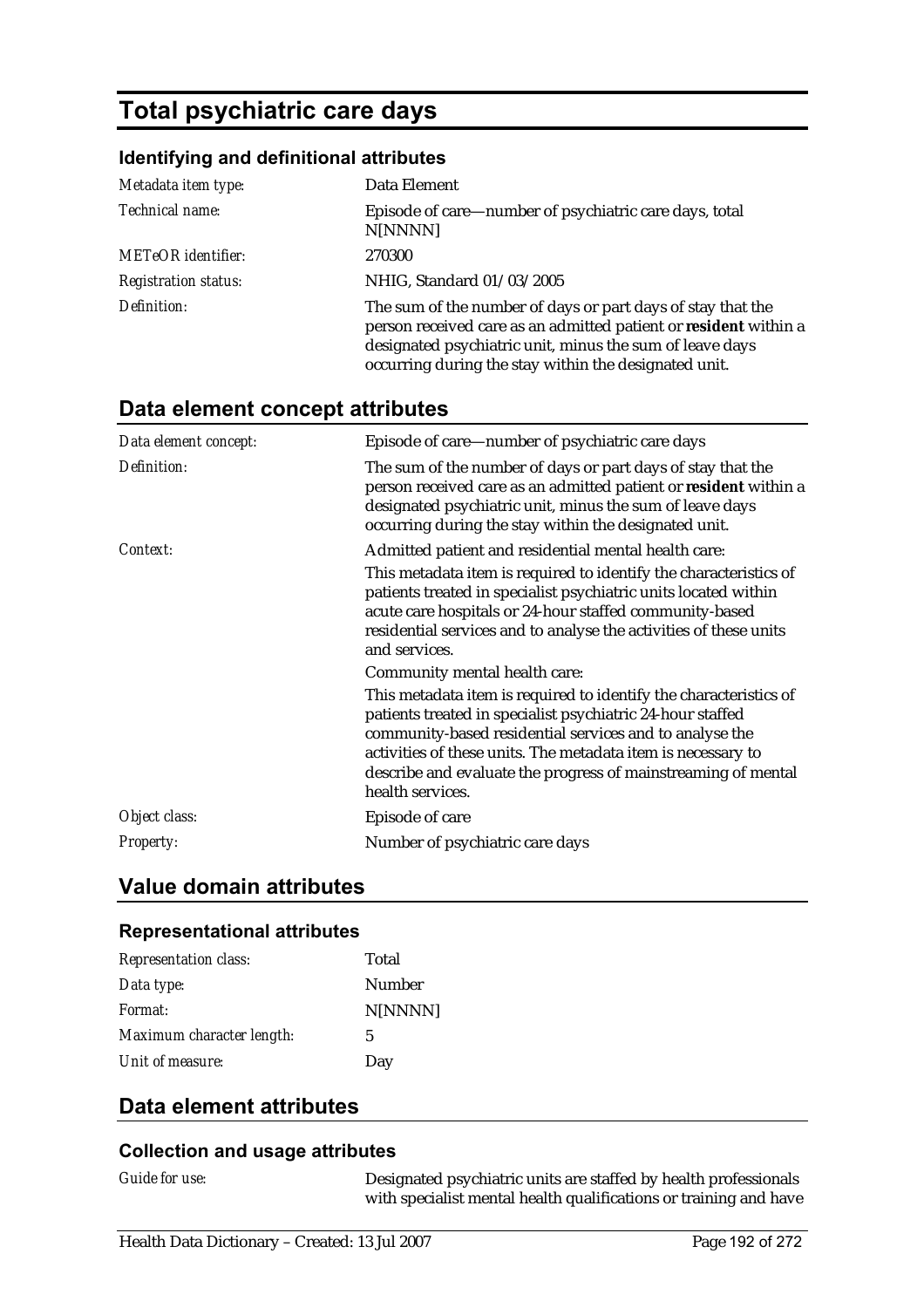as their principal function the treatment and care of patients affected by mental disorder. The unit may or may not be recognised under relevant State and Territory legislation to treat patients on an involuntary basis. Patients are admitted patients in the acute and psychiatric hospitals and residents in community based residences.

Public acute care hospitals:

Designated psychiatric units in public acute care hospitals are normally recognised by the State/Territory health authority in the funding arrangements applying to those hospitals. Private acute care hospitals:

Designated psychiatric units in private acute care hospitals normally require license or approval by the State/Territory health authority in order to receive benefits from health funds for the provision of psychiatric care.

Psychiatric hospitals:

Total psychiatric care days in stand-alone psychiatric hospitals are calculated by counting those days the patient received specialist psychiatric care. Leave days and days on which the patient was receiving other care (e.g. specialised intellectual ability or drug and alcohol care) should be excluded.

Psychiatric hospitals are establishments devoted primarily to the treatment and care of admitted patients with psychiatric, mental or behavioural disorders. Private hospitals formerly approved by the Commonwealth Department of Health under the Health Insurance Act 1973 (Commonwealth) (now licensed/approved by each State/Territory health authority), catering primarily for patients with psychiatric or behavioural disorders are included in this category.

Community-based residential services:

Designated psychiatric units refers to 24-hour staffed community-based residential units established in community settings that provide specialised treatment, rehabilitation or care for people affected by a mental illness or psychiatric disability. Special psychiatric units for the elderly are covered by this category, including psychogeriatric hostels or psychogeriatric nursing homes. Note that residences occupied by admitted patients located on hospital grounds, whether on the campus of a general or stand-alone psychiatric hospital, should be counted in the category of admitted patient services and not as community-based residential services.

Counting of patient days and leave days in designated psychiatric units should follow the standard definitions applying to these items.

For each period of care in a designated psychiatric unit, total days is calculated by subtracting the date on which care commenced within the unit from the date on which the specialist unit care was completed, less any leave days that occurred during the period.

Total psychiatric care days in 24-hour community-based residential care are calculated by counting those days the patient received specialist psychiatric care. Leave days and days on which the patient was receiving other care (e.g. specialised intellectual ability or drug and alcohol care) should be excluded.

Admitted patients in acute care: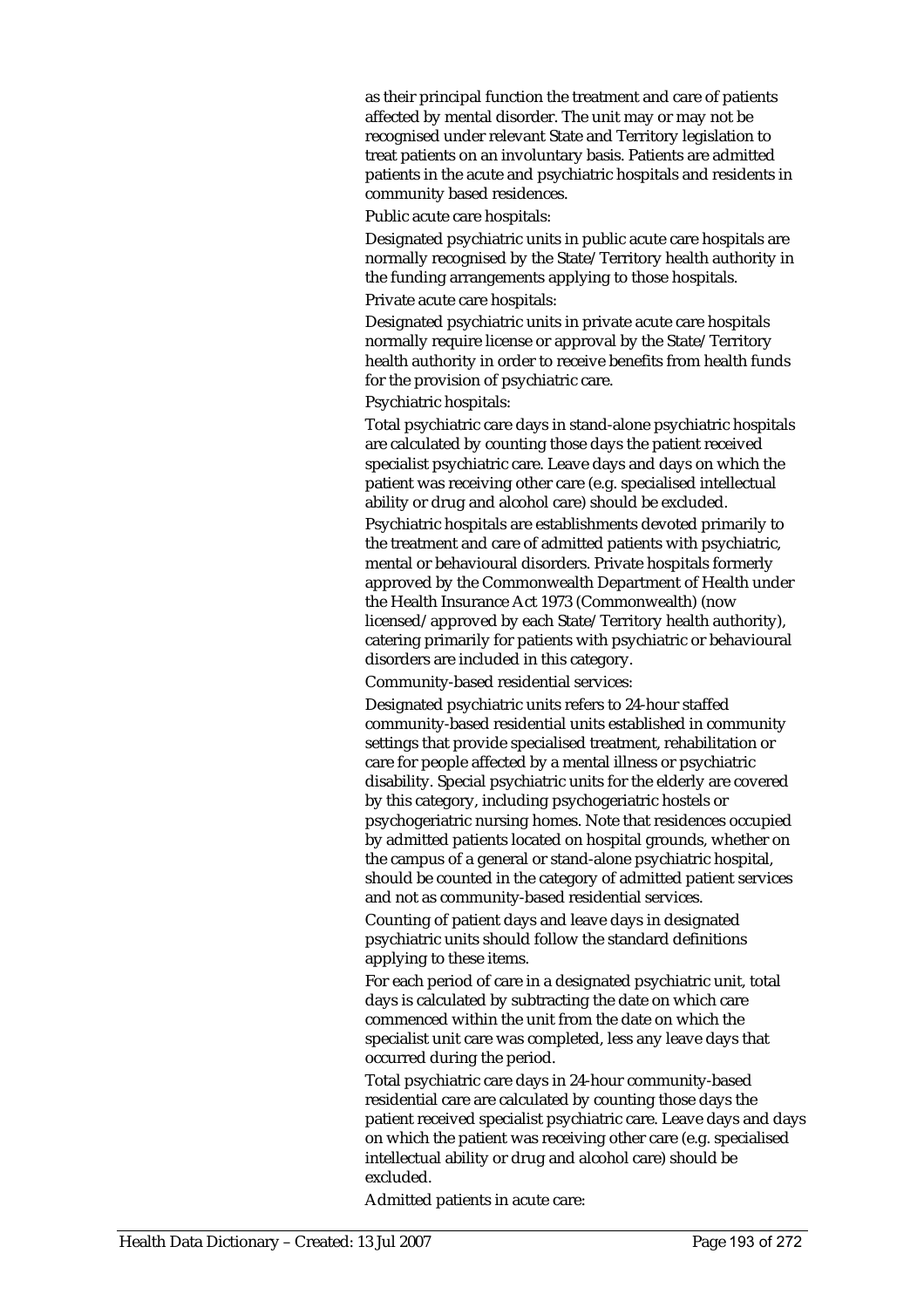|                                        | may be the same as the date the patient was admitted to the<br>hospital, or occur subsequently, following transfer of the<br>patient from another hospital ward. Where commencement of<br>psychiatric care occurs by transfer from another ward, a new<br>episode of care may be recorded, depending on whether the<br>care type has changed (see metadata item Care type).<br>Completion of care within a designated psychiatric unit may be<br>the same as the date the patient was discharged from the<br>hospital, or occur prior to this on transfer of the patient to<br>another hospital ward. Where completion of psychiatric care is<br>followed by transfer to another hospital ward, a new episode of<br>care may be recorded, depending on whether the care type has<br>changed (see metadata item Care type. Total psychiatric care<br>days may cover one or more periods in a designated psychiatric<br>unit within the overall hospital stay. |
|----------------------------------------|--------------------------------------------------------------------------------------------------------------------------------------------------------------------------------------------------------------------------------------------------------------------------------------------------------------------------------------------------------------------------------------------------------------------------------------------------------------------------------------------------------------------------------------------------------------------------------------------------------------------------------------------------------------------------------------------------------------------------------------------------------------------------------------------------------------------------------------------------------------------------------------------------------------------------------------------------------------|
| <b>Collection methods:</b>             | Accurate counting of total days in psychiatric care requires<br>periods in designated psychiatric units to be identified in the<br>person-level data collected by state or territory health<br>authorities. Several mechanisms exist for this data field to be<br>implemented:                                                                                                                                                                                                                                                                                                                                                                                                                                                                                                                                                                                                                                                                               |
|                                        | Ideally, the new data field should be collected locally by<br>hospitals and added to the unit record data provided to the<br>relevant state/territory health authority.                                                                                                                                                                                                                                                                                                                                                                                                                                                                                                                                                                                                                                                                                                                                                                                      |
|                                        | Acute care hospitals in most states and territories include<br>$\bullet$<br>details of the wards in which the patient was<br>accommodated in the unit record data provided to the                                                                                                                                                                                                                                                                                                                                                                                                                                                                                                                                                                                                                                                                                                                                                                            |
|                                        | health authority. Local knowledge should be used to<br>identify designated psychiatric units within each hospital's<br>ward codes, to allow total psychiatric care days to be<br>calculated for each episode of care.                                                                                                                                                                                                                                                                                                                                                                                                                                                                                                                                                                                                                                                                                                                                        |
|                                        | Acute care hospitals and 24-hour staffed community-based<br>٠<br>residential services should be identified separately at the<br>level of the establishment.                                                                                                                                                                                                                                                                                                                                                                                                                                                                                                                                                                                                                                                                                                                                                                                                  |
| <b>Comments:</b>                       | This metadata item was originally designed to monitor trends<br>in the delivery of psychiatric admitted patient care in acute care<br>hospitals. It has been modified to enable collection of data in the<br>community-based residential care sector. The metadata item is<br>intended to improve understanding in this area and contribute<br>to the ongoing evaluation of changes occurring in mental health<br>services.                                                                                                                                                                                                                                                                                                                                                                                                                                                                                                                                  |
| <b>Source and reference attributes</b> |                                                                                                                                                                                                                                                                                                                                                                                                                                                                                                                                                                                                                                                                                                                                                                                                                                                                                                                                                              |
| Submitting organisation:               | <b>National Mental Health Information Strategy Committee</b>                                                                                                                                                                                                                                                                                                                                                                                                                                                                                                                                                                                                                                                                                                                                                                                                                                                                                                 |
| Reference documents:                   | Health Insurance Act 1973 (Commonwealth)                                                                                                                                                                                                                                                                                                                                                                                                                                                                                                                                                                                                                                                                                                                                                                                                                                                                                                                     |
| <b>Relational attributes</b>           |                                                                                                                                                                                                                                                                                                                                                                                                                                                                                                                                                                                                                                                                                                                                                                                                                                                                                                                                                              |
| Related metadata references:           | Supersedes Total psychiatric care days, version 2, Derived DE,<br>NHDD, NHIMG, Superseded 01/03/2005                                                                                                                                                                                                                                                                                                                                                                                                                                                                                                                                                                                                                                                                                                                                                                                                                                                         |
|                                        | Is formed using Establishment-establishment type, sector and<br>services provided code AN.N{.N} NHIG, Standard 01/03/2005                                                                                                                                                                                                                                                                                                                                                                                                                                                                                                                                                                                                                                                                                                                                                                                                                                    |
|                                        | Is formed using Hospital service-care type, code N[N].N<br>NHIG, Standard 01/03/2005                                                                                                                                                                                                                                                                                                                                                                                                                                                                                                                                                                                                                                                                                                                                                                                                                                                                         |
|                                        | Is formed using Episode of admitted patient care—number of<br>leave days, total N[NN] NHIG, Standard 01/03/2005                                                                                                                                                                                                                                                                                                                                                                                                                                                                                                                                                                                                                                                                                                                                                                                                                                              |
|                                        |                                                                                                                                                                                                                                                                                                                                                                                                                                                                                                                                                                                                                                                                                                                                                                                                                                                                                                                                                              |

Commencement of care within a designated psychiatric unit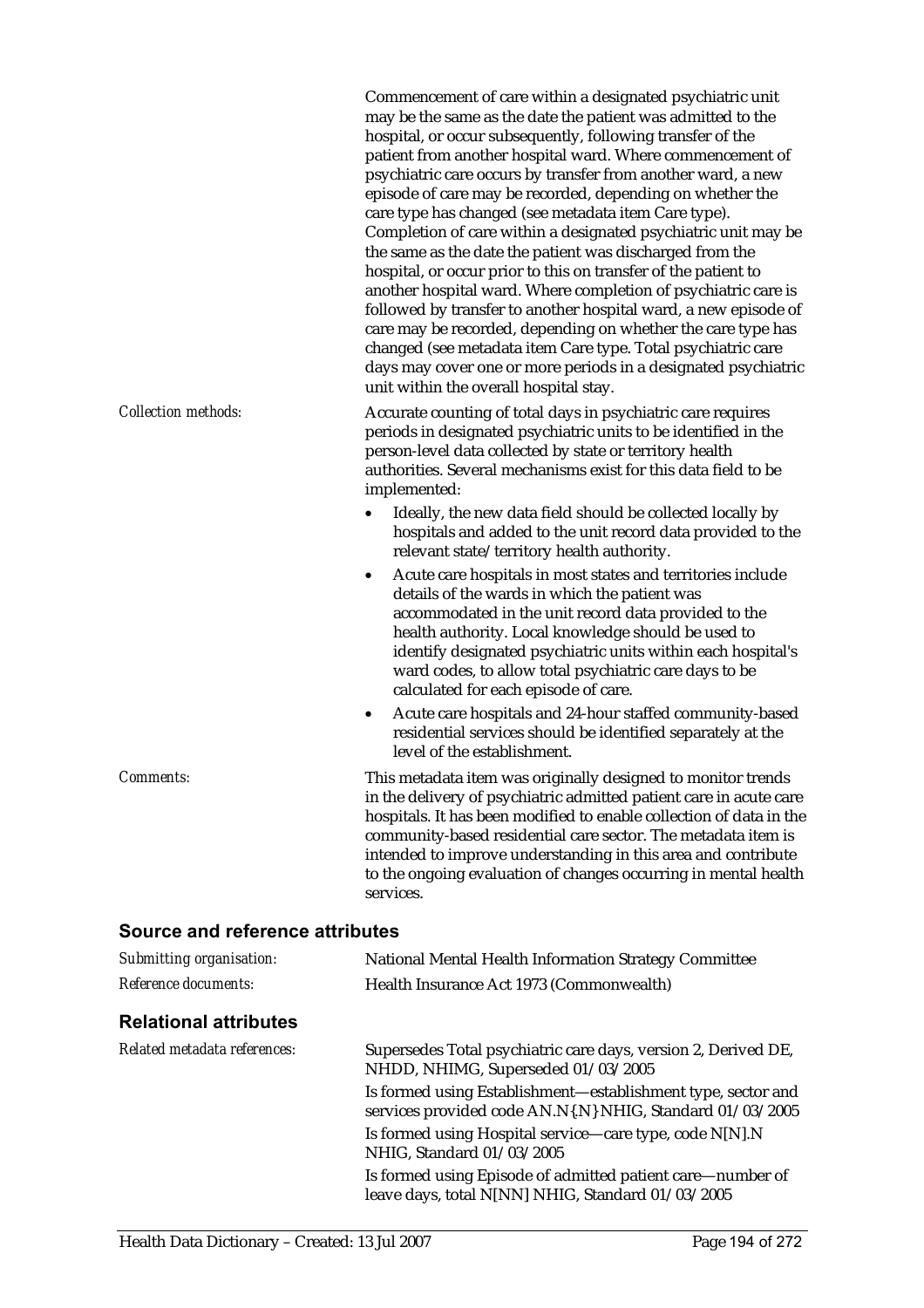*Implementation in Data Set Specifications:*

Is formed using Episode of admitted patient care—admission date, DDMMYYYY NHIG, Standard 01/03/2005 Is formed using Episode of admitted patient care—separation date, DDMMYYYY NHIG, Standard 01/03/2005

Admitted patient care NMDS NHIG, Superseded 07/12/2005

*Implementation start date:* 01/07/2005

*Implementation end date:* 30/06/2006

Admitted patient care NMDS 2006-2007 NHIG, Superseded 23/10/2006

*Implementation start date:* 01/07/2006

*Implementation end date:* 30/06/2007

Admitted patient care NMDS 2007-2008 NHIG, Standard 23/10/2006

*Implementation start date:* 01/07/2007

*Information specific to this data set:*

Total days in psychiatric care must be: zero; and length of stay.

Admitted patient mental health care NMDS NHIG, Superseded 07/12/2005

*Implementation start date:* 01/07/2005

*Implementation end date:* 30/06/2006

Admitted patient mental health care NMDS NHIG, Superseded 23/10/2006

*Implementation start date:* 01/07/2006

*Implementation end date:* 30/06/2007

Admitted patient mental health care NMDS 2007-2008 NHIG, Standard 23/10/2006

*Implementation start date:* 01/07/2007

*Information specific to this data set:*

Total days in psychiatric care must be zero;

Total days in psychiatric care must be length of stay.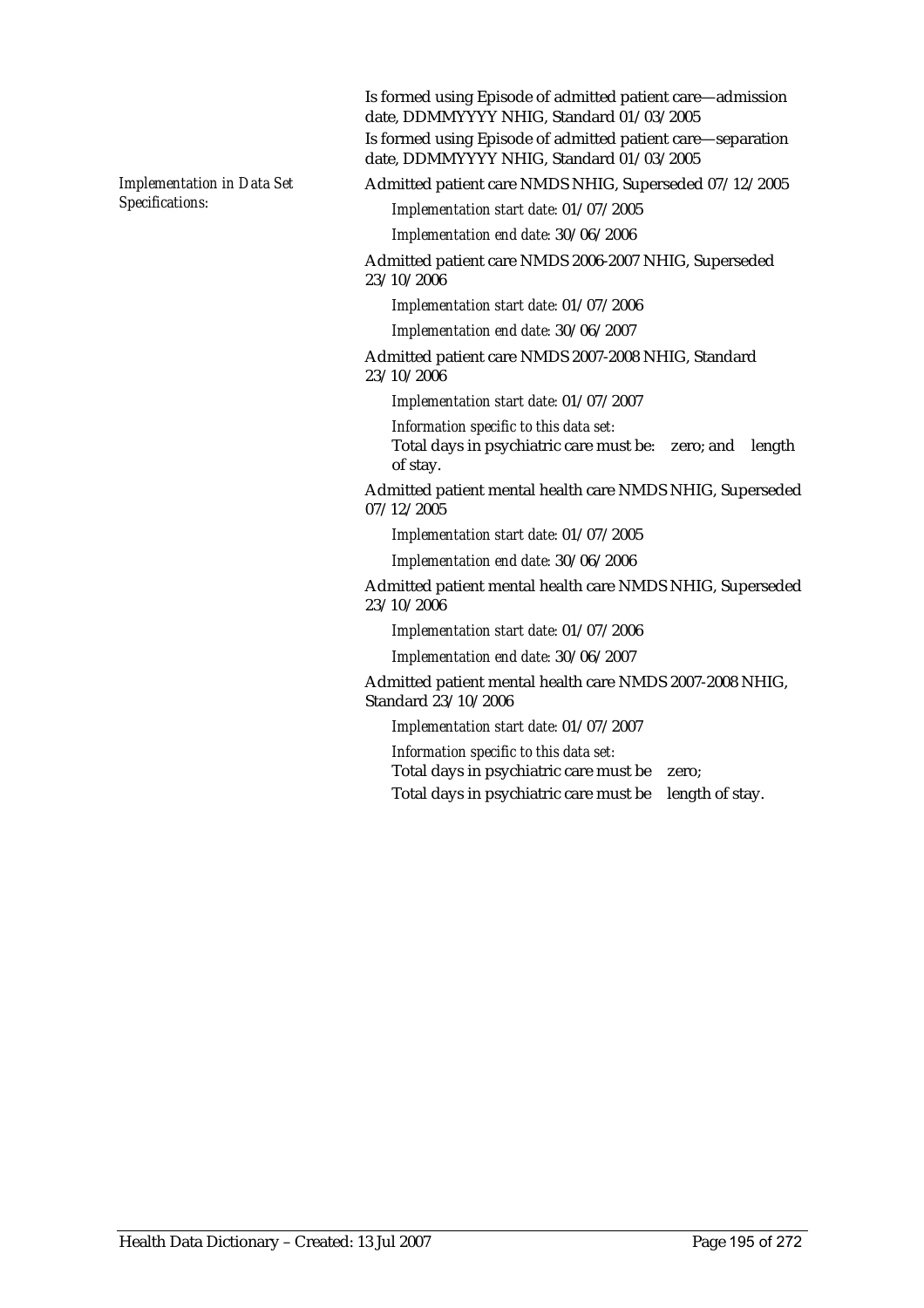# **Treatment delivery setting for alcohol and other drugs**

## **Identifying and definitional attributes**

| Metadata item type:         | Data Element                                                                                                                                                                                                                                                                                           |
|-----------------------------|--------------------------------------------------------------------------------------------------------------------------------------------------------------------------------------------------------------------------------------------------------------------------------------------------------|
| Technical name:             | Episode of treatment for alcohol and other drugs—service<br>delivery setting, code N                                                                                                                                                                                                                   |
| <b>METeOR</b> identifier:   | 270068                                                                                                                                                                                                                                                                                                 |
| <b>Registration status:</b> | NHIG, Standard 01/03/2005                                                                                                                                                                                                                                                                              |
| Definition:                 | The main physical setting in which the type of treatment that is<br>the principal focus of a client's alcohol and other drug treatment<br>episode is actually delivered irrespective of whether or not this<br>is the same as the usual location of the service provider, as<br>represented by a code. |

## **Data element concept attributes**

| Data element concept: | Episode of treatment for alcohol and other drugs—service<br>delivery setting                                                                                                                                                                                               |
|-----------------------|----------------------------------------------------------------------------------------------------------------------------------------------------------------------------------------------------------------------------------------------------------------------------|
| Definition:           | The main physical setting in which the type of treatment that is<br>the principal focus of a client's alcohol and other drug treatment<br>episode is actually delivered, irrespective of whether or not this<br>is the same as the usual location of the service provider. |
| Context:              | Alcohol and other drug treatment services. Required to identify<br>the settings in which treatment is occurring, allowing for trends<br>in treatment patterns to be monitored.                                                                                             |
| Object class:         | Episode of treatment for alcohol and other drugs                                                                                                                                                                                                                           |
| <b>Property:</b>      | Service delivery setting                                                                                                                                                                                                                                                   |

## **Value domain attributes**

#### **Representational attributes**

| <b>Representation class:</b> | Code          |                                    |
|------------------------------|---------------|------------------------------------|
| Data type:                   | <b>Number</b> |                                    |
| Format:                      | N             |                                    |
| Maximum character length:    | 1             |                                    |
| Permissible values:          | Value         | <b>Meaning</b>                     |
|                              | 1             | Non-residential treatment facility |
|                              | 2             | Residential treatment facility     |
|                              | 3             | Home                               |
|                              | 4             | Outreach setting                   |
|                              | 8             | Other                              |

### **Collection and usage attributes**

*Guide for use:* Only one code to be selected at the end of the alcohol and other drug treatment episode. Agencies should report the setting in which most of the main type of treatment was received by the client during the treatment episode. CODE 1 Non-residential treatment facility

This code refers to any non-residential centre that provides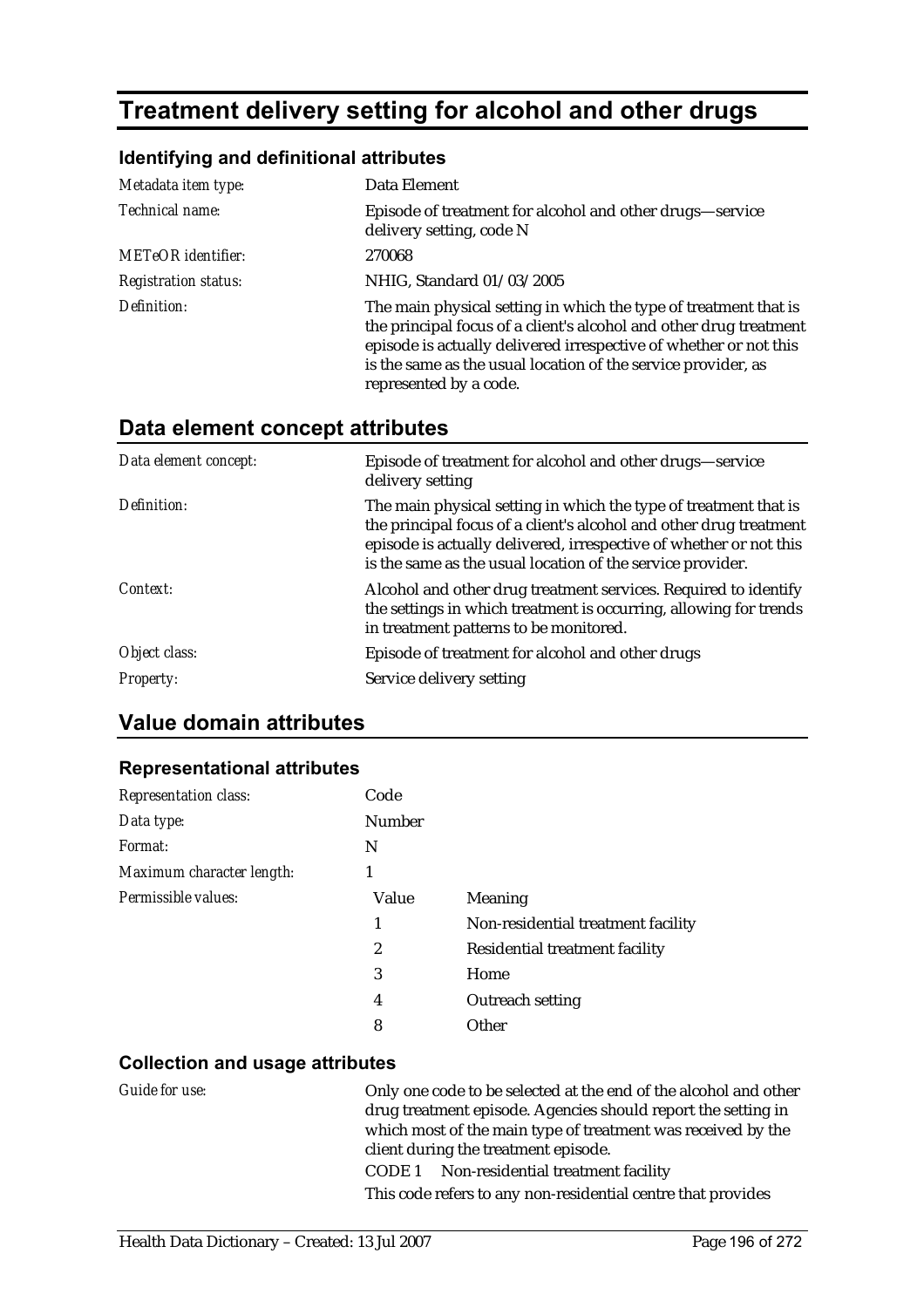alcohol and other drug treatment services, including hospital outpatient services and community health centres.

CODE 2 Residential treatment facility

This code refers to community-based settings in which clients reside either temporarily or long-term in a facility that is not their home or usual place of residence to receive alcohol and other drug treatment. This does not include ambulatory situations, but does include therapeutic community settings. CODE 3 Home

This code refers to the client's own home or usual place of residence.

CODE 4 Outreach setting

This code refers to an outreach environment, excluding a client's home or usual place of residence, where treatment is provided. An outreach environment may be any public or private location that is not covered by Codes 1-3. Mobile/outreach alcohol and other drug treatment service providers would usually provide treatment within this setting.

## **Data element attributes**

### **Source and reference attributes**

| Submitting organisation:                             | Intergovernmental Committee on Drugs National Minimum<br>Data Set Working Group                                         |
|------------------------------------------------------|-------------------------------------------------------------------------------------------------------------------------|
| <b>Relational attributes</b>                         |                                                                                                                         |
| Related metadata references:                         | Supersedes Treatment delivery setting for alcohol and other<br>drugs, version 2, DE, NHDD, NHIMG, Superseded 01/03/2005 |
| <b>Implementation in Data Set</b><br>Specifications: | Alcohol and other drug treatment services NMDS NHIG,<br>Superseded 21/03/2006                                           |
|                                                      | Implementation start date: 01/07/2005                                                                                   |
|                                                      | Implementation end date: 30/06/2006                                                                                     |
|                                                      | Alcohol and other drug treatment services NMDS NHIG,<br>Superseded 23/10/2006                                           |
|                                                      | Implementation start date: 01/07/2006                                                                                   |
|                                                      | Implementation end date: 30/06/2007                                                                                     |
|                                                      | Alcohol and other drug treatment services NMDS 2007-2008<br>NHIG, Standard 23/10/2006                                   |
|                                                      | Implementation start date: 01/07/2007                                                                                   |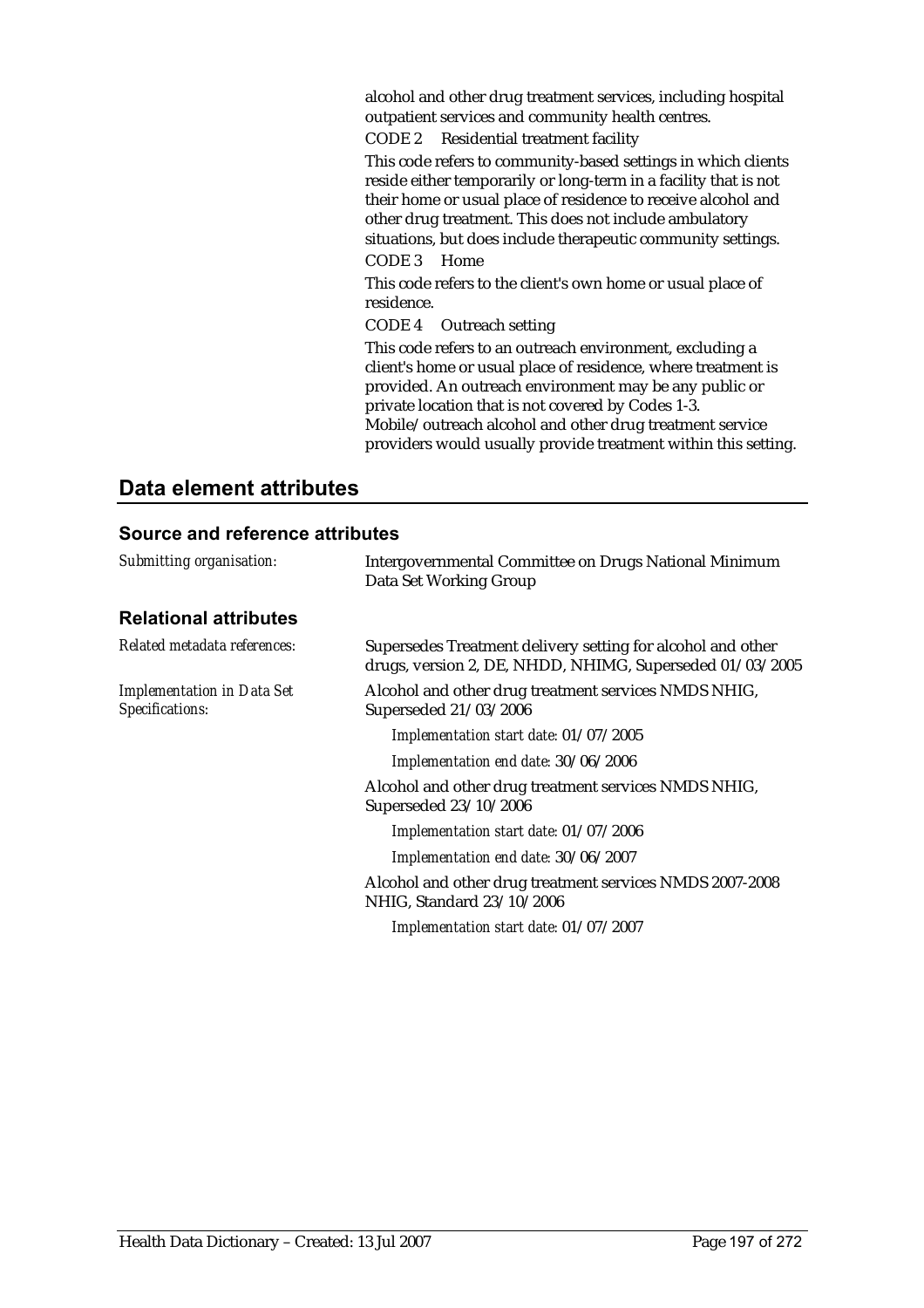# **Triglyceride level (measured)**

## **Identifying and definitional attributes**

| Metadata item type:         | Data Element                                                               |
|-----------------------------|----------------------------------------------------------------------------|
| Technical name:             | Person—triglyceride level (measured), total millimoles per litre<br>N[N].N |
| <b>METeOR</b> identifier:   | 270229                                                                     |
| <b>Registration status:</b> | NHIG, Standard 01/03/2005                                                  |
| Definition:                 | A person's triglyceride level measured in millimoles per litre.            |

# **Data element concept attributes**

| Data element concept: | Person—triglyceride level                        |
|-----------------------|--------------------------------------------------|
| Definition:           | A person's triglyceride level.                   |
| Context:              | Public health, health care and clinical setting. |
| Object class:         | Person                                           |
| <b>Property:</b>      | Triglyceride level                               |

# **Value domain attributes**

## **Representational attributes**

| <b>Representation class:</b> | Total  |                                    |
|------------------------------|--------|------------------------------------|
| Data type:                   | Number |                                    |
| Format:                      | N[N].N |                                    |
| Maximum character length:    | 3      |                                    |
| Supplementary values:        | Value  | <b>Meaning</b>                     |
|                              | 99.9   | Not stated/inadequately described. |
| Unit of measure:             |        | Millimole per litre (mmol/L)       |

# **Data element attributes**

## **Collection and usage attributes**

| Guide for use:             | Record the absolute result of the total triglyceride<br>measurement.                                                                                                                            |
|----------------------------|-------------------------------------------------------------------------------------------------------------------------------------------------------------------------------------------------|
| <b>Collection methods:</b> | Measurement of lipid levels should be carried out by<br>laboratories, or practices, which have been accredited to<br>perform these tests by the National Association of Testing<br>Authorities. |
|                            | To be collected as a single venous blood sample, preferably<br>following a 12-hour fast where only water and medications<br>have been consumed.                                                 |
|                            | Note that to calculate the low-density lipoprotein - cholesterol<br>(LDL-C) from the Friedwald Equation (Friedwald et al, 1972):                                                                |
|                            | a fasting level of plasma triglyceride and knowledge of the<br>levels of plasma total cholesterol and high-density<br>lipoprotein - cholesterol (HDL-C) is required,                            |
|                            | the Friedwald equation becomes unreliable when the<br>$\bullet$<br>plasma triglyceride exceeds 4.5 mmol/L, and                                                                                  |
|                            | that while levels are reliable for the first 24 hours after the                                                                                                                                 |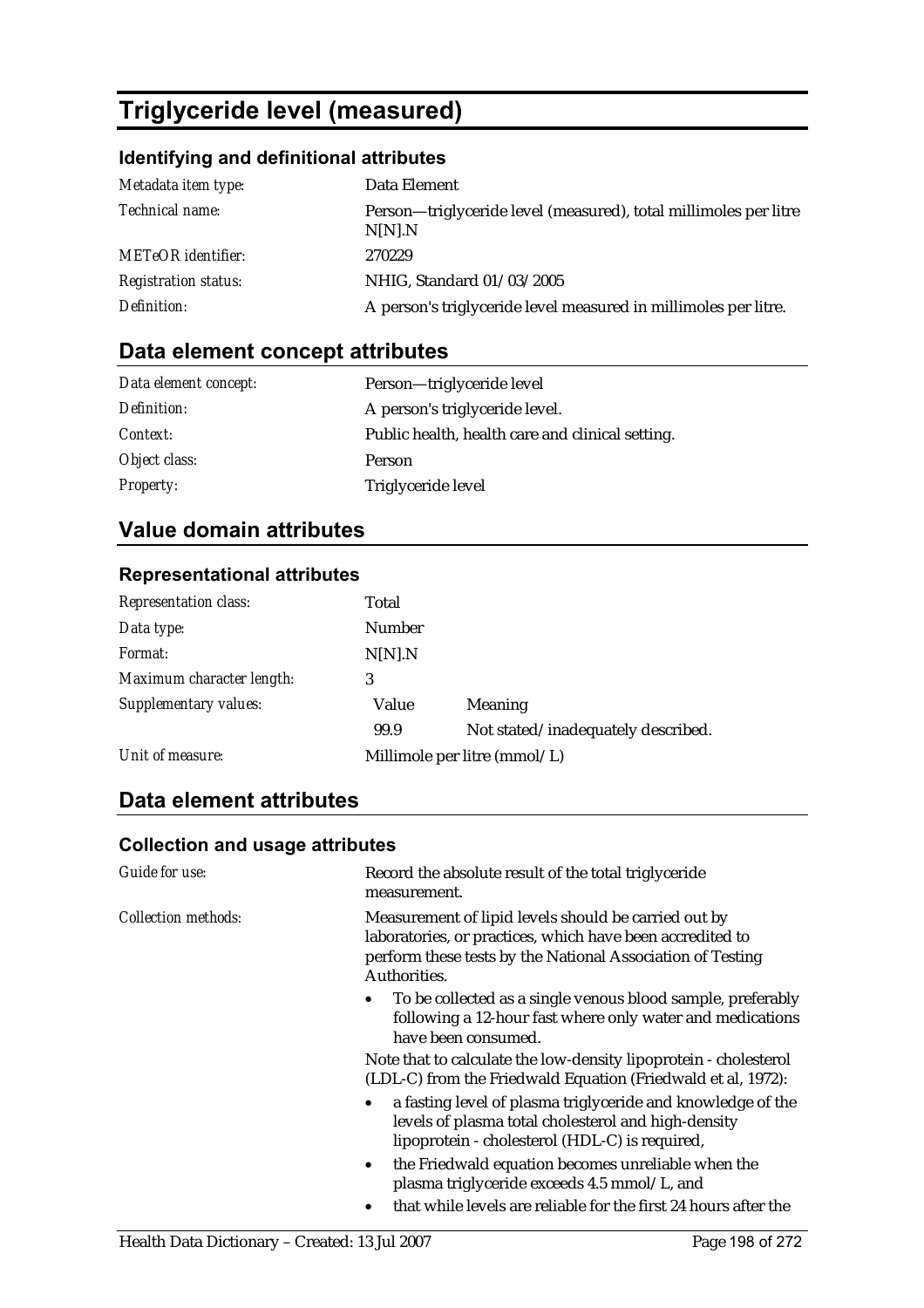onset of acute coronary syndromes, they may be unreliable for the subsequent 6 weeks after an event.

## **Source and reference attributes**

| Submitting organisation:                             | Cardiovascular Data Working Group                                                                                                                                                                                                                                                                                                                                                                                                                                                                                                                                                                                                                                                                                                                                                                                                                                                                                                                                                                                                 |
|------------------------------------------------------|-----------------------------------------------------------------------------------------------------------------------------------------------------------------------------------------------------------------------------------------------------------------------------------------------------------------------------------------------------------------------------------------------------------------------------------------------------------------------------------------------------------------------------------------------------------------------------------------------------------------------------------------------------------------------------------------------------------------------------------------------------------------------------------------------------------------------------------------------------------------------------------------------------------------------------------------------------------------------------------------------------------------------------------|
| <b>Relational attributes</b>                         |                                                                                                                                                                                                                                                                                                                                                                                                                                                                                                                                                                                                                                                                                                                                                                                                                                                                                                                                                                                                                                   |
| Related metadata references:                         | Supersedes Triglycerides - measured, version 1, DE, NHDD,<br>NHIMG, Superseded 01/03/2005                                                                                                                                                                                                                                                                                                                                                                                                                                                                                                                                                                                                                                                                                                                                                                                                                                                                                                                                         |
|                                                      | Is used in the formation of Person-low-density lipoprotein<br>cholesterol level (calculated), total millimoles per litre N[N].N<br>NHIG, Standard 01/03/2005                                                                                                                                                                                                                                                                                                                                                                                                                                                                                                                                                                                                                                                                                                                                                                                                                                                                      |
| <b>Implementation in Data Set</b><br>Specifications: | Acute coronary syndrome (clinical) DSS NHIG, Standard<br>07/12/2005                                                                                                                                                                                                                                                                                                                                                                                                                                                                                                                                                                                                                                                                                                                                                                                                                                                                                                                                                               |
|                                                      | Acute coronary syndrome (clinical) DSS NHIG, Superseded<br>07/12/2005                                                                                                                                                                                                                                                                                                                                                                                                                                                                                                                                                                                                                                                                                                                                                                                                                                                                                                                                                             |
|                                                      | Cardiovascular disease (clinical) DSS NHIG, Superseded<br>15/02/2006                                                                                                                                                                                                                                                                                                                                                                                                                                                                                                                                                                                                                                                                                                                                                                                                                                                                                                                                                              |
|                                                      | Cardiovascular disease (clinical) DSS NHIG, Superseded<br>04/07/2007                                                                                                                                                                                                                                                                                                                                                                                                                                                                                                                                                                                                                                                                                                                                                                                                                                                                                                                                                              |
|                                                      | Cardiovascular disease (clinical) DSS NHIG, Standard<br>04/07/2007                                                                                                                                                                                                                                                                                                                                                                                                                                                                                                                                                                                                                                                                                                                                                                                                                                                                                                                                                                |
|                                                      | Information specific to this data set:<br>A relationship between triglyceride and High-density<br>Lipoprotein Cholesterol (HDL-C) and chronic heart<br>disease (CHD) event rates has been shown. This view is<br>supported by the observation that the remnants of<br>triglyceride-rich lipoproteins are the particles that occur in<br>dysbetalipoproteinaemia, a condition associated with a<br>very high risk of premature atherosclerotic vascular<br>disease. There have been two comprehensive reviews of<br>the relationship between plasma triglyceride and CHD<br>(see Criqui et al. 1993 and Austin et al. 1991). Criqui<br>concludes that triglyceride is not an independent predictor<br>of CHD and is probably not causally related to the disease,<br>while Austin provides a compelling case for a causal role<br>of (at least) some triglyceride rich lipoproteins.<br>Conclusions drawn from population studies of the<br>relationship between plasma triglyceride and the risk of<br>CHD include the following: |
|                                                      | an elevated concentration of plasma triglyceride $(>2.0$<br>$\bullet$<br>mmol/L) is predictive of CHD when associated with<br>either an increased concentration of LDL-C or a<br>decreased concentration of HDL-C.                                                                                                                                                                                                                                                                                                                                                                                                                                                                                                                                                                                                                                                                                                                                                                                                                |
|                                                      | the relationship between CHD risk and plasma<br>$\bullet$<br>triglyceride is not continuous, with evidence that the<br>risk is greatest in people with triglyceride levels<br>between 2 and 6 mmol/L (Lipid Management<br>Guidelines - 2001, MJA 2001; 175: S57-S88. National<br>Heart Foundation of Australia and the Cardiac Society<br>of Australia and New Zealand).                                                                                                                                                                                                                                                                                                                                                                                                                                                                                                                                                                                                                                                          |
|                                                      | It is likely that the positive relationship between plasma<br>triglyceride and CHD, as observed in many population<br>studies, is because an elevated level of plasma triglyceride                                                                                                                                                                                                                                                                                                                                                                                                                                                                                                                                                                                                                                                                                                                                                                                                                                                |

in some people is a reflection of an accumulation of the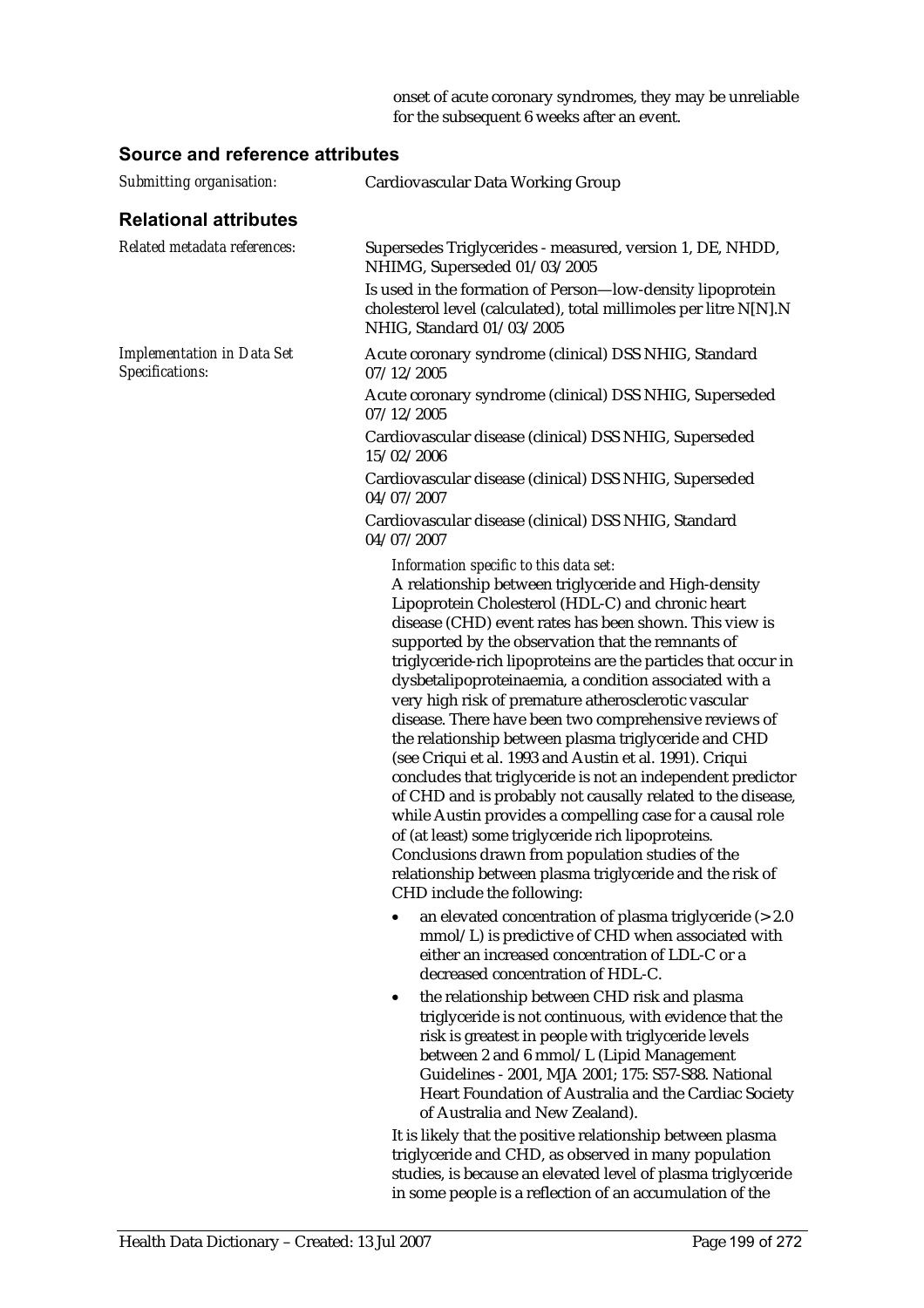atherogenic remnants of chylomicrons and very Lowdensity Lipoprotein (LDL). These particles are rich in both triglyceride and cholesterol and appear to be at least as atherogenic as LDL.

Diabetes (clinical) DSS NHIG, Superseded 21/09/2005 Diabetes (clinical) DSS NHIG, Standard 21/09/2005

*Information specific to this data set:* Following Principles of Care and Guidelines for the Clinical Management of Diabetes Mellitus, the targets for lipids management are:

- to reduce total cholesterol to less than 5.5 mmol/L
- to reduce triglyceride level to less than 2.0 mmol/L
- to increase HDL-C to more than or equal to 1.0 mmol/L.

Alterations in fat transport, often resulting in hypertriglyceridaemia, are well-recognised concomitants of diabetes mellitus.

Elevated plasma triglyceride levels are present in about one third of diabetic patients. It seems that triglycerides are related to the critical role of insulin in the production and removal from plasma of triglyceride-rich lipoproteins. Lifestyle modifications, including weight loss and reduction of excess alcohol intake, are particularly effective for reducing triglyceride and increasing HDL-C.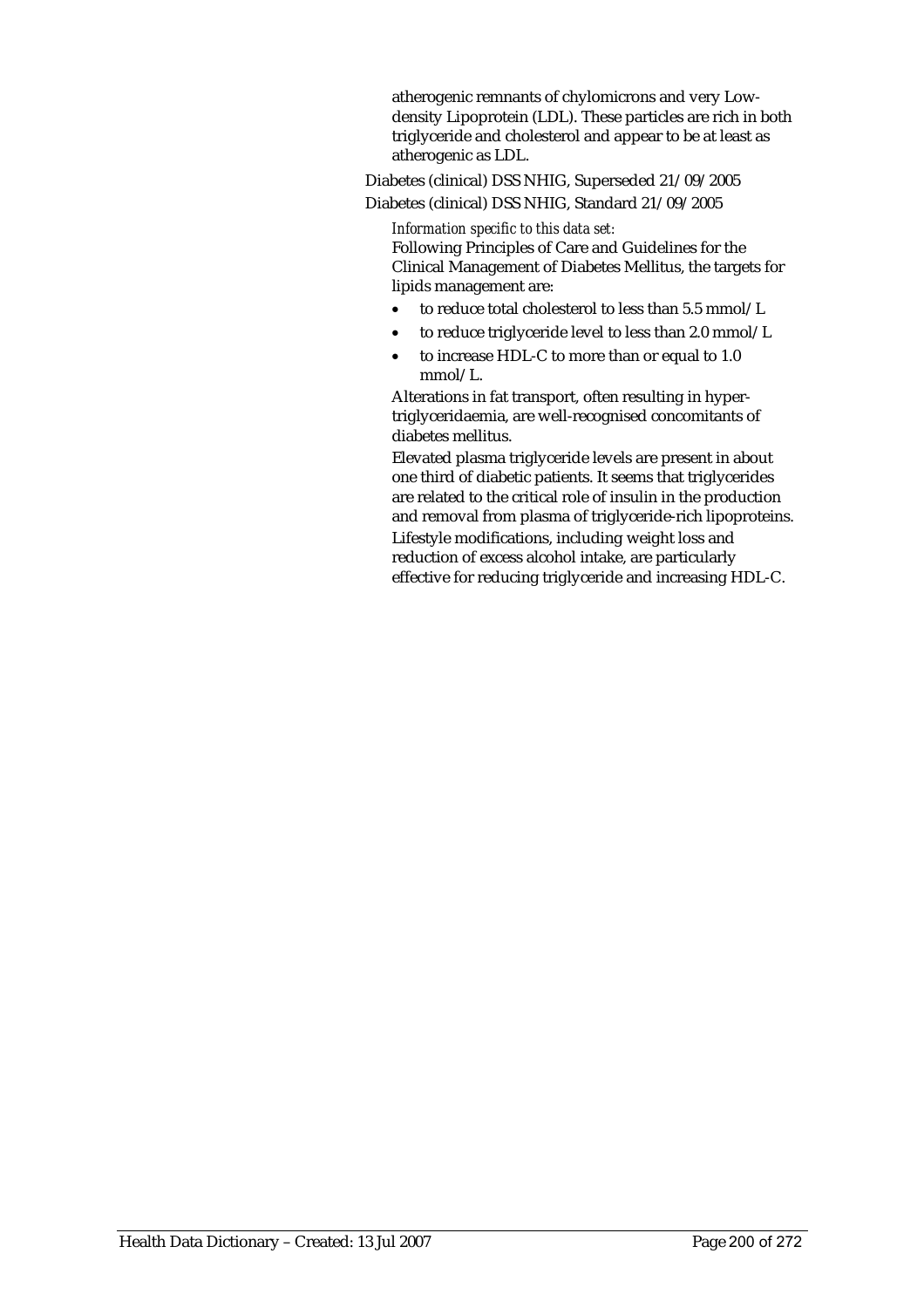# **Troponin assay type**

## **Identifying and definitional attributes**

| Metadata item type:         | Data Element                                                                                                  |
|-----------------------------|---------------------------------------------------------------------------------------------------------------|
| <i>Technical name:</i>      | Person-troponin assay type, code N                                                                            |
| <b>METeOR</b> identifier:   | 285225                                                                                                        |
| <b>Registration status:</b> | NHIG, Standard 04/06/2004                                                                                     |
| Definition:                 | The type of troponin assay (I or T) used to assess the person's<br>troponin levels, as represented by a code. |

## **Data element concept attributes**

| Data element concept: | Person-troponin assay type                                                                     |
|-----------------------|------------------------------------------------------------------------------------------------|
| Definition:           | Identifies the type of troponin assay (I or T) used to assess the<br>person's troponin levels. |
| Context:              | Health care and clinical settings.                                                             |
| Object class:         | Person                                                                                         |
| <b>Property:</b>      | Troponin assay type                                                                            |

# **Value domain attributes**

## **Representational attributes**

| <b>Representation class:</b> | Code   |                                   |
|------------------------------|--------|-----------------------------------|
| Data type:                   | Number |                                   |
| Format:                      | N      |                                   |
| Maximum character length:    |        |                                   |
| Permissible values:          | Value  | Meaning                           |
|                              |        | Cardiac troponin T (cTnT)         |
|                              | 2      | Cardiac troponin I (cTnI)         |
|                              | 3      | Not taken                         |
| Supplementary values:        | 9      | Not stated/inadequately described |

### **Source and reference attributes**

*Submitting organisation:* Australian Institute of Health and Welfare

## **Data element attributes**

## **Source and reference attributes**

| Submitting organisation:                             | Acute coronary syndrome data working group.                                                        |
|------------------------------------------------------|----------------------------------------------------------------------------------------------------|
| Steward:                                             | The National Heart Foundation of Australia and The Cardiac<br>Society of Australia and New Zealand |
| <b>Relational attributes</b>                         |                                                                                                    |
| Related metadata references:                         | Supersedes Troponin assay type, version 1, DE, NHDD,<br>NHIMG, Superseded 01/03/2005               |
| <b>Implementation in Data Set</b><br>Specifications: | Acute coronary syndrome (clinical) DSS NHIG, Standard<br>07/12/2005                                |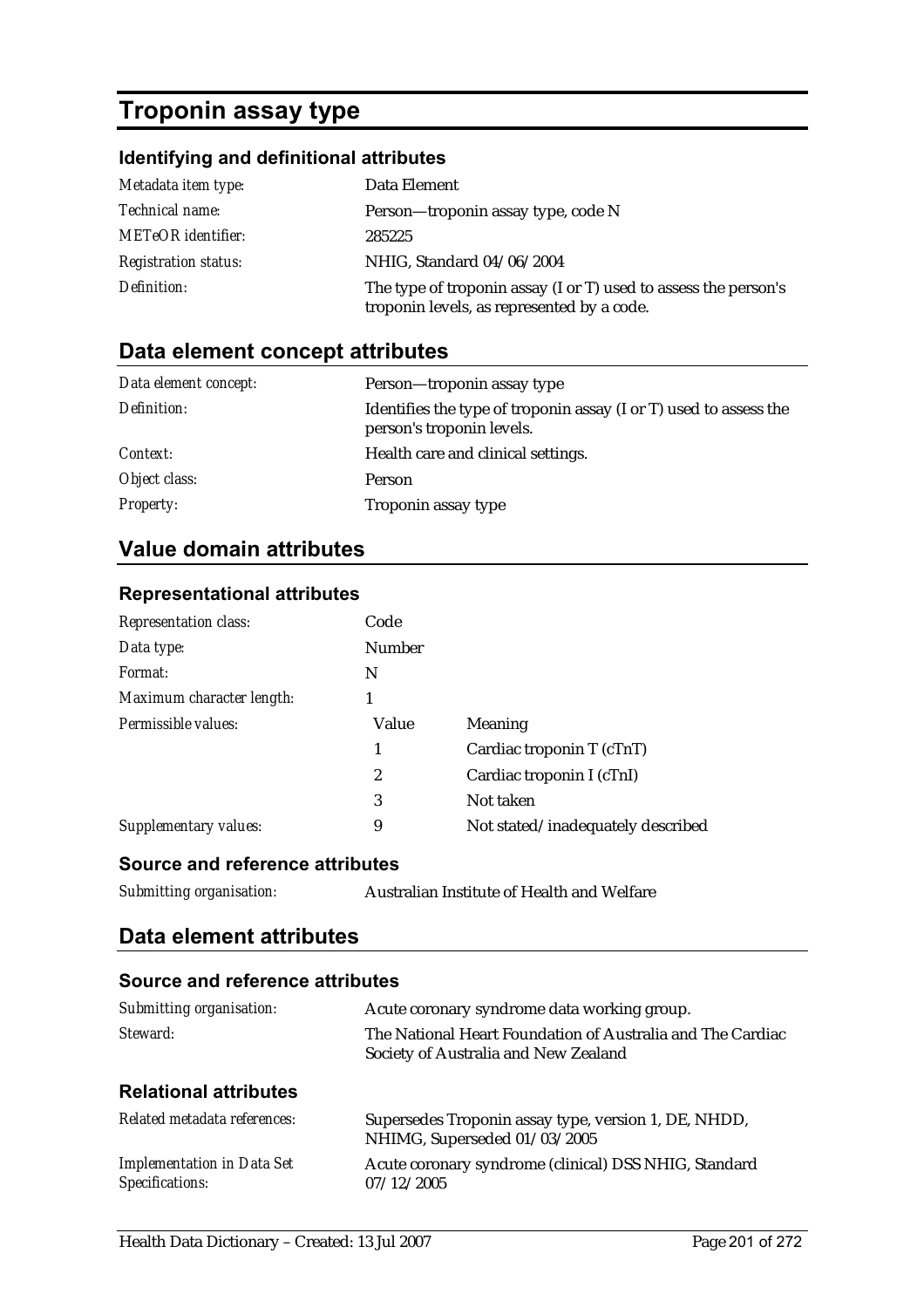#### *Information specific to this data set:*

For Acute coronary syndrome (ACS) reporting, record the type of troponin assay (I or T) used to assess troponin levels during this presentation.

Acute coronary syndrome (clinical) DSS NHIG, Superseded 07/12/2005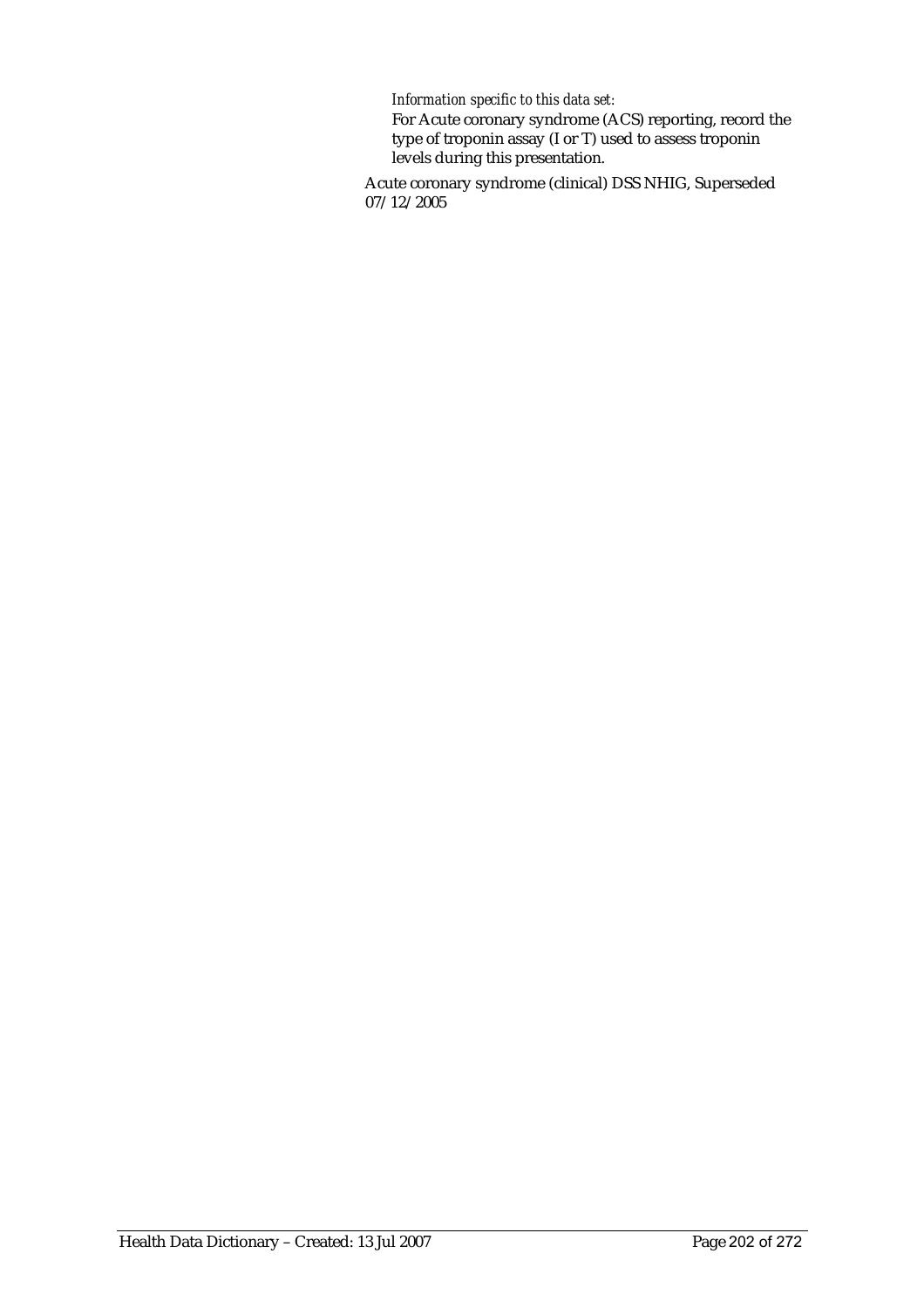# **Troponin assay—upper limit of normal range (micrograms per litre)**

## **Identifying and definitional attributes**  *Metadata item type:* Data Element *Technical name:* Laboratory standard—upper limit of normal range for troponin assay, total micrograms per litre N[NNN] *METeOR identifier:* 285326 *Registration status:* NHIG, Standard 04/06/2004 *Definition:* Laboratory standard for the value of `troponin T' or `troponin I' measured in micrograms per litre that is the upper boundary of the normal reference range.

# **Data element concept attributes**

| Data element concept: | Laboratory standard—upper limit of normal range of troponin<br>assay                                                           |
|-----------------------|--------------------------------------------------------------------------------------------------------------------------------|
| Definition:           | Laboratory standard for the value of `troponin T' or `troponin I'<br>that is the upper boundary of the normal reference range. |
| Context:              | Health care and clinical settings.                                                                                             |
| Object class:         | Laboratory standard                                                                                                            |
| <b>Property:</b>      | Upper limit of normal range of troponin assay                                                                                  |

## **Value domain attributes**

## **Representational attributes**

| <b>Representation class:</b> | Total                           |                                   |
|------------------------------|---------------------------------|-----------------------------------|
| Data type:                   | <b>Number</b>                   |                                   |
| Format:                      | N[NNN]                          |                                   |
| Maximum character length:    | 4                               |                                   |
| Supplementary values:        | Value                           | Meaning                           |
|                              | 9999                            | Not stated/inadequately described |
| Unit of measure:             | Microgram per litre $(\mu g/L)$ |                                   |

# **Data element attributes**

### **Collection and usage attributes**

| Guide for use:                  | Record the upper limit of normal (usually the ninety-ninth<br>percentile of a normal population) for the individual laboratory. |
|---------------------------------|---------------------------------------------------------------------------------------------------------------------------------|
| Source and reference attributes |                                                                                                                                 |
| Submitting organisation:        | Acute coronary syndrome data working group                                                                                      |
| Steward:                        | The National Heart Foundation of Australia and The Cardiac<br>Society of Australia and New Zealand                              |
| <b>Relational attributes</b>    |                                                                                                                                 |
| Related metadata references:    | Supersedes Troponin assay - upper limit of normal range,                                                                        |

version 1, DE, NHDD, NHIMG, Superseded 01/03/2005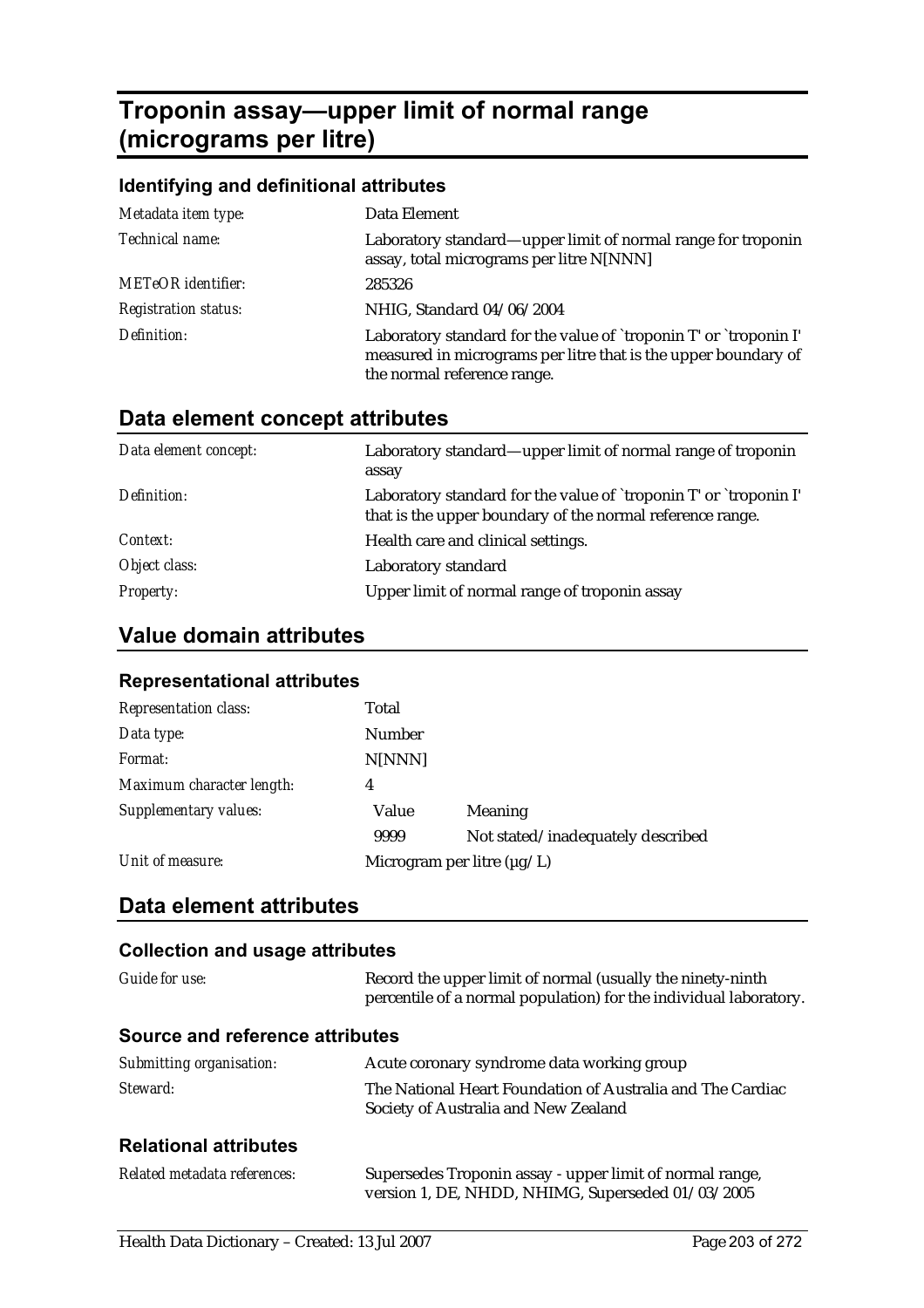*Implementation in Data Set Specifications:*

Acute coronary syndrome (clinical) DSS NHIG, Standard 07/12/2005 Acute coronary syndrome (clinical) DSS NHIG, Superseded 07/12/2005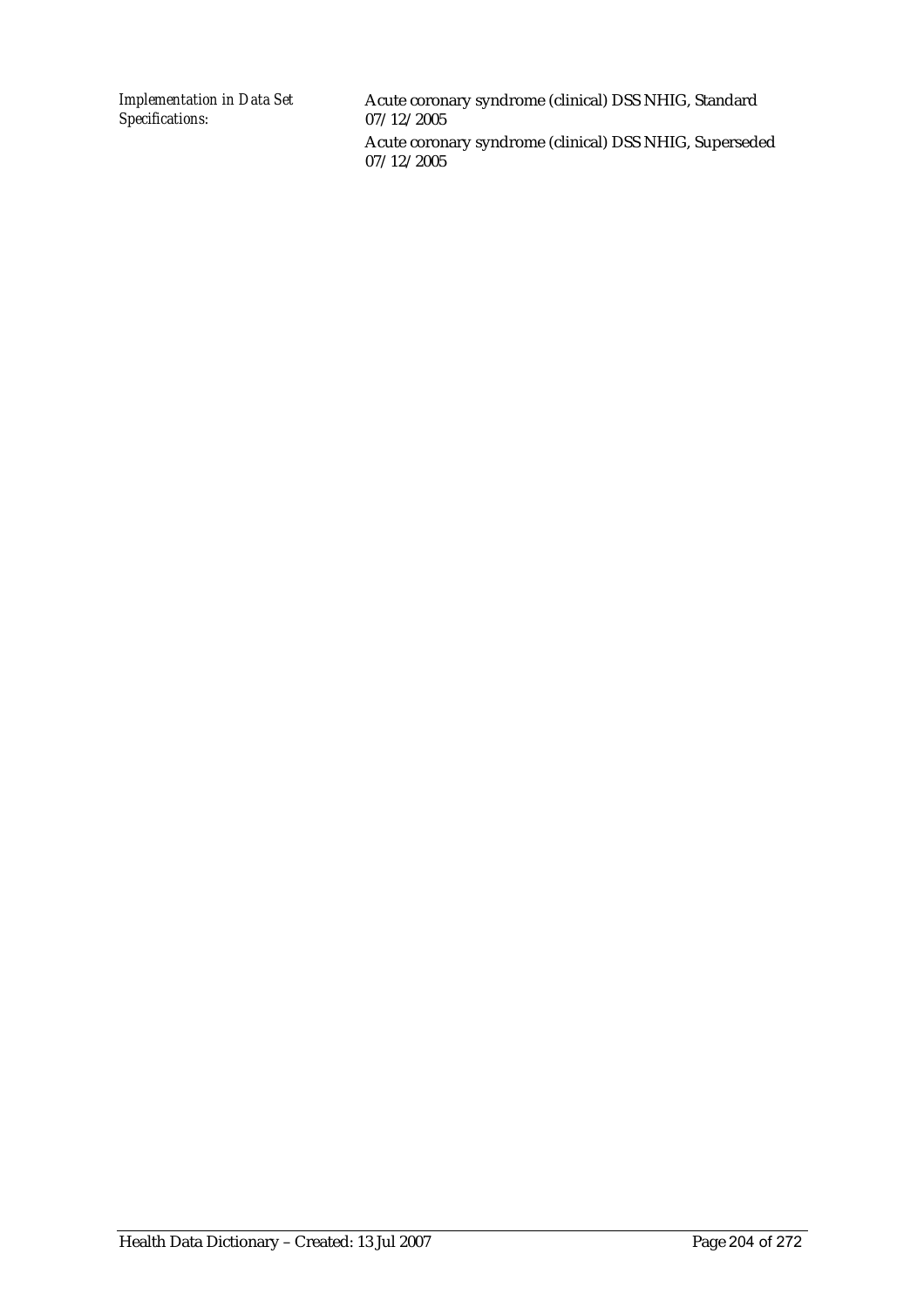# **Troponin level (measured)**

## **Identifying and definitional attributes**

| Metadata item type:         | Data Element                                                          |
|-----------------------------|-----------------------------------------------------------------------|
| <i>Technical name:</i>      | Person—troponin level (measured), total micrograms per litre<br>NN.NN |
| <b>METeOR</b> identifier:   | 285253                                                                |
| <b>Registration status:</b> | NHIG, Standard 04/06/2004                                             |
| Definition:                 | A person's troponin measured in micrograms per litre.                 |

# **Data element concept attributes**

| Data element concept: | Person-troponin level              |
|-----------------------|------------------------------------|
| Definition:           | A person's measured troponin.      |
| Context:              | Health care and clinical settings. |
| Object class:         | Person                             |
| <b>Property:</b>      | <b>Troponin level</b>              |

# **Value domain attributes**

## **Representational attributes**

| <b>Representation class:</b>           | Total               |                                   |
|----------------------------------------|---------------------|-----------------------------------|
| Data type:                             | Number              |                                   |
| Format:                                | NN.NN               |                                   |
| Maximum character length:              | 4                   |                                   |
| <b>Supplementary values:</b>           | Value               | Meaning                           |
|                                        | 88.88               | Not measured                      |
|                                        | 99.99               | Not stated/inadequately described |
| Unit of measure:                       |                     | Microgram per litre $(\mu g/L)$   |
| <b>Collection and usage attributes</b> |                     |                                   |
| $C$ uide for usei                      | $C\cap\Gamma$ 00.00 | Not monormal                      |

| <i>Guide for use:</i> | CODE 88.88 Not measured                                       |
|-----------------------|---------------------------------------------------------------|
|                       | This code is used if test for troponin (T or I) was not done. |

## **Data element attributes**

### **Collection and usage attributes**

| <i>Guide for use:</i> | Measured in different assays dependant upon laboratory       |
|-----------------------|--------------------------------------------------------------|
|                       | methodology.                                                 |
|                       | When only one troponin level is recorded, this should be the |
|                       | peak level during the admission.                             |
|                       |                                                              |

## **Source and reference attributes**

| Submitting organisation: | Acute coronary syndrome data working group                                                         |
|--------------------------|----------------------------------------------------------------------------------------------------|
| Steward:                 | The National Heart Foundation of Australia and The Cardiac<br>Society of Australia and New Zealand |

## **Relational attributes**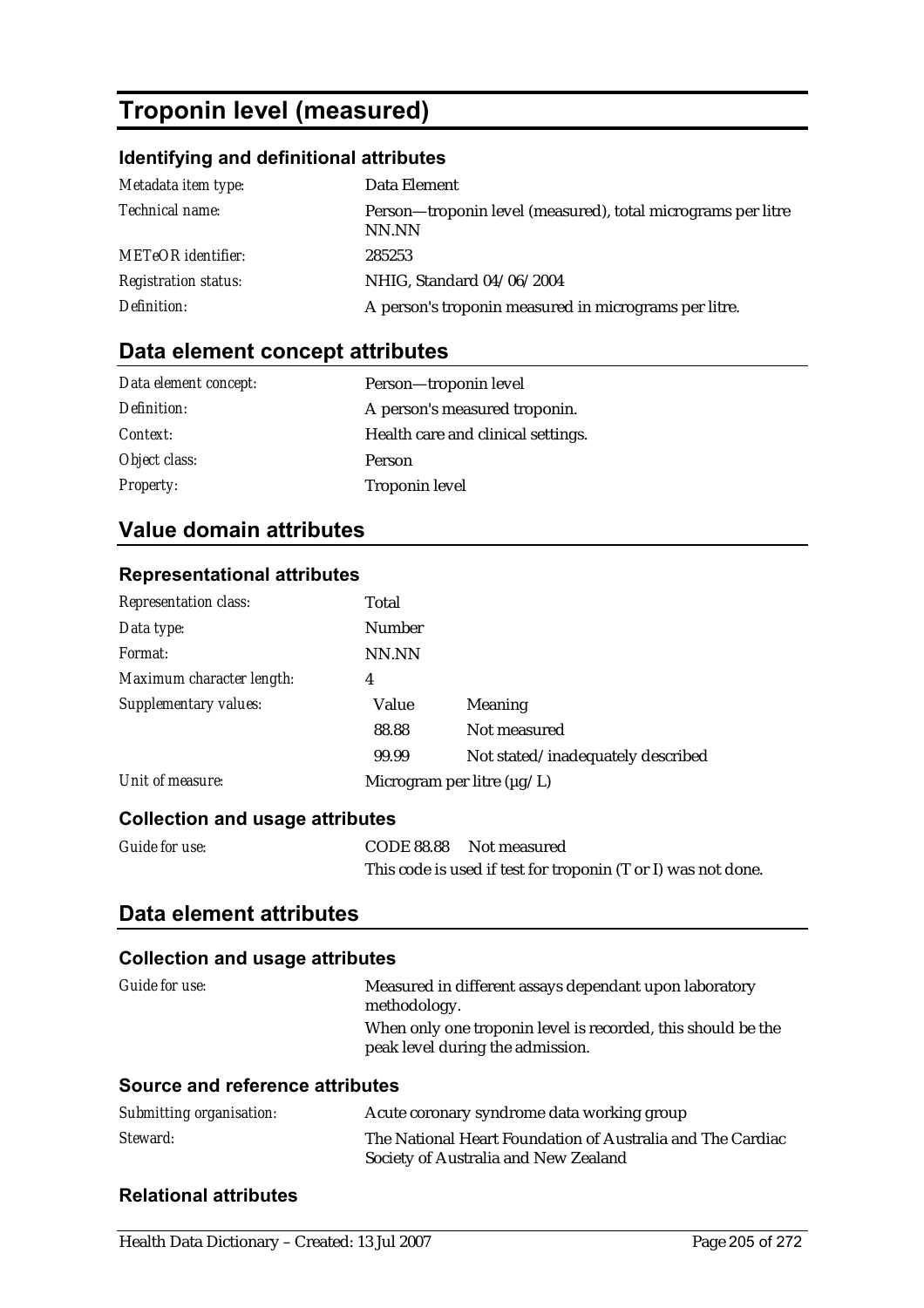| Related metadata references:                         | Supersedes Troponin measured, version 1, DE, NHDD,<br>NHIMG, Superseded 01/03/2005                                                             |
|------------------------------------------------------|------------------------------------------------------------------------------------------------------------------------------------------------|
|                                                      | See also Laboratory standard—upper limit of normal range for<br>troponin assay, total micrograms per litre N[NNN] NHIG,<br>Standard 04/06/2004 |
| <b>Implementation in Data Set</b><br>Specifications: | Acute coronary syndrome (clinical) DSS NHIG, Standard<br>07/12/2005                                                                            |
|                                                      | Information specific to this data set:<br>For Acute coronary syndrome (ACS) reporting, can be<br>used to determine diagnostic strata.          |

Acute coronary syndrome (clinical) DSS NHIG, Superseded 07/12/2005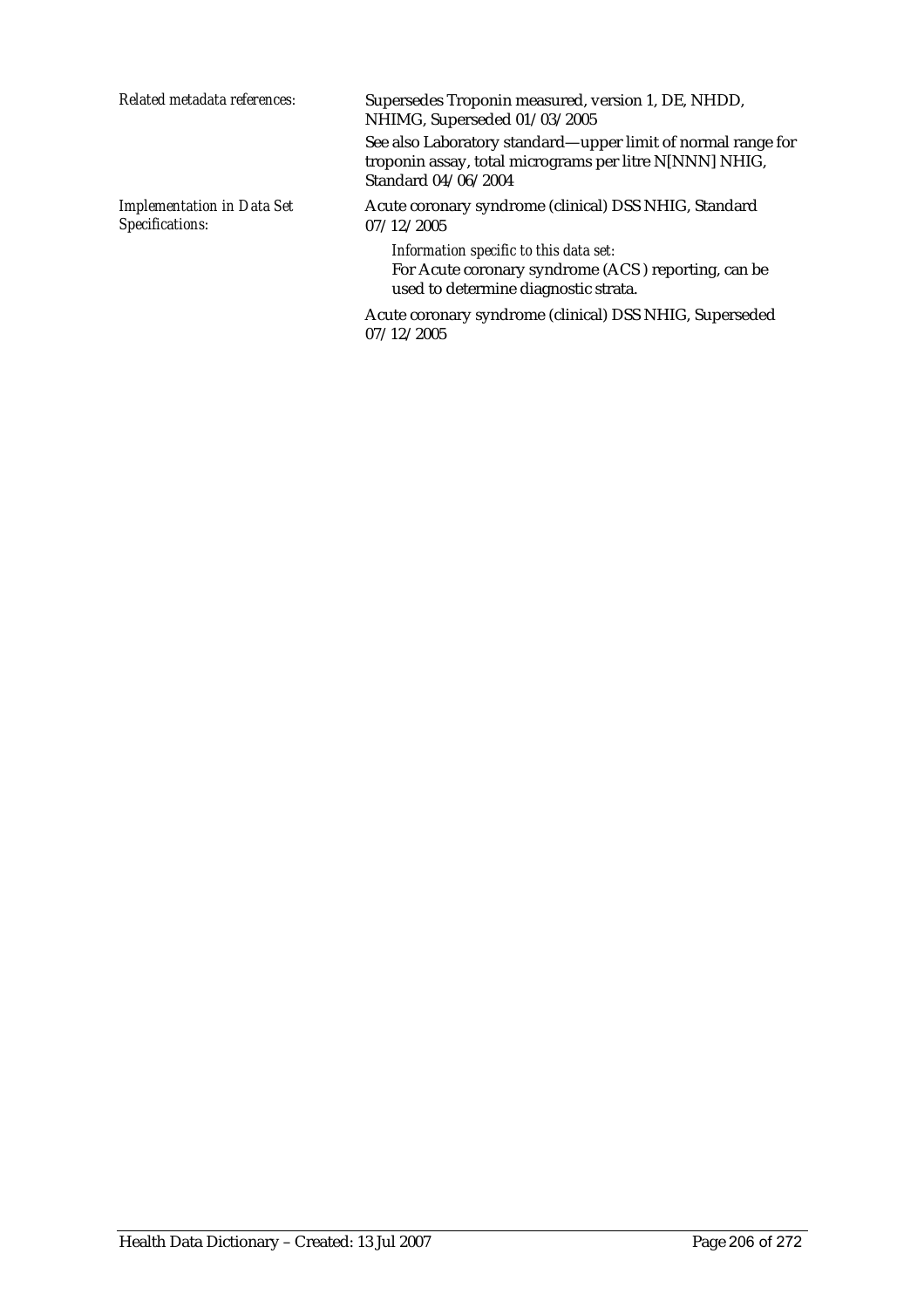# **Tumour size at diagnosis (solid tumours)**

## **Identifying and definitional attributes**

| Metadata item type:         | Data Element                                                                  |
|-----------------------------|-------------------------------------------------------------------------------|
| Technical name:             | Person with cancer—solid tumour size (at diagnosis), total<br>millimetres NNN |
| <b>METeOR</b> identifier:   | 270184                                                                        |
| <b>Registration status:</b> | NHIG, Standard 01/03/2005                                                     |
| Definition:                 | The largest dimension of a solid tumour, measured in<br>millimetres.          |

## **Data element concept attributes**

| Data element concept: | Person with cancer—solid tumour size     |
|-----------------------|------------------------------------------|
| Definition:           | The largest dimension of a solid tumour. |
| Object class:         | Person with cancer                       |
| <b>Property:</b>      | Solid tumour size                        |

# **Value domain attributes**

### **Representational attributes**

| <b>Representation class:</b> | Total           |         |
|------------------------------|-----------------|---------|
| Data type:                   | <b>String</b>   |         |
| Format:                      | <b>NNN</b>      |         |
| Maximum character length:    | 3               |         |
| Supplementary values:        | Value           | Meaning |
|                              | 999             | Unknown |
| Unit of measure:             | Millimetre (mm) |         |

## **Collection and usage attributes**

*Guide for use:* Size in millimetres with valid values 001 to 997.

## **Data element attributes**

### **Collection and usage attributes**

| Guide for use:                                       | The reporting standard for the size of solid tumours is:<br>Breast cancer or other solid neoplasms - the largest tumour<br>dimension, measured to a precision of 1mm.                                              |
|------------------------------------------------------|--------------------------------------------------------------------------------------------------------------------------------------------------------------------------------------------------------------------|
| <b>Relational attributes</b>                         |                                                                                                                                                                                                                    |
| Related metadata references:                         | Supersedes Tumour size at diagnosis - solid tumours, version 1,<br>DE, NHDD, NHIMG, Superseded 01/03/2005                                                                                                          |
| <b>Implementation in Data Set</b><br>Specifications: | Cancer (clinical) DSS NHIG, Superseded 07/12/2005<br>Cancer (clinical) DSS NHIG, Standard 07/12/2005                                                                                                               |
|                                                      | Information specific to this data set:<br>This is used to measure the diameter of the largest<br>dimension of breast cancers and other solid neoplasms for<br>patient management, population cancer statistics and |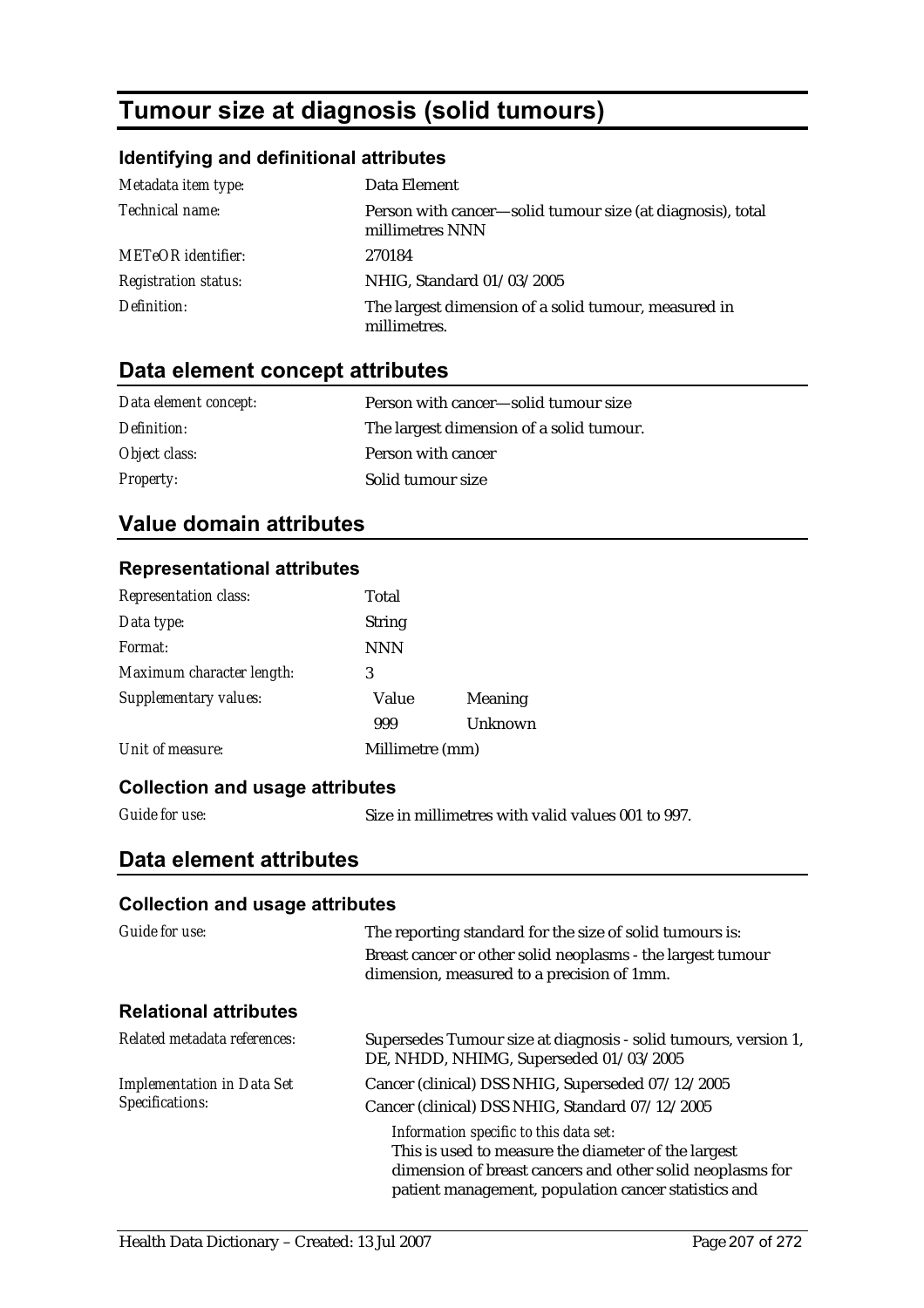research.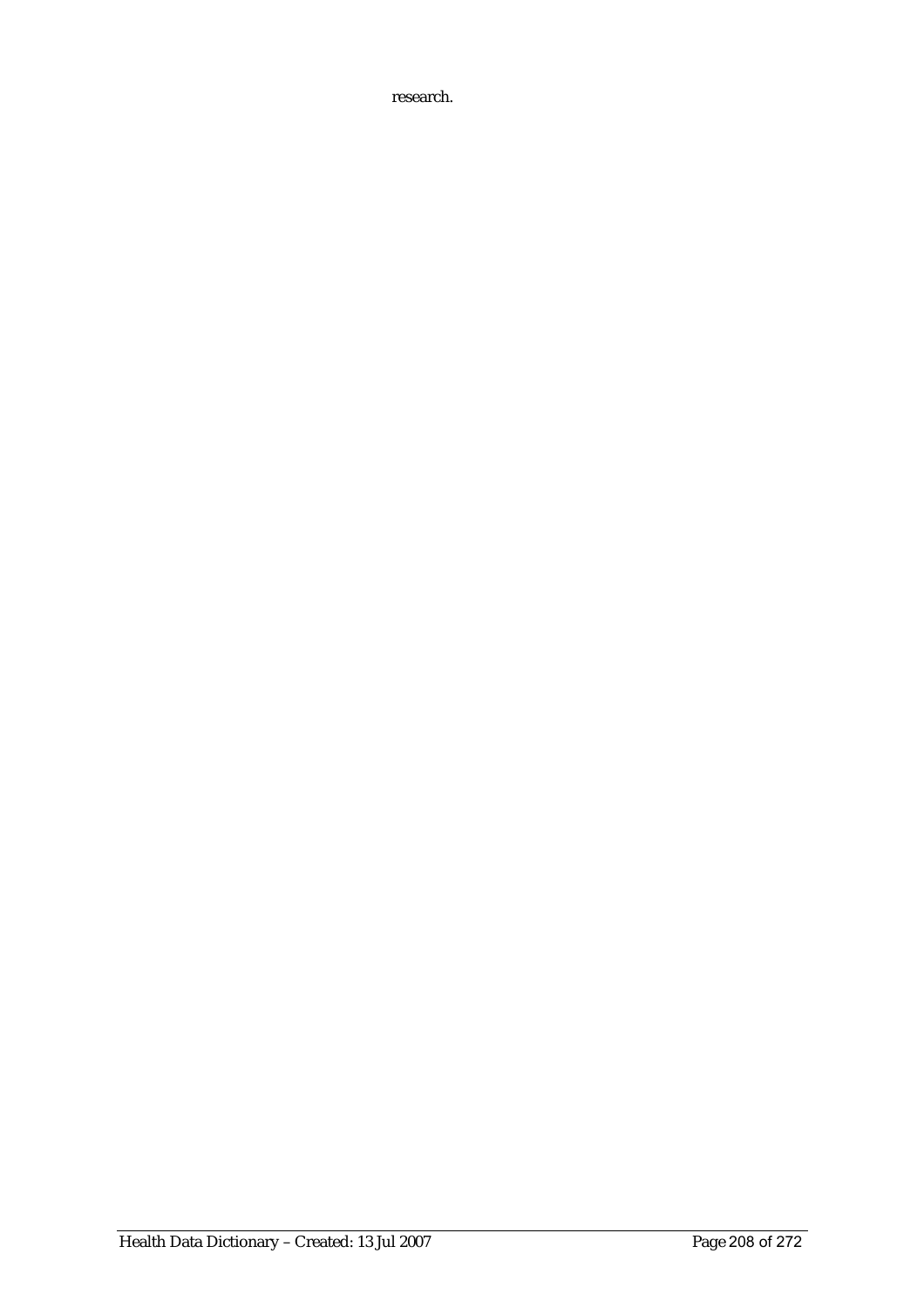# **Tumour thickness at diagnosis (melanoma)**

## **Identifying and definitional attributes**

| Metadata item type:         | Data Element                                                                      |
|-----------------------------|-----------------------------------------------------------------------------------|
| Technical name:             | Person with cancer-melanoma thickness (at diagnosis), total<br>millimetres NNN.NN |
| <b>METeOR</b> identifier:   | 270185                                                                            |
| <b>Registration status:</b> | NHIG, Standard 01/03/2005                                                         |
| Definition:                 | The measured thickness of a melanoma in millimetres.                              |

# **Data element concept attributes**

| Data element concept: | Person with cancer-melanoma thickness                          |
|-----------------------|----------------------------------------------------------------|
| Definition:           | The thickness of a melanoma.                                   |
| <i>Context:</i>       | Patient management, population cancer statistics and research. |
| Object class:         | Person with cancer                                             |
| <b>Property:</b>      | Melanoma thickness                                             |

# **Value domain attributes**

## **Representational attributes**

| Representation class:     | Total           |         |
|---------------------------|-----------------|---------|
| Data type:                | <b>String</b>   |         |
| Format:                   | NNN.NN          |         |
| Maximum character length: | 5               |         |
| Supplementary values:     | Value           | Meaning |
|                           | 999.99          | Unknown |
| Unit of measure:          | Millimetre (mm) |         |

# **Data element attributes**

## **Collection and usage attributes**

| <b>Guide for use:</b>                                | The reporting standard for the thickness of melanoma is:                                                                                          |  |
|------------------------------------------------------|---------------------------------------------------------------------------------------------------------------------------------------------------|--|
|                                                      | Primary cutaneous melanoma - the depth of penetration of<br>tumour cells below the basal layer of the skin; measured to a<br>precision of 0.01mm. |  |
|                                                      | Size in millimetres - valid values are: 000.01 to 997.99                                                                                          |  |
| <b>Relational attributes</b>                         |                                                                                                                                                   |  |
| Related metadata references:                         | Supersedes Tumour thickness at diagnosis - melanoma, version<br>1, DE, NHDD, NHIMG, Superseded 01/03/2005                                         |  |
| <b>Implementation in Data Set</b><br>Specifications: | Cancer (clinical) DSS NHIG, Superseded 07/12/2005<br>Cancer (clinical) DSS NHIG, Standard 07/12/2005                                              |  |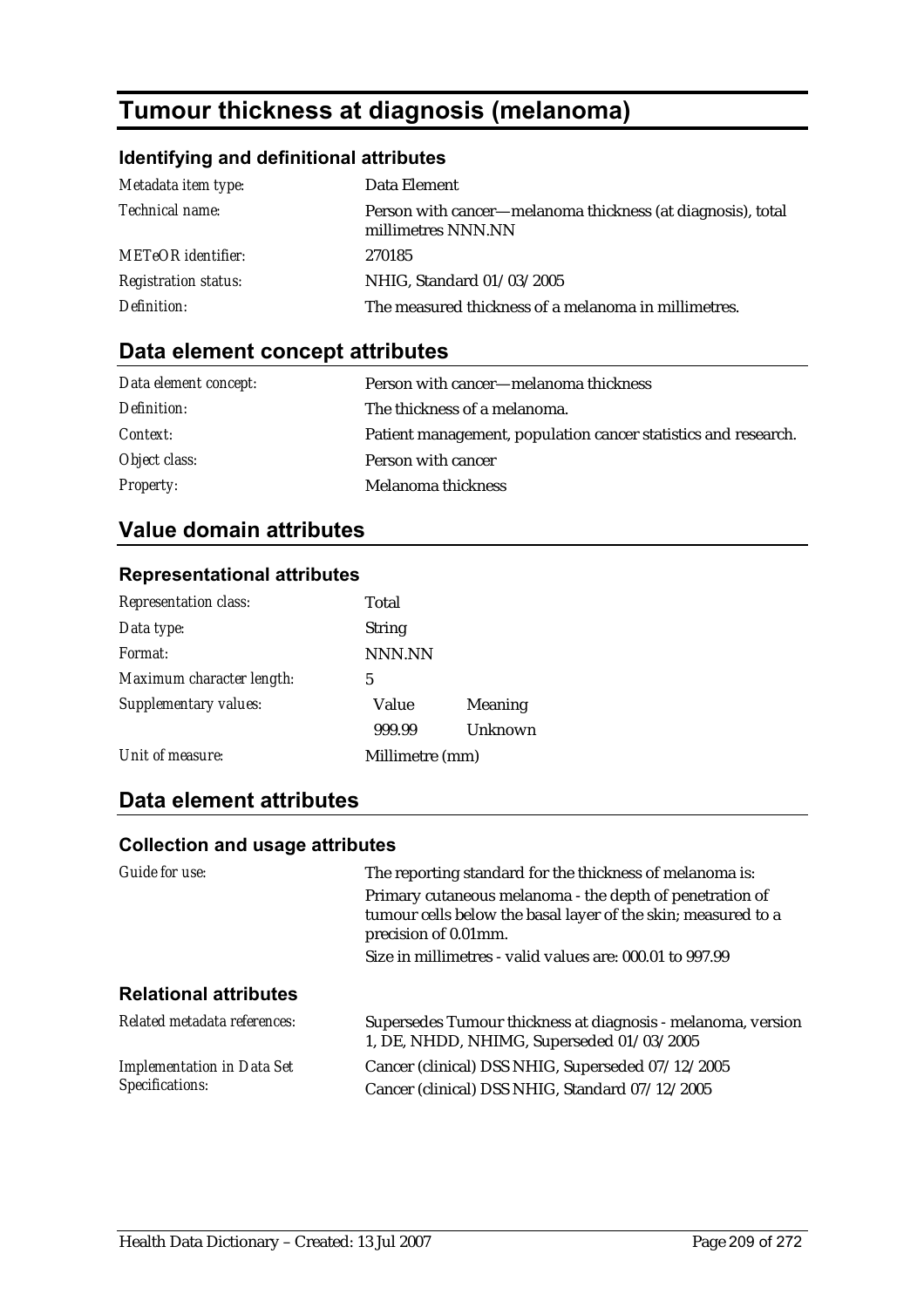# **Type and sector of employment establishment**

# **Identifying and definitional attributes**

| Metadata item type:         | Data Element                                                                                                            |
|-----------------------------|-------------------------------------------------------------------------------------------------------------------------|
| <i>Technical name:</i>      | Health professional—establishment type (employment),<br>industry code NN                                                |
| <b>METeOR</b> identifier:   | 269954                                                                                                                  |
| <b>Registration status:</b> | NHIG, Standard 01/03/2005                                                                                               |
| Definition:                 | The sector of employment and main type of work/speciality<br>area of the health professional, as represented by a code. |

# **Data element concept attributes**

| Data element concept: | Health professional—establishment type (employment)                                                                                                                                                                                           |
|-----------------------|-----------------------------------------------------------------------------------------------------------------------------------------------------------------------------------------------------------------------------------------------|
| Definition:           | For each health profession, type of employment establishment<br>is a self-reporting, condensed industry of employment<br>classification that can be cross-referenced to the Australian and<br>New Zealand Standard Industrial Classification. |
|                       | Sector of employment establishment is government (public) or<br>non-government (private), according to whether or not the<br>employer is a Commonwealth, State or local government<br>agency.                                                 |
| Context:              | Health labour force                                                                                                                                                                                                                           |
| Object class:         | Health professional                                                                                                                                                                                                                           |
| <i>Property:</i>      | Establishment type                                                                                                                                                                                                                            |

# **Value domain attributes**

## **Representational attributes**

| <b>Representation class:</b> | Code             |                                                                                                                                                                                                |
|------------------------------|------------------|------------------------------------------------------------------------------------------------------------------------------------------------------------------------------------------------|
| Data type:                   | <b>String</b>    |                                                                                                                                                                                                |
| <i>Format:</i>               | <b>NN</b>        |                                                                                                                                                                                                |
| Maximum character length:    | $\boldsymbol{2}$ |                                                                                                                                                                                                |
| Permissible values:          | Value            | Meaning                                                                                                                                                                                        |
|                              | 01               | Private medical practitioner rooms/surgery<br>(including 24-hour medical clinics)                                                                                                              |
|                              | 02               | Other public non-residential health care facility<br>(e.g. Aboriginal health service, ambulatory<br>centre, outpatient clinic, day surgery centre,<br>medical centre, community health centre) |
|                              | 03               | Other private non-residential health care (e.g.<br>Aboriginal health service, ambulatory centre,<br>outpatient clinic, day surgery centre, medical<br>centre, community health centre)         |
|                              | 04               | Hospital - acute care (including psychiatric or<br>specialist hospital) hospital (public)                                                                                                      |
|                              | 05               | Hospital - acute care (including psychiatric or<br>specialist hospital) hospital (private)                                                                                                     |
|                              | 06               | Residential health care (e.g. nursing home,<br>hospice, physical disabilities residential centre)                                                                                              |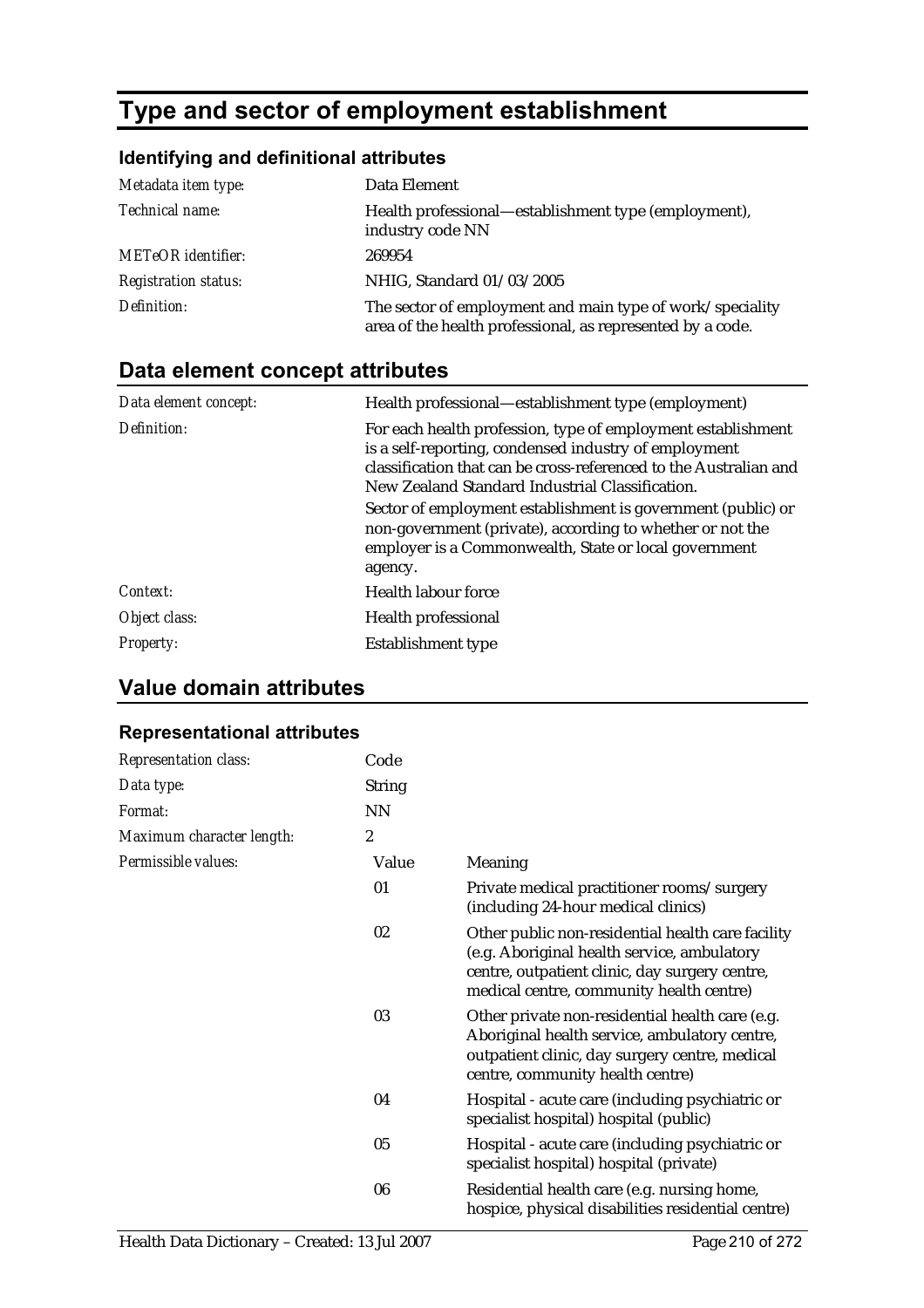| 07<br>Residential health care (e.g. nursing home,<br>hospice, physical disabilities residential centre)<br>facility (private)<br>08<br>Tertiary education institution (public)<br>09<br>Tertiary education institution (private)<br>Defence forces<br>10<br>11<br>Government department or agency (e.g.<br>laboratory, research organisation etc.)<br>12<br>Private industry/private enterprise (e.g.<br>insurance, pathology, bank)<br>13<br>Other (specified) public<br>14<br>Other (specified) private<br>99<br>Unknown/inadequately described/not stated<br>Supplementary values: |  | facility (public) |
|---------------------------------------------------------------------------------------------------------------------------------------------------------------------------------------------------------------------------------------------------------------------------------------------------------------------------------------------------------------------------------------------------------------------------------------------------------------------------------------------------------------------------------------------------------------------------------------|--|-------------------|
|                                                                                                                                                                                                                                                                                                                                                                                                                                                                                                                                                                                       |  |                   |
|                                                                                                                                                                                                                                                                                                                                                                                                                                                                                                                                                                                       |  |                   |
|                                                                                                                                                                                                                                                                                                                                                                                                                                                                                                                                                                                       |  |                   |
|                                                                                                                                                                                                                                                                                                                                                                                                                                                                                                                                                                                       |  |                   |
|                                                                                                                                                                                                                                                                                                                                                                                                                                                                                                                                                                                       |  |                   |
|                                                                                                                                                                                                                                                                                                                                                                                                                                                                                                                                                                                       |  |                   |
|                                                                                                                                                                                                                                                                                                                                                                                                                                                                                                                                                                                       |  |                   |
|                                                                                                                                                                                                                                                                                                                                                                                                                                                                                                                                                                                       |  |                   |
|                                                                                                                                                                                                                                                                                                                                                                                                                                                                                                                                                                                       |  |                   |

## **Collection and usage attributes**

| <b>Guide for use:</b>           | Establishments are coded into self reporting groupings in the<br>public and private sectors. This can be seen in the code list for<br>medical practitioners.                                                                                                                                                                                                                                |
|---------------------------------|---------------------------------------------------------------------------------------------------------------------------------------------------------------------------------------------------------------------------------------------------------------------------------------------------------------------------------------------------------------------------------------------|
|                                 | Minor variations in ordering of sequence and disaggregation of<br>the principal categories will be profession-specific as<br>appropriate; where a more detailed set of codes is used, the<br>essential criterion is that there should not be an overlap of the<br>detailed codes across the Australian and New Zealand<br>Standard Industrial Classification category definitions.<br>Note: |
|                                 | Public psychiatric hospitals are non-acute care facilities,<br>whereas private psychiatric hospitals are acute care facilities. To<br>minimise the possibility of respondent confusion and mis-<br>reporting, public psychiatric hospitals are included in the<br>grouping for acute care public hospitals.                                                                                 |
| Source and reference attributes |                                                                                                                                                                                                                                                                                                                                                                                             |
| Origin:                         | Australian Bureau of Statistics 1993. Australian and New                                                                                                                                                                                                                                                                                                                                    |

Zealand Standard Industrial Classification (ANZSIC). Cat. No.

Zealand Standard Industrial Classification (ANZSIC). Cat. No.

# **Data element attributes**

### **Collection and usage attributes**

| <i>Comments:</i>                | Day surgery centres, outpatient clinics and medical centres<br>approved as hospitals under the Health Insurance Act 1973<br>(Commonwealth) have emerged as a new category for<br>investigation. These will be included in a review of the National<br>Health Labour Force Collection questions and coding frames. |
|---------------------------------|-------------------------------------------------------------------------------------------------------------------------------------------------------------------------------------------------------------------------------------------------------------------------------------------------------------------|
| Source and reference attributes |                                                                                                                                                                                                                                                                                                                   |
| Submitting organisation:        | National Health Labour Force Data Working Group                                                                                                                                                                                                                                                                   |
| Reference documents:            | Australian Bureau of Statistics 1993. Australian and New                                                                                                                                                                                                                                                          |

1292.0. Canberra: ABS

1292.0. Canberra: ABS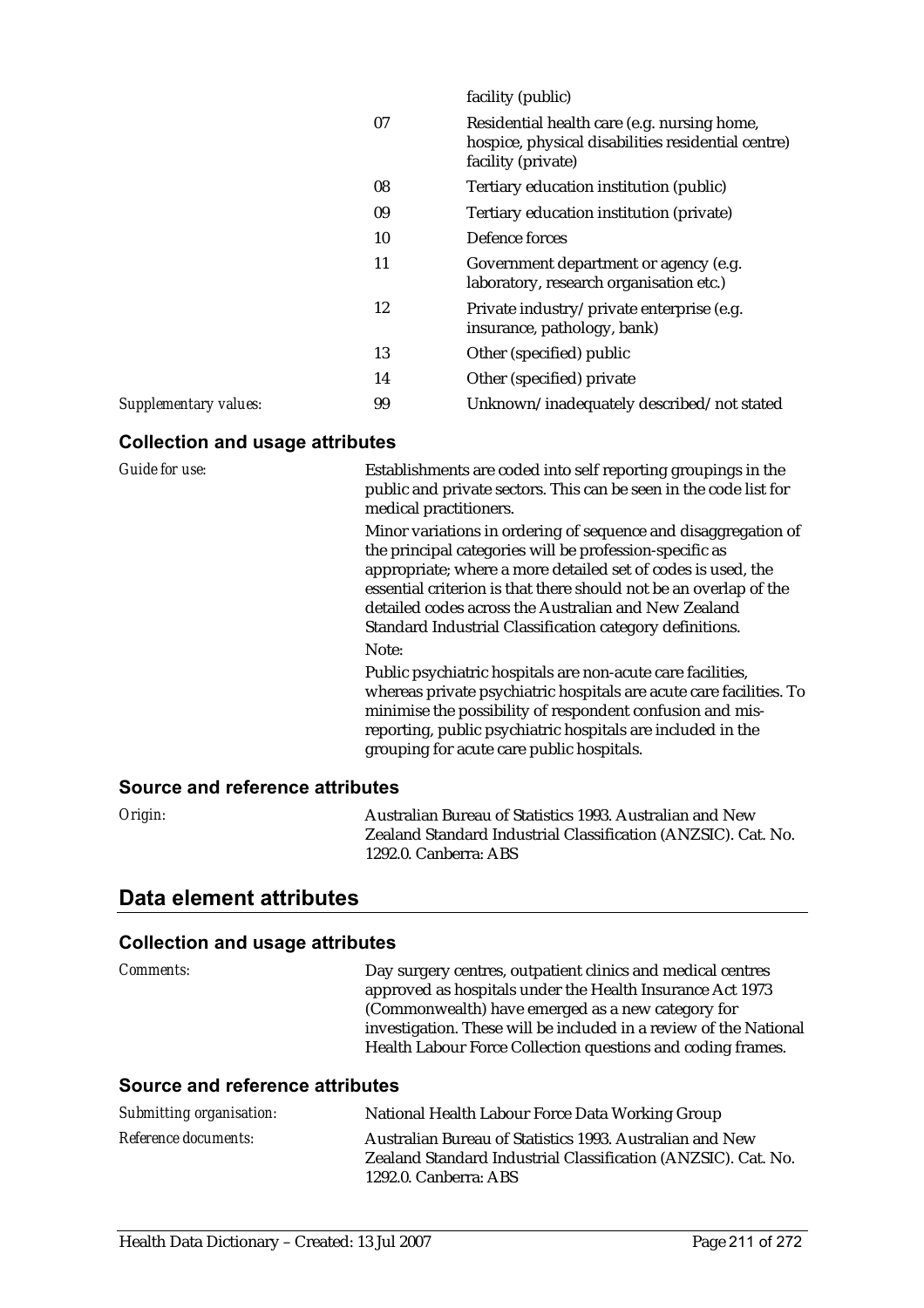## **Relational attributes**

*Implementation in Data Set Specifications:*

*Related metadata references:* Supersedes Type and sector of employment establishment, version 1, DE, NHDD, NHIMG, Superseded 01/03/2005

Health labour force NMDS NHIG, Standard 01/03/2005

*Implementation start date:* 01/07/2005

*Information specific to this data set:*

To analyse distribution of service providers by setting (defined by industry of employer and sector), crossclassified with main type of work and/or specialty area.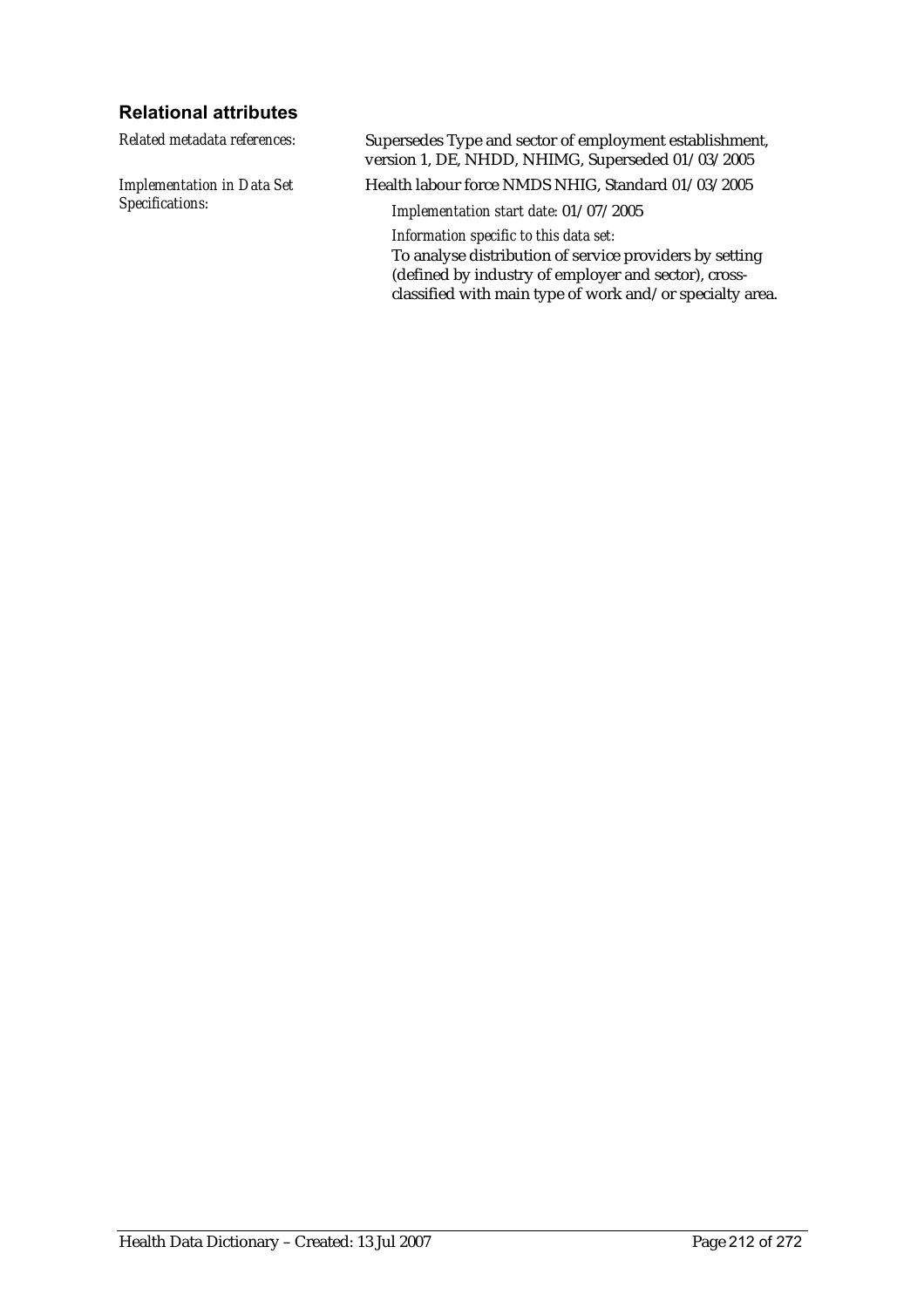# **Type of accommodation**

# **Identifying and definitional attributes**

| Metadata item type:         | Data Element                                                                                                                                                                                                                                                                                                                                                 |
|-----------------------------|--------------------------------------------------------------------------------------------------------------------------------------------------------------------------------------------------------------------------------------------------------------------------------------------------------------------------------------------------------------|
| Technical name:             | Person—accommodation type (usual), code N[N]                                                                                                                                                                                                                                                                                                                 |
| <b>METeOR</b> identifier:   | 270088                                                                                                                                                                                                                                                                                                                                                       |
| <b>Registration status:</b> | NHIG, Standard 01/03/2005                                                                                                                                                                                                                                                                                                                                    |
| Definition:                 | The type of accommodation setting in which a person usually<br>lives/lived, as represented by a code.                                                                                                                                                                                                                                                        |
| Context:                    | Admitted patient mental health care:<br>Permits analysis of the usual residential accommodation type of<br>people prior to admission to institutional health care. The<br>setting in which the person usually lives can have a bearing on<br>the types of treatment and support required by the person and<br>the outcomes that result from their treatment. |

# **Data element concept attributes**

| Data element concept: | Person—accommodation type            |
|-----------------------|--------------------------------------|
| Definition:           | The setting in which a person lives. |
| Object class:         | <b>Person</b>                        |
| <b>Property:</b>      | <b>Accommodation type</b>            |

# **Value domain attributes**

| Representation class:     | Code                    |                                                                                                                                                                |
|---------------------------|-------------------------|----------------------------------------------------------------------------------------------------------------------------------------------------------------|
| Data type:                | Number                  |                                                                                                                                                                |
| Format:                   | N[N]                    |                                                                                                                                                                |
| Maximum character length: | $\boldsymbol{2}$        |                                                                                                                                                                |
| Permissible values:       | Value                   | Meaning                                                                                                                                                        |
|                           | 1                       | Private residence (e.g. house, flat, bedsitter,<br>caravan, boat, independent unit in retirement<br>village), including privately and publicly rented<br>homes |
|                           | $\boldsymbol{2}$        | Psychiatric hospital                                                                                                                                           |
|                           | 3                       | Residential aged care service                                                                                                                                  |
|                           | $\overline{\mathbf{4}}$ | Specialised alcohol/other drug treatment<br>residence                                                                                                          |
|                           | 5                       | Specialised mental health community-based<br>residential support service                                                                                       |
|                           | 6                       | Domestic-scale supported living facility (eg.<br>group home for people with disabilities)                                                                      |
|                           | 7                       | Boarding/rooming house/hostel or hostel type<br>accommodation, not including aged persons'<br>hostel                                                           |
|                           | 8                       | Homeless persons' shelter                                                                                                                                      |
|                           | 9                       | Shelter/refuge (not including homeless                                                                                                                         |

## **Representational attributes**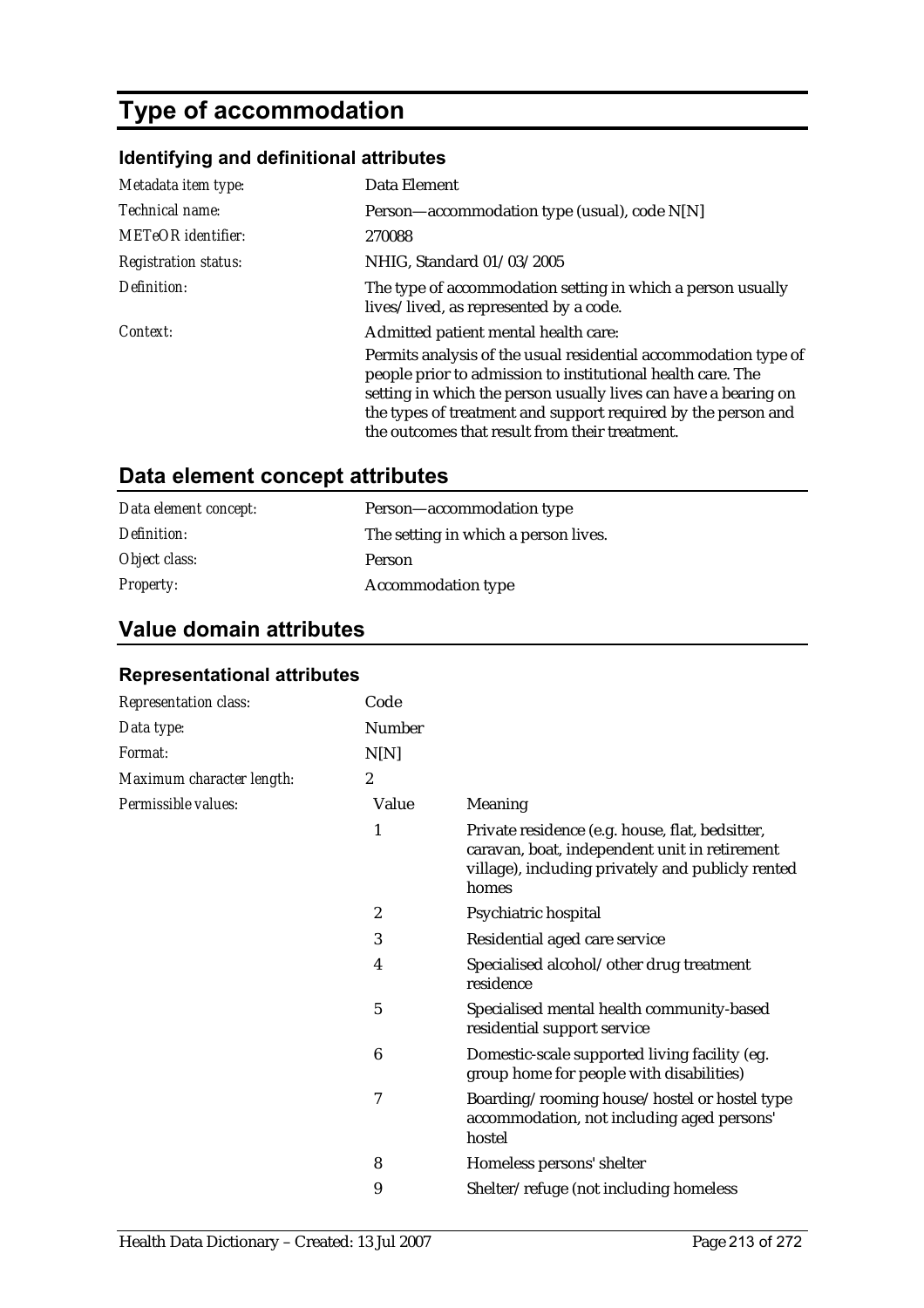|                       |    | persons' shelter)                             |
|-----------------------|----|-----------------------------------------------|
|                       | 10 | Other supported accommodation                 |
|                       | 11 | Prison/remand centre/youth training centre    |
|                       | 12 | Public place (homeless)                       |
|                       | 13 | Other accommodation, not elsewhere classified |
| Supplementary values: | 14 | Unknown/unable to determine                   |
|                       |    |                                               |

# **Collection and usage attributes**

| Guide for use: | Residential aged care service<br>CODE 3                                                                                                                                                                                                                                                                                                                                                                                             |  |  |
|----------------|-------------------------------------------------------------------------------------------------------------------------------------------------------------------------------------------------------------------------------------------------------------------------------------------------------------------------------------------------------------------------------------------------------------------------------------|--|--|
|                | Includes nursing home beds in acute care hospitals.                                                                                                                                                                                                                                                                                                                                                                                 |  |  |
|                | Specialised alcohol/other drug treatment residence<br>CODE 4                                                                                                                                                                                                                                                                                                                                                                        |  |  |
|                | Includes alcohol/other drug treatment units in psychiatric                                                                                                                                                                                                                                                                                                                                                                          |  |  |
|                | hospitals.                                                                                                                                                                                                                                                                                                                                                                                                                          |  |  |
|                | CODE <sub>5</sub><br>Specialised mental health community-based                                                                                                                                                                                                                                                                                                                                                                      |  |  |
|                | residential support service                                                                                                                                                                                                                                                                                                                                                                                                         |  |  |
|                | Specialised mental health community-based residential support<br>services are defined as community-based residential supported<br>accommodation specifically targeted at people with psychiatric<br>disabilities which provides 24-hour support/rehabilitation on a<br>residential basis.                                                                                                                                           |  |  |
|                | CODE 6 Domestic-scale supported living facility (eg. group<br>home for people with disabilities)                                                                                                                                                                                                                                                                                                                                    |  |  |
|                | Domestic-scale supported living facilities include group homes<br>for people with disabilities, cluster apartments where a support<br>worker lives on-site, community residential apartments (except<br>mental health), congregate care arrangements. Support is<br>provided by staff on either a live-in or rostered basis, and they<br>may or may not have 24-hour supervision and care.<br>CODE 10 Other supported accommodation |  |  |
|                | Includes other supported accommodation facilities such as<br>hostels for people with disabilities and Residential<br>Services/Facilities (Victoria and South Australia only). These<br>facilities provide board and lodging and rostered care workers<br>provide client support services.                                                                                                                                           |  |  |

# **Data element attributes**

# **Collection and usage attributes**

| <b>Guide for use:</b> | 'Usual' is defined as the type of accommodation the person has<br>lived in for the most amount of time over the past three months<br>prior to admission to institutional health care or first contact<br>with a community service setting. If a person stays in a<br>particular place of accommodation for four or more days a<br>week over the period, that place of accommodation would be<br>the person's type of usual accommodation. In practice,<br>receiving an answer to questioning about a person's usual<br>accommodation setting may be difficult to achieve. The place<br>the person perceives as their usual accommodation will often<br>prove to be the best approximation of their type of usual<br>accommodation. |
|-----------------------|------------------------------------------------------------------------------------------------------------------------------------------------------------------------------------------------------------------------------------------------------------------------------------------------------------------------------------------------------------------------------------------------------------------------------------------------------------------------------------------------------------------------------------------------------------------------------------------------------------------------------------------------------------------------------------------------------------------------------------|
| <i>Comments:</i>      | The changes made to this metadata item are in accordance with<br>the requirements of the National Mental Health Information<br>Strategy Committee and take into consideration corresponding                                                                                                                                                                                                                                                                                                                                                                                                                                                                                                                                        |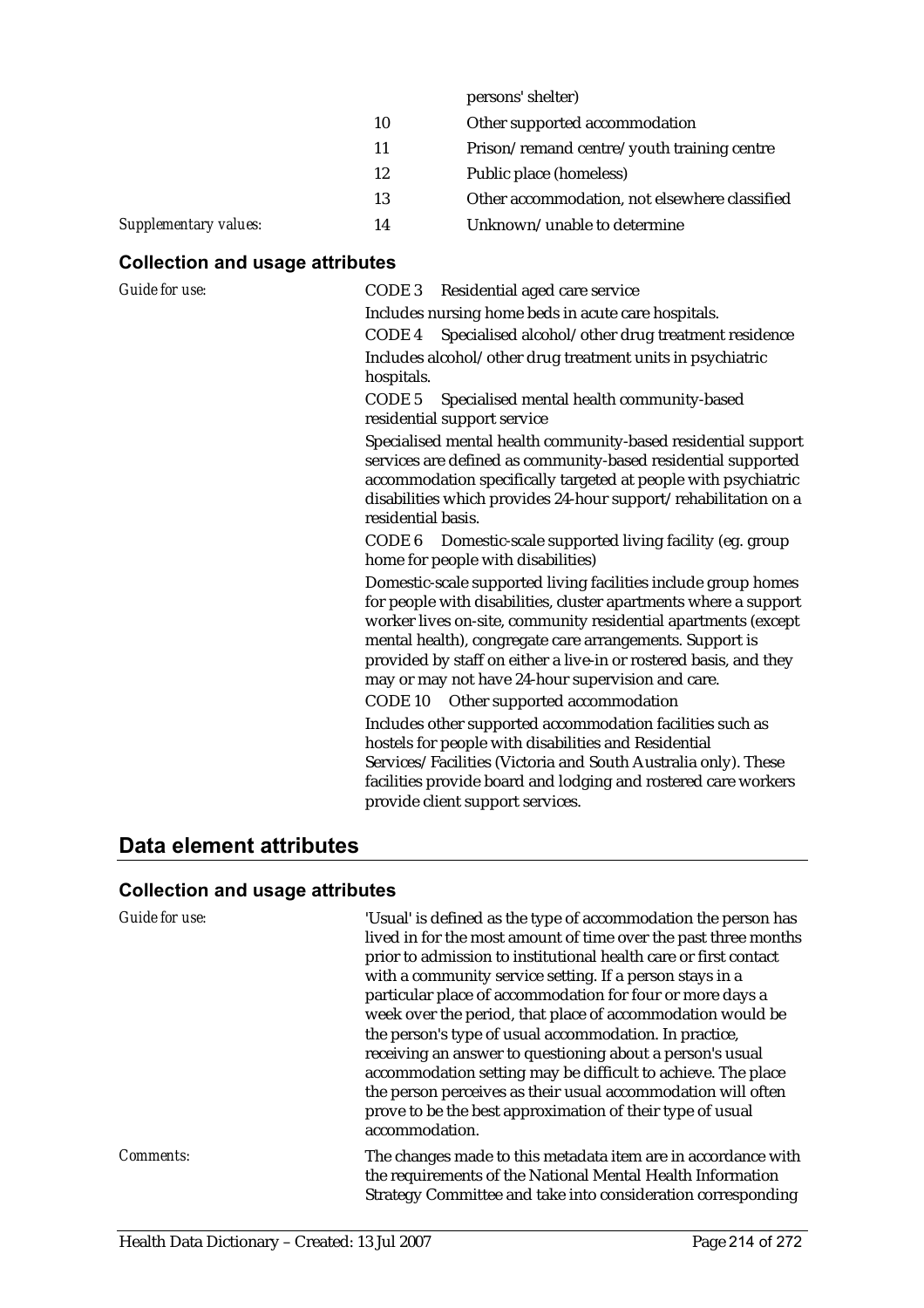definitions in other data dictionaries (e.g. Home and Community Care Data Dictionary Version 1 and National Community Services Data Dictionary Version 1).

## **Relational attributes**

*Implementation in Data Set Specifications:*

*Related metadata references:* Supersedes Type of accommodation, version 2, DE, NHDD, NHIMG, Superseded 01/03/2005

> Admitted patient mental health care NMDS NHIG, Superseded 07/12/2005

*Implementation start date:* 01/07/2005

*Implementation end date:* 30/06/2006

Admitted patient mental health care NMDS NHIG, Superseded 23/10/2006

*Implementation start date:* 01/07/2006

*Implementation end date:* 30/06/2007

Admitted patient mental health care NMDS 2007-2008 NHIG, Standard 23/10/2006

*Implementation start date:* 01/07/2007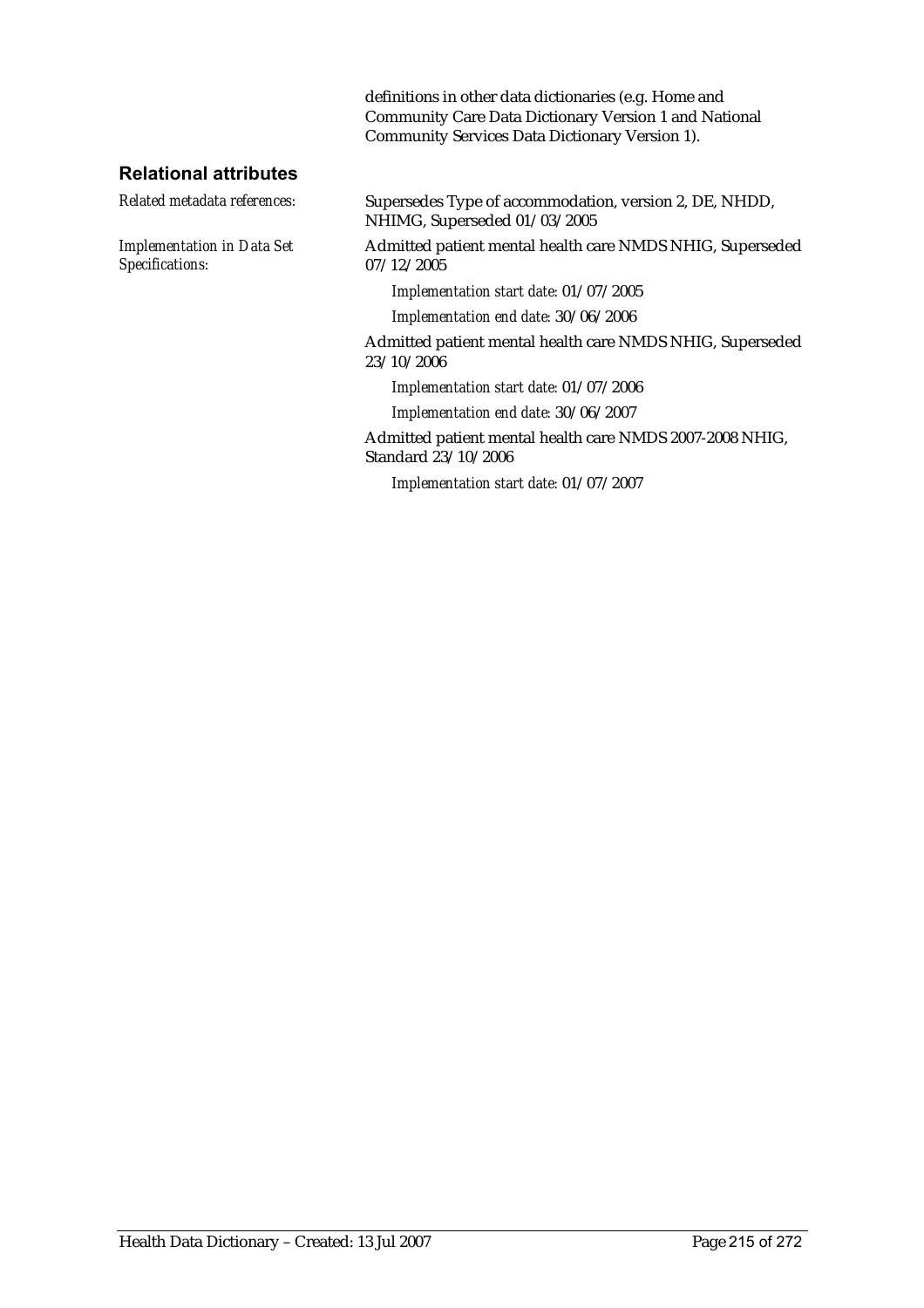# **Type of augmentation of labour**

## **Identifying and definitional attributes**

| Metadata item type:         | Data Element                                                            |
|-----------------------------|-------------------------------------------------------------------------|
| Technical name:             | Birth event—labour augmentation type, code N                            |
| <b>METeOR</b> identifier:   | 270036                                                                  |
| <b>Registration status:</b> | NHIG, Standard 01/03/2005                                               |
| Definition:                 | Methods used to assist progress of labour, as represented by a<br>code. |

## **Data element concept attributes**

| Data element concept: | Birth event—labour augmentation type       |
|-----------------------|--------------------------------------------|
| Definition:           | Methods used to assist progress of labour. |
| Context:              | Perinatal care                             |
| Object class:         | Birth event                                |
| <b>Property:</b>      | Labour augmentation type                   |

## **Value domain attributes**

### **Representational attributes**

| <b>Representation class:</b> | Code          |                                       |
|------------------------------|---------------|---------------------------------------|
| Data type:                   | <b>Number</b> |                                       |
| Format:                      | N             |                                       |
| Maximum character length:    |               |                                       |
| Permissible values:          | Value         | <b>Meaning</b>                        |
|                              | $\bf{0}$      | <b>None</b>                           |
|                              | 1             | Oxytocin                              |
|                              | 2             | Prostaglandins                        |
|                              | 3             | Artificial rupture of membranes (ARM) |
|                              | 4             | Other                                 |
| Supplementary values:        | 5             | Not stated                            |

### **Collection and usage attributes**

*Comments:* Prostaglandin is listed as a method of augmentation in the data domain. Advice from the Royal Australian and New Zealand College of Obstetricians and Gynaecologists and the manufacturer indicates that vaginal prostaglandin use is not recommended or supported as a method of augmentation of labour as it may significantly increase the risk of uterine hyperstimulation. In spite of this, the method is being used and it is considered important to monitor its use for augmentation.

## **Data element attributes**

### **Collection and usage attributes**

*Guide for use:* More than one method of augmentation can be recorded, except where 0=none applies.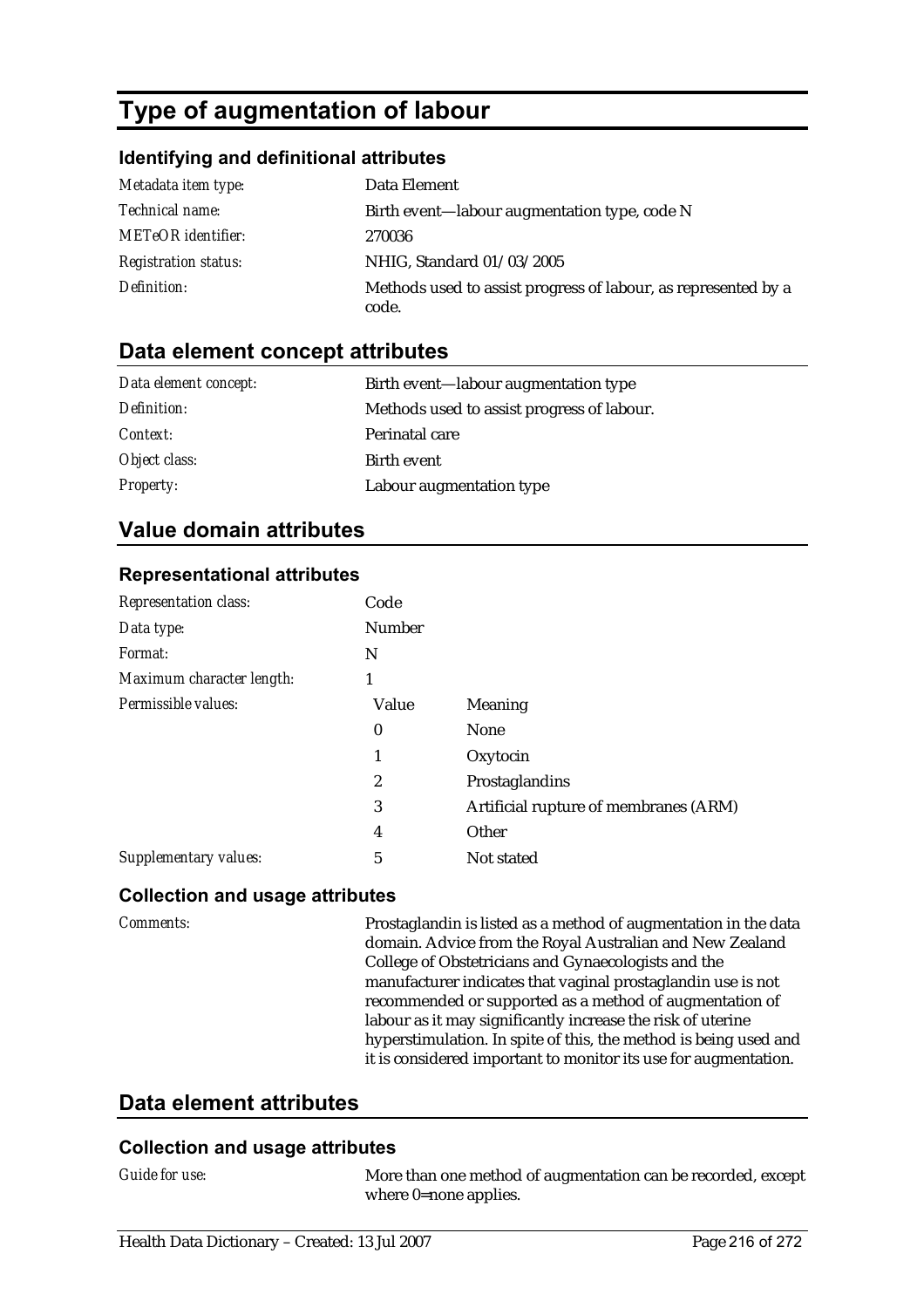|                  | Collection units need to edit carefully the use of prostaglandins<br>as an augmentation method. Results from checking records<br>have shown that either the onset of labour was incorrect or that<br>the augmentation method was incorrectly selected. |
|------------------|--------------------------------------------------------------------------------------------------------------------------------------------------------------------------------------------------------------------------------------------------------|
| <i>Comments:</i> | Type of augmentation determines the progress and duration of<br>labour and may influence the method of delivery and the health<br>status of the baby at birth.                                                                                         |

| Submitting organisation:     | National Perinatal Data Development Committee                                                   |
|------------------------------|-------------------------------------------------------------------------------------------------|
| <b>Relational attributes</b> |                                                                                                 |
| Related metadata references: | Supersedes Type of augmentation of labour, version 2, DE,<br>NHDD, NHIMG, Superseded 01/03/2005 |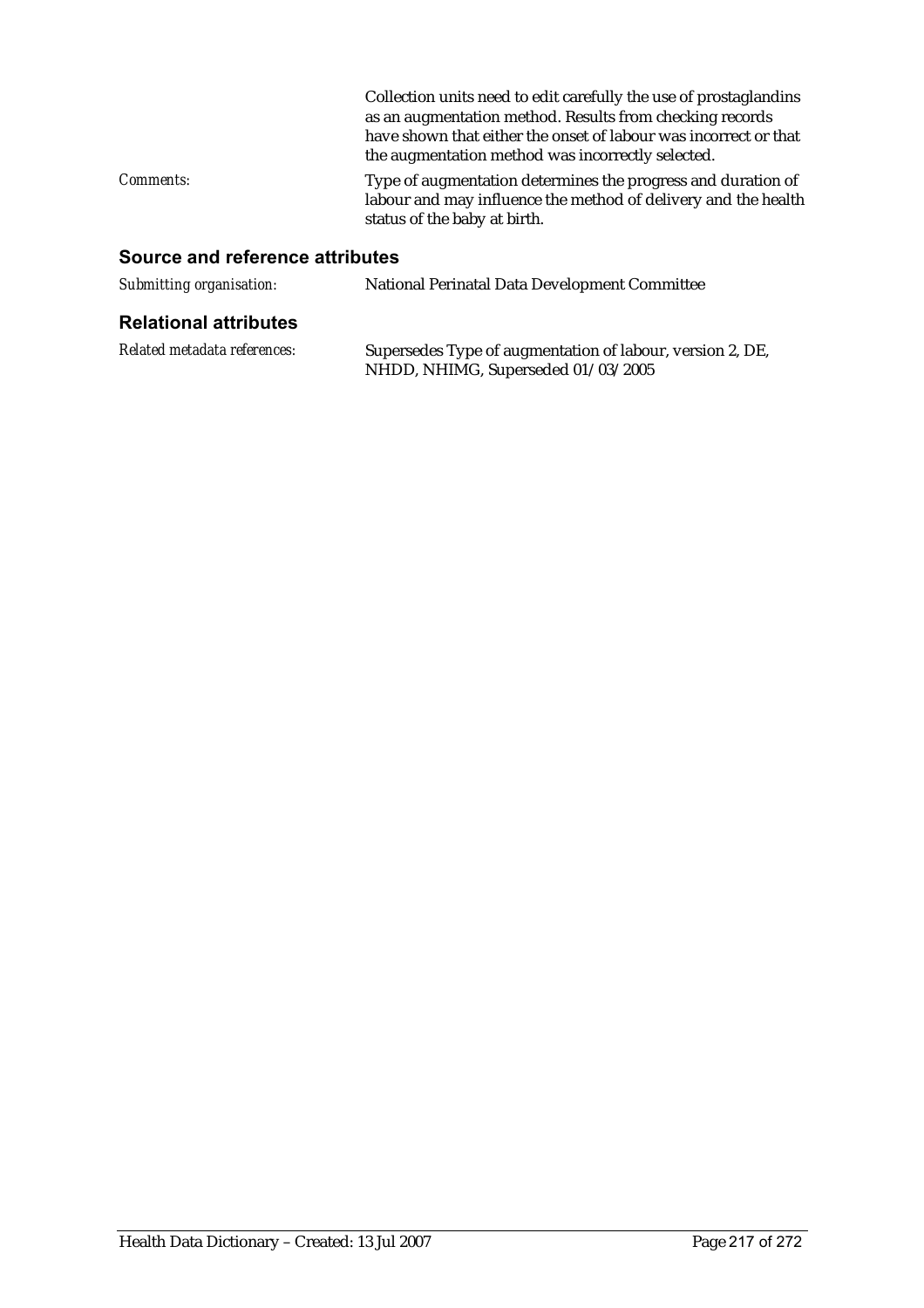# **Type of labour induction**

# **Identifying and definitional attributes**

| Metadata item type:         | Data Element                                            |
|-----------------------------|---------------------------------------------------------|
| Technical name:             | Birth event—labour induction type, code N               |
| <b>METeOR</b> identifier:   | 270037                                                  |
| <b>Registration status:</b> | NHIG, Standard 01/03/2005                               |
| Definition:                 | Method used to induce labour, as represented by a code. |

# **Data element concept attributes**

| Data element concept: | Birth event—labour induction type |
|-----------------------|-----------------------------------|
| Definition:           | Method used to induce labour.     |
| Context:              | <b>Perinatal statistics</b>       |
| Object class:         | Birth event                       |
| <b>Property:</b>      | Labour induction type             |

# **Value domain attributes**

## **Representational attributes**

| <b>Representation class:</b> | Code     |                                       |
|------------------------------|----------|---------------------------------------|
| Data type:                   | Number   |                                       |
| Format:                      | N        |                                       |
| Maximum character length:    | 1        |                                       |
| Permissible values:          | Value    | Meaning                               |
|                              | $\bf{0}$ | <b>None</b>                           |
|                              | 1        | Oxytocin                              |
|                              | 2        | Prostaglandins                        |
|                              | 3        | Artificial rupture of membranes (ARM) |
|                              | 4        | Other                                 |

#### **Data element attributes**

| <b>Collection and usage attributes</b> |                                                                                                                                                             |
|----------------------------------------|-------------------------------------------------------------------------------------------------------------------------------------------------------------|
| Guide for use:                         | More than one method of induction can be recorded, except<br>where 0=none applies.                                                                          |
| Comments:                              | Type of induction determines the progress and duration of<br>labour and may influence the method of delivery and the health<br>status of the baby at birth. |
| Source and reference attributes        |                                                                                                                                                             |
| Submitting organisation:               | National Perinatal Data Development Committee                                                                                                               |
| <b>Relational attributes</b>           |                                                                                                                                                             |

| Related metadata references: | Supersedes Type of labour induction, version 1, DE, NHDD, |
|------------------------------|-----------------------------------------------------------|
|                              | NHIMG, Superseded 01/03/2005                              |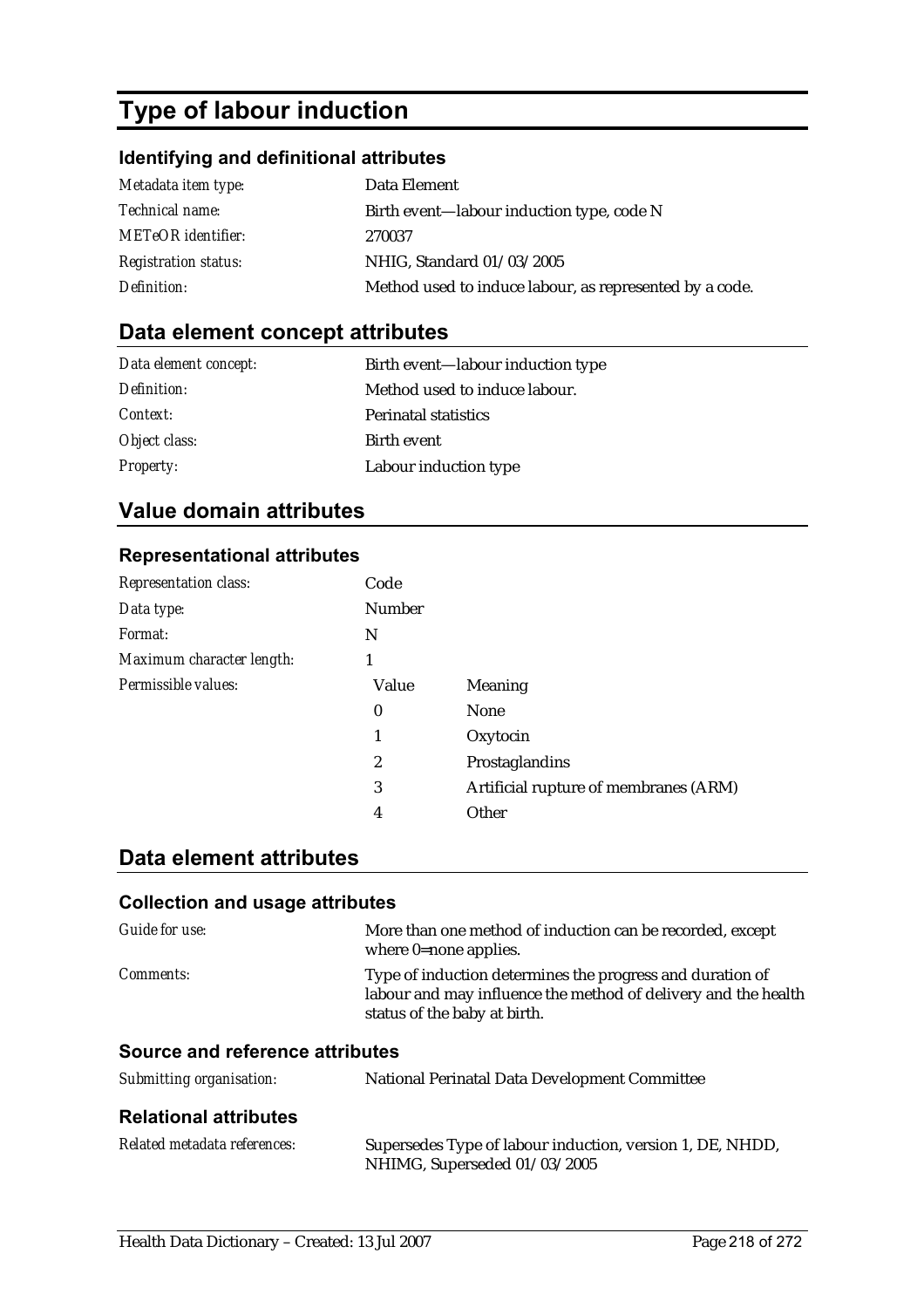# **Type of usual accommodation**

#### **Identifying and definitional attributes**

| Metadata item type:         | Data Element                                                                                                                                         |
|-----------------------------|------------------------------------------------------------------------------------------------------------------------------------------------------|
| Technical name:             | Person—accommodation type (prior to admission), code N                                                                                               |
| METeOR identifier:          | 270079                                                                                                                                               |
| <b>Registration status:</b> | NHIG, Standard 01/03/2005                                                                                                                            |
| Definition:                 | The type of physical accommodation the person lived in prior<br>to admission.                                                                        |
| Context:                    | Admitted patient mental health care:                                                                                                                 |
|                             | Permits analysis of the prior residential accommodation type of<br>people admitted to residential aged care services or other<br>institutional care. |

#### **Data element concept attributes**

| Data element concept: | Person-accommodation type            |
|-----------------------|--------------------------------------|
| Definition:           | The setting in which a person lives. |
| Object class:         | Person                               |
| <i>Property:</i>      | <b>Accommodation type</b>            |

#### **Value domain attributes**

#### **Representational attributes**

| Representation class:     | Code             |                                                              |
|---------------------------|------------------|--------------------------------------------------------------|
| Data type:                | <b>Number</b>    |                                                              |
| Format:                   | N                |                                                              |
| Maximum character length: | 1                |                                                              |
| Permissible values:       | Value            | Meaning                                                      |
|                           | 1                | House or flat                                                |
|                           | $\boldsymbol{2}$ | Independent unit as part of retirement village<br>or similar |
|                           | 3                | Hostel or hostel type accommodation                          |
|                           | 4                | Psychiatric hospital                                         |
|                           | 5                | Acute hospital                                               |
|                           | 6                | Other accommodation                                          |
|                           | 7                | No usual residence                                           |

#### **Collection and usage attributes**

*Collection methods:* The above classifications have been based on Question 16 of Form NH5. The Australian Government Department of Health and Aged Care has introduced a new Aged Care Application and Approval form which replaces the NH5.

# **Data element attributes**

#### **Collection and usage attributes**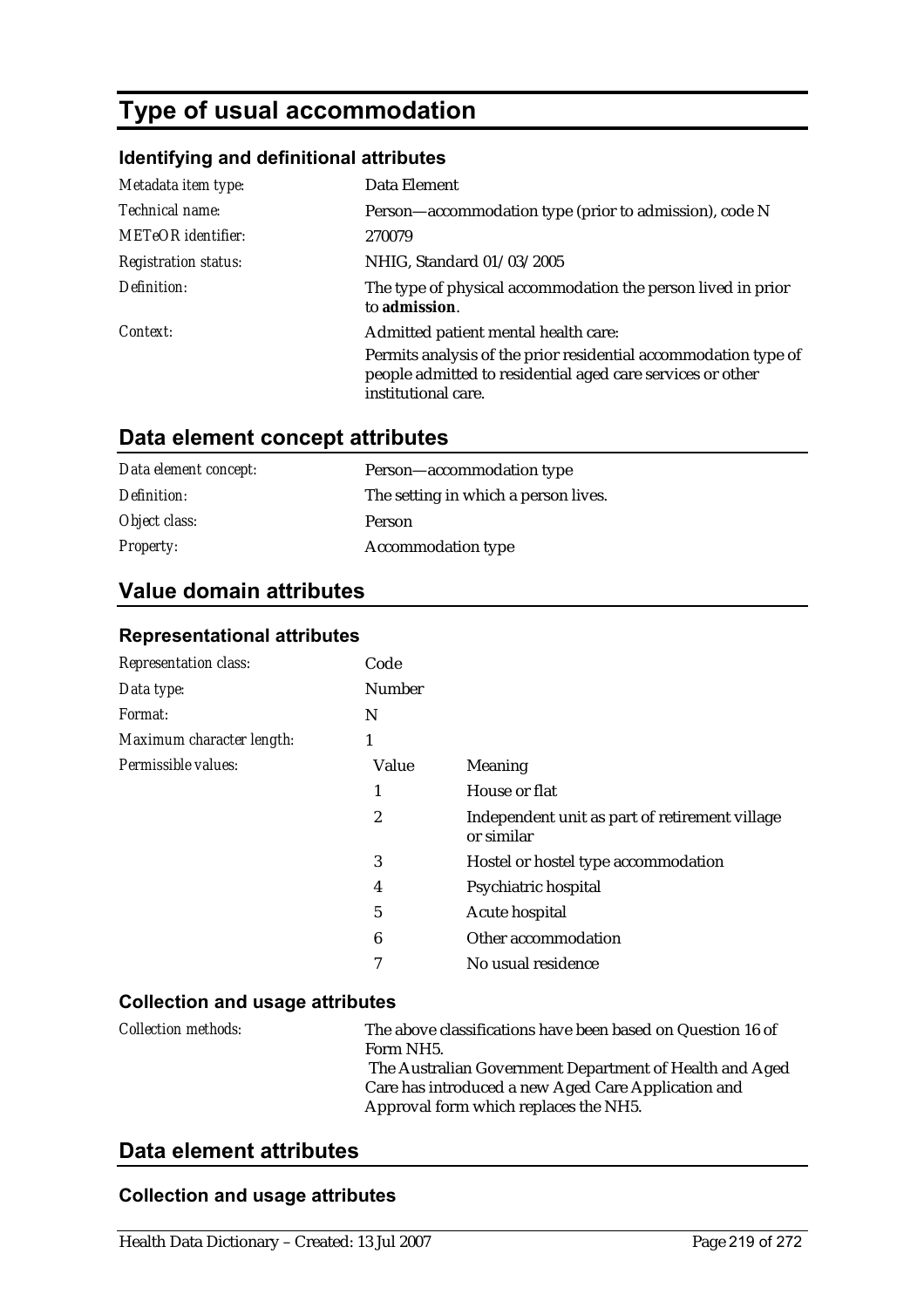*Collection methods:* This metadata item is not available for New South Wales State nursing homes. As this item includes only details of physical accommodation before admission it was decided to have details of the relational basis of accommodation before admission collected as a separate metadata item (see metadata item Admission mode).

| Submitting organisation:                             | National minimum data set working parties                                                    |
|------------------------------------------------------|----------------------------------------------------------------------------------------------|
| <b>Relational attributes</b>                         |                                                                                              |
| Related metadata references:                         | Supersedes Type of usual accommodation, version 1, DE,<br>NHDD, NHIMG, Superseded 01/03/2005 |
| <b>Implementation in Data Set</b><br>Specifications: | Admitted patient mental health care NMDS NHIG, Superseded<br>07/12/2005                      |
|                                                      | Implementation start date: 01/07/2005                                                        |
|                                                      | Implementation end date: 30/06/2006                                                          |
|                                                      | Admitted patient mental health care NMDS NHIG, Superseded<br>23/10/2006                      |
|                                                      | Implementation start date: 01/07/2006                                                        |
|                                                      | Implementation end date: 30/06/2007                                                          |
|                                                      | Admitted patient mental health care NMDS 2007-2008 NHIG,<br>Standard 23/10/2006              |
|                                                      | Implementation start date: 01/07/2007                                                        |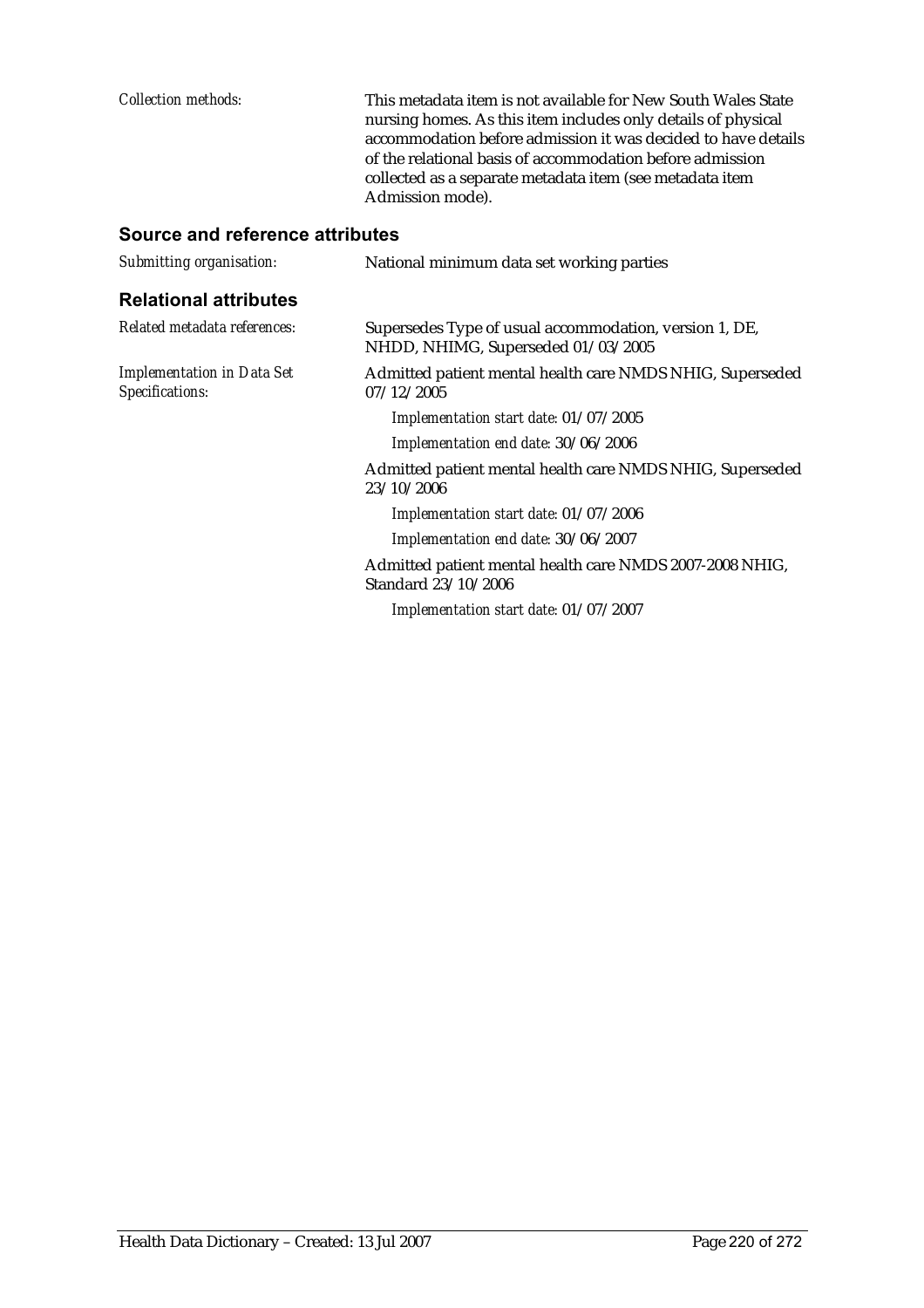# **Type of visit to emergency department**

#### **Identifying and definitional attributes**

| Metadata item type:         | Data Element                                                                                                |
|-----------------------------|-------------------------------------------------------------------------------------------------------------|
| Technical name:             | Non-admitted patient emergency department service episode-<br>type of visit to emergency department, code N |
| <b>METeOR</b> identifier:   | 270362                                                                                                      |
| <b>Registration status:</b> | NHIG, Standard 01/03/2005                                                                                   |
| Definition:                 | The reason the patient presents to an emergency department, as<br>represented by a code.                    |

# **Data element concept attributes**

| Data element concept: | Non-admitted patient emergency department service episode—<br>type of visit to emergency department |
|-----------------------|-----------------------------------------------------------------------------------------------------|
| Definition:           | The reason the patient presents to an emergency department.                                         |
| Context:              | Hospital non-admitted patient care                                                                  |
| Object class:         | Non-admitted patient emergency department service episode                                           |
| <b>Property:</b>      | Type of visit to emergency department                                                               |

# **Value domain attributes**

#### **Representational attributes**

| <b>Representation class:</b> | Code   |                                                                                                                                                                                                                                                      |
|------------------------------|--------|------------------------------------------------------------------------------------------------------------------------------------------------------------------------------------------------------------------------------------------------------|
| Data type:                   | Number |                                                                                                                                                                                                                                                      |
| Format:                      | N      |                                                                                                                                                                                                                                                      |
| Maximum character length:    | 1      |                                                                                                                                                                                                                                                      |
| Permissible values:          | Value  | Meaning                                                                                                                                                                                                                                              |
|                              | 1      | Emergency presentation: attendance for an<br>actual or suspected condition which is<br>sufficiently serious to require acute<br>unscheduled care.                                                                                                    |
|                              | 2      | Return visit, planned: presentation is planned<br>and is a result of a previous emergency<br>department presentation or return visit.                                                                                                                |
|                              | 3      | Pre-arranged admission: a patient who presents<br>at the emergency department for either clerical,<br>nursing or medical processes to be undertaken,<br>and admission has been pre-arranged by the<br>referring medical officer and a bed allocated. |
|                              | 4      | Patient in transit: the emergency department is<br>responsible for care and treatment of a patient<br>awaiting transport to another facility.                                                                                                        |
|                              | 5      | Dead on arrival: a patient who is dead on<br>arrival at the emergency department.                                                                                                                                                                    |

## **Data element attributes**

#### **Collection and usage attributes**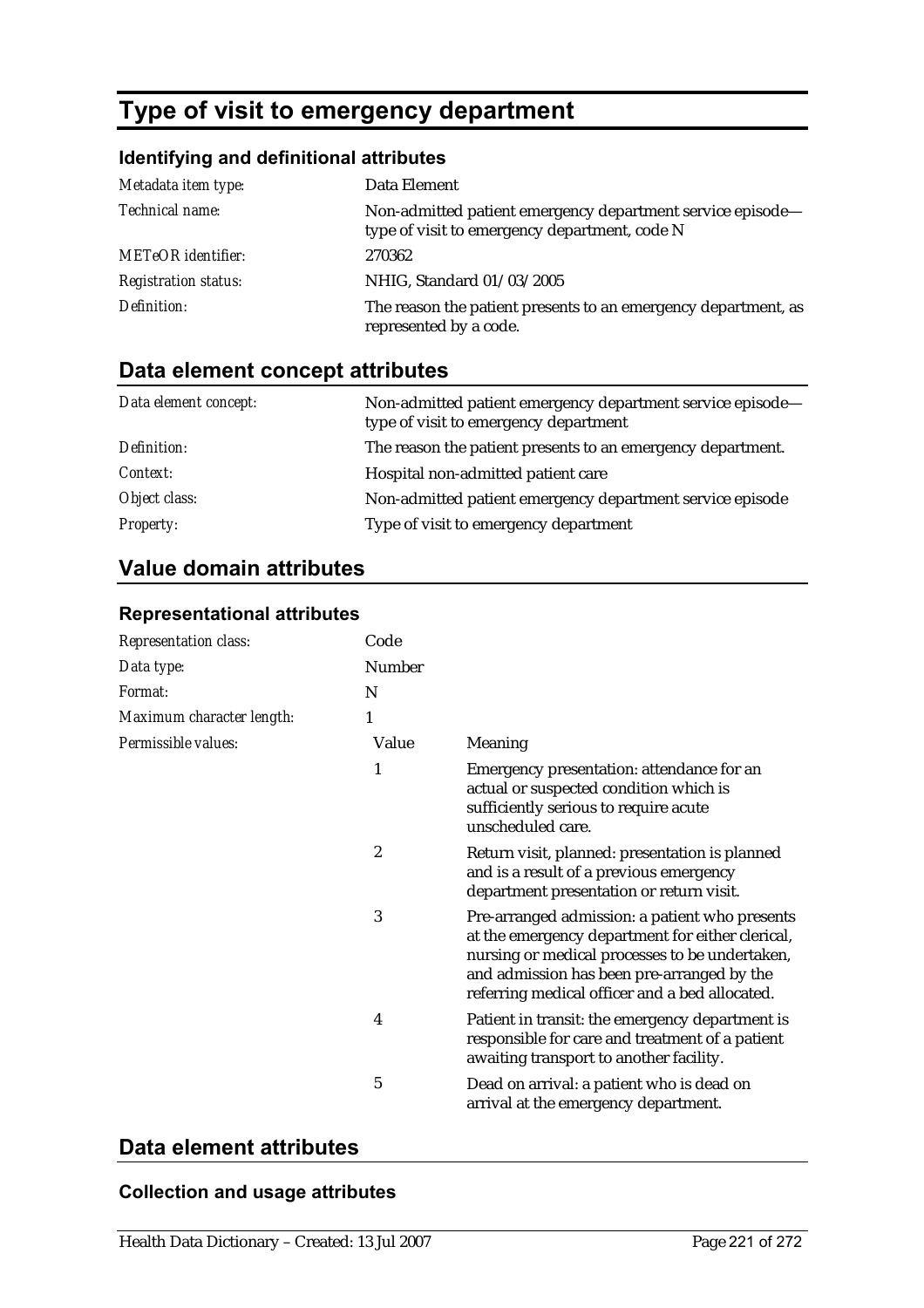*Comments:* Required for analysis of emergency department services.

| Source and reference attributes                      |                                                                                                        |  |
|------------------------------------------------------|--------------------------------------------------------------------------------------------------------|--|
| Submitting organisation:                             | National Institution Based Ambulatory Model Reference Group                                            |  |
| Origin:                                              | <b>National Health Data Committee</b>                                                                  |  |
| <b>Relational attributes</b>                         |                                                                                                        |  |
| Related metadata references:                         | Supersedes Type of visit to emergency department, version 2,<br>DE, NHDD, NHIMG, Superseded 01/03/2005 |  |
| <b>Implementation in Data Set</b><br>Specifications: | Acute coronary syndrome (clinical) DSS NHIG, Standard<br>07/12/2005                                    |  |
|                                                      | Acute coronary syndrome (clinical) DSS NHIG, Superseded<br>07/12/2005                                  |  |
|                                                      | Non-admitted patient emergency department care NMDS<br>NHIG, Superseded 07/12/2005                     |  |
|                                                      | Non-admitted patient emergency department care NMDS<br>NHIG, Superseded 24/03/2006                     |  |
|                                                      | Implementation start date: 01/07/2005                                                                  |  |
|                                                      | Implementation end date: 30/06/2006                                                                    |  |
|                                                      | Non-admitted patient emergency department care NMDS<br>NHIG, Superseded 23/10/2006                     |  |
|                                                      | Implementation start date: 01/07/2006                                                                  |  |
|                                                      | Implementation end date: 30/06/2007                                                                    |  |
|                                                      | Non-admitted patient emergency department care NMDS 2007-<br>2008 NHIG, Standard 23/10/2006            |  |
|                                                      | Implementation start date: 01/07/2007                                                                  |  |
|                                                      |                                                                                                        |  |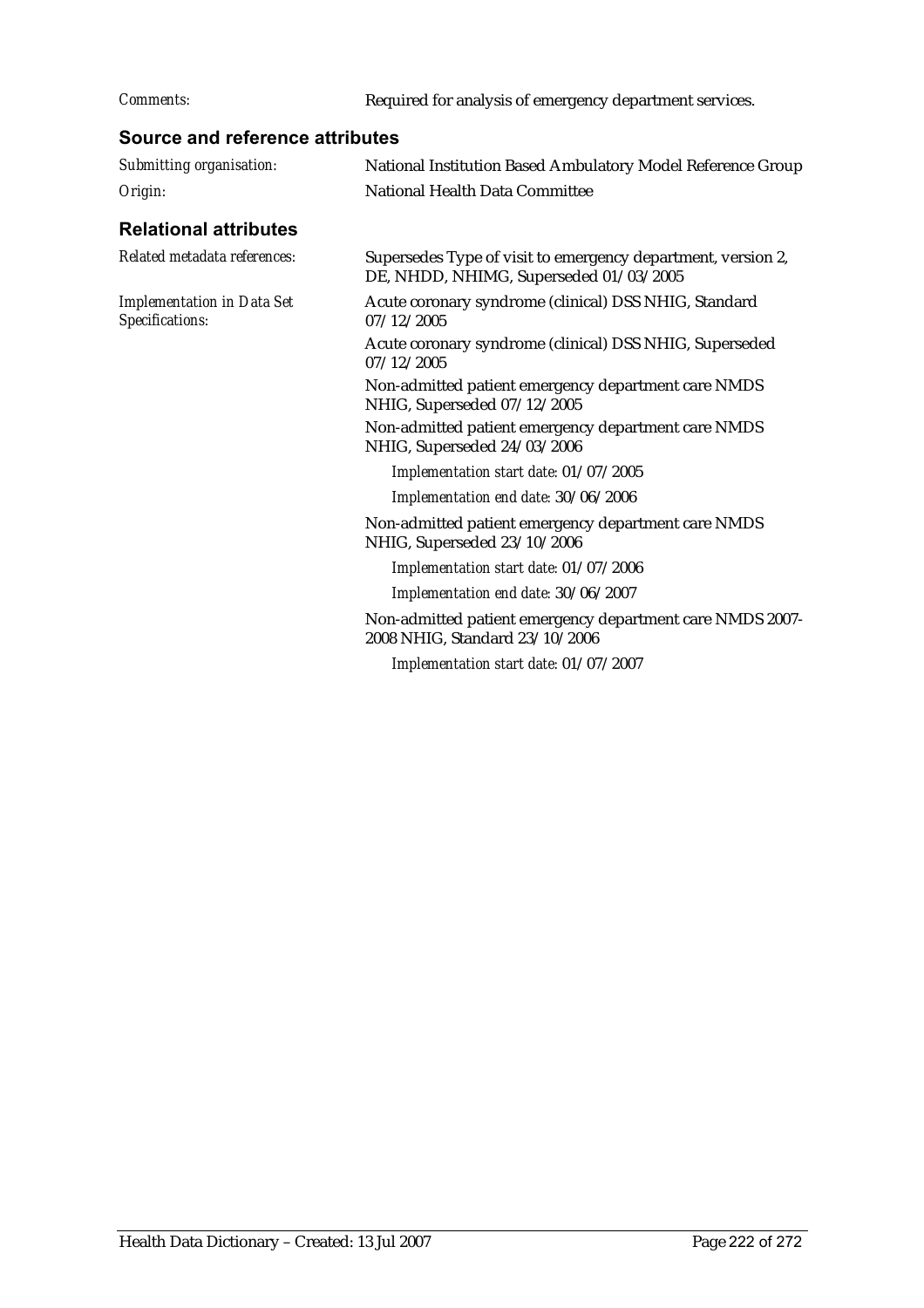# **Urgency of admission**

# **Identifying and definitional attributes**

| Metadata item type:         | Data Element                                                                                                                                       |
|-----------------------------|----------------------------------------------------------------------------------------------------------------------------------------------------|
| Technical name:             | Episode of admitted patient care—admission urgency status,<br>code N                                                                               |
| <b>METeOR</b> identifier:   | 269986                                                                                                                                             |
| <b>Registration status:</b> | NHIG, Standard 01/03/2005                                                                                                                          |
| Definition:                 | Whether the admission has an urgency status assigned and, if<br>so, whether admission occurred on an emergency basis, as<br>represented by a code. |

# **Data element concept attributes**

| Data element concept: | Episode of admitted patient care-admission urgency status                                                                                                                                                     |  |  |
|-----------------------|---------------------------------------------------------------------------------------------------------------------------------------------------------------------------------------------------------------|--|--|
| Definition:           | Whether the admission has an urgency status assigned and, if<br>so, whether admission occurred on an emergency basis.                                                                                         |  |  |
|                       | An emergency admission is an admission of a patient for care<br>or treatment which, in the opinion of the treating clinician, is<br>necessary and admission for which should occur within 24<br>hours.        |  |  |
|                       | An elective admission is an admission of a patient for care or<br>treatment which, in the opinion of the treating clinician, is<br>necessary and admission for which can be delayed for at least<br>24 hours. |  |  |
|                       | Admissions for which an urgency status is usually not assigned<br>are:                                                                                                                                        |  |  |
|                       | admissions for normal delivery (obstetric)<br>٠                                                                                                                                                               |  |  |
|                       | admissions which begin with the birth of the patient, or<br>٠<br>when it was intended that the birth occur in the hospital,<br>commence shortly after the birth of the patient                                |  |  |
|                       | statistical admissions<br>$\bullet$                                                                                                                                                                           |  |  |
|                       | planned readmissions for the patient to receive limited care<br>$\bullet$<br>or treatment for a current condition, for example dialysis or<br>chemotherapy.                                                   |  |  |
| Context:              | Admitted patient care.                                                                                                                                                                                        |  |  |
| Object class:         | Episode of admitted patient care                                                                                                                                                                              |  |  |
| Property:             | Admission urgency status                                                                                                                                                                                      |  |  |

## **Value domain attributes**

#### **Representational attributes**

| <b>Representation class:</b> | Code          |                                     |
|------------------------------|---------------|-------------------------------------|
| Data type:                   | <b>Number</b> |                                     |
| Format:                      | N             |                                     |
| Maximum character length:    |               |                                     |
| Permissible values:          | Value         | Meaning                             |
|                              |               | Urgency status assigned - emergency |
|                              | 2             | Urgency status assigned - elective  |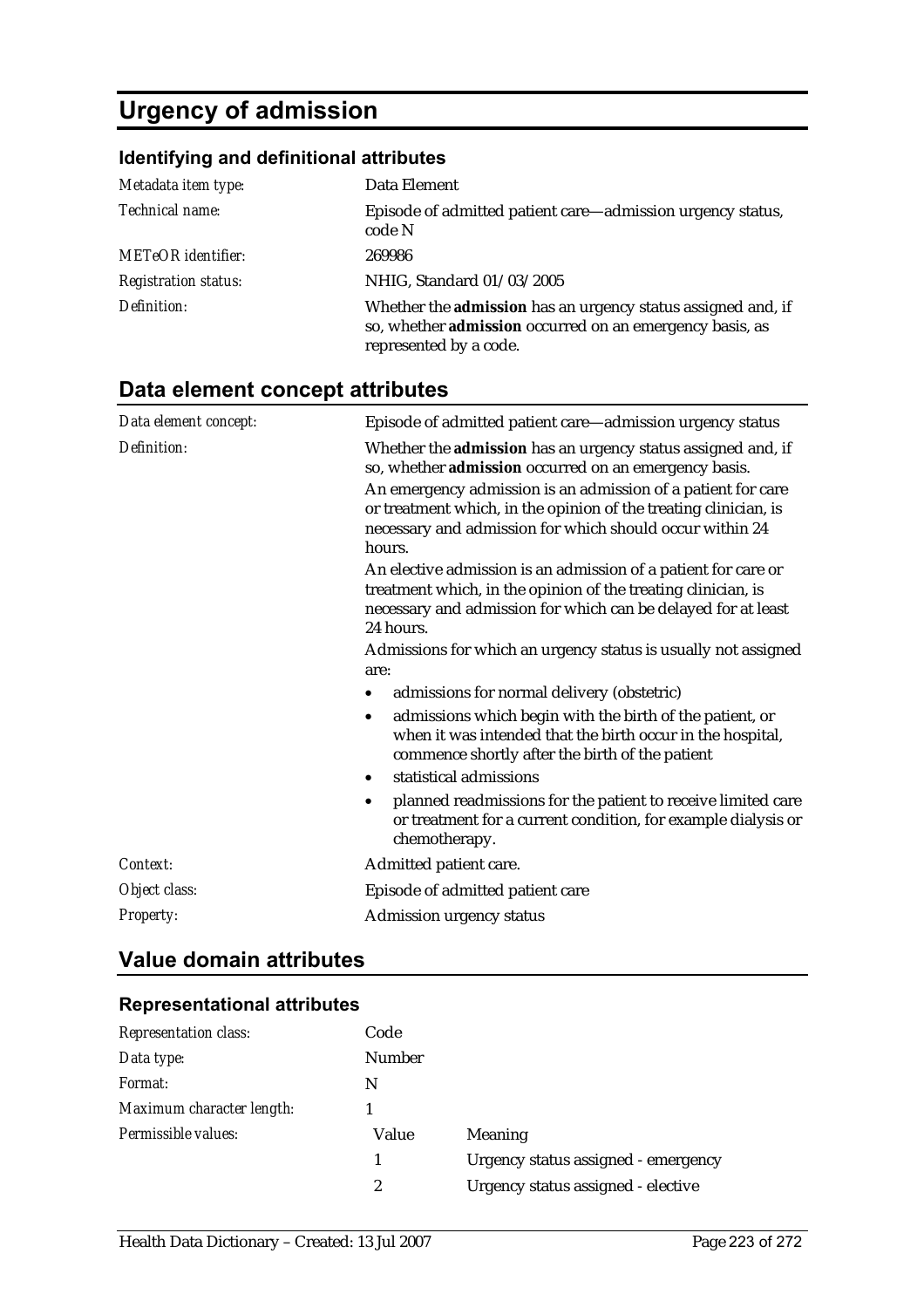#### **Data element attributes**

#### **Collection and usage attributes**

*Guide for use:* CODE 1 Urgency status assigned - emergency Emergency admission:

> The following guidelines may be used by health professionals, hospitals and health insurers in determining whether an emergency admission has occurred. These guidelines should not be considered definitive.

An emergency admission occurs if one or more of the following clinical conditions are applicable such that the patient required admission within 24 hours.

Such a patient would be:

- at risk of serious morbidity or mortality and requiring urgent assessment and/or resuscitation; or
- suffering from suspected acute organ or system failure; or
- suffering from an illness or injury where the viability or function of a body part or organ is acutely threatened; or
- suffering from a drug overdoes, toxic substance or toxin effect; or
- experiencing severe psychiatric disturbance whereby the health of the patient or other people is at immediate risk; or
- suffering severe pain where the viability or function of a body part or organ is suspected to be acutely threatened; or
- suffering acute significant haemorrhage and requiring urgent assessment and treatment; or
- suffering gynaecological or obstetric complications; or
- suffering an acute condition which represents a significant threat to the patient's physical or psychological wellbeing; or
- suffering a condition which represents a significant threat to public health.

If an admission meets the definition of emergency above, it is categorised as emergency, regardless of whether the admission occurred within 24 hours of such a categorisation being made, or after 24 hours or more.

CODE 2 Urgency status assigned - Elective Elective admissions:

If an admission meets the definition of elective above, it is categorised as elective, regardless of whether the admission actually occurred after 24 hours or more, or it occurred within 24 hours. The distinguishing characteristic is that the admission could be delayed by at least 24 hours.

Scheduled admissions:

A patient who expects to have an elective admission will often have that admission scheduled in advance. Whether or not the admission has been scheduled does not affect the categorisation of the admission as emergency or elective, which depends only on whether it meets the definitions above. That is, patients both with and without a scheduled admission can be admitted on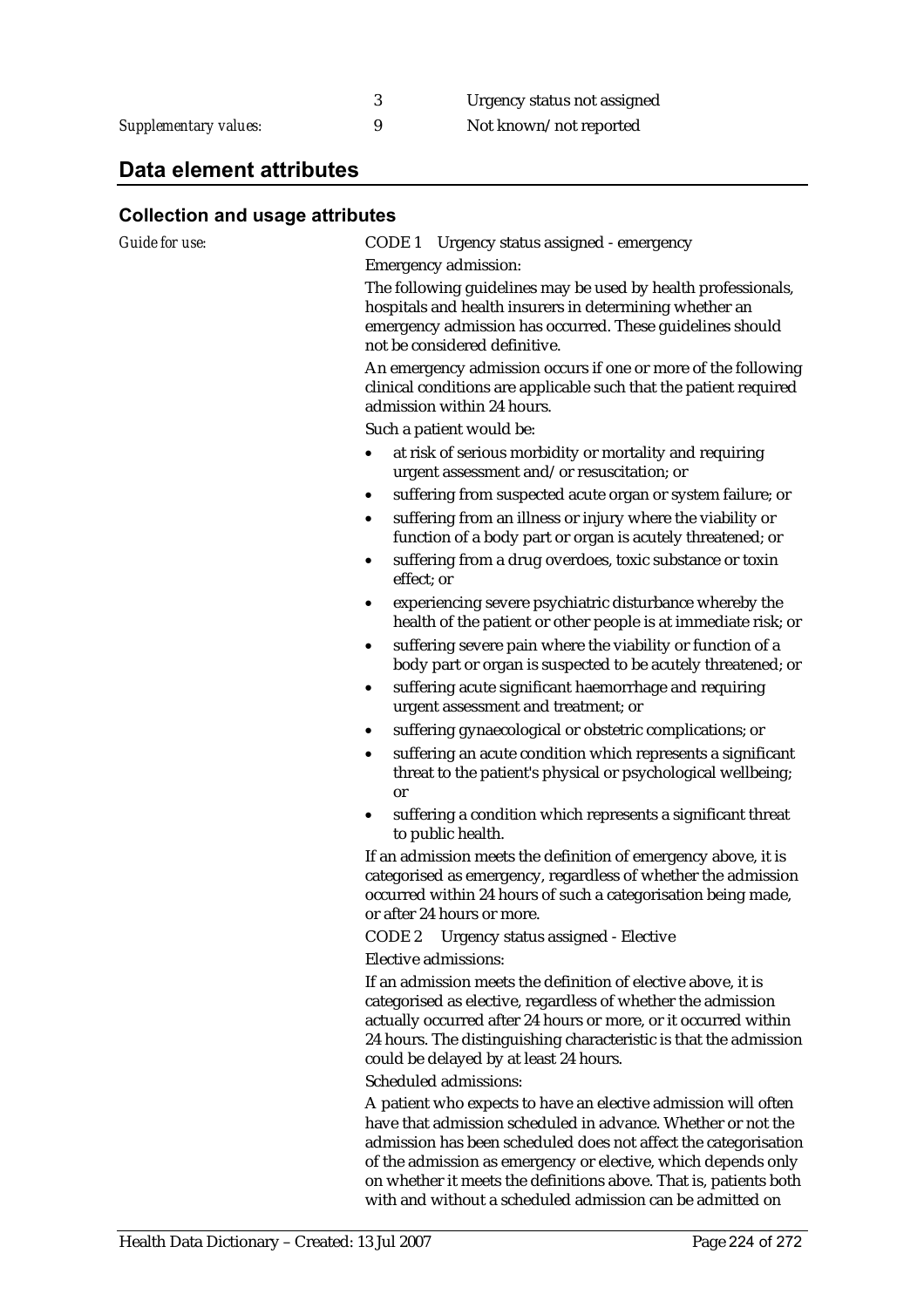either an emergency or elective basis.

Admissions from elective surgery waiting lists:

Patients on waiting lists for elective surgery are assigned a Clinical urgency status which indicates the clinical assessment of the urgency with which a patient requires elective hospital care. On admission, they will also be assigned an urgency of admission category, which may or may not be elective:

- Patients who are removed from elective surgery waiting lists on admission as an elective patient for the procedure for which they were waiting (see code 1 in metadata item Reason for removal from an elective surgery waiting list code N) will be assigned an Admission urgency status code N code of 2. In that case, their clinical urgency category could be regarded as further detail on how urgent their admission was.
- Patients who are removed from elective surgery waiting lists on admission as an emergency patient for the procedure for which they were waiting (see code 2 in metadata item Reason for removal from an elective surgery waiting list code N), will be assigned an Admission urgency status code N code of 1.

CODE 3 Urgency status not assigned

Admissions for which an urgency status is usually not assigned: An urgency status can be assigned for admissions of the types listed above for which an urgency status is not usually assigned. For example, a patient who is to have an obstetric admission may have one or more of the clinical conditions listed above and be admitted on an emergency basis. CODE 9 Not known/not reported

This code is used when it is not known whether or not an urgency status has been assigned, or when an urgency status has been assigned but is not known.

| Submitting organisation:                             | Emergency definition working party                                                                         |  |  |
|------------------------------------------------------|------------------------------------------------------------------------------------------------------------|--|--|
| Origin:                                              | <b>National Health Data Committee</b>                                                                      |  |  |
| <b>Relational attributes</b>                         |                                                                                                            |  |  |
| Related metadata references:                         | Supersedes Urgency of admission, version 1, DE, NHDD,<br>NHIMG, Superseded 01/03/2005                      |  |  |
| <b>Implementation in Data Set</b><br>Specifications: | Admitted patient care NMDS NHIG, Superseded 07/12/2005<br>Implementation start date: 01/07/2005            |  |  |
|                                                      | Implementation end date: 30/06/2006<br>Admitted patient care NMDS 2006-2007 NHIG, Superseded<br>23/10/2006 |  |  |
|                                                      | Implementation start date: 01/07/2006                                                                      |  |  |
|                                                      | Implementation end date: 30/06/2007                                                                        |  |  |
|                                                      | Admitted patient care NMDS 2007-2008 NHIG, Standard<br>23/10/2006                                          |  |  |
|                                                      | Implementation start date: 01/07/2007                                                                      |  |  |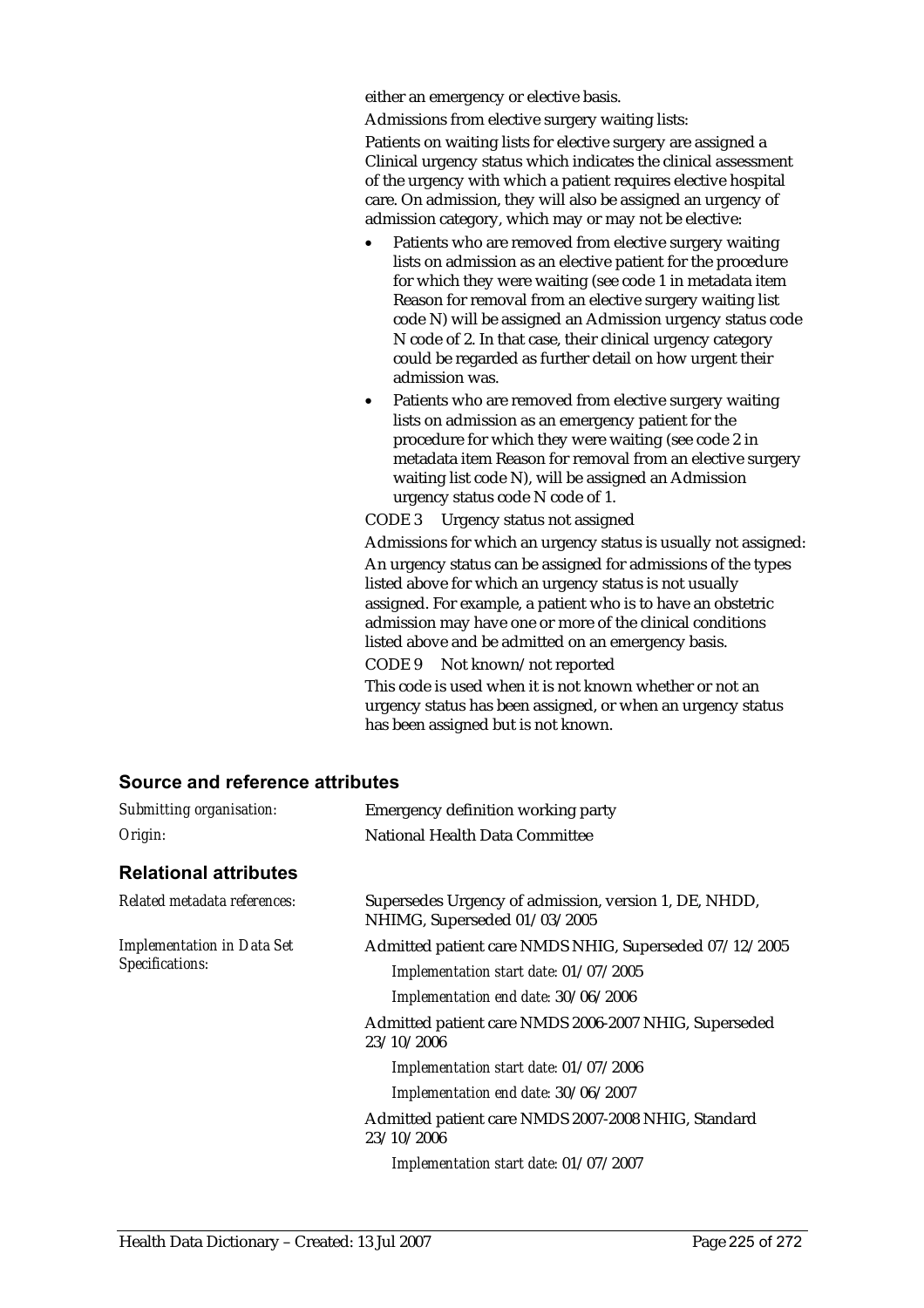# **Vascular history**

# **Identifying and definitional attributes**

| Metadata item type:         | Data Element                                                                                                                                                                                                                  |  |
|-----------------------------|-------------------------------------------------------------------------------------------------------------------------------------------------------------------------------------------------------------------------------|--|
| Technical name:             | Person—vascular condition status (history), code NN                                                                                                                                                                           |  |
| <b>METeOR</b> identifier:   | 269958                                                                                                                                                                                                                        |  |
| <b>Registration status:</b> | NHIG, Standard 01/03/2005                                                                                                                                                                                                     |  |
| Definition:                 | Whether the person has had a history of vascular conditions, as<br>represented by a code.                                                                                                                                     |  |
| Context:                    | The vascular history of the patient is important as an element in<br>defining future risk for a cardiovascular event and as a factor in<br>determining best practice management for various<br>cardiovascular risk factor(s). |  |
|                             | It may be used to map vascular conditions, assist in risk<br>stratification and link to best practice management.                                                                                                             |  |

# **Data element concept attributes**

| Data element concept: | Person-vascular condition status                 |
|-----------------------|--------------------------------------------------|
| Definition:           | Describes the vascular condition of the person.  |
| <i>Context:</i>       | Public health, health care and clinical settings |
| Object class:         | Person                                           |
| <b>Property:</b>      | Vascular condition status                        |

## **Value domain attributes**

#### **Representational attributes**

| <b>Representation class:</b> | Code             |                                                                     |
|------------------------------|------------------|---------------------------------------------------------------------|
| Data type:                   | <b>String</b>    |                                                                     |
| Format:                      | <b>NN</b>        |                                                                     |
| Maximum character length:    | $\boldsymbol{2}$ |                                                                     |
| Permissible values:          | Value            | Meaning                                                             |
|                              | 01               | Myocardial infarction                                               |
|                              | 02               | Unstable angina pectoris                                            |
|                              | 03               | Angina                                                              |
|                              | 04               | <b>Heart failure</b>                                                |
|                              | 05               | Atrial fibrillation                                                 |
|                              | 06               | Other dysrhythmia or conductive disorder                            |
|                              | 07               | <b>Rheumatic heart disease</b>                                      |
|                              | 08               | Non-rheumatic valvular heart disease                                |
|                              | 09               | Left ventricular hypertrophy                                        |
|                              | 10               | <b>Stroke</b>                                                       |
|                              | 11               | Transient ischaemic attack                                          |
|                              | 12               | Hypertension                                                        |
|                              | 13               | Peripheral vascular disease (includes<br>abdominal aortic aneurism) |
|                              | 14               | Deep vein thrombosis                                                |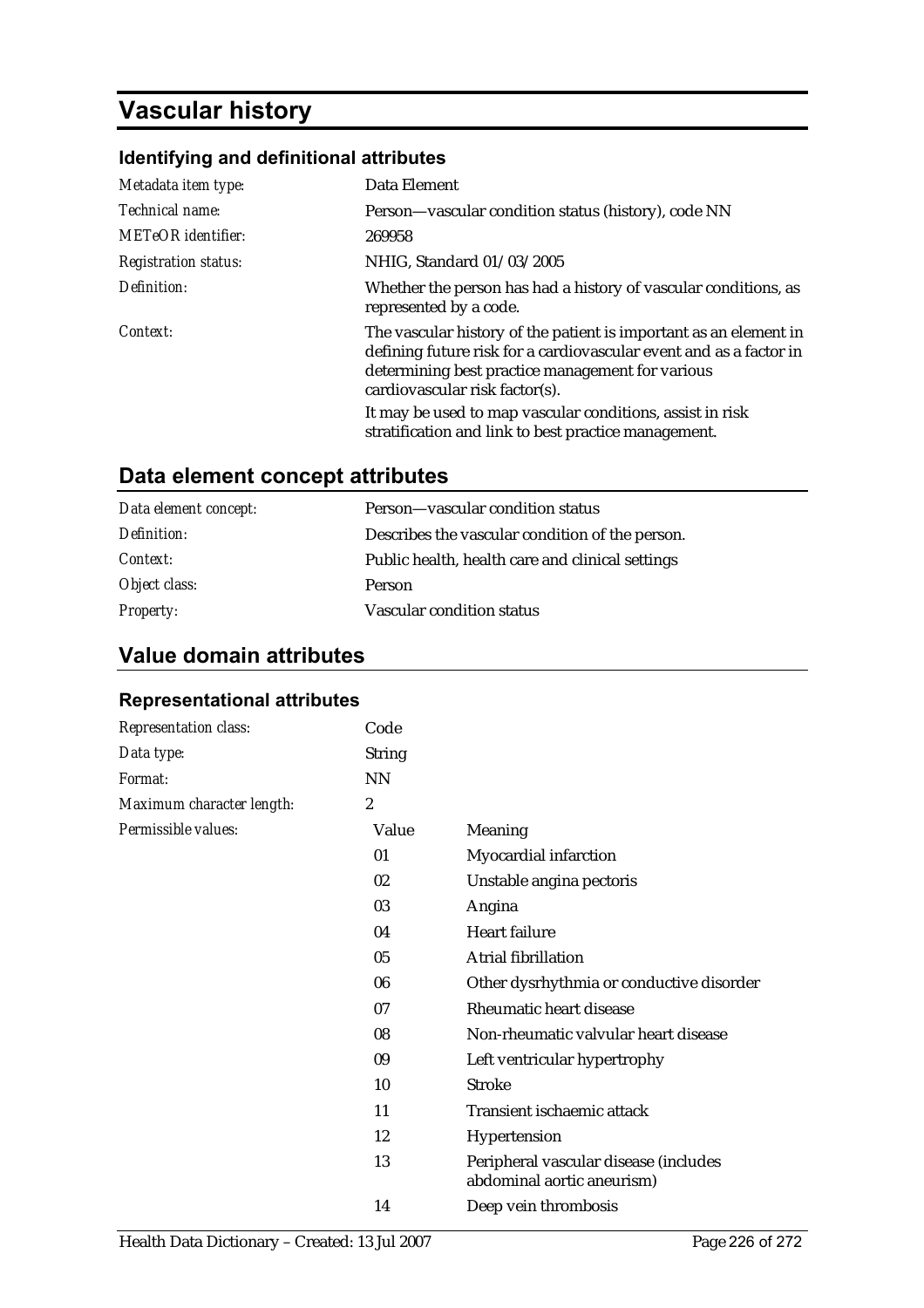|                       | 15 | Other atherosclerotic disease       |
|-----------------------|----|-------------------------------------|
|                       | 16 | Carotid stenosis                    |
|                       | 17 | Vascular renal disease              |
|                       | 18 | Vascular retinopathy (hypertensive) |
|                       | 19 | Vascular retinopathy (diabetic)     |
|                       | 97 | Other vascular                      |
|                       | 98 | No vascular history                 |
| Supplementary values: | 99 | Unknown/not stated /not specified   |

#### **Collection and usage attributes**

*Comments:* Can be mapped to the current version of ICD-10-AM.

#### **Source and reference attributes**

*Origin:* International Classification of Diseases - Tenth Revision - Australian Modification (3rd Edition 2000), National Centre for Classification in Health, Sydney

## **Data element attributes**

#### **Collection and usage attributes**

| <b>Guide for use:</b>                                | More than one code can be recorded.                                                                               |
|------------------------------------------------------|-------------------------------------------------------------------------------------------------------------------|
| <b>Collection methods:</b>                           | Ideally, vascular history information is derived from and<br>substantiated by clinical documentation.             |
| Source and reference attributes                      |                                                                                                                   |
| Submitting organisation:                             | Cardiovascular Data Working Group                                                                                 |
| Origin:                                              | National Centre for Classification in Health<br>National Data Standards for Injury Surveillance Advisory<br>Group |
| <b>Relational attributes</b>                         |                                                                                                                   |
| Related metadata references:                         | Supersedes Vascular history, version 1, DE, NHDD, NHIMG,<br>Superseded 01/03/2005                                 |
| <b>Implementation in Data Set</b><br>Specifications: | Acute coronary syndrome (clinical) DSS NHIG, Standard<br>07/12/2005                                               |
|                                                      | Acute coronary syndrome (clinical) DSS NHIG, Superseded<br>07/12/2005                                             |
|                                                      | Cardiovascular disease (clinical) DSS NHIG, Superseded<br>15/02/2006                                              |
|                                                      | Cardiovascular disease (clinical) DSS NHIG, Superseded<br>04/07/2007                                              |
|                                                      | Cardiovascular disease (clinical) DSS NHIG, Standard<br>04/07/2007                                                |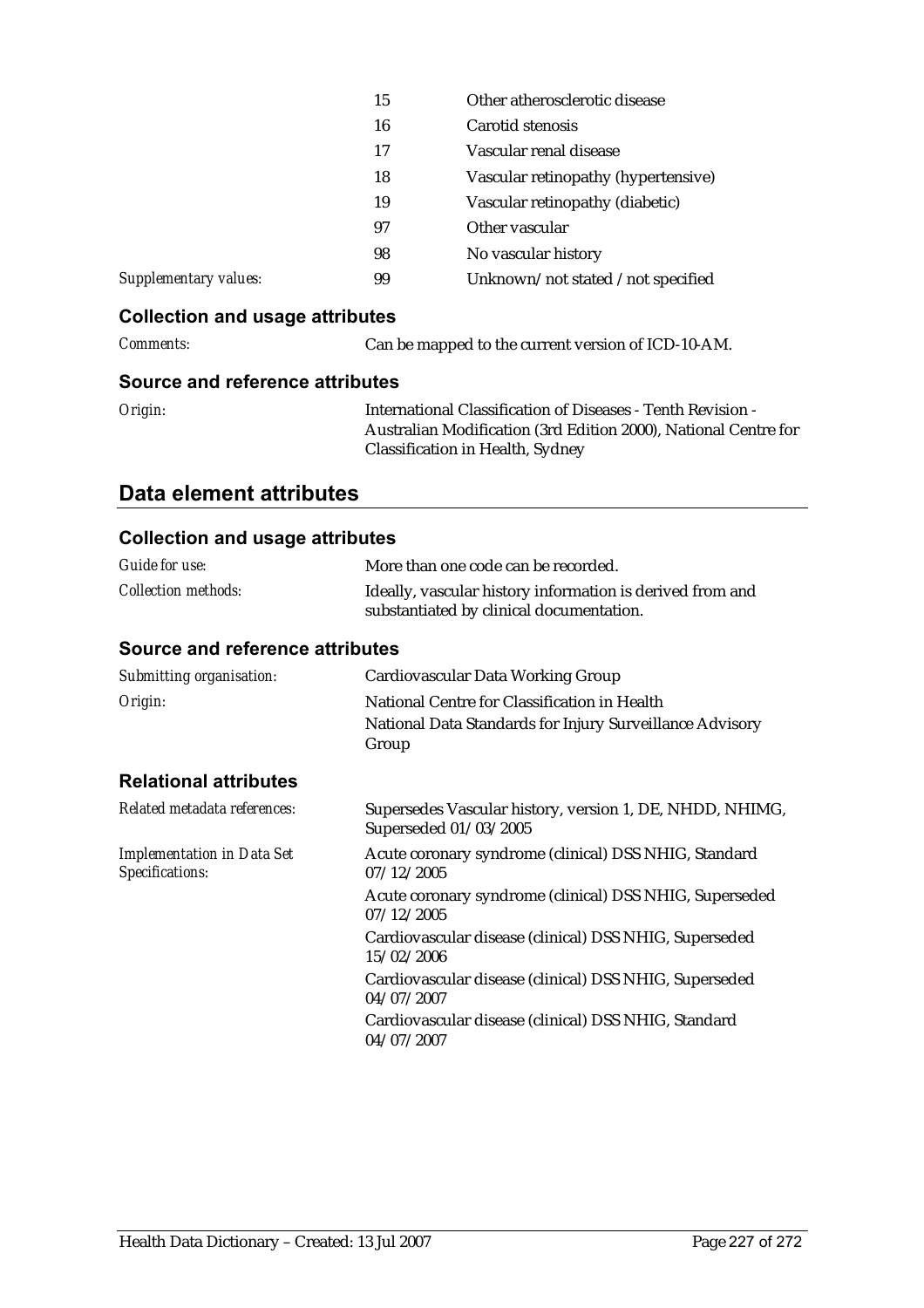# **Vascular procedures**

# **Identifying and definitional attributes**

| Metadata item type:         | Data Element                                                                   |
|-----------------------------|--------------------------------------------------------------------------------|
| Technical name:             | Person—vascular procedures (history), code NN                                  |
| <b>METeOR</b> identifier:   | 269962                                                                         |
| <b>Registration status:</b> | NHIG, Standard 01/03/2005                                                      |
| Definition:                 | The vascular procedures the person has undergone, as<br>represented by a code. |

# **Data element concept attributes**

| Data element concept: | Person-vascular procedure                                                                                                                                                                          |
|-----------------------|----------------------------------------------------------------------------------------------------------------------------------------------------------------------------------------------------|
| Definition:           | Describes the vascular procedures the person has undergone.                                                                                                                                        |
| Context:              | Public health and health care:                                                                                                                                                                     |
|                       | This metadata item is important for tracking cardiovascular<br>patient management against appropriate practice for<br>cardiovascular presentation(s) and risk factor(s) the person may<br>exhibit. |
| Object class:         | Person                                                                                                                                                                                             |
| <i>Property:</i>      | Vascular procedure                                                                                                                                                                                 |

# **Value domain attributes**

| <b>Representational attributes</b> |  |
|------------------------------------|--|
|------------------------------------|--|

| <b>Representation class:</b> | Code             |                                                           |
|------------------------------|------------------|-----------------------------------------------------------|
| Data type:                   | <b>String</b>    |                                                           |
| Format:                      | <b>NN</b>        |                                                           |
| Maximum character length:    | $\boldsymbol{2}$ |                                                           |
| Permissible values:          | Value            | Meaning                                                   |
|                              | 01               | Amputation for arterial vascular insufficiency            |
|                              | 02               | Carotid endarterectomy                                    |
|                              | 03               | Carotid angioplasty/stenting                              |
|                              | 04               | Coronary angioplasty/stenting                             |
|                              | 05               | Coronary artery bypass grafting                           |
|                              | 06               | Renal artery angioplasty/stenting                         |
|                              | 07               | Heart transplant                                          |
|                              | 08               | Heart valve surgery                                       |
|                              | 09               | Abdominal aortic aneurism repair/bypass<br>graft/stenting |
|                              | 10               | Cerebral circulation angioplasty/stenting                 |
|                              | 11               | Femoral/popliteal bypass/graft/stenting                   |
|                              | 12               | Congenital heart and blood vessel defect<br>surgery       |
|                              | 13               | Permanent pacemaker implantation                          |
|                              | 14               | Implantable cardiac defibrillator                         |
|                              | 98               | Other                                                     |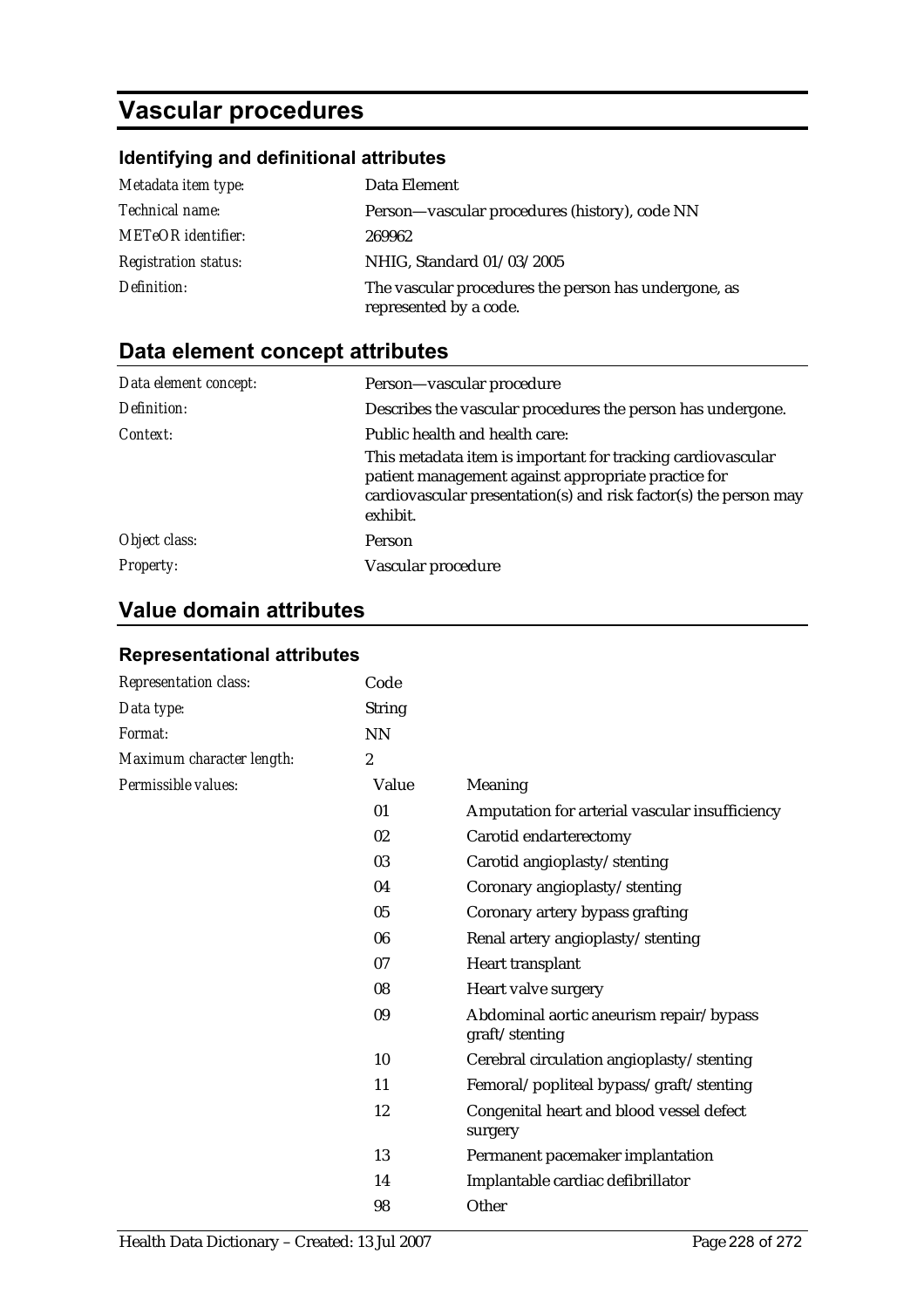# **Data element attributes**

# **Collection and usage attributes**

| <i>Collection methods:</i> | Ideally, Vascular procedure information is derived from and<br>substantiated by clinical documentation.                                                                                                               |
|----------------------------|-----------------------------------------------------------------------------------------------------------------------------------------------------------------------------------------------------------------------|
| <i>Comments:</i>           | In settings where the monitoring of a person's health is ongoing<br>and where a history can change over time (such as general<br>practice), the Service contact—service contact date,<br>DDMMYYYY should be recorded. |

| Submitting organisation:                             | Cardiovascular Data Working Group                                                                                                                                                                                                                                         |
|------------------------------------------------------|---------------------------------------------------------------------------------------------------------------------------------------------------------------------------------------------------------------------------------------------------------------------------|
| Origin:                                              | Australian Institute of Health and Welfare (AIHW) 2001. Heart,<br>stroke and vascular diseases - Australian facts 2001. AIHW Cat.<br>No. CVD 13. Canberra: AIHW, National Heart foundation of<br>Australia, National Stroke Foundation of Australia (CVD Series<br>No. 14 |
| <b>Relational attributes</b>                         |                                                                                                                                                                                                                                                                           |
| Related metadata references:                         | Supersedes Vascular procedures, version 1, DE, NHDD,<br>NHIMG, Superseded 01/03/2005                                                                                                                                                                                      |
| <b>Implementation in Data Set</b><br>Specifications: | Cardiovascular disease (clinical) DSS NHIG, Superseded<br>15/02/2006                                                                                                                                                                                                      |
|                                                      | Cardiovascular disease (clinical) DSS NHIG, Superseded<br>04/07/2007                                                                                                                                                                                                      |
|                                                      | Cardiovascular disease (clinical) DSS NHIG, Standard<br>04/07/2007                                                                                                                                                                                                        |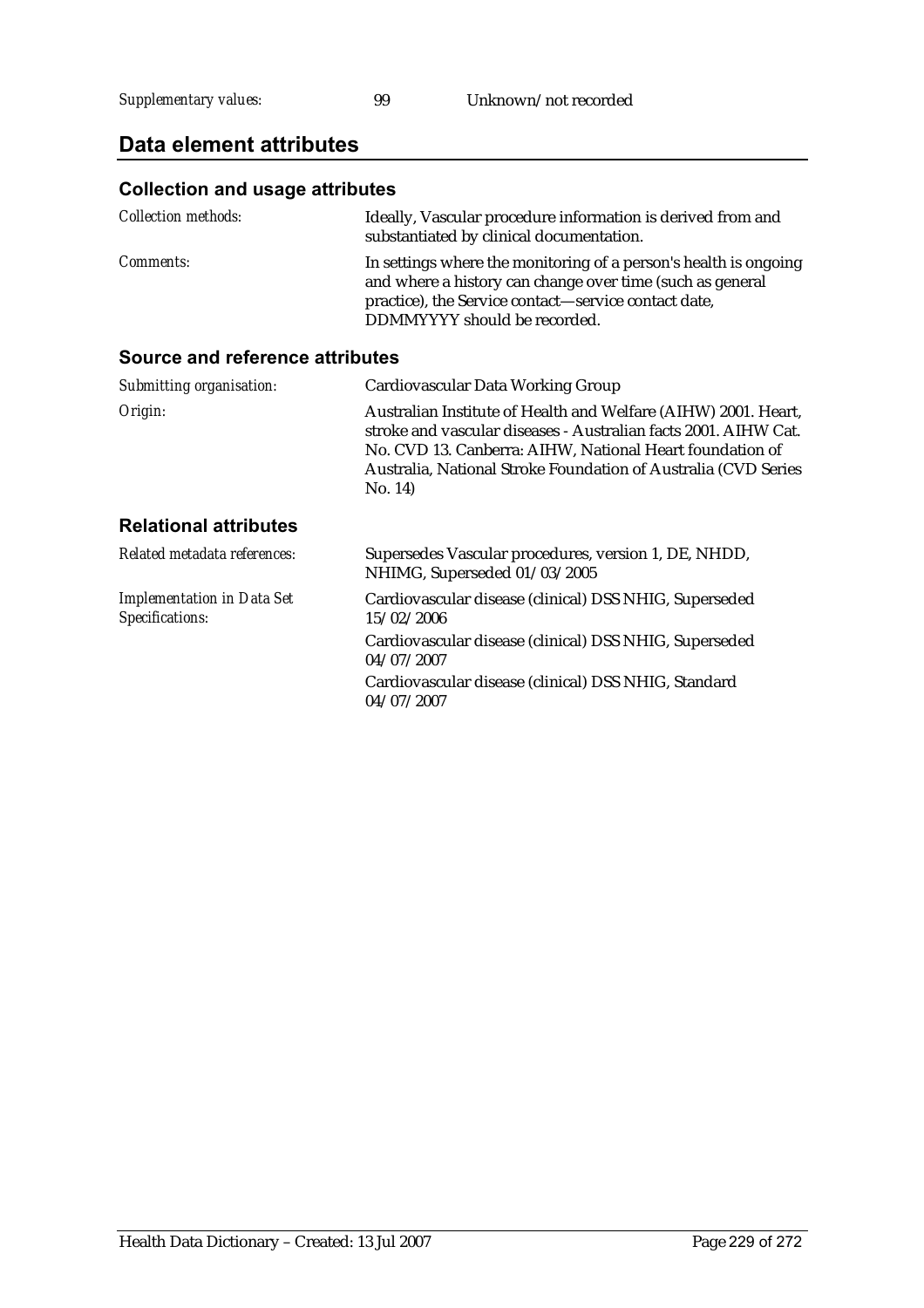# **Visual acuity (left eye)**

#### **Identifying and definitional attributes**

| Metadata item type:         | Data Element                                                 |
|-----------------------------|--------------------------------------------------------------|
| <i>Technical name:</i>      | Person—visual acuity (left eye), code NN                     |
| <b>METeOR</b> identifier:   | 269963                                                       |
| <b>Registration status:</b> | NHIG, Standard 01/03/2005                                    |
| Definition:                 | A person's left eye visual acuity, as represented by a code. |

## **Data element concept attributes**

| Data element concept: | Person-visual acuity                                                                                                                                                     |
|-----------------------|--------------------------------------------------------------------------------------------------------------------------------------------------------------------------|
| Definition:           | The visual acuity test measures the smallest letters that a person<br>can read on a standardised chart at a distance of 6 metres (20<br>feet) wearing glasses if needed. |
| Context:              | Public health, health care and clinical settings.                                                                                                                        |
| Object class:         | Person                                                                                                                                                                   |
| <b>Property:</b>      | Visual acuity                                                                                                                                                            |

# **Value domain attributes**

#### **Representational attributes**

| Representation class:        | Code             |                                   |
|------------------------------|------------------|-----------------------------------|
| Data type:                   | <b>String</b>    |                                   |
| Format:                      | <b>NN</b>        |                                   |
| Maximum character length:    | $\boldsymbol{2}$ |                                   |
| Permissible values:          | Value            | Meaning                           |
|                              | 01               | 6/5                               |
|                              | 02               | 6/6                               |
|                              | 03               | 6/9                               |
|                              | 04               | 6/12                              |
|                              | 05               | 6/18                              |
|                              | 06               | 6/24                              |
|                              | 07               | 6/36                              |
|                              | 08               | 6/60                              |
|                              | 09               | CF (count fingers)                |
|                              | 10               | HM (hand movement)                |
|                              | 11               | PL (perceive light)               |
|                              | 12               | BL (blind)                        |
|                              | 13               | 6/7.5                             |
| <b>Supplementary values:</b> | 99               | Not stated/inadequately described |

## **Data element attributes**

#### **Collection and usage attributes**

*Guide for use:* Record actual result for both right and left eyes: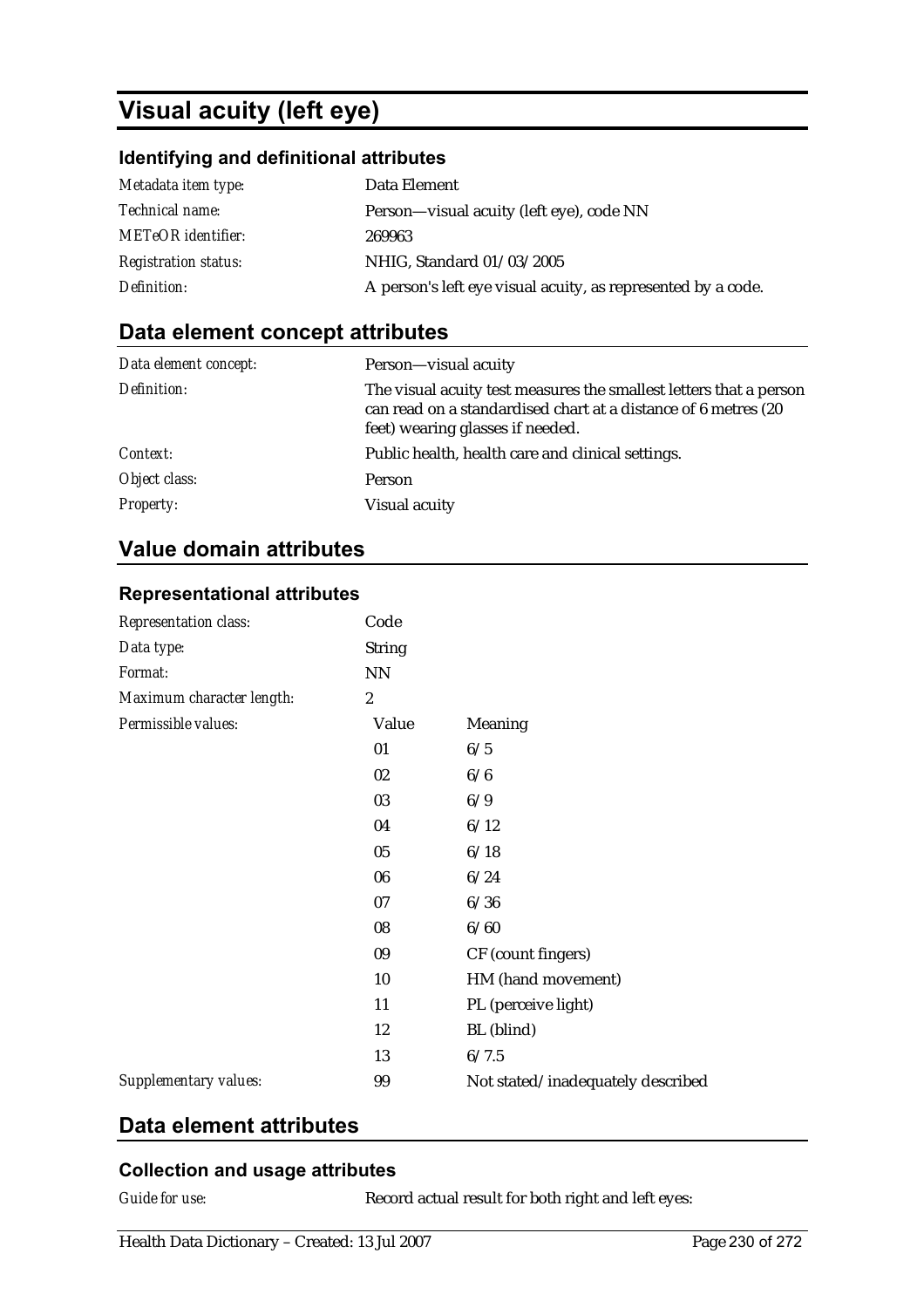- 1st field: Right eye
- 2nd field: Left eye.

Test wearing distance glasses if prescribed.

Use pinhole if vision less than 6/6.

*Collection methods:* One of the most often utilised tests for visual acuity uses the Snellen chart.

- At a distance of 6 metres all subjects should be able to read the 6/6 line with each eye using the proper refractive correction.
- Both eyes are to be opened and then cover one eye with the ocular occluder.
- The observer has to read out the smallest line of letters that he/she can see from the chart.
- This is to be repeated with the other eye.

Eye examination should be performed by an ophthalmologist or a suitably trained clinician:

- within five years of **diagnosis** and then every 1-2 years for patients whose diabetes onset was at age under 30 years
- at diagnosis and then every 1-2 years for patients whose diabetes onset was at age 30 years or more.

#### **Source and reference attributes**

| Origin:                           | National Diabetes Outcomes Quality Review Initiative<br>(NDOQRIN) data dictionary                                                                                                                                                                                                                                                                                                                                                                                                                                                                           |
|-----------------------------------|-------------------------------------------------------------------------------------------------------------------------------------------------------------------------------------------------------------------------------------------------------------------------------------------------------------------------------------------------------------------------------------------------------------------------------------------------------------------------------------------------------------------------------------------------------------|
| Reference documents:              | Vision Australia, No 2, 1997/8; University of Melbourne<br><b>World Health Organization</b><br><b>US National Library of Medicine</b><br>Diabetes Control and Complications Trial: DCCT New England<br>Journal of Medicine, 329(14), September 30, 1993<br>Principles of Care and Guidelines for the Clinical Management<br>of Diabetes Mellitus                                                                                                                                                                                                            |
| <b>Relational attributes</b>      |                                                                                                                                                                                                                                                                                                                                                                                                                                                                                                                                                             |
| Related metadata references:      | Supersedes Visual acuity, version 1, DE, NHDD, NHIMG,<br>Superseded 01/03/2005                                                                                                                                                                                                                                                                                                                                                                                                                                                                              |
|                                   | See also Person-visual acuity (right eye), code NN NHIG,<br>Standard 01/03/2005                                                                                                                                                                                                                                                                                                                                                                                                                                                                             |
| <b>Implementation in Data Set</b> | Diabetes (clinical) DSS NHIG, Superseded 21/09/2005                                                                                                                                                                                                                                                                                                                                                                                                                                                                                                         |
| Specifications:                   | Diabetes (clinical) DSS NHIG, Standard 21/09/2005                                                                                                                                                                                                                                                                                                                                                                                                                                                                                                           |
|                                   | Information specific to this data set:<br>Patients with diabetes have an increased risk of<br>developing several eye complications including<br>retinopathy, cataract and glaucoma that can lead to loss of<br>vision. Regular eye checkups are important for patients<br>suffering from diabetes mellitus. This helps to detect and<br>treat abnormalities early and to avoid or postpone vision-<br>threatening complications. Assessment by an<br>ophthalmologist is essential:<br>at initial examination if the corrected visual acuity is<br>$\bullet$ |
|                                   | less than 6/6 in either eye                                                                                                                                                                                                                                                                                                                                                                                                                                                                                                                                 |
|                                   | if at subsequent examinations declining visual acuity<br>$\bullet$                                                                                                                                                                                                                                                                                                                                                                                                                                                                                          |

is detected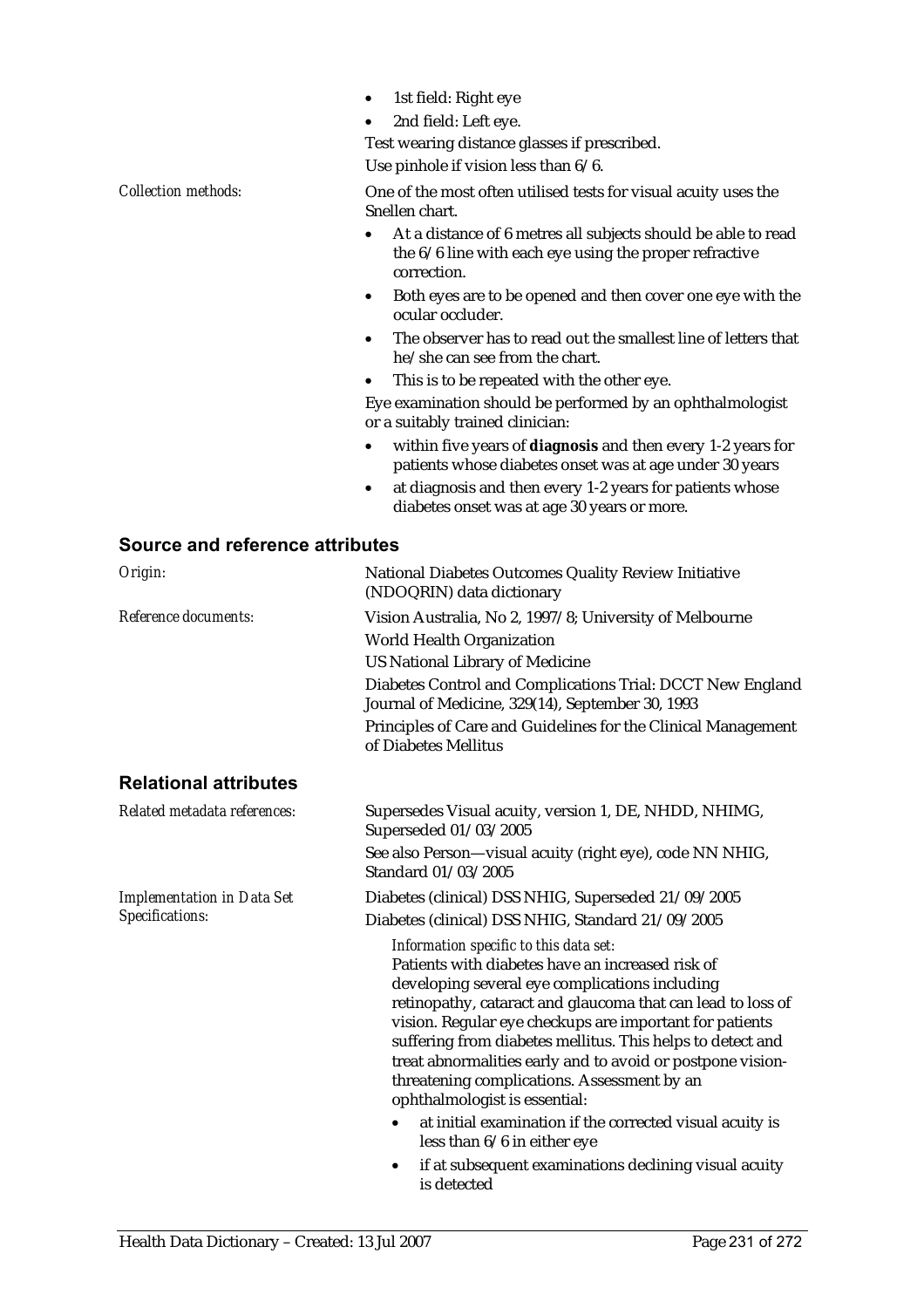- if any retinal abnormality is detected
- if clear view of retina is not obtained.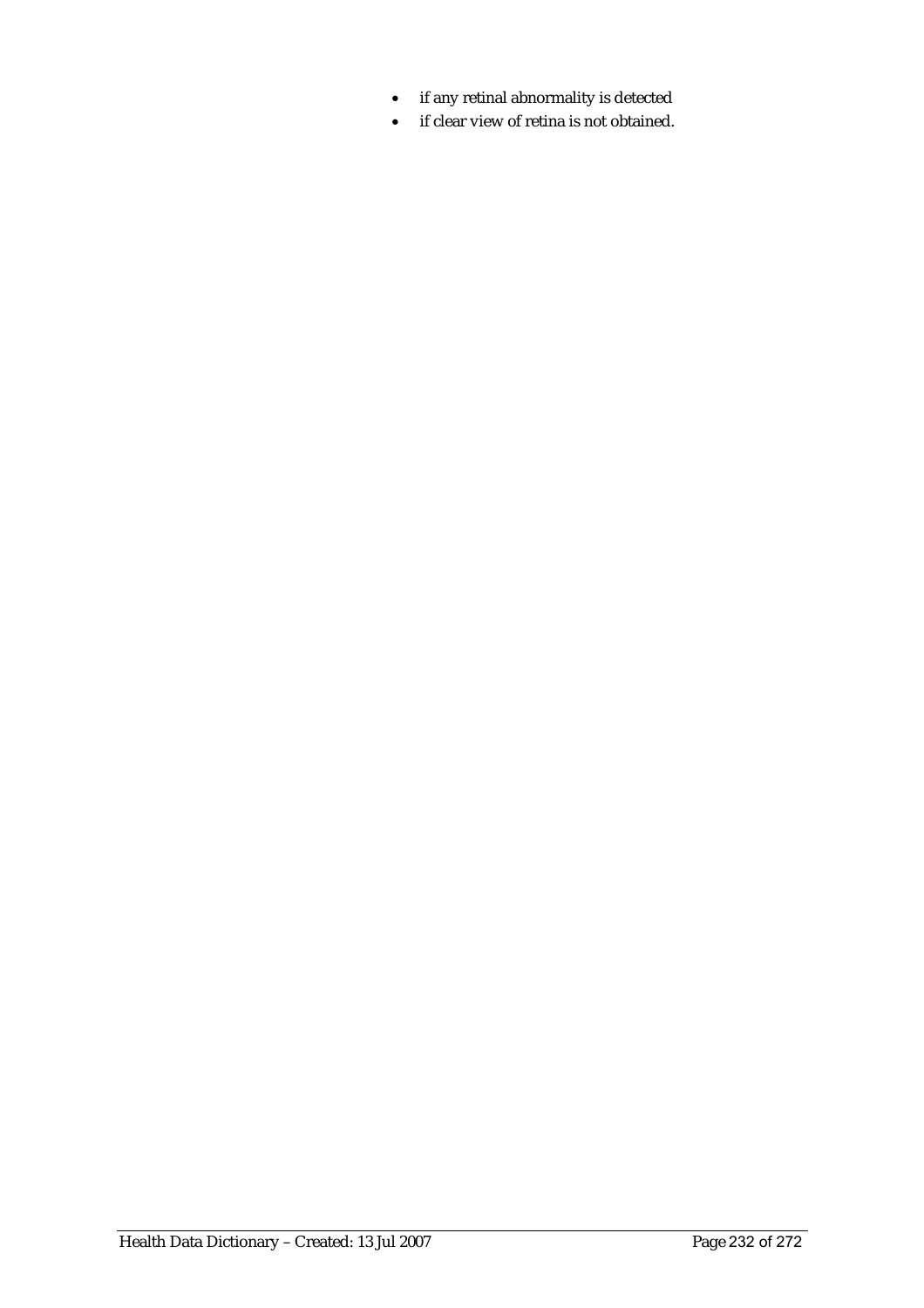# **Visual acuity (right eye)**

#### **Identifying and definitional attributes**

| Metadata item type:         | Data Element                                                  |
|-----------------------------|---------------------------------------------------------------|
| Technical name:             | Person—visual acuity (right eye), code NN                     |
| <b>METeOR</b> identifier:   | 270381                                                        |
| <b>Registration status:</b> | NHIG, Standard 01/03/2005                                     |
| Definition:                 | A person's right eye visual acuity, as represented by a code. |

## **Data element concept attributes**

| Data element concept: | Person-visual acuity                                                                                                                                                     |
|-----------------------|--------------------------------------------------------------------------------------------------------------------------------------------------------------------------|
| Definition:           | The visual acuity test measures the smallest letters that a person<br>can read on a standardised chart at a distance of 6 metres (20<br>feet) wearing glasses if needed. |
| Context:              | Public health, health care and clinical settings.                                                                                                                        |
| Object class:         | Person                                                                                                                                                                   |
| <b>Property:</b>      | Visual acuity                                                                                                                                                            |

# **Value domain attributes**

#### **Representational attributes**

| <b>Representation class:</b> | Code             |                                   |
|------------------------------|------------------|-----------------------------------|
| Data type:                   | <b>String</b>    |                                   |
| Format:                      | NN               |                                   |
| Maximum character length:    | $\boldsymbol{2}$ |                                   |
| Permissible values:          | Value            | <b>Meaning</b>                    |
|                              | 01               | 6/5                               |
|                              | 02               | 6/6                               |
|                              | 03               | 6/9                               |
|                              | 04               | 6/12                              |
|                              | 05               | 6/18                              |
|                              | 06               | 6/24                              |
|                              | 07               | 6/36                              |
|                              | 08               | 6/60                              |
|                              | 09               | CF (count fingers)                |
|                              | 10               | HM (hand movement)                |
|                              | 11               | PL (perceive light)               |
|                              | 12               | BL (blind)                        |
|                              | 13               | 6/7.5                             |
| Supplementary values:        | 99               | Not stated/inadequately described |

## **Data element attributes**

#### **Collection and usage attributes**

*Guide for use:* Record actual result for both right and left eyes: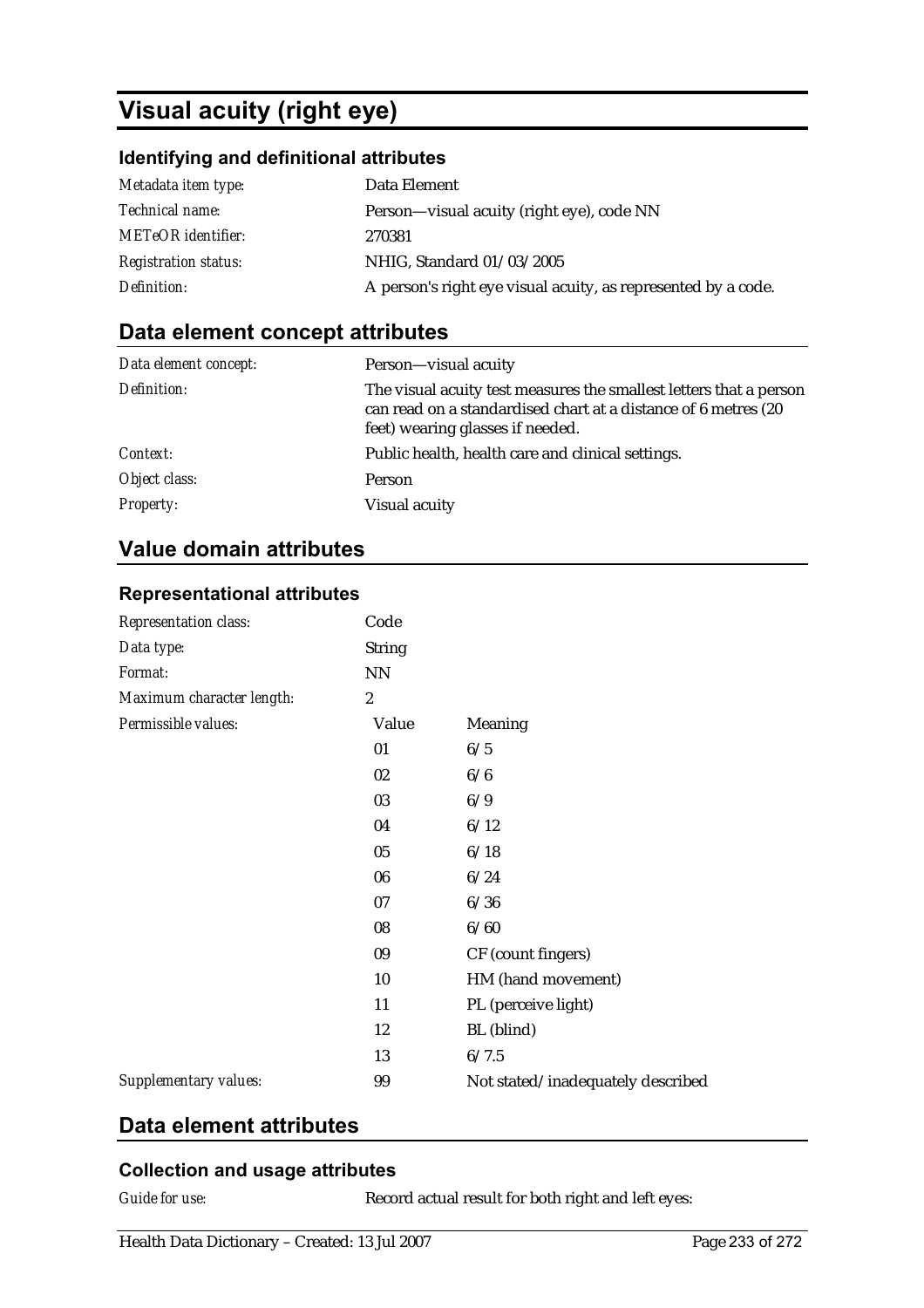- 1st field: Right eye
- 2nd field: Left eye.

Test wearing distance glasses if prescribed.

Use pinhole if vision less than 6/6.

*Collection methods:* One of the most often utilised tests for visual acuity uses the Snellen chart.

- At a distance of 6 metres all subjects should be able to read the 6/6 line with each eye using the proper refractive correction.
- Both eyes are to be opened and then cover one eye with the ocular occluder.
- The observer has to read out the smallest line of letters that he/she can see from the chart.
- This is to be repeated with the other eye.

Eye examination should be performed by an ophthalmologist or a suitably trained clinician:

- within five years of **diagnosis** and then every 1-2 years for patients whose diabetes onset was at age under 30 years
- at diagnosis and then every 1-2 years for patients whose diabetes onset was at age 30 years or more.

| Origin:                           | National Diabetes Outcomes Quality Review Initiative<br>(NDOQRIN) data dictionary                                                                                                                                                                                                                                                                                                                                                                                                                                                                                                                                                           |  |  |
|-----------------------------------|---------------------------------------------------------------------------------------------------------------------------------------------------------------------------------------------------------------------------------------------------------------------------------------------------------------------------------------------------------------------------------------------------------------------------------------------------------------------------------------------------------------------------------------------------------------------------------------------------------------------------------------------|--|--|
| Reference documents:              | Vision Australia, No 2, 1997/8; University of Melbourne<br><b>World Health Organization</b><br><b>US National Library of Medicine</b><br>Diabetes Control and Complications Trial: DCCT New England<br>Journal of Medicine, 329(14), September 30, 1993<br>Principles of Care and Guidelines for the Clinical Management<br>of Diabetes Mellitus                                                                                                                                                                                                                                                                                            |  |  |
| <b>Relational attributes</b>      |                                                                                                                                                                                                                                                                                                                                                                                                                                                                                                                                                                                                                                             |  |  |
| Related metadata references:      | See also Person-visual acuity (left eye), code NN NHIG,<br>Standard 01/03/2005                                                                                                                                                                                                                                                                                                                                                                                                                                                                                                                                                              |  |  |
|                                   | Supersedes Visual acuity, version 1, DE, NHDD, NHIMG,<br>Superseded 01/03/2005                                                                                                                                                                                                                                                                                                                                                                                                                                                                                                                                                              |  |  |
| <b>Implementation in Data Set</b> | Diabetes (clinical) DSS NHIG, Superseded 21/09/2005                                                                                                                                                                                                                                                                                                                                                                                                                                                                                                                                                                                         |  |  |
| Specifications:                   | Diabetes (clinical) DSS NHIG, Standard 21/09/2005                                                                                                                                                                                                                                                                                                                                                                                                                                                                                                                                                                                           |  |  |
|                                   | Information specific to this data set:<br>Patients with diabetes have an increased risk of<br>developing several eye complications including<br>retinopathy, cataract and glaucoma that can lead to loss of<br>vision. Regular eye checkups are important for patients<br>suffering from diabetes mellitus. This helps to detect and<br>treat abnormalities early and to avoid or postpone vision-<br>threatening complications. Assessment by an<br>ophthalmologist is essential:<br>at initial examination if the corrected visual acuity is<br>less than 6/6 in either eye<br>if at subsequent examinations declining visual acuity<br>٠ |  |  |
|                                   | is detected                                                                                                                                                                                                                                                                                                                                                                                                                                                                                                                                                                                                                                 |  |  |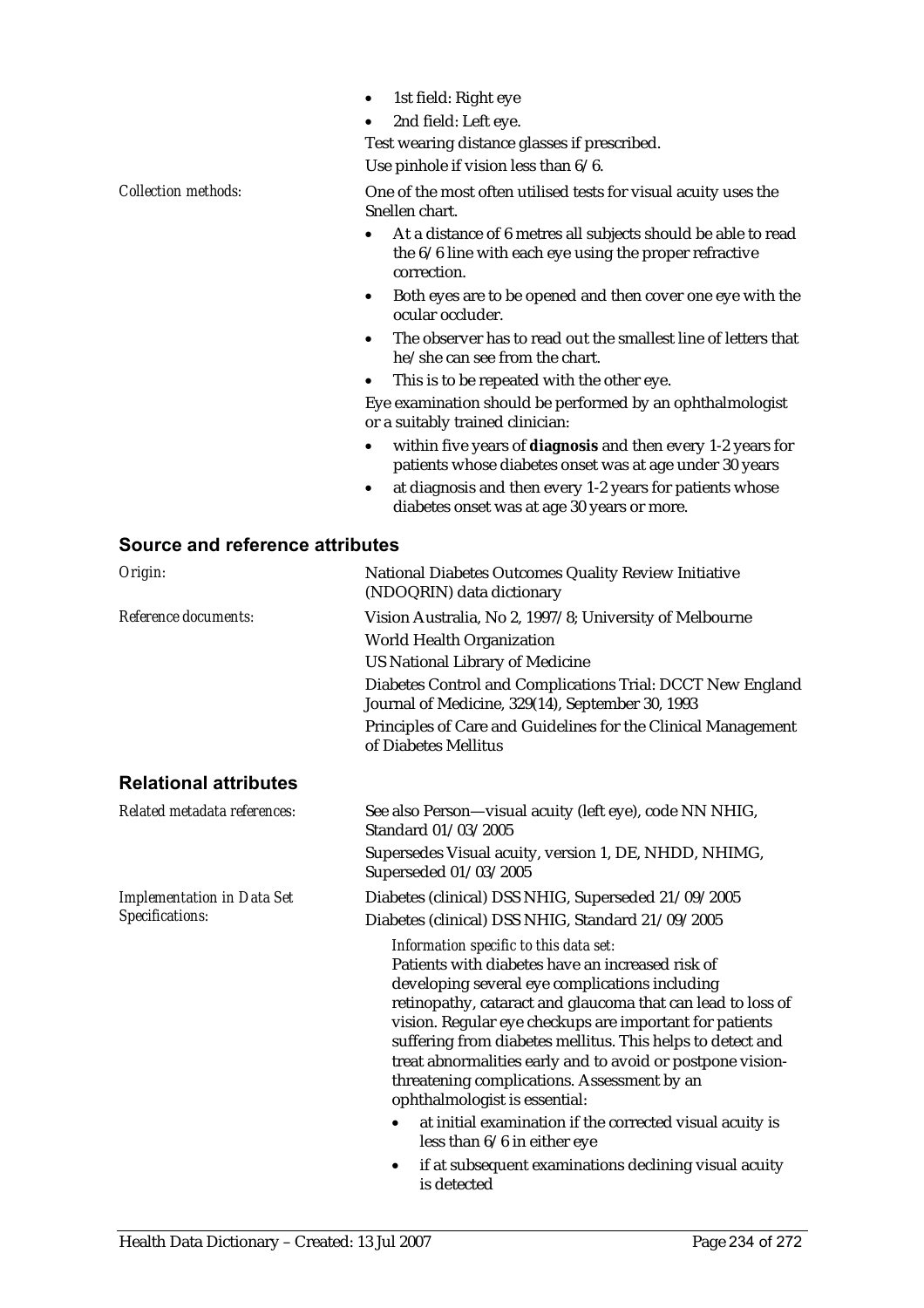- if any retinal abnormality is detected
- if clear view of retina is not obtained.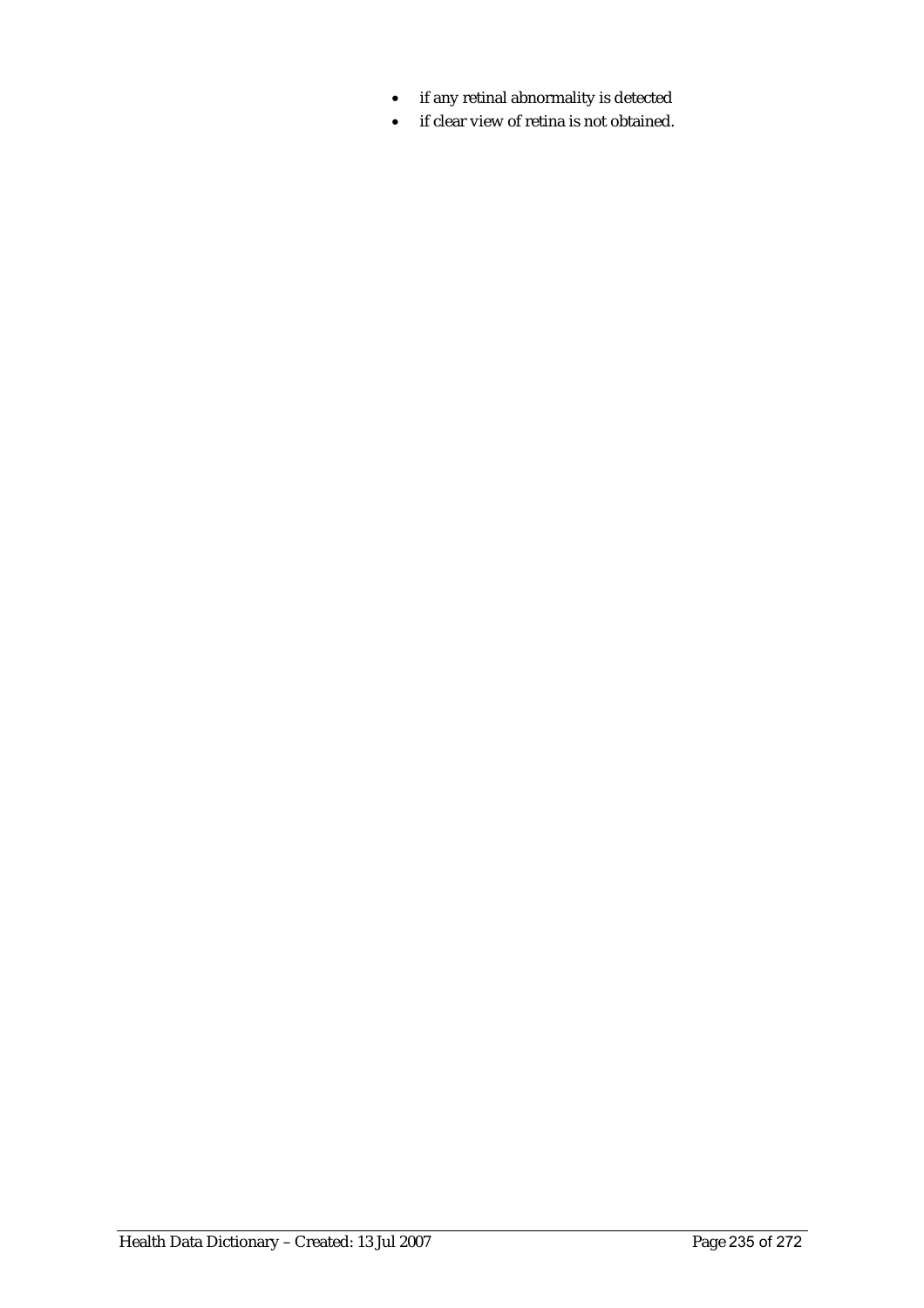# **Waist circumference (measured)**

# **Identifying and definitional attributes**

| Metadata item type:         | Data Element                                                        |
|-----------------------------|---------------------------------------------------------------------|
| <i>Technical name:</i>      | Person—waist circumference (measured), total centimetres<br>NN[N].N |
| <b>METeOR</b> identifier:   | 270129                                                              |
| <b>Registration status:</b> | NHIG, Standard 01/03/2005                                           |
| Definition:                 | A person's waist circumference measured in centimetres.             |

# **Data element concept attributes**

| Person—waist circumference                                                                                                                                                                                                                                                                                                |
|---------------------------------------------------------------------------------------------------------------------------------------------------------------------------------------------------------------------------------------------------------------------------------------------------------------------------|
| A person's waist circumference measured half way between the<br>inferior margin of the last rib and the crest of the ilium in the<br>mid-axillary plane.                                                                                                                                                                  |
| Public health, health care and clinical settings:                                                                                                                                                                                                                                                                         |
| Originally used in the calculation of Waist-to-hip ratio which<br>requires the measurement of hip circumference and waist<br>circumference as a predictor of obesity-related morbidity and<br>mortality. More recently it has been used in its own right as an<br>indicator of risk associated with excess abdominal fat. |
| Person                                                                                                                                                                                                                                                                                                                    |
| Waist circumference                                                                                                                                                                                                                                                                                                       |
|                                                                                                                                                                                                                                                                                                                           |

#### **Collection and usage attributes**

| Comments: | This metadata item applies to persons of all ages.                  |
|-----------|---------------------------------------------------------------------|
|           | There is evidence that waist circumference alone might be used      |
|           | to identify people at health risk both from being overweight        |
|           | and from having a central fat distribution (Lean et al. 1995; Han   |
|           | et al. 1995; Pouliot et al. 1994; Seidell et al. 1992). It has been |
|           | suggested that waist circumference as an index of truncal           |
|           | adiposity in adults may have certain advantages over other          |
|           | measurements of adiposity in predicting obesity related             |
|           | diseases. However, among children and adolescents, waist            |
|           | circumference measures should only be used as a measure of          |
|           | variation in an individual. As yet, no age appropriate cut-off      |
|           | points indicative of risk factors have been developed for use       |
|           | among children and adolescents.                                     |

#### **Value domain attributes**

#### **Representational attributes**

| <b>Representation class:</b> | Total           |              |
|------------------------------|-----------------|--------------|
| Data type:                   | Number          |              |
| Format:                      | NN[N].N         |              |
| Maximum character length:    | 4               |              |
| Supplementary values:        | Value           | Meaning      |
|                              | 999.9           | Not measured |
| Unit of measure:             | Centimetre (cm) |              |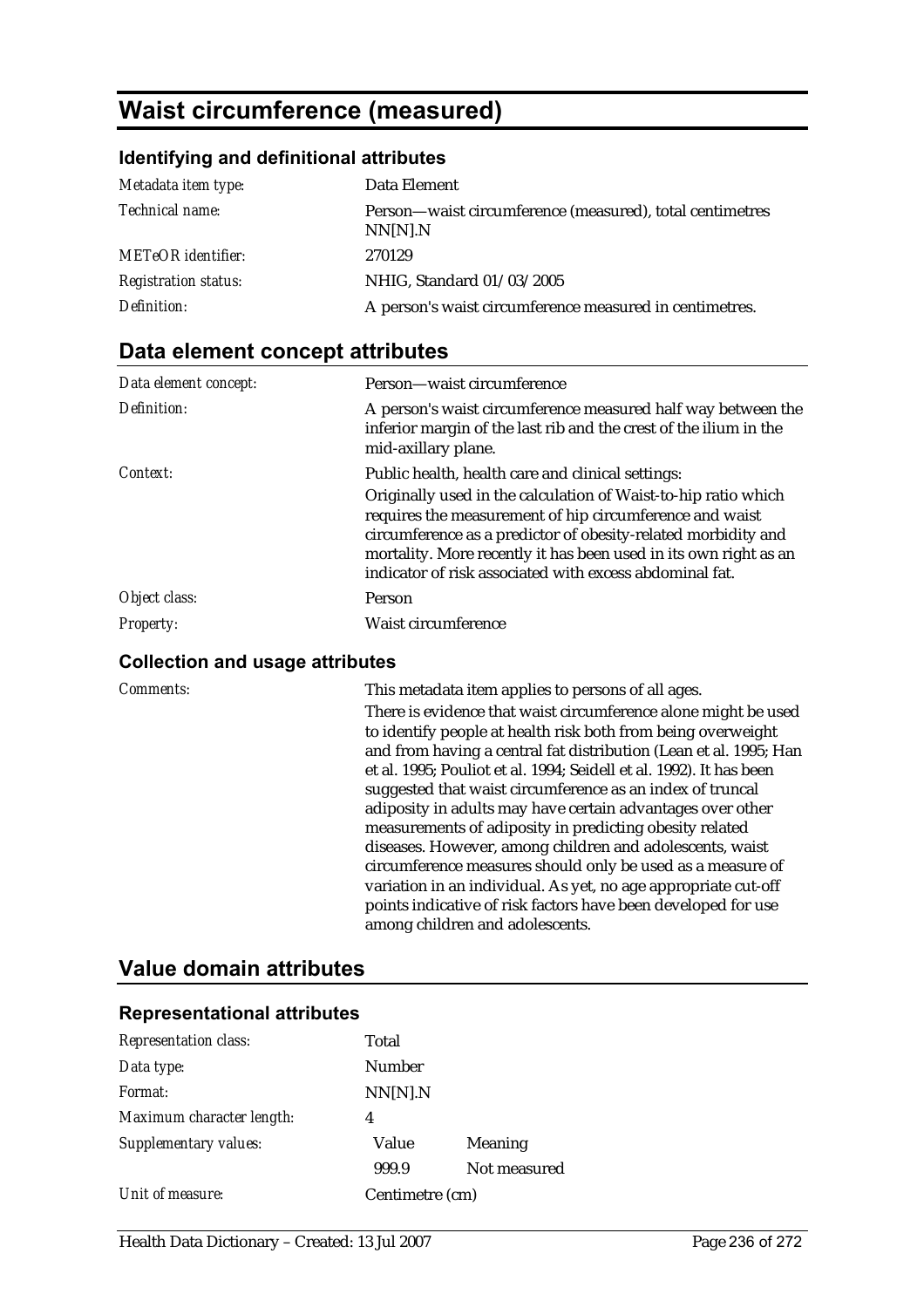#### **Collection and usage attributes**

*Collection methods:* The collection of anthropometric measurements, particularly in those who are overweight or obese or who are concerned about their weight, should be performed with great sensitivity, and without drawing attention to an individual's weight. The measurement protocol described below is that recommended by the World Health Organization (WHO Expert Committee 1995) which was adapted from Lohman et al. (1988) and the International Society for the Advancement of Kinanthropometry as described by Norton et al. (1996). In order to ensure consistency in measurement, the following measurement protocol should be used.

Measurement protocol:

The measurement of waist circumference requires a narrow ( The subject should remove any belts and heavy outer clothing. Measurement of waist circumference should be taken over at most one layer of light clothing. Ideally the measure is made directly over the skin.

The subject stands comfortably with weight evenly distributed on both feet, and the feet separated about 25-30 cm. The arms should hang loosely at the sides. Posture can affect waist circumference. The measurement is taken midway between the inferior margin of the last rib and the crest of the ilium, in the mid-axillary plane. Each landmark should be palpated and marked, and the midpoint determined with a tape measure and marked.

The circumference is measured with an inelastic tape maintained in a horizontal plane, at the end of normal expiration. The tape is snug, but does not compress underlying soft tissues. The measurer is positioned by the side of the subject to read the tape. To ensure contiguity of the two parts of the tape from which the circumference is to be determined, the cross-handed technique of measurement, as described by Norton et al. (1996), should be used. Ideally an assistant will check the position of the tape on the opposite side of the subject's body.

The measurement is recorded at the end of a normal expiration to the nearest 0.1 cm. Take a repeat measurement and record it to the nearest 0.1 cm. If the two measurements disagree by more than 1 cm, take a third measurement. All raw measurements should be recorded on the data collection form. If practical, it is preferable to enter the raw data into the database as this enables intra-observer and, where relevant, inter-observer errors to be assessed. The subject's measured waist circumference is subsequently calculated as the mean of the two observations, or the mean of the two closest measurements if a third is taken, and recorded on the form. If only a mean value is entered into the database then the data collection forms should be retained.

It may be necessary to round the mean value to the nearest 0.1 cm. If so, rounding should be to the nearest even digit to reduce systematic over-reporting (Armitage & Berry 1994). For example, a mean value of 72.25 cm would be rounded to 72.2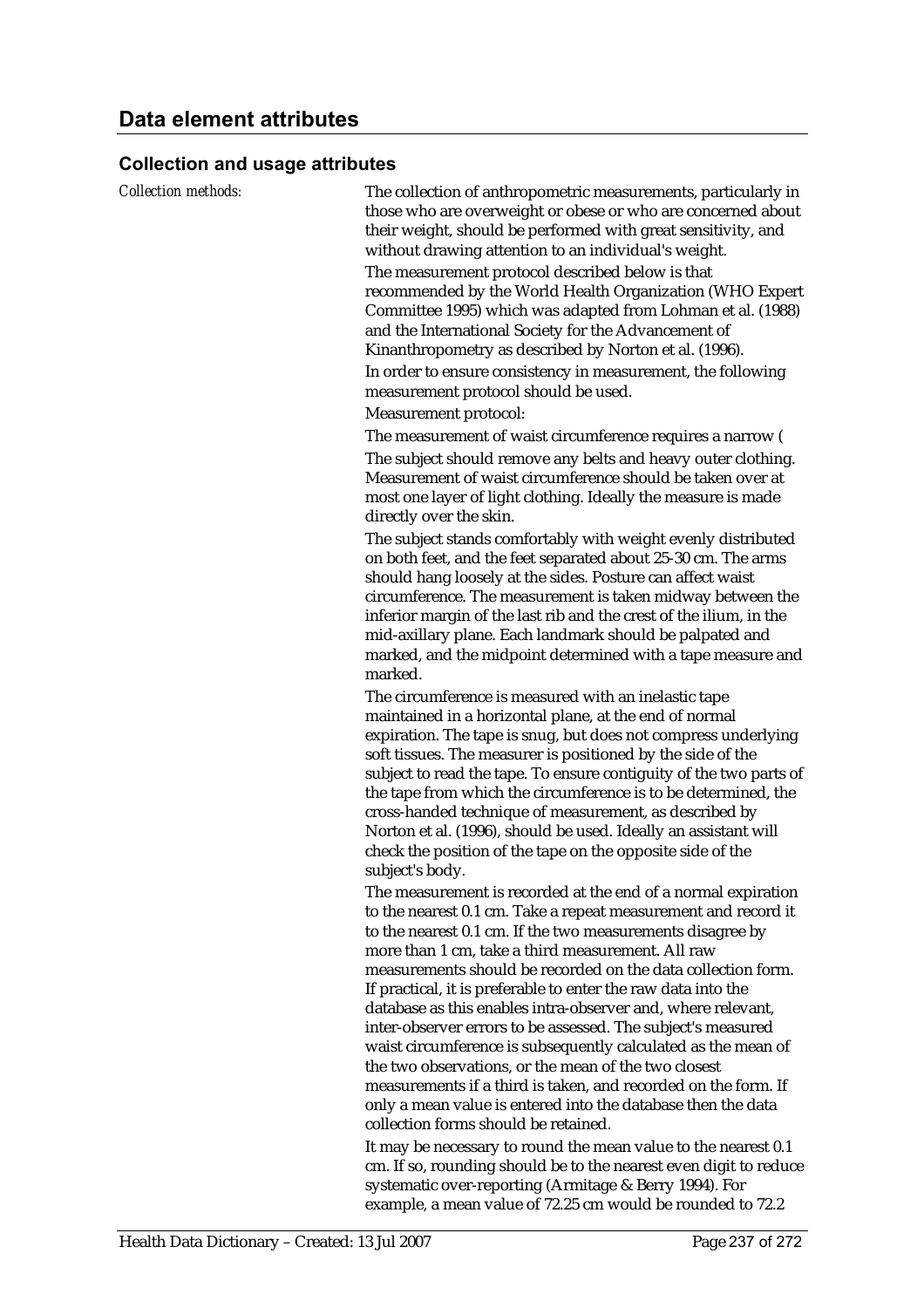cm, while a mean value of 72.35 cm would be rounded to 72.4 cm.

Validation and quality control measures:

Steel tapes should be checked against a 1 metre engineer's rule every 12 months. If tapes other than steel are used they should be checked daily against a steel rule.

Within- and, if relevant, between-observer variability should be reported. They can be assessed by the same (within -) or different (between-) observers repeating the measurement, on the same subjects, under standard conditions after a short time interval. The standard deviation of replicate measurements (technical error of measurement (Pederson & Gore 1996) between observers should not exceed 2% and be less than 1.5% within observers.

Extreme values at the lower and upper end of the distribution of measured waist circumference should be checked both during data collection and after data entry. Individuals should not be excluded on the basis of true biological difference.

Last-digit preference, and preference or avoidance of certain values, should be analysed in the total sample and (if relevant) by observer, survey site and over time if the survey period is long.

*Comments:* This metadata item is recommended for use in population surveys and health care settings.

> It is recommended that in population surveys, sociodemographic data including ethnicity should be collected, as well as other risk factors including physiological status (e.g. pregnancy), physical activity, smoking and alcohol consumption. Summary statistics may need to be adjusted for these variables.

National health metadata items currently exist for sex, date of birth, country of birth, Indigenous status and smoking. Metadata items are being developed for physical activity. Presentation of data:

Means, 95% confidence intervals, medians and centiles should be reported to one decimal place. Where the sample permits, population estimates should be presented by sex and 5-year age groups. However 5-year age groups are not generally suitable for children and adolescents. Estimates based on sample surveys may need to take into account sampling weights. For consistency with conventional practice, and for current comparability with international data sets, recommended centiles are 5, 10, 15, 25, 50, 75, 85, 90 and 95. To estimate the 5th and 95th centiles, a sample size of at least 200 is recommended for each group for which the centiles are being specified. For reporting purposes, it may be desirable to present waist circumference in categories. It is recommended that 5-cm groupings are used for this purpose. Waist circumference should not be rounded before categorisation. The following categories may be appropriate for describing the waist circumferences of Australian men, women children and adolescents, although the range will depend on the population. Waist

- $35 \text{ cm} = \text{W}$ aist
- $40 \text{ cm} = \text{Waist}$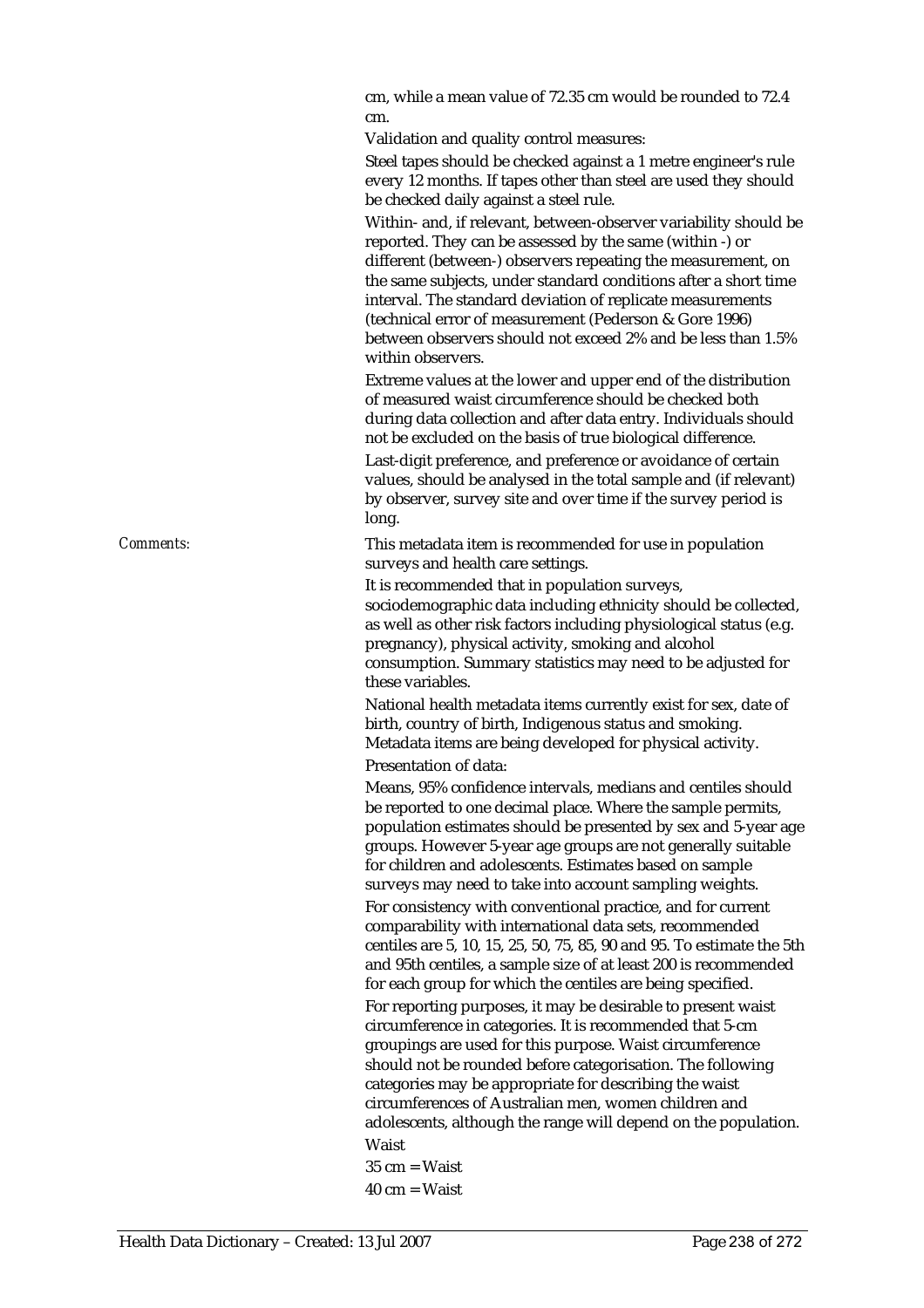... in 5 cm categories 105 cm = Waist Waist => 110 cm

| World Health Organization International Society for the<br><b>Advancement of Kinanthropometry</b> |
|---------------------------------------------------------------------------------------------------|
|                                                                                                   |
| Supersedes Waist circumference - measured, version 2, DE,<br>NHDD, NHIMG, Superseded 01/03/2005   |
| Is used in the formation of Adult—waist-to-hip ratio, N.NN<br>NHIG, Standard 01/03/2005           |
| Cardiovascular disease (clinical) DSS NHIG, Superseded<br>15/02/2006                              |
| Cardiovascular disease (clinical) DSS NHIG, Superseded<br>04/07/2007                              |
| Cardiovascular disease (clinical) DSS NHIG, Standard<br>04/07/2007                                |
|                                                                                                   |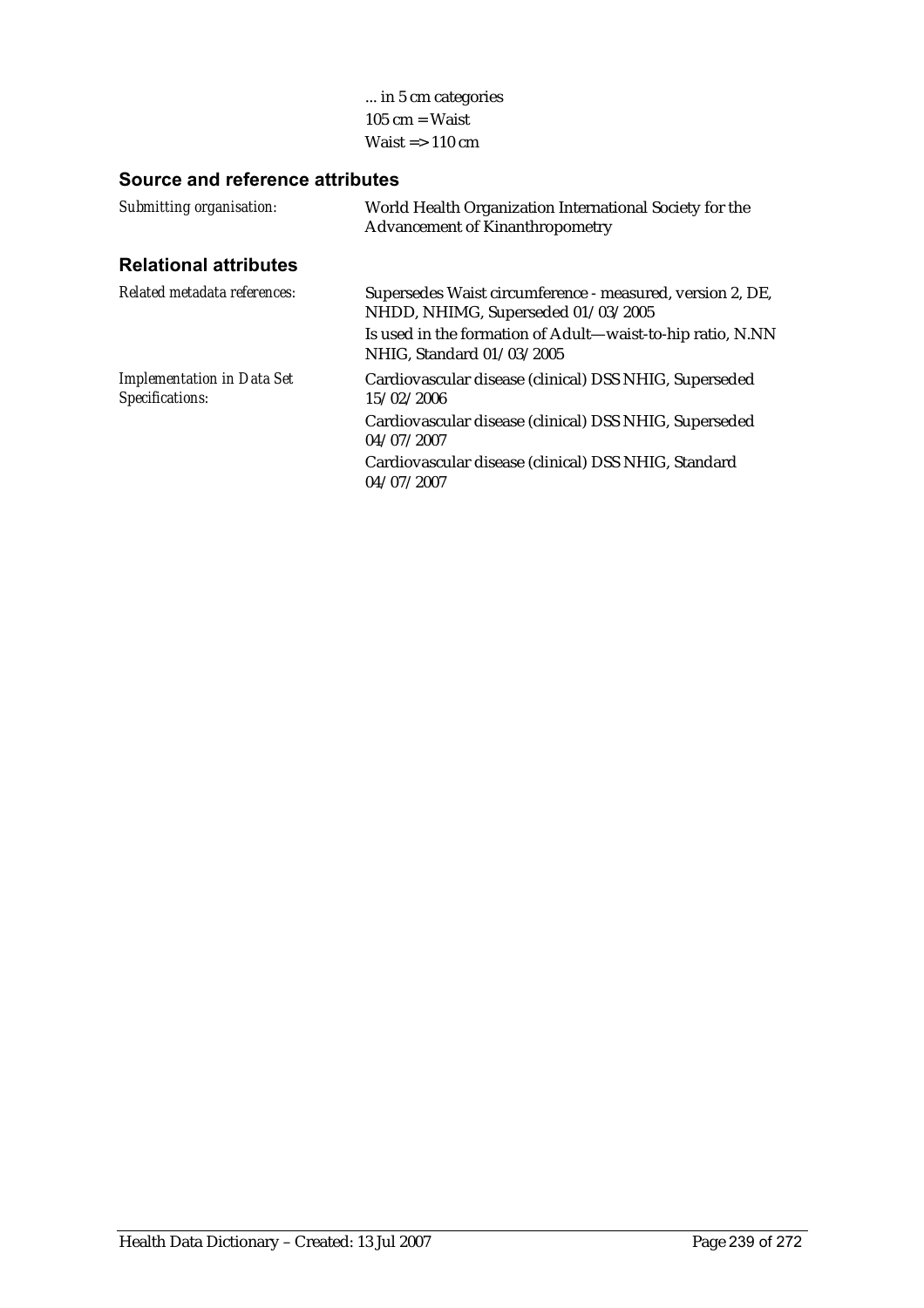# **Waist circumference risk indicator - adults**

# **Identifying and definitional attributes**

| Metadata item type:         | Data Element                                                                                                                                                 |
|-----------------------------|--------------------------------------------------------------------------------------------------------------------------------------------------------------|
| Technical name:             | Adult-waist circumference risk indicator, Caucasian adult<br>code N                                                                                          |
| <b>METeOR</b> identifier:   | 270205                                                                                                                                                       |
| <b>Registration status:</b> | NHIG, Standard 01/03/2005                                                                                                                                    |
| Definition:                 | The sex specific category of risk of metabolic complications<br>associated with excess abdominal adiposity in adult<br>Caucasians, as represented by a code. |

# **Data element concept attributes**

| Adult-waist circumference risk indicator                                                                                                                                                                                                                                                                                                                                                                                                                                                                                                                                                                                                                                                                                          |
|-----------------------------------------------------------------------------------------------------------------------------------------------------------------------------------------------------------------------------------------------------------------------------------------------------------------------------------------------------------------------------------------------------------------------------------------------------------------------------------------------------------------------------------------------------------------------------------------------------------------------------------------------------------------------------------------------------------------------------------|
| An indicator of the sex specific category of risk of metabolic<br>complications associated with excess abdominal adiposity in an<br>adult.                                                                                                                                                                                                                                                                                                                                                                                                                                                                                                                                                                                        |
| Public health and health care:                                                                                                                                                                                                                                                                                                                                                                                                                                                                                                                                                                                                                                                                                                    |
| This metadata item is used as an indicator of risk of metabolic<br>complications associated with overweight and obesity<br>including dyslipidaemia, glucose intolerance and hypertension.<br>On a population basis there is a strong association between<br>abdominal obesity and health risk. Body fat distribution has<br>emerged as an important predictor of obesity-related morbidity<br>and mortality. Abdominal obesity, which is more common in<br>men than women, has, in epidemiological studies, been closely<br>associated with conditions such as coronary heart disease,<br>stroke, non-insulin dependent diabetes mellitus and high blood<br>pressure. Waist circumference as an indicator of risk can be<br>used: |
| to indicate the prevalence of abdominal obesity and its<br>$\bullet$<br>sociodemographic distribution (problem identification);                                                                                                                                                                                                                                                                                                                                                                                                                                                                                                                                                                                                   |
| to evaluate health promotion and disease prevention<br>$\bullet$<br>programs (assessment of interventions);                                                                                                                                                                                                                                                                                                                                                                                                                                                                                                                                                                                                                       |
| to monitor progress towards national public health policy;<br>$\bullet$                                                                                                                                                                                                                                                                                                                                                                                                                                                                                                                                                                                                                                                           |
| to ascertain determinants and consequences of abdominal<br>$\bullet$<br>obesity; and                                                                                                                                                                                                                                                                                                                                                                                                                                                                                                                                                                                                                                              |
| in nutrition and physical activity surveillance and long-<br>$\bullet$<br>term planning.                                                                                                                                                                                                                                                                                                                                                                                                                                                                                                                                                                                                                                          |
| Waist circumference is a convenient and simple measurement<br>that is unrelated to height, correlates closely with body mass<br>index (BMI) and waist-to-hip ratio (WHR) and is an<br>approximate index of intra-abdominal fat mass and total body<br>fat. Changes in waist circumference can reflect changes in risk<br>factors for cardiovascular disease and other forms of chronic<br>disease, even though the risks seem to vary in different<br>populations.                                                                                                                                                                                                                                                                |
| Adult                                                                                                                                                                                                                                                                                                                                                                                                                                                                                                                                                                                                                                                                                                                             |
| Waist circumference risk indicator                                                                                                                                                                                                                                                                                                                                                                                                                                                                                                                                                                                                                                                                                                |
|                                                                                                                                                                                                                                                                                                                                                                                                                                                                                                                                                                                                                                                                                                                                   |

# **Value domain attributes**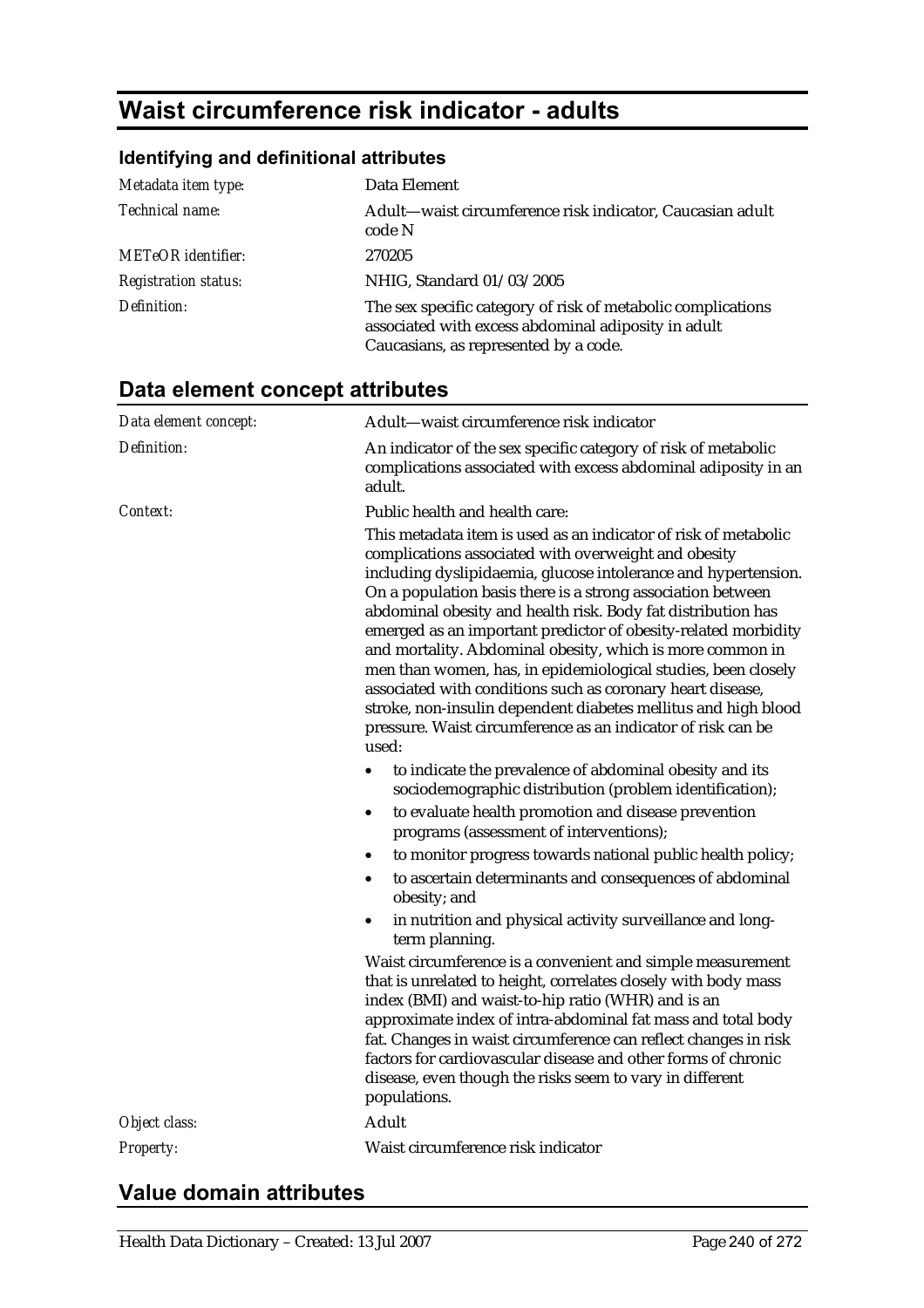#### **Representational attributes**

| <b>Representation class:</b> | Code   |                                                                                                             |
|------------------------------|--------|-------------------------------------------------------------------------------------------------------------|
| Data type:                   | Number |                                                                                                             |
| Format:                      | N      |                                                                                                             |
| Maximum character length:    |        |                                                                                                             |
| Permissible values:          | Value  | Meaning                                                                                                     |
|                              | 1      | Not at risk (male waist circumference                                                                       |
|                              | 2      | Increased (male waist circumference $> = 94$ cm,<br>female waist circumference $>= 80$ cm)                  |
|                              | 3      | Substantially increased (male waist<br>$circumference$ >= 102 cm, female waist<br>$circumference \ge 88 cm$ |
| Supplementary values:        | 9      | Not stated/inadequately described                                                                           |

# **Data element attributes**

# **Collection and usage attributes**

| <b>Guide for use:</b>      | This metadata item cannot be determined if waist<br>circumference measured has not been collected (i.e. is coded to<br>999.9) and/or sex is not stated (i.e. coded to 9).                                                                                                                                                                                                                                                                                                                                                                                                                                                                                                                                                                                                                                                                                   |
|----------------------------|-------------------------------------------------------------------------------------------------------------------------------------------------------------------------------------------------------------------------------------------------------------------------------------------------------------------------------------------------------------------------------------------------------------------------------------------------------------------------------------------------------------------------------------------------------------------------------------------------------------------------------------------------------------------------------------------------------------------------------------------------------------------------------------------------------------------------------------------------------------|
| <b>Collection methods:</b> | This metadata item applies to persons aged 18 years or older.<br>This metadata item should be derived after the data entry of<br>waist circumference measured. It should be stored on the raw<br>data set as a continuous variable and should not be aggregated<br>or rounded.                                                                                                                                                                                                                                                                                                                                                                                                                                                                                                                                                                              |
| Comments:                  | This metadata item is recommended for use in population<br>surveys and health care settings.                                                                                                                                                                                                                                                                                                                                                                                                                                                                                                                                                                                                                                                                                                                                                                |
|                            | Recent evidence suggests that waist circumference may provide<br>a more practical correlate of abdominal fat distribution and<br>associated ill health.                                                                                                                                                                                                                                                                                                                                                                                                                                                                                                                                                                                                                                                                                                     |
|                            | The identification of risk using waist circumference is<br>population-specific and will depend on levels of obesity and<br>other risk factors for cardiovascular disease and non-insulin<br>dependant diabetes mellitus.                                                                                                                                                                                                                                                                                                                                                                                                                                                                                                                                                                                                                                    |
|                            | Populations differ in the level of risk associated with a<br>particular waist circumference, so that globally applicable cut-<br>off points cannot be developed. For example, complications<br>associated with abdominal fat in black women and those of<br>South Asian descent are markedly higher for a given level of<br>BMI than in Europeans. Also, although women have almost the<br>same absolute risk of coronary heart disease as men at the same<br>WHR, they show increases in relative risk of coronary heart<br>disease at lower waist circumferences than men. Thus, there is a<br>need to develop sex-specific waist circumference cut-off points<br>appropriate for different populations. Hence, the cut-off points<br>used for this metadata item are associated with obesity in<br>Caucasians. This issue is being investigated further. |
|                            | Cut-off points for children and adolescents are also being<br>developed. Research shows that a high childhood BMI and high<br>trunk skin fold values are predictive of abdominal obesity as an<br>adult and waist circumference measures in childhood track well<br>into adulthood.                                                                                                                                                                                                                                                                                                                                                                                                                                                                                                                                                                         |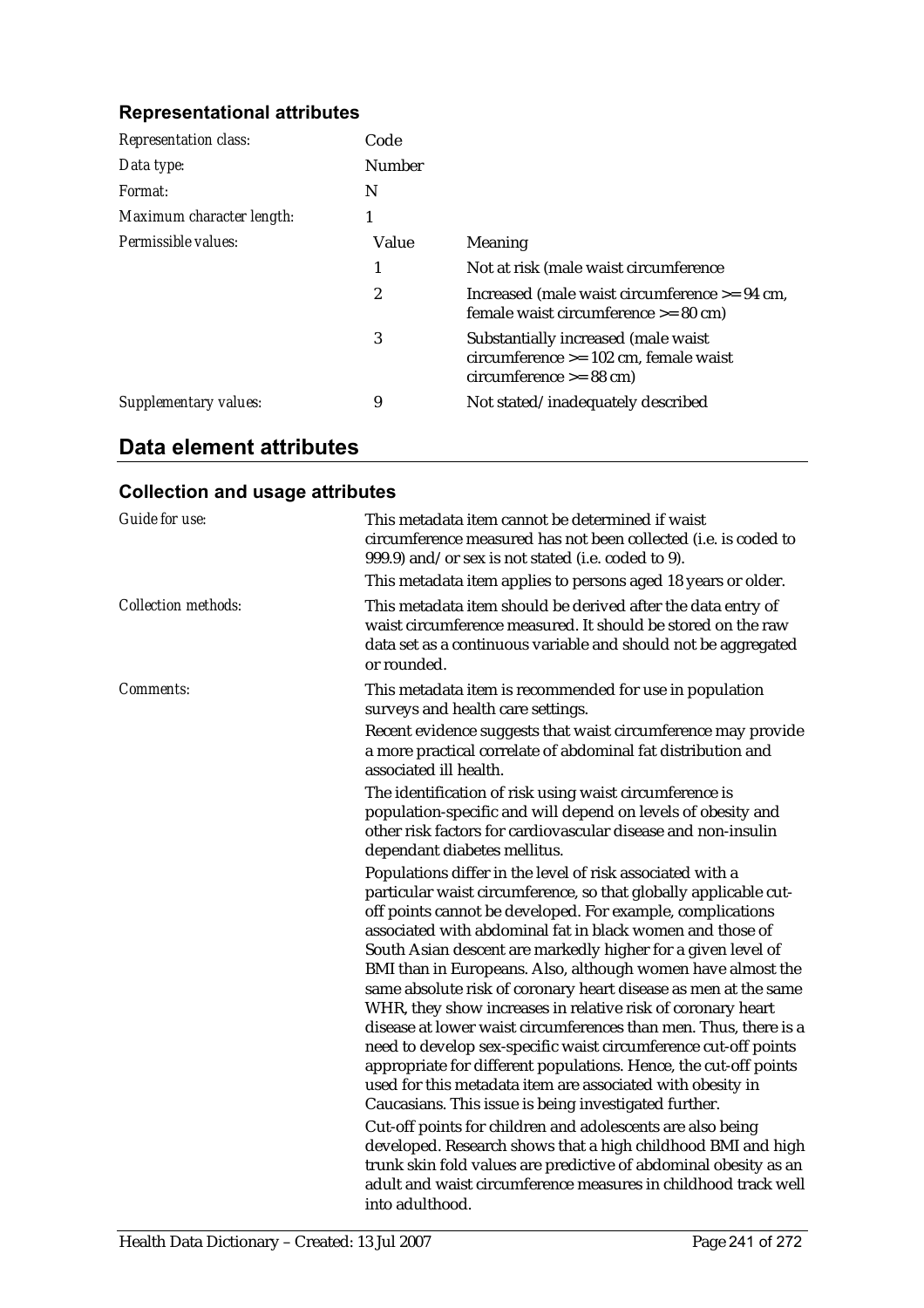| It is recommended that in population surveys,<br>sociodemographic data including ethnicity should be collected,<br>as well as other risk factors including physiological status (e.g.<br>pregnancy), physical activity, smoking and alcohol<br>consumption. Summary statistics may need to be adjusted for |
|------------------------------------------------------------------------------------------------------------------------------------------------------------------------------------------------------------------------------------------------------------------------------------------------------------|
| these variables.                                                                                                                                                                                                                                                                                           |
| National health metadata item currently exist for sex, date of<br>birth, country of birth and Indigenous status and smoking.<br>Metadata items are being developed for physical activity.                                                                                                                  |

| Origin:                      | World Health Organization                                                                                                                                                       |
|------------------------------|---------------------------------------------------------------------------------------------------------------------------------------------------------------------------------|
| <i>Reference documents:</i>  | Obesity: Preventing and Managing the Global Epidemic: Report<br>of a World Health Organization (WHO) Expert Committee.<br>Geneva: WHO, 2000 as described by Han TS et al (1995) |
| <b>Relational attributes</b> |                                                                                                                                                                                 |

| Related metadata references: | Supersedes Waist circumference risk indicator - adults, version |
|------------------------------|-----------------------------------------------------------------|
|                              | 1, Derived DE, NHDD, NHIMG, Superseded 01/03/2005               |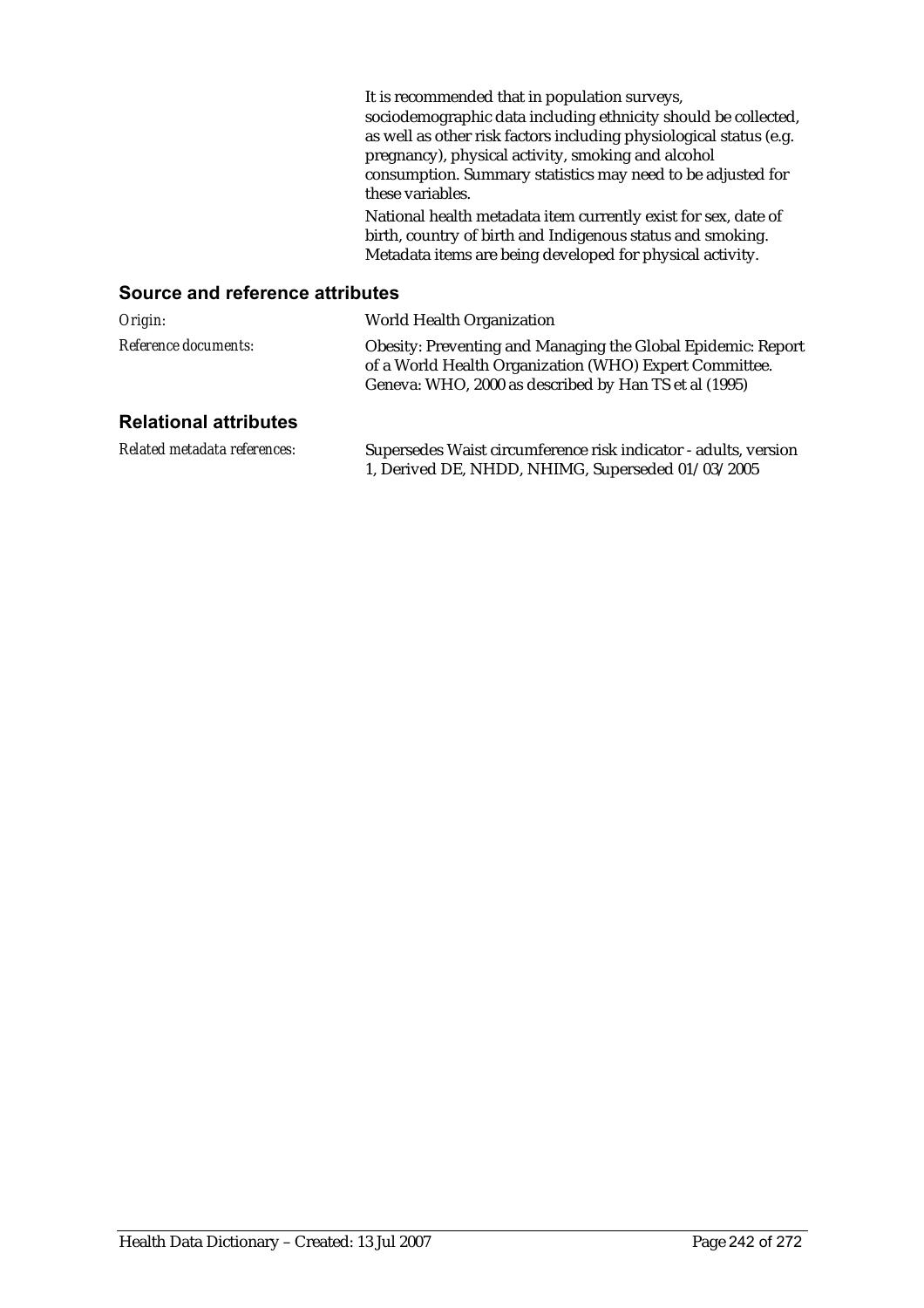# **Waist-to-hip ratio**

# **Identifying and definitional attributes**

| Metadata item type:         | Data Element                                                                                                               |
|-----------------------------|----------------------------------------------------------------------------------------------------------------------------|
| <i>Technical name:</i>      | Adult—waist-to-hip ratio, N.NN                                                                                             |
| <b>METeOR</b> identifier:   | 270207                                                                                                                     |
| <b>Registration status:</b> | NHIG, Standard 01/03/2005                                                                                                  |
| Definition:                 | A ratio calculated by dividing the waist circumference of an<br>adult person by the hip circumference of that same person. |

# **Data element concept attributes**

| Data element concept: | Adult-waist-to-hip ratio                                                                                                   |
|-----------------------|----------------------------------------------------------------------------------------------------------------------------|
| Definition:           | A ratio calculated by dividing the waist circumference of an<br>adult person by the hip circumference of that same person. |
| Context:              | Public health and health care                                                                                              |
| Object class:         | Adult                                                                                                                      |
| <b>Property:</b>      | Waist-to-hip ratio                                                                                                         |

## **Value domain attributes**

#### **Representational attributes**

| <b>Representation class:</b> | Ratio  |
|------------------------------|--------|
| Data type:                   | Number |
| <i>Format:</i>               | N.NN   |
| Maximum character length:    | 3      |

# **Data element attributes**

#### **Collection and usage attributes**

| <b>Guide for use:</b>      | Formula:                                                                                                                                                                                                                                                                                                                                                                                         |
|----------------------------|--------------------------------------------------------------------------------------------------------------------------------------------------------------------------------------------------------------------------------------------------------------------------------------------------------------------------------------------------------------------------------------------------|
|                            | $WHR = \text{waist circumference (cm) divided by hip circumference}$<br>(cm).                                                                                                                                                                                                                                                                                                                    |
|                            | Adult WHR is a continuous variable. Adult WHR cannot be<br>calculated if either component necessary for its calculation (i.e.<br>abdominal circumference or hip circumference) has not been<br>collected (i.e. is coded to 999.9).                                                                                                                                                               |
| <b>Collection methods:</b> | As there are no cut-off points for waist to hip ratio for children<br>and adolescents, it is not necessary to calculate this item for<br>those aged under 18 years.                                                                                                                                                                                                                              |
|                            | Waist-to-hip ratio (WHR) should be derived after the data entry<br>of waist circumference and hip circumference. It should be<br>stored on the raw data set as a continuous variable and should<br>not be aggregated or rounded.                                                                                                                                                                 |
| Comments:                  | Adult cut-off points for WHR, that may define increased risk of<br>cardiovascular disease and all cause mortality, range from 0.9 to<br>1.0 for men and 0.8 to 0.9 for women (Croft et al. 1995, Bray<br>1987, Bjorntorp 1985). These values are based primarily on<br>evidence of increased risk of death in European populations,<br>and may not be appropriate for all age and ethnic groups. |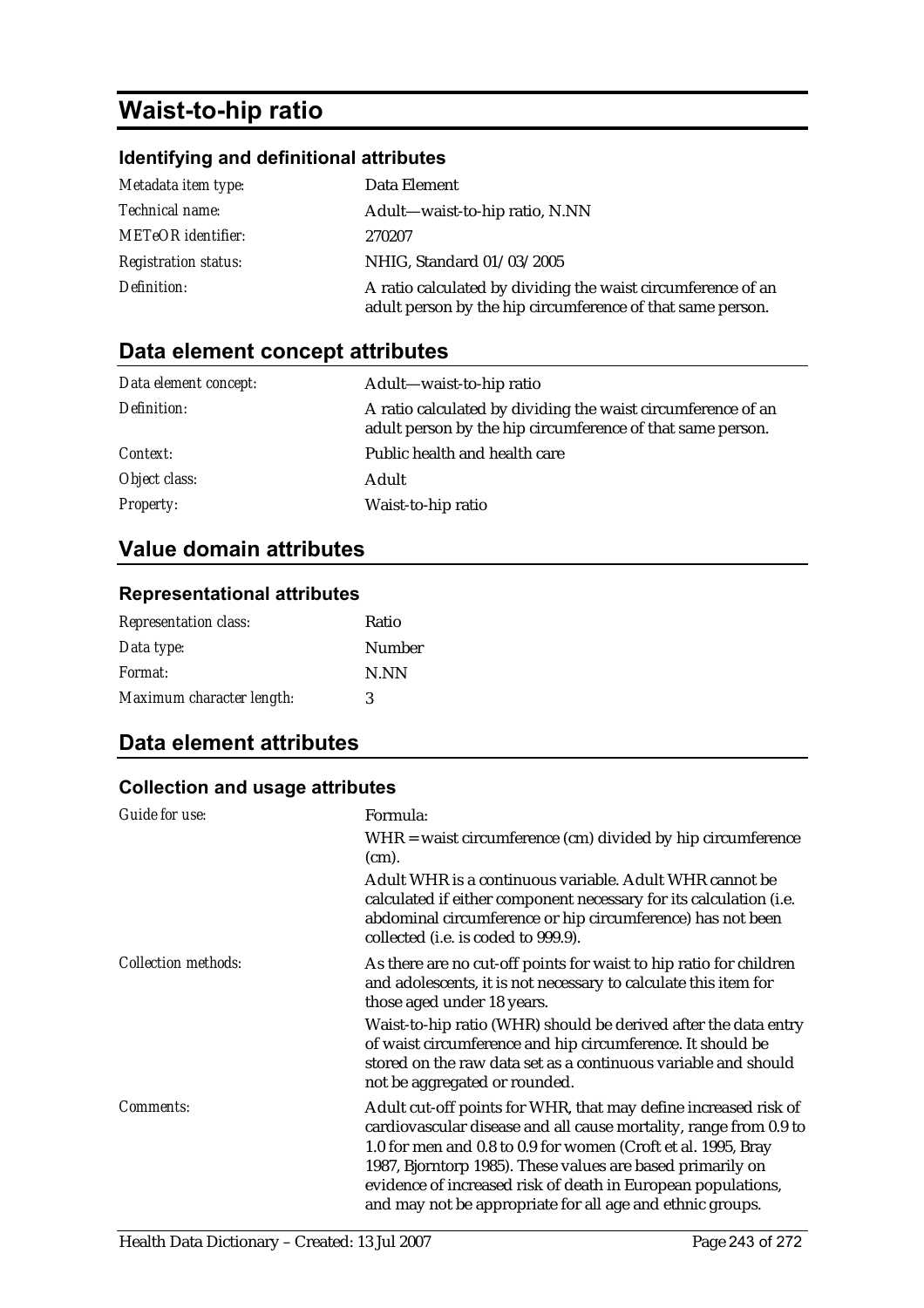In Australia and New Zealand, the cutoffs of >0.9 for males and >0.8 for females were used in the Australian Bureau of Statistics' 1995 National Nutrition Survey.

This metadata item applies to persons aged 18 years or older as no cut off points have been developed for children and adolescents. It is recommended for use in population surveys and health care settings.

More recently it has emerged that waist circumference alone, or in combination with other metabolic measures, is a better indicator of risk and reduces the errors in WHR measurements. WHR is therefore no longer a commonly used measure.

It is recommended that in population surveys, sociodemographic data including ethnicity should be collected, as well as other risk factors including physiological status (e.g. pregnancy), physical activity, smoking and alcohol consumption. Summary statistics may need to be adjusted for these variables.

Body fat distribution has emerged as an important predictor of obesity-related morbidity and mortality. Abdominal obesity, which is more common in men than women, has, in epidemiological studies, been closely associated with conditions such as coronary heart disease, stroke, non-insulin dependent diabetes mellitus and high blood pressure.

Waist- to-hip ratio (WHR) can be used:

- to indicate the prevalence of abdominal obesity and its sociodemographic distribution (problem identification)
- to evaluate health promotion and disease prevention programs (assessment of interventions)
- to monitor progress towards national public health policy
- to ascertain determinants and consequences of abdominal obesity - in nutrition and physical activity surveillance and long-term planning.

Presentation of data:

Means, 95% confidence intervals, medians and centiles should be reported to one decimal place. Where the sample permits, population estimates should be presented by sex and 5-year age groups. Estimates based on sample surveys may need to take into account sampling weights.

For consistency with conventional practice, and for current comparability with international data sets, recommended centiles are 5, 10, 15, 25, 50, 75, 85, 90 and 95. To estimate the 5th and 95th centiles, a sample size of at least 200 is recommended for each group for which the centiles are being specified.

| Origin:                      | National Health Data Committee                        |  |
|------------------------------|-------------------------------------------------------|--|
|                              | National Centre for Monitoring Cardiovascular Disease |  |
|                              | Australian Institute of Health and Welfare            |  |
| <b>Relational attributes</b> |                                                       |  |

| Related metadata references: | Supersedes Waist-to-hip ratio, version 2, Derived DE, NHDD,<br>NHIMG, Superseded 01/03/2005                                                                                 |
|------------------------------|-----------------------------------------------------------------------------------------------------------------------------------------------------------------------------|
|                              | Is formed using Person—waist circumference (measured), total<br>centimetres NN[N].N NHIG, Standard 01/03/2005<br>Is formed using Person-hip circumference (measured), total |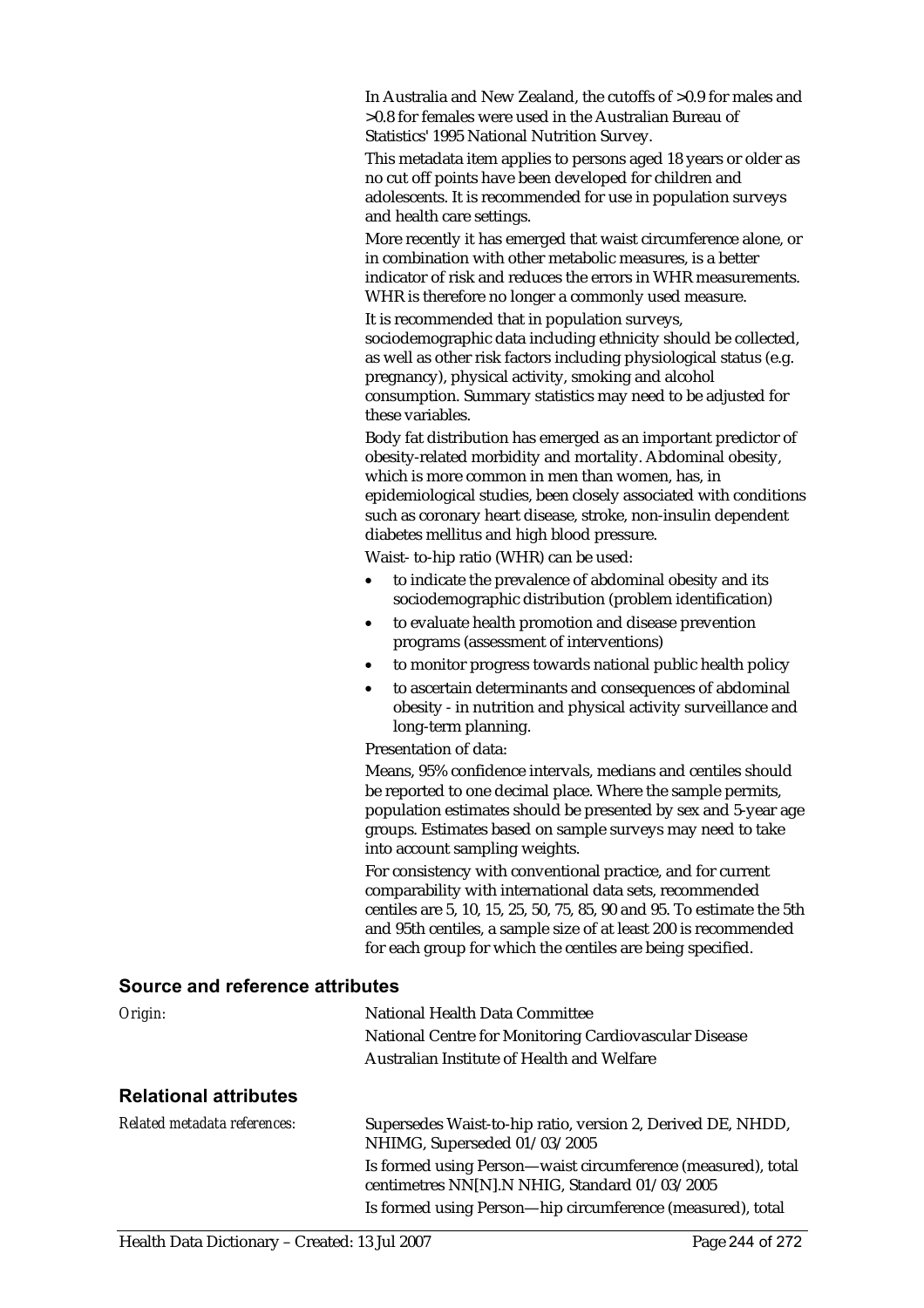centimetres NN[N].N NHIG, Standard 01/03/2005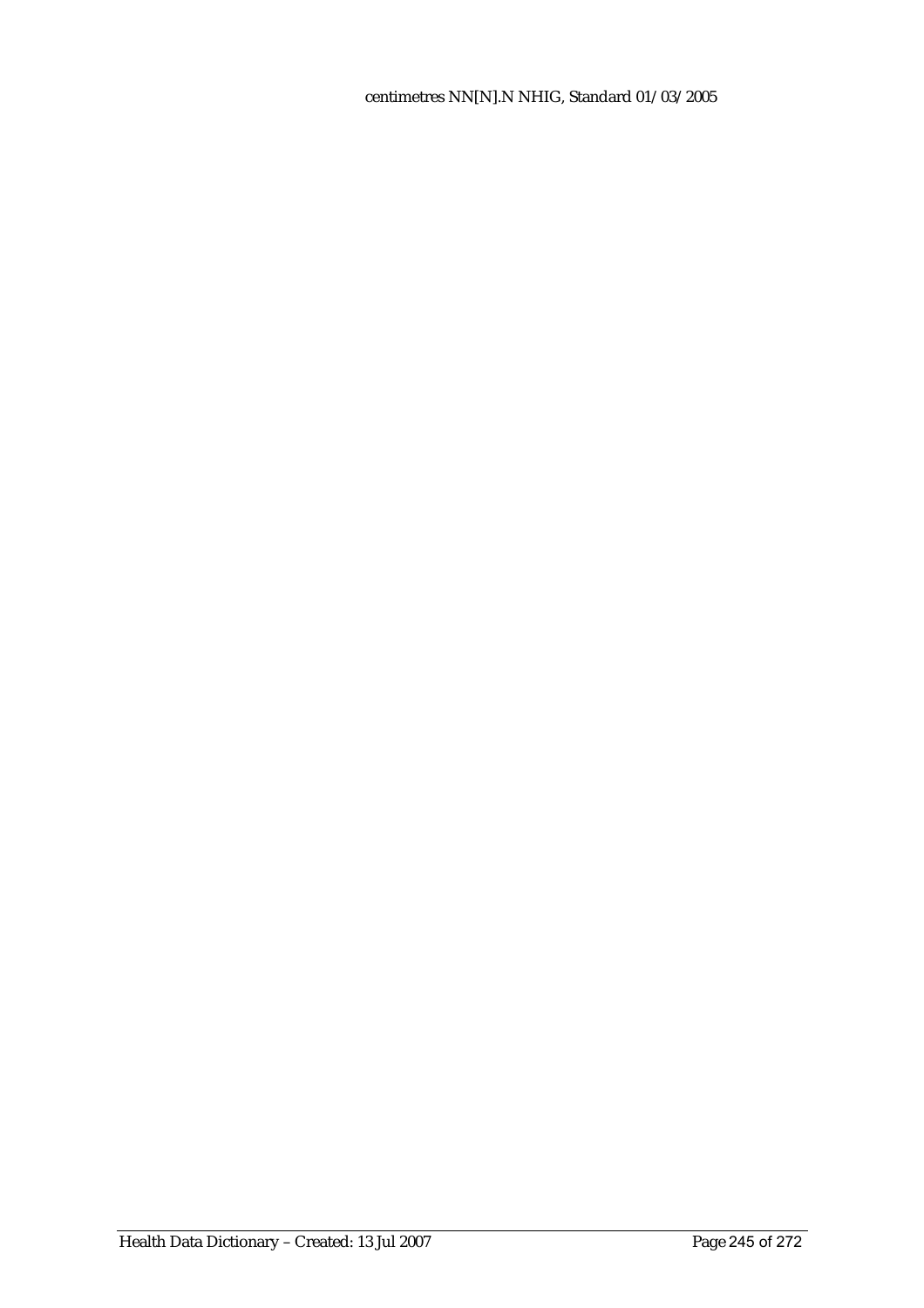# **Waiting list category**

#### **Identifying and definitional attributes**

| Metadata item type:         | Data Element                                                                             |
|-----------------------------|------------------------------------------------------------------------------------------|
| <i>Technical name:</i>      | Elective care waiting list episode-elective care type, code N                            |
| <b>METeOR</b> identifier:   | 335048                                                                                   |
| <b>Registration status:</b> | NHIG, Standard 07/12/2005                                                                |
| Definition:                 | The type of elective hospital care that a patient requires, as<br>represented by a code. |

## **Data element concept attributes**

| Data element concept: | Elective care waiting list episode—elective care type                                                                                                                                                                                                                                   |
|-----------------------|-----------------------------------------------------------------------------------------------------------------------------------------------------------------------------------------------------------------------------------------------------------------------------------------|
| Definition:           | The type of elective hospital care that a patient requires.                                                                                                                                                                                                                             |
| Context:              | <b>Admitted patients:</b>                                                                                                                                                                                                                                                               |
|                       | Hospitals maintain waiting lists which may include patients<br>awaiting hospital care other than elective surgery - for example,<br>dental surgery and oncology treatments.                                                                                                             |
|                       | This metadata item is necessary to distinguish patients awaiting<br>elective surgery from those awaiting other types of elective<br>hospital care. The waiting period for patients awaiting<br>transplant or obstetric procedures is largely independent of<br>system resource factors. |
| Object class:         | Elective care waiting list episode                                                                                                                                                                                                                                                      |
| <i>Property:</i>      | Elective care type                                                                                                                                                                                                                                                                      |

# **Value domain attributes**

#### **Representational attributes**

| <b>Representation class:</b> | Code          |                  |
|------------------------------|---------------|------------------|
| Data type:                   | <b>Number</b> |                  |
| Format:                      | N             |                  |
| Maximum character length:    |               |                  |
| Permissible values:          | Value         | <b>Meaning</b>   |
|                              | 1             | Elective surgery |
|                              | 2             | ∩ther            |

#### **Collection and usage attributes**

*Guide for use:* Elective surgery comprises elective care where the procedures required by patients are listed in the surgical operations section of the Medicare benefits schedule, with the exclusion of specific procedures frequently done by non-surgical clinicians.

> Elective care is care that, in the opinion of the treating clinician, is necessary and admission for which can be delayed for at least twenty-four hours.

CODE 2 Other

Patients awaiting the following procedures should be classified as Code 2 - other:

• organ or tissue transplant procedures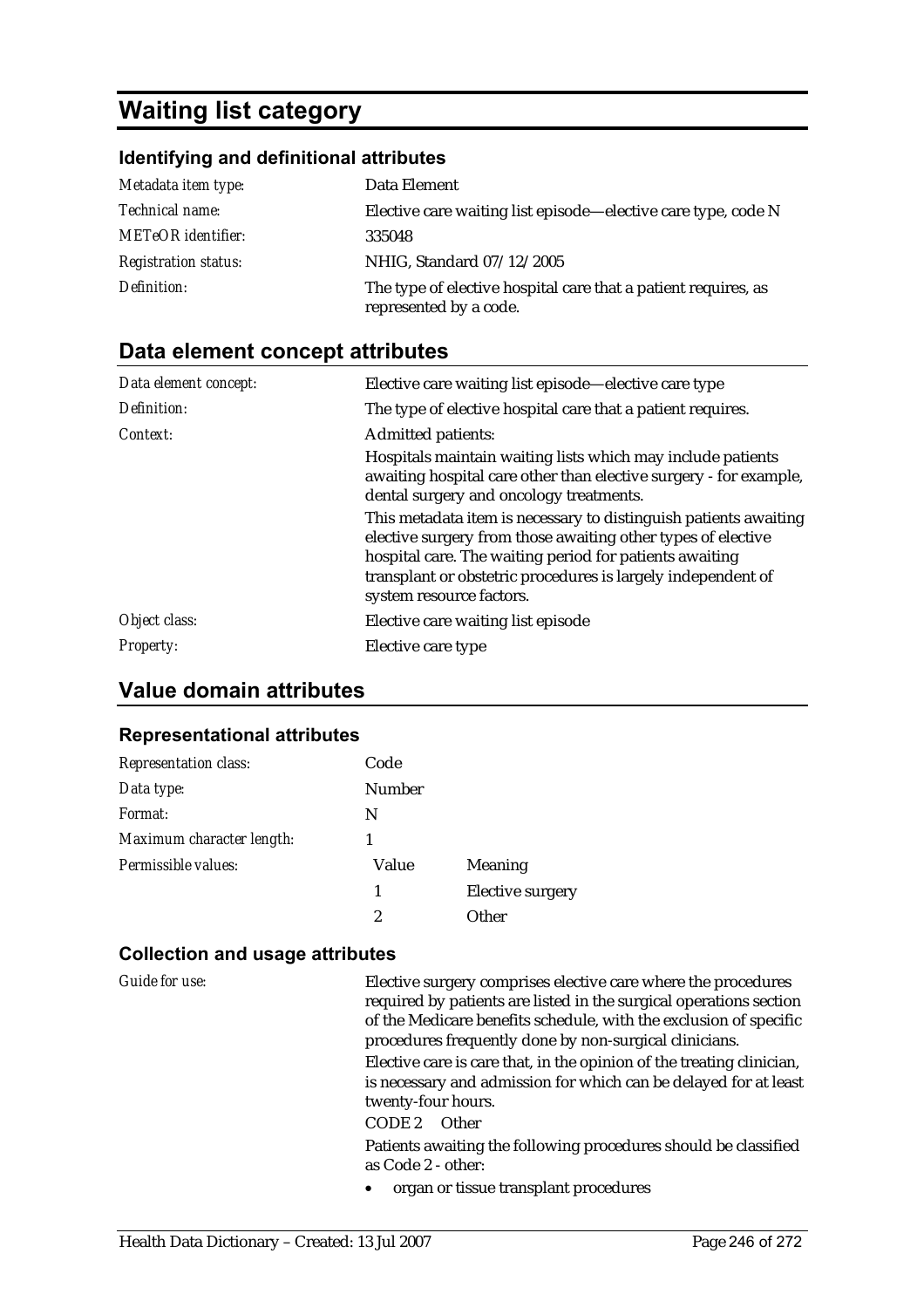- procedures associated with obstetrics (e.g. elective caesarean section, cervical suture)
- cosmetic surgery, i.e. when the procedure will not attract a Medicare rebate
	- biopsy of: kidney (needle only) lung (needle only)

liver and gall bladder (needle only)

- bronchoscopy (including fibre-optic bronchoscopy)
- peritoneal renal dialysis;
- haemodialysis
- colonoscopy
- endoscopic retrograde cholangio-pancreatography (ERCP)
- endoscopy of:
	- biliary tract oesophagus
	- small intestine
	- stomach
- endovascular interventional procedures
- gastroscopy
- miscellaneous cardiac procedures
- oesophagoscopy
- panendoscopy (except when involving the bladder)
- proctosigmoidoscopy
- sigmoidoscopy
- anoscopy
- urethroscopy and associated procedures
- dental procedures not attracting a Medicare rebate
- other diagnostic and non-surgical procedures.

These procedure terms are also defined by the Australian Classification of Health Interventions (ACHI) codes which are listed under Comments below. This coded list is the recommended, but optional, method for determining whether a patient is classified as requiring elective surgery or other care.

CODE 1 Elective surgery

All other elective surgery should be included in this code.

*Comments:* The table of Australian Classification of Health Interventions (ACHI) (5th edition) procedure codes was prepared by the National Centre for Classification in Health. Some codes were excluded from the list on the basis that they are usually performed by non-surgeon clinicians. A more extensive and detailed listing of procedure descriptors is under development. This will replace the list in the Guide for use to facilitate more readily the identification of the exclusions when the list of codes is not used.

ACHI CODES FOR THE EXCLUDED PROCEDURES:

Organ or tissue transplant: 90172-00 [555] 90172-01 [555] 90204-00 [659] 90204-01 [659] 90205-00 [660] 90205-01 [660] 13700-00 [801] 13706-08 [802] 13706-00 [802] 13706-06 [802] 13706-07 [802] 13706-09 [802] 13706-10 [802] 30375-21 [817] 90317-00 [954] 90324-00 [981] 36503-00 [1058] 36503-01 [1058] 14203-01 [1906]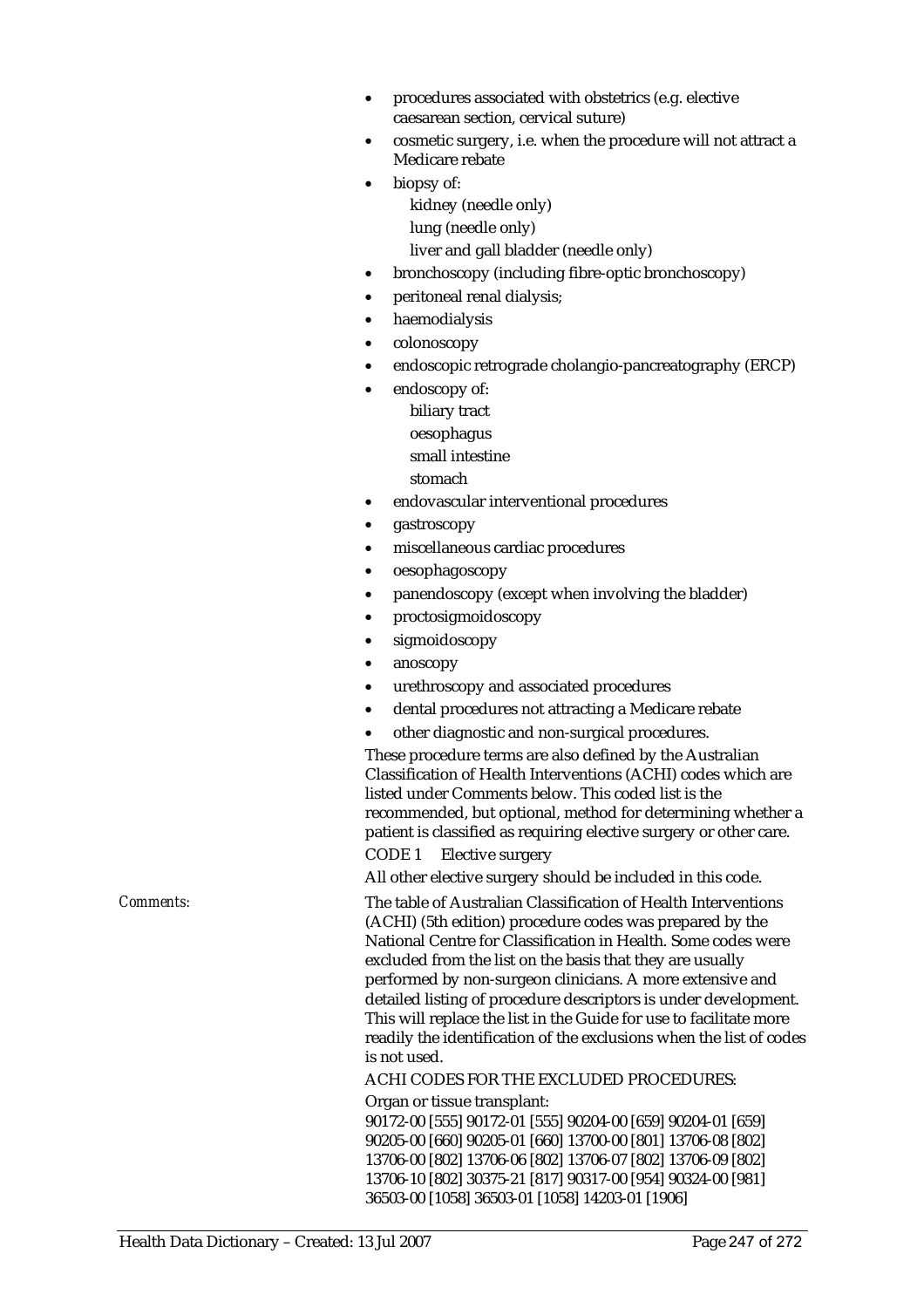Procedures associated with obstetrics: 16511-00 [1274] Obstetric Blocks [1330] to [1345] and [1347] 90463-01 [1330] 90488-00 [1330] Biopsy (needle) of: • kidney: 36561-00 [1047]

• lung: 38412-00 [550]

• liver and gall bladder: 30409-00 [953] 30412-00 [953] 90319-01 [951] 30094-04 [964]

Bronchoscopy:

41889-00 [543] 41892-00 [544] 41904-00 [546] 41764-02 [416] 41895-00 [544] 41764-04 [532] 41892-01 [545] 41901-00 [545] 41898-00 [543] 41898-01 [544] 41889-01 [543] 41849-00 [520] 41764-03 [520] 41855-00 [520]

Peritoneal renal dialysis:

13100-06 [1061] 13100-07 [1061] 13100-08 [1061] 13100-00 [1060]

Endoscopy of biliary tract: 30484-00 [957] 30484-01 [957] 30484-02 [974] 30494-00 [971] 30452-00 [971] 30491-00 [958] 30491-01 [958] 30485-00 [963] 30485-01 [963] 30452-01 [958] 30450-00 [959] 30452-02 [959] 90349-00 [975]

Endoscopy of oesophagus:

30473-03 [850] 30473-04 [861] 41822-00 [861] 30478-11 [856] 41819-00 [862] 30478-10 [852] 30478-13 [861] 41816-00 [850] 41822-00 [861] 41825-00 [852] 30478-12 [856] 41831-00 [862] 30478-12 [856] 30490-00 [853] 30479-00 [856]

Panendoscopy:

30476-03 [874] 32095-00 [891] 30568-00 [893] 30569-00 [894] 30473-05 [1005] 30473-00 [1005] 30473-02 [1005] 30478-00 [1006] 30478-14 [1006] 30478-01 [1007] 30478-02 [1007] 30478-03 [1007] 30478-15 [1007] 30478-16 [1007] 30478-17 [1007] 30478-20 [1007] 30478-21 [1007] 30473-01 [1008] 30478-04 [1008] 30473-06 [1008] 30478-18 [1008]

Endoscopy of large intestine, rectum and anus: 32075-00 [904] 32090-00 [905] 32084-00 [905] 30479-02 [908] 90308-00 [908] 32075-01 [910] 32078-00 [910] 32081-00 [910] 32090-01 [911] 32093-00 [911] 32084-01 [911] 32087-00 [911] 30479-01 [931] 90315-00 [933]

Miscellaneous cardiac:

38603-00 [642] 38600-00 [642] 38256-00 [647] 38256-01 [647] 38256-02 [647] 38278-00 [648] 38278-01 [648] 38284-00 [648] 90202-00 [649] 38470-00 [649] 38473-00 [649] 38281-01 [650] 38281-02 [650] 38281-03 [650] 38281-04 [650] 38281-05 [650] 38281-06 [650] 38281-07 [651] 38281-07 [651] 38281-08 [651] 38281-09 [651] 38281-10 [651] 38281-00 [652] 38278-02 [654] 38456-07 [654] 90203-00 [654] 38284-01 [654] 90219-00 [663] 38281-11 [655] 38281-12 [655] 38212-00 [665] 38209-00 [665] 38200-00 [667] 38203-00 [667] 38206-00 [667] 35324-00 [740] 35315-00 [758] 35315-01 [758] 90214-00 [648] 90202-01 [649] 38281-13 [652] 38278-03 [654] 38284-02 [654] 90214-01 [654] 90214-02 [654] 90203-01 [654] 38456-08 [654] 38281-14 [655] 38212-01 [665] 38213-00 [665] Endovascular interventional: 35304-01 [670] 35305-00 [670] 35304-00 [670] 35305-01 [670] 35310-00 [671] 35310-01 [671] 35310-03 [671] 35310-04 [671] 35310-02 [671] 35310-05 [671] 34524-00 [694] 13303-00 [694]

34521-01 [694] 32500-01 [722] 32500-00 [722] 13300-01 [738] 13300-02 [738] 13319-00 [738] 13300-00 [738] 13815-00 [738]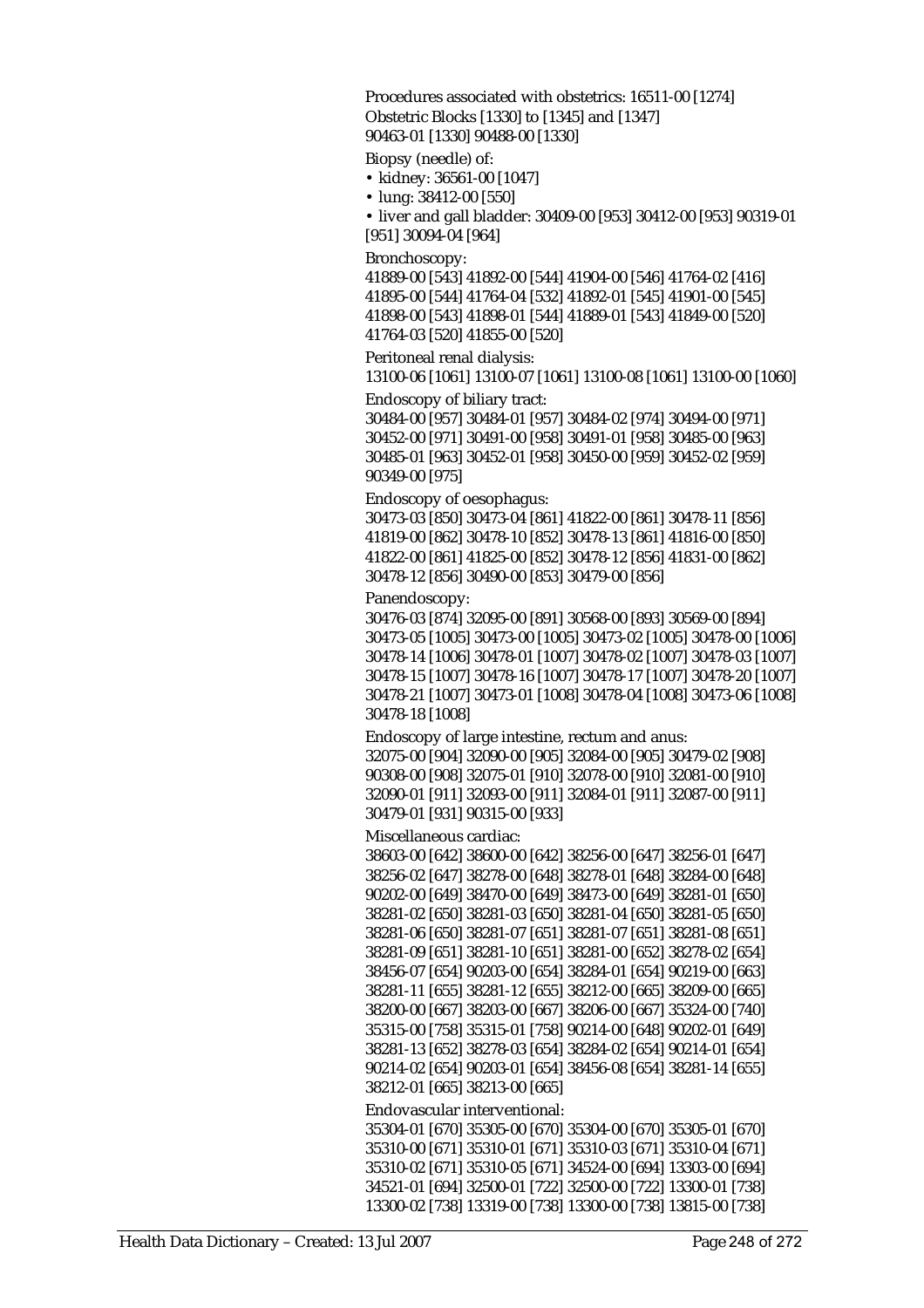```
13815-01 [738] 34521-02 [738] 34530-04 [738] 90220-00 [738] 
Urethroscopy: 
36800-00 [1090] 36800-01 [1090] 37011-00 [1093] 37008-01 [1093] 
37008-00 [1093] 37315-00 [1112] 37318-01 [1116] 36815-01 [1116] 
37854-00 [1116] 35527-00 [1116] 37318-04 [1117] 36800-03 [1090] 
37318-02 [1116] 37318-03 [1116] 
Dental: 
Blocks [450] to [490] 
97022-00 [451] 97025-00 [451] 97113-00 [453] 97121-01 [454] 
97123-01 [454] 97165-01 [455] 97221-00 [456] 97222-00 [456] 
97231-00 [456] 97232-00 [456] 97233-00 [456] 97234-00 [456] 
97384-00 [461] 97386-01 [461] 97415-00 [462] 97417-00 [462] 
97431-00 [463] 97433-00 [463] 97434-00 [463] 97437-00 [463] 
97445-00 [464] 97455-00 [464] 97511-01 [465] 97512-01 [465] 
97513-01 [465] 97514-02 [465] 97515-02 [465] 97541-01 [465] 
97542-01 [465] 97543-01 [465] 97544-00 [465] 97545-00 [465] 
97521-01 [466] 97522-01 [466] 97523-01 [466] 97524-00 [466] 
97525-00 [466] 97531-00 [466] 97532-00 [466] 97533-00 [466] 
97534-00 [466] 97535-00 [466] 97551-01 [466] 97552-01 [466] 
97553-01 [466] 97554-01 [466] 97555-01 [466] 97572-01 [469] 
97574-01 [469] 97575-00 [469] 97578-00 [469] 97582-01 [469] 
97583-01 [469] 97631-00 [470] 97632-00 [471] 97649-00 [471] 
97671-00 [473] 97672-00 [473] 97673-00 [473] 97732-00 [474] 
97733-00 [474] 97739-00 [474] 97741-00 [475] 97762-00 [476] 
97765-00 [476] 97768-00 [476] 97825-00 [479] 
Other diagnostic and non-surgical: 
90347-01 [983] 30406-00 [983] 90347-02 [983] 30408-00 [983] 
Blocks [1820] to [1939], [1940] to [2016] 
11003-00 [1825] 11018-00 [1826] 11018-01 [1826] 11614-00 [1851] 
11602-00 [1852] 11604-00 [1852] 11605-00 [1852] 11610-00 [1852] 
11611-00 [1852] 11612-00 [1852] 11709-00 [1853] 11917-00 [1860] 
11919-00 [1860] 96207-00 [1921] 96207-01 [1921] 96207-02 [1921] 
96207-03 [1921] 96207-04 [1921] 96207-05 [1921] 96207-06 [1921] 
96207-07 [1921] 96207-08 [1921] 96207-09 [1921] 96208-00 [1921] 
96208-01 [1921] 96208-02 [1921] 96208-03 [1921] 96208-04 [1921] 
96208-05 [1921] 96208-06 [1921] 96208-07 [1921] 96208-08 [1921] 
96208-09 [1921] 55084-00 [1943] 55600-00 [1943] 60000-01 [1992] 
60048-00 [1996] 60060-00 [1997] 60060-01 [1997] 61442-00 [2012] 
96196-00 [1920] 96196-01 [1920] 96196-02 [1920] 96196-03 [1920] 
96196-04 [1920] 96196-05 [1920] 96196-06 [1920] 96196-07 [1920] 
96196-08 [1920] 96196-09 [1920] 96197-00 [1920] 96197-01 [1920] 
96197-02 [1920] 96197-03 [1920] 96197-04 [1920] 96197-05 [1920] 
96197-06 [1920] 96197-07 [1920] 96197-08 [1920] 96197-09 [1920] 
96198-00 [1920] 96198-01 [1920] 96198-02 [1920] 96198-03 [1920] 
96198-04 [1920] 96198-05 [1920] 96198-06 [1920] 96198-07 [1920] 
96198-08 [1920] 96198-09 [1920] 96199-00 [1920] 96199-01 [1920] 
96199-02 [1920] 96199-03 [1920] 96199-04 [1920] 96199-05 [1920] 
96199-06 [1920] 96199-07 [1920] 96199-08 [1920] 96199-09 [1920] 
96200-00 [1920] 96200-01 [1920] 96200-02 [1920] 96200-03 [1920] 
96200-04 [1920] 96200-05 [1920] 96200-06 [1920] 96200-07 [1920] 
96200-08 [1920] 96200-09 [1920] 96201-00 [1920] 96201-01 [1920] 
96201-02 [1920] 96201-03 [1920] 96201-04 [1920] 96201-05 [1920] 
96201-06 [1920] 96201-07 [1920] 96201-08 [1920] 96201-09 [1920] 
96202-00 [1920] 96202-01 [1920] 96202-02 [1920] 96202-03 [1920] 
96202-04 [1920] 96202-05 [1920] 96202-06 [1920] 96202-07 [1920] 
96202-08 [1920] 96202-09 [1920] 96203-00 [1920] 96203-01 [1920] 
96203-02 [1920] 96203-03 [1920] 96203-04 [1920] 96203-05 [1920]
```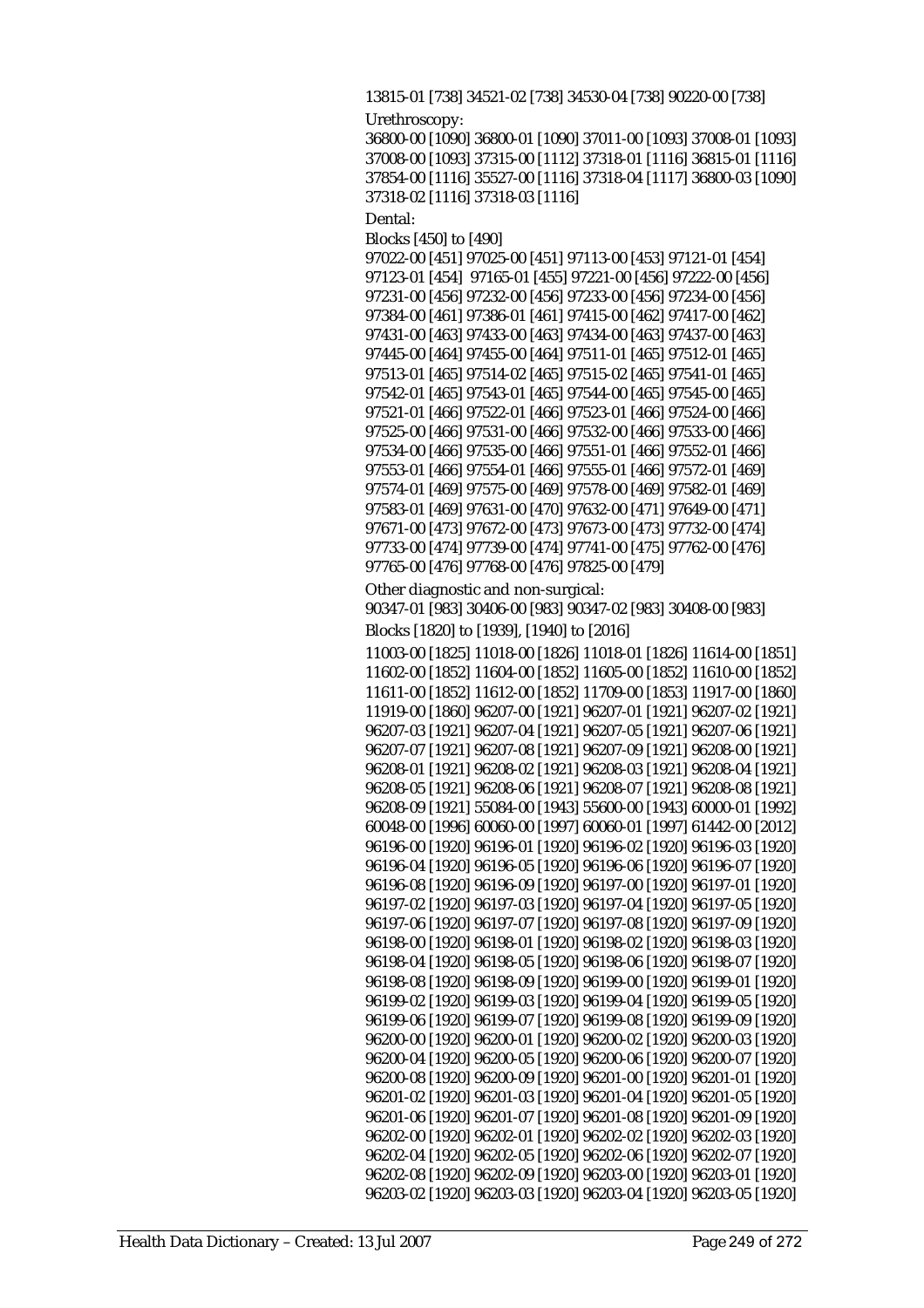96203-06 [1920] 96203-07 [1920] 96203-08 [1920] 96203-09 [1920] 96204-00 [1920] 96204-01 [1920] 96204-02 [1920] 96204-03 [1920] 96204-04 [1920] 96204-05 [1920] 96204-06 [1920] 96204-07 [1920] 96204-08 [1920] 96204-09 [1920] 96205-00 [1920] 96205-01 [1920] 96205-02 [1920] 96205-03 [1920] 96205-04 [1920] 96205-05 [1920] 96205-06 [1920] 96205-07 [1920] 96205-08 [1920] 96205-09 [1920] 96206-00 [1920] 96206-01 [1920] 96206-02 [1920] 96206-03 [1920] 96206-04 [1920] 96206-05 [1920] 96206-06 [1920] 96206-07 [1920] 96206-08 [1920] 96206-09 [1920]

#### **Source and reference attributes**

*Reference documents:* National Centre for Classification in Health (NCCH) 2006. The Australian Classification of Health Interventions (ACHI) – Fifth Edition - Tabular list of interventions and Alphabetic index of interventions. Sydney: NCCH, Faculty of Health Sciences, The University of Sydney.

#### **Data element attributes**

| Submitting organisation:     | <b>Hospital Access Program Waiting Lists Working Group</b><br><b>Waiting Times Working Group</b>        |
|------------------------------|---------------------------------------------------------------------------------------------------------|
| Origin:                      | National Health Data Committee                                                                          |
| <b>Relational attributes</b> |                                                                                                         |
| Related metadata references: | Supersedes Elective care waiting list episode—elective care<br>type, code N NHIG, Superseded 07/12/2005 |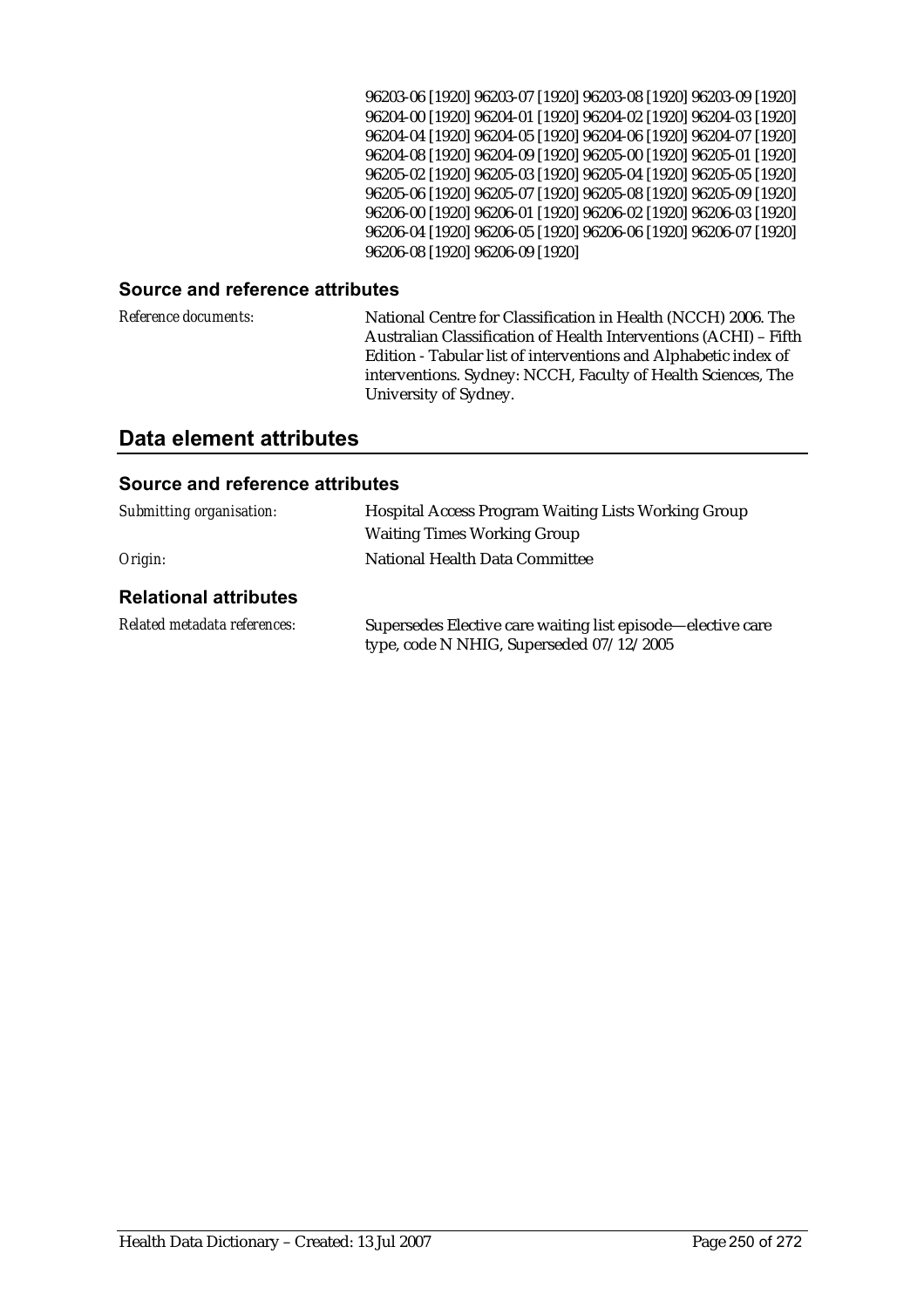# **Waiting time at a census date**

#### **Identifying and definitional attributes**

| Metadata item type:         | Data Element                                                                                                                                                       |
|-----------------------------|--------------------------------------------------------------------------------------------------------------------------------------------------------------------|
| Technical name:             | Elective surgery waiting list episode—waiting time (at a census<br>date), total days N[NNN]                                                                        |
| <b>METeOR</b> identifier:   | 269961                                                                                                                                                             |
| <b>Registration status:</b> | NHIG, Standard 01/03/2005                                                                                                                                          |
| Definition:                 | The time elapsed (in days) for a patient on the elective surgery<br>waiting list from the date they were added to the waiting list to<br>a designated census date. |
| Context:                    | Elective surgery                                                                                                                                                   |

# **Data element concept attributes**

| Data element concept: | Elective surgery waiting list episode—waiting time                                                                                  |
|-----------------------|-------------------------------------------------------------------------------------------------------------------------------------|
| Definition:           | The time elapsed for a patient waiting for elective surgery from<br>the date they were added to the waiting list for the procedure. |
| Object class:         | Elective surgery waiting list episode                                                                                               |
| <b>Property:</b>      | <b>Waiting time</b>                                                                                                                 |

## **Value domain attributes**

#### **Representational attributes**

| <b>Representation class:</b> | Total  |
|------------------------------|--------|
| Data type:                   | Number |
| Format:                      | N[NNN] |
| Maximum character length:    | 4      |
| Unit of measure:             | Day    |

# **Data element attributes**

#### **Collection and usage attributes**

*Guide for use:* The number of days is calculated by subtracting the Elective care waiting list episode—listing date for care, DDMMYYYY from the Hospital census (of elective surgery waitlist patients)—census date, DDMMYYYY, minus any days when the patient was 'not ready for care', and also minus any days the patient was waiting with a less urgent clinical urgency category than their clinical urgency category at the census date. Days when the patient was not ready for care is calculated by

subtracting the date(s) the person was recorded as 'not ready for care' from the date(s) the person was subsequently recorded as again being 'ready for care'.

If, at any time since being added to the waiting list for the elective surgical procedure, the patient has had a less urgent clinical urgency category than the category at the census date, then the number of days waited at the less urgent Elective surgery waiting list episode—clinical urgency, code N category should be subtracted from the total number of days waited.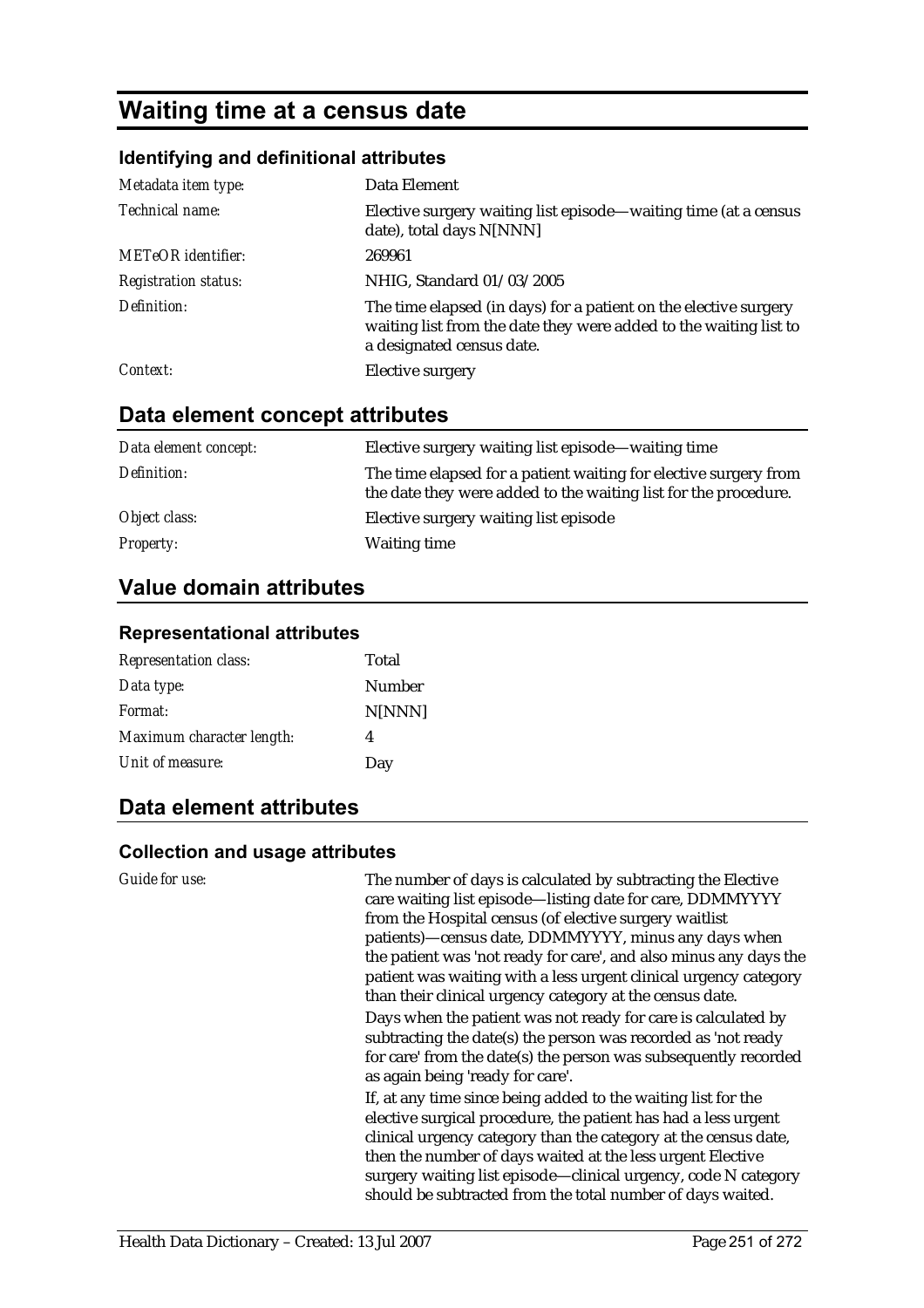In cases where there has been only one category reassignment (i.e. to the more urgent category attached to the patient at census date) the number of days at the less urgent clinical urgency category should be calculated by subtracting the Elective care waiting list episode—listing date for care, DDMMYYYY from the Elective care waiting list episode category reassignment date, DDMMYYYY. If the patient's clinical urgency was reclassified more than once, days spent in each period of less urgent clinical urgency than the one applying at the census date should be calculated by subtracting one Elective care waiting list episode—category reassignment date, DDMMYYYY from the subsequent Elective care waiting list episode—category reassignment date, DDMMYYYY, and then adding the days together.

When a patient is admitted from an elective surgery waiting list but the surgery is cancelled and the patient remains on or is placed back on the waiting list within the same hospital, the time waited on the list should continue. Therefore at the census date the patient's waiting time includes the number of days waited on an elective surgery waiting list, both before and after any cancelled surgery admission. The time waited before the cancelled surgery should be counted as part of the total time waited by the patient.

*Comments:* Elective surgery waiting times data collections include measures of waiting times at removal and at designated census dates. This metadata item is used to measure waiting times at a designated census date whereas the metadata item Elective surgery waiting list episode—waiting time (at removal), total days N[NNN] measures waiting times at removal.

> The calculation of waiting times for patients who are transferred from an elective surgery waiting list managed by one public acute hospital to another will be investigated in the future. In this case, the amount of time waited on previous lists should follow the patient to the next. Therefore at the census date, their waiting time includes the total number of days on all lists (less days not ready for care and days in lower urgency categories).

> This is a critical elective surgery waiting times metadata item. It is used to determine whether patients are overdue, or had extended waits at a census date. It is used to assist doctors and patients in making decisions about hospital referral, to assist in the planning and management of hospitals and in health care related research.

| Submitting organisation:     | Australian Institute of Health and Welfare                                                                                              |
|------------------------------|-----------------------------------------------------------------------------------------------------------------------------------------|
| Origin:                      | National Health Data Committee                                                                                                          |
| <b>Relational attributes</b> |                                                                                                                                         |
| Related metadata references: | Is formed using Elective surgery waiting list episode—patient<br>listing status, readiness for care code N NHIG, Standard<br>01/03/2005 |
|                              | Is formed using Hospital census (of elective surgery waitlist<br>patients)-census date, DDMMYYYY NHIG, Standard<br>01/03/2005           |
|                              | Is formed using Elective care waiting list episode—listing date                                                                         |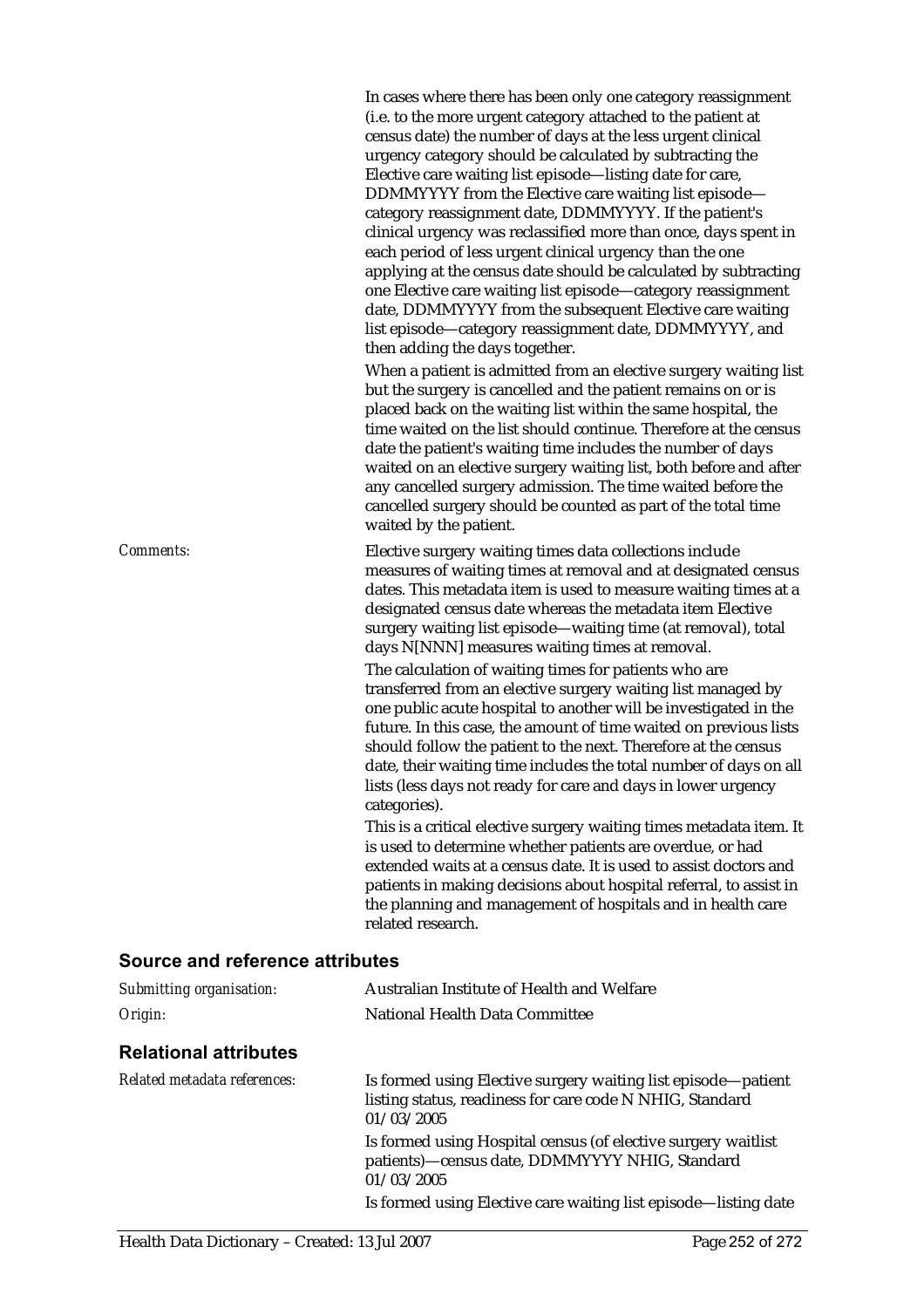for care, DDMMYYYY NHIG, Standard 01/03/2005

Is formed using Elective care waiting list episode—category reassignment date, DDMMYYYY NHIG, Standard 01/03/2005

Supersedes Waiting time at a census date, version 2, Derived DE, NHDD, NHIMG, Superseded 01/03/2005

Is used in the formation of Elective surgery waiting list episode—overdue patient status, code N NHIG, Standard 01/03/2005

Is used in the formation of Elective surgery waiting list episode—extended wait patient indicator, code N NHIG, Standard 01/03/2005

*Implementation in Data Set Specifications:*

Elective surgery waiting times (census data) NMDS NHIG, Standard 07/12/2005

*Implementation start date:* 30/09/2006

Elective surgery waiting times (census data) NMDS NHIG, Superseded 07/12/2005

*Implementation start date:* 30/09/2002 *Implementation end date:* 30/06/2006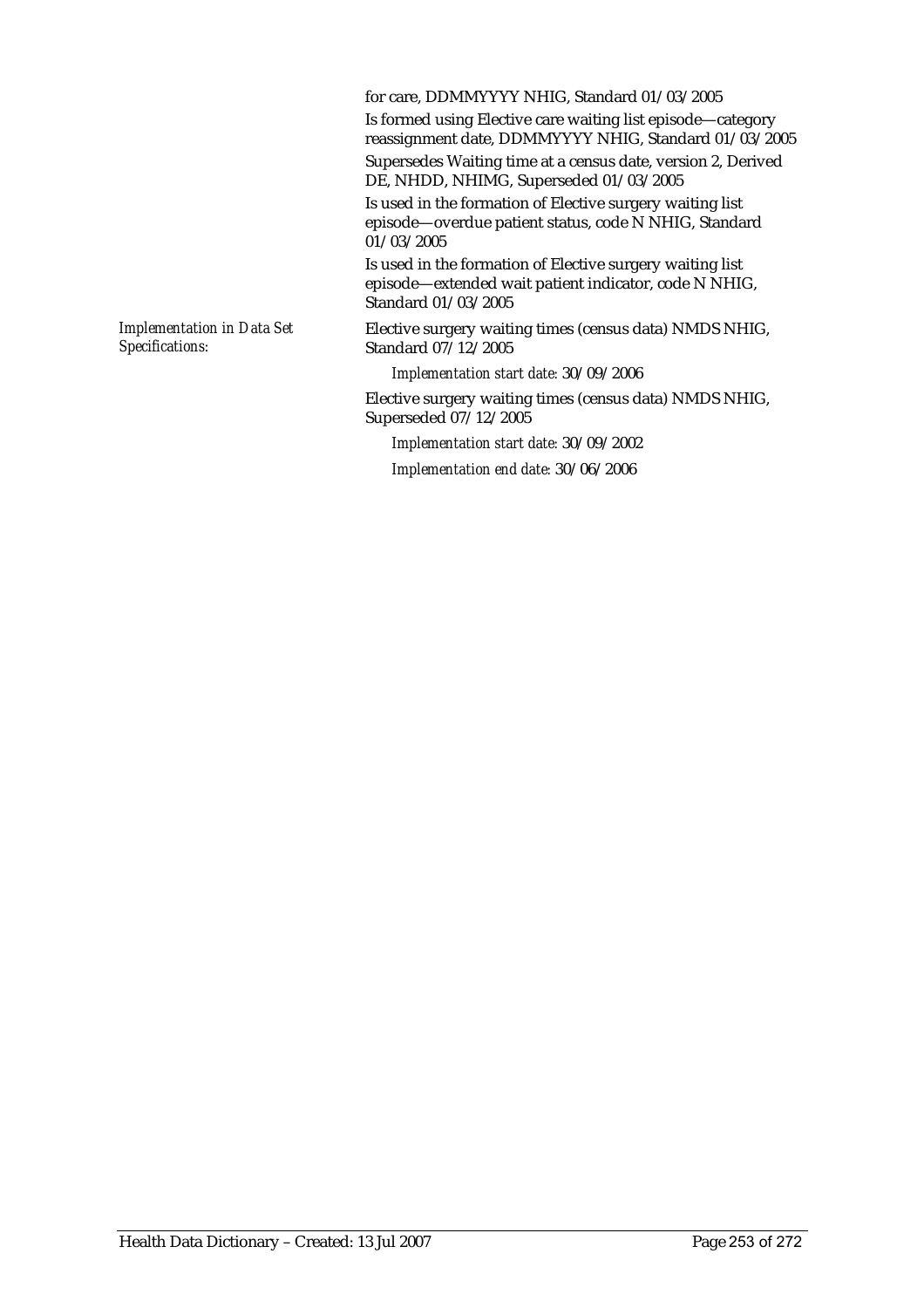# **Waiting time at removal from elective surgery waiting list**

#### **Identifying and definitional attributes**

| Metadata item type:         | Data Element                                                                                                                                                                                                    |
|-----------------------------|-----------------------------------------------------------------------------------------------------------------------------------------------------------------------------------------------------------------|
| Technical name:             | Elective surgery waiting list episode—waiting time (at<br>removal), total days N[NNN]                                                                                                                           |
| <b>METeOR</b> identifier:   | 269960                                                                                                                                                                                                          |
| <b>Registration status:</b> | NHIG, Standard 01/03/2005                                                                                                                                                                                       |
| Definition:                 | The time elapsed (in days) for a patient on the elective surgery<br>waiting list from the date they were added to the waiting list for<br>the procedure to the date they were removed from the waiting<br>list. |
| Context:                    | Elective surgery                                                                                                                                                                                                |

### **Data element concept attributes**

| Data element concept: | Elective surgery waiting list episode—waiting time                                                                                  |
|-----------------------|-------------------------------------------------------------------------------------------------------------------------------------|
| Definition:           | The time elapsed for a patient waiting for elective surgery from<br>the date they were added to the waiting list for the procedure. |
| Object class:         | Elective surgery waiting list episode                                                                                               |
| <i>Property:</i>      | <b>Waiting time</b>                                                                                                                 |

### **Value domain attributes**

#### **Representational attributes**

| <b>Representation class:</b> | Total  |
|------------------------------|--------|
| Data type:                   | Number |
| Format:                      | N[NNN] |
| Maximum character length:    | 4      |
| Unit of measure:             | Day    |

### **Data element attributes**

#### **Collection and usage attributes**

*Guide for use:* The number of days is calculated by subtracting the listing date for care from the removal date, minus any days when the patient was 'not ready for care', and also minus any days the patient was waiting with a less urgent clinical urgency category than their clinical urgency category at removal.

> Days when the patient was not ready for care is calculated by subtracting the date(s) the person was recorded as 'not ready for care' from the date(s) the person was subsequently recorded as again being 'ready for care'.

> If, at any time since being added to the waiting list for the elective surgical procedure, the patient has had a less urgent clinical urgency category than the category at removal, then the number of days waited at the less urgent clinical urgency category should be subtracted from the total number of days waited.

In cases where there has been only one category reassignment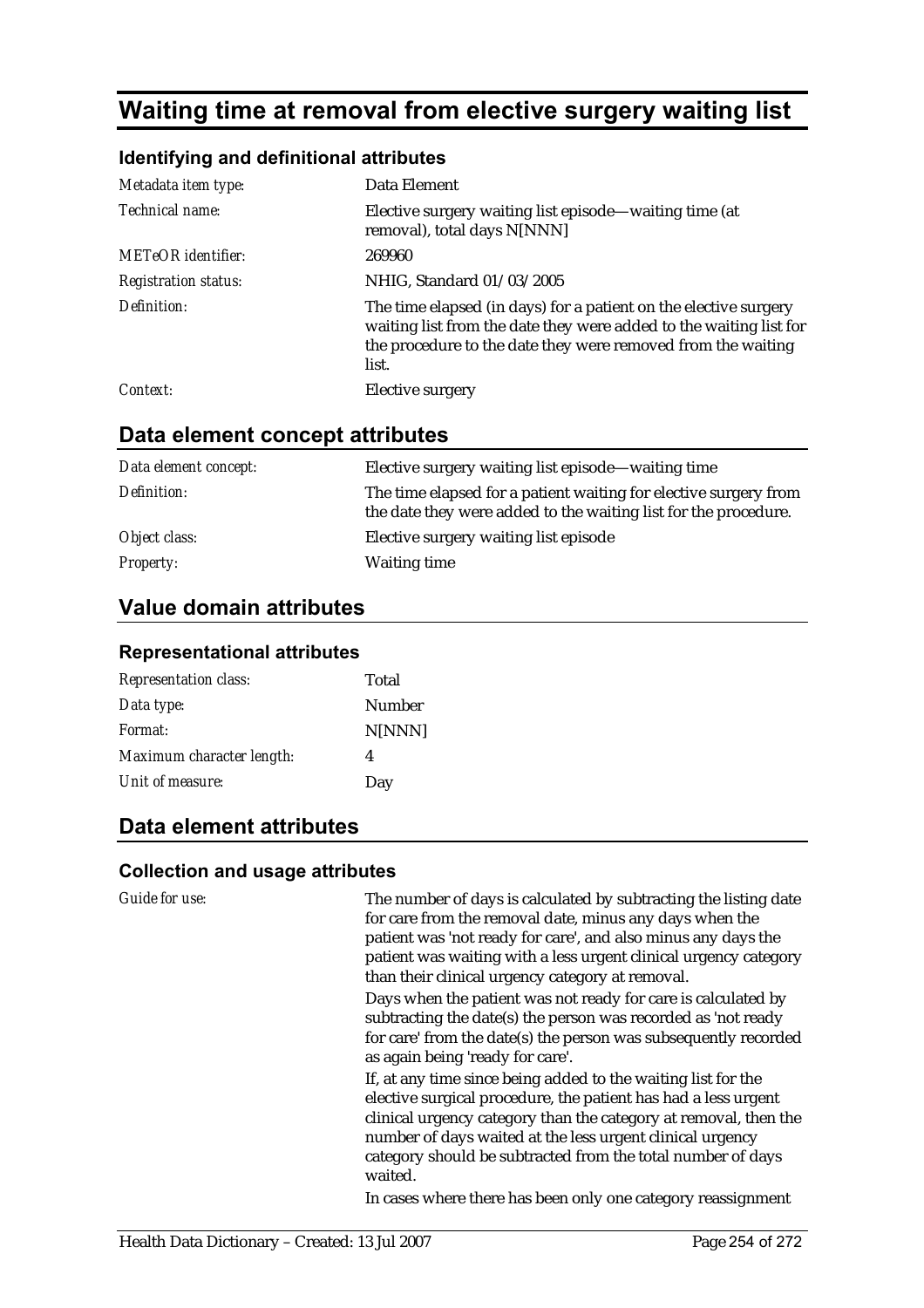(i.e. to the more urgent category attached to the patient at removal) the number of days at the less urgent clinical urgency category should be calculated by subtracting the listing date for care from the category reassignment date. If the patient's clinical urgency was reclassified more than once, days spent in each period of less urgent clinical urgency than the one applying at removal should be calculated by subtracting one category reassignment date from the subsequent category reassignment date, and then adding the days together. When a patient is removed from an elective surgery waiting list, for admission on an elective basis for the procedure they were awaiting, but the surgery is cancelled and the patient remains on or is placed back on the waiting list within the same hospital, the time waited on the list should continue. Therefore at the removal date, the patient's waiting time includes the number of days waited on an elective surgery waiting list, both before and after any cancelled surgery admission. The time waited before the cancelled surgery should be counted as part of the total time waited by the patient. *Comments:* Elective surgery waiting times data collections include measures of waiting times at removal and at designated census dates. This metadata item is used to measure waiting times at removal whereas the metadata item waiting time at a census date measures waiting times at a designated census date. The calculation of waiting times for patients, who are transferred from an elective surgery waiting list managed by one public acute hospital to another, will be investigated in the future. In this case, the amount of time waited on previous lists would follow the patient to the next. Therefore when the patient is removed from the waiting list (for admission or other reason), their waiting time would include the total number of days on all lists (less days not ready for care and days in lower urgency categories). This is a critical elective surgery waiting times metadata item. It is used to determine whether patients were overdue, or had extended waits when they were removed from the waiting list. It is used to assist doctors and patients in making decisions about hospital referral, to assist in the planning and

#### **Source and reference attributes**

| Submitting organisation:     | Australian Institute of Health and Welfare                                                                                             |
|------------------------------|----------------------------------------------------------------------------------------------------------------------------------------|
| Origin:                      | National Health Data Committee                                                                                                         |
| <b>Relational attributes</b> |                                                                                                                                        |
| Related metadata references: | Supersedes Waiting time at removal from elective surgery<br>waiting list, version 2, Derived DE, NHDD, NHIMG,<br>Superseded 01/03/2005 |
|                              | Is formed using Elective care waiting list episode—category<br>reassignment date, DDMMYYYY NHIG, Standard 01/03/2005                   |
|                              | Is formed using Elective surgery waiting list episode—waiting<br>list removal date, DDMMYYYY NHIG, Standard 01/03/2005                 |
|                              | Is formed using Episode of admitted patient care—admission<br>date, DDMMYYYY NHIG, Standard 01/03/2005                                 |
|                              | Is formed using Elective care waiting list episode—listing date                                                                        |
|                              |                                                                                                                                        |

management of hospitals and in health care related research.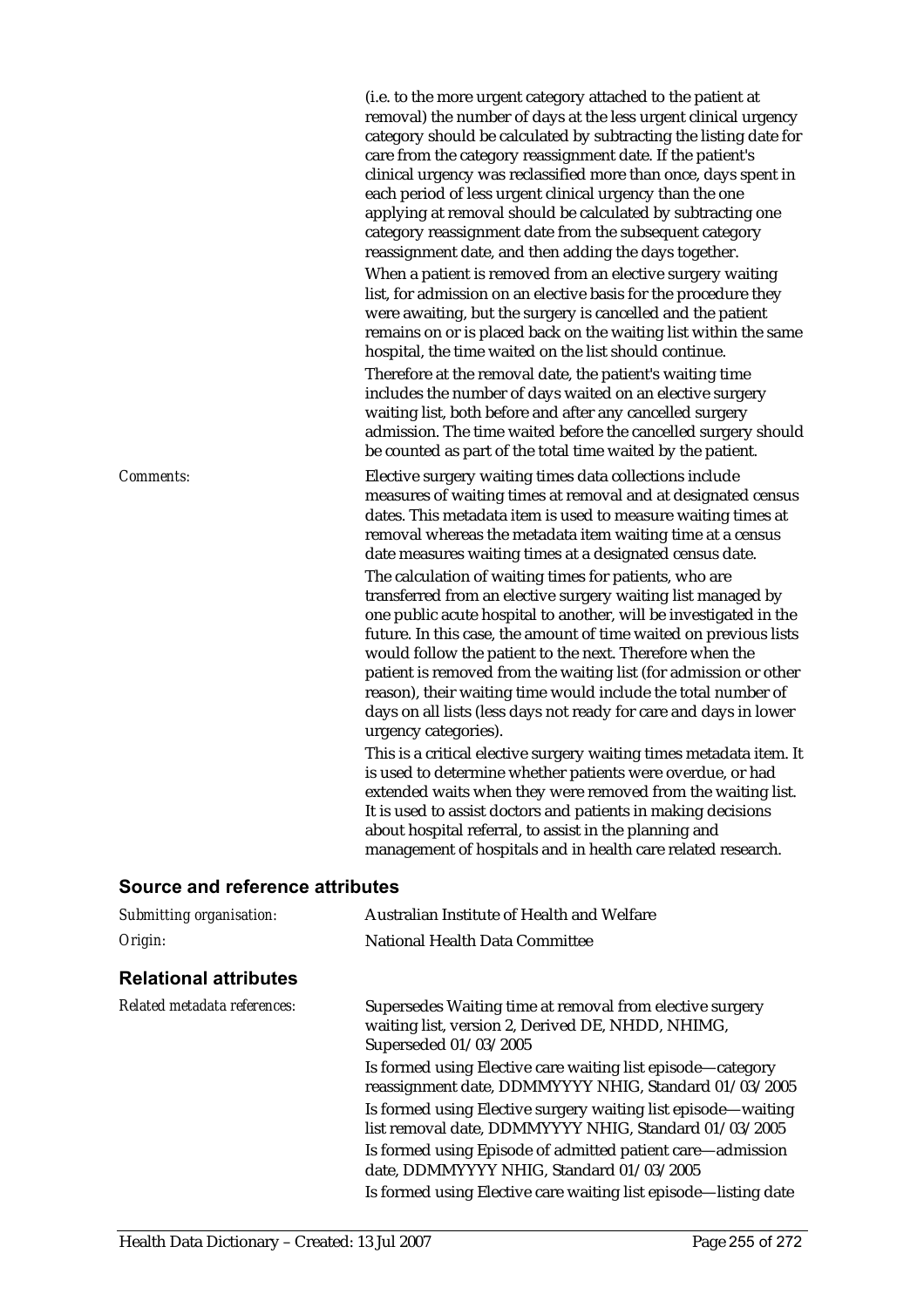for care, DDMMYYYY NHIG, Standard 01/03/2005 Is used in the formation of Elective surgery waiting list episode—overdue patient status, code N NHIG, Standard 01/03/2005 Is used in the formation of Elective surgery waiting list episode—extended wait patient indicator, code N NHIG, Standard 01/03/2005 *Implementation in Data Set Specifications:* Elective surgery waiting times (removals data) NMDS NHIG, Standard 07/12/2005 *Implementation start date:* 01/07/2006

Elective surgery waiting times (removals data) NMDS NHIG, Superseded 07/12/2005

*Implementation start date:* 01/07/2002 *Implementation end date:* 30/06/2006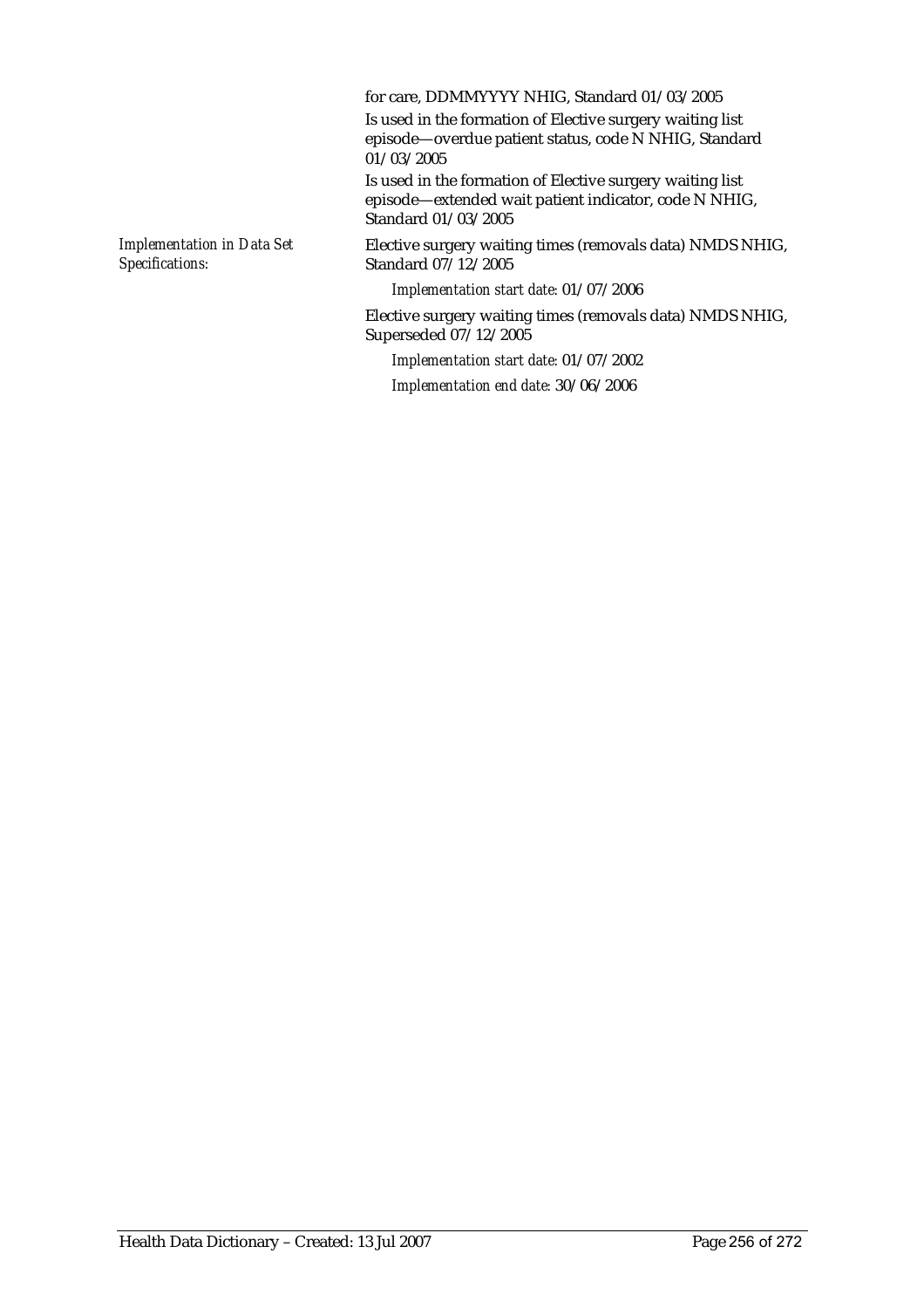# **Weight (self-reported)**

## **Identifying and definitional attributes**

| Metadata item type:         | Data Element                                         |
|-----------------------------|------------------------------------------------------|
| <i>Technical name:</i>      | Person—weight (self-reported), total kilograms NN[N] |
| <b>METeOR</b> identifier:   | 302365                                               |
| <b>Registration status:</b> | NHIG, Standard 14/07/2005                            |
| Definition:                 | A person's self-reported weight (body mass).         |

# **Data element concept attributes**

| Data element concept: | Person-weight                                                                                                                                                                                                                                                                                                                                                                                                                                                                                                                                                                                                                                                                                                                 |
|-----------------------|-------------------------------------------------------------------------------------------------------------------------------------------------------------------------------------------------------------------------------------------------------------------------------------------------------------------------------------------------------------------------------------------------------------------------------------------------------------------------------------------------------------------------------------------------------------------------------------------------------------------------------------------------------------------------------------------------------------------------------|
| Definition:           | The body mass of a person.                                                                                                                                                                                                                                                                                                                                                                                                                                                                                                                                                                                                                                                                                                    |
| Context:              | Public health and health care:<br>Weight is an overall measure of body size that does not<br>distinguish between fat and muscle. Weight is an indicator of<br>nutrition status and health status. Low pre-pregnancy weight is<br>an indicator of poorer gestational outcome in women (Kramer<br>1988). Low weight is also associated with osteoporosis. In<br>general, change in weight is of interest in adults because it is an<br>indicator of changing health status. Self reported or parentally<br>reported weight for children and adolescents should be used<br>cautiously if at all. It enables the calculation of body mass index<br>which requires the measurement of height and weight (body<br>mass) for adults. |
| Object class:         | Person                                                                                                                                                                                                                                                                                                                                                                                                                                                                                                                                                                                                                                                                                                                        |
| <b>Property:</b>      | Weight                                                                                                                                                                                                                                                                                                                                                                                                                                                                                                                                                                                                                                                                                                                        |

# **Value domain attributes**

### **Representational attributes**

| <b>Representation class:</b> | Total         |            |
|------------------------------|---------------|------------|
| Data type:                   | Number        |            |
| Format:                      | NN[N]         |            |
| Maximum character length:    | 3             |            |
| Supplementary values:        | Value         | Meaning    |
|                              | 888           | Unknown    |
|                              | 999           | Not stated |
| Unit of measure:             | Kilogram (Kg) |            |

### **Collection and usage attributes**

| Guide for use: | CODE 888 Unknown    |                                                               |
|----------------|---------------------|---------------------------------------------------------------|
|                |                     | Use this code if self-reported body mass (weight) is unknown. |
|                | CODE 999 Not stated |                                                               |
|                | responded to.       | Use this code if self-reported body mass (weight) is not      |
|                |                     |                                                               |

# **Data element attributes**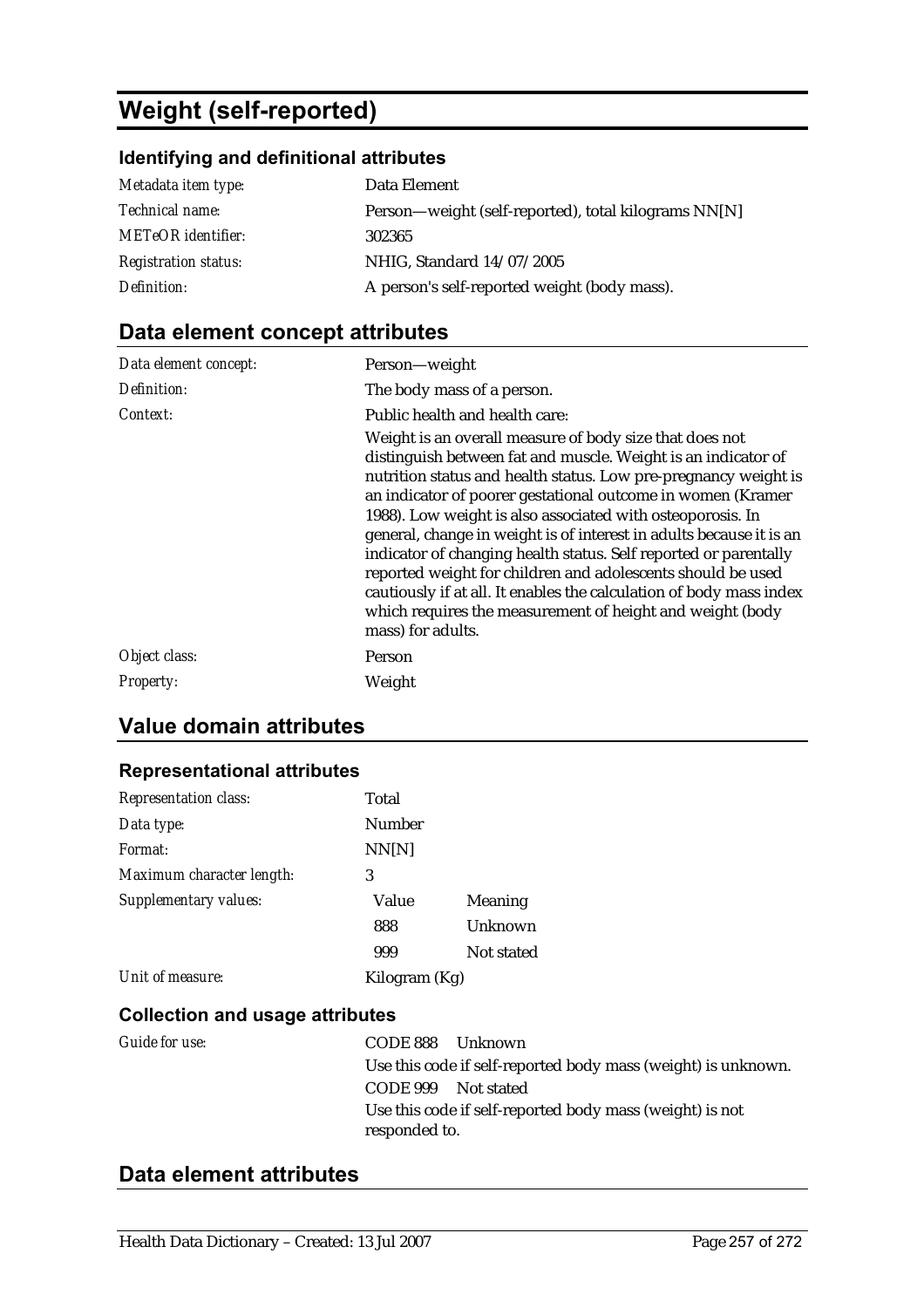## **Collection and usage attributes**

| <b>Collection methods:</b> | The method of data collection, e.g. face to face interview,<br>telephone interview or self-completion questionnaire, can affect<br>survey estimates and should be reported.                                                                                                                                                                                                                                                                                                                            |
|----------------------------|--------------------------------------------------------------------------------------------------------------------------------------------------------------------------------------------------------------------------------------------------------------------------------------------------------------------------------------------------------------------------------------------------------------------------------------------------------------------------------------------------------|
|                            | The data collection form should include a question asking the<br>respondent what their weight is. For example, the ABS National<br>Health Survey 1989-90 included the question 'How much do<br>you weigh without clothes and shoes?'. The data collection form<br>should allow for both metric (to the nearest 1 kg) and imperial<br>(to the nearest 1 lb) units to be recorded.                                                                                                                       |
|                            | If practical, it is preferable to enter the raw data into the data<br>base before conversion of measures in imperial units to metric.<br>However, if this is not possible, weight reported in imperial<br>units can be converted to metric prior to data entry using a<br>conversion factor of 0.454 kg to the lb.                                                                                                                                                                                     |
|                            | Rounding to the nearest 1 kg will be required for measures<br>converted to metric prior to data entry, and may be required for<br>data reported in metric units to a greater level of precision than<br>the nearest 1 kg. The following rounding conventions are<br>desirable to reduce systematic over reporting (Armitage and<br>Berry 1994):                                                                                                                                                        |
|                            | nnn.x where x                                                                                                                                                                                                                                                                                                                                                                                                                                                                                          |
|                            | nnn.x where $x > 5$ - round up, e.g. 72.7 kg would be rounded to<br>73 kg.                                                                                                                                                                                                                                                                                                                                                                                                                             |
|                            | nnn.x where $x = 5$ - round to the nearest even number, e.g. 72.5<br>kg would be rounded to 72 kg, while 73.5 kg would be rounded<br>to $74$ kg.                                                                                                                                                                                                                                                                                                                                                       |
| Comments:                  | This metadata item is recommended for persons aged 18 years<br>or older. It is recommended for use in population surveys when<br>it is not possible to measure weight.                                                                                                                                                                                                                                                                                                                                 |
|                            | It is recommended that in population surveys,<br>sociodemographic data including ethnicity should be collected,<br>as well as other risk factors including physiological status (e.g.<br>pregnancy), physical activity, smoking and alcohol<br>consumption. Summary statistics may need to be adjusted for<br>these variables. Metadata items currently exist for sex, date of<br>birth, country of birth, Indigenous status and smoking.<br>Metadata items are being developed for physical activity. |
|                            | Presentation of data:                                                                                                                                                                                                                                                                                                                                                                                                                                                                                  |
|                            | Means and 95% confidence intervals, medians and centiles<br>should be reported to one decimal place. Where the sample<br>permits, population estimates should be presented by sex and<br>5-year age groups. Estimates based on sample surveys may<br>need to take into account sampling weights.                                                                                                                                                                                                       |
|                            | For consistency with conventional practice, and for current<br>comparability with international data sets, recommended<br>centiles are 5, 10, 15, 25, 50, 75, 85, 90 and 95. To estimate the 5th<br>and 95th centiles, a sample size of at least 200 is recommended<br>for each group for which the centiles are being specified.                                                                                                                                                                      |
|                            | For some reporting purposes, it may be desirable to present<br>weight data in categories. It is recommended that 5 kg<br>groupings are used for this purpose. Weight data should not be<br>rounded before categorisation. The following categories may be<br>appropriate for describing the weights of Australian men and                                                                                                                                                                              |

women, although the range will depend on the population. The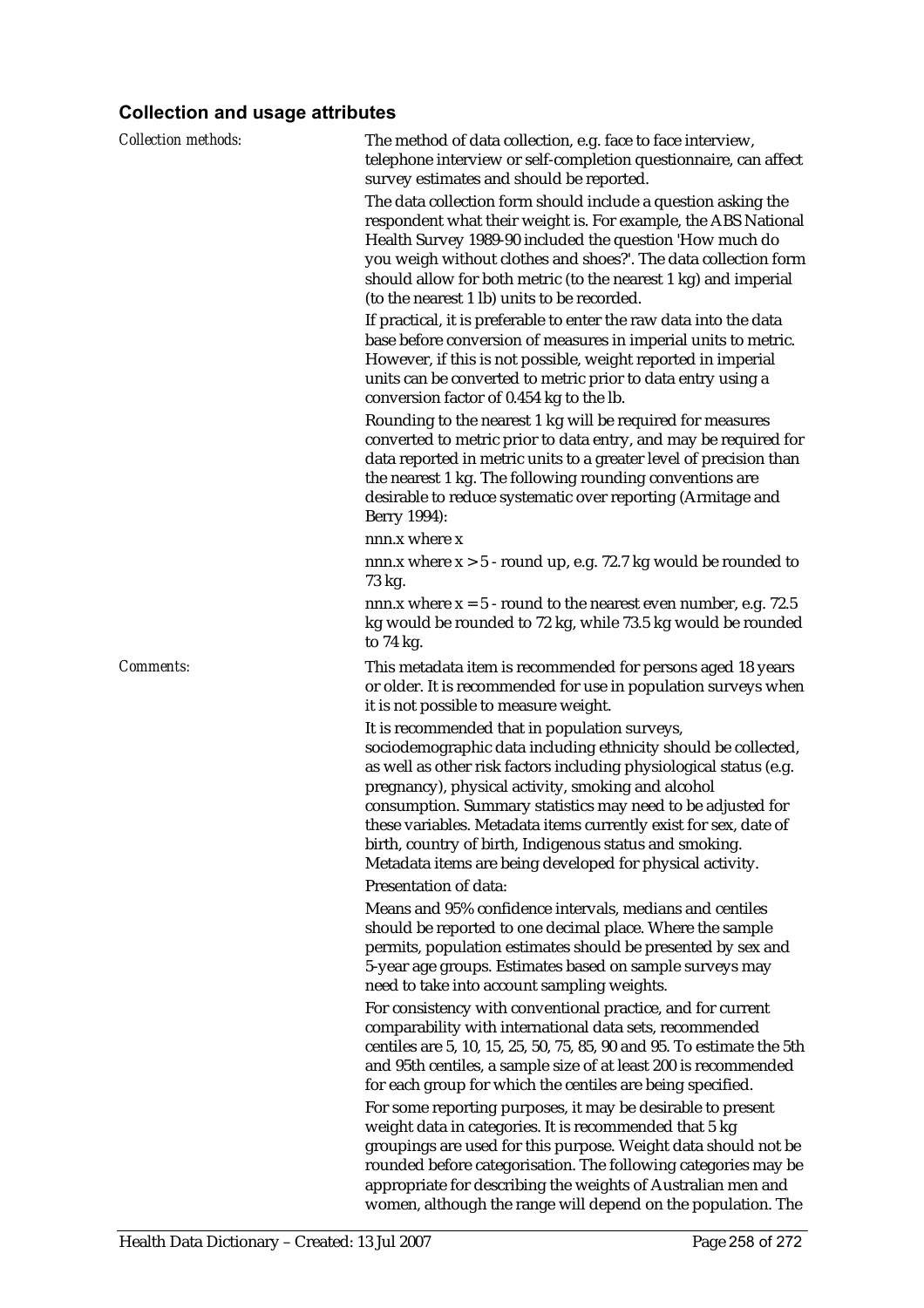| World Health Organization's range for weight is 30-140 kg.                                                                                                                                                                                                                                                                                              |
|---------------------------------------------------------------------------------------------------------------------------------------------------------------------------------------------------------------------------------------------------------------------------------------------------------------------------------------------------------|
| Weight                                                                                                                                                                                                                                                                                                                                                  |
| $30 \text{ kg} = \text{Weight}$                                                                                                                                                                                                                                                                                                                         |
| $35 \text{ kg} = \text{Weight}$                                                                                                                                                                                                                                                                                                                         |
| in 5 kg categories                                                                                                                                                                                                                                                                                                                                      |
| $135 \text{ kg} = \text{Weight}$                                                                                                                                                                                                                                                                                                                        |
| Weight $\Rightarrow$ 140 kg                                                                                                                                                                                                                                                                                                                             |
| On average, body mass (weight) tends to be underestimated<br>when self-reported by respondents. Data for men and women<br>aged 20-69 years in 1989 indicated that men underestimated by<br>an average of 0.2 kg (sem of 0.05 kg) and women by an average<br>of 0.4 kg (sem of 0.04 kg) (Waters 1993). The extent of<br>underestimation varied with age. |

| Origin:                                              | National Centre for Monitoring Cardiovascular Disease<br>Australian Institute of Health and Welfare<br>National Health Data Committee |
|------------------------------------------------------|---------------------------------------------------------------------------------------------------------------------------------------|
| <b>Relational attributes</b>                         |                                                                                                                                       |
| Related metadata references:                         | Supersedes Weight - self-reported, version 2, DE, NHDD,<br>NHIMG, Superseded 01/03/2005                                               |
|                                                      | Supersedes Adult-weight (self-reported), total kilograms<br>NN[N] NHIG, Superseded 14/07/2005                                         |
|                                                      | Is used in the formation of Child-body mass index (self-<br>reported), ratio NN[N].N[N] NHIG, Standard 01/03/2005                     |
|                                                      | Is used in the formation of Adult-body mass index (self-<br>reported), ratio NN[N].N[N] NHIG, Standard 01/03/2005                     |
| <b>Implementation in Data Set</b><br>Specifications: | Acute coronary syndrome (clinical) DSS NHIG, Standard<br>07/12/2005                                                                   |
|                                                      | Acute coronary syndrome (clinical) DSS NHIG, Superseded<br>07/12/2005                                                                 |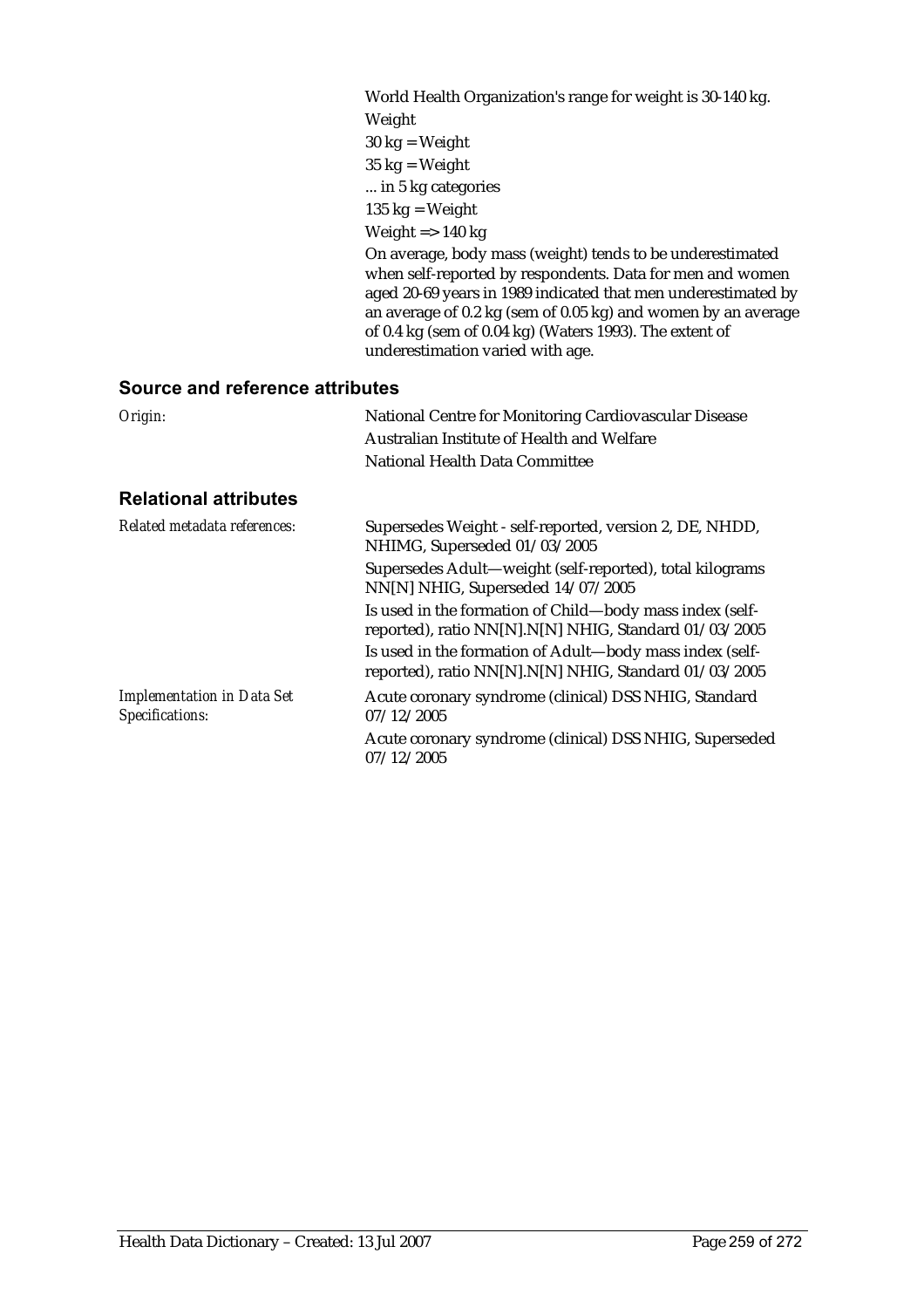# **Weight in grams (measured)**

## **Identifying and definitional attributes**

| Metadata item type:         | Data Element                                          |
|-----------------------------|-------------------------------------------------------|
| Technical name:             | Person-weight (measured), total grams NNNN            |
| Synonymous names:           | Infant weight, neonate, stillborn                     |
| <b>METeOR</b> identifier:   | 310245                                                |
| <b>Registration status:</b> | NHIG, Standard 01/03/2005                             |
| Definition:                 | The weight (body mass) of a person measured in grams. |

# **Data element concept attributes**

| Data element concept: | Person-weight                                                                                                                                                                                                                                                                                                                                                                                                                                                                                                                                                                                                                                                                                            |
|-----------------------|----------------------------------------------------------------------------------------------------------------------------------------------------------------------------------------------------------------------------------------------------------------------------------------------------------------------------------------------------------------------------------------------------------------------------------------------------------------------------------------------------------------------------------------------------------------------------------------------------------------------------------------------------------------------------------------------------------|
| Definition:           | The body mass of a person.                                                                                                                                                                                                                                                                                                                                                                                                                                                                                                                                                                                                                                                                               |
| Context:              | Public health and health care:<br>Weight is an overall measure of body size that does not<br>distinguish between fat and muscle. Weight is an indicator of<br>nutrition status and health status. Low pre-pregnancy weight is<br>an indicator of poorer gestational outcome in women (Kramer<br>1988). Low weight is also associated with osteoporosis. In<br>general, change in weight is of interest in adults because it is an<br>indicator of changing health status. Self reported or parentally<br>reported weight for children and adolescents should be used<br>cautiously if at all. It enables the calculation of body mass index<br>which requires the measurement of height and weight (body |
|                       | mass) for adults.                                                                                                                                                                                                                                                                                                                                                                                                                                                                                                                                                                                                                                                                                        |
| Object class:         | Person                                                                                                                                                                                                                                                                                                                                                                                                                                                                                                                                                                                                                                                                                                   |
| <b>Property:</b>      | Weight                                                                                                                                                                                                                                                                                                                                                                                                                                                                                                                                                                                                                                                                                                   |

## **Value domain attributes**

### **Representational attributes**

| <b>Representation class:</b> | Total       |
|------------------------------|-------------|
| Data type:                   | Number      |
| Format:                      | <b>NNNN</b> |
| Maximum character length:    | 4           |
| Unit of measure:             | Gram(g)     |

# **Data element attributes**

| Australian Institute of Health and Welfare                                                                                                     |
|------------------------------------------------------------------------------------------------------------------------------------------------|
|                                                                                                                                                |
| Is used in the formation of Episode of admitted patient care—<br>major diagnostic category, code (AR-DRG v5.1) NN NHIG,<br>Standard 01/03/2005 |
| Is used in the formation of Episode of admitted patient care—<br>diagnosis related group, code (AR-DRG v5.1) ANNA NHIG,                        |
|                                                                                                                                                |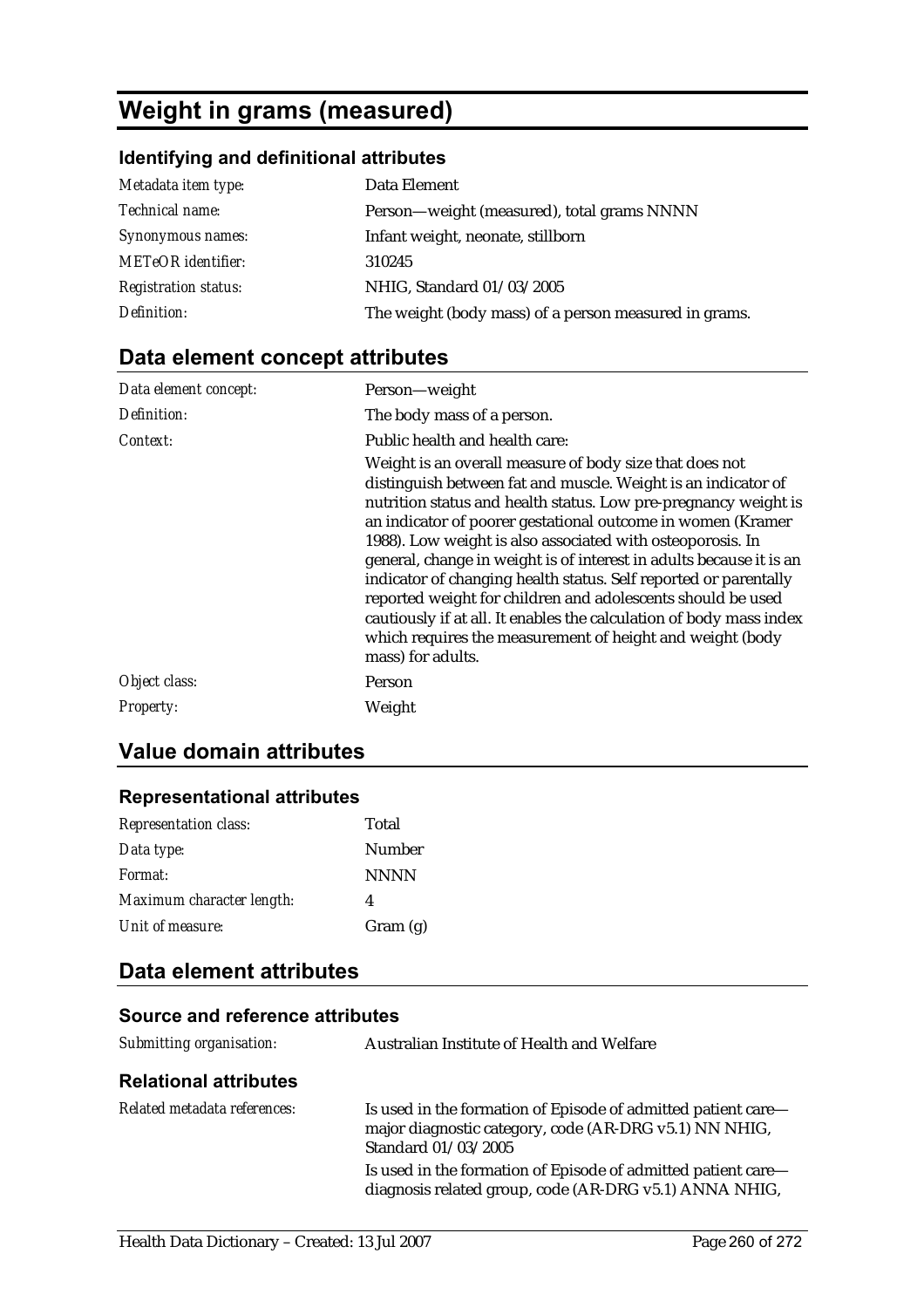*Implementation in Data Set Specifications:*

Standard 01/03/2005

Admitted patient care NMDS NHIG, Superseded 07/12/2005

*Implementation start date:* 01/07/2005

*Implementation end date:* 30/06/2006

Admitted patient care NMDS 2006-2007 NHIG, Superseded 23/10/2006

*Implementation start date:* 01/07/2006

*Implementation end date:* 30/06/2007

Admitted patient care NMDS 2007-2008 NHIG, Standard 23/10/2006

*Implementation start date:* 01/07/2007

*Information specific to this data set:*

For the provision of state and territory hospital data to Commonwealth agencies this metadata item must be consistent with diagnoses and procedure codes for valid grouping.

Weight on the date the infant is admitted should be recorded if the weight is less than or equal to 9000g and age is less than 365 days.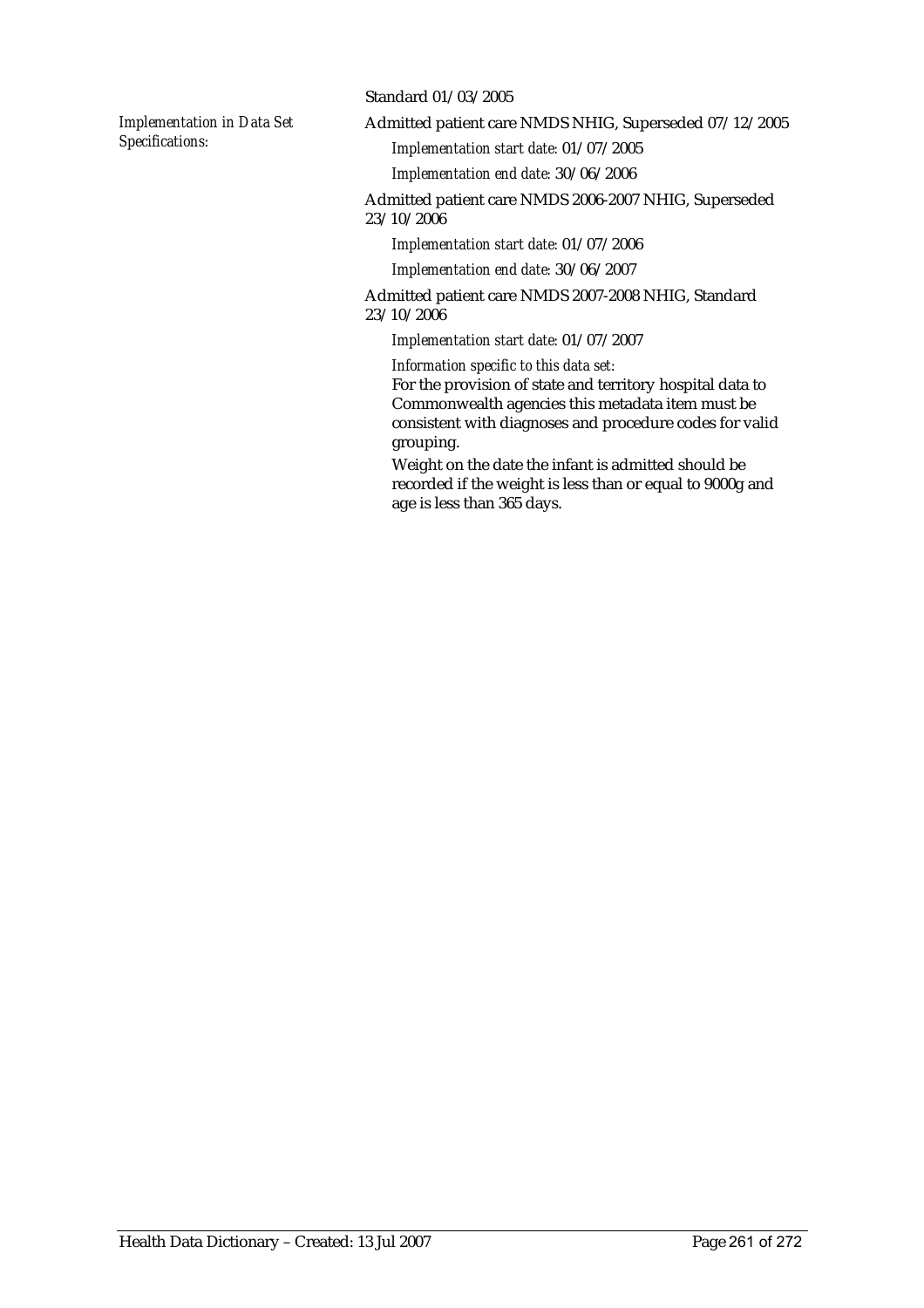# **Weight in kilograms (measured)**

### **Identifying and definitional attributes**

| Metadata item type:         | Data Element                                              |
|-----------------------------|-----------------------------------------------------------|
| Technical name:             | Person—weight (measured), total kilograms N[NN].N         |
| Synonymous names:           | Infant weight, neonate, stillborn                         |
| <b>METeOR</b> identifier:   | 270208                                                    |
| <b>Registration status:</b> | NHIG, Standard 01/03/2005                                 |
| Definition:                 | The weight (body mass) of a person measured in kilograms. |

# **Data element concept attributes**

| Data element concept: | Person-weight                                                                                                                                                                                                                                                                                                                                                                                                                                                                                                                                                                                                                                                                                            |
|-----------------------|----------------------------------------------------------------------------------------------------------------------------------------------------------------------------------------------------------------------------------------------------------------------------------------------------------------------------------------------------------------------------------------------------------------------------------------------------------------------------------------------------------------------------------------------------------------------------------------------------------------------------------------------------------------------------------------------------------|
| Definition:           | The body mass of a person.                                                                                                                                                                                                                                                                                                                                                                                                                                                                                                                                                                                                                                                                               |
| Context:              | Public health and health care:<br>Weight is an overall measure of body size that does not<br>distinguish between fat and muscle. Weight is an indicator of<br>nutrition status and health status. Low pre-pregnancy weight is<br>an indicator of poorer gestational outcome in women (Kramer<br>1988). Low weight is also associated with osteoporosis. In<br>general, change in weight is of interest in adults because it is an<br>indicator of changing health status. Self reported or parentally<br>reported weight for children and adolescents should be used<br>cautiously if at all. It enables the calculation of body mass index<br>which requires the measurement of height and weight (body |
| Object class:         | mass) for adults.<br>Person                                                                                                                                                                                                                                                                                                                                                                                                                                                                                                                                                                                                                                                                              |
|                       |                                                                                                                                                                                                                                                                                                                                                                                                                                                                                                                                                                                                                                                                                                          |
| <b>Property:</b>      | Weight                                                                                                                                                                                                                                                                                                                                                                                                                                                                                                                                                                                                                                                                                                   |

## **Value domain attributes**

### **Representational attributes**

| <b>Representation class:</b> | Total         |               |
|------------------------------|---------------|---------------|
| Data type:                   | Number        |               |
| Format:                      | N[NN].N       |               |
| Maximum character length:    | 4             |               |
| Supplementary values:        | Value         | Meaning       |
|                              | 999.9         | Not collected |
| Unit of measure:             | Kilogram (Kg) |               |

### **Collection and usage attributes**

| Guide for use: |                          | A continuous variable measured to the nearest 0.1 kg. |
|----------------|--------------------------|-------------------------------------------------------|
|                | CODE 999.9 Not collected |                                                       |
|                |                          | Use this code if measured weight is not collected.    |

### **Data element attributes**

#### **Collection and usage attributes**

*Guide for use:* In order to ensure consistency in measurement, the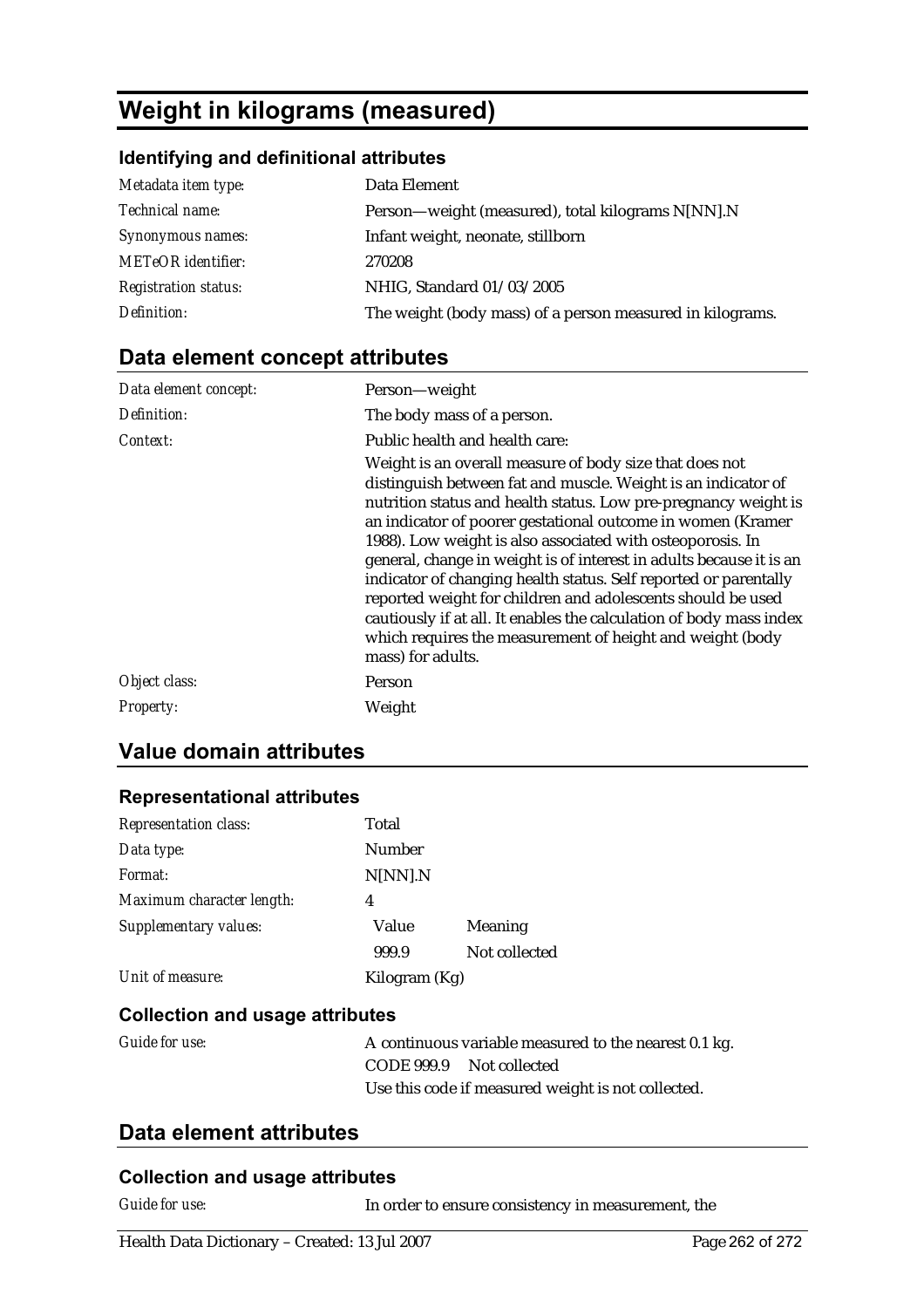measurement protocol described under Collection methods should be used.

*Collection methods:* The collection of anthropometric measurements, particularly in those who are overweight or obese or who are concerned about their weight, should be performed with great sensitivity and without drawing attention to an individual's weight. The measurement protocol described below is that recommended by the WHO Expert Committee (1995).

Measurement protocol:

Equipment used should be described and reported. Scales should have a resolution of at least 0.1kg and should have the capacity to weigh up to at least 200 kg. Measurement intervals and labels should be clearly readable under all conditions of use of the instrument. Scales should be capable of being calibrated across the entire range of measurements. Precision error should be no more than 0.1kg. Scales should be calibrated on each day of use. Manufacturers' guidelines should be followed with regard to the transportation of the scales.

Adults and children who can stand:

The subject stands over the centre of the weighing instrument, with the body weight evenly distributed between both feet.

Heavy jewellery should be removed and pockets emptied. Light indoor clothing can be worn, excluding shoes, belts, and sweater. Any variations from light indoor clothing (e.g. heavy clothing, such as kaftans or coats worn because of cultural practices) should be noted on the data collection form. Adjustments for non-standard clothing (i.e. other than light indoor clothing) should only be made in the data checking/cleaning stage prior to data analysis.

If the subject has had one or more limbs amputated, record this on the data collection form and weigh them as they are. If they are wearing an artificial limb, record this on the data collection form but do not ask them to remove it. Similarly, if they are not wearing the limb, record this but do not ask them to put it on.

The measurement is recorded to the nearest 0.1 kg. If the scales do not have a digital readout, take a repeat measurement. If the two measurements disagree by more than 0.5 kg, then take a third measurement. All raw measurements should be recorded on the data collection form. If practical, it is preferable to enter the raw data into the database as this enables intra-observer and, where relevant, inter-observer errors to be assessed. The subject's measured weight is subsequently calculated as the mean of the two observations, or the mean of the two closest measurements if a third is taken, and recorded on the form. If only a mean value is entered into the database then the data collection forms should be retained.

It may be necessary to round the mean value to the nearest 0.1 kg. If so, rounding should be to the nearest even digit to reduce systematic over reporting (Armitage and Berry 1994). For example, a mean value of 72.25 kg would be rounded to 72.2 kg, while a mean value of 72.35 kg would be rounded to 72.4 kg. Infants:

Birth weight and gender should be recorded with gestational age. During infancy a levelled pan scale with a bean and movable weights or digital scales capable of measuring to two decimal places of a kilogram are acceptable. Birth weight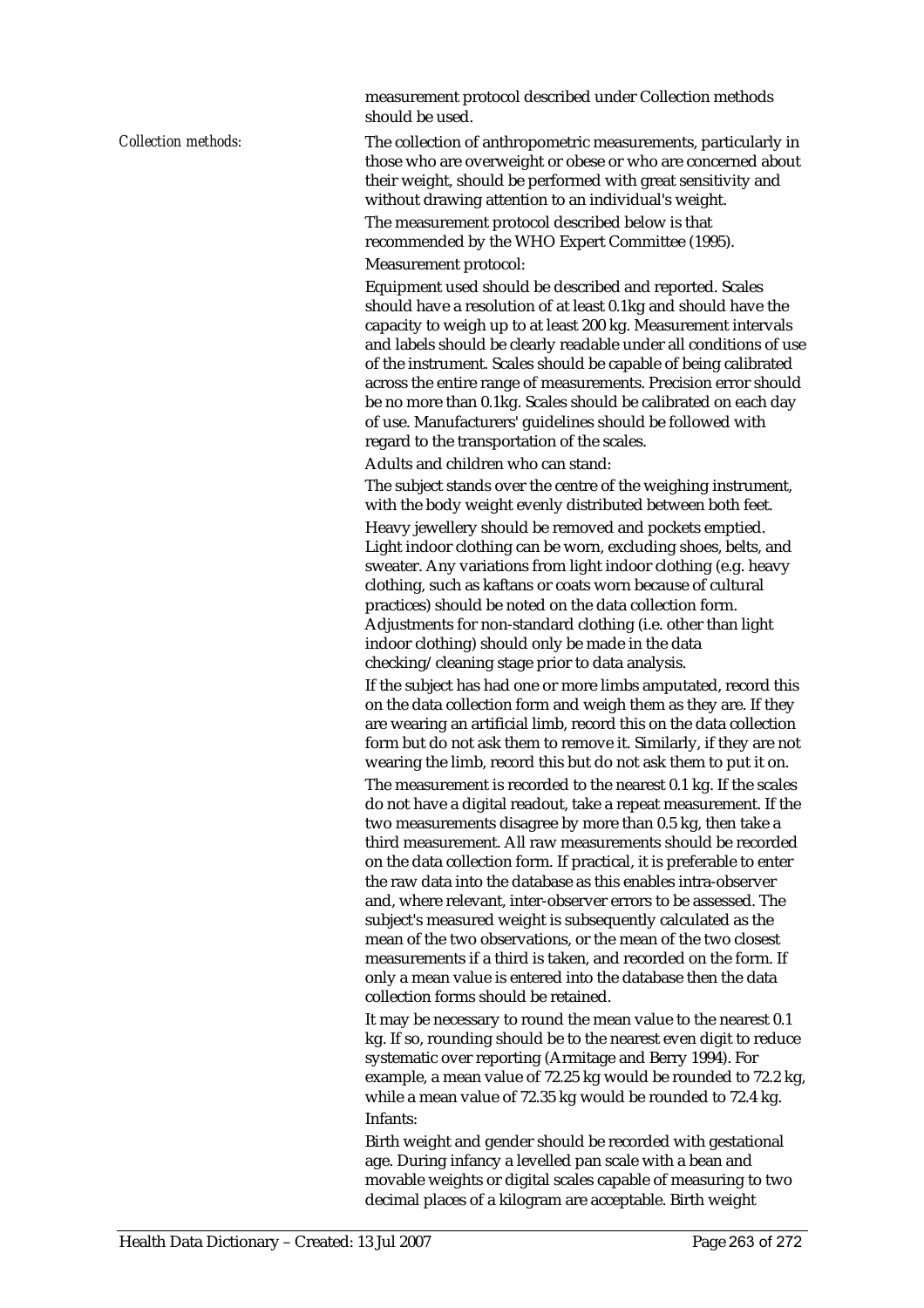should be determined within 12 hours of birth. The infant, with or without a nappy or diaper is placed on the scales so that the weight is distributed equally about the centre of the pan. When the infant is lying or suspended quietly, weight is recorded to the nearest 10 grams. If the nappy or diaper is worn, its weight is subtracted from the observed weight i.e. reference data for infants are based on nude weights.

Validation and quality control measures:

If practical, equipment should be checked daily using one or more objects of known weight in the range to be measured. It is recommended that the scale be calibrated at the extremes and in the mid range of the expected weight of the population being studied.

Within- and, if relevant, between-observer variability should be reported. They can be assessed by the same (within -) or different (between-) observers repeating the measurement of weight, on the same subjects, under standard conditions after a short time interval. The standard deviation of replicate measurements (technical error of measurement) between observers should not exceed 0.5 kg and be less than 0.5 kg within observers.

Extreme values at the lower and upper end of the distribution of measured height should be checked both during data collection and after data entry. Individuals should not be excluded on the basis of true biological difference.

Last digit preference, and preference or avoidance of certain values, should be analysed in the total sample and (if relevant) by observer, survey site and over time if the survey period is long.

*Comments:* This metadata item applies to persons of all ages. It is recommended for use in population surveys and health care settings.

> It is recommended that in population surveys, sociodemographic data including ethnicity should be collected, as well as other risk factors including physiological status (e.g. pregnancy), physical activity, smoking and alcohol consumption. Summary statistics may need to be adjusted for these variables.

Metadata items currently exist for sex, date of birth, country of birth, Indigenous status and smoking. Metadata items are being developed for physical activity.

Presentation of data:

Means and 95% confidence intervals, medians and centiles should be reported to one decimal place. Where the sample permits, population estimates should be presented by sex and 5-year age groups. However 5-year age groups are not generally suitable for children and adolescents. Estimates based on sample surveys may need to take into account sampling weights.

For consistency with conventional practice, and for current comparability with international data sets, recommended centiles are 5, 10, 15, 25, 50, 75, 85, 90 and 95. To estimate the 5th and 95th centiles, a sample size of at least 200 is recommended for each group for which the centiles are being specified. For some reporting purposes, it may be desirable to present weight data in categories. It is recommended that 5 kg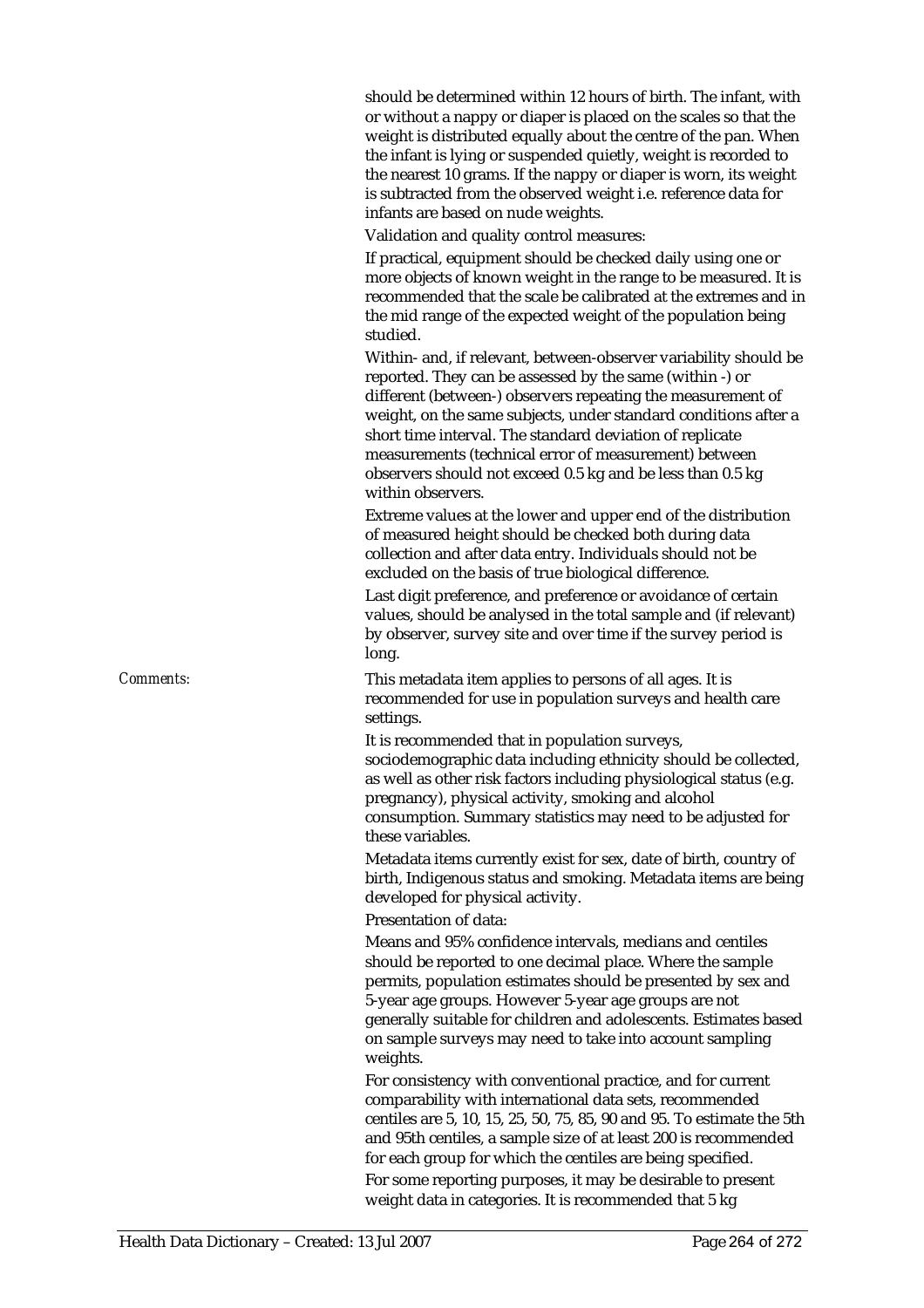groupings are used for this purpose. Weight data should not be rounded before categorisation. The following categories may be appropriate for describing the weights of Australian men, women, children and adolescents, although the range will depend on the population. Weight  $10 \text{ kg} = \text{Weight}$  $15 \text{ kg} = \text{Weight}$ ... in 5 kg categories 135  $kg = Weight$ Weight  $\approx$  140 kg

| Submitting organisation:                             | World Health Organization The consortium to develop<br>standard methods for the collection and collation of<br>anthropometric data in children as part of the National Food<br>and Nutrition Monitoring and Surveillance Project, funded by<br>the Commonwealth Department of Health and Ageing                                                                                                                                                                                        |
|------------------------------------------------------|----------------------------------------------------------------------------------------------------------------------------------------------------------------------------------------------------------------------------------------------------------------------------------------------------------------------------------------------------------------------------------------------------------------------------------------------------------------------------------------|
| Reference documents:                                 | Clinical Guidelines on the Identification. Evaluation and<br>Treatment of Overweight and Obesity in Adults (US National<br>Heart, Lung and Blood Institute (NHLBI) in cooperation with<br>the National Institute of Diabetes and Digestive and Kidney<br>Diseases).<br>Chronic Diseases and Associated Risk Factors in Australia 2001<br>(AIHW).                                                                                                                                       |
| <b>Relational attributes</b>                         |                                                                                                                                                                                                                                                                                                                                                                                                                                                                                        |
| Related metadata references:                         | Supersedes Weight - measured, version 2, DE, NHDD, NHIMG,<br>Superseded 01/03/2005                                                                                                                                                                                                                                                                                                                                                                                                     |
|                                                      | Is used in the formation of Child-body mass index (self-<br>reported), ratio NN[N].N[N] NHIG, Standard 01/03/2005                                                                                                                                                                                                                                                                                                                                                                      |
|                                                      | Is used in the formation of Child-body mass index<br>(measured), ratio NN[N].N[N] NHIG, Standard 01/03/2005                                                                                                                                                                                                                                                                                                                                                                            |
|                                                      | Is used in the formation of Adult-body mass index (self-<br>reported), ratio NN[N].N[N] NHIG, Standard 01/03/2005                                                                                                                                                                                                                                                                                                                                                                      |
|                                                      | Is used in the formation of Adult-body mass index<br>(measured), ratio NN[N].N[N] NHIG, Standard 01/03/2005                                                                                                                                                                                                                                                                                                                                                                            |
| <b>Implementation in Data Set</b><br>Specifications: | Cardiovascular disease (clinical) DSS NHIG, Superseded<br>15/02/2006                                                                                                                                                                                                                                                                                                                                                                                                                   |
|                                                      | Cardiovascular disease (clinical) DSS NHIG, Superseded<br>04/07/2007                                                                                                                                                                                                                                                                                                                                                                                                                   |
|                                                      | Cardiovascular disease (clinical) DSS NHIG, Standard<br>04/07/2007                                                                                                                                                                                                                                                                                                                                                                                                                     |
|                                                      | Diabetes (clinical) DSS NHIG, Superseded 21/09/2005                                                                                                                                                                                                                                                                                                                                                                                                                                    |
|                                                      | Diabetes (clinical) DSS NHIG, Standard 21/09/2005                                                                                                                                                                                                                                                                                                                                                                                                                                      |
|                                                      | Information specific to this data set:<br>Following Principles of Care and Guidelines for the<br>Clinical Management of Diabetes Mellitus, body mass<br>index (BMI) should be below 27 kg/m 2 for men and<br>women. For adults who suffer from diabetes, the<br>recommendation is to measure weight and calculate BMI<br>on the initial visit and then measure weight every 3<br>months. If the patient is on a weight reduction program,<br>weight is to be measured more frequently. |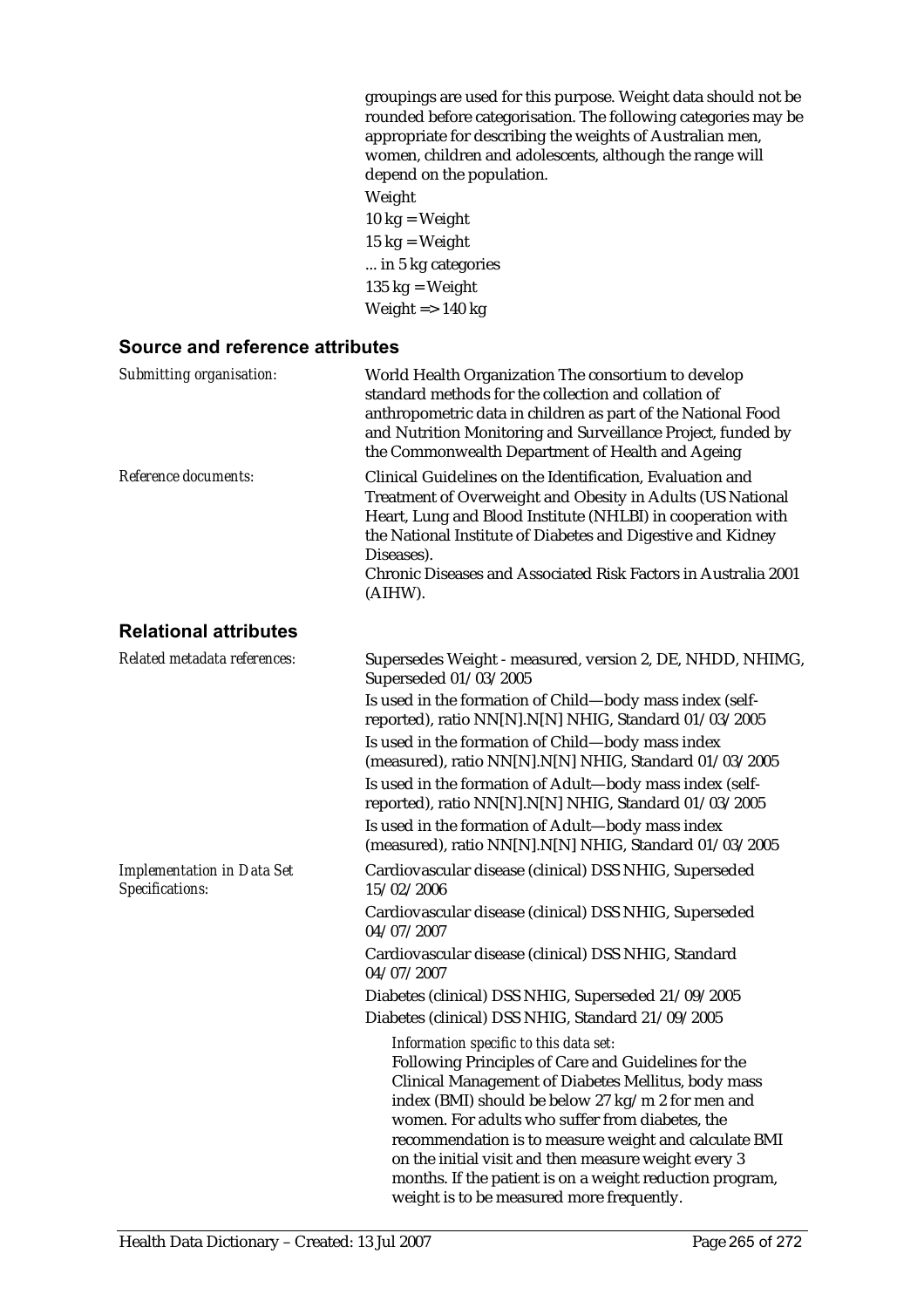Strong evidence exists that weight loss reduces blood pressure in both overweight hypertensive and nonhypertensive individuals; reduces serum triglycerides and increases high-density lipoprotein (HDL)-cholesterol; and generally produces some reduction in total serum cholesterol and low-density lipoprotein (LDL)-cholesterol.

The risk of developing diabetes rises continuously with increasing obesity (DHAC & AIHW 1999:13). An increased central distribution of body fat (when fatness is concentrated in the abdomen) also appears to be associated more often with Type 2 diabetes (Bishop et al. 1998:430-1).

Weight loss reduces blood glucose levels in overweight and obese persons with and without diabetes; and weight loss also reduces blood glucose levels and HbA1c in some patients with type 2 diabetes. Although there have been no prospective trials to show changes in mortality with weight loss in obese patients, reductions in risk factors would suggest that development of type 2 diabetes and CVD would be reduced with weight loss.

Weight is an overall measure of body size that does not distinguish between fat and muscle. Weight is an indicator of nutritional and health status. Low pre-pregnancy weight is an indicator of poorer gestational outcome in women (Kramer 1988). Low weight is also associated with osteoporosis. In general, change in weight in adults is of interest because it is an indicator of changing health status, and in children as it indicates changing health status and growth and development. Self-reported or parentallyreported weight for children and adolescents should be used cautiously if at all. It enables the calculation of body mass index (BMI) which requires the measurement of height and weight for adults as well as sex and date of birth for children and adolescents.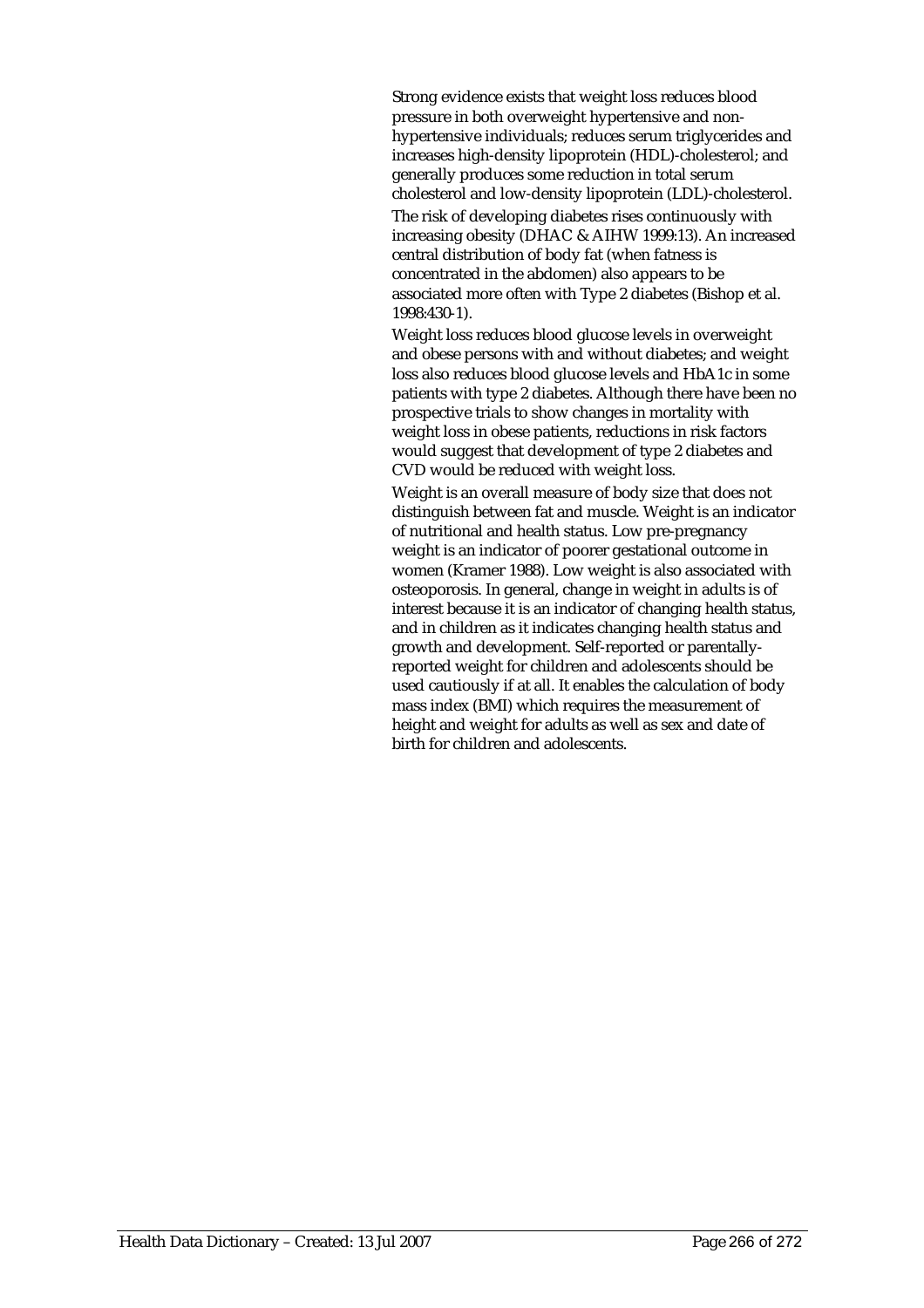# **Year insulin started**

### **Identifying and definitional attributes**

| Metadata item type:         | Data Element                                      |
|-----------------------------|---------------------------------------------------|
| <i>Technical name:</i>      | Patient—insulin start date, YYYY                  |
| <b>METeOR</b> identifier:   | 269928                                            |
| <b>Registration status:</b> | NHIG, Standard 01/03/2005                         |
| Definition:                 | The year the patient started insulin injections.  |
| Context:                    | Public health, health care and clinical settings. |

### **Data element concept attributes**

| Data element concept: | Patient—insulin start date                       |
|-----------------------|--------------------------------------------------|
| Definition:           | The date the patient started insulin injections. |
| Object class:         | <b>Patient</b>                                   |
| <b>Property:</b>      | Insulin start date                               |

#### **Source and reference attributes**

*Submitting organisation:* National Diabetes Data Working Group

## **Value domain attributes**

#### **Representational attributes**

| <b>Representation class:</b> | Date        |
|------------------------------|-------------|
| Data type:                   | Date/Time   |
| Format:                      | <b>YYYY</b> |
| Maximum character length:    | 4           |

## **Data element attributes**

### **Collection and usage attributes**

| Guide for use:             | Record the year that insulin injections were started.                                                                                                      |
|----------------------------|------------------------------------------------------------------------------------------------------------------------------------------------------------|
|                            | This data element has to be completed for all patients who use<br>insulin. It is used to cross check diabetes type assignment.                             |
| <i>Collection methods:</i> | Ask the individual the year when he/ she started to use insulin.<br>Alternatively obtain this information from appropriate<br>documentation, if available. |

### **Source and reference attributes**

| Submitting organisation: | National diabetes data working group                 |
|--------------------------|------------------------------------------------------|
| Origin:                  | National Diabetes Outcomes Quality Review Initiative |
|                          | (NDOQRIN) data dictionary                            |

### **Relational attributes**

| Related metadata references:      | Supersedes Year insulin started, version 1, DE, NHDD,<br>NHIMG, Superseded 01/03/2005 |
|-----------------------------------|---------------------------------------------------------------------------------------|
| <b>Implementation in Data Set</b> | Diabetes (clinical) DSS NHIG, Superseded 21/09/2005                                   |
| Specifications:                   | Diabetes (clinical) DSS NHIG, Standard 21/09/2005                                     |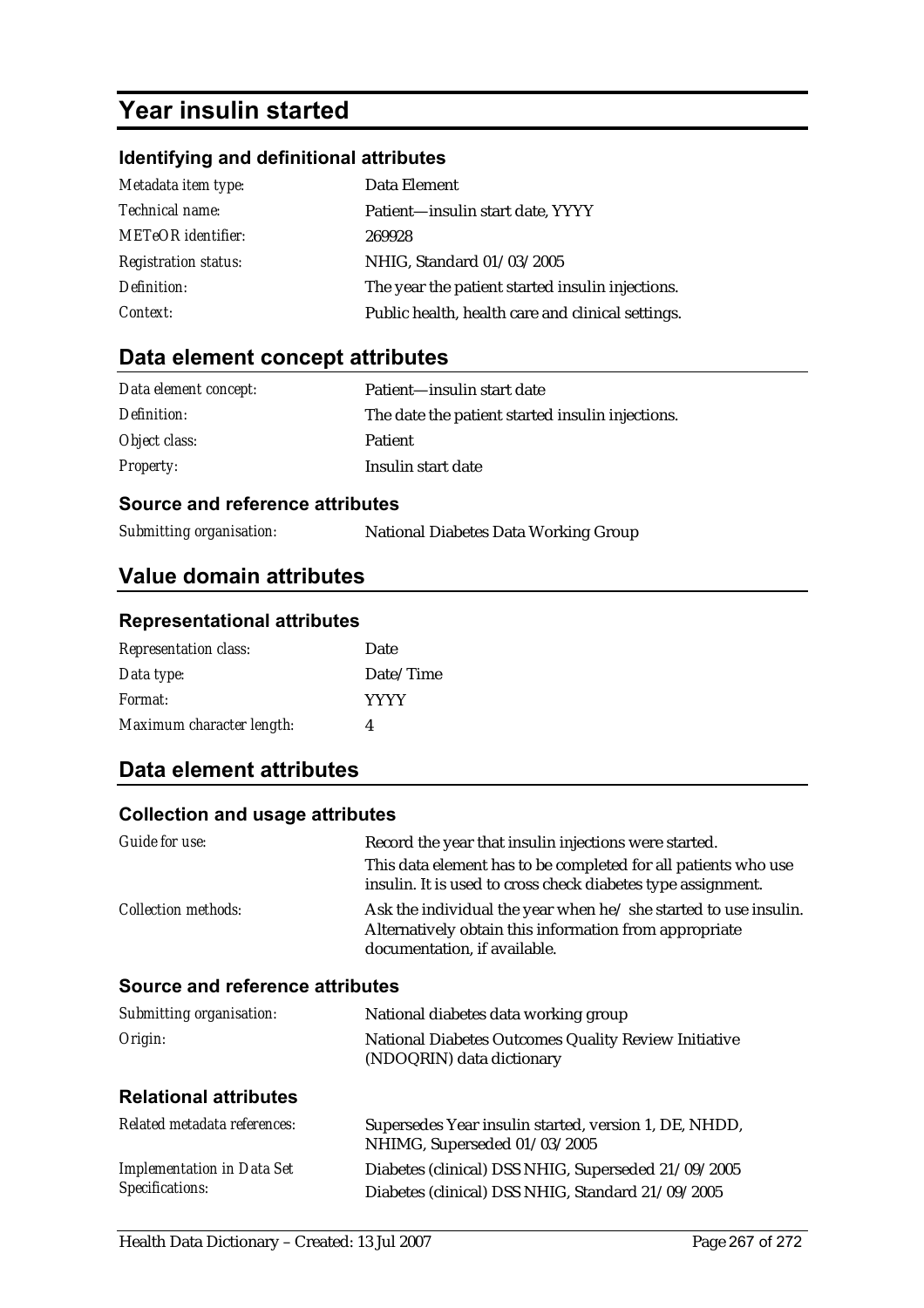#### *Information specific to this data set:*

This data element provides information about the duration of diabetes in individual patients.

Insulin is a regulating hormone secreted into the blood in response to a rise in concentration of blood glucose or amino acids. It is a double-chain protein hormone formed from proinsulin in the beta cells of the pancreatic islets of Langerhans. Insulin promotes the storage of glucose and the uptake of amino acids, increases protein and lipid synthesis, and inhibits lipolysis and gluconeogenesis.

Commercially prepared insulin is available in various types, which differ in the speed they act and in the duration of their effectiveness.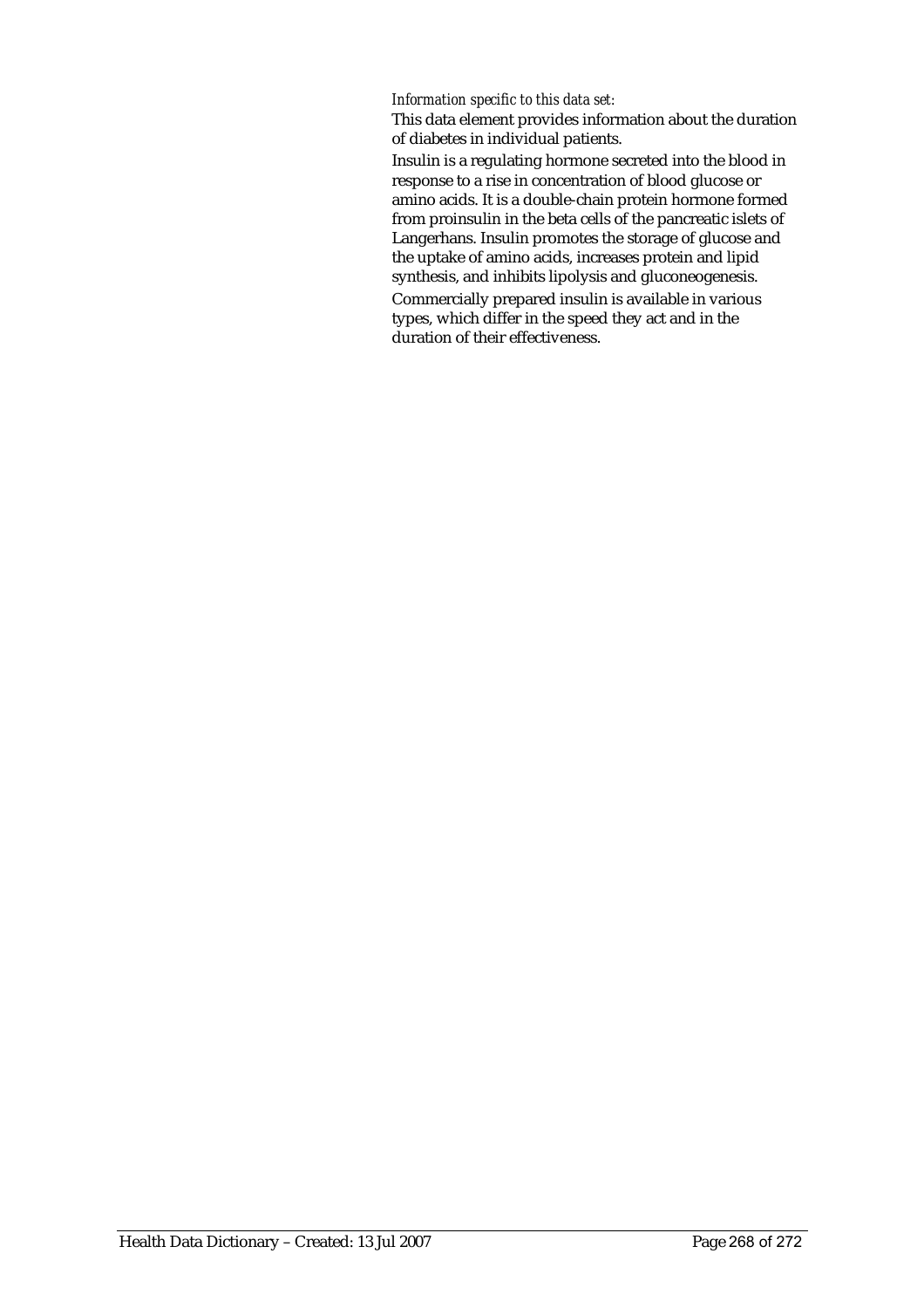# **Year of arrival in Australia**

### **Identifying and definitional attributes**

| Metadata item type:         | Data Element                                                                                                                                                           |
|-----------------------------|------------------------------------------------------------------------------------------------------------------------------------------------------------------------|
| Technical name:             | Person (overseas born)-year of first arrival in Australia, date<br>YYYY                                                                                                |
| <b>METeOR</b> identifier:   | 269929                                                                                                                                                                 |
| <b>Registration status:</b> | NHIG, Standard 04/05/2005<br>NCSIMG, Standard 01/03/2005                                                                                                               |
| Definition:                 | The year a person (born outside of Australia) first arrived in<br>Australia, from another country, with the intention of staying in<br>Australia for one year or more. |

# **Data element concept attributes**

| Data element concept: | Person (overseas born)—year of first arrival in Australia                                                                                                                                                                                                                                                                                                                                                |
|-----------------------|----------------------------------------------------------------------------------------------------------------------------------------------------------------------------------------------------------------------------------------------------------------------------------------------------------------------------------------------------------------------------------------------------------|
| Definition:           | The year a person (born outside of Australia) first arrived in<br>Australia, from another country, with the intention of staying in<br>Australia for one year or more.                                                                                                                                                                                                                                   |
| Context:              | Client demographic and support needs:                                                                                                                                                                                                                                                                                                                                                                    |
|                       | This metadata item is an important indicator of cultural<br>identity, and provides further information about the person's<br>cultural values and practices which is significant in determining<br>service type and support required. May also be used in<br>conjunction with other socio-demographic data to indicate the<br>background of the person, communication skills and their<br>possible needs. |
| Object class:         | Person                                                                                                                                                                                                                                                                                                                                                                                                   |
| Property:             | Year of first arrival in Australia                                                                                                                                                                                                                                                                                                                                                                       |

### **Value domain attributes**

### **Representational attributes**

| <b>Representation class:</b> | Date        |
|------------------------------|-------------|
| Data type:                   | Date/Time   |
| <i>Format:</i>               | <b>YYYY</b> |
| Maximum character length:    |             |

# **Data element attributes**

### **Collection and usage attributes**

| <b>Collection methods:</b> | Actual year of arrival in Australia.                                |
|----------------------------|---------------------------------------------------------------------|
|                            | Recommended question:                                               |
|                            | In what year did you/the person first arrive in Australia to live   |
|                            | here for one year or more?                                          |
|                            | (Write in the calendar year of arrival or mark the box if here less |
|                            | than one year)                                                      |
|                            | Calendar year of arrival                                            |
|                            | Will be here less than one year                                     |
|                            | It is anticipated that for the majority of people their response to |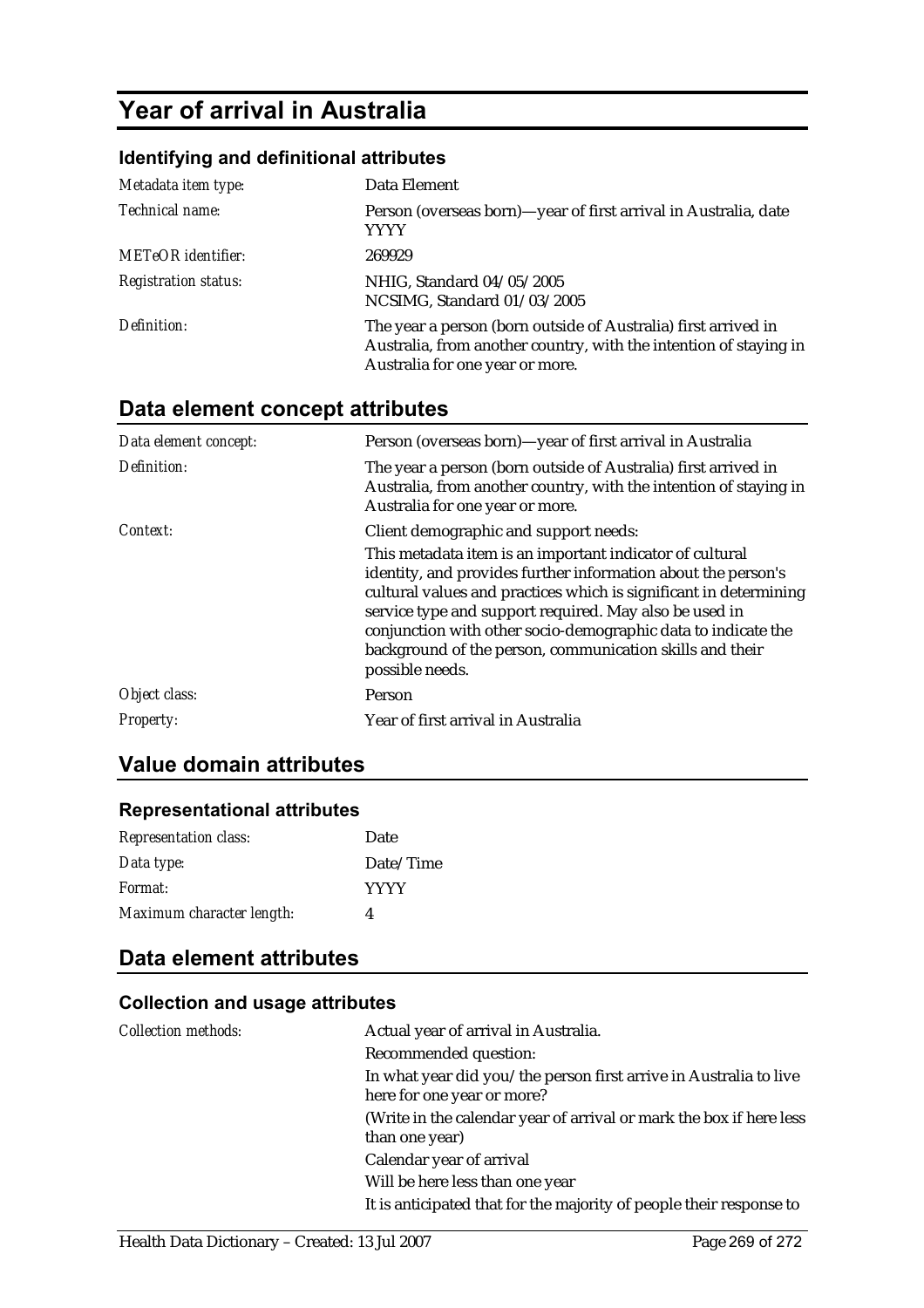the question will be the year of their only arrival in Australia. However, some respondents may have multiple arrivals in Australia. To deal with these cases in self-enumerated collections, an instruction such as 'Please indicate the year of first arrival only' should be included with the question. While agencies are encouraged to use the recommended question described above, it is acknowledged that this is not always possible in practice. For example, where the data collection is a by-product of the provision of a health or community service, the information may be ascertained using different means. However, the recommended question should be used wherever practically possible.

| Origin:                                              | The Australian Bureau of Statistics Standard for Year of Arrival<br>in Australia. (last viewed $05/12/2006$ )                                                                                                                                                                              |  |
|------------------------------------------------------|--------------------------------------------------------------------------------------------------------------------------------------------------------------------------------------------------------------------------------------------------------------------------------------------|--|
| Reference documents:                                 | The ABS standard for the collection of Year of arrival in<br>Australia appears on the ABS Website<br>http://www.abs.gov.au/ausstats/abs@.nsf/StatsLibrary select<br>Other ABS Statistical Standards/Standards for Social, Labour<br>and Demographic Variables/Cultural Diversity Variable. |  |
| <b>Relational attributes</b>                         |                                                                                                                                                                                                                                                                                            |  |
| Related metadata references:                         | Supersedes Year of arrival in Australia, version 2, DE, NCSDD,<br>NCSIMG, Superseded 01/03/2005                                                                                                                                                                                            |  |
| <b>Implementation in Data Set</b><br>Specifications: | Computer Assisted Telephone Interview demographic module<br>DSS NHIG, Standard 04/05/2005                                                                                                                                                                                                  |  |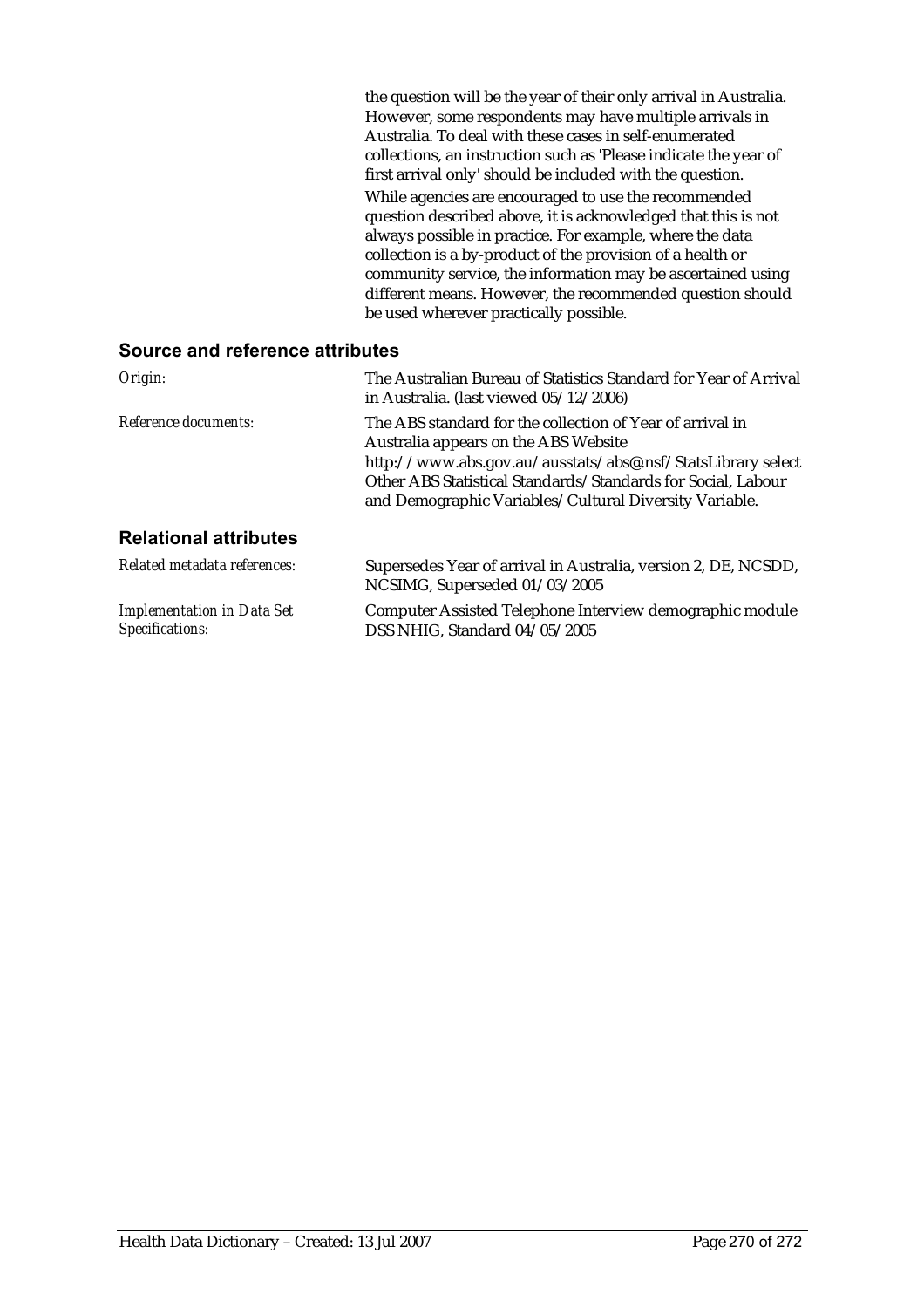# **Year of diagnosis of diabetes mellitus**

### **Identifying and definitional attributes**

| Metadata item type:         | Data Element                                              |
|-----------------------------|-----------------------------------------------------------|
| Technical name:             | Patient—diagnosis date (diabetes mellitus), YYYY          |
| <b>METeOR</b> identifier:   | 269930                                                    |
| <b>Registration status:</b> | NHIG, Standard 01/03/2005                                 |
| Definition:                 | The year a patient was first diagnosed as having diabetes |
| Context:                    | Public health, health care and clinical settings.         |

# **Data element concept attributes**

| Data element concept: | Patient—diagnosis date                                                              |
|-----------------------|-------------------------------------------------------------------------------------|
| Definition:           | The date on which a patient is diagnosed with a particular<br>condition or disease. |
| Object class:         | <b>Patient</b>                                                                      |
| <i>Property:</i>      | Diagnosis date                                                                      |

# **Value domain attributes**

### **Representational attributes**

| <b>Representation class:</b> | Date      |                                   |
|------------------------------|-----------|-----------------------------------|
| Data type:                   | Date/Time |                                   |
| <i>Format:</i>               | YYYY      |                                   |
| Maximum character length:    |           |                                   |
| Supplementary values:        | Value     | <b>Meaning</b>                    |
|                              | 9999      | Not stated/inadequately described |

### **Data element attributes**

### **Collection and usage attributes**

| <i>Guide for use:</i>                  | Record the year that the patient was first diagnosed as having<br>diabetes.                                                                                     |  |
|----------------------------------------|-----------------------------------------------------------------------------------------------------------------------------------------------------------------|--|
| <b>Collection methods:</b>             | Ask the individual the year when he/ she was diagnosed with<br>diabetes. Alternatively obtain this information from appropriate<br>documentation, if available. |  |
| <b>Source and reference attributes</b> |                                                                                                                                                                 |  |
| Submitting organisation:               | National diabetes data working group                                                                                                                            |  |
| Origin:                                | National Diabetes Outcomes Quality Review Initiative<br>(NDOQRIN) data dictionary                                                                               |  |

#### **Relational attributes**

| Related metadata references:                                | Supersedes Year of diagnosis of diabetes mellitus, version 1,<br>DE, NHDD, NHIMG, Superseded 01/03/2005  |
|-------------------------------------------------------------|----------------------------------------------------------------------------------------------------------|
| <b>Implementation in Data Set</b><br><b>Specifications:</b> | Diabetes (clinical) DSS NHIG, Superseded 21/09/2005<br>Diabetes (clinical) DSS NHIG, Standard 21/09/2005 |
|                                                             | Information specific to this data set:                                                                   |